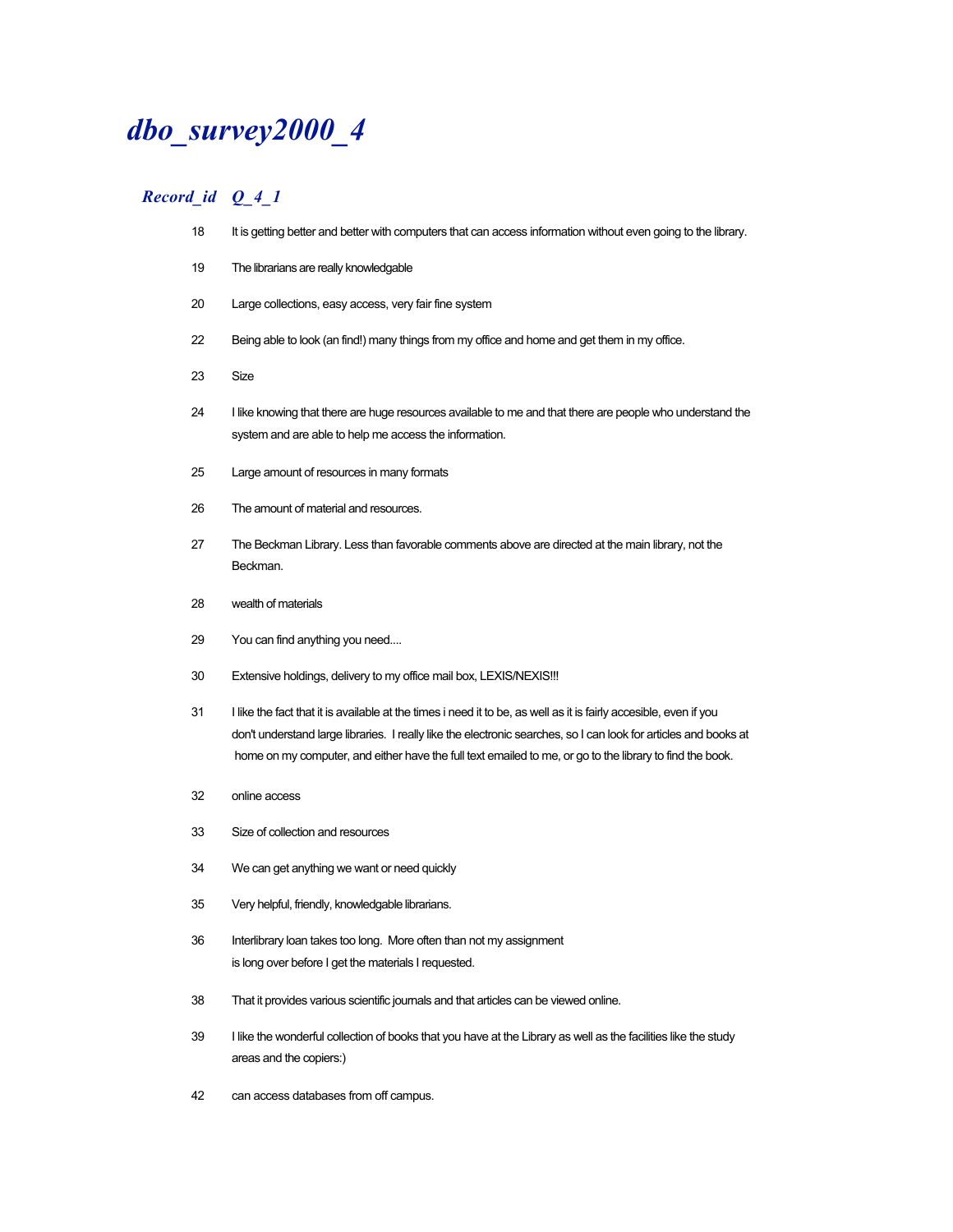- 43 The full-text databases are the best.
- 44 I have been able to obtain most of the references I have needed at a reasonable time frame.
- 45 The courteous library staff, the Internet access to catalog and reservation.
- 46 Very wide range of materials in all the different libraries.

#### *Wednesday, June 14, 2000 Page 1 of 151*

- 48 Great collections, especially in certain subject libraries. Also friendly knowledgeable staff, for the most part.
- 49 I appreciate the wide range the library's collection covers. I like knowing that I will be able to conduct literature reviews without having to order too many things from off campus.
- 50 Staff and quality of materials
- 53 The helpful and courteous librarians
- 54 The abundence of resources.
- 55 friendly and timely service. needs met for most any research topic. highly organizxed regardless of location.
- 57 I think the G.A.'s working in the library are wonderful and do the work of professional librarians and deserve a raise and better benefits.
- 58 Wide selection of materials
- 59 aBUNDANCE OF MATERIALS
- 52 very large collection good journal databases like being able to view my library record and any fines, etc.
- 56 The sheer amount of resources available--amazing. The online services available, namely being able to request delivery of materials and renew, is also a great service.
- 60 The online databases help the most. I do not know what I would do withot them.
- 62 The breadth of resources available at the library. It is nice to do research when you can expect that virtually all academic journals one might need will be available.
- 66 I like the interlibrary loan option
- 67 I like the variety of the materials, whether print or electronic, that I am able to access.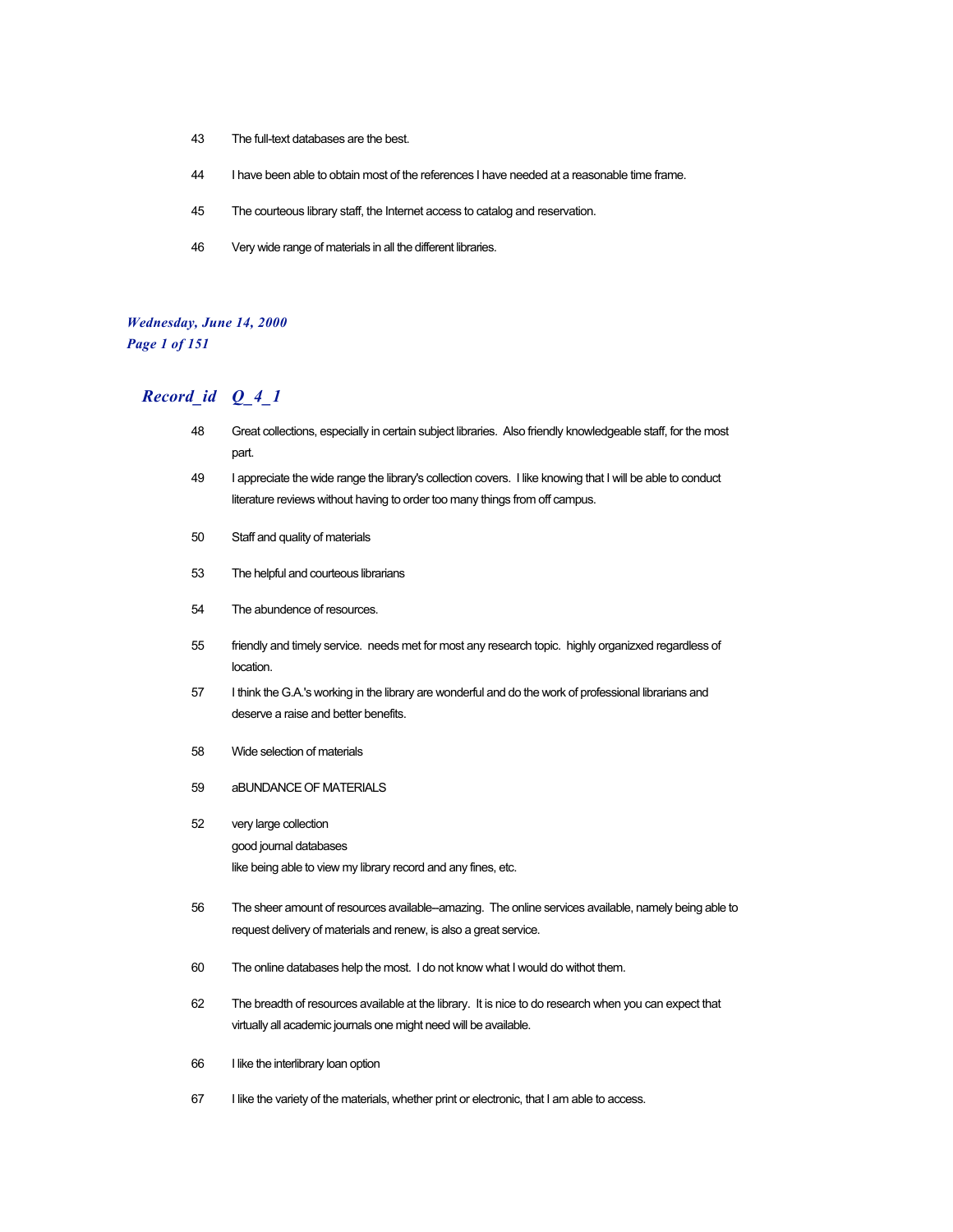- 68 large selection
- 69 1. The collection of resources is amazing.

2. The connections to other Big Ten and Illiois libraries; it really helps me in my research to be able to get what i need

- 3. The individual study rooms, I use mine all the time (in the main stacks)
- 4. ability to request materials online and renew materials online
- 71 The database connected to all of the libraries you can find materials from anywhere on campus through the web page.
- 72 Database, collection
- 73 I like the online full text resources. They are convenient and yet good resources.
- 76 The convenience of the location.
- 78 The librarians I've encountered have been very helpful and friendly. In the main library they even aske people if they need help. That's great. Despite the millions of books, the librarians are the best resource because without them, we wouldn't be able to access half of the resources we need.
- 80 Very large, I can find whatever I need. The library is open at convenient times. Grainger is an excellent place to study. Overall, I am quite please with the UIUC library system.
- 82 convenience of videos for class

#### *Wednesday, June 14, 2000 Page 2 of 151*

- 83 Many journals to browse through.
- 84 Everything is easy to use, and there is a TON of information available to me. It makes work a lot easier.
- 90 nice service
- 91 The collection and library personnel are pretty good
- 94 There is plenty of information available to me and the staff I have mostly worked with (Education library) is very polite and helpful.
- 86 Number of volumes available.
- 88 can search and request items from different libraries
- 89 Excellent collection, but equally important the ability to quickly get materials from other libraries.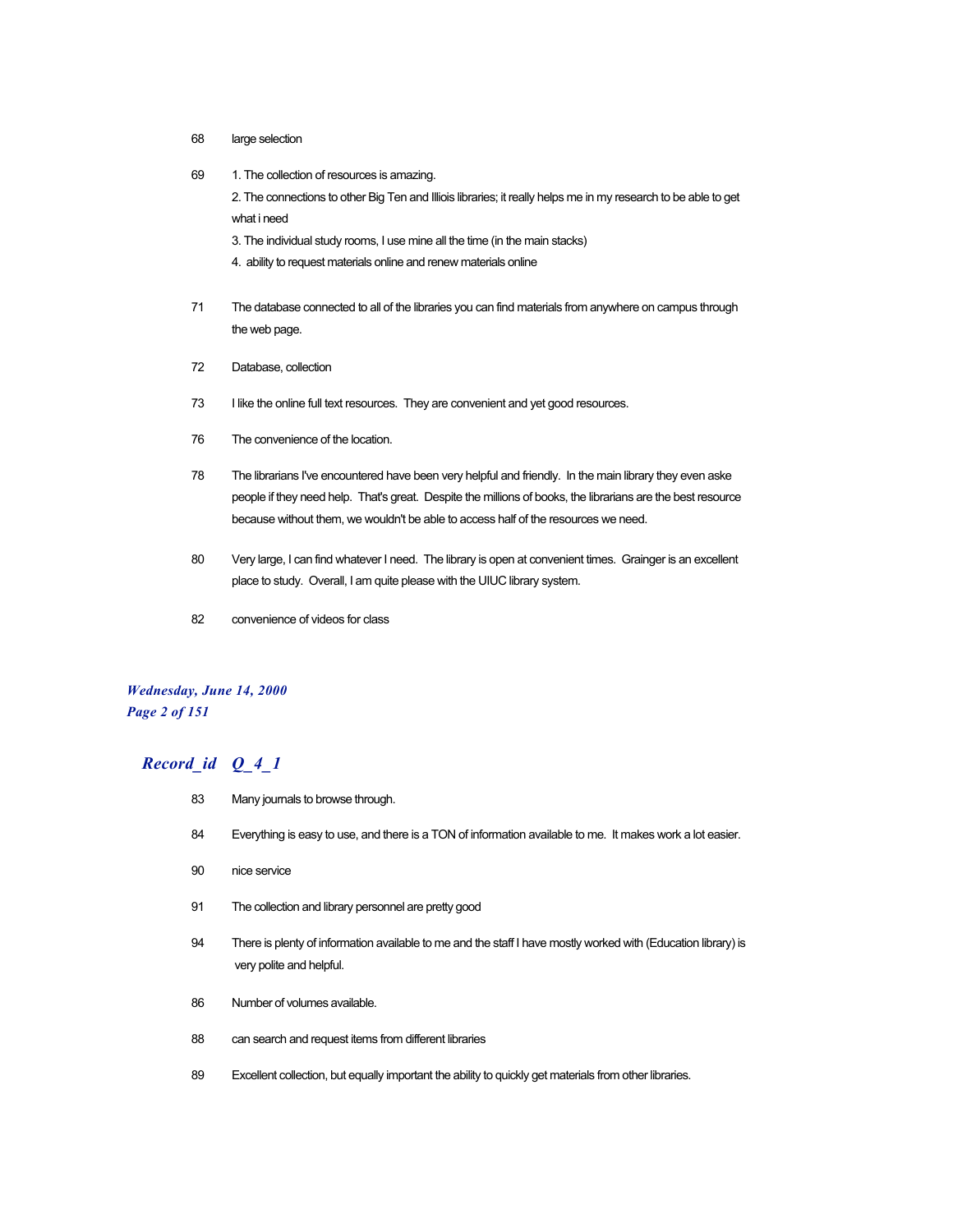- the question board
- almost everything is there in this library.. only very rare books or journals are not the amount of materials available is great
- 0123456789012345678901234567890123456789012345678901234567890123456789012345678901234567890
- Always open during the weekdays
- I like the large collections, especially of rare items. I think that the big collections, like of Slavic items, should be kept up. The librarians at the specialist libraries are well-informed. Carrols are nice but they're often too hot or too cold.
- availability of journal articles and web links to databases relevant to my research
- 

vast collection, access to all illinois libraries, delivery to mailbox

- The number of items available in the collection is very helpful. Also a plus is being able to search online from anywhere, rather than making a trip to the library and doing the searching there first.
- Staff, huge collection both print and electronic
- We do have a lot of information, if you can find it.
- good study areas
- books
- 117 Interlibrary Loan ... wonderful! Document delivery service ... been a lifesaver
- opening hours
- Broad collection of material

*Wednesday, June 14, 2000 Page 3 of 151*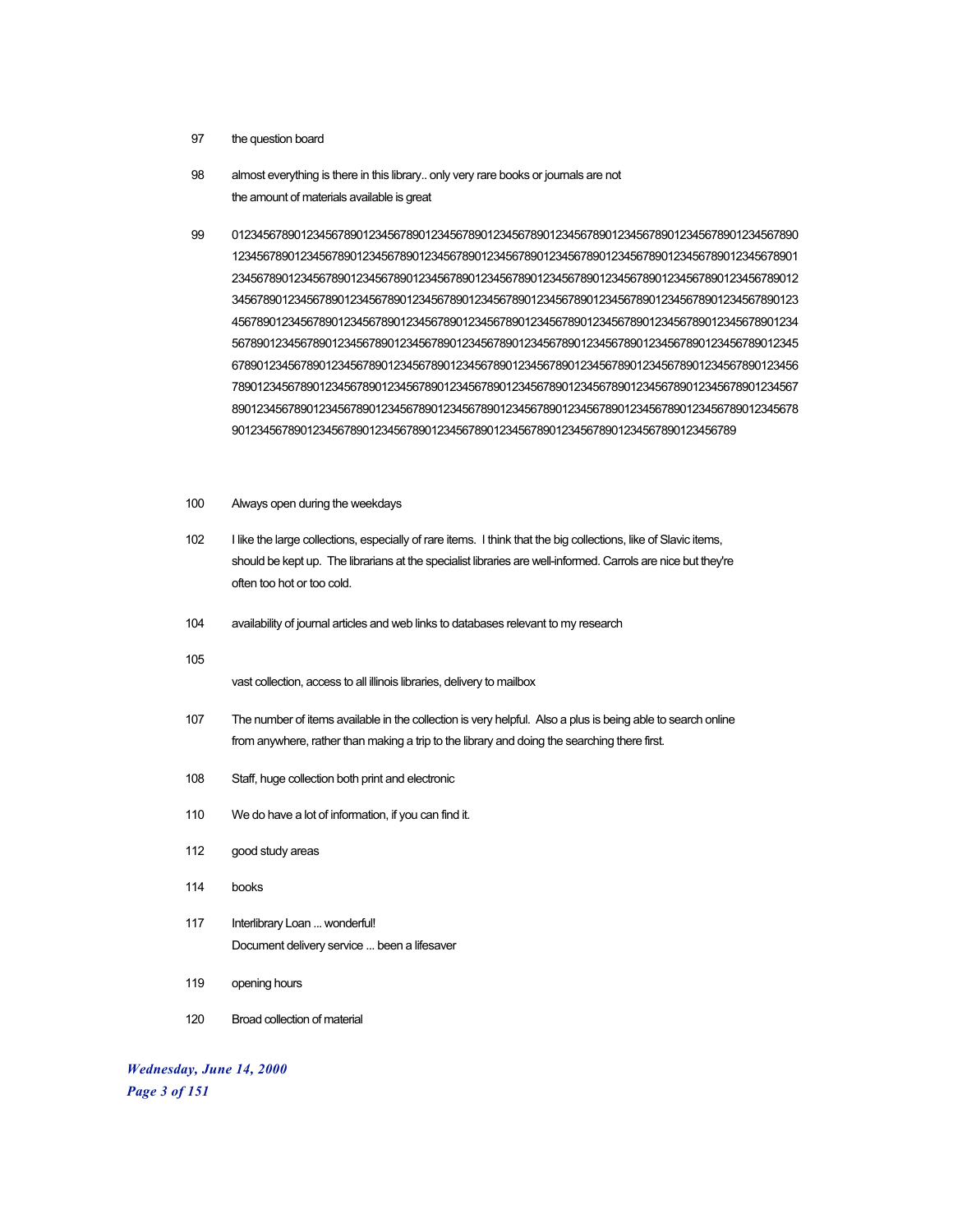- 121 The size and availability of its collection.
- 113 Your hours are very good. The collection of journals is wonderful, even if they are spread out all over campus.
- 116 The breadth of the collection is incredible. I can usually find any book whenever I need it just by typing a few keys from within the comfort of my own residence. The collection of periodicals is also a fabulous asset.
- 118 The access to indices online is of great value. The library homepage is very useful if you are not using a computer at the library.
- 125 its online
- 126 I like the fact that in the Chem Library (where I most often go) I can find 8 or 9 out of 10 articles that I go for. I think that the collection is very good, and funding needs to be appropriated to keep these journals coming in.
- 127 Rich collections, wide sources through interlibrary loan service.
- 128 I like the interlibrary loan system most.
- 130 The volume and breadth of the collections. It is vital that the library increase its acquisitions to maintain its position. Don't get distracted by useless internet projects and negelect the real meat of the library collections.
- 131 I like the large collection. Almost everything I need I can get right here.
- 132 hours, lenght of check out, amount of help given if needed, web access
- 134 knowledgeable, helpful staff. incredible size and availability of collection.
- 135 Web search database and electronic journals provide the most convenience for me.
- 138 The online databases and the full texts.
- 141 The VERY good environment (Grainger Library, my 2nd most used Lib), The VERY READY-TO-HELP Librarians! (not student staff!, they are not good as professional librarians)
- 143 It's quiet
- 144 I like the group study areas at Grainger. They allow me and my friends to study while talking. I guess its not like the typical "be quiet" type library
- 145 Easy to use, friendly librarians, huge selection!
- 146 The DLI is invaluable.
- 150 The catalogue is extensive and materials can be delivered to my office (not that I don't \_need\_ to get out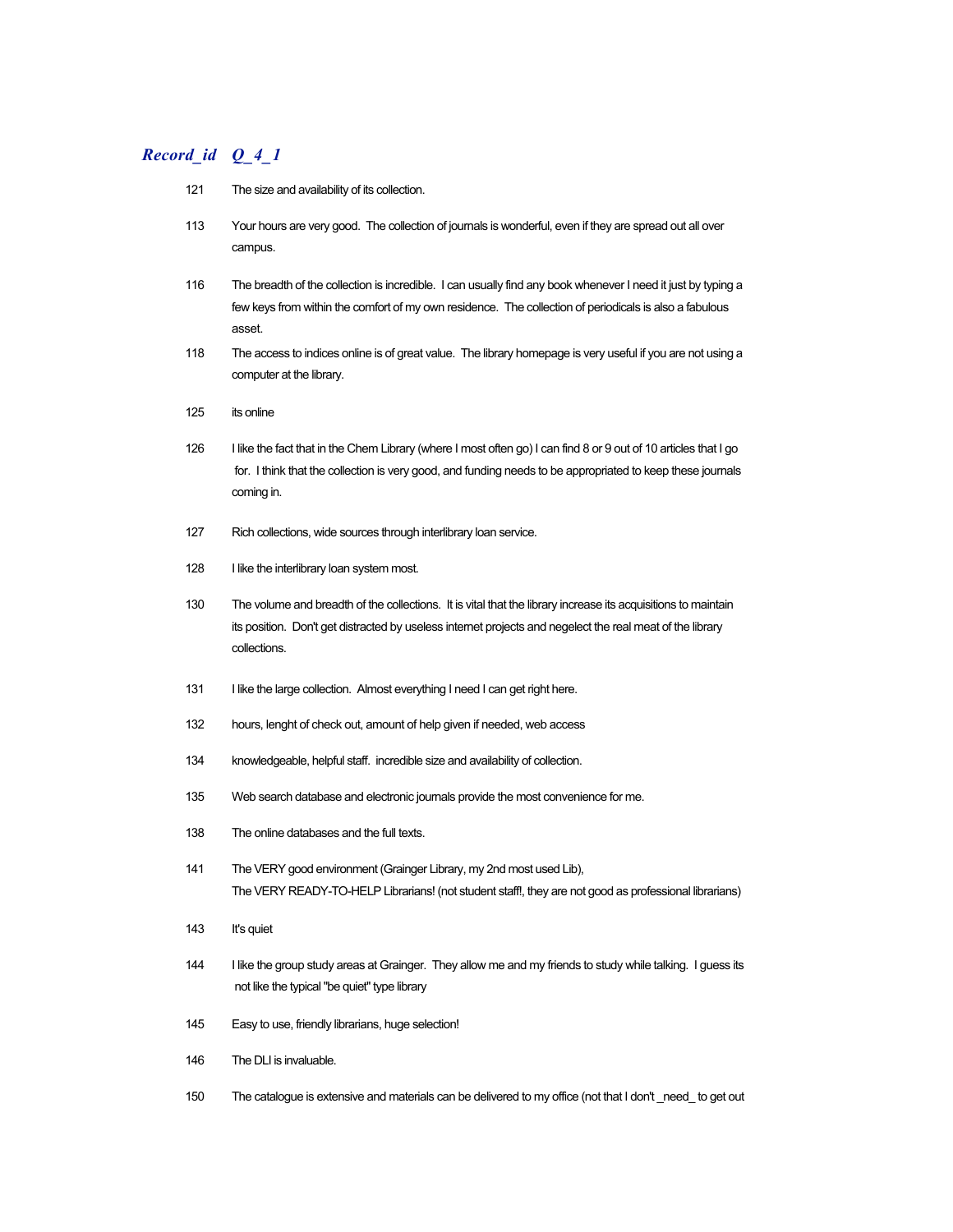more)

149 I very much like the wide availability of data bases through the Library Gateway. It makes doing research extremely easy. I use the various data bases several times a day.

I also like being able to renew books on line

- 151 The ability to check out and renew materials online, and have them delivered directly to my office; the extensive collections of the library.
- 153 Library Collection is pretty extensive in a variety of disciplines and in various formats print and electronic. PArticularly like and use the huge number of electronic databases and e-journals available through the Library website.

## *Wednesday, June 14, 2000 Page 4 of 151*

| 154 | online catalog                                                                                                                                                                                                |  |
|-----|---------------------------------------------------------------------------------------------------------------------------------------------------------------------------------------------------------------|--|
| 155 | The collection is outstanding.                                                                                                                                                                                |  |
| 156 | I like the quiet atmosphere that it provides students with. I had attended another university, and noticed a<br>significant level of quiteness here at the university.                                        |  |
| 159 | Has a very good collection of journals that are concentrated in my area.                                                                                                                                      |  |
| 160 | What I like most is that I can access the library from anywhere that I am working.                                                                                                                            |  |
| 161 | I like the on-line journal articles.                                                                                                                                                                          |  |
| 163 | Our department library is wonderful. They will search for, and usually find, anything I need and have it<br>delivered to me. Our librarians always helpful, and even look for ways to better serve the staff. |  |
| 165 | They have lots of books.                                                                                                                                                                                      |  |
| 166 | Depth and breadth of colleciton                                                                                                                                                                               |  |
| 167 | Convenience                                                                                                                                                                                                   |  |
| 169 | Knowledgeable service by expert librarians.<br>Having resources available and when necessary to mail the materials to your office.                                                                            |  |
| 170 | Service of the staff and collection, online search                                                                                                                                                            |  |
| 172 | The large collection of materials                                                                                                                                                                             |  |
| 173 | there is a decent book collection, and the people there are very helpful and friendly.                                                                                                                        |  |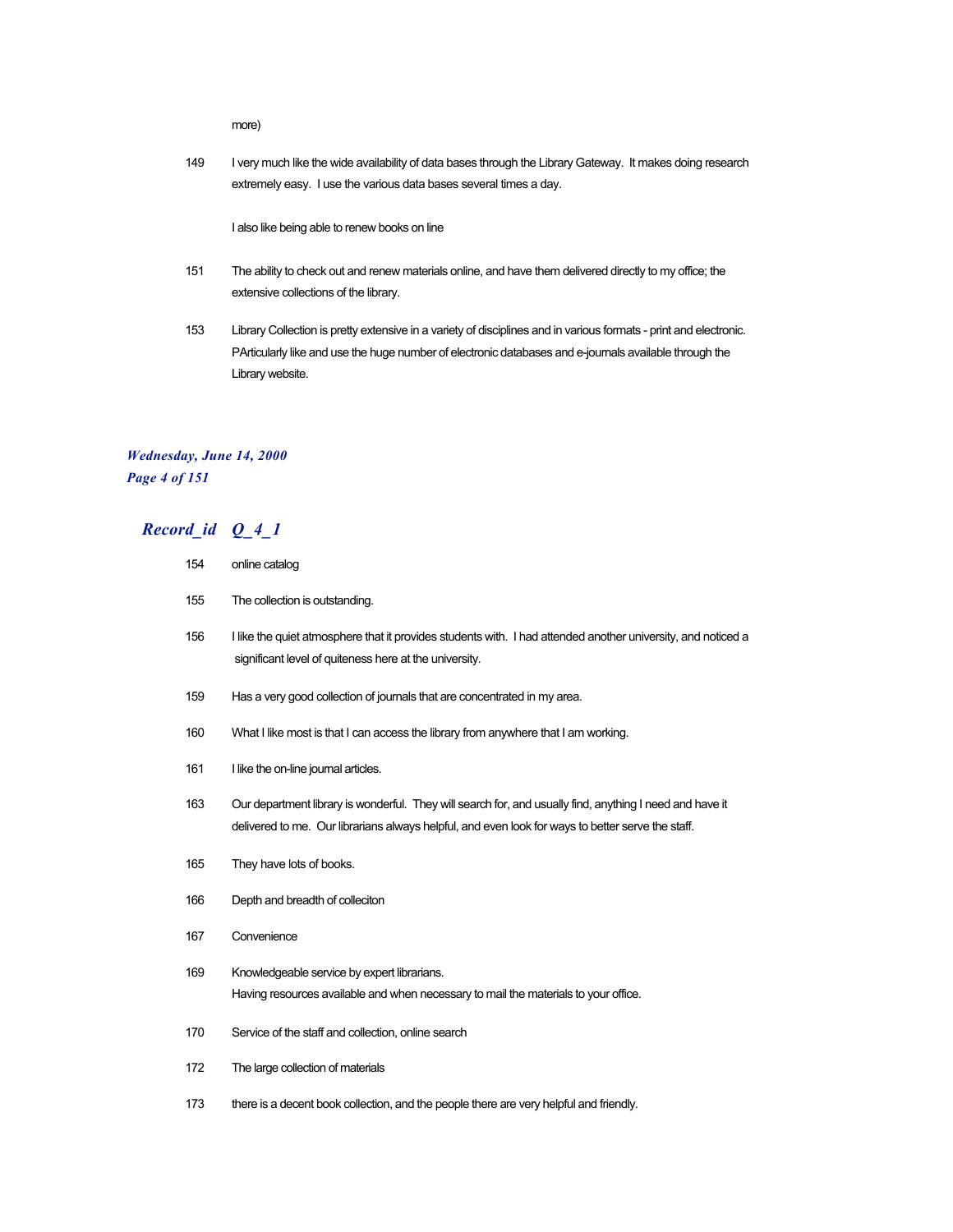- 174 The staff is very patient when helping to find materials and very knowledgable.
- 177 convenient web access
- 181 access to materials online (full-text article) databases and the helpful staff at the telephone center
- 182 The collection in the Chemistry Library is very extensive and well maintained.
- 175 Large collection
- 178 I do not live very close to the undergrad or English libraries and I like that I can look up the stuff I need on the Internet, and occasionally, as with articles, I can usually read them right there.
- 180 Although a lot of the resources I use are not at this library, I feel like I can get my hands on most of what I need. I've been very impressed with the interlibrary loan office. Also, the library staff is fanastic, I'm especially impressed with Chris Quinn in art and architecture.
- 183 The collection in the Chemistry Library is very extensive and well maintained.
- 184 huge collection
- 185 The ability to look up journal articles, etc online
- 186 Well-organized fairly easy to find books needed.
- 188 The library's collection is very extensive.
- 189 Staff is always friendly. They work hard at solving and finding materials. If they cannot find an item, I have been informed days later by e-mail if the item has been found even if it has been found at another library.

#### *Wednesday, June 14, 2000 Page 5 of 151*

- 191 Online journals and search engines will continue to revolutionize the way research is conducted in the chemical sciences. Tina should be commended for her role in obtaining and expanding these resources. The University of Illinois is a pioneer in these areas and our online library resources are unequaled because of her efforts.
- 192 It is easy to find materials.
- 194 A very wide selection of scientific journals for research purposes.
- 195 Large selection of material
- 196 The size and scope of the collection.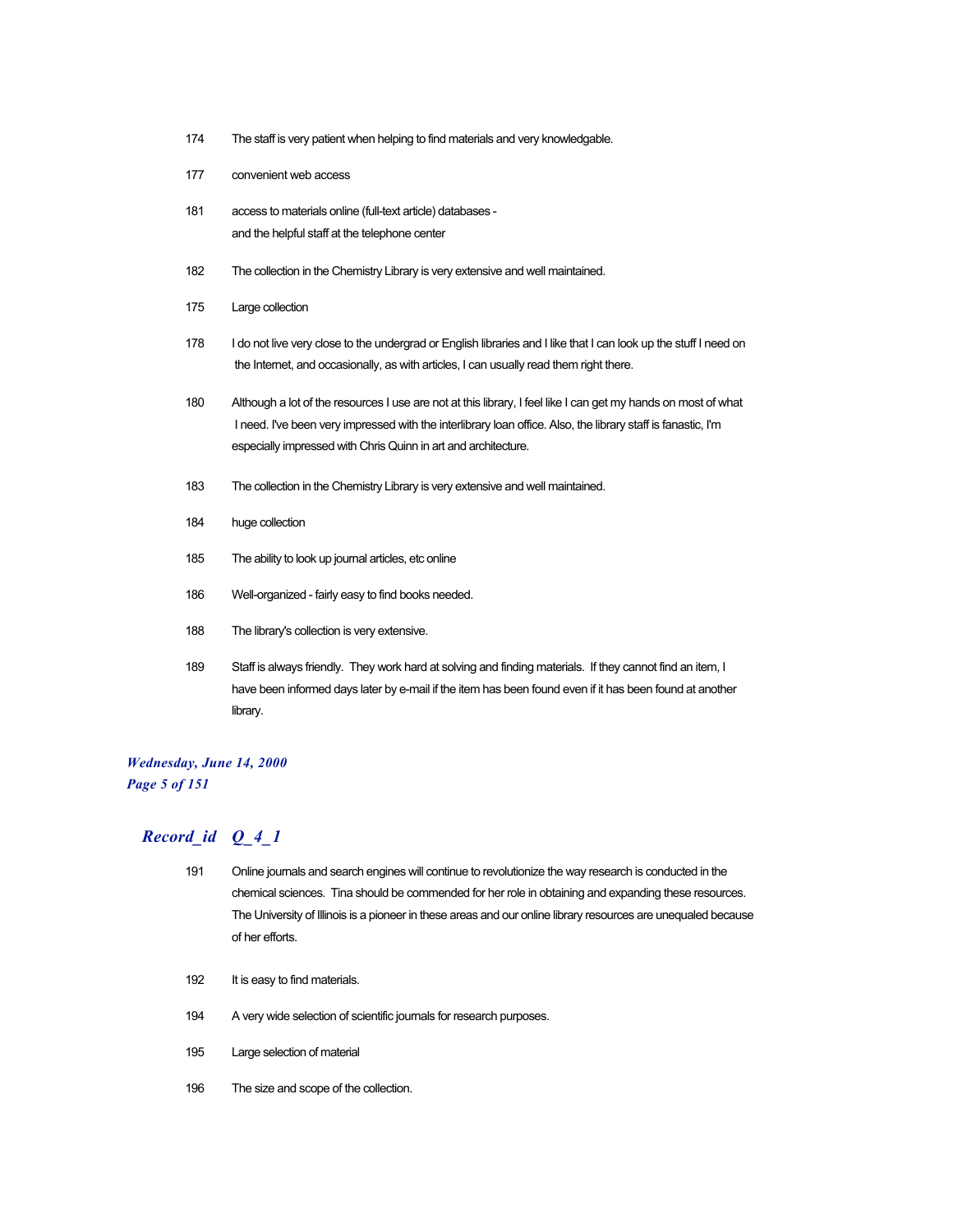- I appreciate the extensive collection of books, periodicals, and electronic databases.
- 199 It is pretty comprehensive, hard not to find info needed.
- prompt service
- 203 It's HUGE! It has almost all the references I've ever needed (I'm a senior).
- Wealth of materials
- number of books and journal available.
- Electronic journals Collections of books and journal Searching tools at web site
- knowledgeable staff
- Large collection
- Interlibrary loans
- Large selection of journals and research prints.
- Grainger has nice personal study space.
- That I dont have to actually go to the library to find information, I can usually access it over the web.
- I like that I have access to so many journal articles and magazines. It is very important in my course of study to have accurate and up to date information.
- I like the copy card idea, I know it is lame to say that, but to be honest I haven't used the library except to make copies or pick up tax forms, and I've been here 3 years. I think we have a good library though.
- 220 It size, convient location(s), helpful librarians.
- 222 It is a generally pleasant place to study and get work done.
- Search system from home.
- \*Lots\* of books
- I like the option of using the inter-library loan to obtain materials not found (or that are checked out already) at the U of I library.
- The computer system
- easy access to library resources, with the help of staff

*Wednesday, June 14, 2000 Page 6 of 151*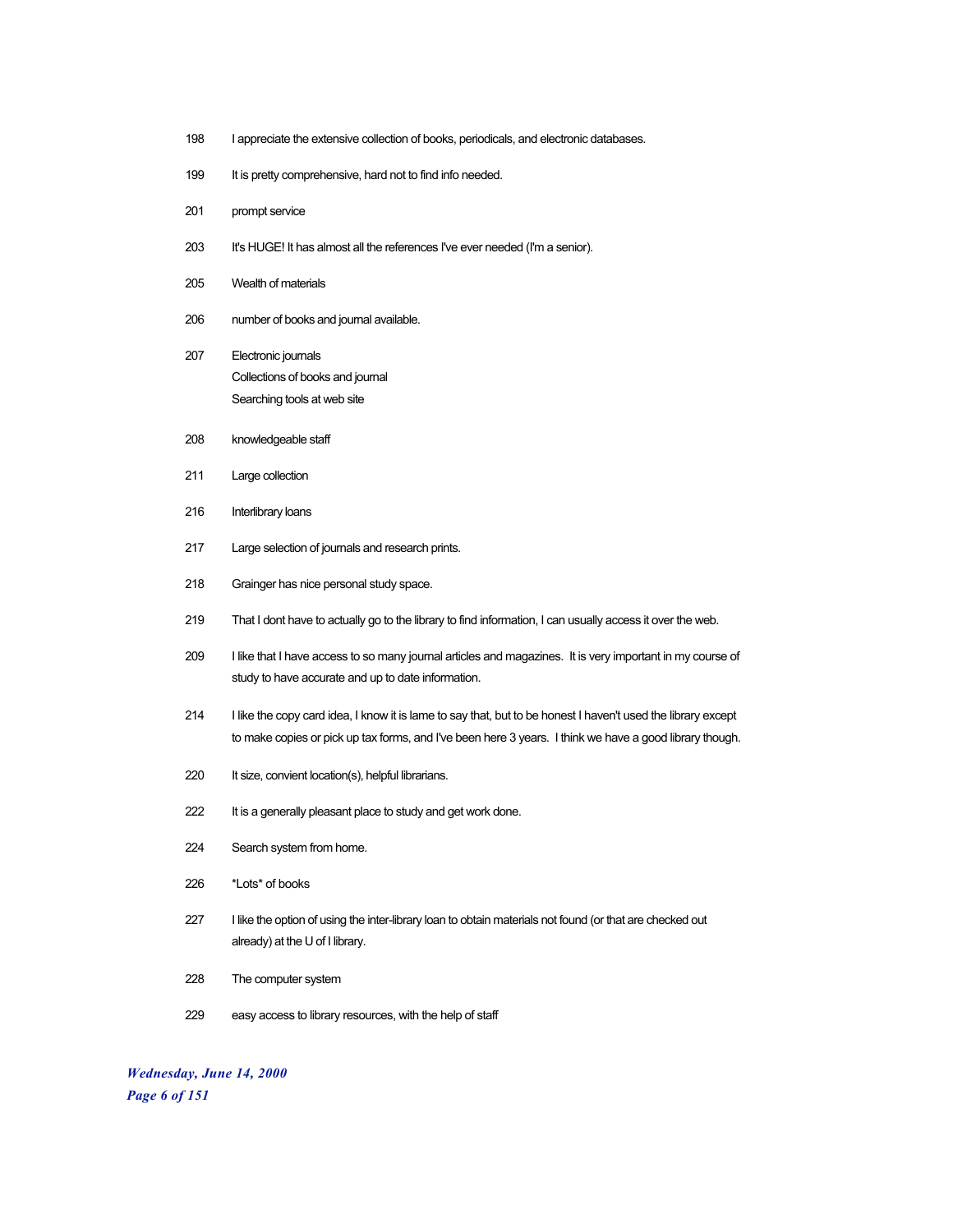- The computer catalog is very good and tracks the materials very well so they can be easily found.
- Online journals
- Finding articles and information off the UIUC library.
- The library is a great place to get work done.
- The personnel are usually very friendly, helpful, and knowledgable (especially the non-student employees). The problem is there are not enough of these high quality employees to go around.
- Most stuff I need is online, so I can do it from home.
- Well organized, helpful staff in the main library.
- I use mostly the chemistry library, and although it used to be rather small, it has most everything I need, and is very good also about getting things on the web.
- they have alot of books, and other media...tapes, CDs
- 242 I like the extensive collection of sheet music.
- I like the fact that there are so many different sources on just about anything available. I think the many different departments are great. The undergraduate library has a nice computer lab. I have always found the books I've needed.
- 249 the large collection. many libraries located in different buildings.
- There's ussually someone that is always available when you need to ask a question.
- Many different material to choose from
- the Engineering library
- I think that it is convenient that a user is able to look for "available" sources online remotely.
- Well-funded, collection resources are not lacking in the least way.
- Wide range of collections
- The library hours, especially the 24 hours during finals week.
- The atmosphere of the libraries are very wholesome. The locations are great, at any one time a person is no more than five minutes from a library. The writers workshop is a huge help.
- It has huge amount of data
- opening hours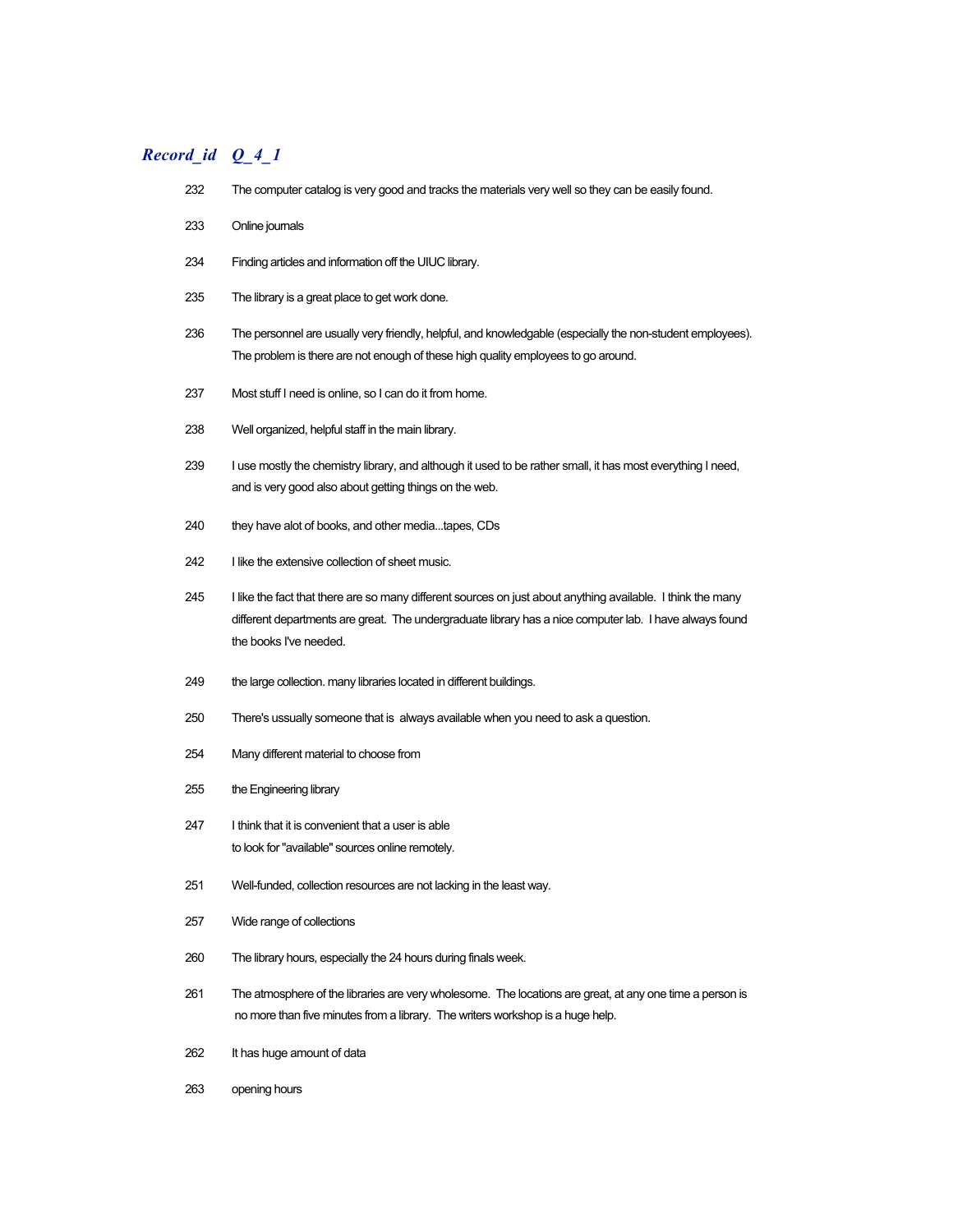computer facilities library web interface online reservation/odering great selection link to other colleges access to science journal database/indeces stack access

- 264 I've always been able to find whatever I needed.
- 265 It has a lot of books, toop ;)

## *Wednesday, June 14, 2000 Page 7 of 151*

| 266 | Adequate computer facilities                                                                                                                                                                                                   |  |
|-----|--------------------------------------------------------------------------------------------------------------------------------------------------------------------------------------------------------------------------------|--|
| 268 | Wide selection of books on a wide variety (even the most obscure) subjects                                                                                                                                                     |  |
| 269 | big selection                                                                                                                                                                                                                  |  |
| 270 | I like the quiet atmosphere and the number of smaller college libraries. I think the most useful aspect is<br>that Grainger is open until 1 AM most days of the week.                                                          |  |
| 277 | Availability is good, hours are OK, I would like to see them lenghtened later.                                                                                                                                                 |  |
| 279 | The university library is very large and has a lot of resources. With a few additions the library would be<br>one of the best in the country.                                                                                  |  |
| 280 | long check out periods                                                                                                                                                                                                         |  |
| 282 | The library contains many different resources including a wide variety of journals and magazines. This is<br>what I usually do use for reports and papers. Internet access at a library from a computer is very simple<br>too. |  |
| 283 | Study rooms at Grainger.                                                                                                                                                                                                       |  |
| 285 | Almost extensive online journal for all field. We can connect via internet without spending lots of fortunes.                                                                                                                  |  |
| 286 | I love how comfortable Grainger is and how accomodating the students are to fit your needs                                                                                                                                     |  |
| 288 | Excellent service and delivery.                                                                                                                                                                                                |  |
| 290 | If I need to really study, I can always find someplace perfect at one of the many libraries on campus.                                                                                                                         |  |
| 293 | big and spacious and quiet                                                                                                                                                                                                     |  |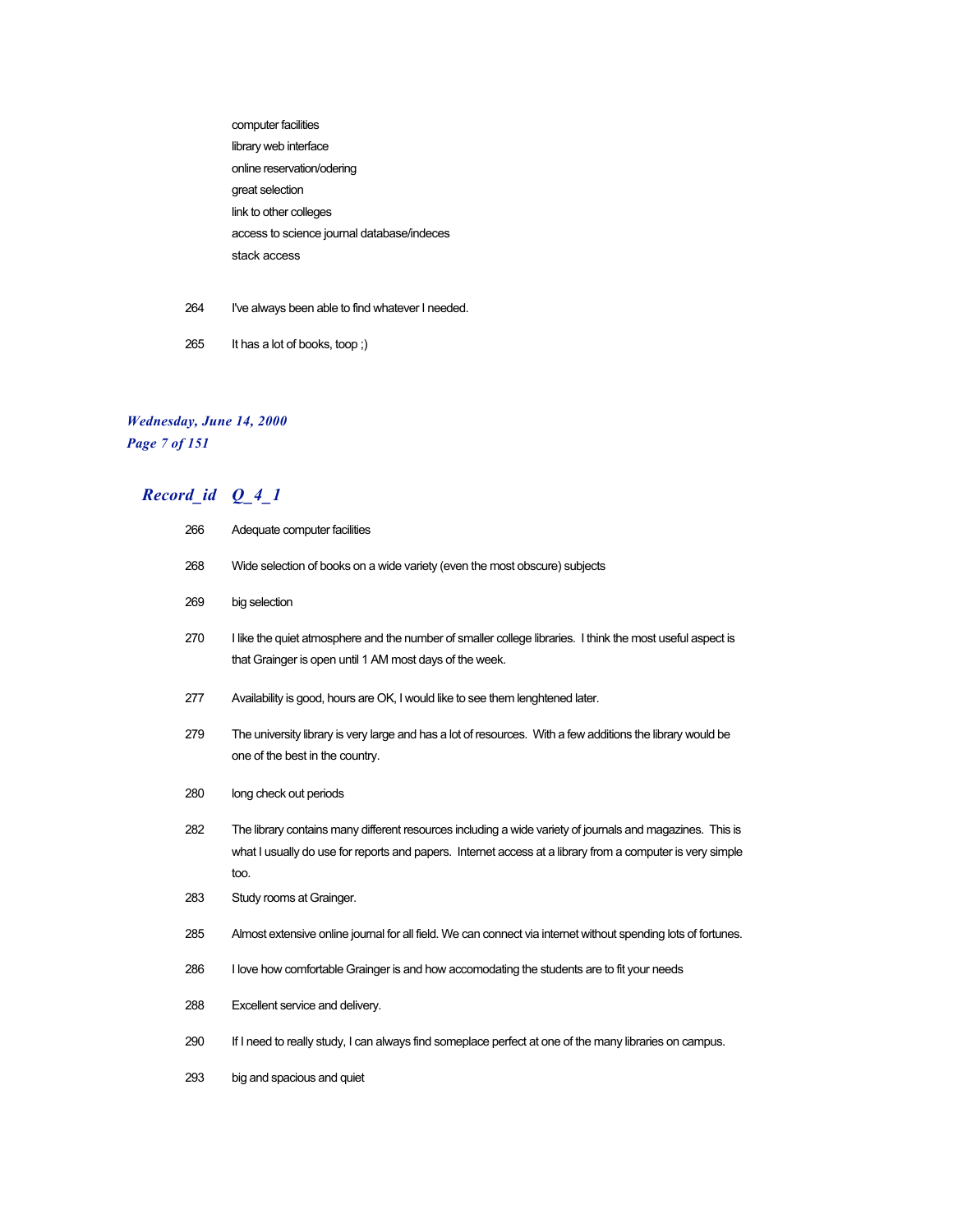- 299 diversity of resources
- 300 They're there.
- 284 Lots of study areas Grainger has many QUIET study areas, in addition to the new walkup laptop network services on the third and fourth floor where one can bring their laptop and connect to the campus network.
- 291 I like the fact that I can find pretty much whatever I want.
- 295 the people in the library very friendly and helpful!!
- 296 What I like most about the part of the library with which I work (the Commerce Library) is the extremely helpful people who work there. The staff are knowlegeable, prompt, enthusiatic, and caring. The next best thing about the Library is the large collection and the possibility of borrowing matrial off-campus reasonably quickly.
- 301 Love the Stacks
- 302 the easy access to any resource available
- 303 I like the computer system.
- 304 Quite environment to read and study
- 306 The fact that it is so big and there is so many resources
- 308 I can borrow bearly any books I like here.
- 310 n/a

#### *Wednesday, June 14, 2000 Page 8 of 151*

- 312 the amount of material available
- 313 its size and number of facilities, cleanliness, late hours
- 316 I like the number of different libraries available. If one library is too full, there is always another with great study areas.
- 317 The librarians are helpful and know how to use the computers to find items
- 318 Book selection, Length of the borrowing time, Ability to borrow materials from other libraries outside UIUC campus
- 319 I like how I close most of the libraries are to each other. If I need a book on structural steel and it is at the undergrad I can go there just a few blocks from where I have most of my classes and do a lot of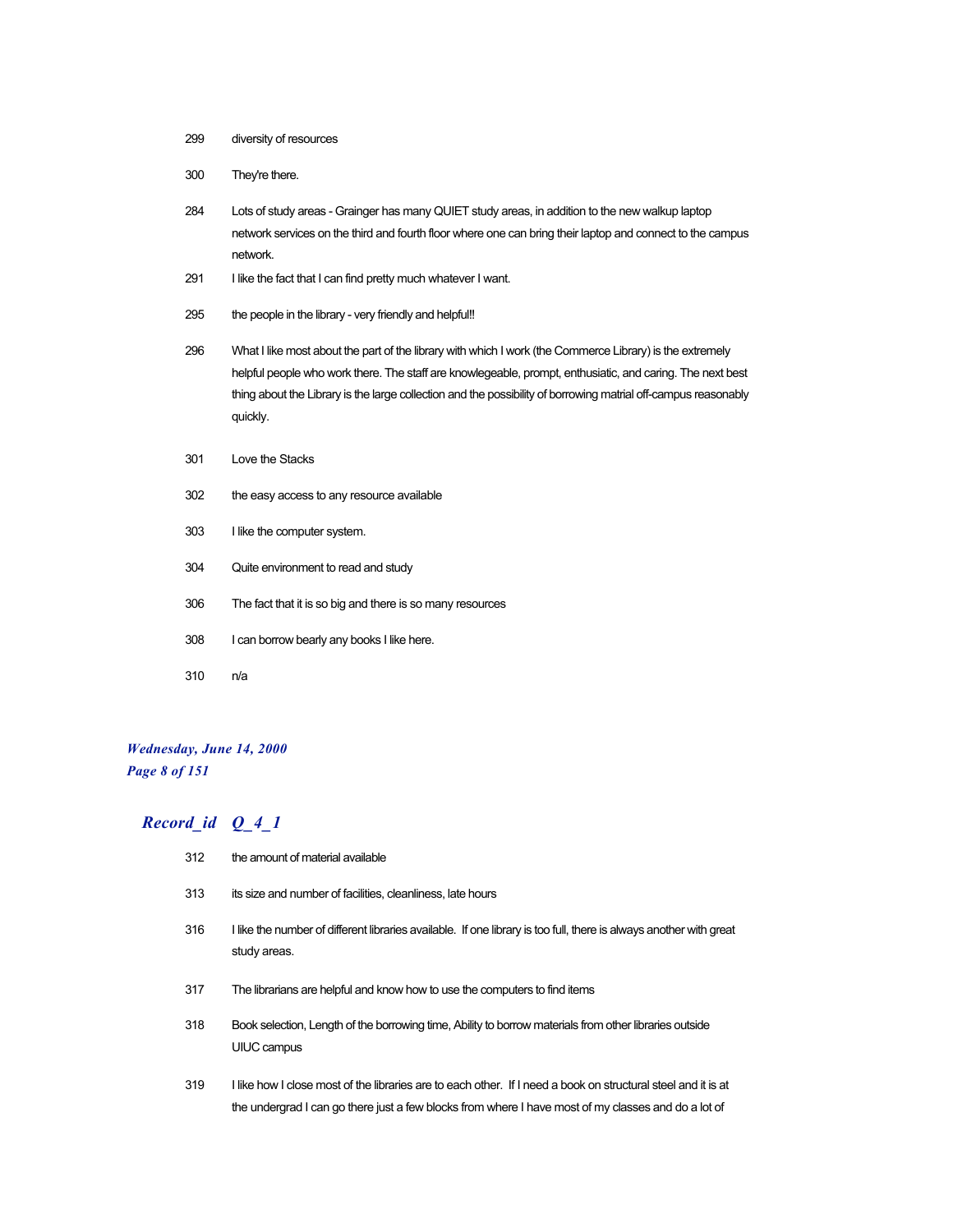studying.

- 320 Having a quiet area to study.
- 322 I almost always find what I need
- 326 The diversity of our collection and the fact that this university is a research-based University with a plethora of media.
- 329 Requesting Books online, and delivered through mail. Online renewal. Ability to find additional copies in other Universities, if they have been already charged out at UIUC.
- 331 The many different libraries that have specific books, and the computers available to perform searches.
- 321 Grainger is a really nice place to study, great lighting, nice seats, nice desks, nice group study rooms...
- 323 Online services, helpful librarians, vast collection.
- 325 selection and availability of books
- 328 What I like most about the library, and i am speaking specifically about teh music library is how extremely helpful members of the staff are. I had a huge research paper to complete and none of the books i needed were on the shelf so they helped me find alternate libraries close to teh area where i could get the books i needed for the paper. They were very helpful and very courteous to my needs. They made me feel like I was very important, I think that is great.
- 332 i dont use the libraries often, but when i have i have been able to find what i need quickly
- 333 I like the friendly people who work there, and the vast amount of material available.
- 334 Abundant resources
- 336 good, quiet place to study.
- 337 Convenient access. Good online interface and information availability.
- 338 The vast collection is amzing--if sdometimes overwhelming, compared to teh rather small library at ny undergrad institution.
- 340 The size of the collection and the number of libraries.
- 341 It is big, and it has tons of resources for me.
- 344 On-line search the books or information that I meed is good.
- 346 Friendlly staff

*Wednesday, June 14, 2000 Page 9 of 151*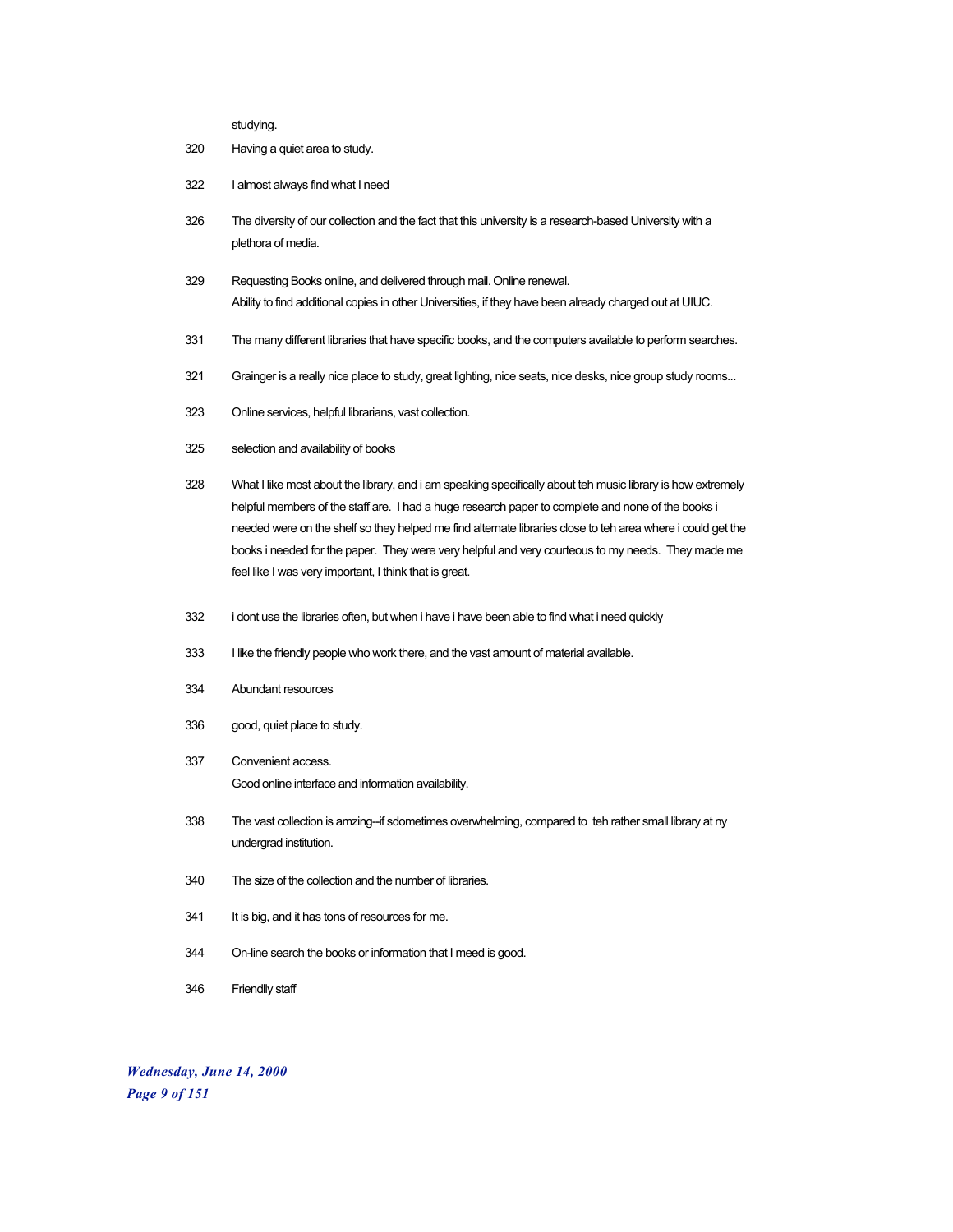## *Record\_id Q\_4\_1*

| 348 | i like being able to go into the libary and find almost any book or magazine i want. i also like the nice<br>studying atmosphere it promotes.   |  |
|-----|-------------------------------------------------------------------------------------------------------------------------------------------------|--|
| 349 | i like the ability to research documents from the gateway webpage at any location. I like the room to sit<br>and study.                         |  |
| 352 | the many books                                                                                                                                  |  |
| 353 | I like being able to study quietly or not so quietly depending on where I sit.                                                                  |  |
| 354 | It's big.                                                                                                                                       |  |
| 355 | Electronic resources                                                                                                                            |  |
| 356 | The quietness.                                                                                                                                  |  |
| 359 | The environment-people are likey to study.                                                                                                      |  |
| 360 | Huge collection<br>Fast service                                                                                                                 |  |
| 363 | i like the study rooms in Graingeri think these are helpfu for team meetings.                                                                   |  |
| 361 | Reference librarians, especially those in the Slavic library, have always been incredibly helpful - I've never<br>had a question go unanswered. |  |
| 365 | Excellent collection of journals.                                                                                                               |  |
| 366 | Conveniently located and access to computers                                                                                                    |  |
| 367 | whenever I need to get resources, I know the our libraries will have the necessary materials.                                                   |  |
| 369 | Th einternet capabilities and the information available to me through electronic means                                                          |  |
| 370 | The wide array of resources available.                                                                                                          |  |
| 371 | Close, comfortable, study environment.                                                                                                          |  |
| 372 | I never checked out a single book.                                                                                                              |  |
| 373 | ease of use of the gateway system. The staff in the gov docs section is very helpful and courteous.                                             |  |
| 374 | So many libraries very good.                                                                                                                    |  |
| 375 | The collections are very extensive.                                                                                                             |  |
| 377 | we have everything, and the one the library didn't have, i promptly received from ISU. Thanks!                                                  |  |

selection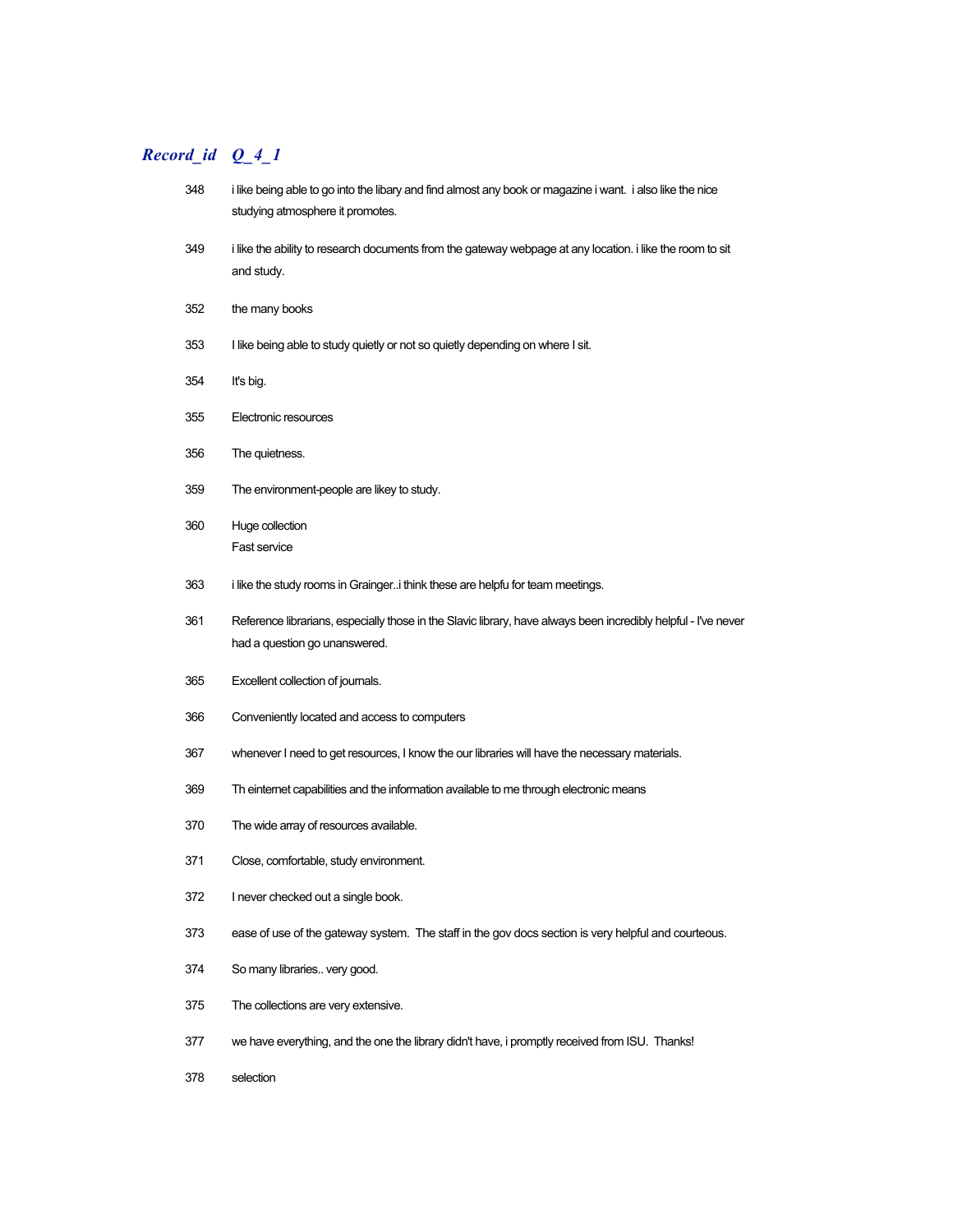- The vastness of the resources!
- Interlibrary loan is effortless and took minimal time (about 3 days)
- 381 I like everything equally
- the amount of materials that i can access
- The library has a huge selection and you can find almost anything under the sun.
- extensive collection

# *Wednesday, June 14, 2000*

*Page 10 of 151*

| 386 | it is good that the library allow a quite enough time to use library materials.                                                                                                                        |  |
|-----|--------------------------------------------------------------------------------------------------------------------------------------------------------------------------------------------------------|--|
| 387 | on-line catalouge                                                                                                                                                                                      |  |
| 388 | Large collection.                                                                                                                                                                                      |  |
| 389 | The staff at the biology library is knowledge and helpful.                                                                                                                                             |  |
| 390 | large collection.                                                                                                                                                                                      |  |
| 391 | Size.                                                                                                                                                                                                  |  |
| 392 | online resources                                                                                                                                                                                       |  |
| 396 | Collection of material. Virtually everything is available !!!                                                                                                                                          |  |
| 398 | The individual study areas and the late hours.                                                                                                                                                         |  |
| 403 | The new web-based interface for the library catalog is very comprehensive. I am thrilled to see such a bold<br>approach taken and it shows promise.                                                    |  |
| 401 | The amazing collection; the fact that materials are delivered to one's campus address. Please keep up<br>the print collection -- it's what makes the library at this university a pleasure to work at. |  |
| 404 | Huge database of books                                                                                                                                                                                 |  |
| 406 | clean, safe and staff                                                                                                                                                                                  |  |
| 408 | Staff, older collection                                                                                                                                                                                |  |
| 411 | I like the vast collection of resourses available.                                                                                                                                                     |  |
| 412 | - Grainger and the Law Library have nice "long tables" to study at.<br>- I also like the check-out period for books.                                                                                   |  |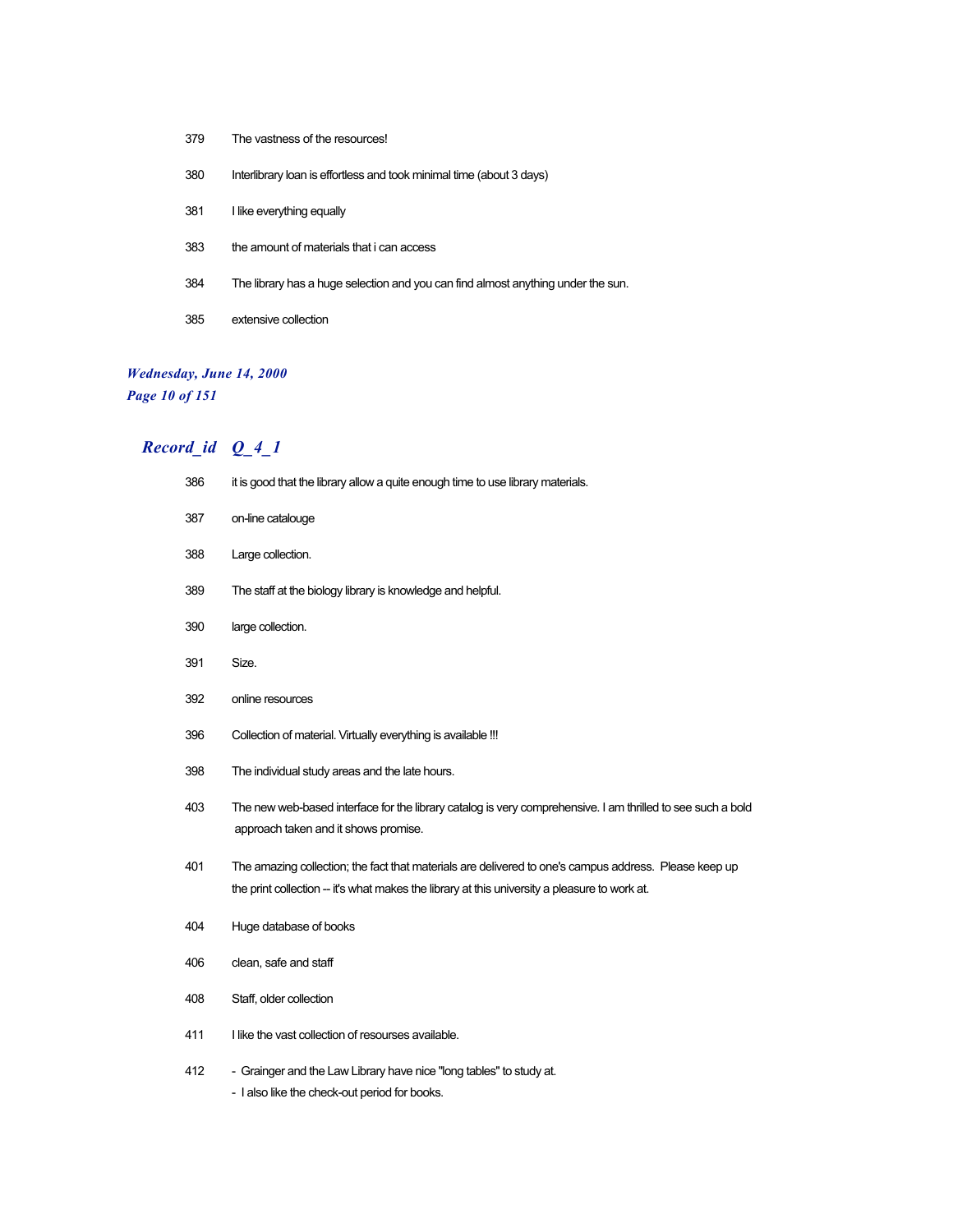- 413 Large collections of books
- 418 I think the webpage is great. You can find so much stuff with it. It is a great starting point for finding resources.
- 419 I appreciate the departmental library system with subject specialist librarians who can build collections (print and electronic) and be available for consultation in their special subject areas.
- 420 Huge selection of books.
- 421 It has most of the Books and Journals that I need. having visited many other institutions, I have come to appreciate the completeness of the UIUC collections.

The Grainger Library is very good work/study envirnonment.

- 422 I am always sure that the staff at the library will not only be interested in helping me with my problem but will take what seems to be glee in providing what I need. More than I need really. Much more, but I never have the heart to tell them.
- 424 My main use has been with the Music Library. I find the staff quite helpful, even going "above and beyond" when I had a family emergency last semester at finals time. I appreciated the seminars that were given on using the online catalog, and I've always been able to get help when I needed it here.
- 427 The size of the collections and, when you actually learn how to use two systems at the same time, the availablity of information

#### *Wednesday, June 14, 2000 Page 11 of 151*

- 428 Ability to access database over the internet in the comfort of my own home. Also, this saves me a trip in the event that material is unavailable.
- 429 Early, late, and weekend hours.
- 430 It has all the journals I need.
- 431 The fact they recieve good magazines.
- 432 I like the fact that being an employee we can use the system. The only problem is I don't have time to do so. Thus I can't really evaluate the system.
- 433 web access, inter-library system, high quality collection
- 434 Convenient and terrific service.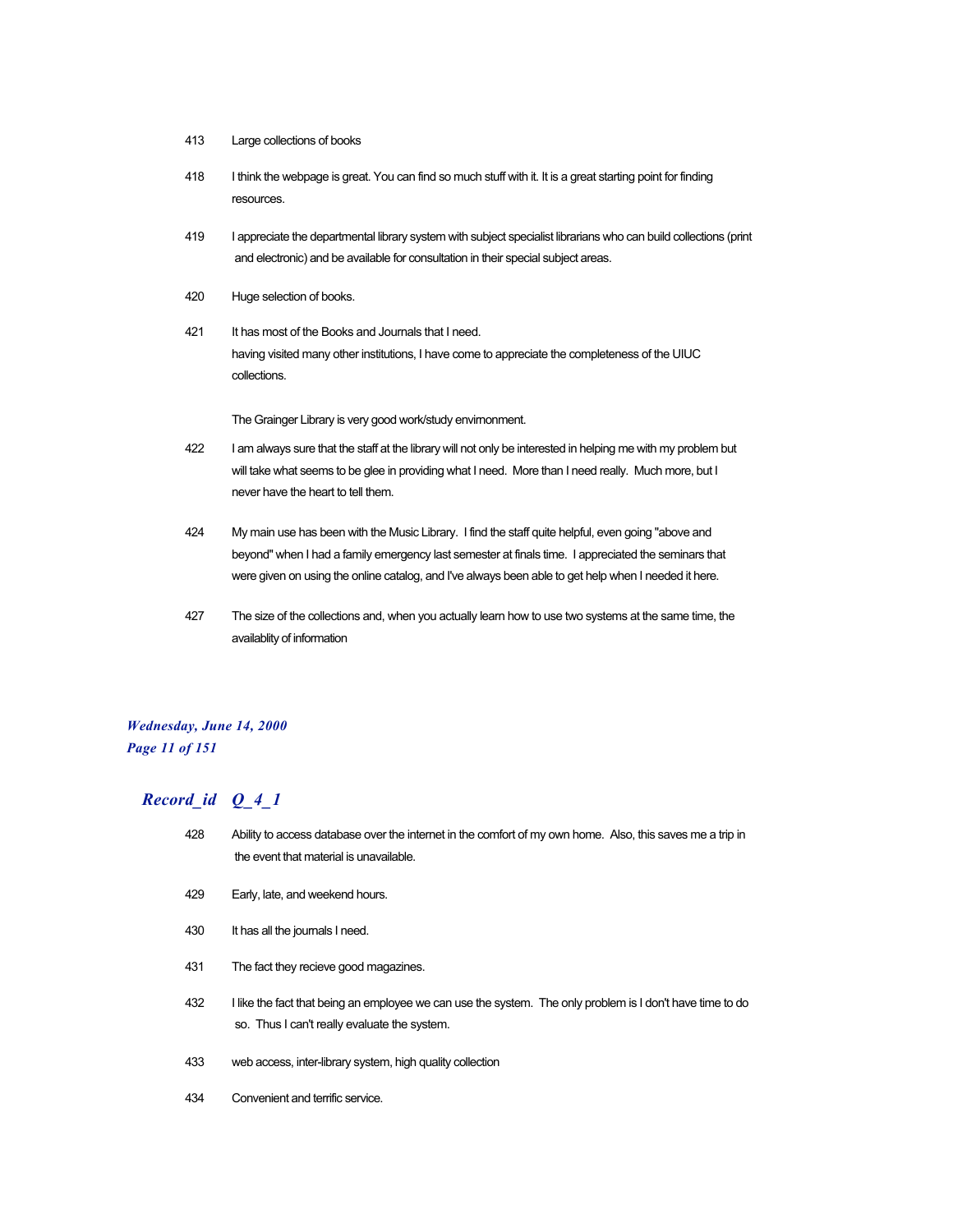- 435 range of materials available
- 436 Librarians' responsibility and help. Thanks to all of them.
- 437 the best is grainger- big tables, great lighting
- 438 Large collection.
- 442 Many books.
- 443 the comprehensive collection
- 444 I can usually find what I'm looking for
- 446 I am very impressed by the size of the collections.
- 448 The amount of staff
- 449 There are two things that make the U of I libraries terrific -- the vast collections (backed up by the netork of affiliated libraries from which we can also borrow) and the ability to request books either for pick up at the library or delivery to my mailbox. These two features combined make the U of I libraries an exceptional resource for research.
- 450 Great Collections
- 451 The collection of materials is excellent. When I can't find an item locally, you have always been able to locate it elsewhere for me.
- 452 The collection is very extensive so that it is sometimes amazing to me that we have the resource I am seeking.
- 454 I can get \*almost\* anything I want with the exception of articles from some journals.
- 455 online catalog, facilities, services
- 456 The size of the collection, of course.
- 457 The number of titles offered.
- 458 There is a vast collection of a whole variety of resources. I don't think I've ever not been able to find something I need.
- 460 The best part about the library is the vast amount of information available. I have yet to come across a book or article that I needed that the University did not own.

*Wednesday, June 14, 2000 Page 12 of 151*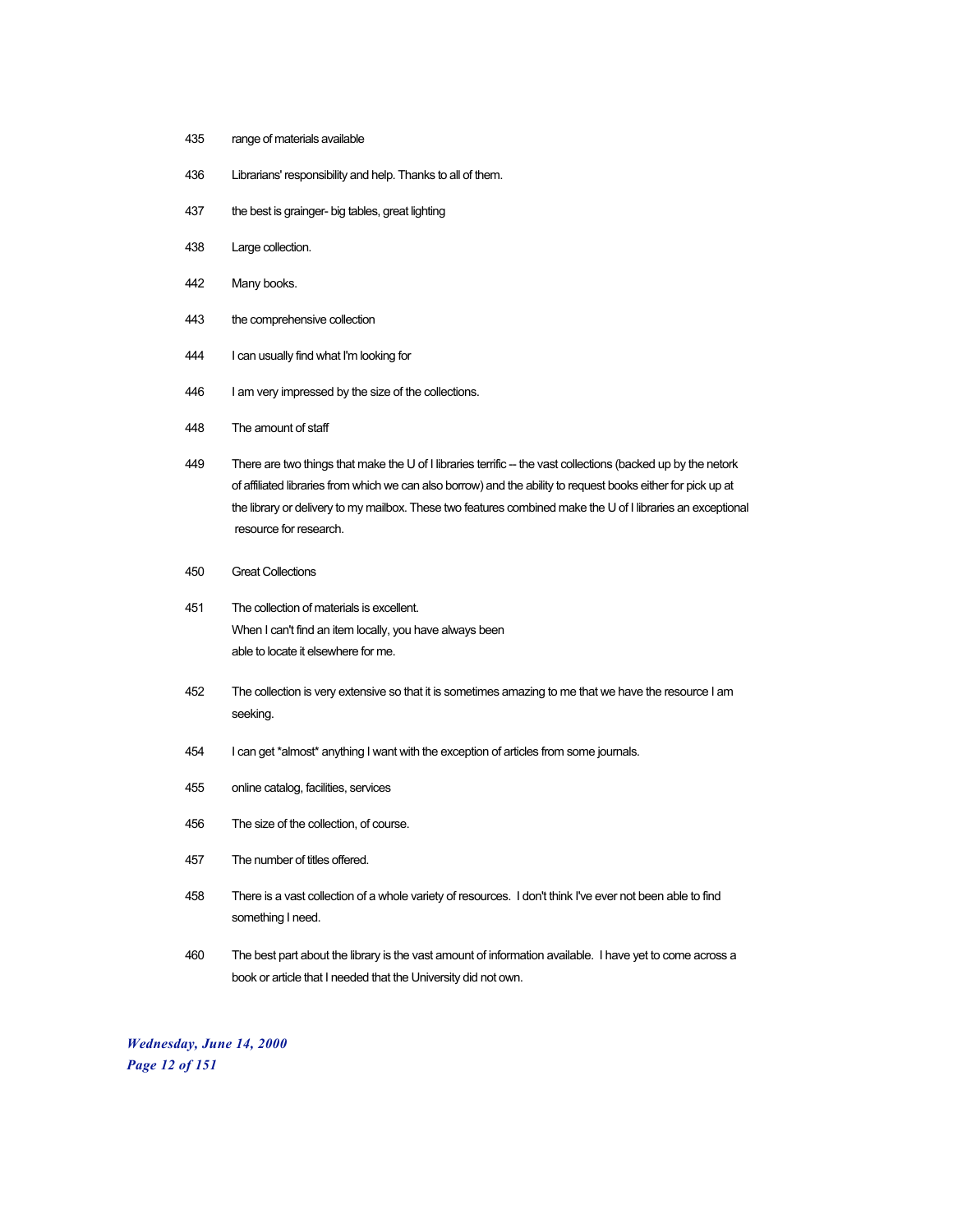## *Record\_id Q\_4\_1*

- Quiet and talking study levels, lots of individual study space.
- Some many resources all in one place easy to obtain and find if you know how to use the library -- which took me a while.
- The vast collection of engineering journels.
- Grainger has good facilities for reading/studying and a good (not excellent) collection of materials. Hours are pretty good as they are.
- The size of the collection and the size of electronic full text collections. The efficient and quick interlibrary loan system.
- Quiet study area downstairs
- Computers and studying areas are the most important to me. In the coming years, making more things available online will be very important to me when I enter grad. school.
- Availability of current journals in separate section in Grainger
- Selection is great.
- Collections and services in general.
- being able to access library materials from home
- Ability to obtain almost any material I look for, if not form on campus librray, but from off campus library.
- 477 I like the quiet study areas.
- 478 I like the quiet atmosphere. I like the large availability of books. I like the ability to do interlibrary loans
- The library seems to have all of the resources I should need in college, but never have.
- Lots of info available
- Grainger! It is a fantastic study area
- reference librarians in the law school are excellent
- Grainger libraries should all be at that level. Nice furniture and well taken care of.

It is a quiet place to study.

Excellent collection depth and variety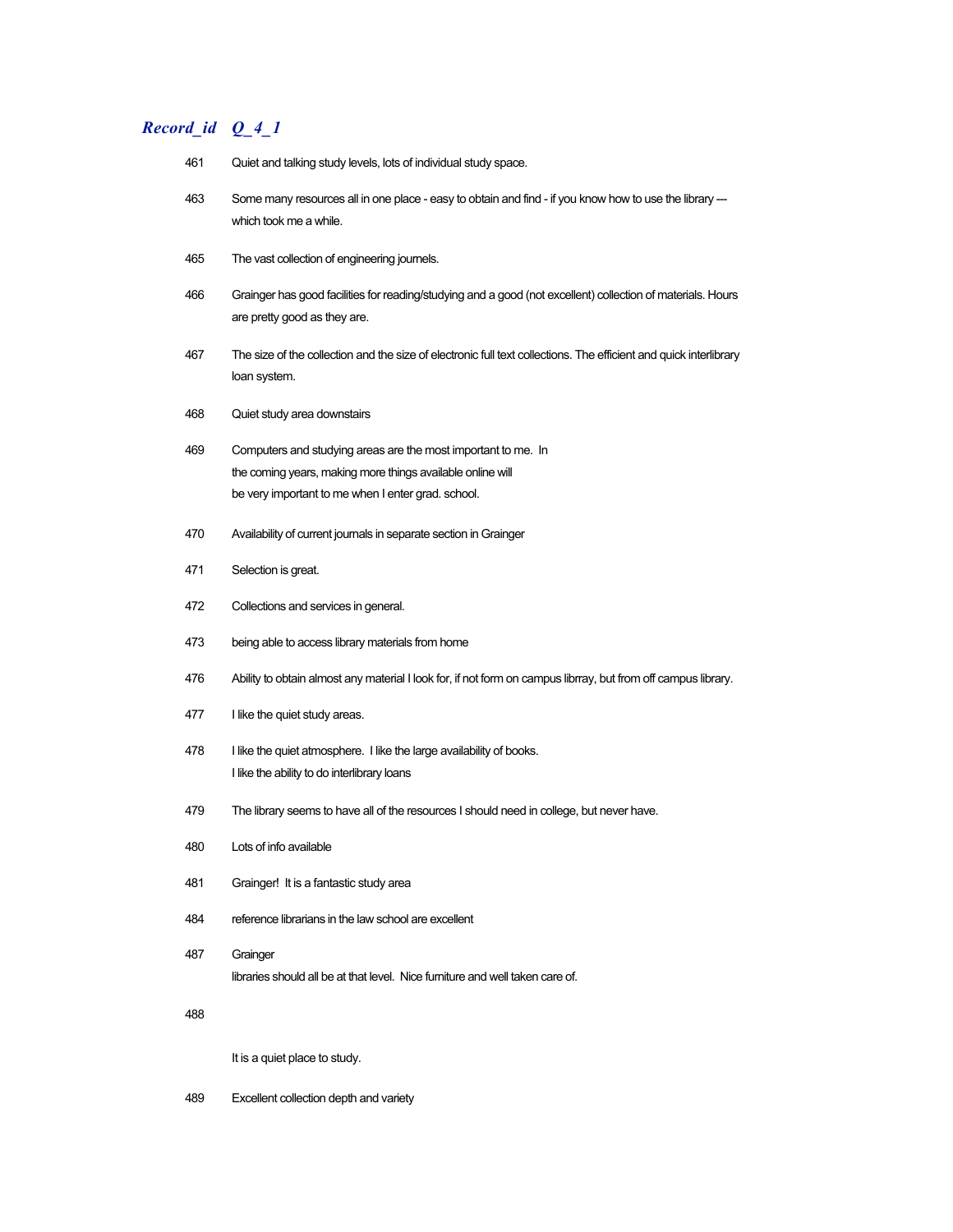- 490 The resources available at the UI libraries are very impressive.
- 491 Huge number of resources.
- 494 The vast amount of information that it contains.
- 505 Large Collection of Material. Can Find about anything I want
- 509 I find my departmental library (Physics and Astronomy) to be a very useful resource. I also find the Digital Library Initiative to be extremely helpful.

## *Wednesday, June 14, 2000*

*Page 13 of 151*

- 515 The reason I go to the library (Commerce) most of the time is to make a copy of reserved readings. I receive great service from library staffs.
- 516 The availability of information and services over the Web; most libraries open for extended periods of time; amount of information and resources available
- 492 I can find any journal article I want, and they're well organized.
- 493 I use the library as a place to study and meet with friends. I especially love the Grainger Library, it offers convenicne for both group study and also a good place to study by myself. Sometimes though, when printing something and it causes a problem, the EWS people are not as helpful and quick responding, they seem to be more focuses doing their online thing than actually overseeing the overall functionality of the EWS stations.
- 503 There is a wide range of journals available. More than I've seen at any other school.
- 504 I like the availability of researching for texts on line.
- 507 Having books delivered to me via mail saves me hours!
- 513 the staff in the Education and Social Science library were more helpful and in a friendly manner than any other library on campus. This was very much appreciated since it was not my primary library so was somewhat unfamiliar when trying to find resources.
- 517 Computer-based IEEE digital library in Grainger.
- 518 I can find just anything I want. If UIUC does not have it, I receive the book from another library in one week.
- 521 Usually, when I need a specific resource the library system will have it!
- 522 It's BIG.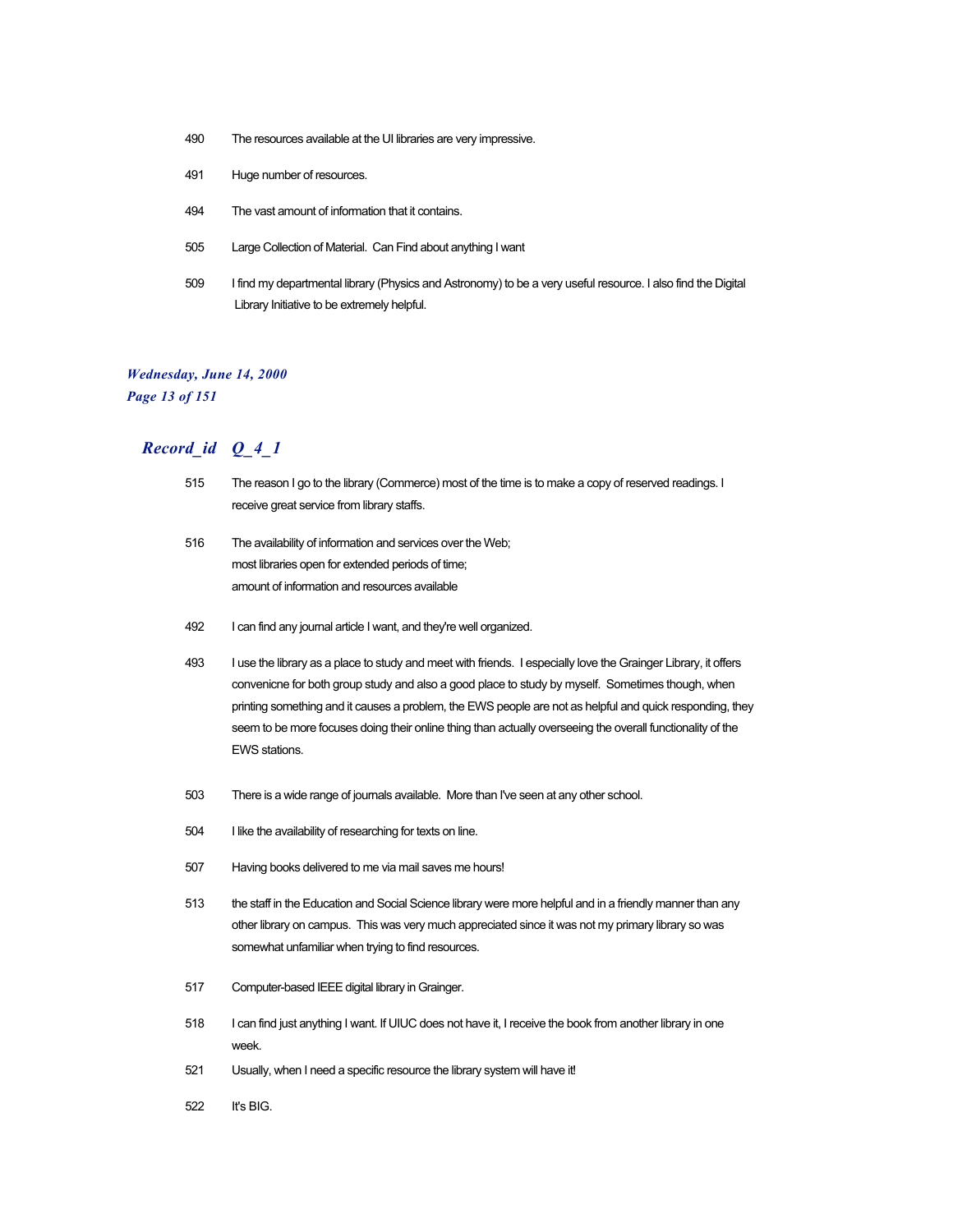- What you have is easy to access
- It provides a good place to study
- I enjoy the fact that many journals are available at the university libraries
- Always has materials I need... or at least alternatives.
- You can ALWAYS get what you need.
- Increasing availability of online material.
- great study environment.
- Convenient hours and helpful staff for the most part.
- the education library
- I like the resource libraians at health science. Mary Schultz and Victoria are excellent and I could not have completed my research without them.
- I like that you can get help almost on the spot. There are many people there waiting to be at your service and that is comforting when you know you don't know exactly how to do certain things!
- The collection breadth, including the accessibility of outside libraries. That is, I can get materials from outside the UIUC, if they are not available here.
- I like the large selection of journals in the chemistry and engineering library.

#### *Wednesday, June 14, 2000 Page 14 of 151*

- The amount of material available. The ability to access online. The convenient hours. Well networked with other libraries; ability to borrow books from other libraries as well. Excellent facilities for both individual and group study. \*excellent collection of books \*its opened even on a sunday ! and late into the night \*specialized collection (many different libraries) and the wonderful stacks which has a collection of many dated by important pieces of any subject. There is an abundance of information and whenever I needed a source, it was always available. Number of interesting books.
- There are whole bunch of books that we need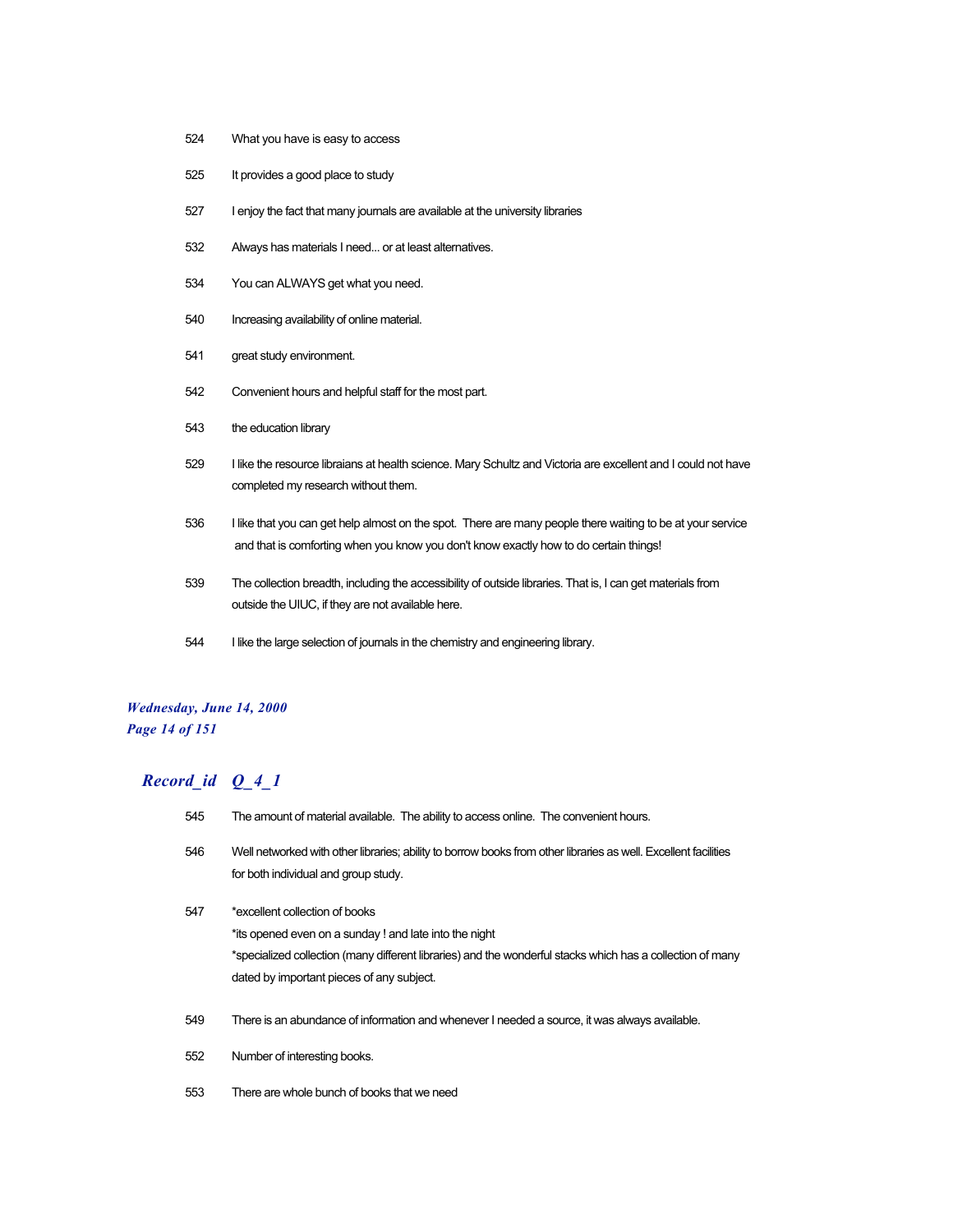- It has a veyr large collection of resources.
- Both the collection and the service.
- it's clean
- Vast collection of books on even the most obscure topics.
- I think it's a terrific resource, particularly given the University's research needs. I particularly like the huge number of periodicals that the Educ & Soc Sci Library has. It's absolutely critical for my research.
- I can find the materials I want most of the time. Interlibrary loan is very convenient.
- It seems well organized.
- Good collection
- There is so much different material to look at; I never have to run around trying to find something. If I can't find something, the librarians are always very nice and help me find it.
- The UI library system is one of the best in terms of books and journal availability. The online journal feature is very convenient and very appreciated!
- online services from a large multi-library systme (including off-campus libraries) with delivery to faculty mailboxes
- I am extremely grateful that the main stacks are limited to honor students and graduate student, because it helps preserve library materials and makes them available for serious research.
- quantity of books; interlibrary loan; friendly staff
- Extensive journal collection
- The ability to search for the books I need over the web, then pick them up when it's convenient.
- That there are a number of large and varied libraries, many within walking distance of one another.
- the collection
- You have had everything I have needed.
- I like having the Physics and Astronomy Library in Loomis, available 24/7 (faculty and APs are provided with keys).

*Wednesday, June 14, 2000 Page 15 of 151*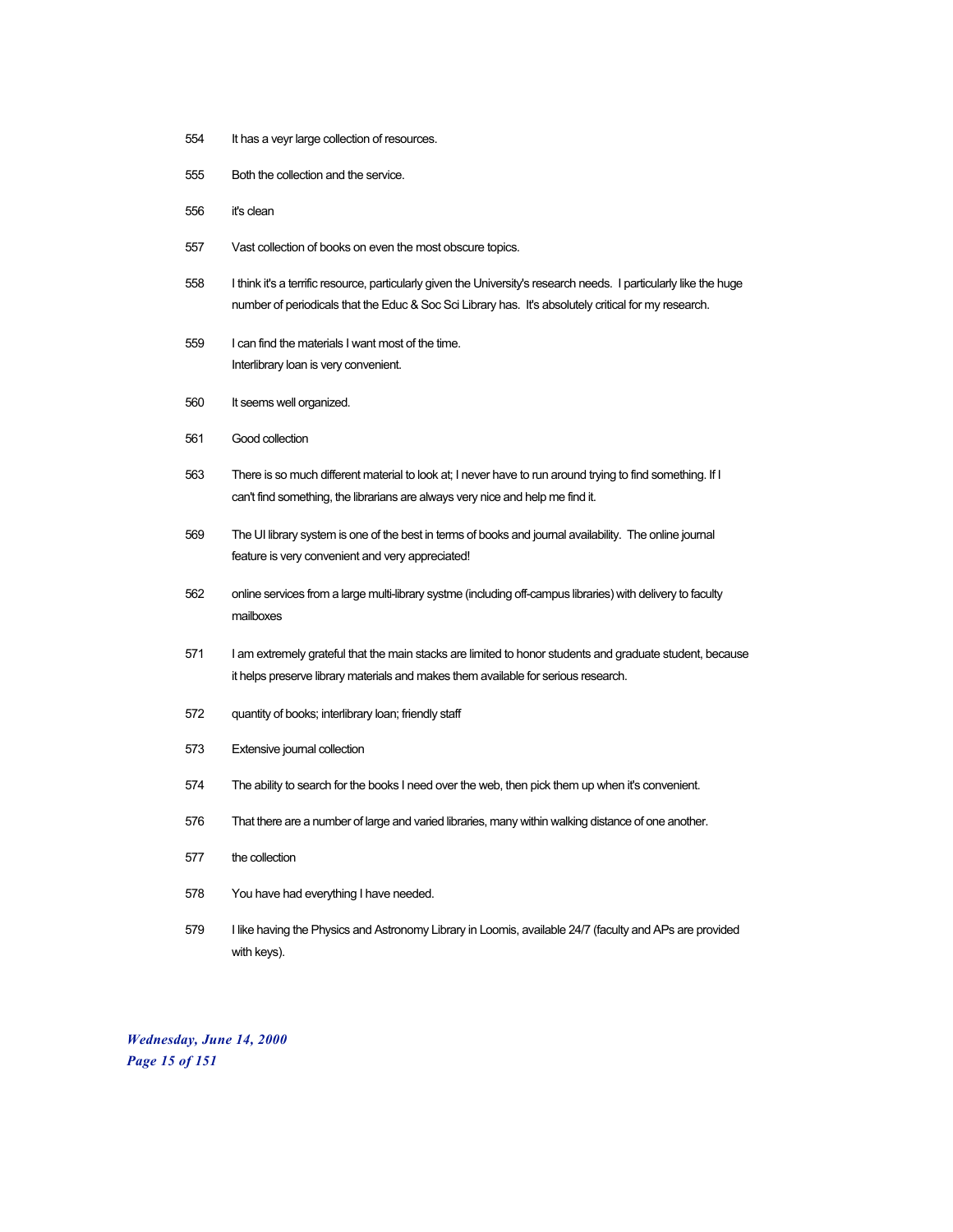- 581 It is always easy to find the resources I need really quickly. It is easy to get research done in an effective and efficient manner.
- The rooms on the 4th floor of Grainger for studying, but they are always full and hard to get...
- Rich collection of materials
- I am only familiar with the Law library it is large and well stocked
- 586 It is rare that I have to go outside of the UI library for documents I need. When I have, I have been very satisfied with the service.
- The ability to reserve materials online and have them delivered to a specific library.
- Its wide range of collections.
- Good Place to study
- 1) the knowledge and helpfulness of its wonderful staff in general and especially in music 2) the extensiveness of resources (for the most part) 3) being able to return borrowed books to any UI branch
- The online resources (being able to email periodical articles to my email account)
- The hours of the University of Illinois are very convenient.
- I like it that most of the books I need are in one library.
- good place to study
- There are many volumes and the computer system is easy to use. The staff is always very helpful.
- The library do have good collection of scientific journals
- THe vast collection and ability to track down books nationally. ALso being able to have books delivered to my department is a huge help!
- The collection of books is stupendous. It is a browsers paradise.
- i like the large number of libraries and their scattered locations
- Size of collection, service orientation of the staff, office delivery of materials, most frequently used materials in a library close to my office.
- The hours were great, and there were numerous books on any subject that I wished to learn about either for class or leisure. The staff was also quite helpful in answering my questions. Overall, my University library experience was excellent.
- The quiet study areas and tables for study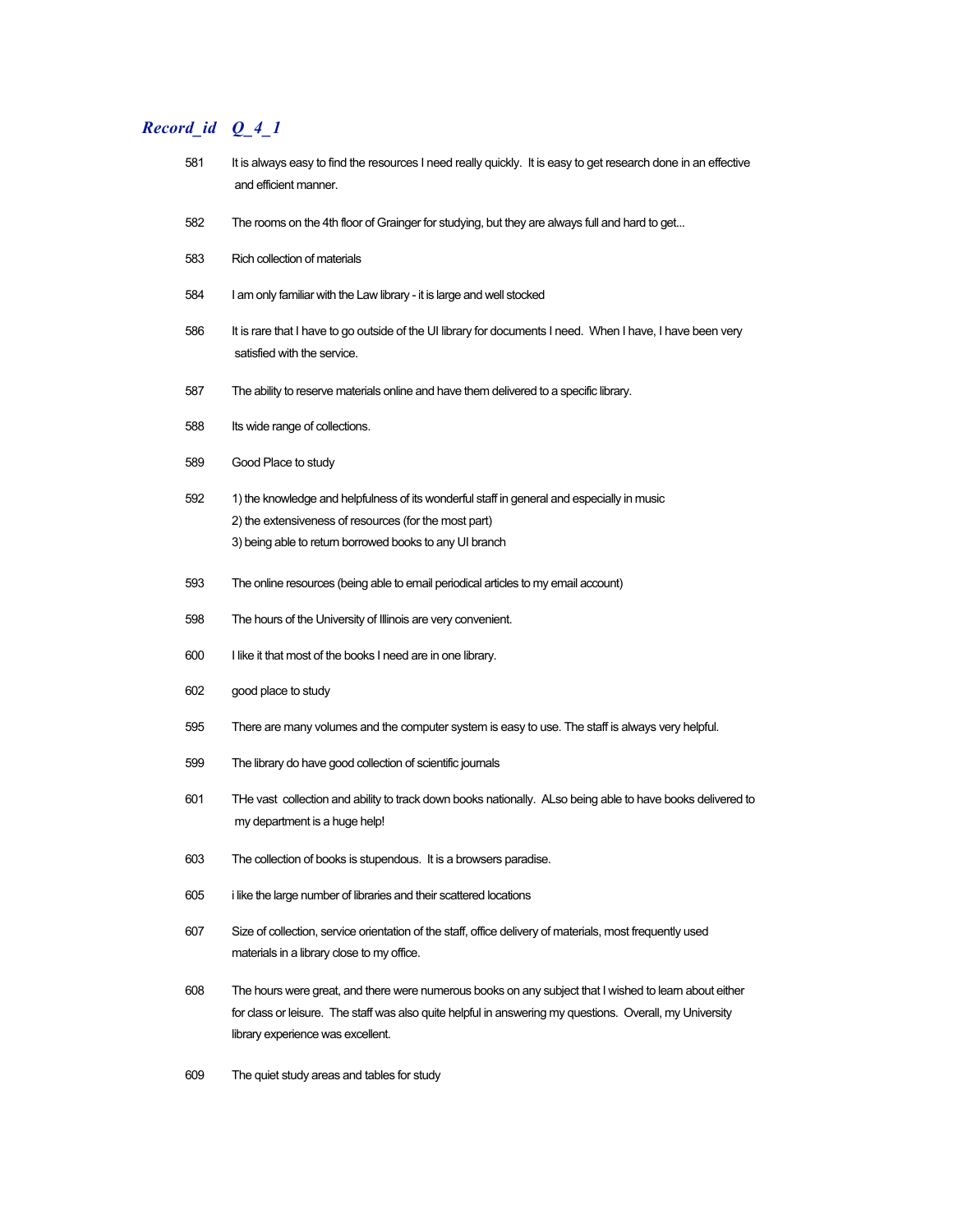- 610 The continual support of ALS, Medical, Vet Med and Biology librarians
- 611 The online page gives a form of a twenty-four hour library. It has good online journals and allows you to request books. Both features are very helpful. Also being able to renew overdue books over the phone is helpful when I am out of town.
- 612 The breadth of the collection, esp. with interlibrary loan.
- 613 I love having materials delivered to me.
- 614 Lots of access to any books I could want

#### *Wednesday, June 14, 2000*

*Page 16 of 151*

- 616 The access to different types of information. Commerce librarians know this library inside and out. They are a great help.
- 618 The friendly and helpful personnel and the extensive collection o finformation available
- 619 Large collection, easy ability to get things from other libraries without working through library staff. Office delivery of books.
- 623 The size of the collections. It is a resource that in invaluable.
- 624 The amount of sources available for a specific topic.
- 625 I'm very pleases with the U of I's libraries.
- 627 computer tracking system, atmosphere
- 629 The tremendous depth of materials never ceases to amaze me. I was looking for some obscure (or so I thought) British Government document and found it in the stacks with little or no problem. Also, your library staff are always very helpful despite the number of requests for assistance.
- 626 My comments are with regard only to the chemistry collection. The staff is incredibly uninformed and at times very unpleasant. They are reluctant to do their job, and their answer to every question is "look it up on the computer." These two women sit and talk loudly all day, disrupting study or research.
- 628 Convenient and most of what I am looking for is most of the time found.
- 630 The collection of books and journals that the library posesses
- 635 There is always some information on what I am researching despite its possible obsurity.
- 637 I like the fact that the library has nearly any book or periodical I could ever need. The massive collection of materials is impressive. I also like the walk-up computing service at Grainger. It is very convenient for me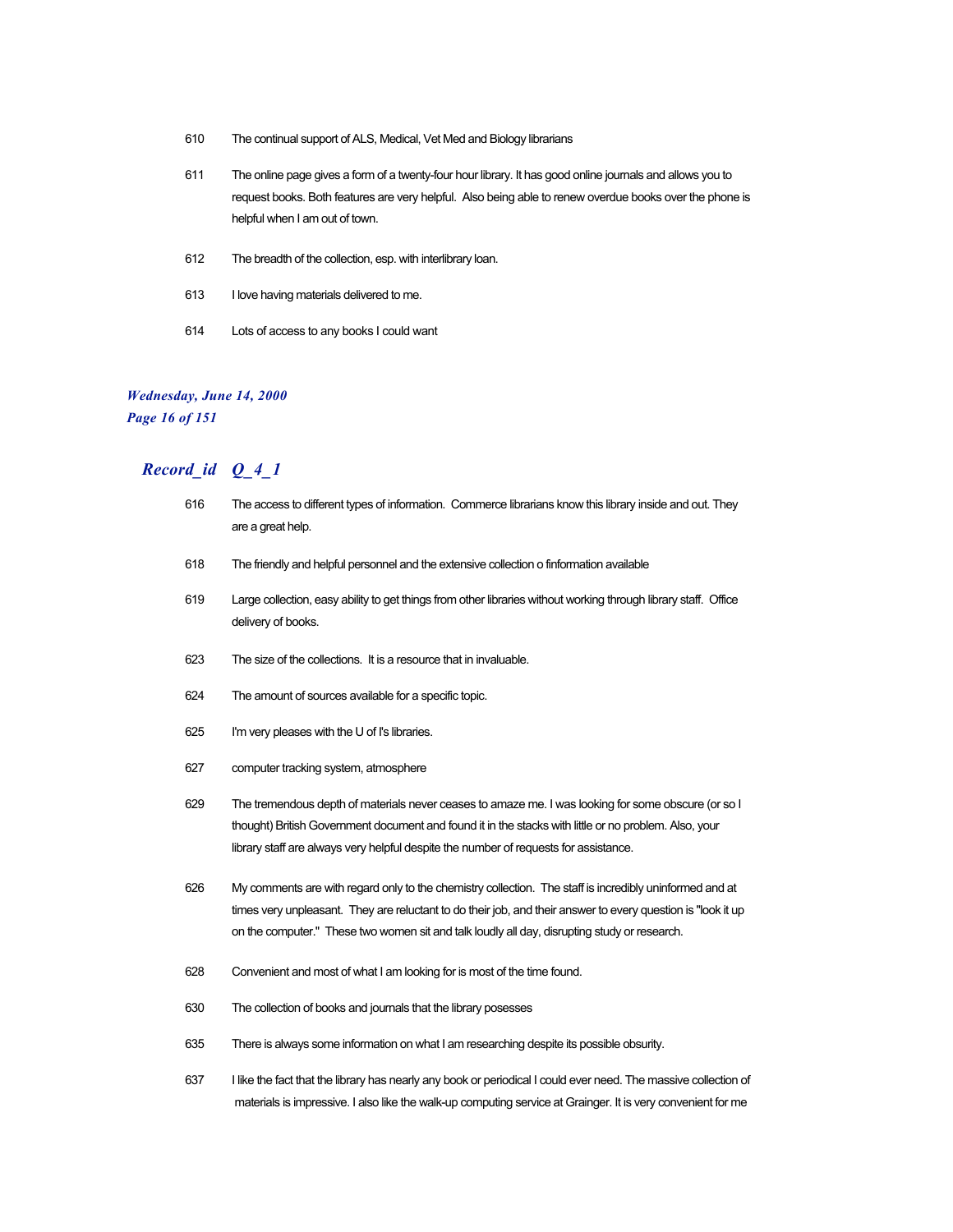to plug my laptop into the network while I'm at the library.

- Places to study in a quiet environment free from distraction
- Volume of material
- Book selection is fine; magazine selection could be improved
- BIG, expansive, always available.
- The Music library staff is highly trained, friendly and helpful. The reference and circulation librarians know the collections and have always made time to help me find the materials I needed. When items are not in the collection, they have added them at our requests.
- With so many different libraries I am always able to do complete research for my work.
- Electronic Access to Journals
- The vast quantity of materials available
- open at convinient hours
- Basically, I can find anything I want to assist my research work. Very convenient.
- I have access to so many resources it can almost be overwhelming. However, if I have questions I know they can be answered in many different ways.
- The staff and the collection

#### *Wednesday, June 14, 2000 Page 17 of 151*

- CPLA's collection (both book and journal) is excellent. The staff is always helpful. They need more space and the funding to stay current (esp. expensive books and monographs). The main library's pre-1975 collection is great also.
- The collection and online access.
- Outstanding collection and library staff.
- It almost always has the book,journal, or government document I need, however obscure. This is impressive.
- I like being able to get most anything i need.
- range of collection; print materials, especially nineteenth century ones.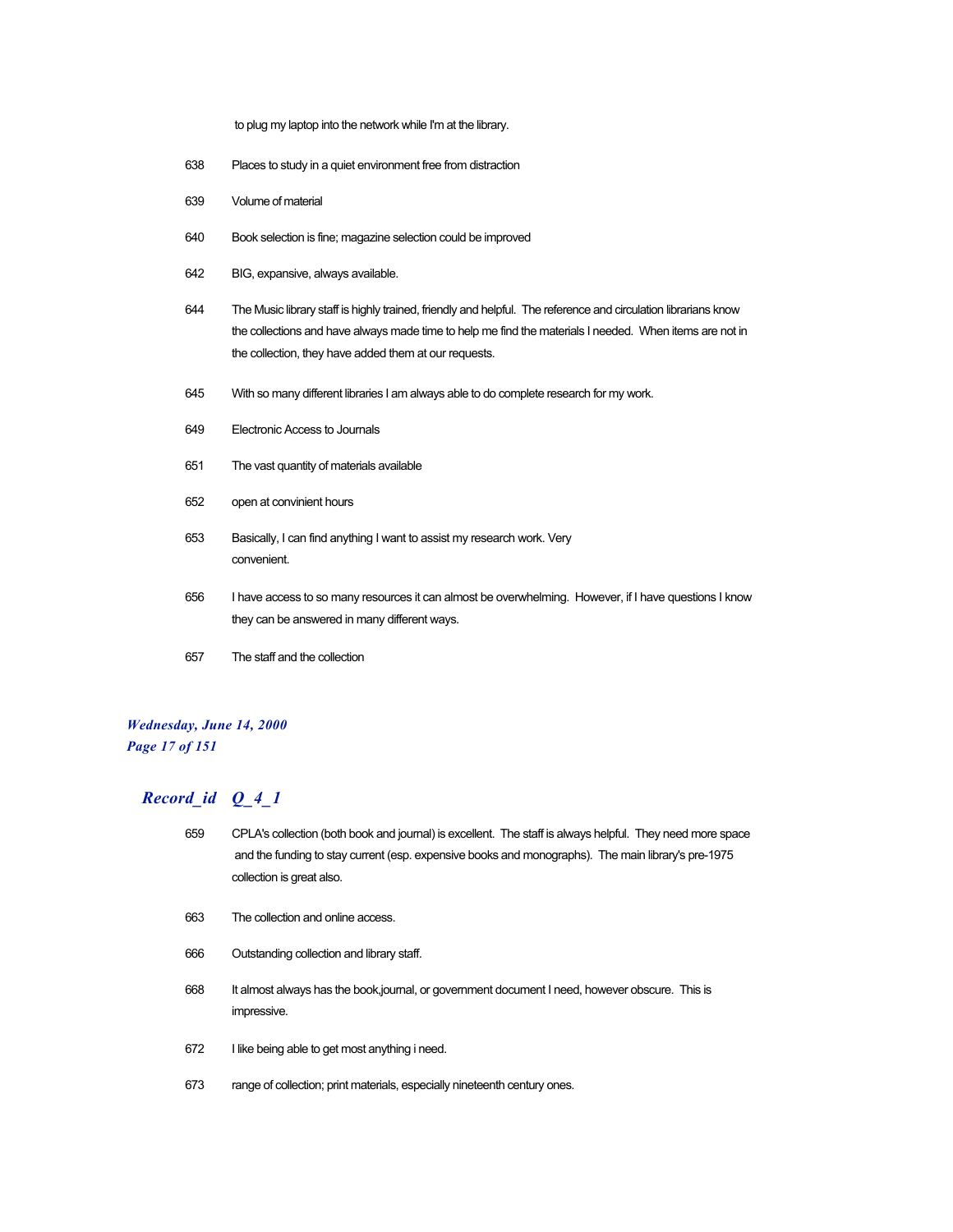- 674 Relatively simple to find what is needed, especially at the Music Library.
- 661 I like the concentration of subjects in individual libraries and the breadth of material covered by all the libraries together.
- 662 I like Grainger and the computers for engineering students only.
- 664 THe library provides a nice place to study.
- 665 The stacks! I'm a James Scholar and so have access to the stacks. I could spend days in there wandering around looking at all of the books. It's overwhelming-in a good way.
- 675 What I like most about the University of Illinois Library is that any student can look up information about a book/magazine/journal online and find out which library it is in.
- 676 There is such a broad range of sources available on any one topic, it is easy to find recent material, and actually locating a source is relatively easy.
- 679 The sheer volume of resources.
- 680 I like the enormous amount and variety of material that can be found in the library as well as easy access to them online.
- 681 The resources (specifically within the Commerce library) are amazing! I hope that the university can maintain that standard of excellence.
- 684 grainger study areas
- 685 modem access to materials and ability to have materials sent to my office
- 686 we have a lot of resources
- 687 Large amount of resources, most are readily available
- 688 It's extensive print collections. But I do not think they are being preserved very carefully.
- 690 The ability to have a library right where I have my classes. The ability to search for materials in my specific area of study. Friendly staff. Knowledgeable librarian, when in.
- 694 Its hours are pretty convenient and it contains a vast amount of accurate information. It is a good system.
- 696 The knowledge that the library staff has and their willingness to help
- 699 It's a great place to go work on homework or study, because the atmosphere is so good.

*Wednesday, June 14, 2000 Page 18 of 151*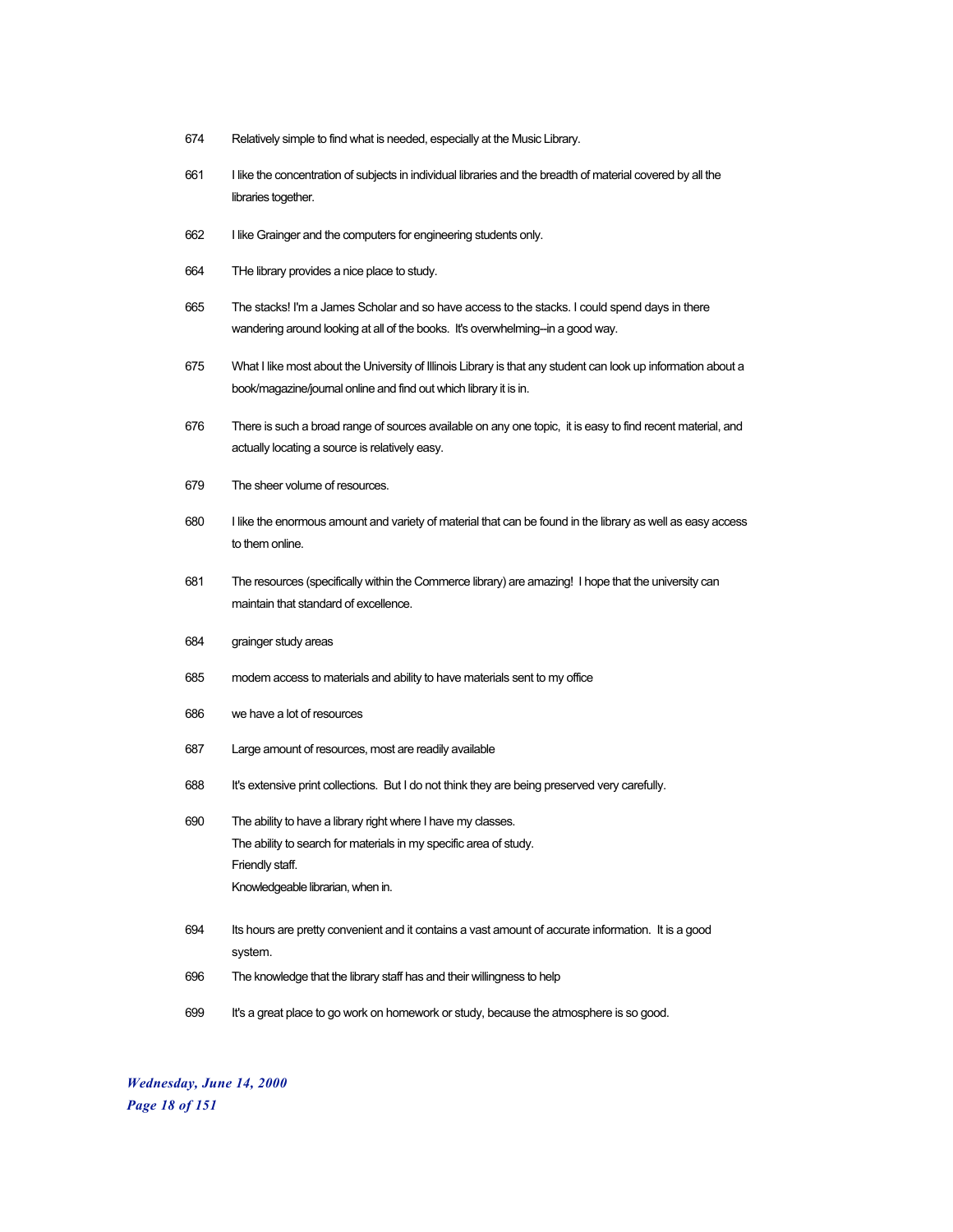- 689 I like the staff when they are well-trained. Then they can match the collections, systems, and other resources to my needs. For goodness sake, a well-trained person is a happy person without facial ticks when you ask for information. The people at the library ALL really want to do their job the best they can, but many of them have given up because of administrative problems. You can see it on their faces, they have burned out not because of patrons, but because of the lack of understanding AT THE TOP of the beauty of systems that work well. There are several staff at the top who need to yield to some of the more creative librarians who know what to do but cannot. These are the people who can take the library to the 21st century. The organization on the whole is still in the 19th century, fearful of the 20th.
- 691 I like the staff when they are well-trained. Then they can match the collections, systems, and other resources to my needs. For goodness sake, a well-trained person is a happy person without facial ticks when you ask for information. The people at the library ALL really want to do their job the best they can, but many of them have given up because of administrative problems. You can see it on their faces, they have burned out not because of patrons, but because of the lack of understanding AT THE TOP of the beauty of systems that work well. There are several staff at the top who need to yield to some of the more creative librarians who know what to do but cannot. These are the people who can take the library to the 21st century. The organization on the whole is still in the 19th century, fearful of the 20th.
- 695 people good resources inter-library loan
- 697 I like knowing that almost any book I want will be in the library or elsewhere in the Big Ten. I like knowing that ILL will find almost anything for me. I like the 16-week loan period and the ability to see my books checked out on line. Nelly Gonzalez is a great resource.
- 698 quiet atmosphere
- 700 There is a vast amount of material for use.
- 714 The hours are the best thing about the libraries
- 716 THe music library is close to the dept and librarians are very helpful
- 722 Quiet study areas.
- 724 There is so much information.
- 726 The quantity and the availability of resources.
- 706 sheer amount of available material, fabulous library hours, accessibility of book stacks, dewey classification instead of simple numbering of the books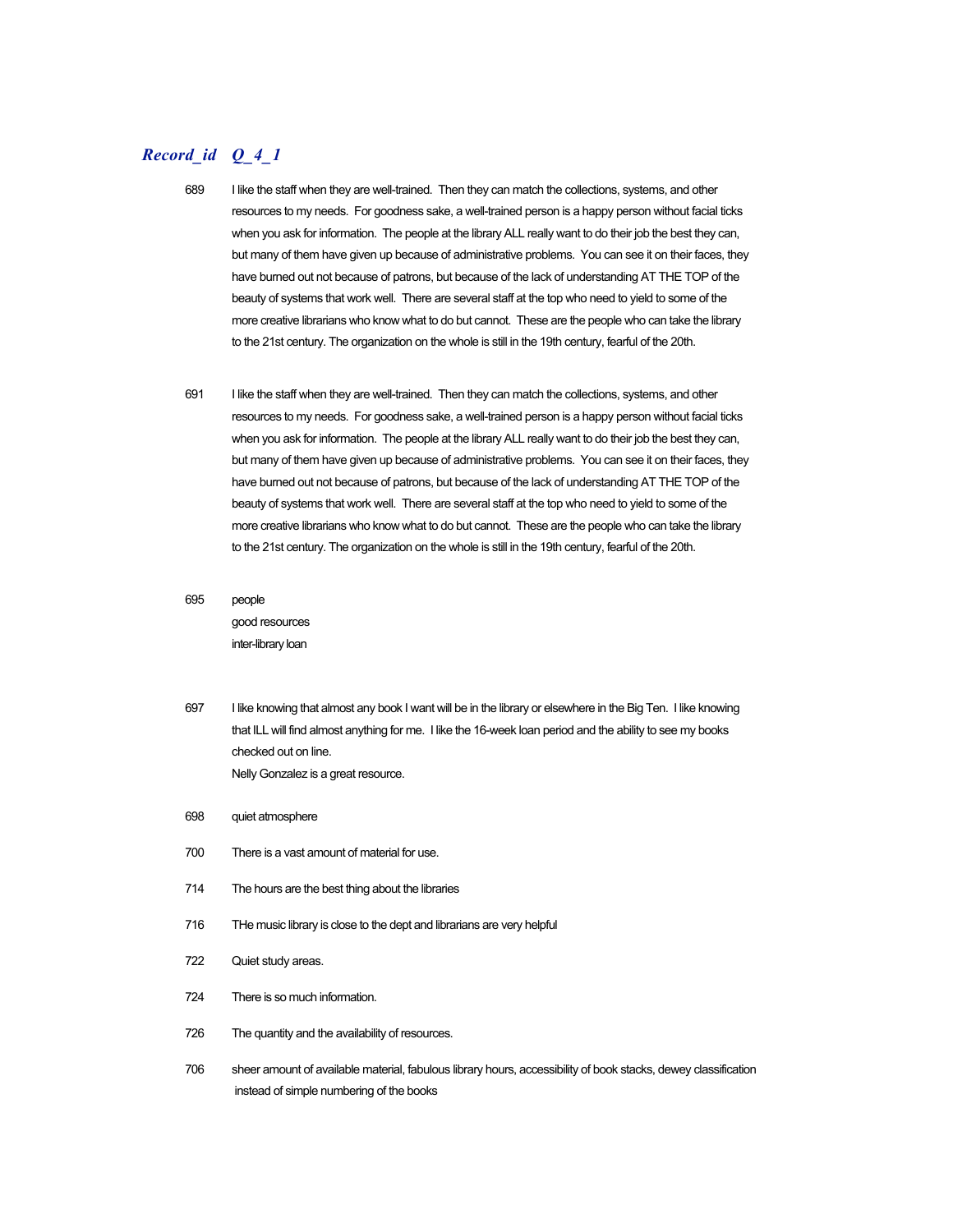- 708 Excellent resource for remote materials serching. I am constantly amazed at the volume of pertinent records that I can query and find either in U of I collections on campus, or through affiliate lending libraries. I have collected an enormous amount of domain knowledge from the U of I library network that I was unable to collect at an Ivy League institution for thesis documentation. Superb system for retrieval + collections of complete journal/periodical runs.
- 717 Most often, when I am researching a topic, the UI Library offers a broad array of sources from their voluminous stacks and departmental locations. While the travel time from location to location does, at times, become tedious, it is much preferred to a lack of resources.
- 718 I have almost always had a positive and pleasant experience dealing with library employees. The collections are excellent in the libraries that I use the most (Biology, Vet Med, and Medical). Items are almost always where they should be, and I have a very pleasant time simply wandering about the stacks searching for information. Also, the amount of texts and journals available is incredible. The interlibrary loan has been very prompt and helpful. It is almost always fun to visit the libraries.

### *Wednesday, June 14, 2000 Page 19 of 151*

- 719 Libraries are great study areas. When I need help, library staff (especially the graduate and undergraduates of the Education Library) are always willing to help.
- 723 The main aspect of the library system at U of I which I enjoy the most is the capacity and immense size of the library systems on campus. The Main Library is the 3rd largest library in the nation. The Engineering Library is one of the largest in the engineering class as well.
- 727 It has many, many resources.
- 730 organization
- 731 Generally speaking, the items I want are usually here, and available. When they are not available, I get them fairly quickly through interlibrary loan. Also, that the loan period for graduate students is long.
- 733 You can find almost anythng you need there
- 735 THe immense resources it offers.
- 736 The fact that I can search the library from home and request materials is a big time saver
- 737 I like the electronic aspect of the library, including online journals, requesting books through telnet, and the electronic searches.
- 738 The relative richness of the collection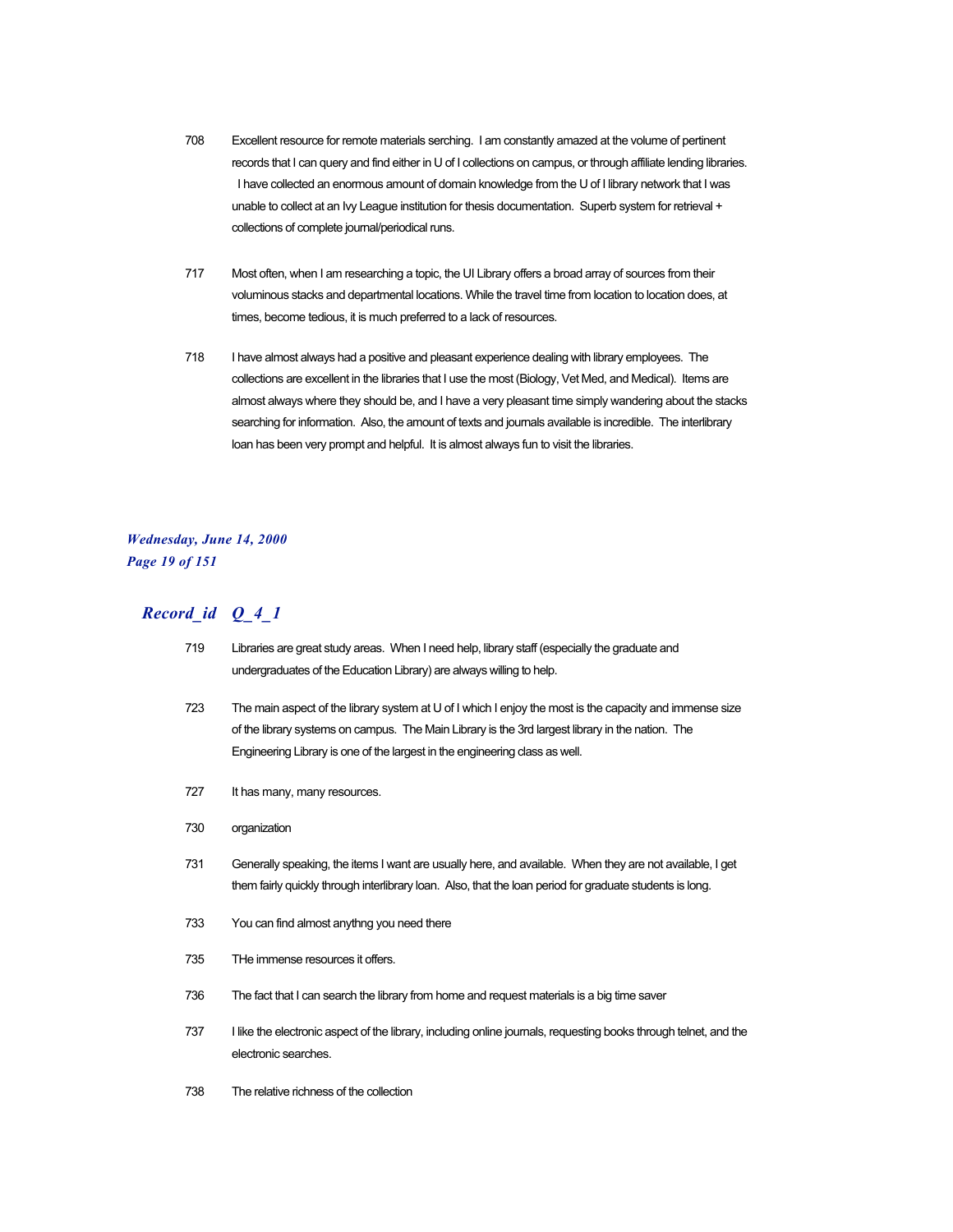- 739 I like that there are copy machines in the libraries.
- there are so many libraries around campus.
- facilities and abundance of material
- convenient, free, fairly good quantity of materials
- Very good resources covering a broad range of topics.
- it is accessable on the web
- Course reserves.
- Easy to use
- I much I can get for my school projects quickly.
- The size and diversity, which allows for the specialization of the libraries.
- The reference librarians are very knowledgeable and most are willing to help.
- I like that there are so many libraries on campus. It makes it incredibly easy to get to one quickly and study in between classes. They are very clean and well-kept, and also comfortable.
- Resources. If anyone wants to look for anything, they can find it!
- privacy in individual study cubicles
- Slavic collection is superb, and the knowledgeability of its staff is unparalleled.
- GRainger Facilities are excellent.
- Its collections, online catalogue, and campus delivery system.

#### *Wednesday, June 14, 2000 Page 20 of 151*

- I enjoy going to Grainger Library becaue it is very quite and I can study. The Commerce Library is not as quite or as big.
- Electronic search engines, wonderful staff, convenient hours.
- The breadth of resources available
- 767 I like that fact that there are lots of ways to get information.
- 768 It's very quick in the aid of others in need of help.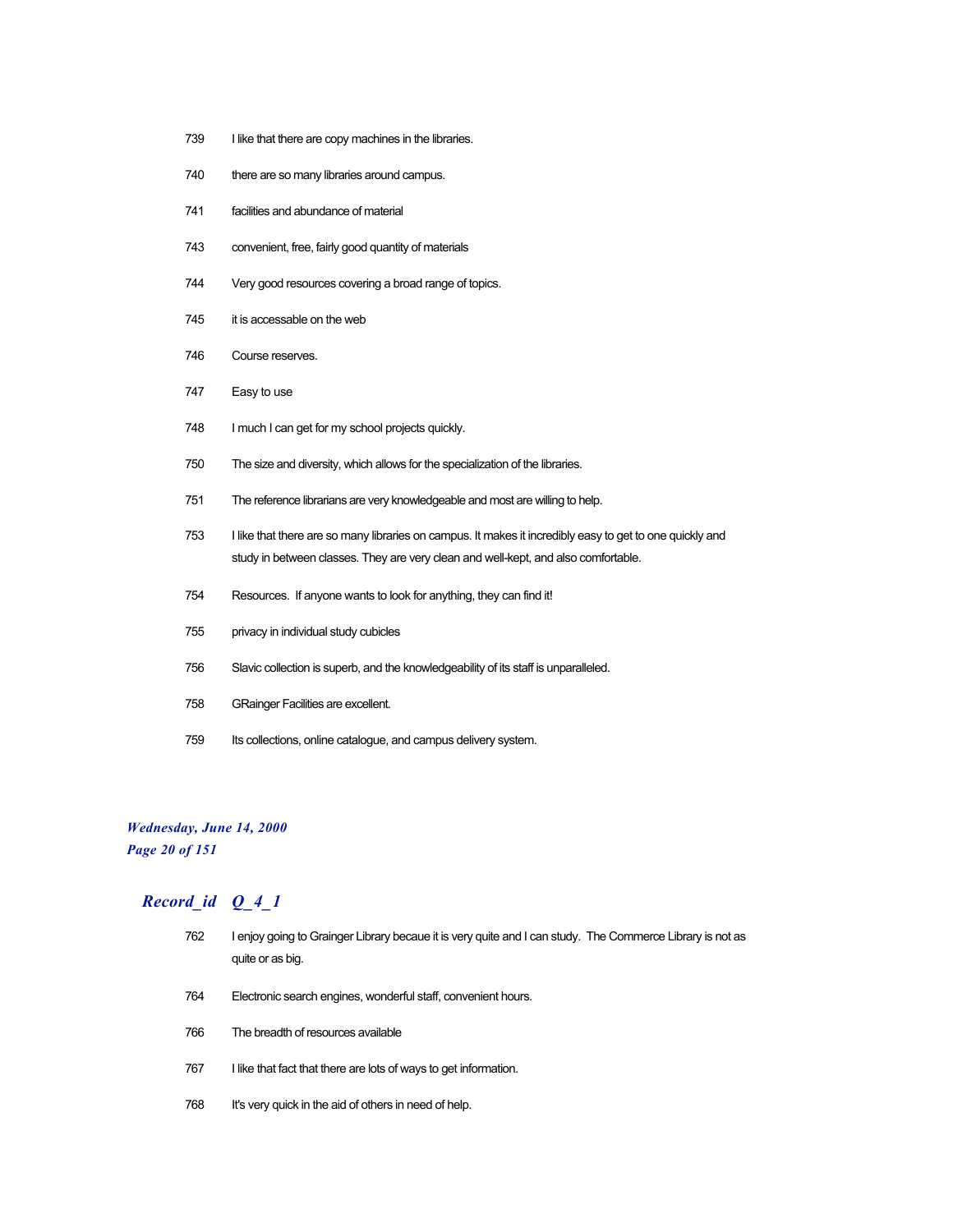- 774 i liked the huge collection and all the academic journals available
- 776 Grainger Library
- 781 the helpfulness of the librarian
- 785 Close to my "main location" on capus. Never too busy. Relatively easy to find materials
- 786 there are definitely enough tables to work at.
- 772 It gives me a quiet place to study and I am able to concentrate there better than in other places. When I need to do research, there are usually plenty of resources on the topic and they are relatively easy to look up. I think it is a good system and I am satisfied with the services and the amount of services provided. I am glad I have so many materials available to me.
- 775 The collection of the library. It has almost every book and article that I need. Also the fact that if it is not here you can bring it through Interlibrary loan.
- 777 The staff is VERY helpful!
- 779 good journal collections, especially online full text
- 784 World's largest library...what's not to like?
- 788 such a huge collection of everything
- 789 The availability of course related books and materials is good.
- 790 Someone is always willing to help.
- 791 It's immense size, tremendous amount of resources, and qualified services to help.
- 792 The online catalog, access to journal articles online, the ability to reserve materials and have them sent to my mailbox, access to other materials through interlibrary loan. The employees are generally helpful. The ability to renew materials online is terrific!
- 793 It's wide selection of books and resources.
- 794 study areas
- 798 I like that it exists and my students can sort of use it.
- 800

The library creats a study environment for all students

- 801 The Chemistry library is spectacular. Everything is at our fingertips.
- 802 The convienent hours and individual study areas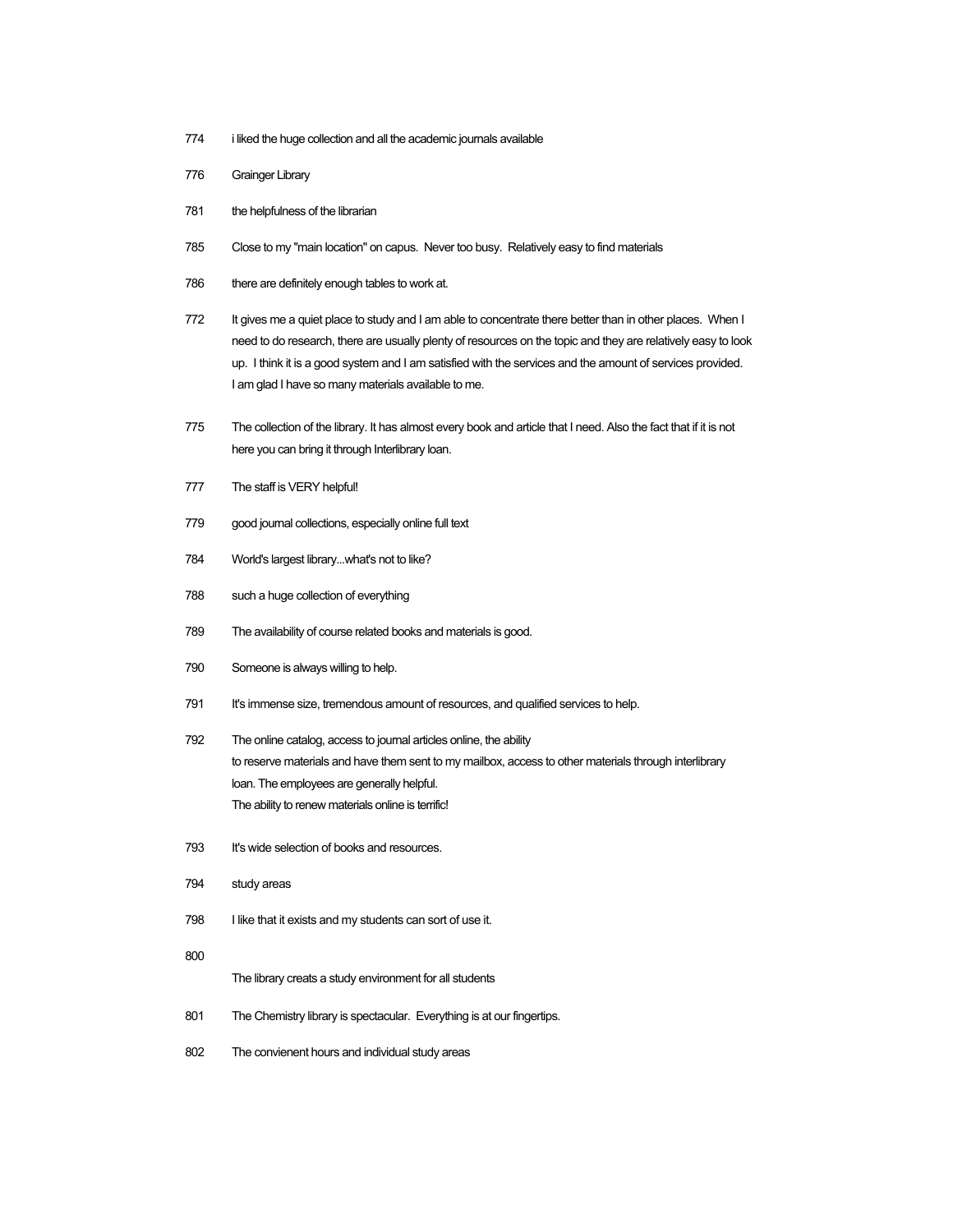## *Wednesday, June 14, 2000 Page 21 of 151*

| 804 | i like grainger because its a nice environment to study in                                                                                                                                     |  |
|-----|------------------------------------------------------------------------------------------------------------------------------------------------------------------------------------------------|--|
| 805 | The vast amount of available resources                                                                                                                                                         |  |
| 806 | I really like to able to renew my books over the phone.                                                                                                                                        |  |
| 810 | Tour staff: friendly enviornment, eager to help, and a pleasure to work with.                                                                                                                  |  |
| 812 | Grainger Engineering Library is a great place to study, because its much quieter then the Undergrade                                                                                           |  |
| 808 | - I'm proud of its reputation and size. The collections nearly always have what I am looking for.                                                                                              |  |
| 809 | wide variety of resources available                                                                                                                                                            |  |
| 811 | I like the sheer volume of information avalable at Grainger Engineering Library. I can find most of the<br>important journals regarding my displine                                            |  |
| 814 | MANY BOOKS TO CHOOSE FROM. LARGE RESOURCES FROM WHICH TO CHOOSE                                                                                                                                |  |
| 815 | It's huge but I've never had a problem finding anything I needed.                                                                                                                              |  |
| 816 | the size of the collection, there is always material on what i am looking for.                                                                                                                 |  |
| 817 | Book collection, electronic database                                                                                                                                                           |  |
| 819 | The vast collection is wonderful.                                                                                                                                                              |  |
| 821 | online resources and course reserves                                                                                                                                                           |  |
| 822 | Overall, I am pleased with the University of Illinois Library. I have had no major problems.                                                                                                   |  |
| 825 | The staff is pretty helpful.                                                                                                                                                                   |  |
| 826 | its high quailty collection and the outstanding of the staff working there, thanks.                                                                                                            |  |
| 828 | The variety of resources that are available. It makes my work a lot easier, because I do not have to wait<br>for an article to be ship to me.                                                  |  |
| 829 | I like that there any information that I might need I can find. I can get it online, or personelle at the library<br>can help me. I have never NOT found enough information in doing research. |  |
| 830 | The amount of computers for research use only.                                                                                                                                                 |  |
| 832 | Courteous, competent staff.<br>Remote access to on-line catalogs.                                                                                                                              |  |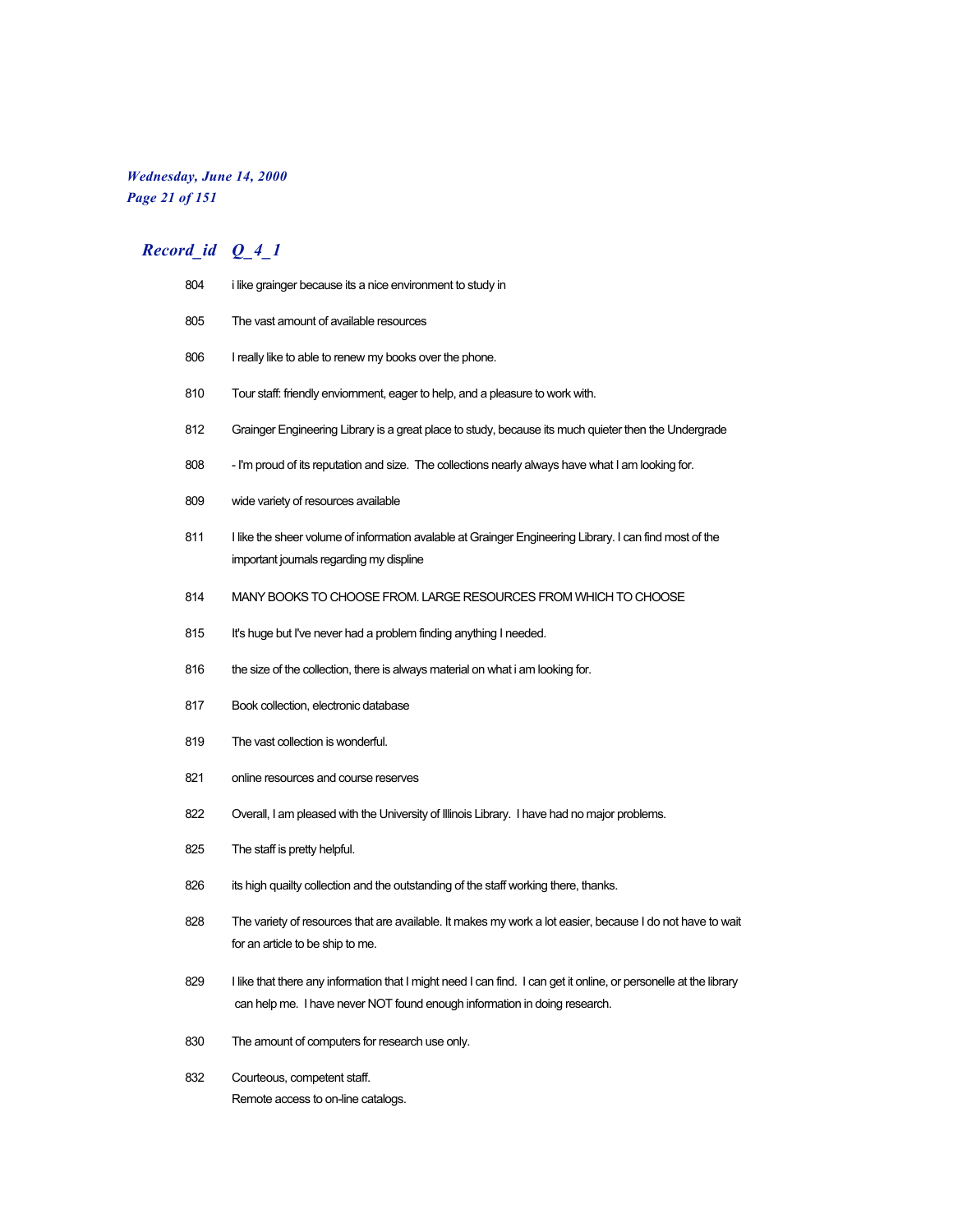Completeness of collections.

- 836 The vast choice of resources.
- 834 Once I figured out how to use the main/graduate library, it has been easy to find materials. The staff has always been helpful. Interlibrary loan saved me during my last major research project.
- 837 Size of collection; assistance from librarians
- 838 Whenever I ask someone to help me, they always know whta they are doing and point me in the right direction. they are always willing to help!!!
- 839 Grainger--Awesome study rooms/tables, computers, and printers!!!
- 840 We are famous! The facilaties. Tables, sofas, computer ports.

#### *Wednesday, June 14, 2000 Page 22 of 151*

## *Record\_id Q\_4\_1*

| 841 | search engines                                                                                                              |  |
|-----|-----------------------------------------------------------------------------------------------------------------------------|--|
|     | web interface                                                                                                               |  |
|     | interlibrary loans                                                                                                          |  |
| 844 | they have a lot of stuff                                                                                                    |  |
| 845 | Librarians are awesom.                                                                                                      |  |
| 846 | Excellent collection of different resources.                                                                                |  |
| 847 | Quiet, distraction-free study environment                                                                                   |  |
| 849 | The vast and diverse collection of materials                                                                                |  |
|     | access to the main stacks                                                                                                   |  |
|     | extended loan periods and ability to renew                                                                                  |  |
|     | subject libraries for specific topics, ie. art & architecture, english                                                      |  |
|     | book delivery to campus office                                                                                              |  |
|     | ability to order books from other universities                                                                              |  |
| 851 | My teacher giving my class access to the stacks.                                                                            |  |
| 853 | the ability to request books and have them sent to the library of my choice quickly.                                        |  |
| 854 | The staff, especially in vet med, are wonderful. They are more than willing to help and are very friendly<br>about helping. |  |

855 The subscription to Astrophysical Journal Online.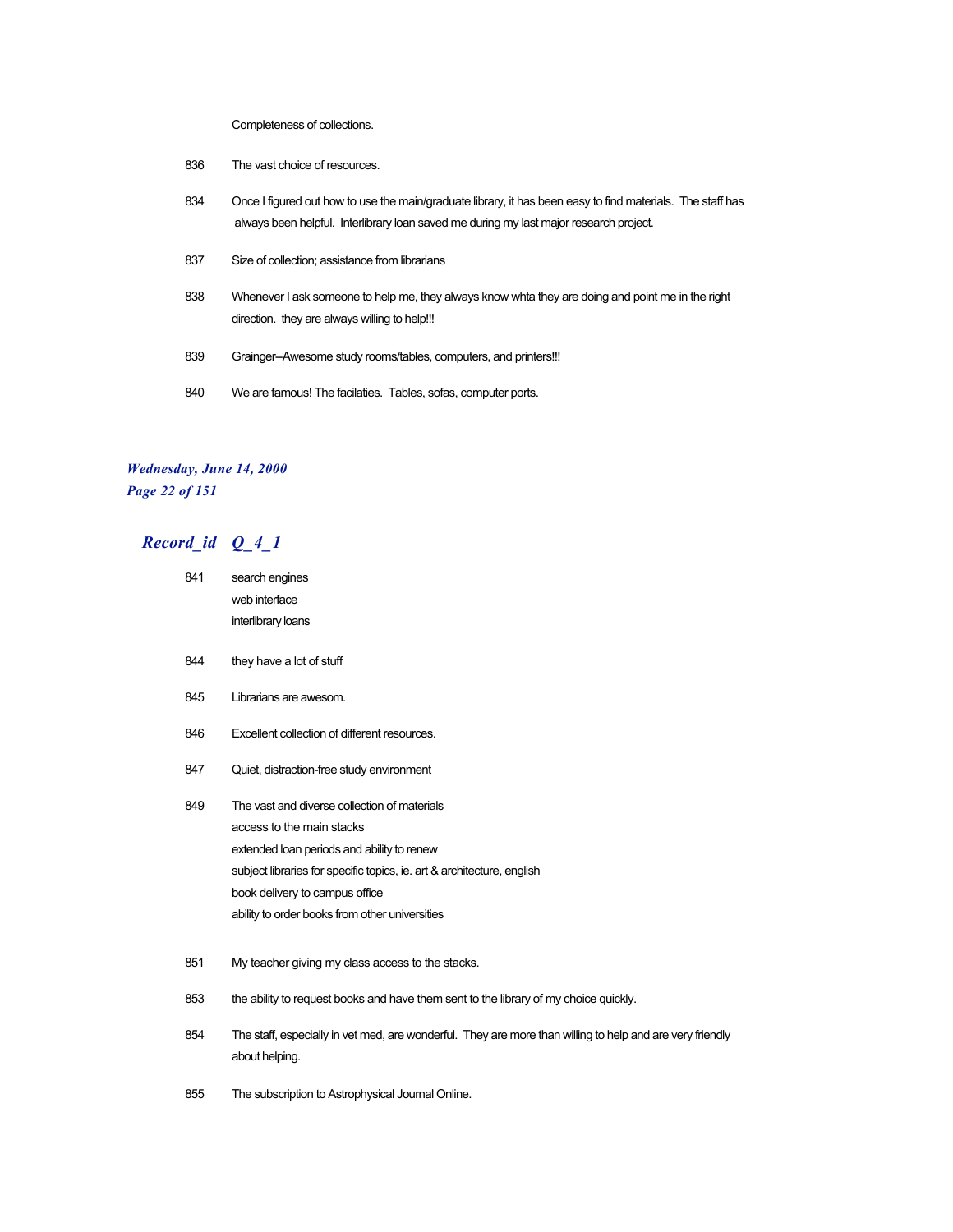- 858 There are many different resources to find the information I need.
- 860 I like the private study cubicles at grainger the most! The staff is also very helpful!
- 861 I love the amount of resources provided to the students. It is a reflection on the importance that the university and state put on education.
- 863 Ability to study in groups in a quiet reserved area.
- 865 1. borrowing the books on line, and e-mail reference.
	- 2. The length of borrowing books
	- 3. The coorporation with other librarys other than UIUC
- 869 Resources.
- 873 many areas to go study due to the large number of individual librairys.
- 874 amount of information available
- 877 The UIUC Library has almost everything I'm looking for. I almost never have to use Interlibrary Loan because the UIUC collection is so extensive.
- 875 Some of them are very nice and have a clean environment to them, but others could use a little "fixin" up. Nobody wants to be in an old building that is falling apart when your trying to study or find materials. Some libraries like Granger are wonderful places, even the undergraduate is alright, even though both of those places could be a little less intimidating and a little more friendly. The library system has several opportunities, which is a major plus.
- 879 Interlibrary loans, loan periods (for Graduate students)
- 880 There is always a place for me to go to check my email and get my work done.
- 881 So big a collection and so good service. I like it very much!

#### *Wednesday, June 14, 2000*

*Page 23 of 151*

- 882 The chemistry journal collectiona and now the complete online access to those journals is far and away the best part.
- 883 I love the completeness of the Illinois Library collection. Aside from academic use, I have some interests in some really narrow, uncommon literary materials. I've yet to look for a title and not be able to find it in the stacks or somewhere on campus.
- 884 Quality and quantity of materials available; our Mathematics Library is, on my experience and by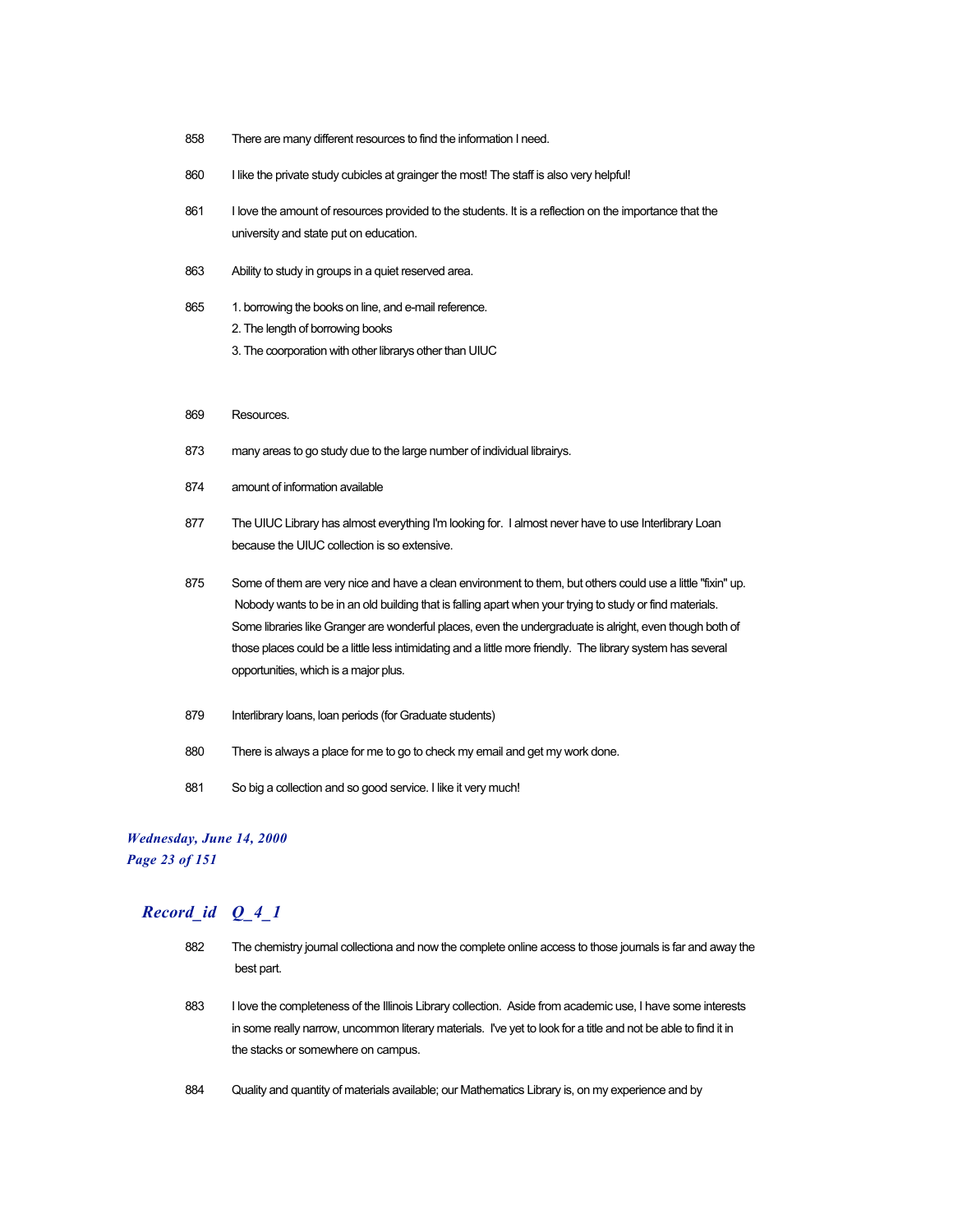reputation, one of the very best in the world. This is important to our success locally as mathematicians and also enhances the reputation of the department and the university significantly. It is very important to maintain this.

- 885 The customer service. I have been so pleased with the service that has been provided when I had questions. Peope who do not come everyday, forget how intimidating the place seems, but the service attitude is wonderful. Thanks.
- 886 I like the web-based search feature the most.
- 887 quiet place to study
- 888 The vast amount of reasearch
- 889 very neat very clean very quite
- 893 Using the computers to find the books you need, and the quick response time of the searches.
- 894 LArge, diverse and usually easy to navigate
- 896 I am very please with the excellent environment that is provided for me to study in.
- 897 Selection
- 899 Great building, large collection, good services.
- 903 Extensive archives of books and journals
- 904 close proximity
- 906 Librarians are very helpful.
- 907 I like the large amount of books that are available to students.
- 908 The departmental libraies cut down on the amound of stuff to sort through.
- 909 I really enjoy the collections including all kinds of subjects.I can get what I expect.Also the library open hours and the computer lab.
- 910 Access to journals on the internet. Scifinder scholar search engine.
- 911 I can always find the materials I want easily.
- 912 I love the collection we have and the rare book room is the star of the system.
- 913 Friendly, knowledgable service. Easy access to quality bibliographic databases on a web interface (24 hours, any location).
- 914 The size of the collection.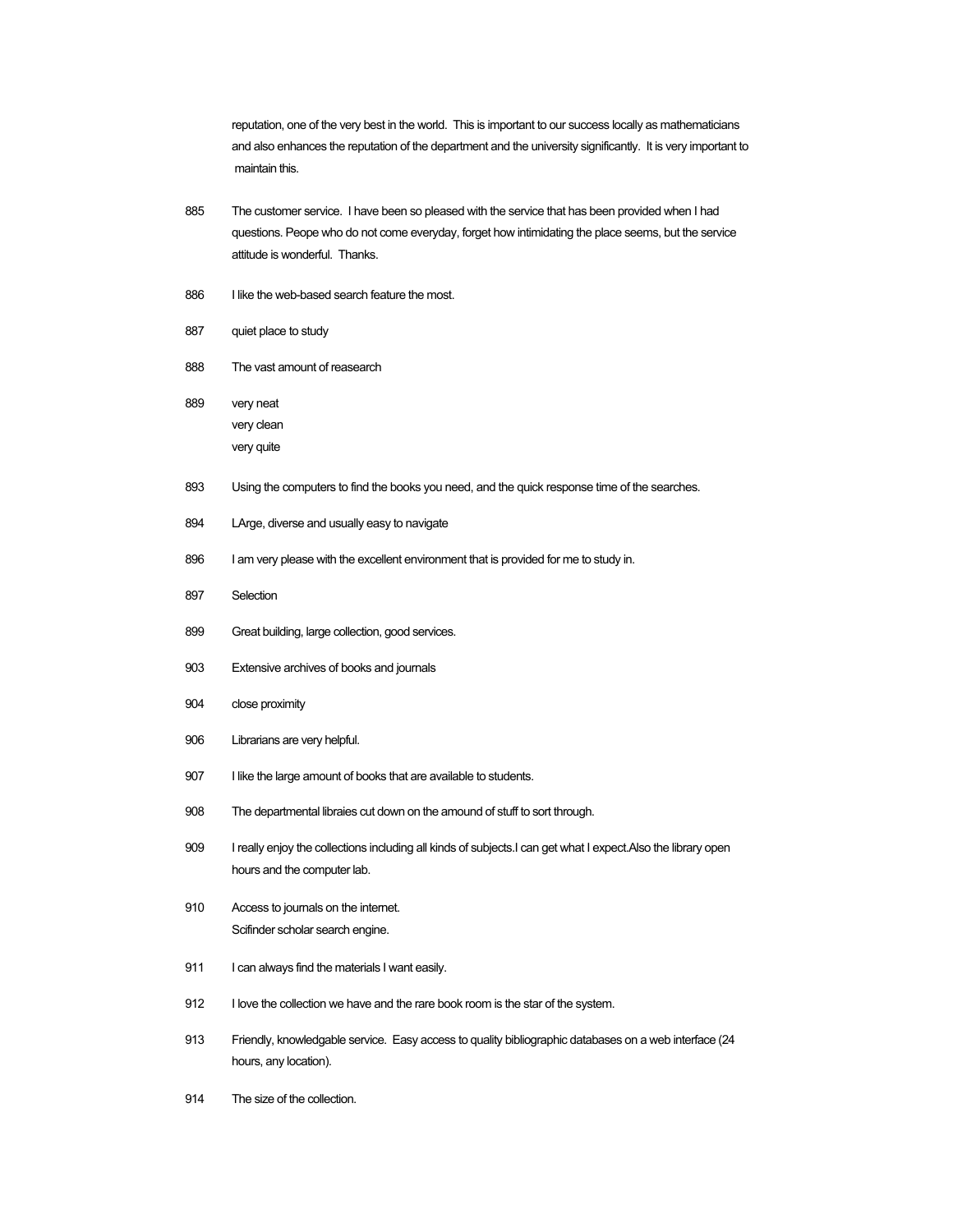it's large

## *Wednesday, June 14, 2000 Page 24 of 151*

## *Record\_id Q\_4\_1*

| 919 | Online resourses.                                                                                                                         |  |
|-----|-------------------------------------------------------------------------------------------------------------------------------------------|--|
| 921 | It is a good resource to have.                                                                                                            |  |
| 923 | The reading room is perfect.                                                                                                              |  |
| 925 | I like the cubicles in the undergraduate library that provide a quiet place for individual study.                                         |  |
| 927 | Its convenience and ease of use.                                                                                                          |  |
| 929 | Request materials online.                                                                                                                 |  |
| 930 | There's tons of them that specialize                                                                                                      |  |
| 931 | The volume and quality of literature                                                                                                      |  |
| 933 | The catalog is well-organized; materials are easy to find.                                                                                |  |
| 934 | It's a good place to study.                                                                                                               |  |
| 935 | search all Illini libraries at the same time                                                                                              |  |
| 937 | Lots of books, the IEEE journal machine, the massive collection of almost every journal                                                   |  |
| 940 | The hours are very convenient.                                                                                                            |  |
| 942 | It provides a great atmosphere to study in. I mainly use it as a place to study as opposed to a place for<br>research.                    |  |
| 945 | The stacks are incredible.                                                                                                                |  |
| 946 | Grainger                                                                                                                                  |  |
| 948 | The employees, for the most part, were courteous, prompt, and curious to know if I needed assistance.                                     |  |
| 951 | Friendliness and level of informativeness of staff.                                                                                       |  |
| 953 | The amount of information available is very large, and there are several online resources and search<br>engines available in the library. |  |
| 954 | can basically do eveerything online                                                                                                       |  |
| 955 | the online catalog is great. the access to so many journal databases is phenomenal.                                                       |  |

Large newspaper archive like Wall Street Journal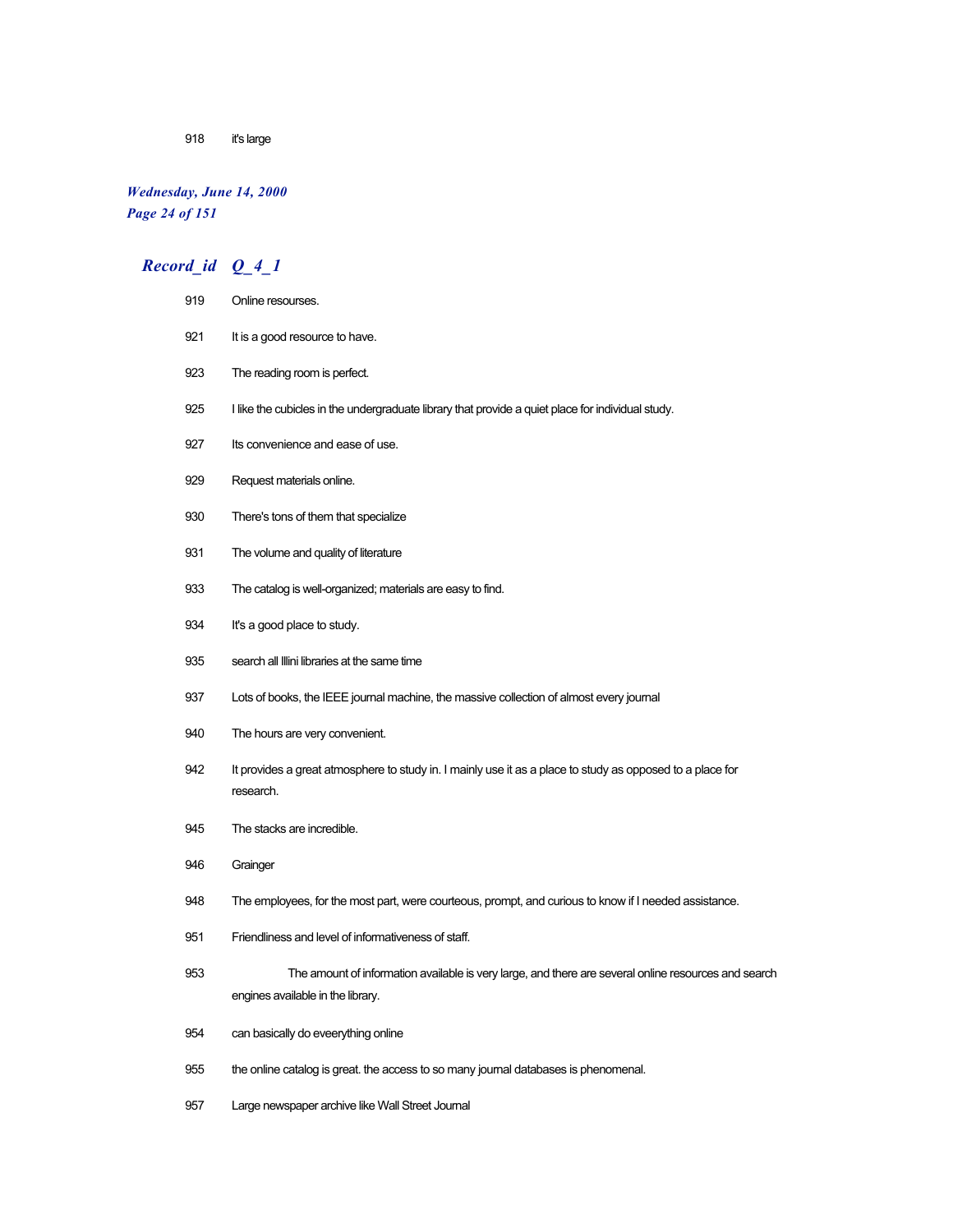- 950 A goiod collection of scientific journals and effort to get full text journals electronically.
- 952 That there's a silent place for me to study downstairs--that is if I don't have to move several times to avoid people talking around me.

I like the lower level's collection of books.

The upper level's computers helped my group on our projects.

- 958 I like the large amount of volumes, and the area-specific information found in the departmental libraries.
- 960 Good eviroment to study
- 961 Friendly customer service and positive attitude of library staff.

#### *Wednesday, June 14, 2000 Page 25 of 151*

## *Record\_id Q\_4\_1*

- 962 A big amount of books
- 963 There are plenty of resources for those willing to find them.
- 964 There is always help available in each library.
- 965 Availability of full-text online journals in the life sciences
- 966 I like the many different areas to study. It is a very good place to study.
- 967 Enough space for reading and studying confortable
- 969 Large collection of information....very broad areas of resources...vet med library at vet med school....very convenient
- 972 I have a private study on the fourth floor. It is my haven. It is where I have written most of my books and articles, and where I have studied most intensely in preparing for classes. That study and the magnificent collections of the library are the main reasons that I stay at the University of Illinois. It is absolutely indispensable to me.
- 973 Posess much books
- 974 Lots of resources.

975 The Library has a wide variety of books and other print material. I think this is the best part of the library, and while technology is important, I feel it is essential to keep and preserve current print materials and to further enrich materials as possible. In general hours are very convenient, although it is inconvenient that the library closes so early Friday and Saturday. It is very handy to be able to check one's account and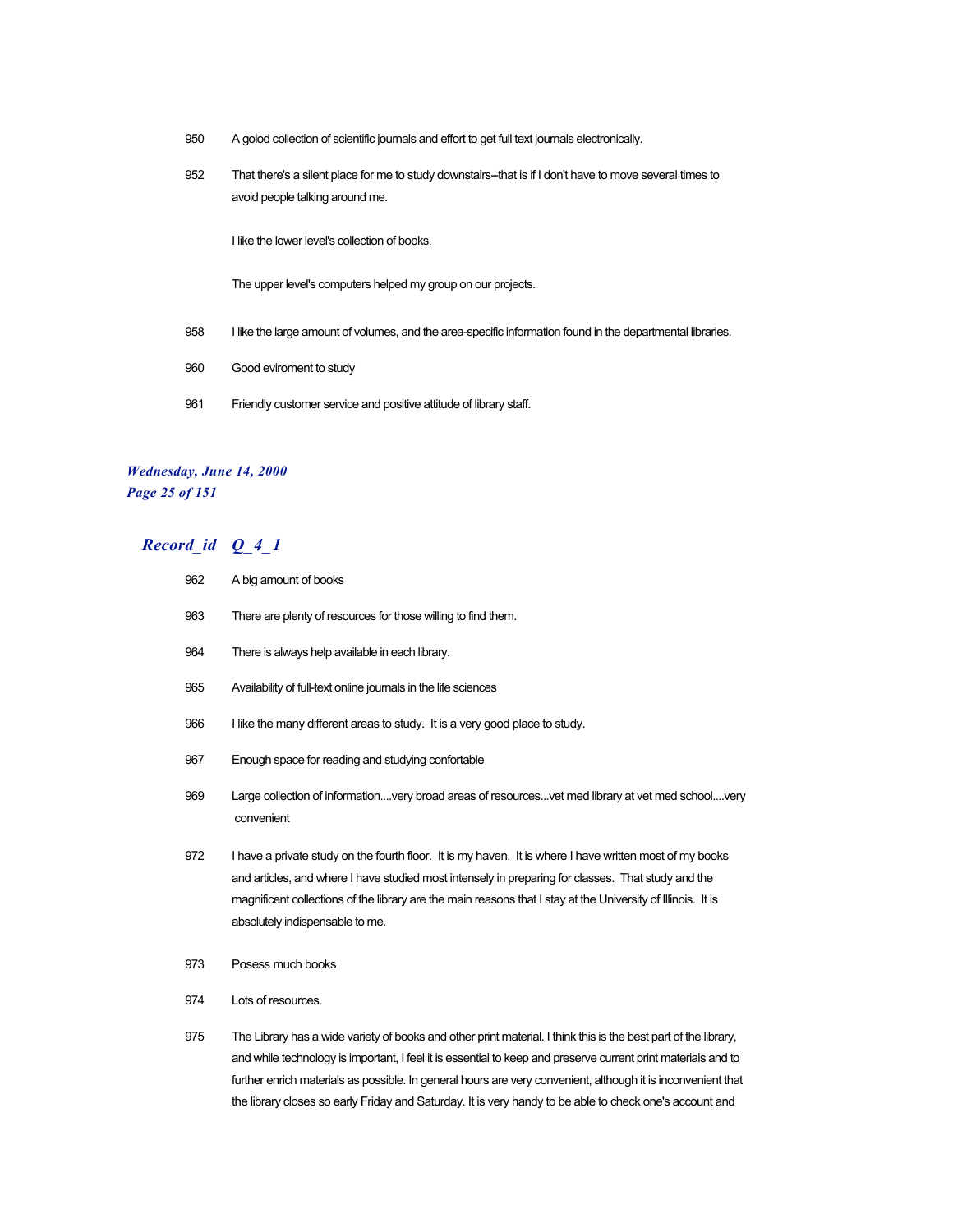renew materials via the Internet.

| 977 |                                        | The availibility of various materials. The university has a huge collection of resources and that's what |
|-----|----------------------------------------|----------------------------------------------------------------------------------------------------------|
|     | makes it one of the best in the world. |                                                                                                          |

- 978 I like the friendly staff. Mark Kay in the Physics Library is very pleasant to receive help from.
- 981 The interlibrary service
- 982 The large collection of books avaliable.
- 983 Vast resoruces
- 984 vast number of books, magazines, newspapers, etc.
- 986 The hours at which they are open.
- 987 The ability to study on my own as well as w/ a group
- 988 I can finally find things myself.
- 989 The quiet study areas.
- 991 The size and amount of copies available, I rarely ever need a book that has been checked out.
- 992 I like the large holdings in the Bookstacks, the ability to browse library holdings online, and to personally browse holdings in the stacks and find items myself.
- 994 The ability to order online from remote locations
- 995 bright light

#### *Wednesday, June 14, 2000 Page 26 of 151*

- 996 It is helpful to have such a large selection of materials avaliable for use.
- 997 It has quite a selection of resources for papers etc. and I can always find something that I can use. I like the fact that in most of the departmental libraries the stacks are accessible without the assistance of a librarian.
- 999 I like that I can search for articles and books on line without going to the library.
- 1001 The library system at the U of I almost always has the journal or book that I need. I am very pleased with the size of the library collection.
- 1003 People are really friendly, the enviroment quite and safe...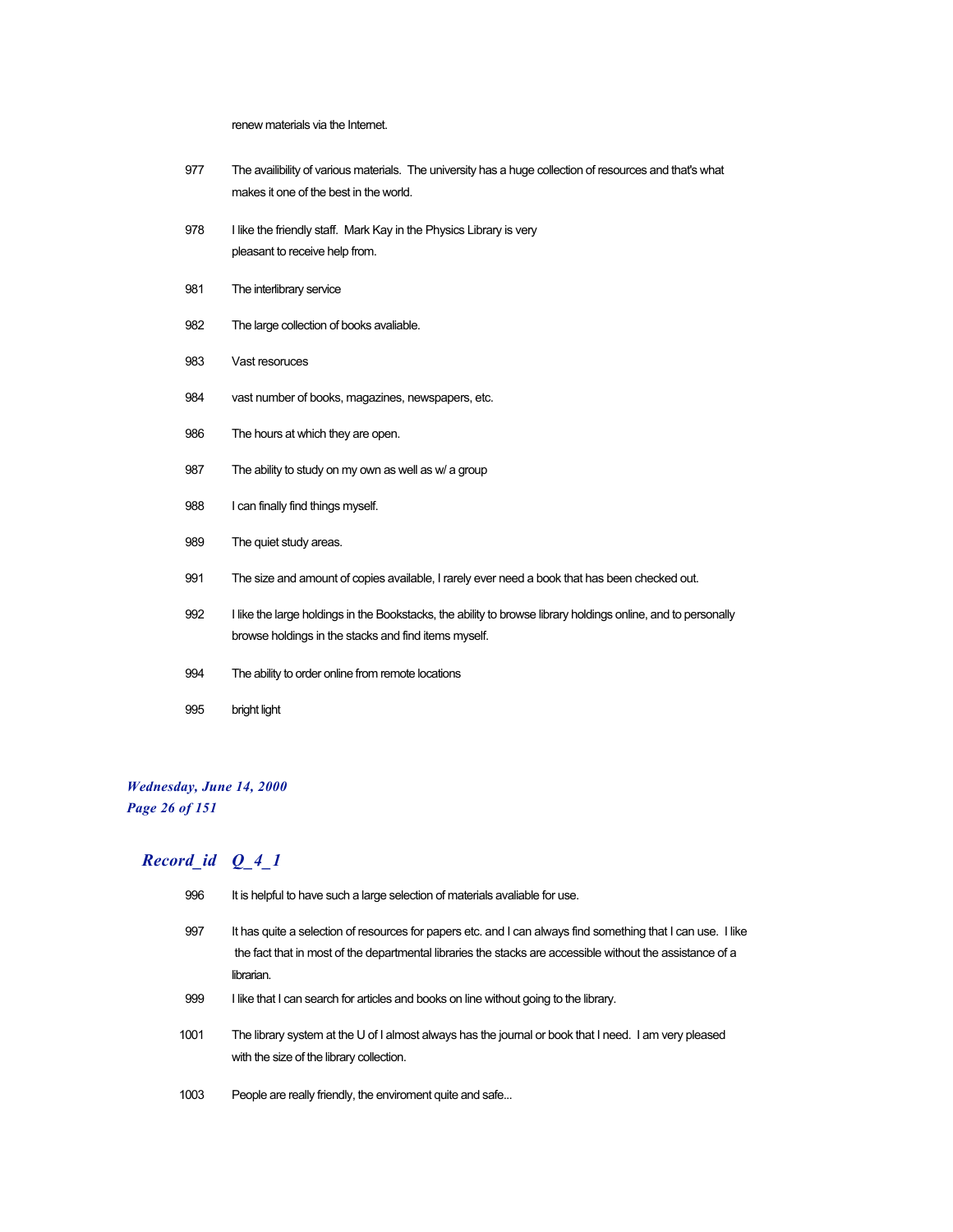- Huge amount of material available.
- I like the large number of resources available, including books, journals, etc.
- 1006 It is likely to have a book simply on the size of the library system.
- 1007 I like the large number of resources available, including books, journals, etc.
- Wide collection of material and the people to help
- Access to book shelves.
- i like the online journal and the full-text documents delivered to my computer.
- vast collection encompassing virtually every subject available
- Accessibility to historical documents, such as the nineteenth century periodicals collection on microfilm; ability to search for materials online & from home, and to check out texts remotely.
- Large collection of printed material.
- If it was known to humanity prior to 1980 in a field I care about, we have it. It's a universal knowledge base.
- Access to sources via the web
- the depth of coverage of each subject
- I really like being able to just walk in and study anytime without being disturbed. From my experience the staff has been really helpful and they are very nice as well. It is really nice to have people working there who are willing to help and also in a good mood.
- 1021 I like the enviornment: it is easy to get a lot of studying done there.
- Using the internet rather than going there.
- quantity of resources in the collection
- I think that ILLINET Online for research and requests is excellent and any improvements on that would just be a bonus since it is so easy to use now already.
- The vast amount of resources available
- large collection of resources
- The library system is very big. Real easy to find material on any topic

*Wednesday, June 14, 2000 Page 27 of 151*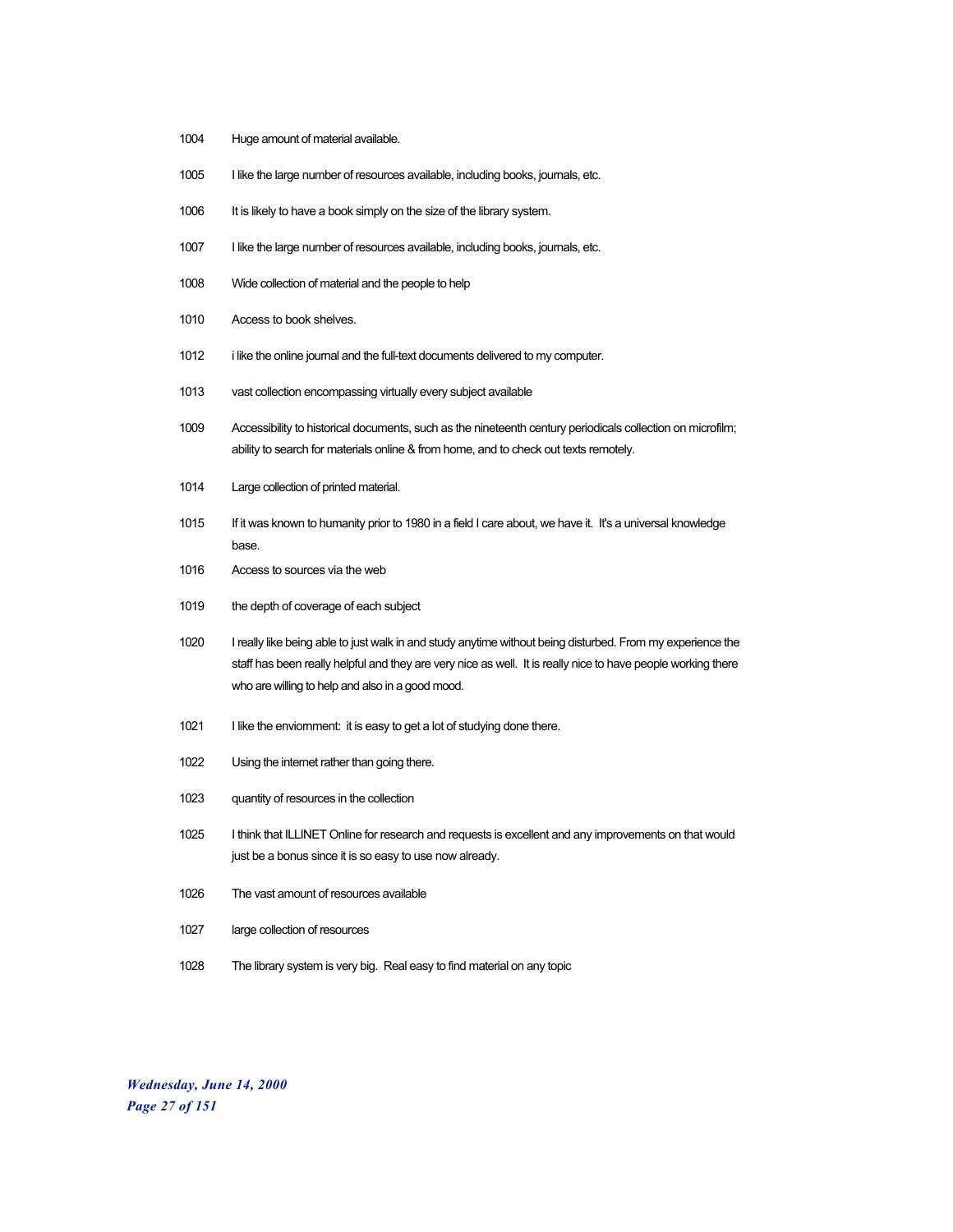| 1029 | The library collection is amaizing and provides plenty of materials                                                                                                                                                             |
|------|---------------------------------------------------------------------------------------------------------------------------------------------------------------------------------------------------------------------------------|
|      | I don't have to worry when a book is needed from another library; usually the library gets it fast                                                                                                                              |
|      | All Interlibrary Loans are free of charge!!!!                                                                                                                                                                                   |
|      | The Media Center has a good collection of movies                                                                                                                                                                                |
| 1031 | It is large, well-organized, and easily accessible once the user become familiar with it.                                                                                                                                       |
| 1032 | It's pretty average in most respects.                                                                                                                                                                                           |
| 1034 | grainger library is a beutiful and well laid out building.                                                                                                                                                                      |
| 1035 | It's underground.                                                                                                                                                                                                               |
| 1037 | People are always willing to help you if you need it.                                                                                                                                                                           |
| 1038 | Library Services and Library Collections are good.                                                                                                                                                                              |
| 1039 | THey almost always have what I need and can provide it quickly. If not, Lynn can usually order some of<br>the more abstract items.                                                                                              |
| 1033 | i like that OVID is much better than the old electronic<br>article system that the library had.                                                                                                                                 |
| 1036 | The size of the collection is a big plus for me. Just about any book<br>can be found somewhere on campus. The librarian staff is also a key ingredient. They are a professional<br>group of people who know their<br>jobs well. |
| 1040 | It is an excellent study environment and also has all of the information I have needed for research<br>available.                                                                                                               |
| 1042 | The size of the library system is what I like most. Very useful to students.                                                                                                                                                    |
| 1044 | The locations on campus where you can still access info on the Main Library--find where you need to go to<br>access the information.                                                                                            |
| 1045 | Vast collection of resources.                                                                                                                                                                                                   |
| 1046 | I really appreciate the on-line catalog. It makes researching much more convient.                                                                                                                                               |
| 1047 | I love that we have the biggest public library system available to us and I think it is great that if a book you                                                                                                                |
|      | need is not available that you can get it easily from another school's library.                                                                                                                                                 |
| 1049 | Convenience of Architecture Library to my studio and classes.                                                                                                                                                                   |
| 1050 | I like the breadth and depth of your print collections. Also, library staff are, in general, helpful and friendly.                                                                                                              |
| 1051 | There is an abundance of information and I almost always kind find what I'm looking for (the problem is<br>that it takes too long to find it because there is so much information)                                              |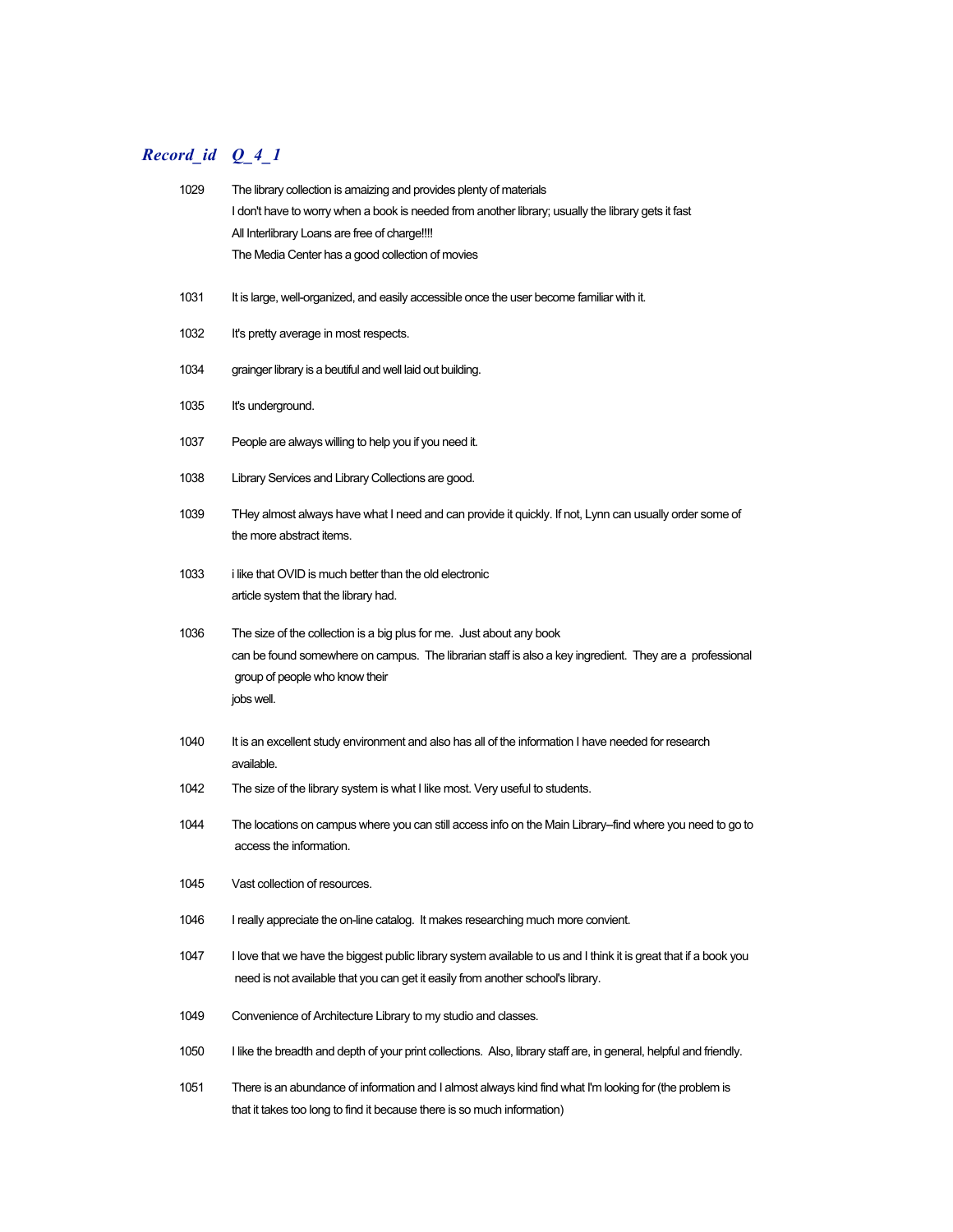- 1052 Online full text abstacts like wilson, the large magazine rack, and quantity of study areas throughout the library
- 1054 good book selection
- 1055 I use Grainger the most and it is a pleasant working environment and the computer lab is very useful.
- 1056 The immense size of the library is impressive.
- 1058 The book I'm looking for is always listed. I've never not found a book in the system.
- 1059 No comments.

#### *Wednesday, June 14, 2000 Page 28 of 151*

| 1061 | I like the ability to check out a book via ILLNET online and have a notice arrive in my mailbox when it is<br>available. |
|------|--------------------------------------------------------------------------------------------------------------------------|
| 1062 | I like the full-text electronic search databases and I like the extensive collection that the University has.            |
| 1064 | Online publications                                                                                                      |
| 1065 | being able to access materials from my office and having them delivered to me                                            |
| 1066 | Good study area and convenient                                                                                           |
| 1068 | - internet resources                                                                                                     |
|      | - access to course reserves                                                                                              |
|      | - availability of reference materials                                                                                    |
|      | - library hours are reasonable                                                                                           |
|      | - plentiful books and other related materials for research                                                               |
| 1069 | I like the stacks, and the way it is organized. If I need to find a book, all I have to do is look it up on the          |
|      | computer and within five minutes it will be in my hands. Specatacular, considering how many books there                  |
|      | are.                                                                                                                     |
| 1070 | I like the on-line interlibrary loan most                                                                                |
| 1071 | The abundant resources (books, journals, etc) make it easy to find what you need for any particular                      |
|      | project.                                                                                                                 |
| 1073 | I like the study envoirment and the availablity of online resources and hot to use the web as a great                    |
|      | resource                                                                                                                 |
| 1074 | There is a wide collection of sources that you have the ability to get at.                                               |
| 1075 | its convenience.                                                                                                         |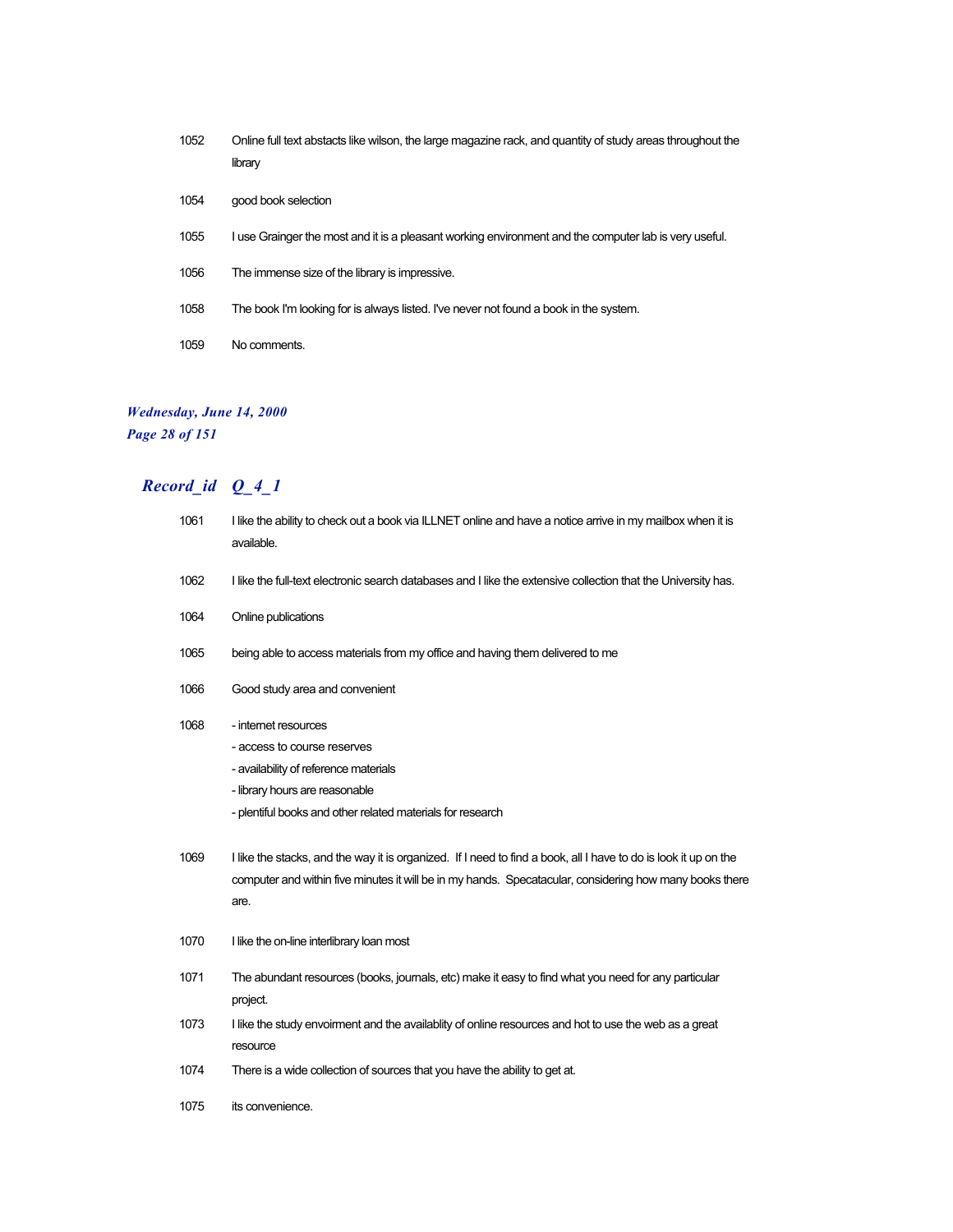- 1076 The amazing size of the collections!
- 1078 Being able to look for what I want from home through ILLINET and then knowing whether or not it's worth making the trip to the library based on the availability of the book.
- 1079 There are a lot of resourses.
- 1080 Size of the collection is great, although it is not always convenient to go to 4 different libraries to get the materials needed.
- 1082 Great collection. I have rarely had to go elsewhere for resources.
- 1083 that I can go and study there and have access to computers. The online catalog is really easy to use also. THe journal indexes are nice too.
- 1084 Large amount of materials and friendly librarians
- 1085 Fairly good collection and volume
- 1086 it works
- 1087 I normally only use journals and newspapers, and I have a relatively easy time doing so. Each library is set up pretty consistently so that i normally do not have to ask where to find a journal, which is nice when doing a paper for a gen ed class at an unfamiliar library.
- 1089 I like the amount of help and quality of help that si available in finding resources
- 1090 i can do the searching online
- 1096 It has lots of material

#### *Wednesday, June 14, 2000 Page 29 of 151*

#### *Record\_id Q\_4\_1*

- 1097 The wide range of available materials.
- 1088 It's huge -- almost anything I need can be found.
- 1099 (1) The volume and quality of collections; (2) The online access to other Universities libraries.
- 1100 The size of the collection! It's wonderful!! It has made so much difference in my research. I LOVE this library! It is one of the main reasons why I stayed here to study.

the Main Stacks personnel are very friendly and helpful.

1101 there are many resources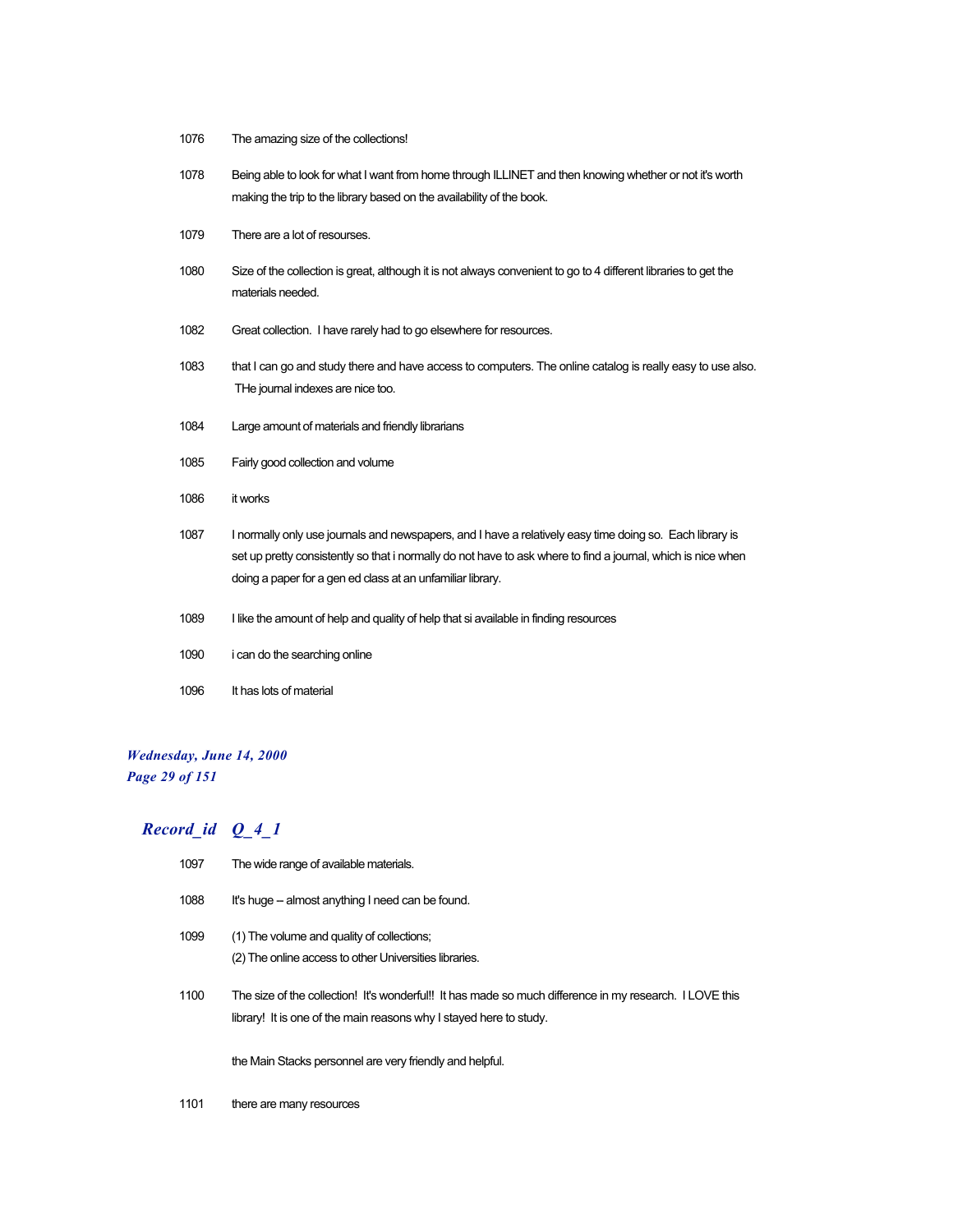- 1102 The extensive periodicals collection had helped me out quite a bit for my SpCom class. The help from librarians have always been curtious and definitely useful.
- 1103 The enviroment of Grainger is great!
- 1108 it's huge i feel that can find almost anything i need
- 1109 the fact that there are TONS of books to check from for information... I like it that I don't have to worry about not being able to find some sort of book on a topic
- 1114 I like the fact that it is very easy to get help from the librarians. I also like the fact that we can get full text sources from magazines.
- 1115 The selection of materials
- 1116 All staff members I've encountered are very friendly and helpful. The people are a library's most important asset, and I think the folks here do a great job of helping find materials and providing guidance in the research process.
- 1117 Collection is impecable. I almost never want an article I can't find and I never need an article I can't find. Superb. With ONE NOTABLE EXCEPTION, the staff in the Chem library is very competant, courteous, and helpful. With ONE NOTABLE EXCEPTION, they are never lazy, late for work, rude, or unconcerned with my library needs.
- 1119 You guys do stufff like this and care about input. Also the Librarians and computer resource people are courteous and make it easy to ask for help and feel welcome
- 1120 it has "everything" having help learning how to use library resources. having reference staff answer questions - find materials.
- 1121 Its large amount of information available.
- 1122 the specialized libraries are very good.
- 1123 Internet search for journal articles contains a lot of material
- 1124 The bookstacks in the main library are wonderful and I am glad I have an undergraduate stacks passthere is a wealth of information there that does not show up on the computers.
- 1125 the collection is huge!
- 1127 the librarians are friendly and always eager to help out, there are enough tables and chairs (expect around finals) for students to do their work.
- 1128 I am very pleased with the amount of resources.
- 1129 The ability to find and researve books while sitting at my home/office.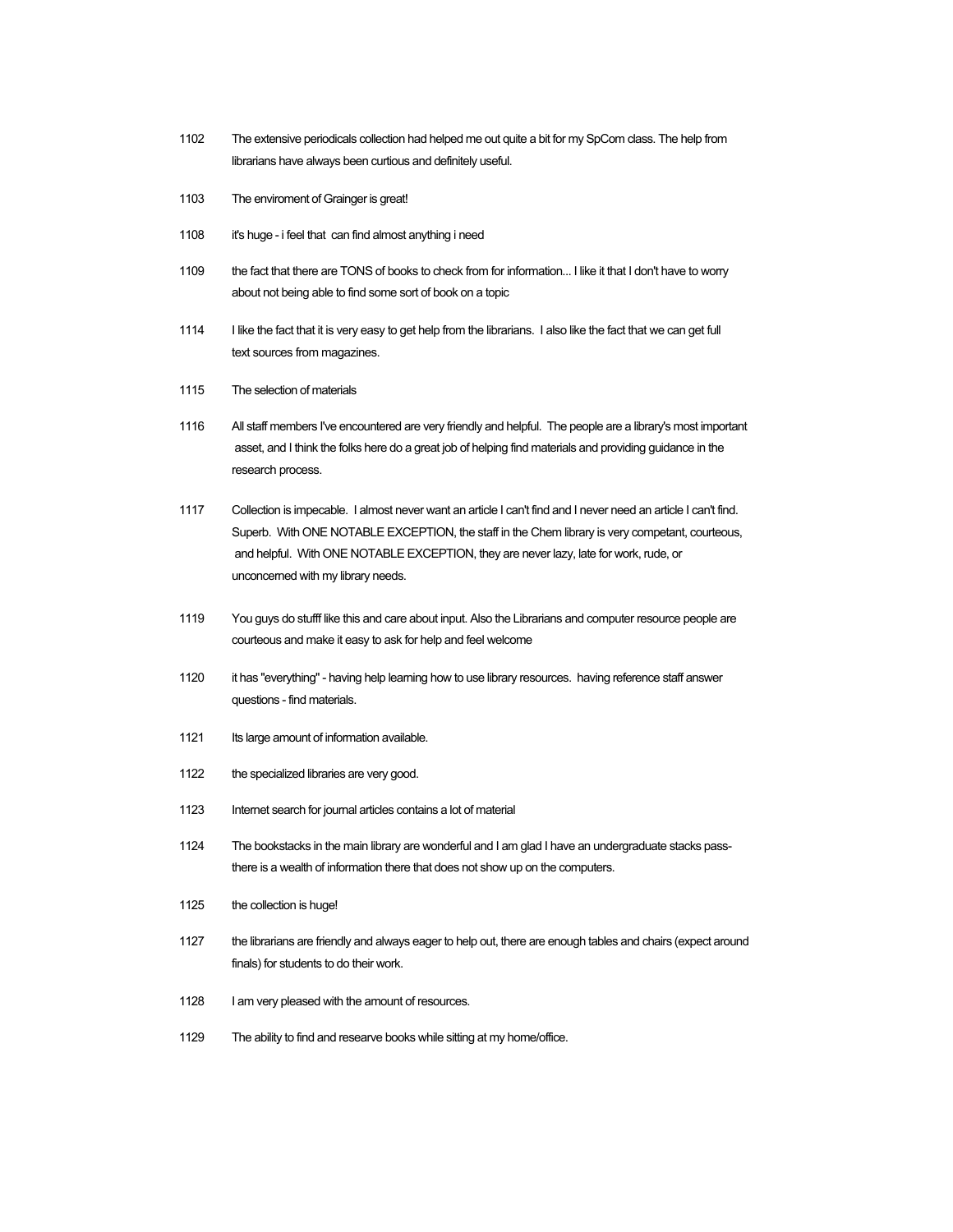#### *Wednesday, June 14, 2000 Page 30 of 151*

# *Record\_id Q\_4\_1*

| 1134 | once you can actually figure out where things are it's a pretty simple and easy task to use it.                                                                                                                                                                                                                                                                                                                                                                                        |
|------|----------------------------------------------------------------------------------------------------------------------------------------------------------------------------------------------------------------------------------------------------------------------------------------------------------------------------------------------------------------------------------------------------------------------------------------------------------------------------------------|
| 1135 | politenes of the staff                                                                                                                                                                                                                                                                                                                                                                                                                                                                 |
|      | the sheer number of books                                                                                                                                                                                                                                                                                                                                                                                                                                                              |
| 1138 | The EWS labs in Grainger.                                                                                                                                                                                                                                                                                                                                                                                                                                                              |
| 1139 | THer service is ok.                                                                                                                                                                                                                                                                                                                                                                                                                                                                    |
| 1140 | The librarians are very helpful and nice. I also like the stacks, and I've only been given the opportunity to<br>access them because of my honor status.                                                                                                                                                                                                                                                                                                                               |
| 1141 | <b>Excellent facilites and resources</b>                                                                                                                                                                                                                                                                                                                                                                                                                                               |
| 1143 | It is a very easy place to study                                                                                                                                                                                                                                                                                                                                                                                                                                                       |
| 1144 | Excellent collections, helpful people                                                                                                                                                                                                                                                                                                                                                                                                                                                  |
| 1145 | Have many services available such as computer terminals, group and individual study areas and provide a<br>comfortable environment.                                                                                                                                                                                                                                                                                                                                                    |
| 1146 | The library has a large book collection. The Grainger library is very nice. It looks new and air inside is<br>good.                                                                                                                                                                                                                                                                                                                                                                    |
| 1147 | that it has such a large collection                                                                                                                                                                                                                                                                                                                                                                                                                                                    |
| 1148 | The library is usually a quiet place to study. SOME employees are more than willing to help you.                                                                                                                                                                                                                                                                                                                                                                                       |
| 1149 | Study space                                                                                                                                                                                                                                                                                                                                                                                                                                                                            |
| 1150 | The book delivery service.                                                                                                                                                                                                                                                                                                                                                                                                                                                             |
| 1152 | no                                                                                                                                                                                                                                                                                                                                                                                                                                                                                     |
| 1153 | I enjoy being able to search for materials online and then find where they are located in the library and if<br>they are in.                                                                                                                                                                                                                                                                                                                                                           |
| 1154 | Twenty-some years ago, when I was an undergrad, I would go to great lengths to avoid using the main<br>library and departmental libraries; although I considered myself a pretty savvy patron, finding the resources<br>I wanted was often an exercise in frustration. You've made remarkable progress in enhancing campus<br>libraries' "user-friendliness" in the last 20 years -- and I thank you for those efforts. The on-line catalog is a<br>great help. Keep up the good work. |

1156 i like that even if one is an undergrad, they can obtain a stax pass (i feel that this should be announced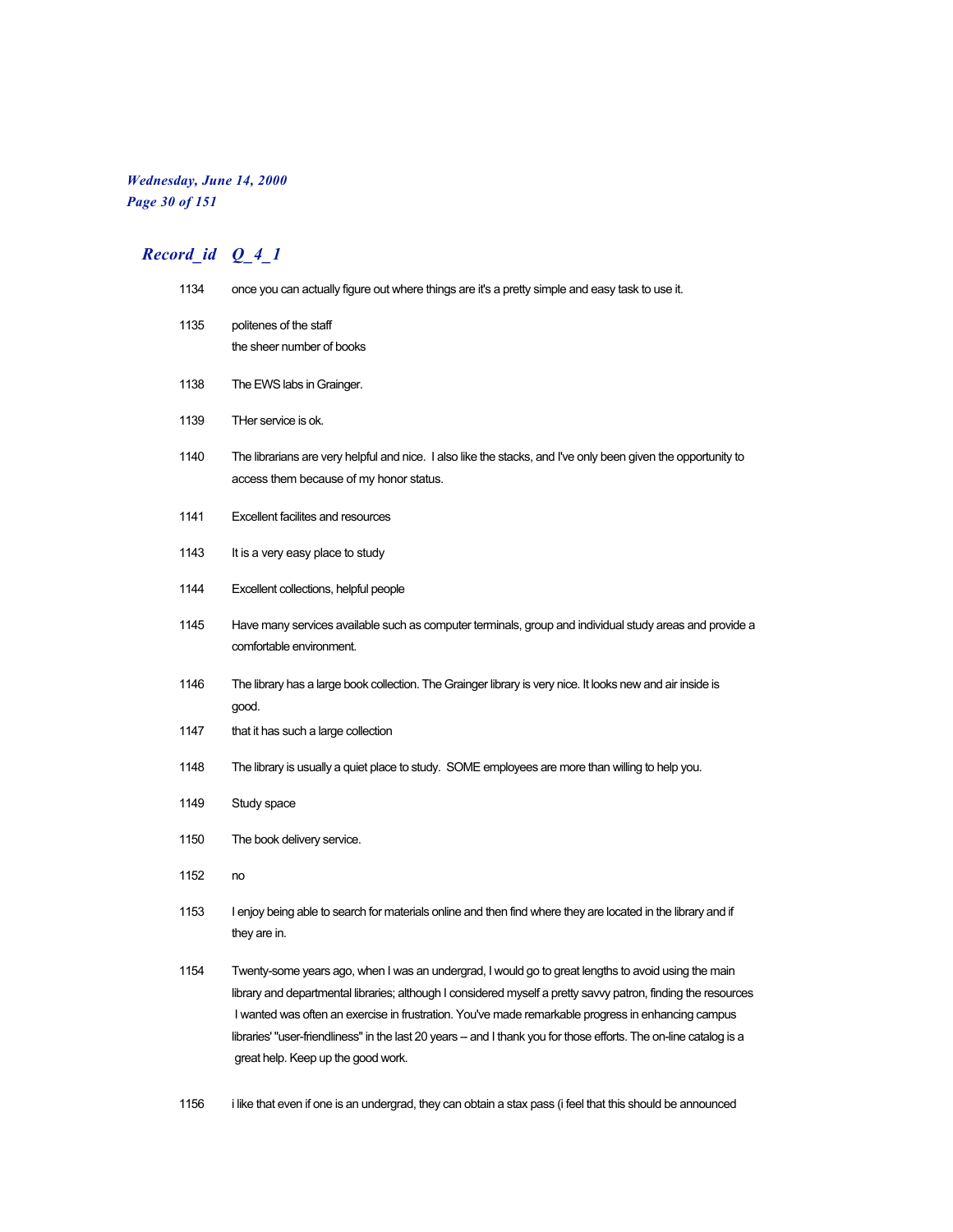more as it would facilitate research) the library is an amazing place and more students should have personal contact with it, rather than relying on the librarians for finding materials.

1158 easy access 1160 grainger space, good ews computers, lighting, study rooms...everything 1163 Availability of many journals in electronic format. 1164 The size of the collection--including access to other Illinois library materials. 1166 It has everything I could ever need 1165 Friendly staff, both in person or over the phone, they are helpful and knowledgeable and accessible; print materials generally in very good condition. 1168 Size of collection.

#### *Wednesday, June 14, 2000 Page 31 of 151*

| 1170 | The staff is very helpful.                                                                                                       |
|------|----------------------------------------------------------------------------------------------------------------------------------|
| 1171 | The staff at the main library have been very helpful and courteous.                                                              |
| 1172 | the amount and the versatility of the materials available - especially from the stacks, everything and<br>anything can be found. |
| 1176 | The abundance of books and other sources in 100's of different libraries. Grainger is the best!!!                                |
| 1177 | The hours of library.                                                                                                            |
| 1178 | good collection                                                                                                                  |
| 1179 | Its collection of materials and responsibile staff                                                                               |
| 1181 | historic collections in my areas of interest                                                                                     |
| 1184 | Requesting books                                                                                                                 |
| 1185 | It has a great deal of information on subjects that aren't completely obscure. Staff can be very nice at<br>times.               |
| 1187 | Pretty good hours                                                                                                                |
| 1188 | The library got everything I wanted so far. that's pretty good!                                                                  |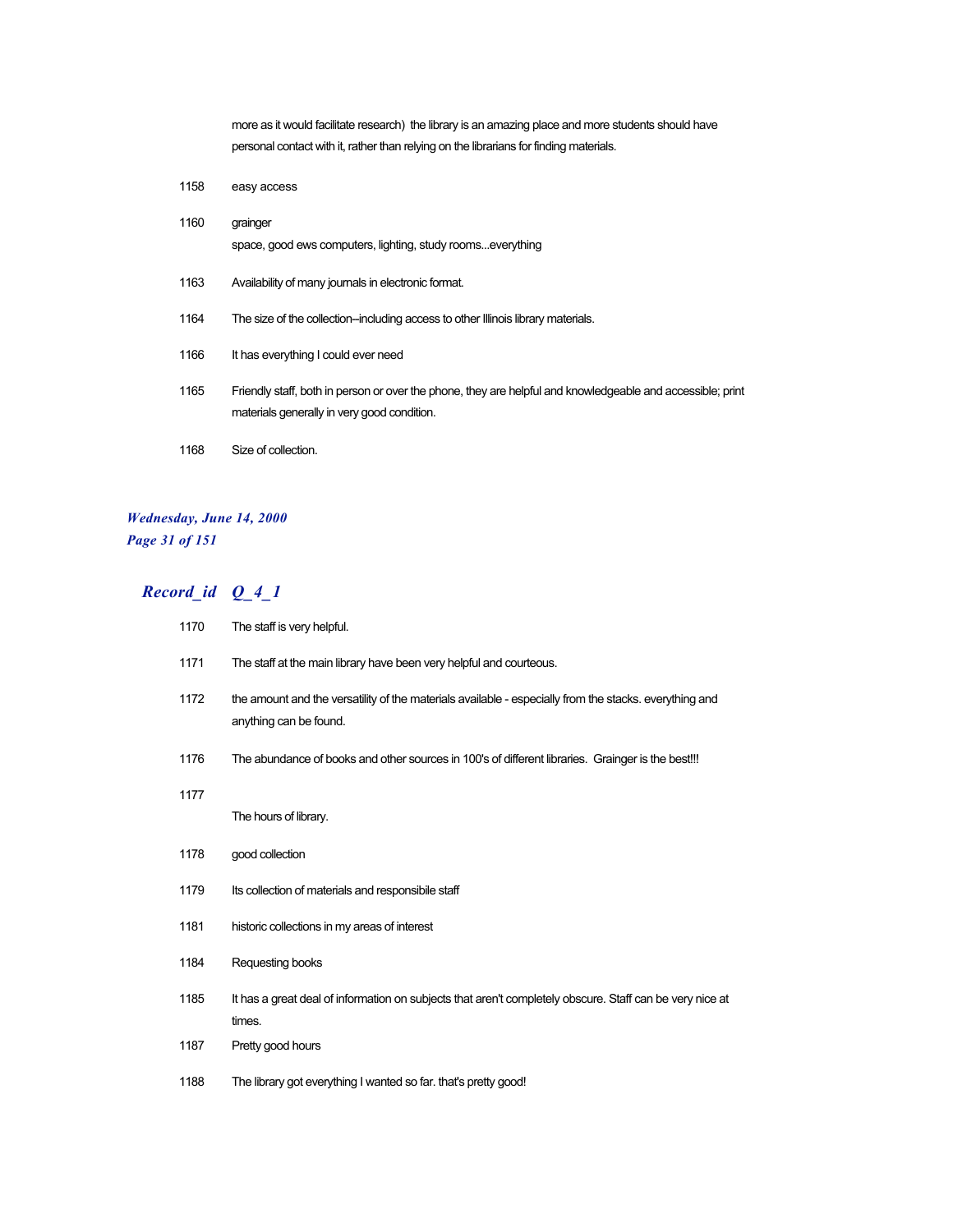| 1190 | It has a comprehensive collection.                                                                               |
|------|------------------------------------------------------------------------------------------------------------------|
| 1191 | I'm a book and knowledge addict. Having access to so many materails on this campus and beyond is<br>outstanding. |
| 1192 | Library staff always very willing to help, and materials are easily researched                                   |
| 1194 | Convenience & completeness of collections.                                                                       |
| 1198 | Wonderful collection of journals, very well organized.<br>Great web-search system.                               |
| 1200 | It is very easy to request books and have them routed to your specific library.                                  |
| 1201 | It's okay                                                                                                        |
| 1204 | lots of locations, good accessibility                                                                            |
| 1206 | Interlibrary loan.                                                                                               |
| 1208 | The vast number of materials available for loan.                                                                 |
| 1209 | The amount of books is unbelievable!                                                                             |
| 1211 | Online access to electronic article/full-text databases                                                          |
| 1213 | Really really big:)                                                                                              |
| 1215 | The selection and ease of getting books                                                                          |
| 1205 | convenient - use of it via my computer. Also, the people in the Biology library are very friendly and helpful.   |
| 1216 | There are so many opportunities to receive assistance in finding something                                       |
| 1217 | Extensive collection of any book imaginable                                                                      |

# *Wednesday, June 14, 2000*

*Page 32 of 151*

| 1219 | The service and quantity of books                                                                                                                                                    |
|------|--------------------------------------------------------------------------------------------------------------------------------------------------------------------------------------|
| 1220 | Level of noise in the library. It's at just the right level so I can get work done without being annoyed or<br>disturbed, yet if I go with a group, I am still able to talk to them. |
| 1221 | Excellent collection and access to resources                                                                                                                                         |
| 1224 | It is good that there are many libraries for different departments.                                                                                                                  |
| 1225 | There's always someone around to help when you need it.                                                                                                                              |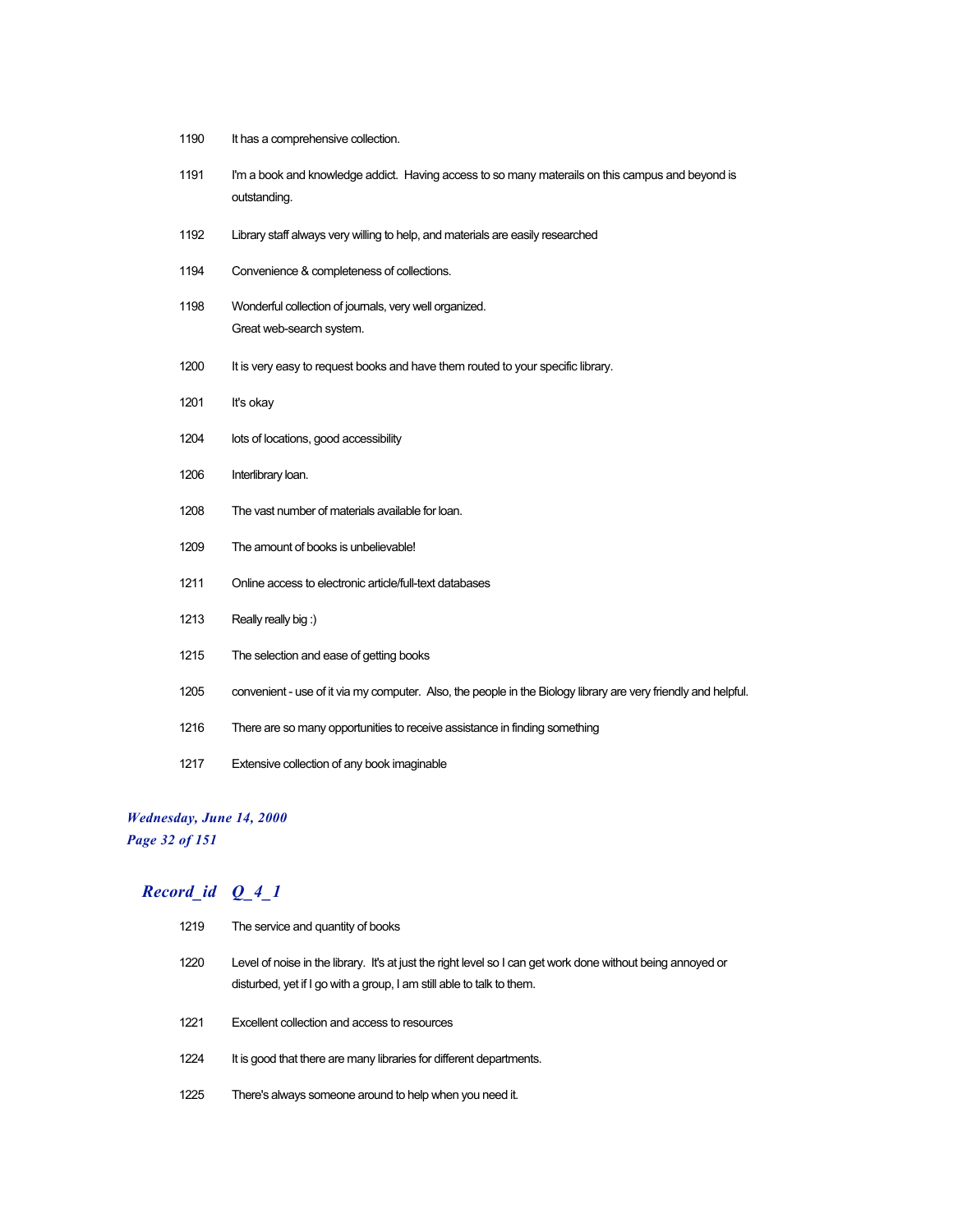- 1230 I LOVE Grainger and studying there. It provides GREAT places to study.
- 1231 It's pretty centrally located
- 1233 The availability of so many materials, especially through ILL.
- 1235 Interlibrary Loan Service Amount of Updated Information.
- 1236 I most like that it is conveient and easy to use.
- 1237 The librarians are always willing to provide help. And thanks!
- 1239 Refrences materials in areas of Academic studies are plenty and available.
- 1243 When studying has to be done, the library is a nice quiet environment to do it in.
- 1244 Study Areas
- 1245 Great places to study, especially Grainger.
- 1246 Complete Legal Indexes for many states
- 1248 I like the ease of using the library. A lot of people say it's confusing, but if you just take the time to figure things out, then it's not really that bad. I also like the personal help that we can receive from the reference librarian.
- 1251 I like the web access so that I do not always have to be in the library to get the documents that I need.
- 1254 The resources. I feel like I can find anything I would ever need here. Also, I really appreciate the fact that one can drop off books at any library now.
- 1249 the extent of resources I have available to me...

I'm also pretty pleased with the willingness to help of the librarians.

- 1250 The web online catalog
	- The collections, specially those of the Main and Grainger Libraries
	- The quality of the service given by Libraries staff
	- The environment to study
	- THE ABILITY TO WALK THROUGH THE SHELVES TO PICK UP BOOKS!!!
- 1257 Lots of them
- 1258 It is a very organized and professional system. The collection of materials is great, and the libraries provide good study environments.
- 1259 I love the study carrels in the stacks of the main library -- they are such delightfully quiet places to study. I hate to sound elitist, but it is good that only honors undergrads may enter the stacks, since it keeps this area quiet for those who care more about their studies.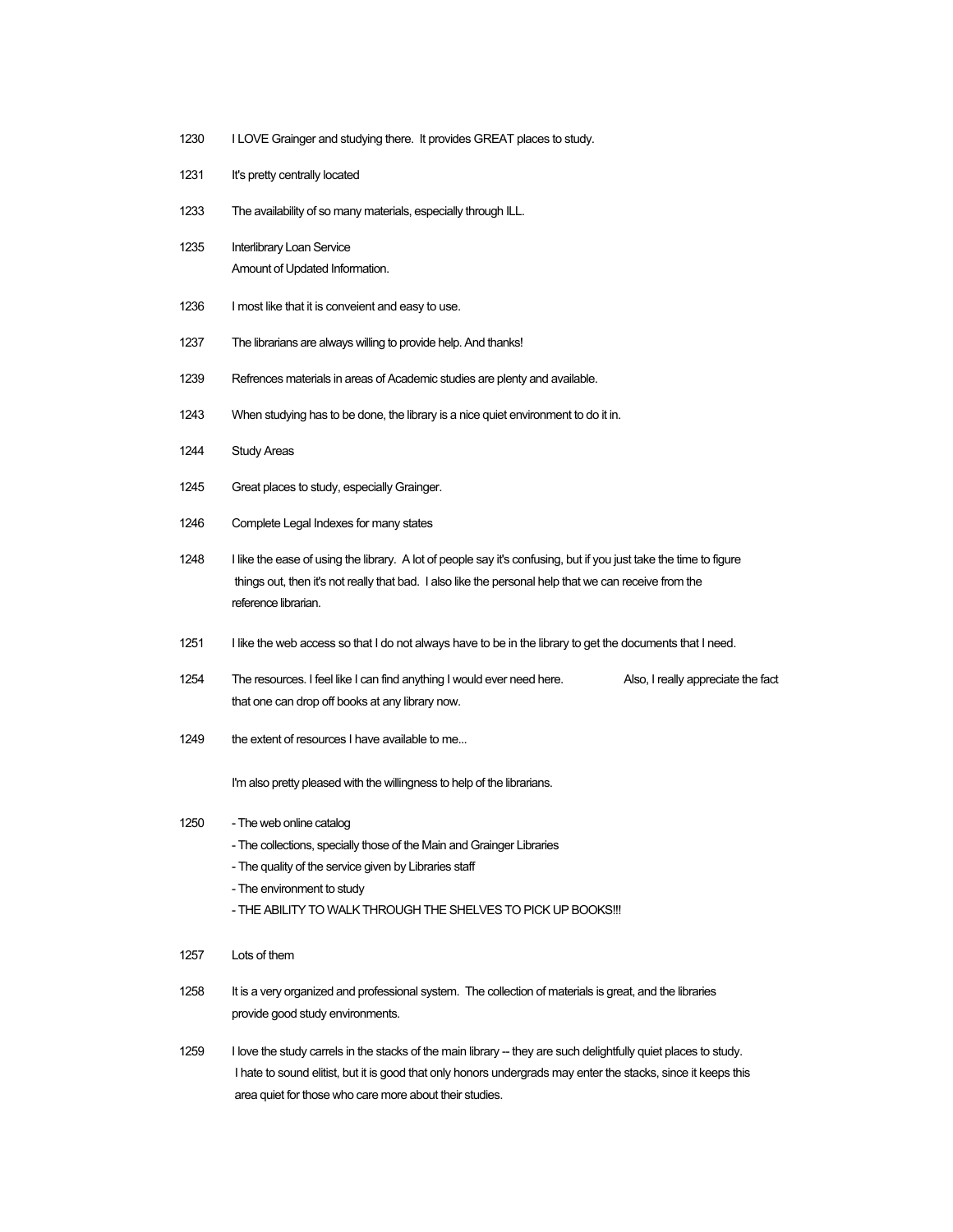#### *Wednesday, June 14, 2000 Page 33 of 151*

# *Record\_id Q\_4\_1*

| 1260 | That we're the 3rd largest in the countryand that i can pretty much say that if i can't find what i'm<br>looking forit doesn't exist |
|------|--------------------------------------------------------------------------------------------------------------------------------------|
| 1262 | The amount of material available to all of te students                                                                               |
| 1263 | selection                                                                                                                            |
| 1264 | It has many books you don't expect to find.                                                                                          |
| 1265 | The folks in the ILIR library and Education and Social Science library are great--knowledgable and friendly.                         |
| 1266 | internet access                                                                                                                      |
| 1267 | main stacks, number of text books on topics for Social Work                                                                          |
| 1269 | Grangers study areas are a key element in the engineering education.                                                                 |
|      | This is because of the wealth of matterial in libary as well as the                                                                  |
|      | great(!!!)study area on the forth floor. I do admit that the rest of                                                                 |
|      | campus has found the spot as well which has caused a decreased use by engineering students.                                          |
| 1270 | Is a wonderful library. Efficient staff people working. Sometimes students working at Ricker are not as                              |
|      | helpfull, though.                                                                                                                    |
| 1271 | That some documents are available online, and that we can search for it's availability online.                                       |
| 1272 | Sending complete articles online to your account.                                                                                    |
| 1273 | Ability to search and renew materials via the internet.                                                                              |
| 1274 | interlibrary loans facilities.                                                                                                       |
|      | delivery of books through interlibrary loans.                                                                                        |
|      | Grainger provides a quiet, clean and bright environment for                                                                          |
|      | students to study, especially those big tables where one can                                                                         |
|      | spread out all the research papers to make comparisons. Great.                                                                       |
| 1275 | I like that I can access the library system remotely, like from my computer.                                                         |
| 1278 | The computer lab at the downstairs of the Grainger Engineering Library.                                                              |
| 1276 | Overall it has been a pleasuralbe experience using the Universty Libraries.                                                          |
| 1279 | I have also worked many hours in the Commerce Library this term. My experience there has been a very                                 |

positive one. The help that I have recieved from the staff there has been wonderful and noteworthy. They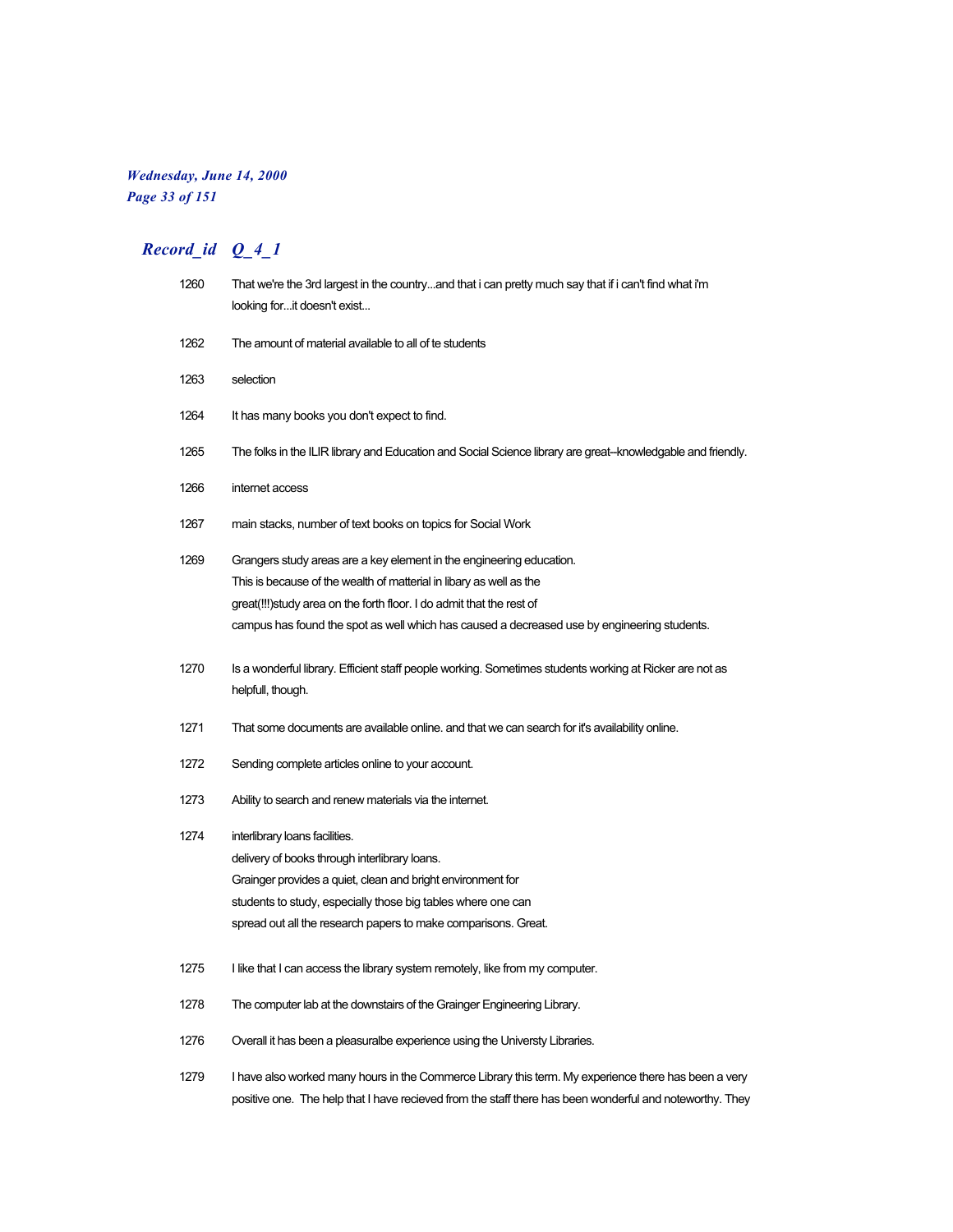consistently were very knowledgeable in many of the areas in which I was seeking help and they were able to guide me in my work. My hat goes off to them!

- 1280 the setting...group work environment
- 1281 It is a huge resource and one can find information on just about any subject if they look hard enough.
- 1282 Size of collection; Relative access
- 1283 \* Close to classrooms.
	- \* Grainger Library is so neat !
	- \* Furniture (chairs, etc.) is very comfortable.
	- \* Nice environment.
- 1284 Probably one of the best university libraries in the country. Good cross linking between the many libraries on campus.

#### *Wednesday, June 14, 2000 Page 34 of 151*

| 1285 | There are definitely many resources for students with the University of Illinois Library system. With so<br>many departmental libraries, there really should be no trouble in finding what one needs.                                                                                        |
|------|----------------------------------------------------------------------------------------------------------------------------------------------------------------------------------------------------------------------------------------------------------------------------------------------|
| 1286 | Vast selection of material.                                                                                                                                                                                                                                                                  |
| 1289 | We have a GREAT relationship with the LHS library. They are lifesavers                                                                                                                                                                                                                       |
| 1290 | amount of resources, both direct and idirect (via other libraries)                                                                                                                                                                                                                           |
| 1291 | Strong collection. Good staff. Fair loan periods and policy. Access to stacks (as an undergrad campus<br>honors student). Telnet access to the O<br>PAC from wherever I am.                                                                                                                  |
| 1292 | The ILLINET online, OVID, FirstSearch, etc. search system.<br>Being able to search for and request books, journals, etc., and have them sent to a specific library for pick<br>up, especially being able to request books from other campus libraries when UIUC doesn't have the<br>item(s). |
| 1293 | the vast amount of sources available to students.                                                                                                                                                                                                                                            |
| 1296 | Convienent                                                                                                                                                                                                                                                                                   |
| 1297 | The vast collection of information                                                                                                                                                                                                                                                           |
| 1298 | There is a quite an abundance of material and it is very easy to obtian resources.                                                                                                                                                                                                           |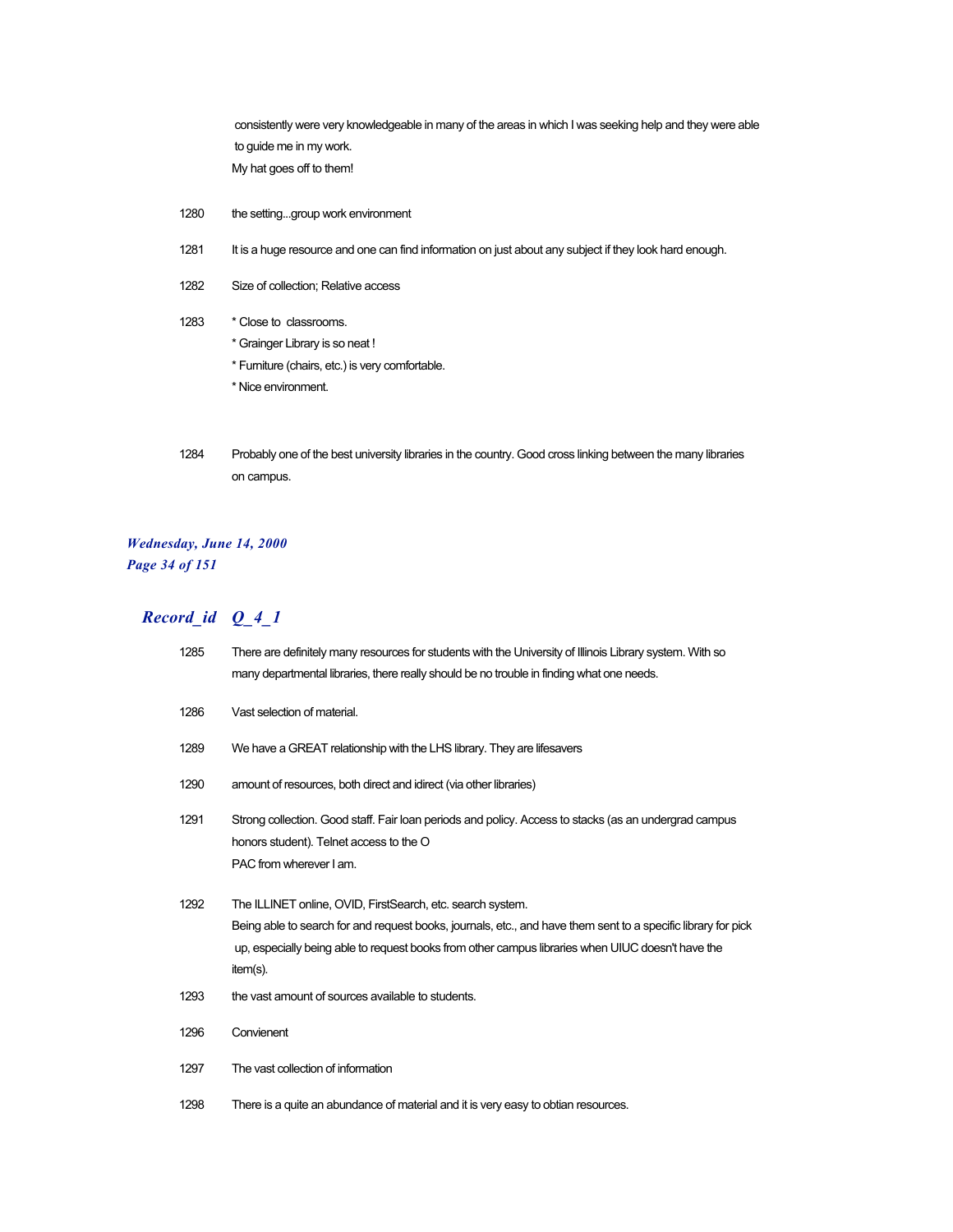- 1299 I can always find more than enough resources.
- 1300 The hours its open...I know I can get my paper done on that late Sunday night if need be.
- 1301 No distractions, able to get work done.
- 1303 Overall, the libraries' collections are superb. The availability of books at the libraries and through interlibrary loans is excellent.
- 1304 A very nice and, most importantly, quiet place to do a major amount of work. They were also places where very courteous help would help point anyone in the right direction.
- 1305 I strongly encourage you to continue the tradition of carrying a great variety of periodicals, particularly the more obscure scholarly titles.
- 1307 I mainly go to the Grainger Engineering Library. I like the quiet atmosphere and excellent facilities. The location is important, and it's close to ISR.
- 1308 It's convenient...that's about it.
- 1309 I like the ugl media center marla ithink is her name, she was very courteous and went above and beyond for me. In the end i got an A
- 1310 There's a large amount of material, especially older material (books).
- 1312 The large selection of topics and materials.
- 1315 the libraries are easy to find and use. Staff is friendly.
- 1316 The staff is very helpful in finding the books I need
- 1317 access to free online journal

#### *Wednesday, June 14, 2000 Page 35 of 151*

- 1318 As a junior transfer student, this library (health science) is leaps and bounds ahead of the library at my previous school (San Diego State University) in that the availability of computer search programs in conjunction with an extensive shelving/availability of the journals and books make my educational requirements easy to meet.
- 1320 The Education library has most of what's needed.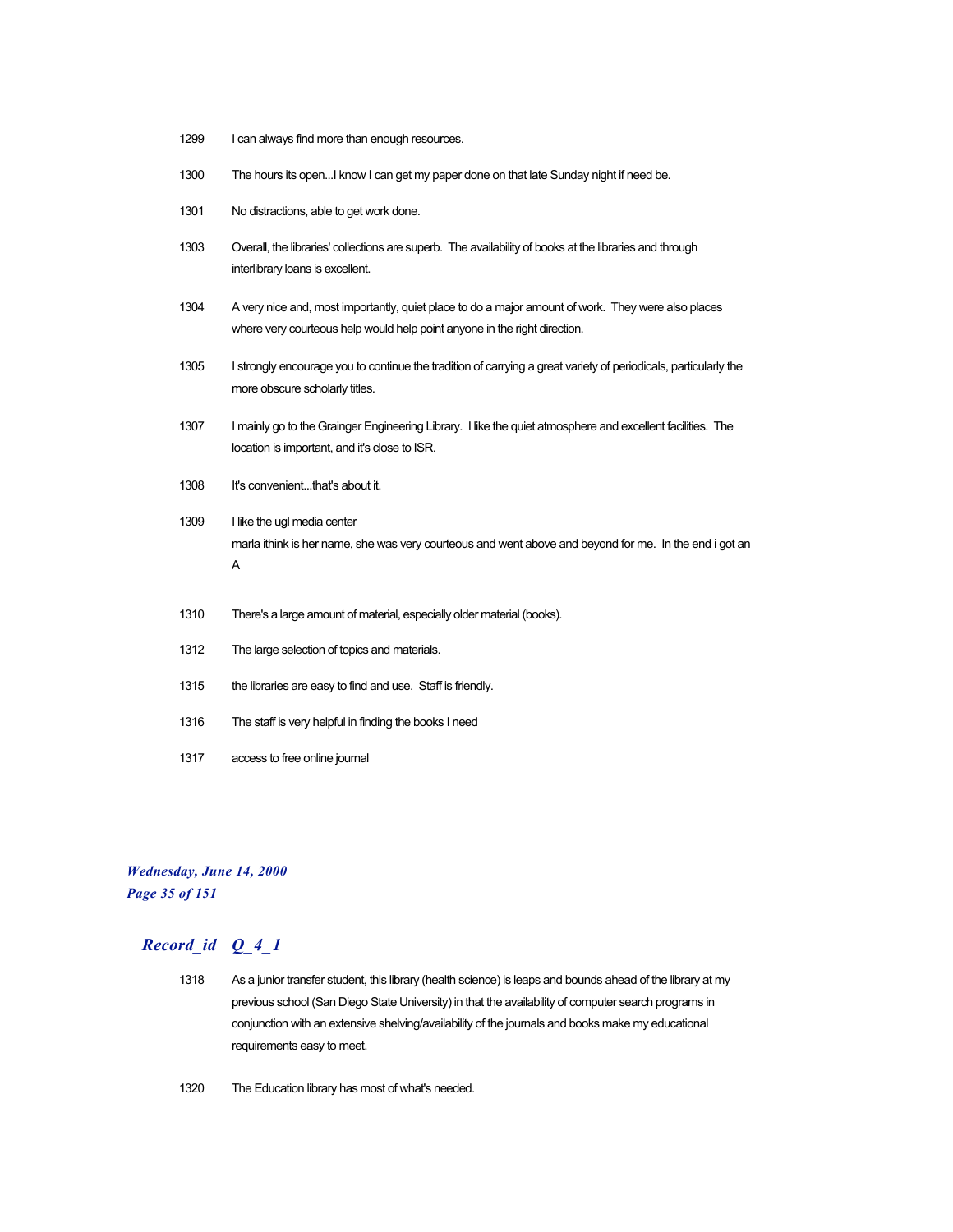- 1321 I like how the Grainger Library and the Undergraduate Library has a quite floor and discussion floor.
- 1322 size.. I know that if I can't find a book, it probably doesnt' exist.
- 1325 Generally find what I need; staff always helpful
- 1329 The location is very convenient.
- 1331 Large quantity of materials, it's relatively well organized system for having that much to keep track of
- 1332 Most biological journals are downloadable nowadays.
- 1333 its very user friendly and the full text databases
- 1334 I like the fact that there are various libraries for the various studies on campus. That helps to make the search a little less hectic when researching for class.
- 1335 multiple locations
- 1336 the book collection
- 1337 It has many resources at our disposal
- 1341 The abundant amount of resources available in one place and the ease of locating them in the library.
- 1347 the helpful assistance of the librarians
- 1348 Many, many books.
- 1349 It is all located at the heart of campus. Very good location for visiting in between classes to read a book, newspaper, magazine or just get some extra study time in.
- 1340 The thing that I apreciate most about the U of I Library system is thhat the searchs can be done conviently and that all the library systems are connected.
- 1342 Wide range of journal subscriptions, large spaces and places to study, The computers at the library are ok.
- 1343 individual/group study rooms computer labs
- 1345 Very helpful staff that doesn't make you feel stupid for asking a ton of questions (important for a library of this size with these resources), staying open late on weekends and during finals, generally quick retrieval by staff of materials from main stacks, comfortable working atmospheres and lots of space to spread out provided.
- 1350 There are many libraries with specific and general areas of concentration, so almost everyone can find a place they prefer to get books for a certain subject. There are a great deal of books and other materials that are accessible from sometimes several different campus libraries, and there are usually a few copies of each book. Lastly, one can easily search for materials from any computer with access to the Internet, and sometimes also find fulltext articles this way.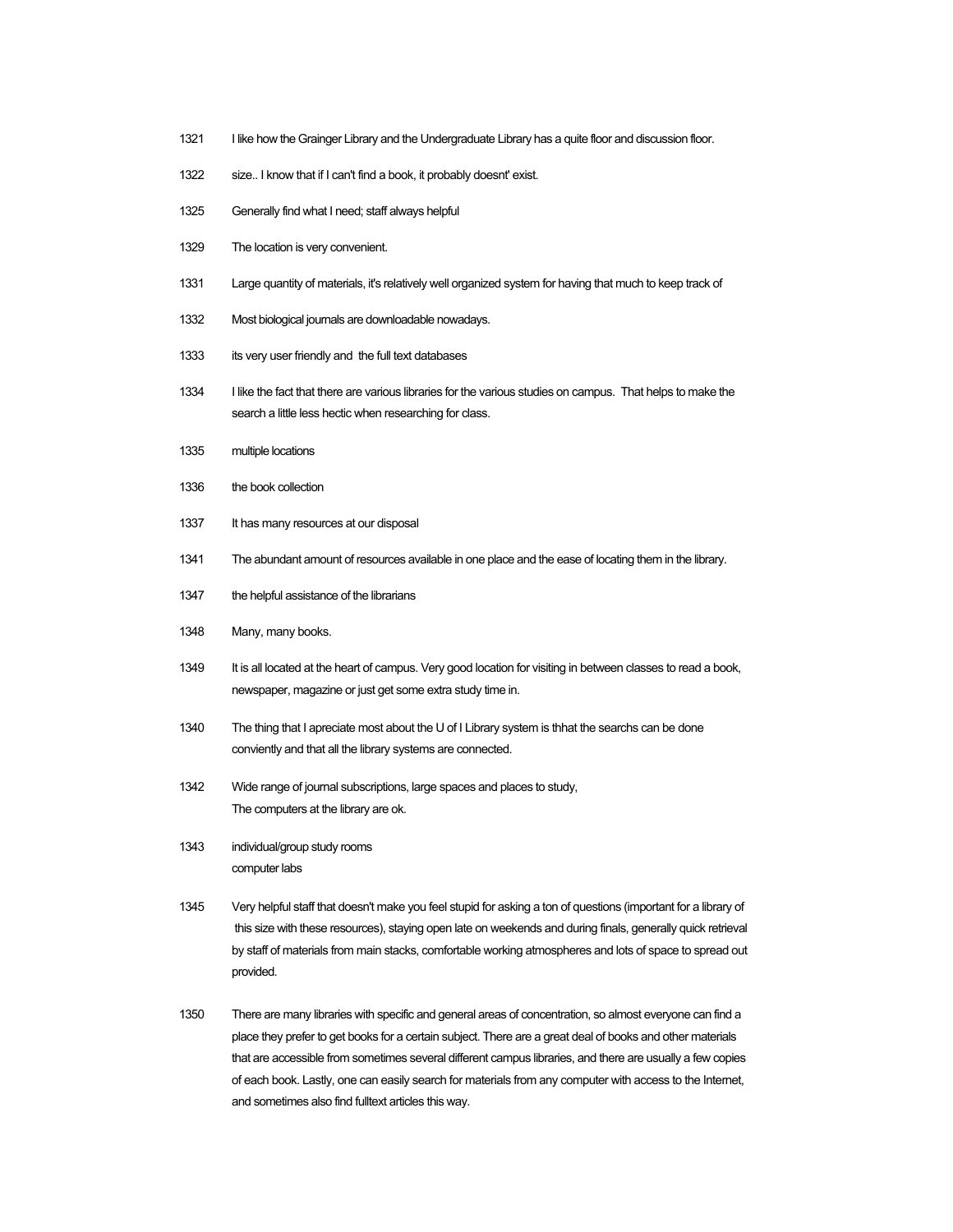- 1351 Large collection of books.
- 1353 Fairly easy to find what books I want, plus the extensive collection to choose from.

## *Wednesday, June 14, 2000 Page 36 of 151*

# *Record\_id Q\_4\_1*

| 1355 | Grainger - An excellent and essential facility, providing many resources and a quiet environment.                                              |
|------|------------------------------------------------------------------------------------------------------------------------------------------------|
| 1356 | I like the many different departmental libraries found all over campus<br>because it is convenient if I need to find something specific. Also, |
|      | the departmental libraries are usually less crowded than the main                                                                              |
|      | library, and thus it is easier to get stuff done.                                                                                              |
| 1357 | good studying place                                                                                                                            |
| 1358 | a large amount of books                                                                                                                        |
|      | convenient library opening time                                                                                                                |
|      | various studying rooms/seats                                                                                                                   |
| 1360 | I appreciate the sheer volume of materials that are either available at the University of Illinois or quickly                                  |
|      | available through interlibrary loan.                                                                                                           |
| 1362 | Online abilities                                                                                                                               |
| 1363 | The online searches make it a lot easier to find materials, if you know where the various departmental<br>libraries are.                       |
| 1365 | The collections                                                                                                                                |
| 1366 | Very convenient. Can be used from wherever I am!                                                                                               |
| 1367 | I realy think the medical library staff is wonderful. They are helpful and courteous.                                                          |
| 1368 | its pretty good. the hours are good and the online resources                                                                                   |
|      | are fine. the staff is always helpful!                                                                                                         |
| 1370 | The variety of materials that are available here.                                                                                              |
| 1371 | organised.                                                                                                                                     |
|      | The audio video section is good. The best part is that we have a beautiful collection of Journals                                              |
|      | The librarians in the medical library are helpful & knowledgeable.                                                                             |
| 1372 | Its convenient.                                                                                                                                |

1373 large selection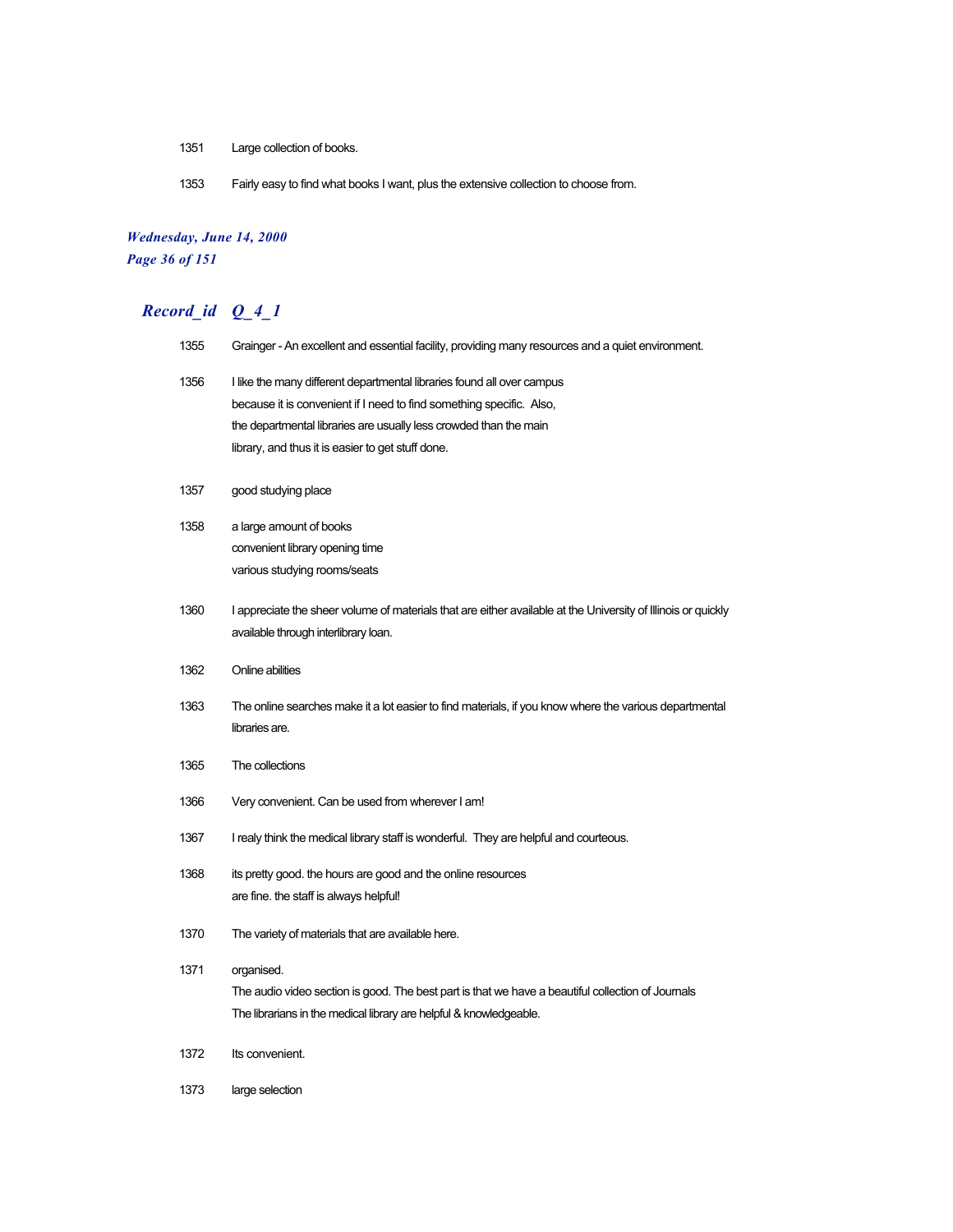- 1374 I like that they have everything I need and it is easy to access the libraries from my home computer.
- 1375 My main experience is with the Physics and Astronomy Library. The staff are truly outstanding -- the library is a jewel.
- 1376 I like the fact that we have an online catalog and, if you can find it, the online borrowing services.
- 1377 Large collection for research
- 1378 Convenient hours, clean and quiet (most of the time).
- 1379 I like the quiet study area of the undergraduate library the most. THe long table are great because you can spread out your materials. However, during finals week, there are not enough of the long tables.
- 1380 Diverse, vast collections.
- 1383 I almost always find what I am looking for.
- 1384 That it has so many types of information available and the size of the collection, you can find something about anything you need to know.
- 1388 i can study in there.

#### *Wednesday, June 14, 2000 Page 37 of 151*

#### *Record\_id Q\_4\_1*

| 1390 | I like the vast collection of materials.                                                                                                                                                                                                                         |
|------|------------------------------------------------------------------------------------------------------------------------------------------------------------------------------------------------------------------------------------------------------------------|
| 1391 | Large volume of media in a convenient location.                                                                                                                                                                                                                  |
| 1395 | the achedule and materials offered, as the asssistants manners                                                                                                                                                                                                   |
| 1389 | If I want something, I know it will be theresomewhere.                                                                                                                                                                                                           |
| 1393 | Access to full-text journal articles through online databases. These are exremely helpful in writing papers,<br>so that I do not have to run around to find the physical journal, which might have my needed page torn out<br>or is marked up by previous users. |
| 1396 | It's a quiet place to study and provides diverse materials that enable me to do research much easier.                                                                                                                                                            |
| 1397 | I like how the main libraries such as the grad are open longer hours, the online library has saved<br>sooooooooooo much time; its extremely useful.                                                                                                              |
| 1398 | It's SOOOOOOOOOOO big!                                                                                                                                                                                                                                           |
| 1402 | I like enjoy the fact that the libraries have a vast amount of information, and If you can find it, it will<br>become a very satisfying experience. The reference librarians help alot very much, and they are very nice                                         |

and helpful.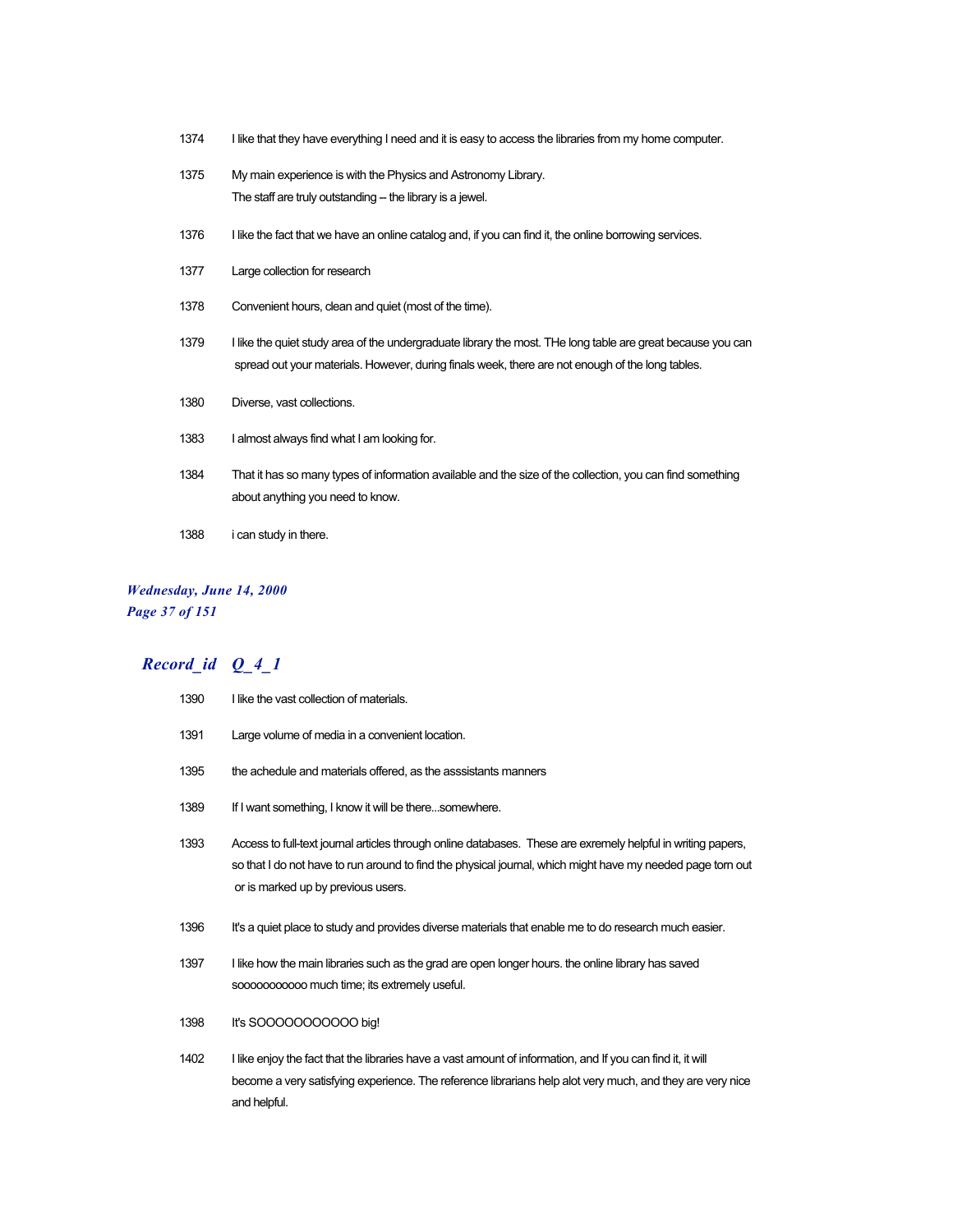- 1405 The Illinet Online Catalog.
- 1406 The availability of computers. Assistance from the staff.
- 1407 web services
- 1408 I like the ammount of books you have. I have always found what I want. It is a very complete and big library
- 1409 The undergraduate library has a place to study in groups and talk or to be quiet and be by yourself.
- 1410 the electronic stuff
- 1411 Having books delivered is an incredible service for graduate students that I really appreciate. I am always surprised by the extent of the libraries' collections, especially its older materials.
- 1412 The web-interface for finding information is an incredibly helpful feature as it means I can find out if the library even has the information I need before I make the trip to it. The ability to hold books is also incredibly helpful.
- 1414 The extended period of time materials for which materials may be checked out (graduate students).
- 1415 Lots and lots of books, and access to those books (except in rare book room and books on reserve for courses)

The people in the main billing office are very pleasant.

- 1422 Pretty much any resource you need is available at the library, or they can get it loaned from another library.
- 1425 The amount of information the library has available for its students to use.
- 1421 That research can be done effectively. The computers, though scarce, are of great help. Most importantly, the collections of books is immense, and these resources are very key to the success of the library as a whole.
- 1428 The size! Chances are you will be able to find what you need as long as it hasn't already been checked out.
- 1431 The cheese. The cheese and, I guess, the crackers.

#### *Wednesday, June 14, 2000 Page 38 of 151*

- 1432 interlibrary loan service gives me a lot of convenience
- 1433 The education library seems to be improving so I would say that that is what I have liked the most.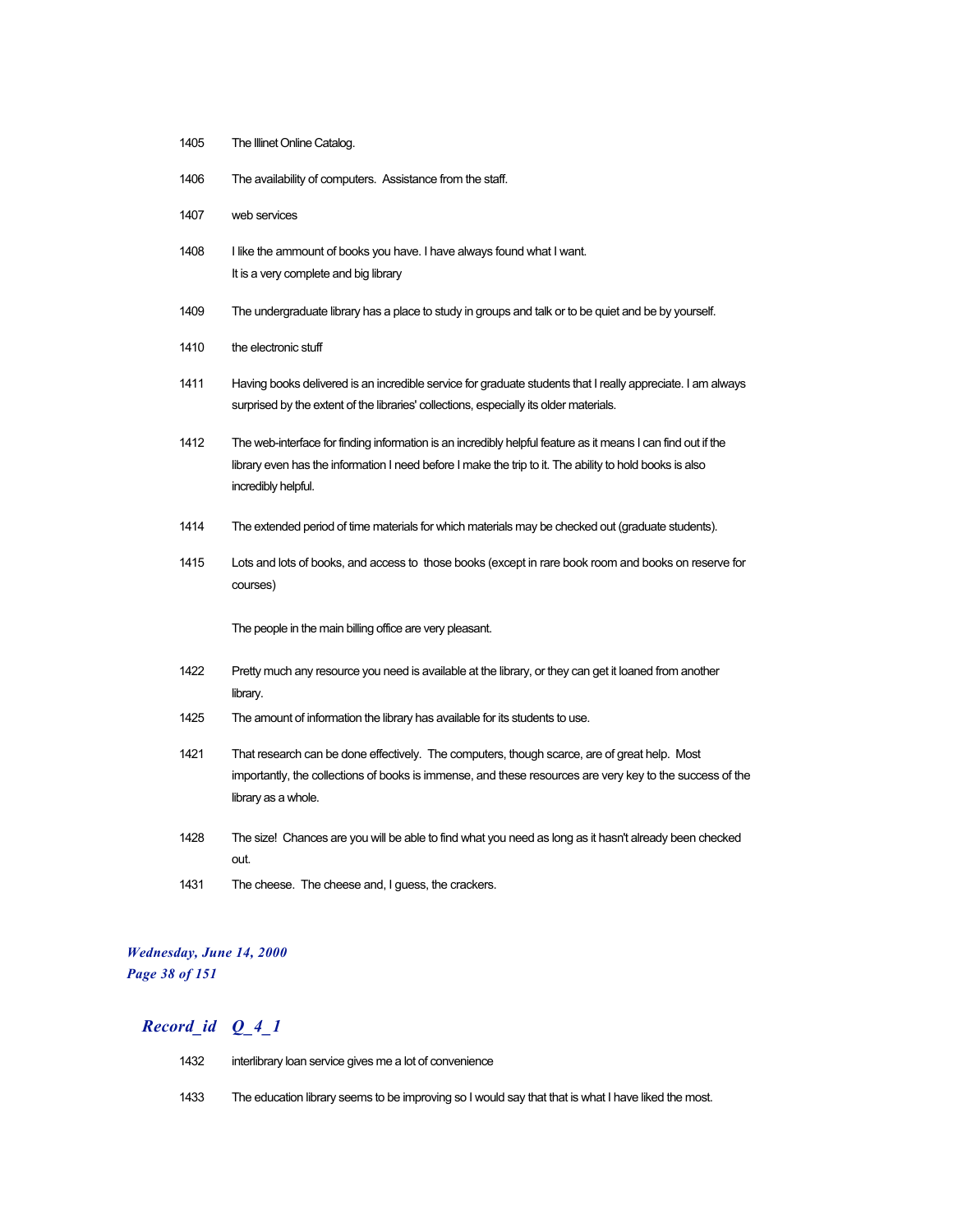- 1434 relatively quick access to the material requested, telnet good search tool, very helpfull staff
- 1435 All of the libraries have a lot of sources to choose from
- 1436 the reference librarians rock. i didn't even know that they existed until junior year these people that can help me research seemingly impossible and overwhelming tasks. i also like the lexis/nexis system of getting old newspaper articles. however, how come i can never find the Tribune?
- 1437 Grainger has some great group work areas which allows talking, but then also has tables for quiet individual study. Awesome combination.
- 1438 Thank you very much for your GREAT service!! I think U. I. Libary does an exllent job!! The most important feature for me is the online data bases (such as Biological Abstract and Current Content) and interlibary loan.
- 1439 I think that the librarians are very nice and helpful and it is easy to find thigs both online and in print.
- 1441 The electronic journals is a very convenient method to find current articles, especially given the vast number of library locations that our system has.
- 1443 I just liked the fact that there was a place available almost 24/7 where I could go to study in a relaxed studying conducive environment.
- 1444 Mmmm.
- 1445 computer system
- 1447 The extensive music collection.
- 1452 I like Grainger's studying facilities.
- 1453 large collection
- 1454 Its massiveness, ease of use.
- 1455 access through the web to materials, and efficient shelving and database system for materials.
- 1459 never limited to find your source...you can always get it...from here or some other library...
- 1461 I like the convenience of the many different locations. It is very convenient to be able to log onto a computer in between my classes and not have to walk a distance to get to it.
- 1462 It is a good place to enhance your education.
- 1463 Easy accessability
- 1465 Its a good place to study
- 1458 The online organization is incredible. The library webpage provides easy access to most books in all of the libraries on campus and can locate a book for you if it isn't listed at the University.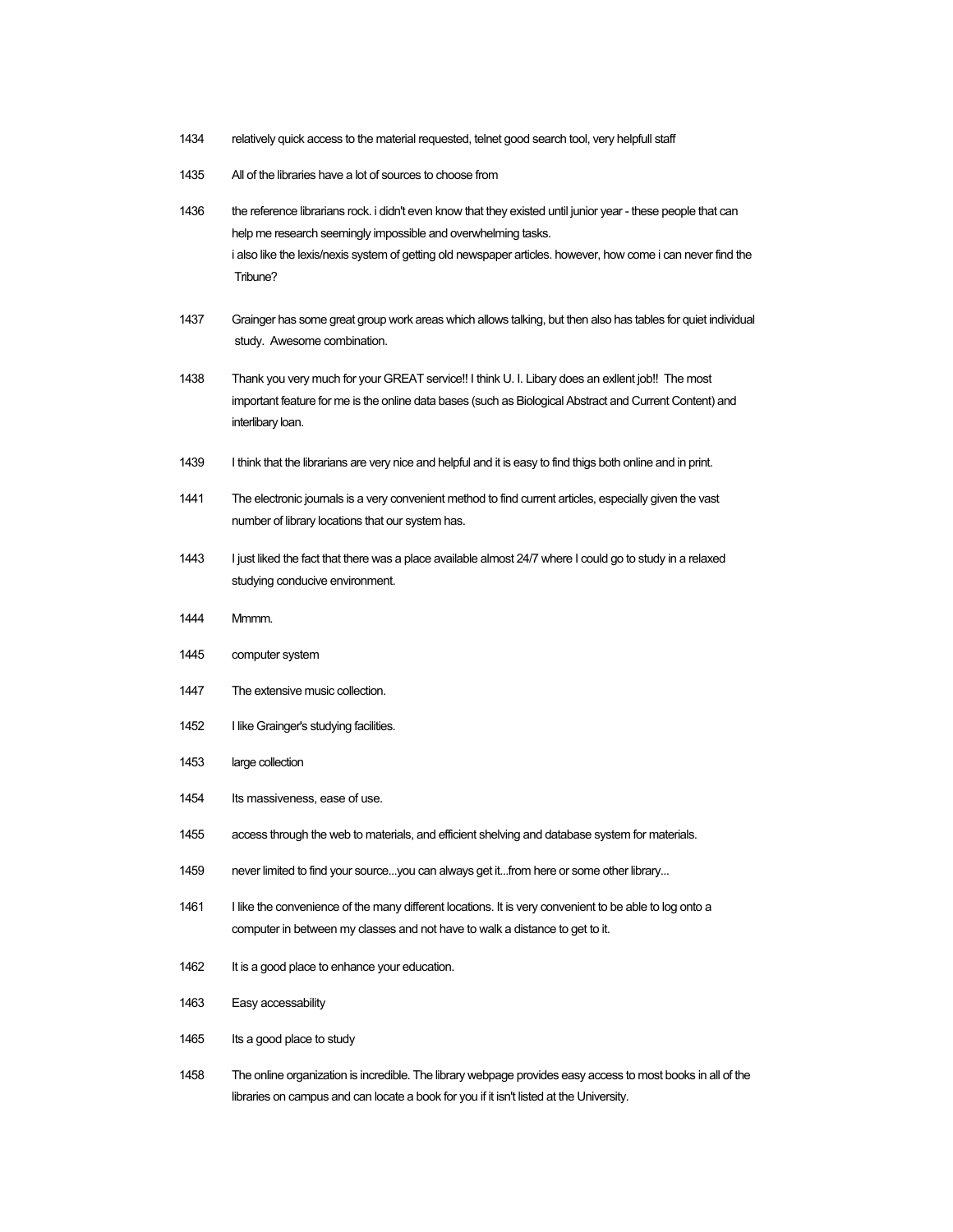| 1460 | Many journals                  |
|------|--------------------------------|
|      | Walkup computing               |
|      | Lots of real wood in Grainger. |

1468 The richness of the collection

#### *Wednesday, June 14, 2000 Page 39 of 151*

| 1469 | the librarians seem eager to help and are very nice. i've gotten a LOT of help from the staff                                                              |  |
|------|------------------------------------------------------------------------------------------------------------------------------------------------------------|--|
| 1470 | requesting materials from other libraries using the telnet interface from my home computer<br>also, the ieee electronic library is nice                    |  |
| 1472 | The web interface for finding books                                                                                                                        |  |
| 1473 | The huge selection of books and libraries.                                                                                                                 |  |
| 1474 | Online Accessability; Online Resources; Microfiche                                                                                                         |  |
| 1476 | A great place to study.                                                                                                                                    |  |
| 1477 | Very large collection                                                                                                                                      |  |
| 1478 | There is a huge collection of resources that somebody can search<br>by his/her own without having to wait for the librarian to make the<br>search for you. |  |
| 1481 | the collection                                                                                                                                             |  |
| 1482 | Good place to study.                                                                                                                                       |  |
| 1485 | Efficiency                                                                                                                                                 |  |
| 1486 | I like the small study cubicles                                                                                                                            |  |
| 1487 | there is nothing outstanding about the UIUC library                                                                                                        |  |
| 1488 | The incredible selection of books, and also the really really easy to use web-interface.                                                                   |  |
| 1490 | It's free (except copies).                                                                                                                                 |  |
| 1491 | Many books on many subjects.                                                                                                                               |  |
| 1493 | The convenience of it being here on campus close to the Residential halls.                                                                                 |  |
| 1494 | I'm very satisfied in the way the U of I has trenmendous amount of resources including thousands of<br>books.                                              |  |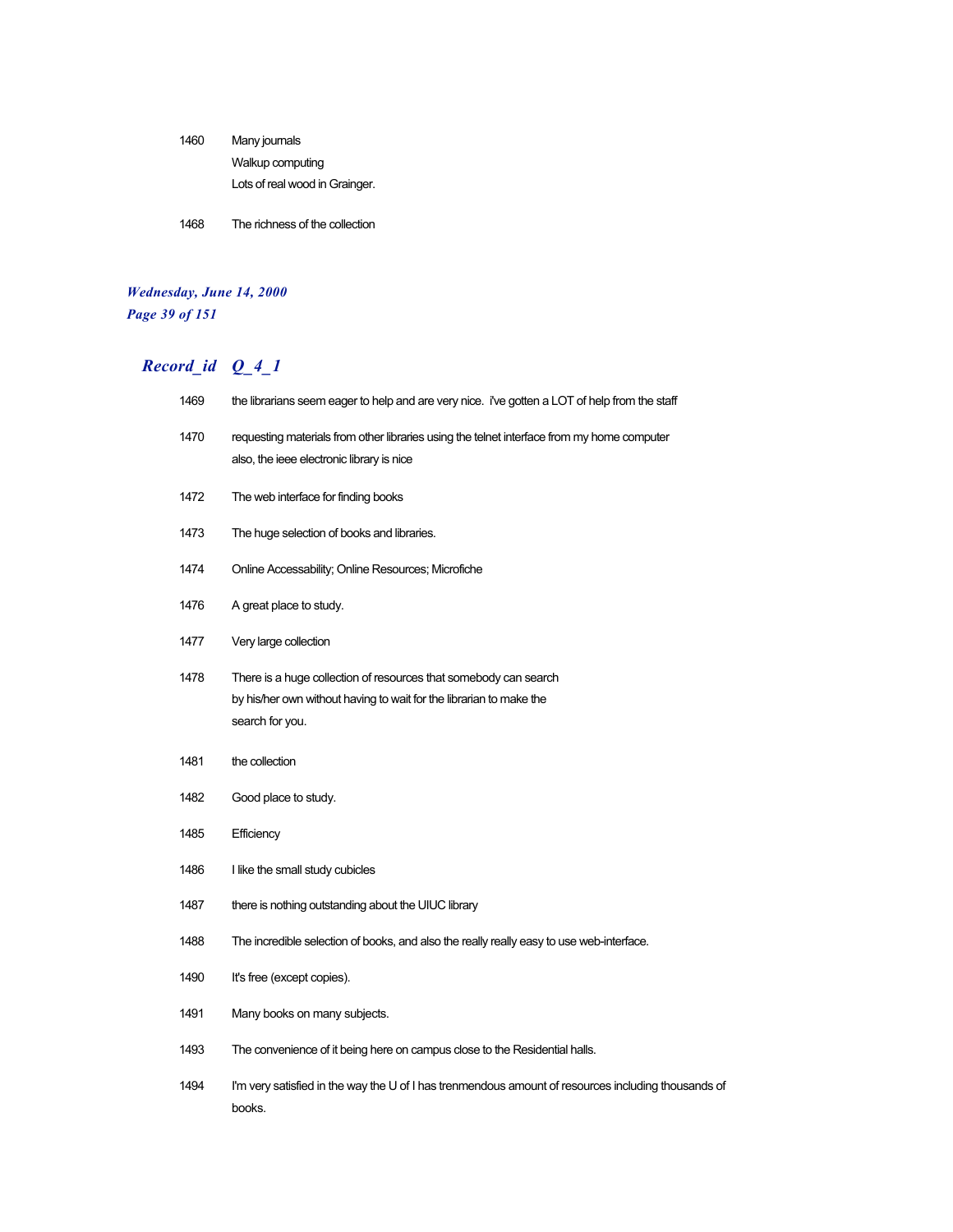| 1495 | comforatable atmosphere, although sometimes it can get a little loud when you are studying at one of the<br>tables |
|------|--------------------------------------------------------------------------------------------------------------------|
| 1497 | overall, reasonably happy                                                                                          |
| 1499 | A place to study.                                                                                                  |

- I'm really satisfied with the hours, I study a lot so I like the fact that the library is open so late at night.
- I mainly use the music department library, and I am overall most satisfied with the quality of the resources I can find there. It is well organized and well staffed.
- A good place to study and most of the time, it's very helpful in my study!
- Equipment is (almost) state of art
- Librarians always friendly and helpful. Good collection. Really good study areas. Electronic catalogue a plus
- The electronic journals. The departmental library web pages for Chemistry and Grainger are very helpful.

#### *Wednesday, June 14, 2000 Page 40 of 151*

| 1507 | The library have a infinite amput of books, journal, magazines, newspaper and so on. For students who<br>wpuld like to do research paper, they certainly would not having trouble to fid the sources. |
|------|-------------------------------------------------------------------------------------------------------------------------------------------------------------------------------------------------------|
| 1508 | A great place to study.                                                                                                                                                                               |
| 1510 | The variety of texts you shelf                                                                                                                                                                        |
| 1512 | I like the online features. It's very convienient to do research at home.                                                                                                                             |
| 1513 | Large selection of journals in convienent locations.                                                                                                                                                  |
| 1515 | The environment and the atmosphere really boost up the mood to study.                                                                                                                                 |
| 1516 | You guys have a lot of books:)                                                                                                                                                                        |
| 1517 | that whereever I am on campus there is a library close by so that I can study there if I choose                                                                                                       |
| 1518 | the available information                                                                                                                                                                             |
| 1519 | the electronic journals that can be accessed through the web                                                                                                                                          |
| 1520 | I really like how the departmental libaries are around the department. THe libaries do have lots of material.                                                                                         |
| 1522 | it is a open a lot                                                                                                                                                                                    |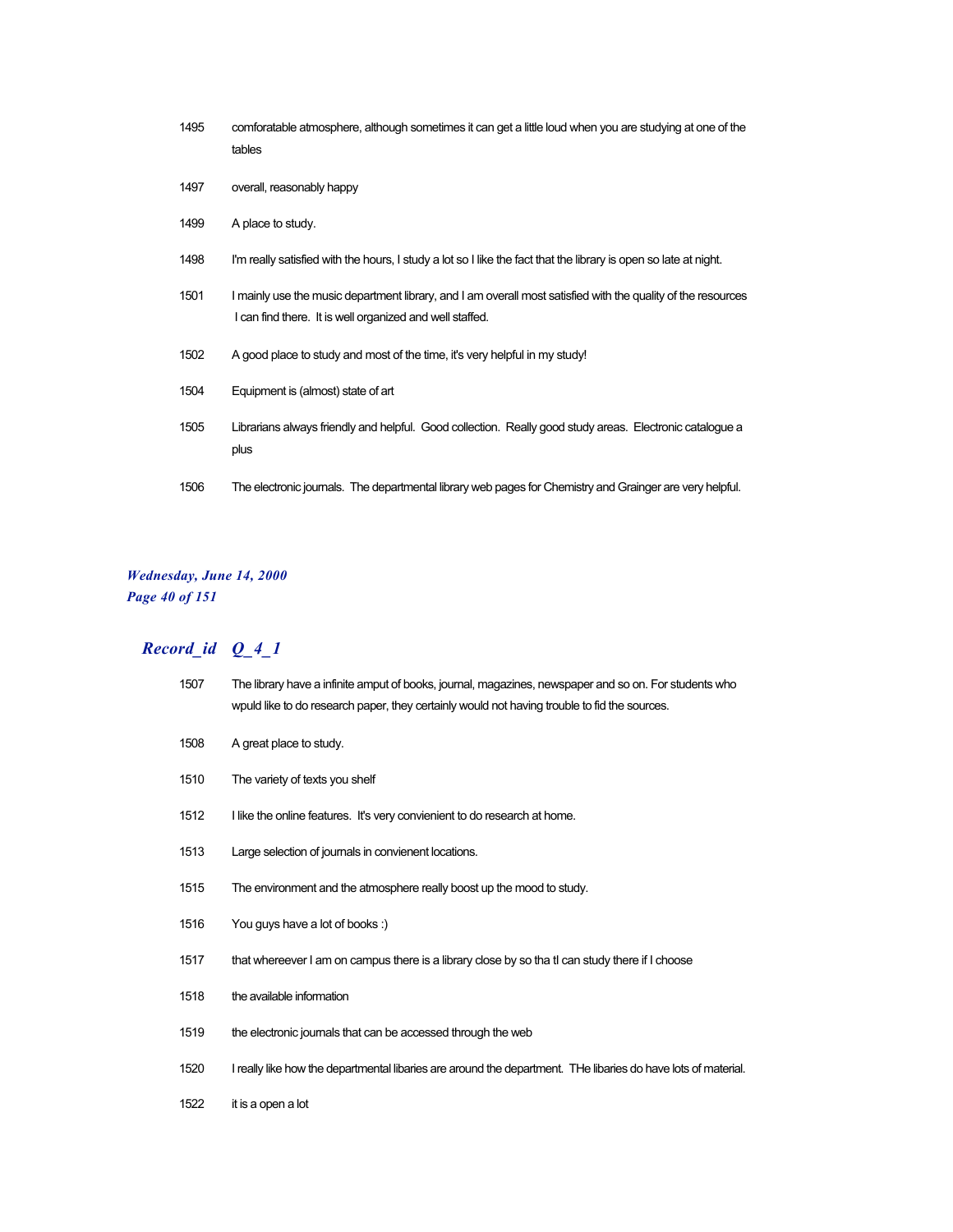- 1525 Large collection of academic journals
- 1526 Abaility to search material on a network of libraries and have them delivered to your office. This is very convenient and has helped me save a lot of time. Keep it up!
- 1527 the collection of material is vast and easy to find besides being updated makes my resaerch work much easier.
- 1528 hours and varieties of types of books
- 1530 Hours during finals run most the night
- 1531 I like the large amount of books owned by the university.
- 1532 grainger study area
- 1534 All the libraries are in a convenient location. Also, the libraries have an amazing supply of materials- I never have a problem finding the book, magazine, etc. that I need.
- 1535 Central Location and unique design
- 1538 Easy access to electronic journals in full text, and, in the health sciences library, free printing.
- 1540 Like the variety of materials, the magazine collection in the Undergrad Lib., the video collection in the Undergrad...
- 1542 The number of books and resources at my finger tips.
- 1536 the Main Stacks are impressive. an immense collection of books of general interest. a thorough collection of research journals.

#### *Wednesday, June 14, 2000 Page 41 of 151*

# *Record\_id Q\_4\_1*

1537 The staff has always been very effecient and courteous. The collection, at least in the Math library is excellent - I appreciate this fact more now since I have been to other libraries with mediocre collections and very bad service! My thanks to all the library staff for always being helpful and friendly.

1539 can request books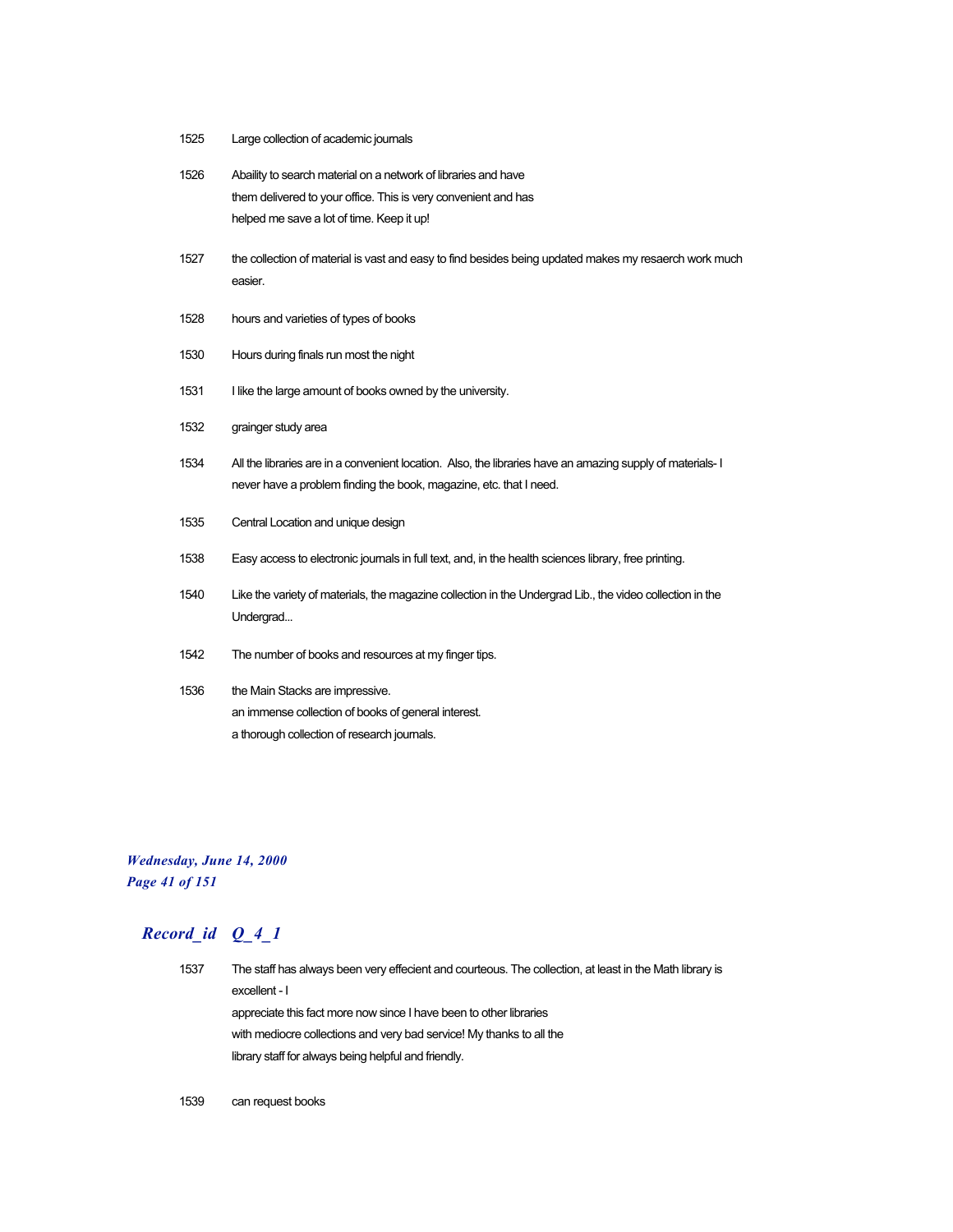| 1541 | Farily nice listings of available online journals.                                                                                                                                                                                                                             |
|------|--------------------------------------------------------------------------------------------------------------------------------------------------------------------------------------------------------------------------------------------------------------------------------|
|      | Subscriptions to online journals are absolutely wonderful.                                                                                                                                                                                                                     |
|      | The fairly large collection of books is nice.                                                                                                                                                                                                                                  |
| 1543 | Every time I have ever needed help to find anything, all the librarians or employees were more than willing                                                                                                                                                                    |
|      | to assist me.                                                                                                                                                                                                                                                                  |
| 1547 | huge collections                                                                                                                                                                                                                                                               |
|      | access to STX is a great help                                                                                                                                                                                                                                                  |
|      | full-time librarians very friendly and knowledgeable                                                                                                                                                                                                                           |
|      | printers with the computers                                                                                                                                                                                                                                                    |
|      | nice security officers                                                                                                                                                                                                                                                         |
| 1548 | it provides a convenient place to study                                                                                                                                                                                                                                        |
| 1550 | The magazine archive. The sheer volume of books that's avaliable.                                                                                                                                                                                                              |
| 1551 | Grainger - Nice quiet building. Wide subject matter. Excellent place to study.                                                                                                                                                                                                 |
| 1552 | I like the large number of books, journals, etc. in the library. There are a large number of sources to<br>utilize.                                                                                                                                                            |
| 1553 | the size                                                                                                                                                                                                                                                                       |
| 1555 | Large availability of items                                                                                                                                                                                                                                                    |
| 1556 | The vast collection of materials.                                                                                                                                                                                                                                              |
| 1557 | The personnel in the music library are fantastically helpful and pleasant. Both student and regular staff are<br>doing a fine job.                                                                                                                                             |
| 1558 | Huge collections of whatever you could possible want to research. Knowledgeable staff. Also the 4 week<br>loan time.                                                                                                                                                           |
| 1562 | It has a large collection for all students to use.                                                                                                                                                                                                                             |
| 1563 | I think the staff are great!                                                                                                                                                                                                                                                   |
| 1568 | The library is very close to dorms and to the Quad, which is very convenient. And the library hours are<br>also good.                                                                                                                                                          |
| 1569 | The extensive amount of resources greatly aid in my research when I am trying to find very specific<br>information. In my experience, it makes all other libraries that I've been too, look small and insignificant. I<br>love the library here at the University of Illinois! |
| 1570 | good, attentive, courteous personnel and staff                                                                                                                                                                                                                                 |
| 1575 | many libriaries                                                                                                                                                                                                                                                                |

1577 That there is a separate room for different subjects. it makes things easier to find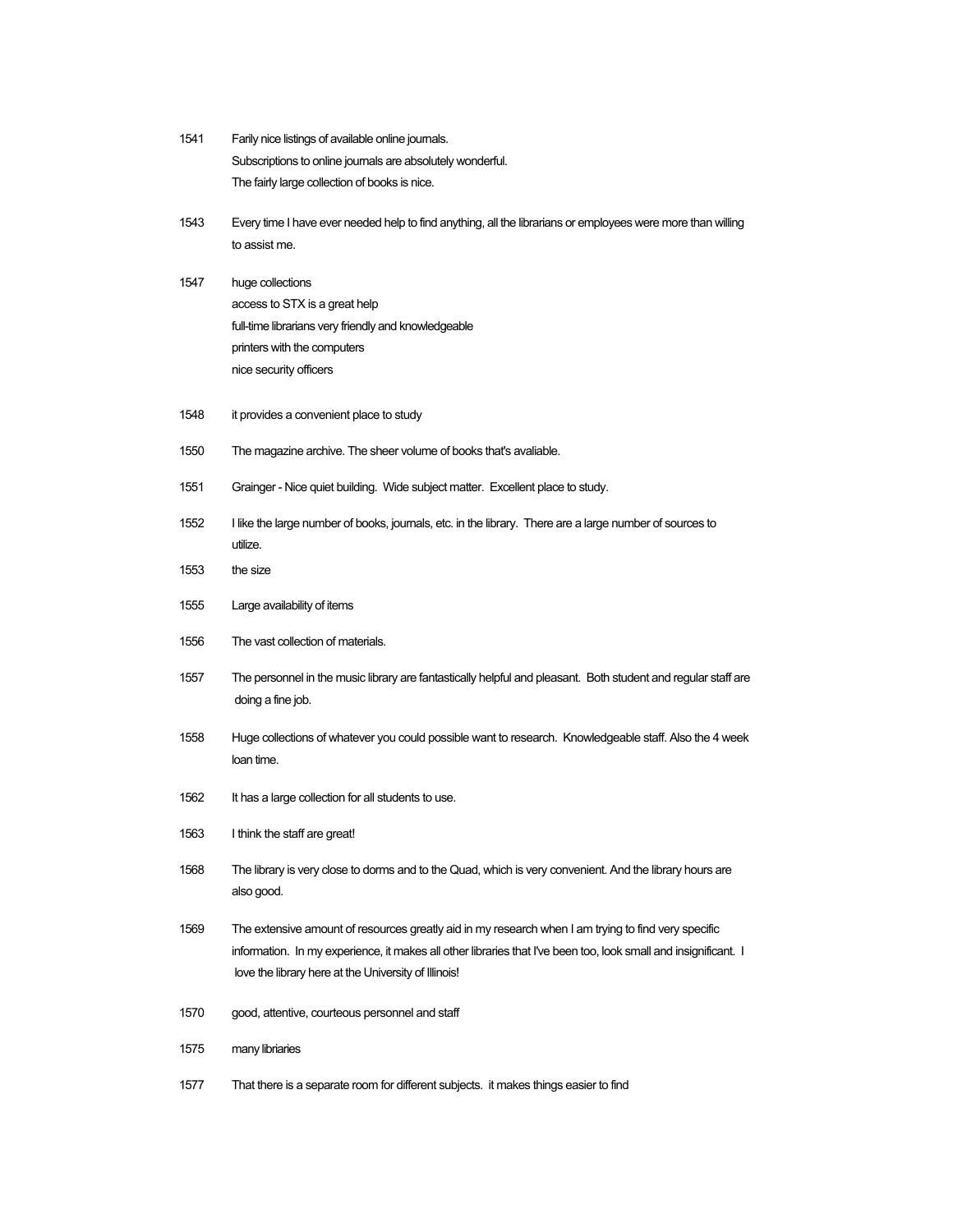- 1559 Most of the library staff are very friendly and make every effort to help you locate what you are looking for.
- 1564 Organization of the library and the knowledgeable and friendly staff in the music library.

#### *Wednesday, June 14, 2000 Page 42 of 151*

## *Record\_id Q\_4\_1*

- 1565 The library is an excellent resource for information on an unthinkable number of topics. No matter how many people are researching the topic, chances are they cannot have all the books that could be of use, so you are pretty much guaranteed to be able to have access to the information you need.
- 1571 The new web pages with on-line access to many e-journals. IEEE on-line collection in Grainger. Interlibrary loan web page is easy to use.
- 1572 I LOVE having the IEEE machine in Grainger. I can't say enough about it, I feel very fortunate to have it available. It makes it possible to acquire hard-to-find conference papers. It save me so much time! Don't ever get rid of it!!

Also, I heavily rely on inter-library loans and utilize the delivery of books to my office. Both allow me to spend more time on my research.

- 1574 What I like he most about the University of Illinois Library is that there is so much material that the libraries have and plus if it isn't here..then I can always get material from any other Illinois library through the UIUC library system.
- 1578 Huge Collection of Books
- 1579 It is extremely vast. It is highly unlikely that I will not find what I am looking for.
- 1580 Electronic search ability and the electronic form of the journals available on cdrom
- 1581 I like being able to search from my personal computer and then going to the library. It saves me time and is very convienient. The library staff is very helpful with any questions that I have.
- 1584 Library staff, especially at Health Sciences, main library, Psych, have been extremely helpful to me. I really like the gateway, and the online database access, and journals.
- 1586 Most of the materials that I need are available to me immediately.
- 1589 abundence of materials
- 1593 It has a huge selection of materials.
- 1594 The sheer volume of information available to me throughout the many libraries on campus is what I like most about the U of I library.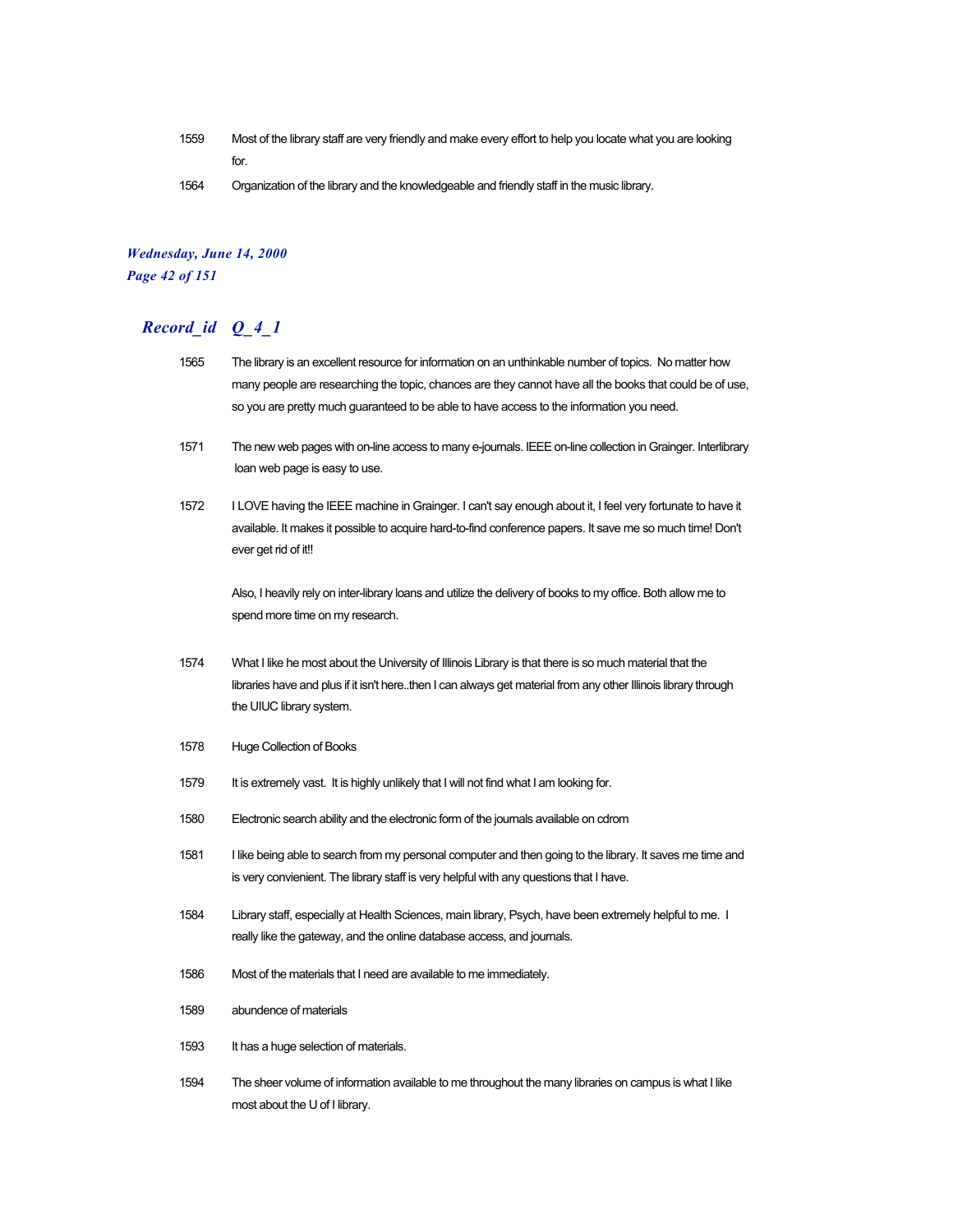- Larger and wider collection than my previous institution.
- it is a nice place to study durrning the day.
- The wealth of holdings and helpful staff.
- Good collection; good interlibrary services; nice, long loan periods.
- grainger provides a nice atmosphere to study, but it is often very cold there and hard to study when it is freezing
- IEEE on-line collection in Grainger. On-line access to many e-journals.
- the nice people that help you
- Plenty of places to study
- Online journal articles avaliable via the library homepage
- They have almost everything I've ever requested or looked for and if not can easily send away for it. In addition the professional library staff has been very helpful
- REnewal of books can be done over the phone. And I really appreciate the inter-library loan system.

#### *Wednesday, June 14, 2000 Page 43 of 151*

| 1611 | it's easy to use and navigate                                                                                                                                                                                                                          |
|------|--------------------------------------------------------------------------------------------------------------------------------------------------------------------------------------------------------------------------------------------------------|
| 1613 | Quick use of the web to search for articles.                                                                                                                                                                                                           |
| 1614 | Accessibility of sources                                                                                                                                                                                                                               |
| 1615 | personal help                                                                                                                                                                                                                                          |
| 1616 | Library help is usually pretty good. The location of the Ag library is nice because it is close. However, it<br>will be nicer when the new one is finished. I won't hit my head on any lights like I do once and a while<br>when looking for journals. |
| 1618 | It's enormous and has tremendous resources, displaying great depth in many topics.                                                                                                                                                                     |
| 1619 | The reference room staff is exceptional.                                                                                                                                                                                                               |
| 1620 | Helpful staff                                                                                                                                                                                                                                          |
| 1624 | Librarians are always very helpful. I also like the interlibrary loan.                                                                                                                                                                                 |
| 1627 | I like the people who work in the music library.                                                                                                                                                                                                       |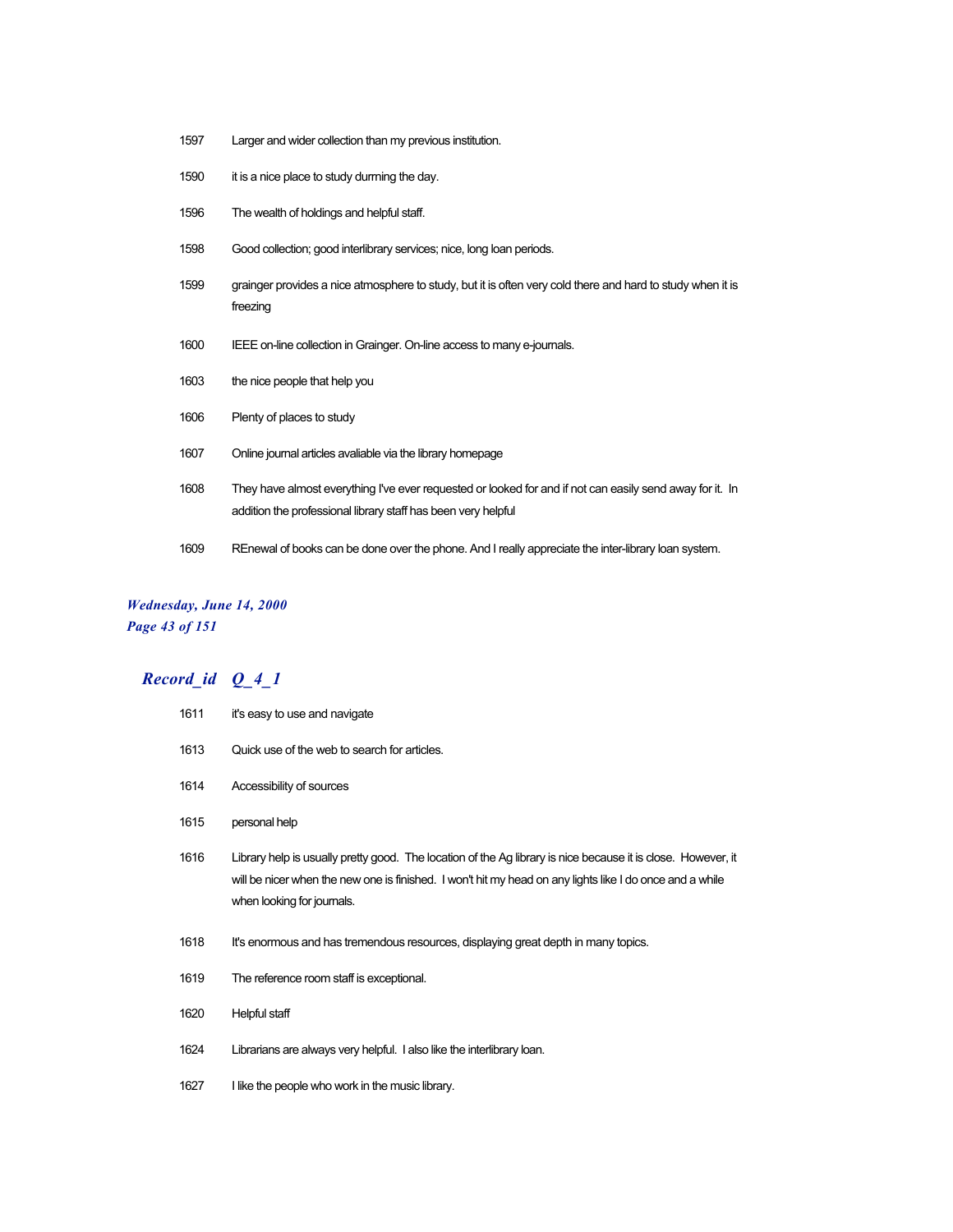- 1629 It's very large, so most of the materials that I need can be found there
- 1628 Resources are abundant and I am very impressed with the amount of sources that I am able to find on any topic.
- 1630 The online searching
- 1631 It is wasy to use and almost always has materials on the topic I am reasearching.
- 1632 It's got the most extensive search program for materials I've ever seen.... it can get materials for you whether or not the university has the materials or not
- 1634 The collections are extensive. The library hours are convenient.
- 1636 Math library is top notch.
- 1637 I love the online catelog. I also love the fact that everything is very convienant.
- 1638 I like the variety of books and collections.
- 1640 Everything is very organized and the illinet is a very efficient and simple system.
- 1641 i like that it is open all of the time
- 1643 This is pertaining to Grainger Library. Updated Workstation and accessibility to Web and email. Clean and quiet environment to study. The study area are relatively safe.
- 1644 the immense collection--very nearly anything I need
- 1645 Its open late
- 1646 It's always open! I also love the Interlibrary Loan Option, because it allows me to have a greater access to books from all over Illinois and even other parts of the country.
- 1647 fast internet connection, good online service

#### *Wednesday, June 14, 2000 Page 44 of 151*

| 1648 | Resources and interlibrary loan                                                                  |
|------|--------------------------------------------------------------------------------------------------|
| 1649 | It is near the bus stop, the hours are great and the people are very friendly and eager to help. |
| 1650 | its huge size and ability to search remotely                                                     |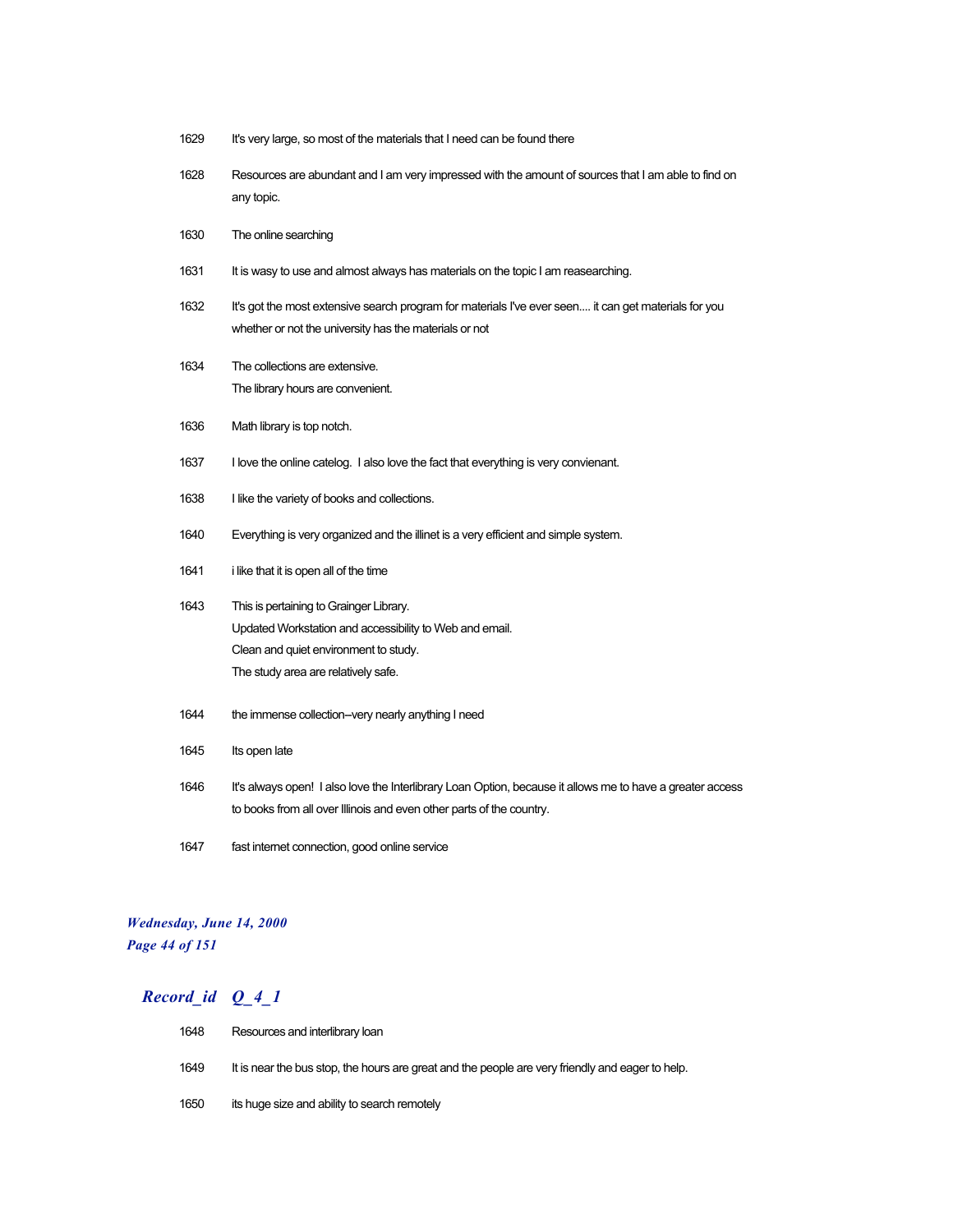- 1651 ILLINET
- 1653 Resources are wonderful. U of I has prided themselves in maintaining a vast store of accessible information.
- 1654 CCSO undergrad lab has quality computers.
- 1656 I like the vast number of resources the library has in its collections. I don't think I've ever had a problem finding something in a chemical journal or finding literary criticism on a German short story.
- 1657 Fairly good computer facilities but there aren't enough Sun workstations.
- 1660 Good collection. The Info expert in the Grainger is very knowledgeable and helpfull.
- 1663 I like the online catalogs and the ews copmputers the most. Grainger is a cool place to study and has lots of valuable resources such as computers and printers.
- 1665 The librarians are friendly and nice.
- 1671 Because I've mostly been to Grainger, I like the open areas of study, both individual and group areas. The study rooms for groups are really helpful for explanations at the boards. The carrels there are great too.
- 1658 I understand that this library is one of the best in the country and that the rare book room is wonderful, I just haven't been able to take advantage of it yet. I like knowing that this level of information/material is available to me.
- 1659 the number of books, the great amount of research materials available.
- 1662 The collection is superb and the staff is exceptional. The folks in interlibrary borrowing have been unflagging in their efforts to track down hard-to-find sources for me.
- 1666 The size of its print collection, both books and journals. It is exceptional, still, even though it might not stay that way if too many ressources are taken away from it. The Modern Language library and its wonderful staff. Courtesy and helpfulness of the staff in general.
- 1668 I like Grainger the best. It is such a beautiful building and a great place to study. The tables are nice and so are the chairs you sit in.
- 1672 ability to renew online, dropping off books at any library
- 1673 Friendly service
- 1675 There is a place to study! Yes, not the materials.
- 1676 There is a place to study! Yes, not the materials.
- 1678 I can find almost every journal I need.
- 1680 I like the environment it provide for study. I also like the IEEE CDROM database in Grainger very much!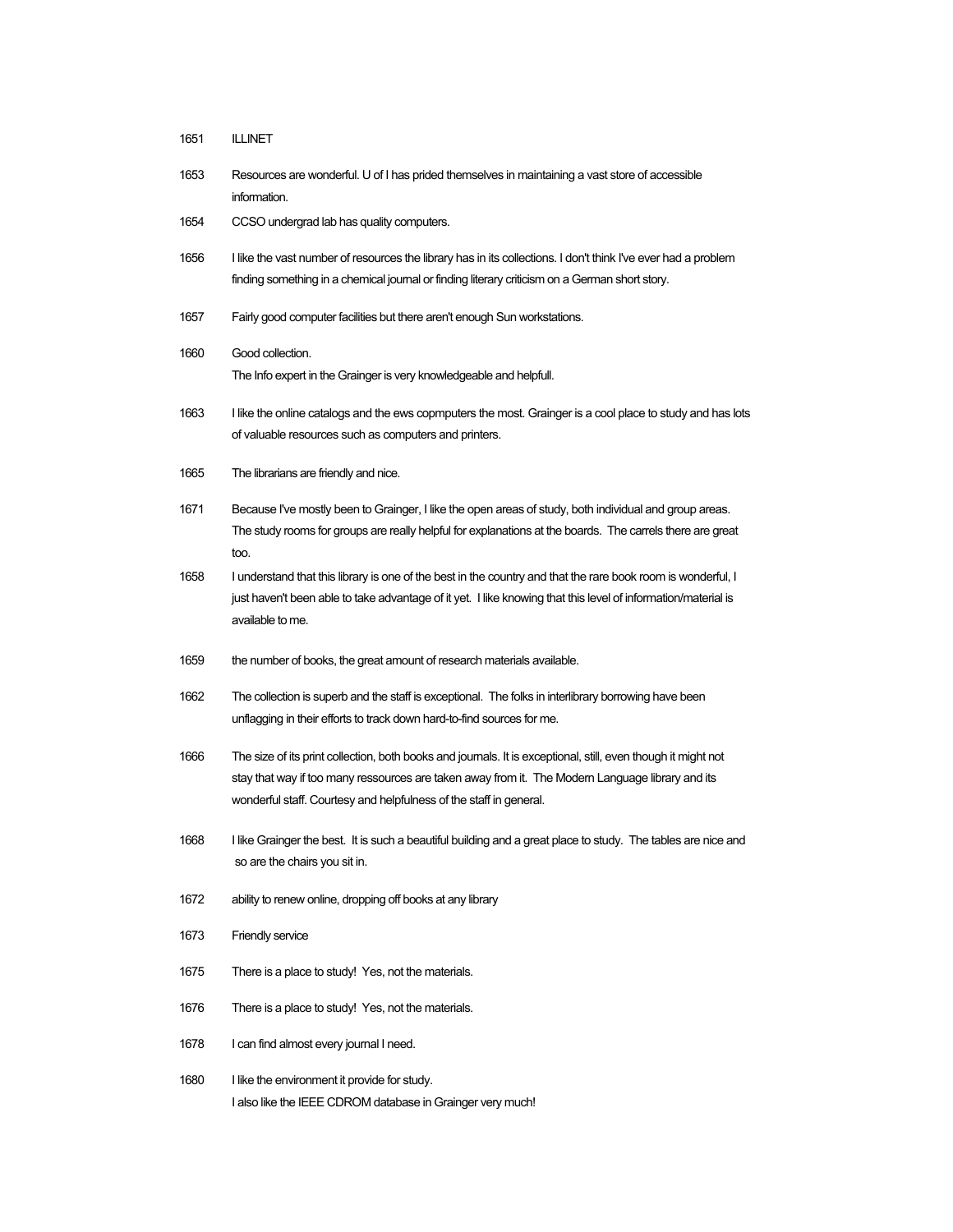- 1681 there are enough of them so that i can get to them at all times
- 1682 Outstanding collection of materials.
- 1683 extensive system and collection

#### *Wednesday, June 14, 2000 Page 45 of 151*

# *Record\_id Q\_4\_1*

| 1684 | There are always TONS of materials on whatever topic you choose.                                                                                                                                                                                   |
|------|----------------------------------------------------------------------------------------------------------------------------------------------------------------------------------------------------------------------------------------------------|
| 1686 | i like the way things are organized and depending on how you are studying you always have somewhere to<br>go.                                                                                                                                      |
| 1687 | the hours it is open and the availability of different reference materials.                                                                                                                                                                        |
| 1688 | Has any book that a student needs to research on                                                                                                                                                                                                   |
| 1690 | Easy and prompt method for inter library loan service except the quality of copy.                                                                                                                                                                  |
| 1691 | Grainger's Group study rooms.                                                                                                                                                                                                                      |
| 1692 | one level talk, the other not                                                                                                                                                                                                                      |
| 1694 | The librarians are wonderful!!                                                                                                                                                                                                                     |
| 1695 | Incredible amount of books and information.                                                                                                                                                                                                        |
| 1697 | <i>i</i> rarely go to the library.                                                                                                                                                                                                                 |
| 1698 | Unbelievibly large collection, organized well, from which to pull information.                                                                                                                                                                     |
| 1699 | I like that there are many study areas. I like that the library has a large collection of journals and books.                                                                                                                                      |
| 1702 | The amount of libraries on campus, and that each library has its own specialty. That way when you are at<br>the library looking for something chances are someone from your class will be looking for the same thing<br>and you can work together. |
| 1703 | There are two things that are really good in UI library: the library personnel (they are more than<br>EXCELLENT), and the availability of material(I have found almost all the material that I was looking for)                                    |
| 1704 | I like the derth of materialsit's quite a collection. Also, many of the librarians that I have come into<br>contact with (at the main and undergrad libraries) are incredible helpful and knowledgable-- thank you!                                |
| 1707 | they stay open late                                                                                                                                                                                                                                |
| 1708 | lots of sources, very ussfull, studying is good there                                                                                                                                                                                              |

1710 The expanse of the collections is quite helpful, although it is sometimes difficult to accutally locate the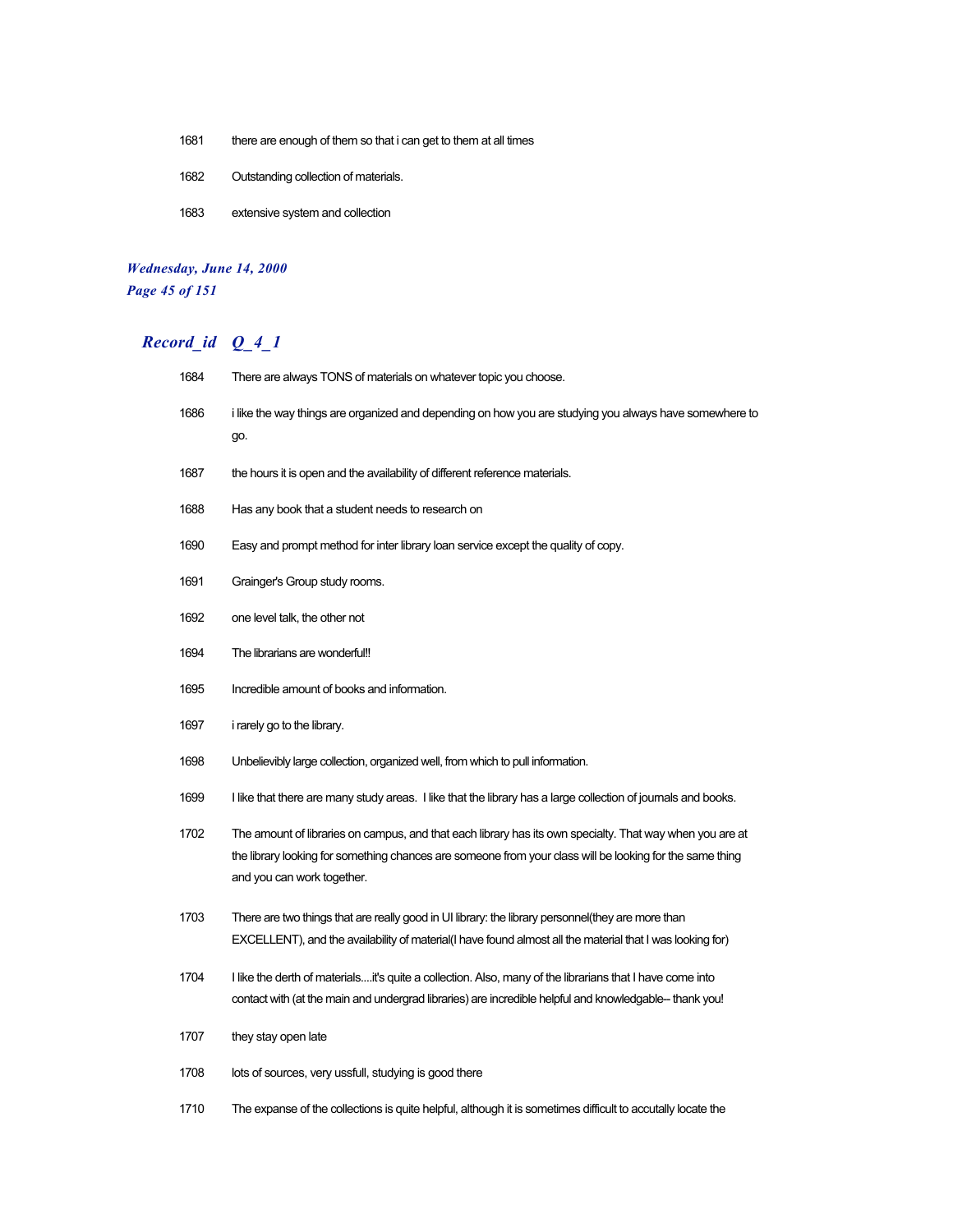materials.

- 1712 Workers are very helpful, material can be found easily as the library is well organized, and full text material on the computer
- 1713 Generally has everything I need to get through my major--Music. Although it would be nice to borrow CD's from the Music Library, and not just records.
- 1715 ease of retrieving articles
- 1716 I like the range and depth of the collection. Library personel are very courteous and helpful.
- 1717 Group Study vs. Quiet study division. Course reserved books system. Good place to meet people. Lots of resources.
- 1720 Wide varitey of materials that are current
- 1721 The amount and variety of sources available
- 1723 easy access, depth of information

#### *Wednesday, June 14, 2000 Page 46 of 151*

## *Record\_id Q\_4\_1*

| 1722 | Without a doubt the extensive holdings of the U of I library system are an invaluable asset. I can't tell you<br>how much easier it makes work when a journal or book that one wants is almost always available<br>somewhere on campus.                               |
|------|-----------------------------------------------------------------------------------------------------------------------------------------------------------------------------------------------------------------------------------------------------------------------|
| 1725 | Department specific libraries!                                                                                                                                                                                                                                        |
| 1727 | The library homepage                                                                                                                                                                                                                                                  |
| 1729 | Request materials from other university libraries.<br>Eletronic journals and data-basis.                                                                                                                                                                              |
| 1730 | the incredible amount of resources available and ability to order material from other libraries                                                                                                                                                                       |
| 1731 | The libraries I frequent most are all located on the bus routes. There are printing services available as well<br>as internet access.<br>Individual study areas are provided. Library personnel are curtious and helpful. Library materials are readily<br>available. |
| 1732 | big                                                                                                                                                                                                                                                                   |
| 1735 | The collections are very comprehensive. I know that if I need an item, it's probably here and if it isn't, I                                                                                                                                                          |

can request it from somewhere else.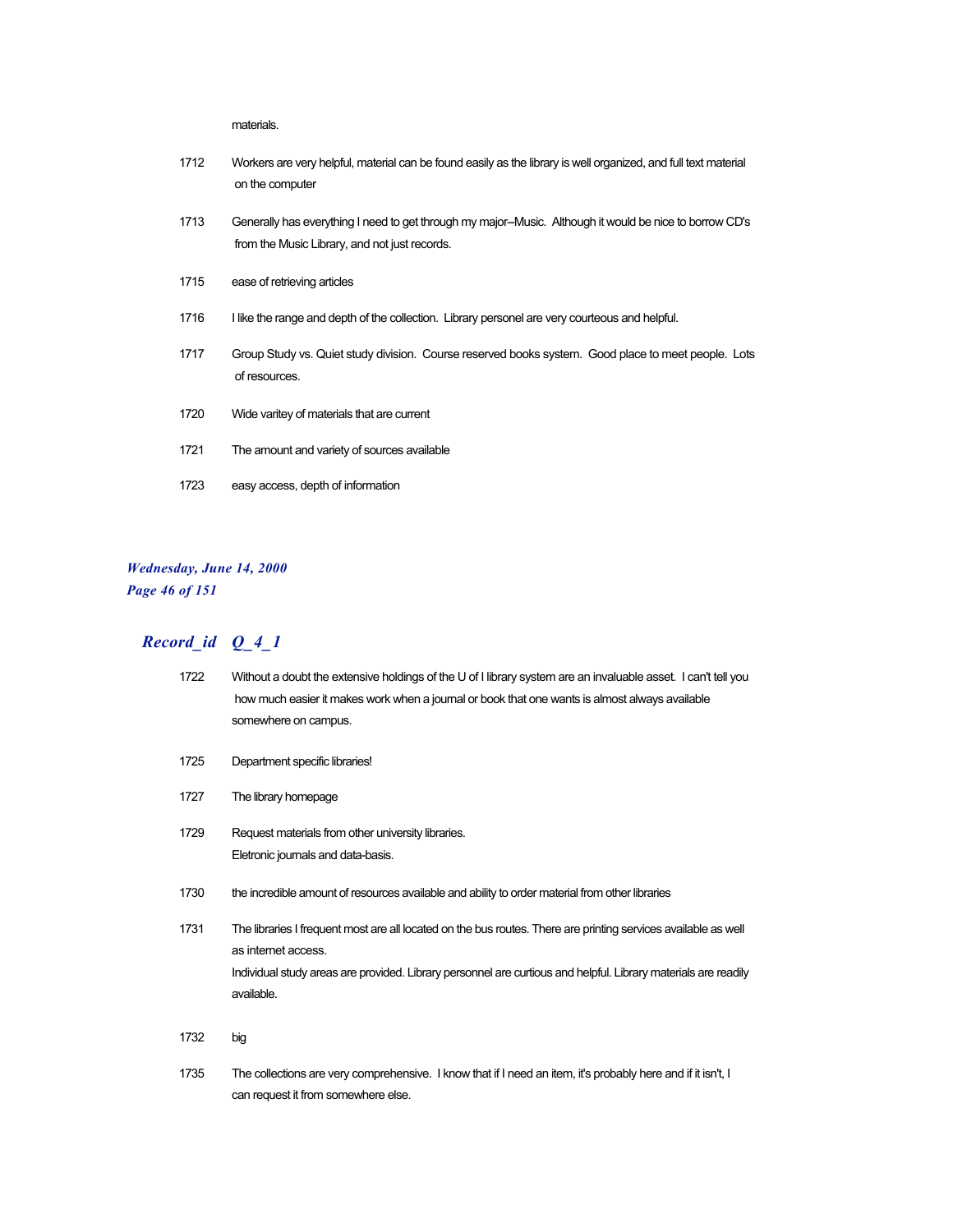- 1736 Size of collections; professional staff.
- 1737 Request of materials to be mailed to my office
- 1738 I can find ANYTHING I need in it, and loan periods are nice and long.
- 1739 nice people, good service
- 1740 The period of allowance to take books out and lenience with tardiness. Availability to connect with external libraries
- 1741 librarians at edu library and social science are really friendly and helpful.
- 1742 What I like the most is possibility to receive material at office address.
- 1743 It has a wide variety of materials.
- 1744 the environment
- 1745 Large collection of books/journals
- 1746 The location is great, and everyone there is usually ready and willing to help with any questions.... i like the fact that there are computers for students to use and the atmosphere is pleasant as well.
- 1747 Everything
- 1748 large resources
- 1749 huge collection of materials
- 1750 I like the size, the various subjects that are covered extensively, and the online services.
- 1751 It has many materials in different subjects which is convenient to the students and staff.
- 1752 quiet environment
- 1755 good studying atmosphere

#### *Wednesday, June 14, 2000 Page 47 of 151*

| 1757 | The collection-- the library has just about everything, and can get the materials I need with minimum  |
|------|--------------------------------------------------------------------------------------------------------|
|      | hassle.                                                                                                |
| 1758 | The U of I library system is very technologically advanced                                             |
| 1761 | Tons of information available                                                                          |
| 1763 | The convenient service with a smile and the hours open. The time it took to find the book I wanted was |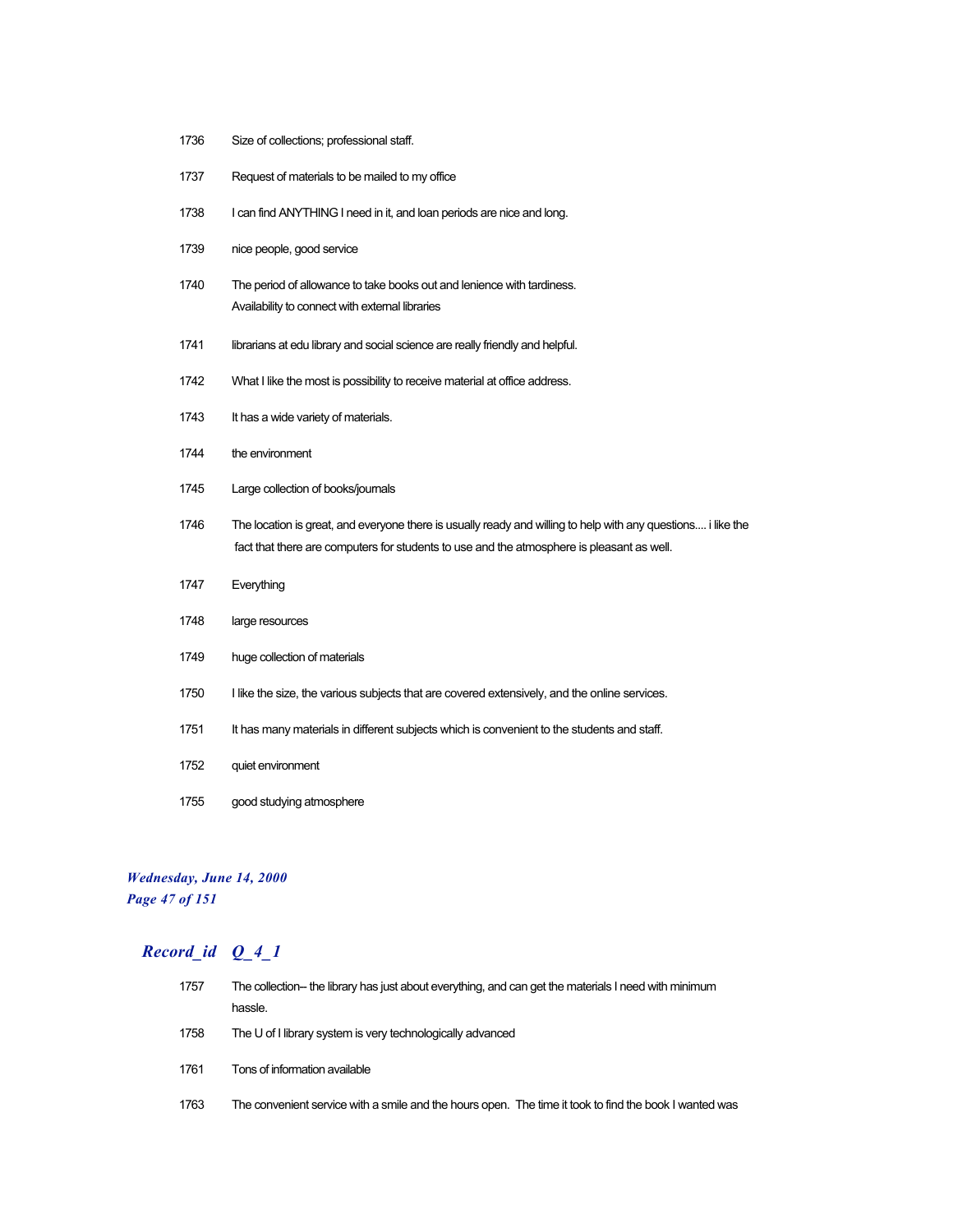very short.

- 1764 I love the video collection in the library that is available free of charge to all students.
- 1766 big collection, easy access, competent staff
- 1767 i like the variety of materials available
- 1768 The EDX staff is great
- 1770 Most of the material I need can be found somewhere in the library uiuc library system.
- 1772 i've never interacted w/ a staff so helpful and courteous as the staff in the undergraduate library
- 1773 Top Level of Undergrad for group work and the bottom level for quiet study.
- 1774 thestudyeviromet
- 1775 The amount of sources available.
- 1776 my study cage.
- 1777 It is great for finding anytype of information.
- 1778 I like to overall quality of library materials the environment of the libraries.
- 1780 I love the wide selection of books, and having my book requests campus mailed to my office.
- 1782 open almost all the time. a huge collection of interesting books. any kind of books about any kind of subjects.
- 1785 The large amount of resource available.
- 1786 Being able to access information about library holdings from home is very important to me. I have been extremely happy with the libraries capabilities in this area.
- 1787 I like the large amount of resources available and the individual college libraries.
- 1791 The innovation of equipment and services. The friendly, competent staff. The network links to external and the many 'internal' libraries.
- 1793 I can find materials in library, and I can find a quiet place to study.
- 1794 very good book and journal collection
- 1795 I have found the employess to be very helpful and curteous. They are knowledgable and approachable.
- 1797 Clean, safe place to study
- 1798 The increasing availability of electronic journals and chemical databases (Beilstein and SciFinder/Chemical Abstracts) has revolutionalized the usefulness of the chemical literature to me and my students. Having electronic access to all of the scientific literature and good training in search methods would be my highest priority.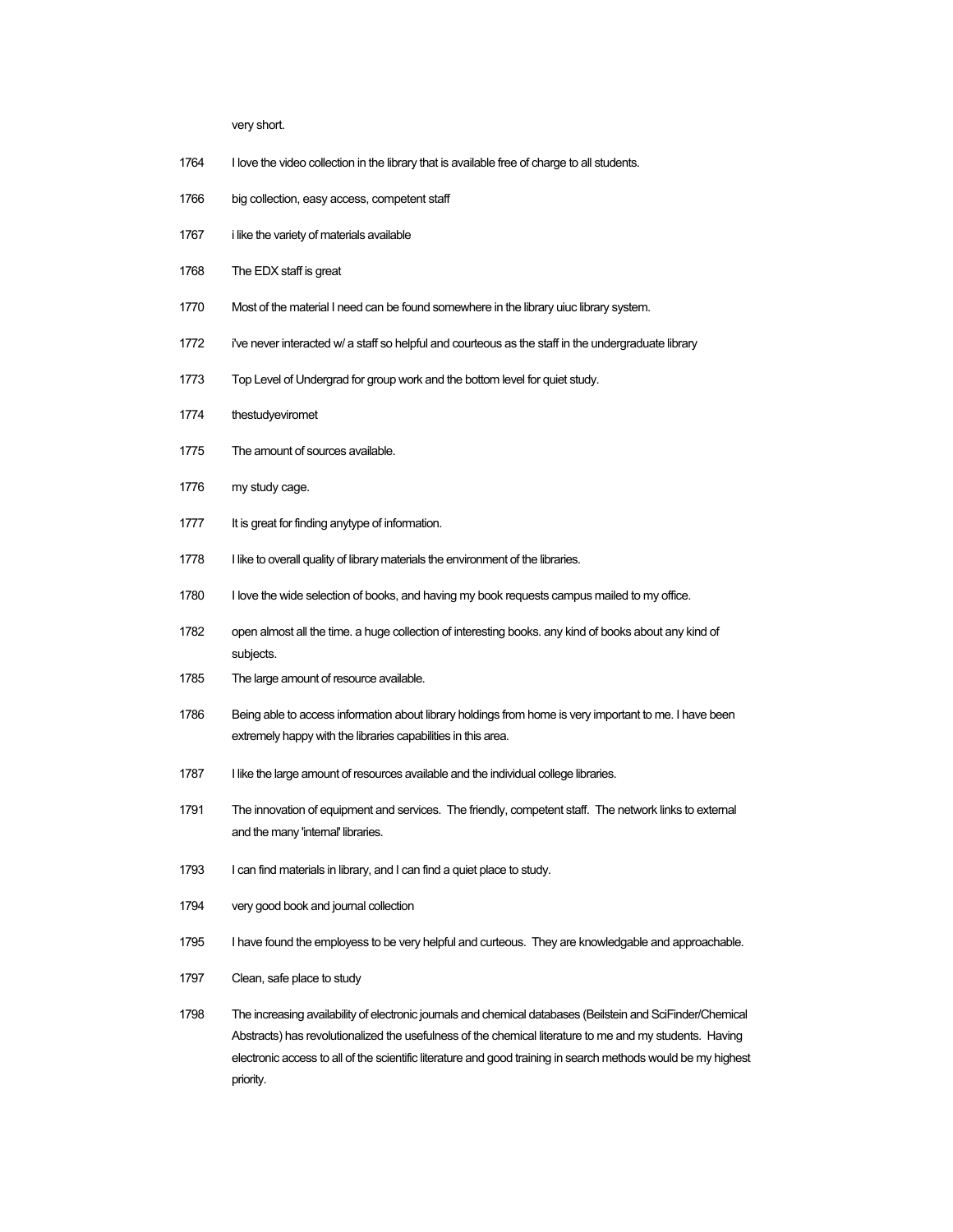# *Wednesday, June 14, 2000*

*Page 48 of 151*

| 1800 | Good selection of journals.                                                                                                                                                                                                                                                                                               |
|------|---------------------------------------------------------------------------------------------------------------------------------------------------------------------------------------------------------------------------------------------------------------------------------------------------------------------------|
|      | Alphabetical order of journals (no need for call numbers).                                                                                                                                                                                                                                                                |
| 1801 | Materials available                                                                                                                                                                                                                                                                                                       |
| 1804 | Great collection of books and journals.                                                                                                                                                                                                                                                                                   |
| 1805 | The fact that there are books/journals/magazines/resources in practically everything. I think just the sheer<br>number and variety of resources available to students has been very beneficial to the quality of my<br>education. As a James Scholar, access to the stacks has provided me an edge in my honors projects. |
| 1806 | Convenience.                                                                                                                                                                                                                                                                                                              |
| 1807 | The collection in CPLA, the branch libraries in general.                                                                                                                                                                                                                                                                  |
| 1808 | i like the variety of resources and texts available                                                                                                                                                                                                                                                                       |
| 1809 | Good collections, helpful staff, reasonable hours (except holidays).                                                                                                                                                                                                                                                      |
| 1811 | Open at ideal hours and good studey environment                                                                                                                                                                                                                                                                           |
| 1812 | resourceful                                                                                                                                                                                                                                                                                                               |
| 1813 | Sheer volume, diversity                                                                                                                                                                                                                                                                                                   |
| 1816 | ease of finding necessary information, writers' workshop (it that's part of the library).                                                                                                                                                                                                                                 |
| 1817 | extent of collection                                                                                                                                                                                                                                                                                                      |
| 1818 | Grainger Engineering library.                                                                                                                                                                                                                                                                                             |
| 1820 | - At least there is one library that seem to be up to date in terms of technology, resource, and facility<br>Grainger. But I do find it inconvenient to have to hike over to that library, just so that I can study in a<br>better enviroment that is better lit.                                                         |
| 1821 | The ability to have photocopies through interlibrary loan delivered to my office mailbox. Unfortunately, the<br>10 workday delay (in itself already a long time) is usually extended quite a bit.                                                                                                                         |
| 1822 | Diversity of doccuments and helpful librarians                                                                                                                                                                                                                                                                            |
| 1824 | Graduate library collection                                                                                                                                                                                                                                                                                               |
| 1826 | It's huge and has a lot of stuff, including very current books and journals and also very old ones.                                                                                                                                                                                                                       |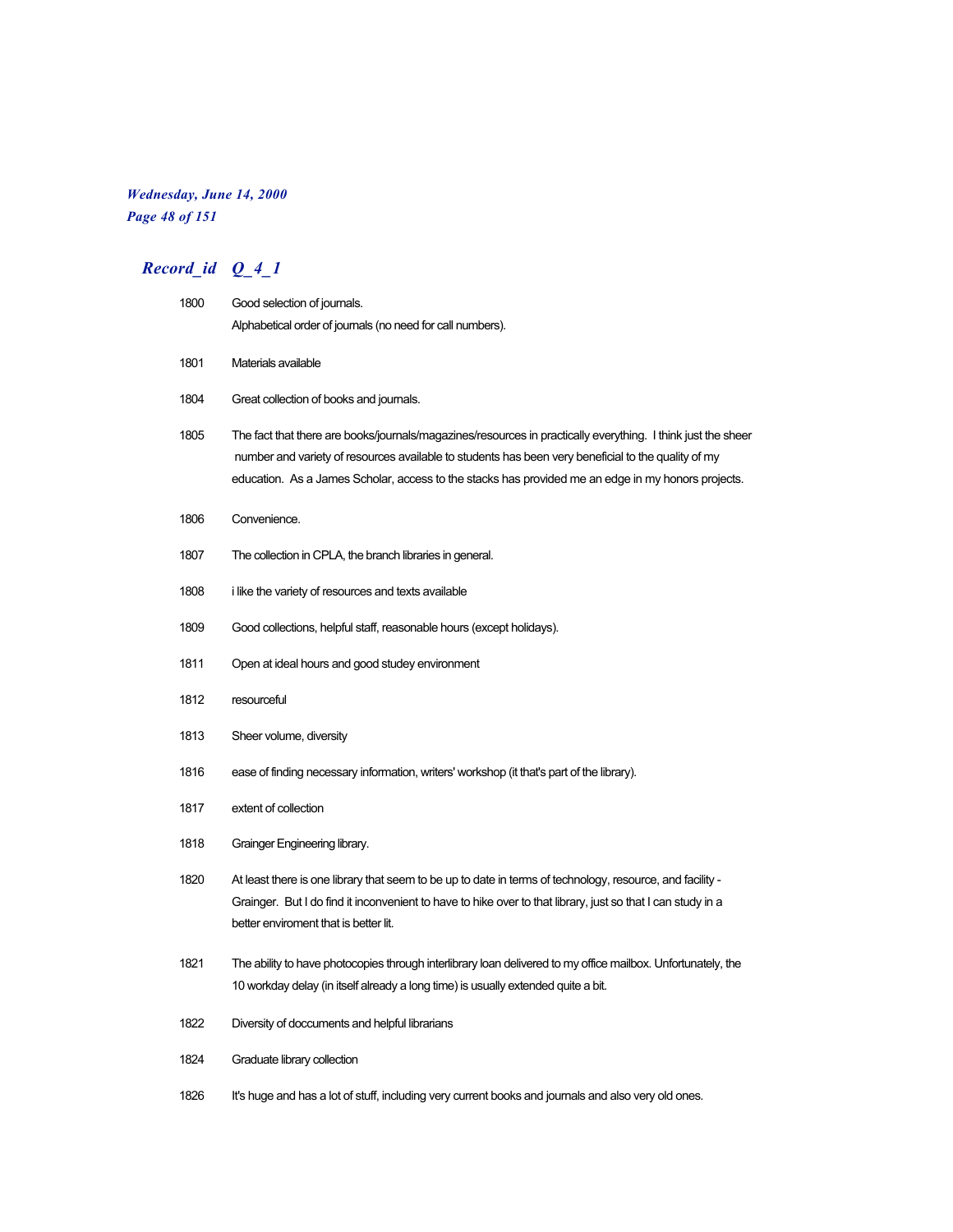| 1827 | Online/web resources.                                                                                                 |
|------|-----------------------------------------------------------------------------------------------------------------------|
|      | Delivery to user's school/office address or the nearest pick up location.                                             |
|      | Possibility of off-campus borrowing, and reasonably efficient procedure and reasonable wait period.                   |
| 1828 | The huge and extensive collection of books, even out of print ones, is very helpful and the hours are very<br>good.   |
| 1829 | book collection & prompt service                                                                                      |
| 1831 | Helpful librarians and service people that understand complicated questions                                           |
| 1833 | Providing Enough spce for studyng                                                                                     |
| 1835 | The great studying areas up at Granger                                                                                |
| 1837 | Overall, it was very easy to leam to use. Also, when I have had questions the staff have always been<br>very helpful. |

# *Wednesday, June 14, 2000 Page 49 of 151*

| 1836 | The research librarians in the resource room have always been *extremely* kind and helpful. Thanks!!<br>(you've saved many a paper/project from doom!) |
|------|--------------------------------------------------------------------------------------------------------------------------------------------------------|
| 1841 | Lots of places to study                                                                                                                                |
| 1842 | I have never had the need to use it.                                                                                                                   |
| 1843 | I am most pleased with the study areas provided throughout the library.                                                                                |
| 1844 | Vast library collection.                                                                                                                               |
| 1845 | It is fairly easy to use and the people are very willing to help. Like how tghere are specific libraries for<br>anything you are looking for.          |
| 1846 | I like the plethora of books. That is about it.                                                                                                        |
| 1847 | I very much enjoy the online access to journals, please encourage that as much as possible.                                                            |
| 1849 | I like the tremendous resources we have available, and the ease of aquiring them (except for problems in<br>library hours)                             |
| 1850 | The size and scope of materials availeable.                                                                                                            |
| 1851 | many books                                                                                                                                             |
| 1852 | Great collection of books                                                                                                                              |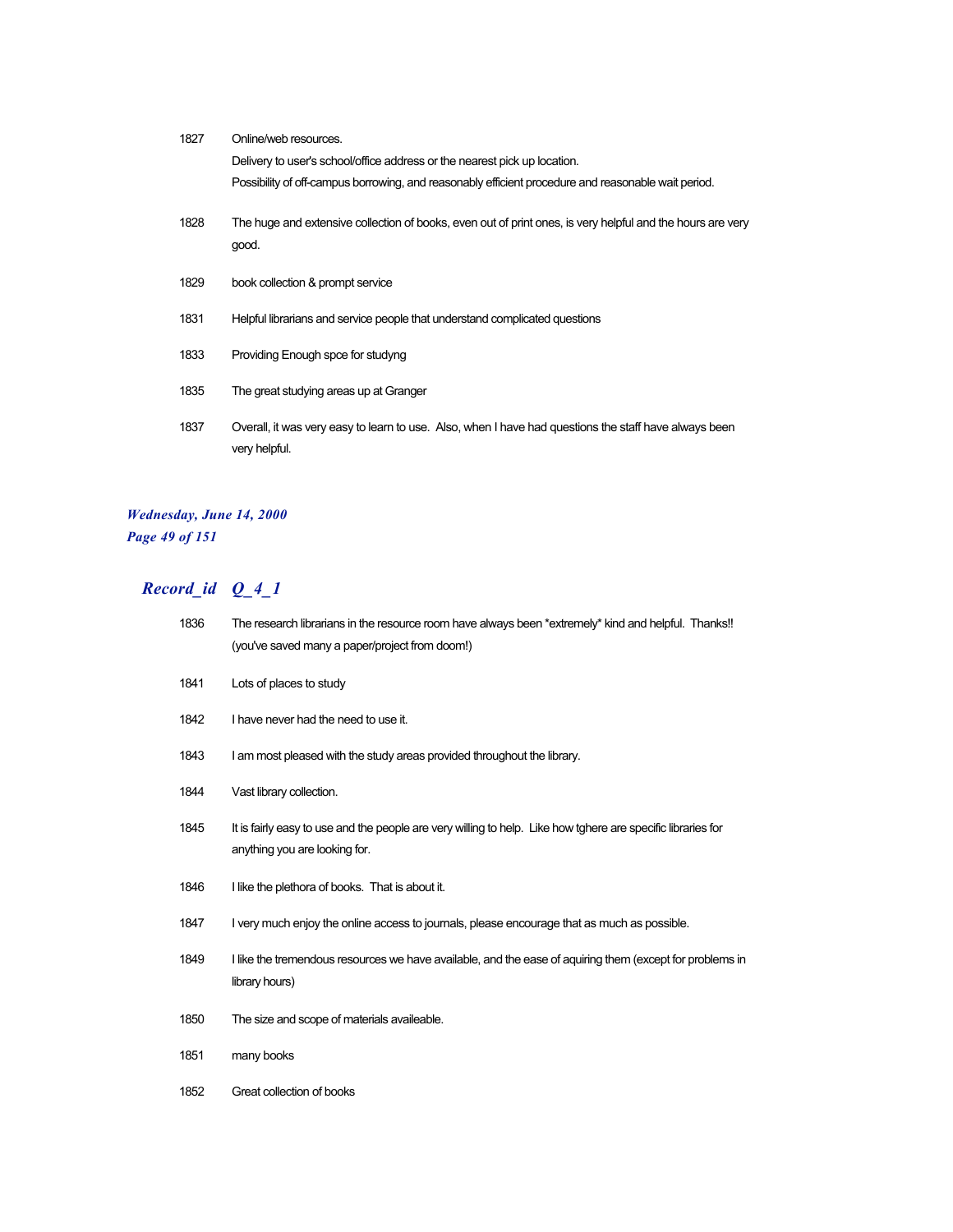- 1853 I like the LIbrary Gateway and the ability to search many libraries, UIUC or other, at the same time. I like the hours and I like the added access to the stacks provided to grad students. The reference staff is generally very helpful and courteous. I really have found the interlibrary loan services helpful.
- 1854 Study carrols.
- 1855 Everything is right at my fingertips. I really like the snack area too.
- 1856 Meets my needs, generally
- 1858 Inrastructure (except the number and kind of materials available)
- 1859 i like the availability of all the resources
- 1860 everything's online
- 1861 I like the accessibility of the libraries on campus and I feel that the hours are reasonable.
- 1862 There are so many good places to study. Grainger is the best place beccause of the laptop connections and outlets.
- 1863 It's a nice place to study and do work. Also, it's a great place to do research.
- 1866 Being able to email journal articles to my account, and using the telnet gateway from my own computer.
- 1870 The collection of materials and also the fact that I can order books from other libraries.
- 1872 The university has a wide range of materials.
- 1873 one of the largest in the world, can find pretty much anything. libraries are specific to departments.
- 1875 I like the fact that lot of the journals are online.

# *Wednesday, June 14, 2000*

*Page 50 of 151*

- 1876 I like the hours the library keeps. 1865 Grainger engineering library, because it provides an environment that is both visually stimulating and conducive to academic concentration. 1869 Most like the web indexes...although they can sometimes be confusing to perform advanced searches. The young lady with the big glasses at the grad information desk...she is always so helpful and goes around asking people if they need help. NO other librarians do that...she's very nice. Give her a raise!
- 1871 I like the number of volumes and the helpful staff.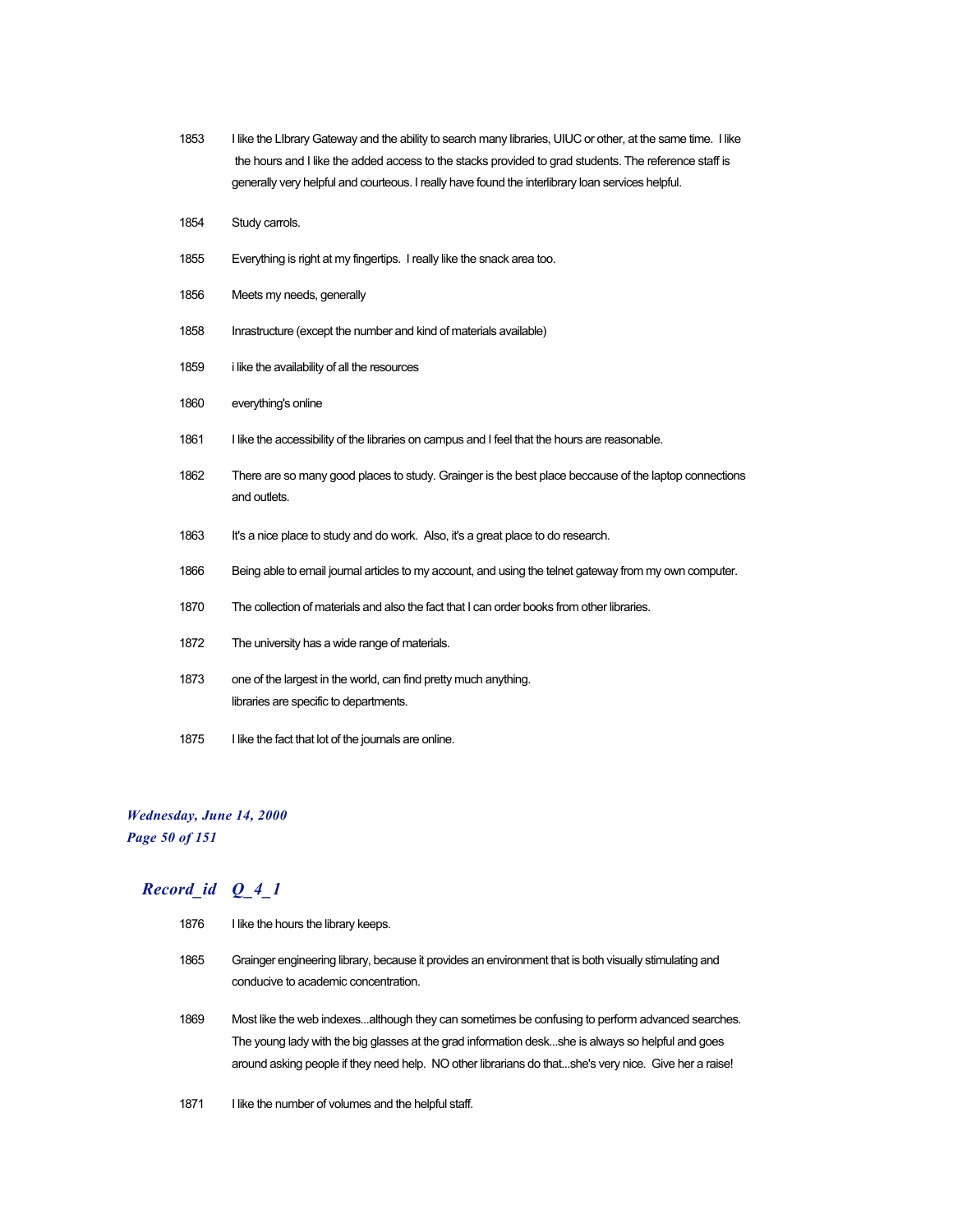- 1877 Extent of collection, both print and on-line resources.
- 1878 a quiet place to study
- 1879 I appreciate the DRA pickup option. It saves me, and my patrons, daily. I appreciate the quality and variety of on campus print materials. I appreciate full text online journal databases
- 1880 We have large collection of books and journals.
- 1881 Tons of material are there
- 1882 It is a great place to study
- 1883 I am amazed at the amount of materials available. The international materials is fantastic.
- 1886 I like the fact that I am able to do a lot of research at home, and then go to the library to check out the materials. It saves a lot of time.
- 1889 I can find just about anything I need in the UIUC libraries I also like the Question Board a lot too!
- 1891 Offer plenty of resources for any topic.
- 1893 the extensive collection of books, and the many different libraries around campus for different things
- 1895 lots of different sources are available readily or can be aquired easily
- 1899 Lots of windows
- 1904 1. lots of books held in the library 2. quiet atmosphere (grainger library)
- 1906 Ease of use.
- 1907 It has almost all research materials you need to complete assignments
- 1912 Size of collection, campus mail delivery, pleasant knowledgeable personnel
- 1913 Lots of resources.
- 1914 the quantity of resources
- 1901 It has a great atmosphere for studying, at grainger at least. I like being able to renew my books online, and the computers are a lot of help.
- 1902 Grainger has a nice 4th floor workstation lab and study area.
- 1908 there's a wide selection of libraries and they fit the various needs of the students.
- 1910 large selection, searchable with books delivered if need be. Knowledgable staff.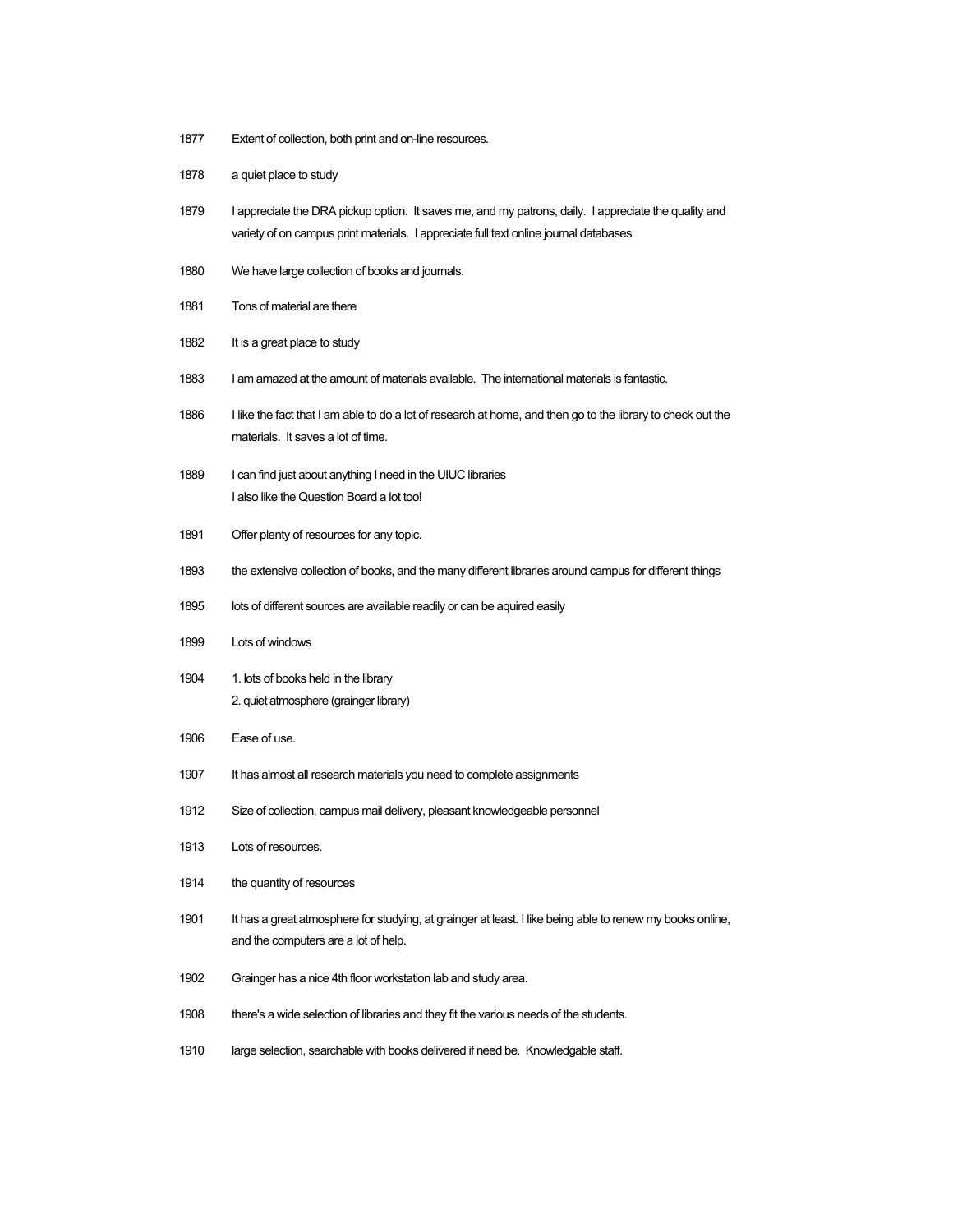## *Wednesday, June 14, 2000 Page 51 of 151*

| 1911 | The number of books it contains is spectacular. It's nice to have access to so many different works, and<br>so many different forms of "reference material" (magazines, newspapers, etc.).              |
|------|---------------------------------------------------------------------------------------------------------------------------------------------------------------------------------------------------------|
| 1917 | Mostly I am impressed by the hours.                                                                                                                                                                     |
| 1919 | We have a lot of material here. You can find much of what you need.<br>I really like that you can return any book to any library on campus and not have to return it to the library<br>you got it from. |
| 1921 | I personally like the study rooms in the top of Grainger library, and the comfortable and various places of<br>study in Grainger                                                                        |
| 1922 | lots of stuff to chose from                                                                                                                                                                             |
| 1926 | Personnel helpful and courteous. I don't get into much library offerings except materials for class<br>assignments.                                                                                     |
| 1928 | The study areas are an excellent place to get work done, no distractions.                                                                                                                               |
| 1930 | The abundance of works of literature.                                                                                                                                                                   |
| 1931 | The Library has a nice atmosphere that helps me to actually concentrate on my homework. It is nice to<br>have no distractions.                                                                          |
| 1932 | It has an excellant collection<br>Very good service and conveniant to borrow books                                                                                                                      |
| 1935 | I find the collection large and varied, and I especially appreciate the ability to have a study carrel in the<br>Main Stacks.                                                                           |
| 1936 | Very extensive collections and thus easy to obtain most materials.                                                                                                                                      |
| 1937 | The large collection of books and journals and the inter-library loan service.                                                                                                                          |
| 1938 | Inter-library loan system and reading carrels.                                                                                                                                                          |
| 1939 | Very good colection-- good and friendly staff                                                                                                                                                           |
| 1942 | The librarians are always so quick to help and are very knowledgable. It is refresing to know that one can<br>always count on them.                                                                     |
| 1940 | The ability to reserve/renew items online. The breadth of books and journals. The length of time that<br>items can be checked out. That we get notices about overdue items before being fined.          |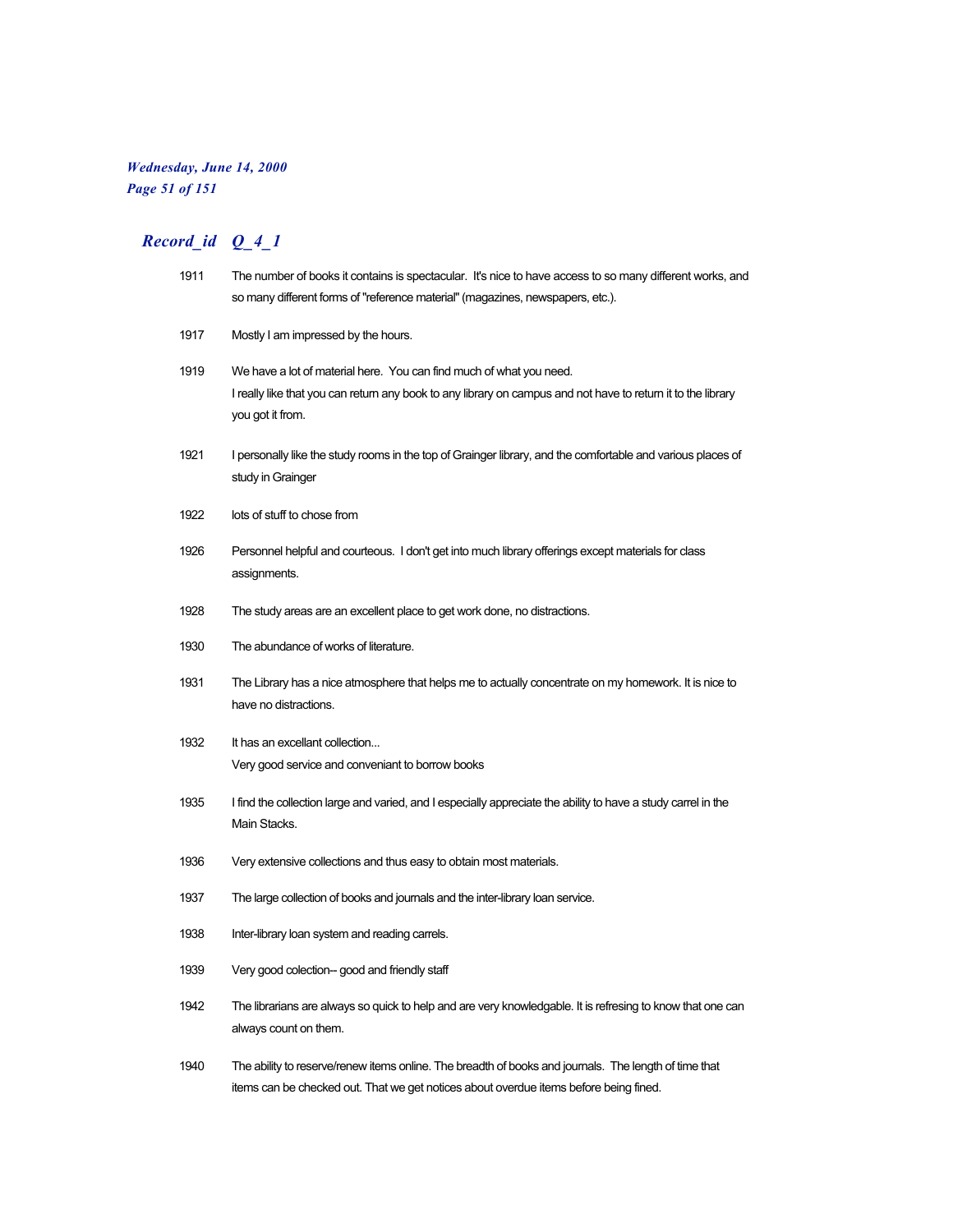| 1947 | Remote access and ILL are quite good.                                                                                        |
|------|------------------------------------------------------------------------------------------------------------------------------|
| 1949 | The large number of holdings of print materials on Meher Baba.                                                               |
| 1950 | The wide variety of sources and information for reports.                                                                     |
| 1951 | The computers that are available                                                                                             |
| 1952 | The incredible collection - I rarely needed a journal or article that couldn't be found somewhere within U of<br>I's system. |
| 1953 | Very convenient and helpful.                                                                                                 |
| 1954 | I like the study carrels the most at the University of Illinois Library.                                                     |
| 1955 | accessability                                                                                                                |

## *Wednesday, June 14, 2000 Page 52 of 151*

How many there are

| 1956 | Good, convenient hours with a plethora of resources available.                                                                                                                                                                                                                                        |
|------|-------------------------------------------------------------------------------------------------------------------------------------------------------------------------------------------------------------------------------------------------------------------------------------------------------|
| 1957 | I don't know                                                                                                                                                                                                                                                                                          |
| 1958 | What I like most are the online electronic journals that make getting material for the research of a topic a<br>few mouse clicks away, rather than a long and grueling hunt for a journal somewhere, and then finding the<br>appropriate material in it and copying everything with copying machines. |
| 1959 | I like the myriad materials, such as books, magazines, and videos available.                                                                                                                                                                                                                          |
| 1961 | the wide range of materials, rare books, government documents from other countries, the availablity of<br>hard to find african books, the loan periods                                                                                                                                                |
| 1965 | I've never had a problem finding anything, nor any problems with the libraries in general. I am really<br>satisfied with Grangier, although I almost never need to go there.                                                                                                                          |
| 1966 | Grainger is a great place to study, I enjoy all the computers.                                                                                                                                                                                                                                        |
| 1967 | It is where i spend all my time. I just like the ambience                                                                                                                                                                                                                                             |
| 1968 | I like the large collections and the convenient hours.                                                                                                                                                                                                                                                |
| 1969 | There's a huge selection of books, I can always find something that I need                                                                                                                                                                                                                            |
| 1970 | Huge collection in STX.                                                                                                                                                                                                                                                                               |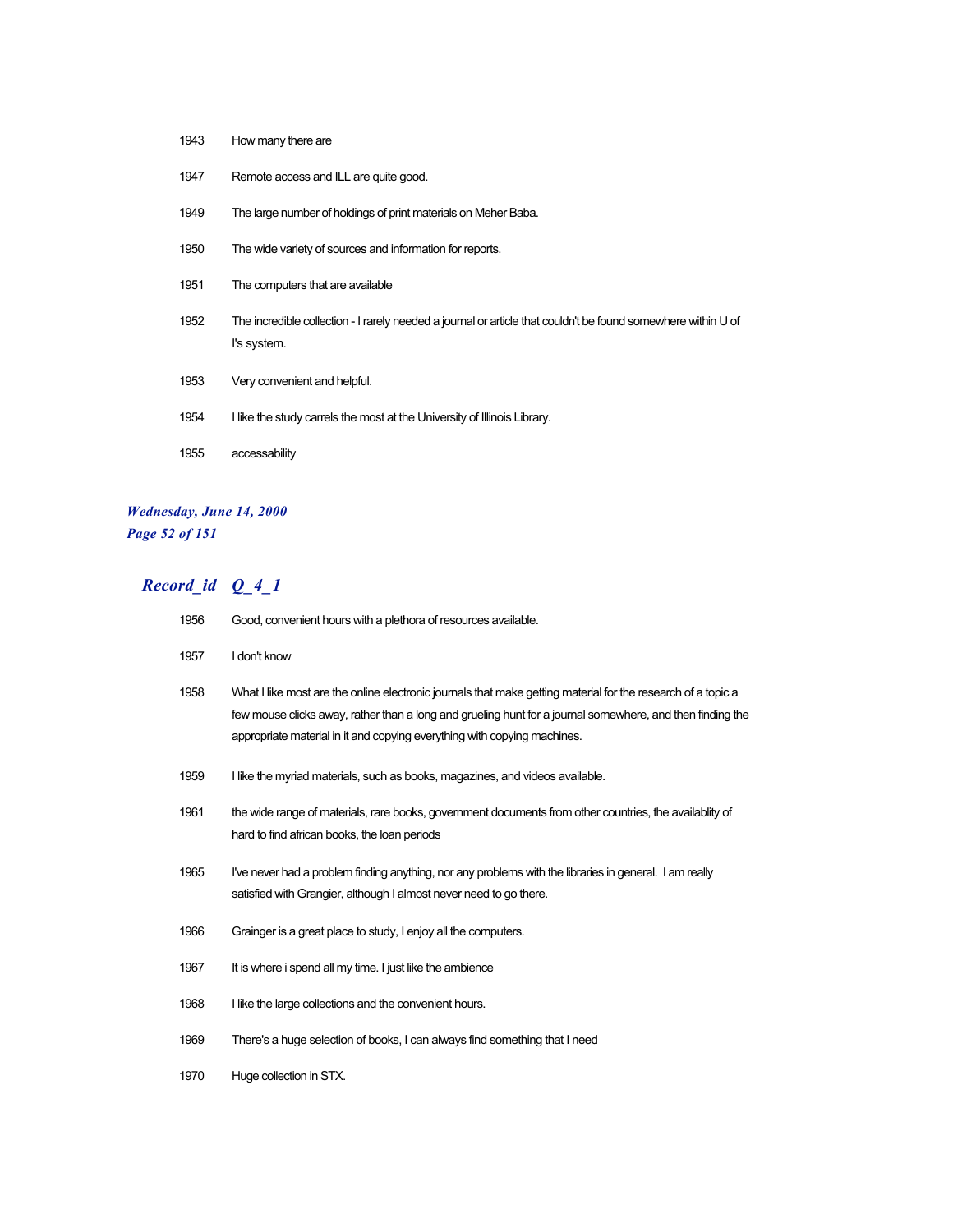- I like the library collection
- I enjoy the space available at Grainger for studying, not only individually but in groups also. I also find the computer labs in the basement and fourth floors to be very convienient.
- Various of literature search. Interlibrary load service. The gentleman library in the Math library is always very helpful and provides excellent services.
- knowledgeable staff and the incredible amount of resources.
- Content.
- There is more than enough information. The information needed is here, and if it's not the staff is willing to help locate it elsewhere. The staff is very helpful.
- services are really good,very convinent to get books.It's a large library
- That it is open late, that it has a lot od books
- theres a lot of material to suit our needs
- many sources located on campus, online search engines, Beckman reference copying services and getting books delivered to Beckman
- 1983 I like how there is an enormous amount of materials that can be very useful for classes.
- Many books to choose from.
- In the Undergrad there is a level for quiet study and a level for group study.
- Delivery of books to dept. mailboxes.
- Everytime I need help, there's been someone who knowledgeable to answer my questions

#### *Wednesday, June 14, 2000 Page 53 of 151*

| 1988 | Computer labs, availability of texts                                                                      |
|------|-----------------------------------------------------------------------------------------------------------|
| 1990 | Deep collections especially of older books and journals.                                                  |
| 1991 | The information avilable of study material (quantity and quality).                                        |
| 1993 | It has every book I could possibly want/need.                                                             |
| 1994 | There have been only a handful of instances where I needed an article or a journal and the Library system |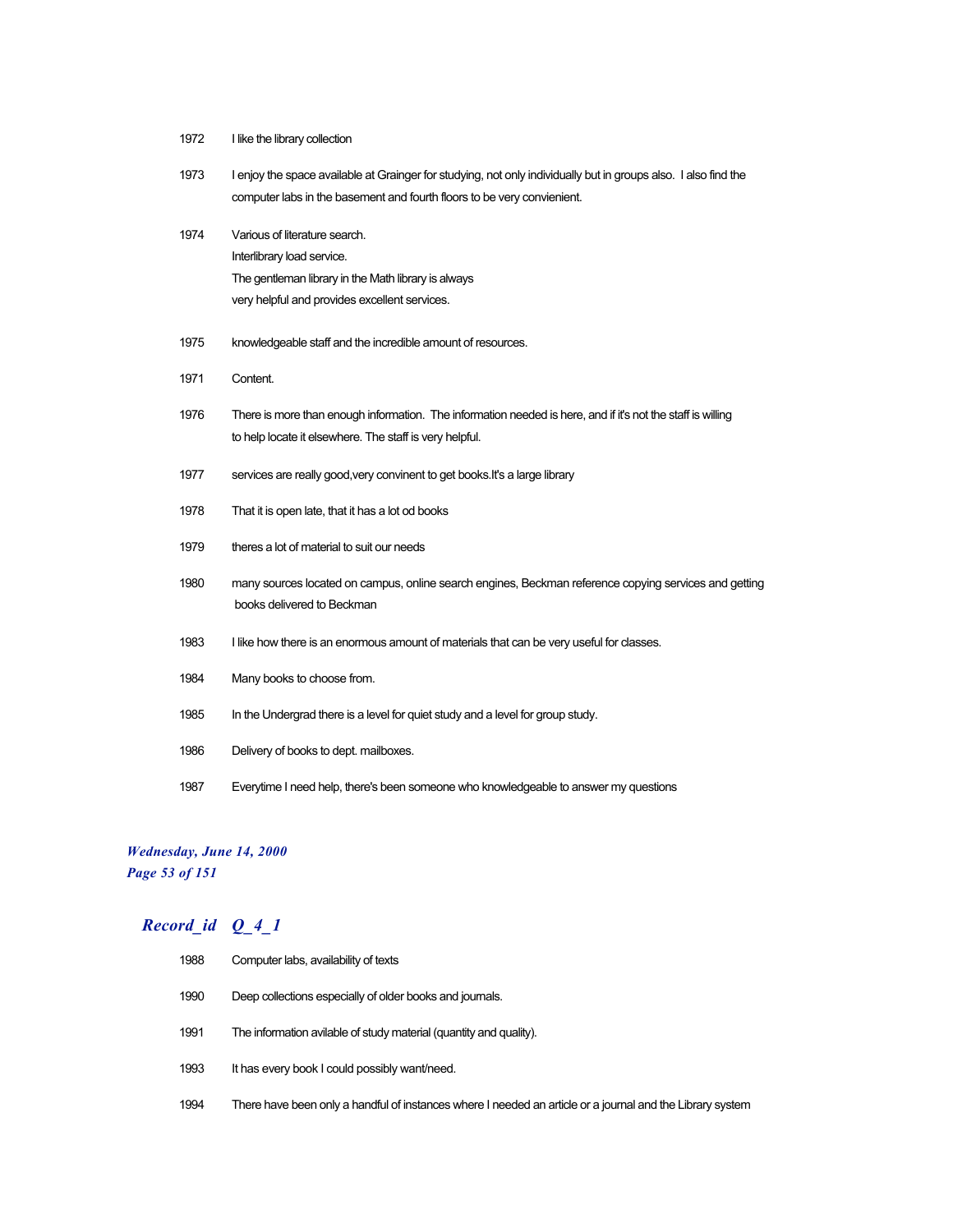did not actually have it.

- 1995 It is opened 24 hours during finals.
- 1996 it has alot of what i need in the way of journals
- It's very well furnished, both in terms of book collections and environment, except those older math and physics libraries.
- Excellent selction.
- There was always someone available who was able to help me find what I needed.
- 1.huge collection of materials 2.access to materials on line 3.ability to borrow materials from other universities
- large selection
- Grainger Library is awesome!
- interlibrary loan and electronic journals
- The large number of books available and the magazines on the computer that can be e-mailed
- The availability of the materials, particularly the fact that if a valuable piece of work is not in the collection, the librarian is willing and able to acquire the work. This has helped my research a great deal.
- The quiet levels are important.
- I like that I have the ability to research materials on the web from the library homepage and have them e-mailed to me.
- I like that the library is so big and there is so much information to be found there.
- Almost any article or book I want is available in one of the librarues, and if it is not I can have it mailed here.
- The amount of resources is very satisfactory. I like the online databases--they are convenient.
- Internet & ethernet access
- willingness of the library staff, wide range of resources
- The library is an excellent place to meet groups to work on projects.
- i like the people who work there. they generally are very nice and willing to help. i rarely run into someone who doesn't really know what they're doing, but if there is someone like that, there's always someone else there who can help them.
- Size, organization of collection.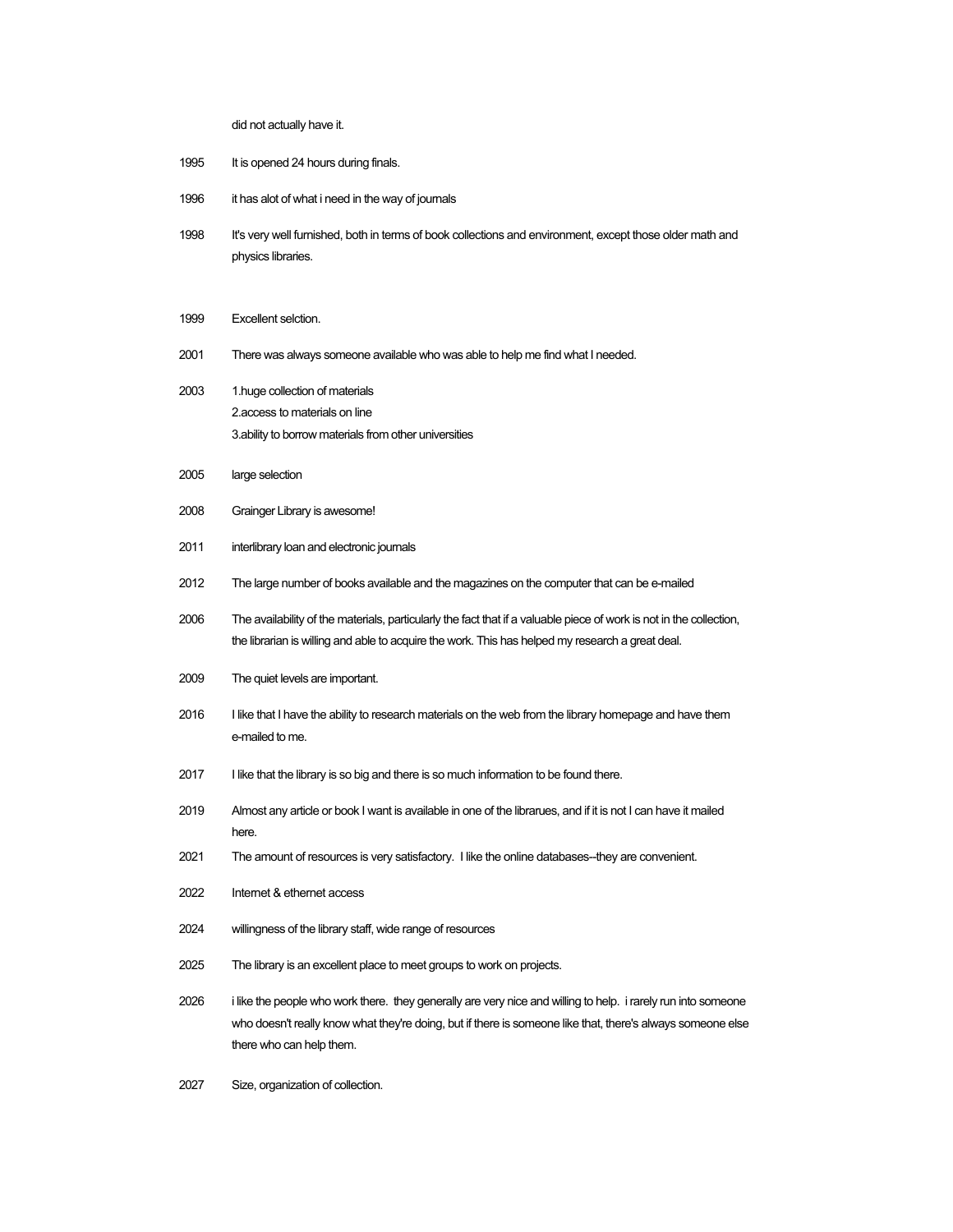### *Wednesday, June 14, 2000 Page 54 of 151*

| 2029 | Quiet study atmospheres                                                                                                                                                                                     |
|------|-------------------------------------------------------------------------------------------------------------------------------------------------------------------------------------------------------------|
| 2030 | Selection.                                                                                                                                                                                                  |
| 2032 | Vast collection size                                                                                                                                                                                        |
| 2033 | size of collection; but not sure what to make of the fact that more than half of the stuff I borrow is owned<br>by other libraries.                                                                         |
| 2034 | large number of books                                                                                                                                                                                       |
| 2036 | It would not be proper for me to comment, since I have limited use of the library system.                                                                                                                   |
| 2038 | The full time staff people are al;ways able and willign to solve any problems that i encounter- it is good to<br>know that if there is a problem they can help.                                             |
| 2040 | big lots of resources and places to go                                                                                                                                                                      |
| 2043 | The hours are very good!                                                                                                                                                                                    |
| 2044 | I like most things about it                                                                                                                                                                                 |
| 2046 | Grainger is a great place to study in groups or alone. The environment is comfortable and safe.                                                                                                             |
| 2041 | There is a ton of material to use.                                                                                                                                                                          |
| 2047 | I like the abiltiy to get a large amount of information about any topic. All the information needed to create<br>a complete background can be found in the library.                                         |
| 2048 | The department specific libraries are much more conveniant than if a small collection of libraries were to<br>have large collections.                                                                       |
| 2049 | I can study in a quiet environment and get things done there.                                                                                                                                               |
| 2050 | The library is huge and has almost anything that I am looking for.                                                                                                                                          |
| 2051 | The sheer SiZE and variety of the collection.                                                                                                                                                               |
| 2052 | underground                                                                                                                                                                                                 |
| 2054 | I like that most of the books that i needed were apart of the collections at the university                                                                                                                 |
| 2055 | There are places where it is very quite so I can study. I also like the librarians and the helpers because<br>they have helped me a lot and they know a lot about their materials or find someone who does. |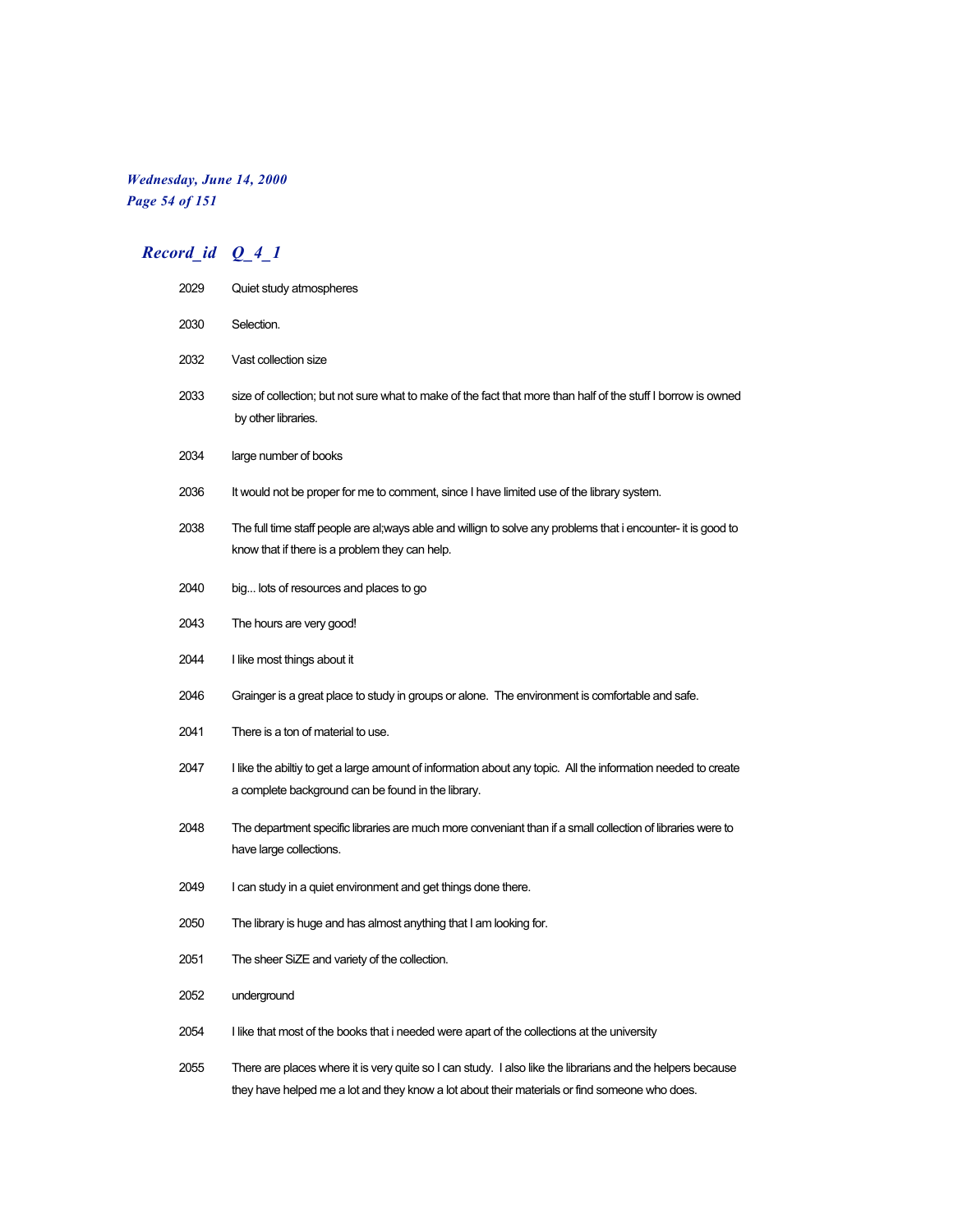- 2056 there is always staff available to help you find things that you can't find on your own.
- 2059 The database computer system is simple and easy to use.
- 2060 I like the fact that you can access magazine articles online as well as finding the books you need through the online program. I also like the amount of space there is to study in a private area.
- 2064 its location, its easy to get to
- 2066 Internet Access/ Computers
- 2067 I have found what I needed there as well as people to help me find it.
- 2068 I like that I can get many resources from my own comptuer and I can get full text. It is very helpful when doing research. I also like that their is a reference librarian that can help me do my search if I need it.

#### *Wednesday, June 14, 2000 Page 55 of 151*

| 2069 | The Stacks and sheer amount of information.                                                                                                                         |
|------|---------------------------------------------------------------------------------------------------------------------------------------------------------------------|
| 2070 | It has so many resources to choose from and easy to get to. The online service is very good and i love<br>the audoi visual services.                                |
| 2073 | How all the libraries are intereconnected                                                                                                                           |
| 2074 | The electronic journals                                                                                                                                             |
| 2075 | The Staff in the Natural History Survey Library is exceptional, as are the matirials, but their printer is out<br>of date and the library is too small and cramped. |
| 2076 | Very convenient and easy to use the services                                                                                                                        |
| 2077 | a lot of materials like newspapers and magazines.                                                                                                                   |
| 2078 | They have Everything I need!                                                                                                                                        |
| 2079 | I like the vast collections of research material in the departments here.                                                                                           |
| 2080 | I found it easy to adapt to the library system which made adjusting to college easier.                                                                              |
| 2082 | The magazine colection is very impresive and well maintained.<br>I like the fact that I can borrow books for the whole semester at a time.                          |
| 2083 | The large selection                                                                                                                                                 |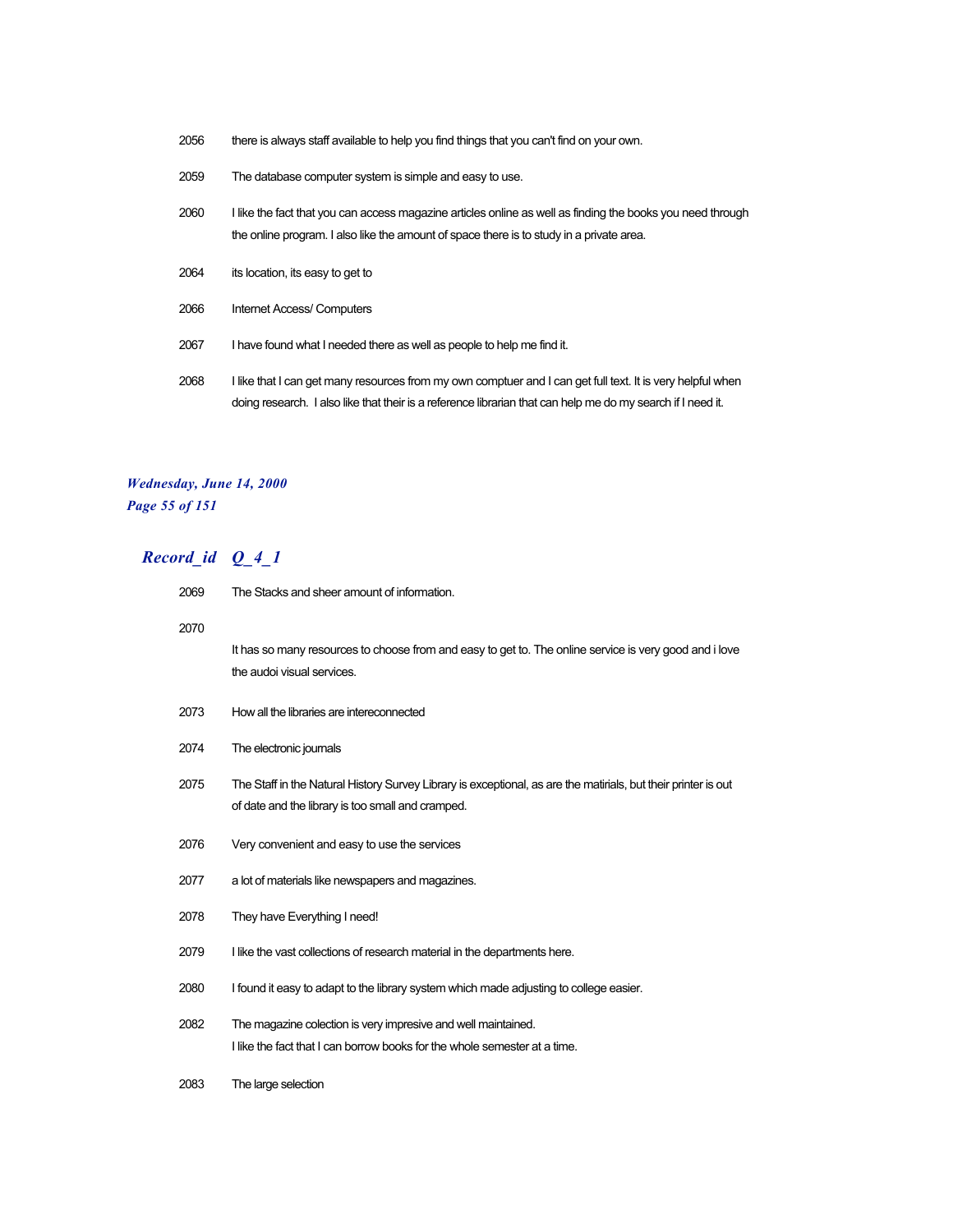- 2086 The departmental libraries are fantastic. You have quick and easy access to relevant sources without having to run all over campus.
- 2088 the vast resources available
- 2090 Prompt service. Quality of collection.
- 2091 lots of materials.
- 2093 I have encountered friendly, helpful, personalized staff in the ALS library and for that reason have enjoyed using that facility.
- 2094 It's quiet on the first floor of the Undergrad, but I can still be able to talk if I go to the second floor.
- 2095 Quiet place to study
- 2096 Hours are pretty good, and most of the staff is fairly helpful.
- 2099 There are really a lot of books, and there are friendly and approachable staffs to help. (But more often than not, they are busy dealing with other students.) Quiet environment.
- 2101 The people that work there are very helpful in trying to find an item on the computer or elsewhere
- 2102 the departments---art and architecture library. its convenient. i never have to go elsewhere
- 2103 Ability to use online resources
- 2104 convenient, nice place to work
- 2105 It offers a lot of resources, regardless of media wanted.
- 2106 It seems like they have everything you need.

## *Wednesday, June 14, 2000*

*Page 56 of 151*

### *Record\_id Q\_4\_1*

| 2108 | Nice selection of books                                                                                                         |
|------|---------------------------------------------------------------------------------------------------------------------------------|
| 2110 | The staff at the Architecture and Art Library. Friendly and courtious. Great knowledge of books and<br>articles on the subject. |
| 2112 | I like the availibility of books and articles                                                                                   |
| 2114 | Size of print collection-and this needs to be maintained.                                                                       |

Friendly, fast and well-informed service.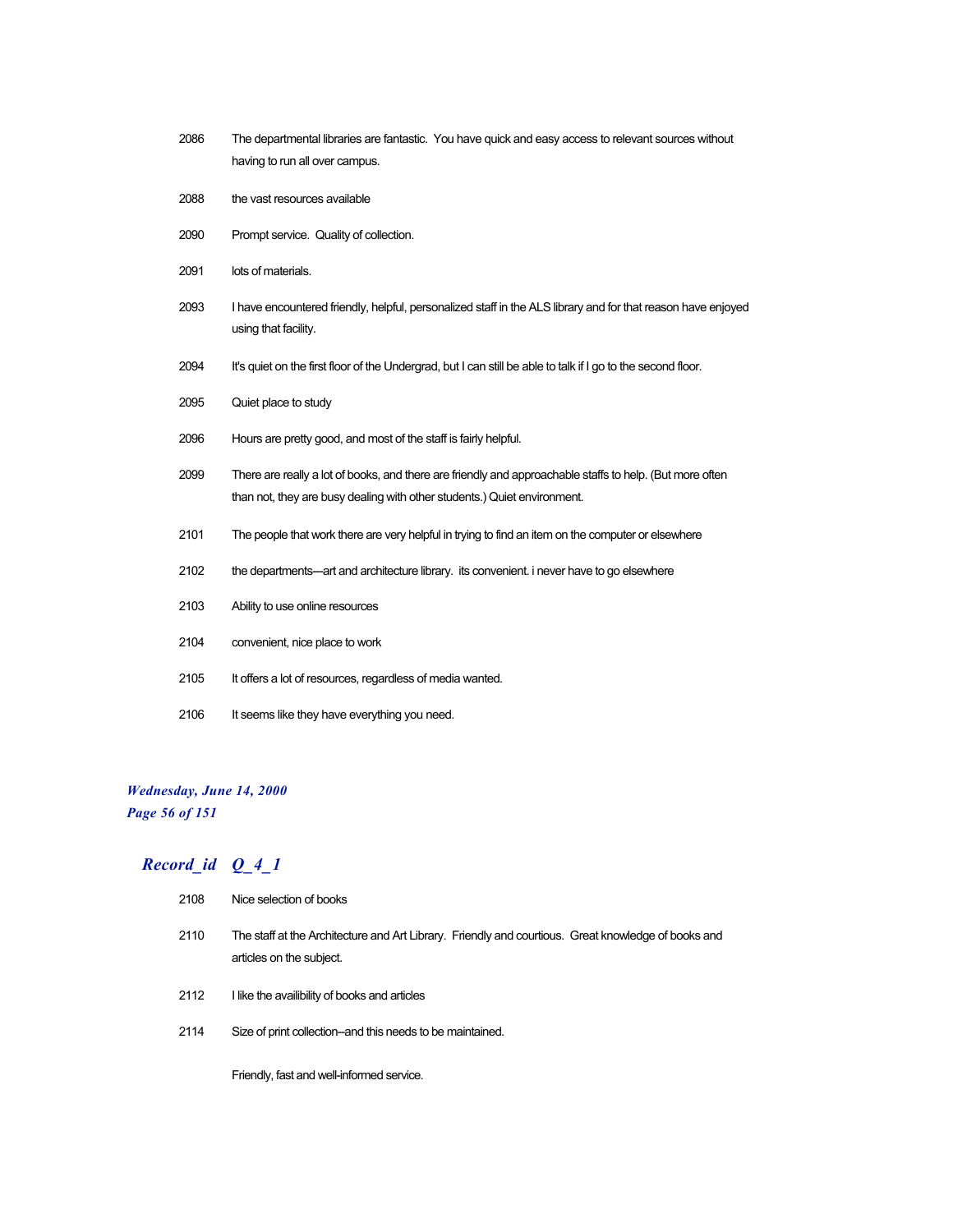- 2109 I like that I have remote access to the library. Since I don't live on campus this makes it easy to find things, should I need to.
- 2115 The number of resources that are available. I am afraid I am very spoiled.
- 2116 easy request and deliver of print materials; access to an increasing number of online full-text databases; being able to search for articles online
- 2118 It has a very wide range of materials
- 2119 the volume of books. its great! anything we need is here. also like the hours generally, except saturday/friday nights. i like the study areas - the group tables and the individual desks.
- 2120 In the main library and undergrad I have encountered proactive library staff who ask if I need assistance. This has made me feel more free to use the grad asst. and librarians as resources.
- 2121 excellent collection of books and interlibrary loan system is very good!
- 2122 Amount of info available
- 2123 grainger and it's study area.
- 2125 There is a wide selection of books and other materials.
- 2126 Many books and Journals in the library.
- 2127 Access to the physics library after hours!!!
- 2128 I feel that the library has a wide selection of books and journals, which I find the most useful in my research.
- 2129 The Music library has a very wide selection of scores, recordings, and other source material from which to choose. This is VERY nice!
- 2130 The hours are convenient and there are always people around to help if I have a problem.
- 2131 I only really use the ricker library, as i am studying art history. that said, i think i like the location of that library in relation to most of my pertinant classes.
- 2132 I like that engineering has it's own library where just engineering can use them. Many projects are focused on the computer and not just web surfing.
- 2133 the size is great, lots of matierials
- 2135 I like the undergraduate library because the bottom floor is quiet.
- 2136 convienient, free
- 2137 Sheer size of collections, and the availability of materials
- 2138 open pretty late.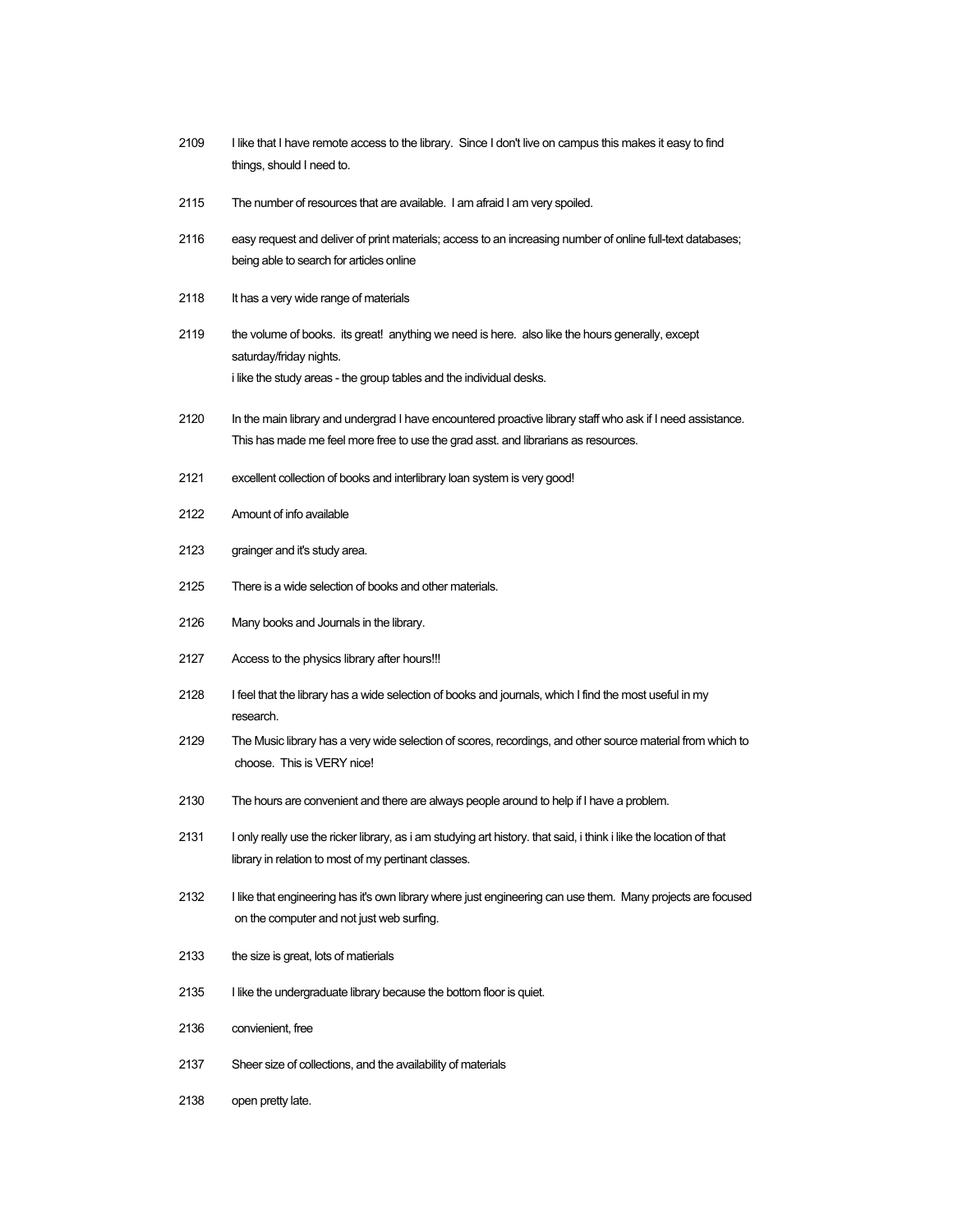### *Wednesday, June 14, 2000 Page 57 of 151*

| 2139 | Hours for the main libraries are perfect. The fact that they stay open late and open early has been great.                                                                                                                       |
|------|----------------------------------------------------------------------------------------------------------------------------------------------------------------------------------------------------------------------------------|
| 2140 | There are many resources available to you and the librarian are always willing to help.                                                                                                                                          |
| 2141 | They are generally very helpful.                                                                                                                                                                                                 |
| 2144 | There a lot of them ans its convenient to access.                                                                                                                                                                                |
| 2147 | THe vast array of books in its collection                                                                                                                                                                                        |
| 2142 | The plethera of materials available.                                                                                                                                                                                             |
| 2145 | 1. The computer interface to requesting books and Campus delivery<br>2. Study carrels and Workstations                                                                                                                           |
| 2146 | I think we have a great collection of works, and have found it easy to locate materials if they're not at<br>UIU, either by myself or with the help of a staff member.                                                           |
| 2148 | Nothing. The first time I was in the U of I library was in the fourth semester out of the four that I've been<br>in this school.                                                                                                 |
| 2149 | it's huge.                                                                                                                                                                                                                       |
| 2151 | Its size                                                                                                                                                                                                                         |
| 2152 | its really big                                                                                                                                                                                                                   |
| 2156 | large selection of books when I need them                                                                                                                                                                                        |
| 2157 | grainger library was very quiet, allowing students to focus on their work. computer, internet access was<br>very helpful.                                                                                                        |
| 2158 | librarians always ready to help with any research problems.                                                                                                                                                                      |
| 2160 | I like the online access available via the U Of I Library Homepage.                                                                                                                                                              |
| 2161 | I like the amount of room there is to study at Grainger. It is kept very quiet and it is easy to be efficient<br>in your studies there.                                                                                          |
| 2162 | I like the study areas                                                                                                                                                                                                           |
| 2163 | The courtesy of the assistants. They have the time to answer all the "naive" questions that students<br>bring. They are extremely caring. That has encouraged me to use the library more often even just to sit<br>thre and read |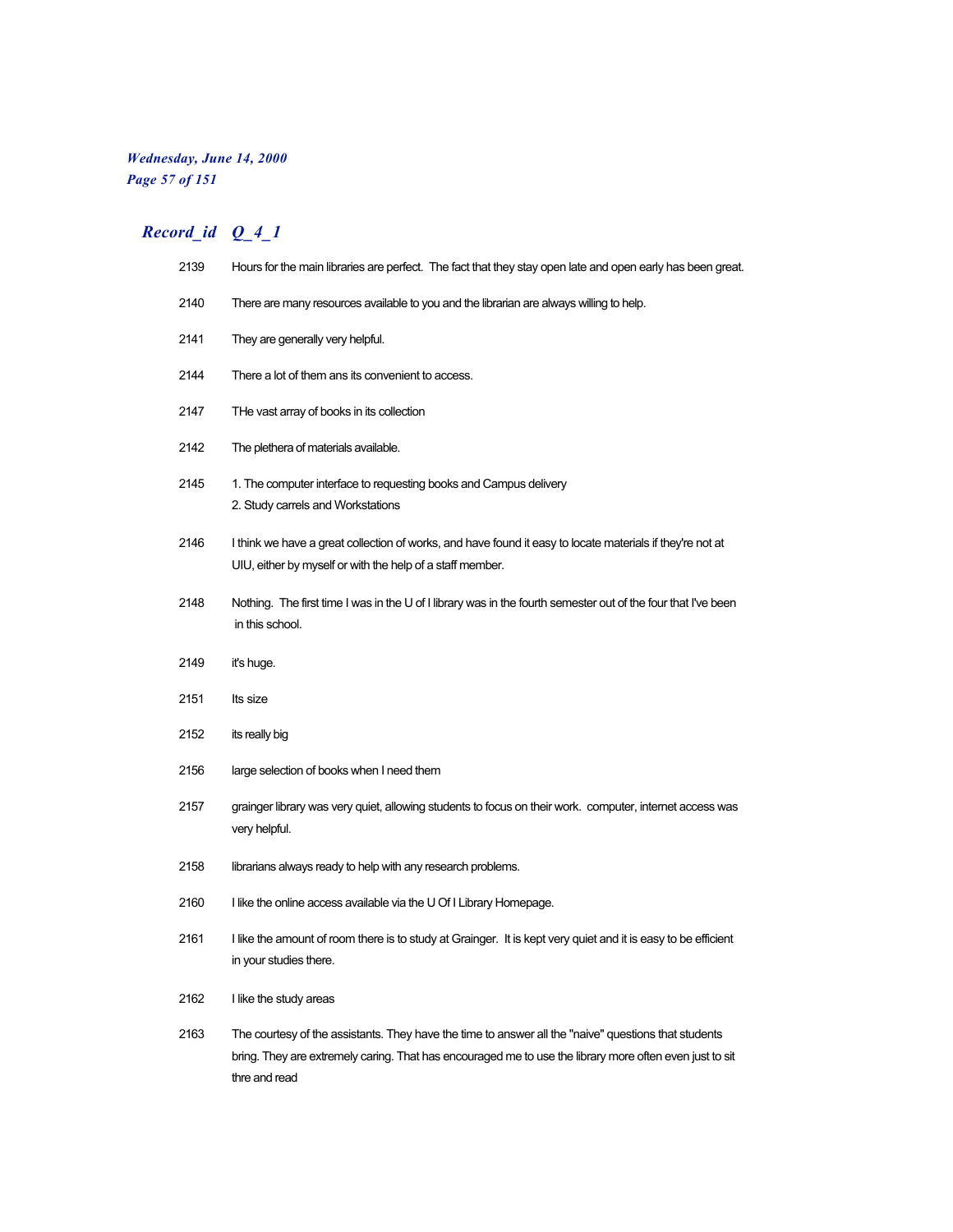- 2165 accessibility via www
- 2166 many materials
- 2167 the collection and the scope of the collection available to library users.
- 2171 I have only used it a few times so I guess I am not a very good one to have done this survey.
- 2172 There really is a vast number of university libraries...and if I could learn how to use the libraries...I could actually find this wonderful array of knowledge!
- 2174 the quality and number of places to study
- 2175 That we have such a large selection of works.

### *Wednesday, June 14, 2000 Page 58 of 151*

| 2176 | I am absolutely amazed at the library's convenience and abundant<br>collections. In my opinion, it develops fast towards a modern                                    |
|------|----------------------------------------------------------------------------------------------------------------------------------------------------------------------|
|      | electronic-based resource. Everything is going very well!                                                                                                            |
| 2179 | Good study environment<br>Decent computers with fast internet connections                                                                                            |
| 2180 | Librarians and staff at Biology library are very helpful and friendly.                                                                                               |
| 2181 | It is a good place to study.                                                                                                                                         |
| 2183 | The hours are very nice and long to gain access to materials.                                                                                                        |
| 2177 | I love how the online catalog will allow me to order materials from other libraries I can't get here<br>electronically-and have them delivered to my office mailbox. |
| 2185 | I enjoy the late hours that the library is open and I always like the fact that I can always study in quiet in<br>the basement of the undegraduate library           |
| 2186 | the librarians are very nice in the undergrad                                                                                                                        |
| 2187 | Knowing that there are so many materials and so that so much information is available                                                                                |
| 2188 | I am proud of the size of the University library, accessibility,<br>abundance of the significant materials, and a broad range of coverage, etc.                      |
| 2189 | Librarians, wide range of books, map and geography library, institute of labor and industrial relations library,                                                     |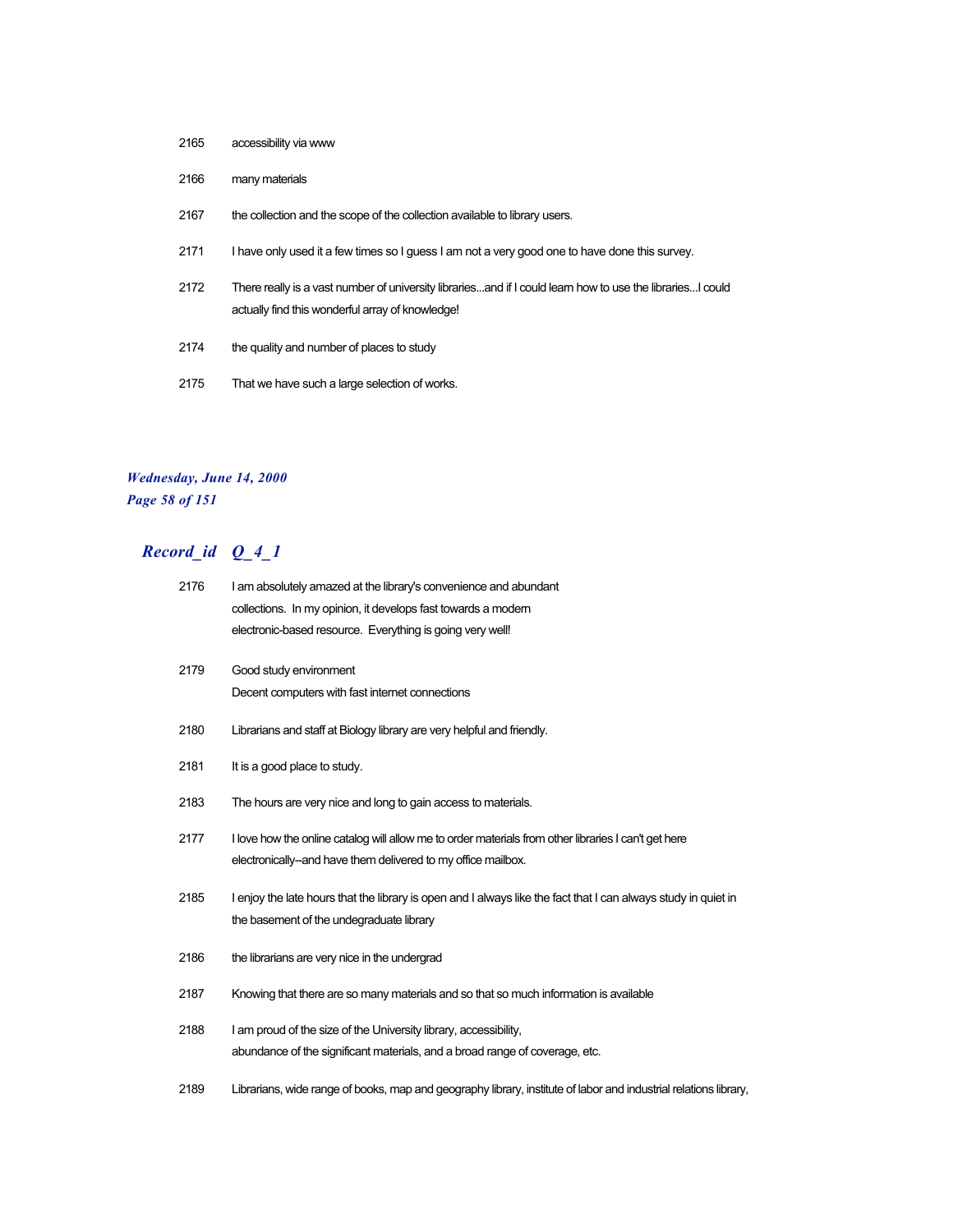Lexus-Nexus, OCLC, interlibrary loan.

- 2190 I really like that I can find basically anything I need here. And if not, the interlibrary loan is fast and easy.
- 2191 The materials available for the students.
- 2192 Student hourly help is generally high-quality, with cheerful dispositions and good attitudes.
- 2193 The quantity of books is impressive.
- 2194 there are many of them
- 2195 almost complete collection of the materials in my area (elctrical engineering).
- 2196 the staff are really friendly and helpful
- 2198 Responsive library faculty
- 2199 Some of the librarians at the law library are outstanding...especially Jane Williams at helping students find obscure information, even foreign law materials.
- 2200 there is such a vast collection of works and information.
- 2201 The easy access to computers and ability to find books any where on campus.
- 2202 The telnet search because it is easy
- 2203 I like the fact that we have so much available to us. I really like that our library is so big, and the people get your books rather quickly.
- 2204 There are tons of books and resources, and lots of individual study places.
- 2205 lots of resources

#### *Wednesday, June 14, 2000*

*Page 59 of 151*

| 2209 | I like that they are open late and have a lot of computers and help. |
|------|----------------------------------------------------------------------|
| 2212 | I liked using the library site to find material electronically       |
| 2213 | librarians very eager to help                                        |
| 2214 | it is not only a pllace to study, but a place to relax               |
| 2216 | the undergrad floor where you dont have to be absolutely quiet       |
| 2217 | The library provides students with many sources.                     |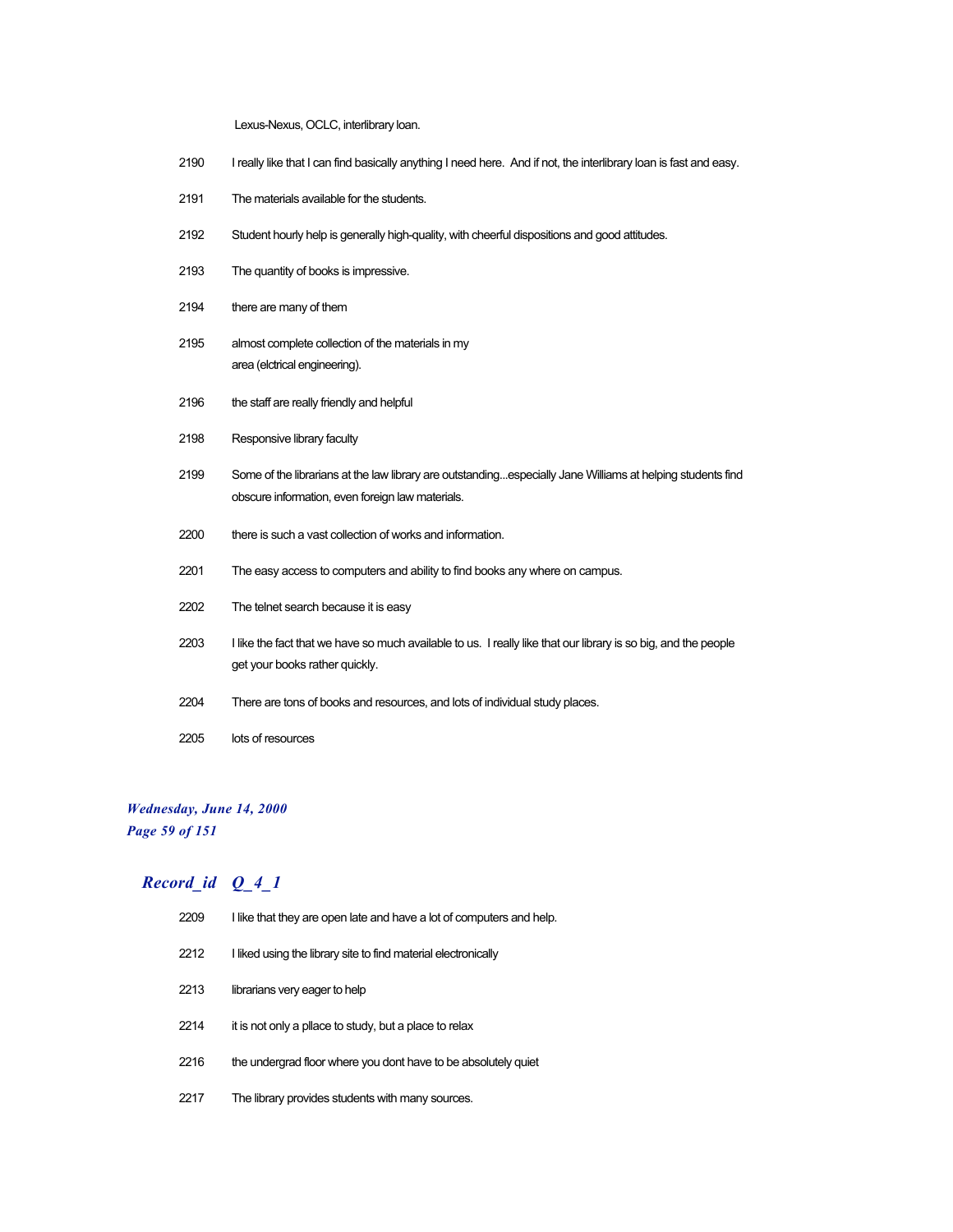- 2221 Article Databases are helpful & convienent.
- 2222 I like that there's always someone who I can ask for help if I need it. I have trouble with searching for articles online and there's always someone in the undergrad to help me out. It makes research a lot easier.
- 2225 The friendly help, the computer system and how easy it makes it to find materials
- 2227 Accesibility to the card catalog via the web.
- 2228 Librarians are helpful.
- 2229 I like the study rooms and the cubicals at Grainger Library. They are nice and you can plug into them individually. However you cannot do this at the Undergrad. Also when a light goes out in one of the Cubicals at Grainger it takes them a very long time to replace.
- 2232 A vast amjority of the time, one of the many libraries on campus have what you are looking for.
- 2233 It's incredibly huge, highly accessible, and convenient.
- 2234 Convenient location; vast variety of information at my fingertips.
- 2235 Interior decoration
- 2236 The quantity of subject specific libraries
- 2237 quiet
- 2238 Phenomenal collection! Quiet and private study carrels in stacks.
- 2242 I find it very convenient that, in most cases, I don't have to leave my room to find resources or abstracts.
- 2243 I like the fact that materials can easily be searched for over the internet from home, and that books can be found at and delivered from ather libraries.
- 2244 The atmosphere is very conducive to studying for me, and the librarians have always been extremely courteous and prompt.
- 2245 I have never had a problem in finding what I need. The libraries are laid out in a very simplistic fashion making it easy, I think, for anyone to use with ease after one or two times. What I like most is that a vast majoriy of the libriaries are all in one building.
- 2246 Convenience of ordering books to my mailbox Convenience of ordering books from home Convenience of returning books to any library
- 2247 Plenty of reserve copies.
- 2248 Large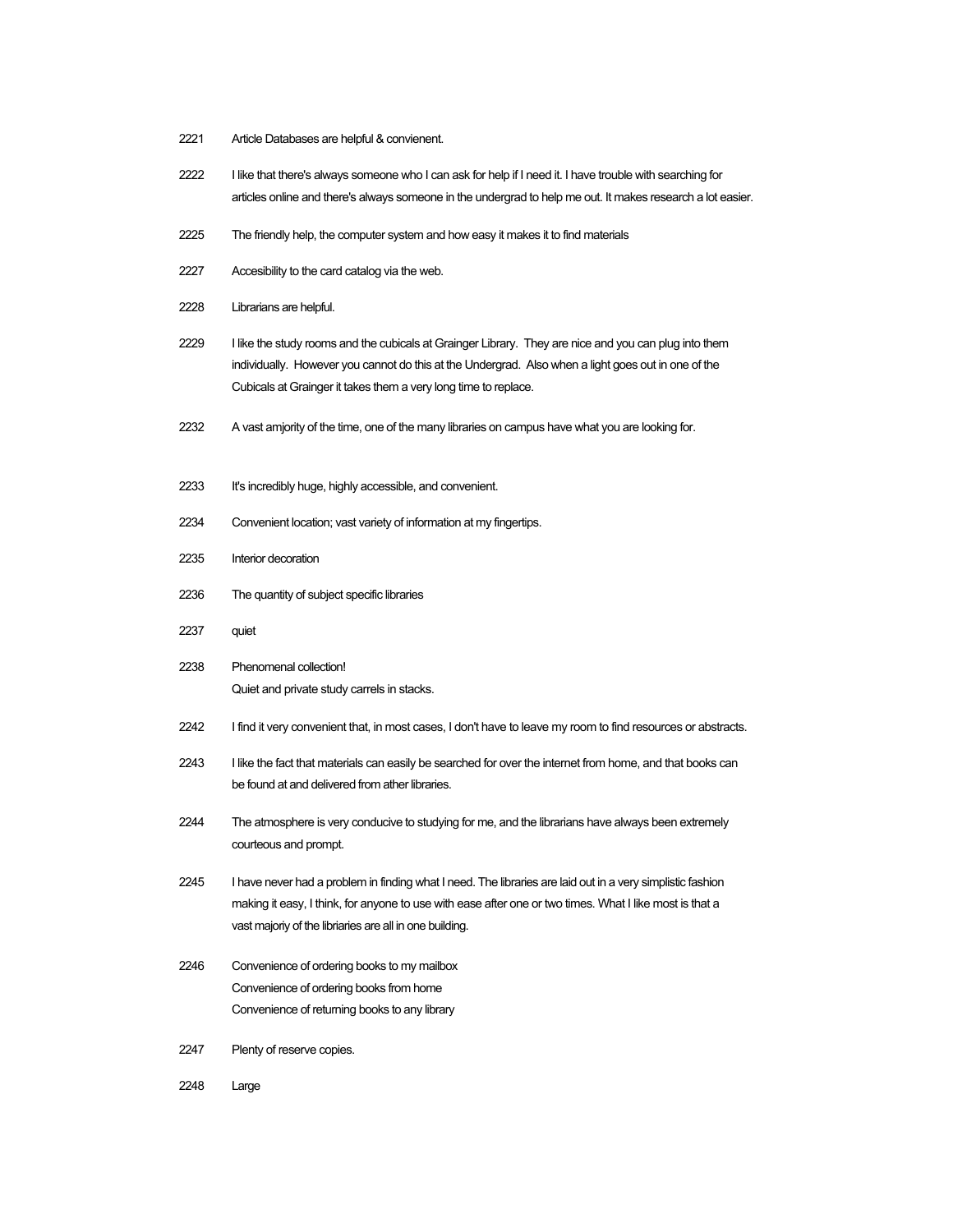### *Wednesday, June 14, 2000 Page 60 of 151*

| 2252 | Comprehensiveness. Usually, I can find what I want.                                                                                                                                                                                                      |
|------|----------------------------------------------------------------------------------------------------------------------------------------------------------------------------------------------------------------------------------------------------------|
| 2253 | The library has an excellent amount of books.                                                                                                                                                                                                            |
| 2254 | wide selection                                                                                                                                                                                                                                           |
| 2256 | I like the outstanding breadth of information available at the libraries, all searchable from my computer.                                                                                                                                               |
| 2257 | vast amounts of diverse information from many sources                                                                                                                                                                                                    |
| 2258 | able to study in Grainger                                                                                                                                                                                                                                |
| 2259 | The availability of help and the willingness of the librarians at helping students.                                                                                                                                                                      |
| 2264 | It has a lot of useful resources that aid in researching projects.                                                                                                                                                                                       |
| 2265 | remote access, integration (intra campus and inter library)                                                                                                                                                                                              |
| 2266 | Ability to research/find materials online                                                                                                                                                                                                                |
| 2269 | the online journals                                                                                                                                                                                                                                      |
| 2270 | I like how it is broken up into different departments i.e., education library, art and architecture library, etc.                                                                                                                                        |
| 2272 | lots of resources!                                                                                                                                                                                                                                       |
| 2273 | convenient hours                                                                                                                                                                                                                                         |
| 2275 | Very expansive collections (especially journals) for specific subject. In my case, the biology library is<br>useful.                                                                                                                                     |
| 2260 | Cozy space, neat shelves, clean windows, computers                                                                                                                                                                                                       |
| 2267 | I really enjoy Grainger- the group study rooms and the comfortable chairs. I like how the libraries are a<br>good place to study without distractions. I have had many friendly, helpful, and knowledgable library staff<br>help me, which I appreciate. |
| 2271 | Willingness of ACES library staff to assist me in depth                                                                                                                                                                                                  |
| 2274 | The information and unbelievably immense collection of books, magazines, newspapers and any other<br>library materials are fantastic and very complete.                                                                                                  |
| 2276 | It gives a comfortable place to go and study when needed. It is generally quiet and you can almost always<br>find a place to study (except during finals!)                                                                                               |
| 2277 | Variety of books that are (potentially) available.                                                                                                                                                                                                       |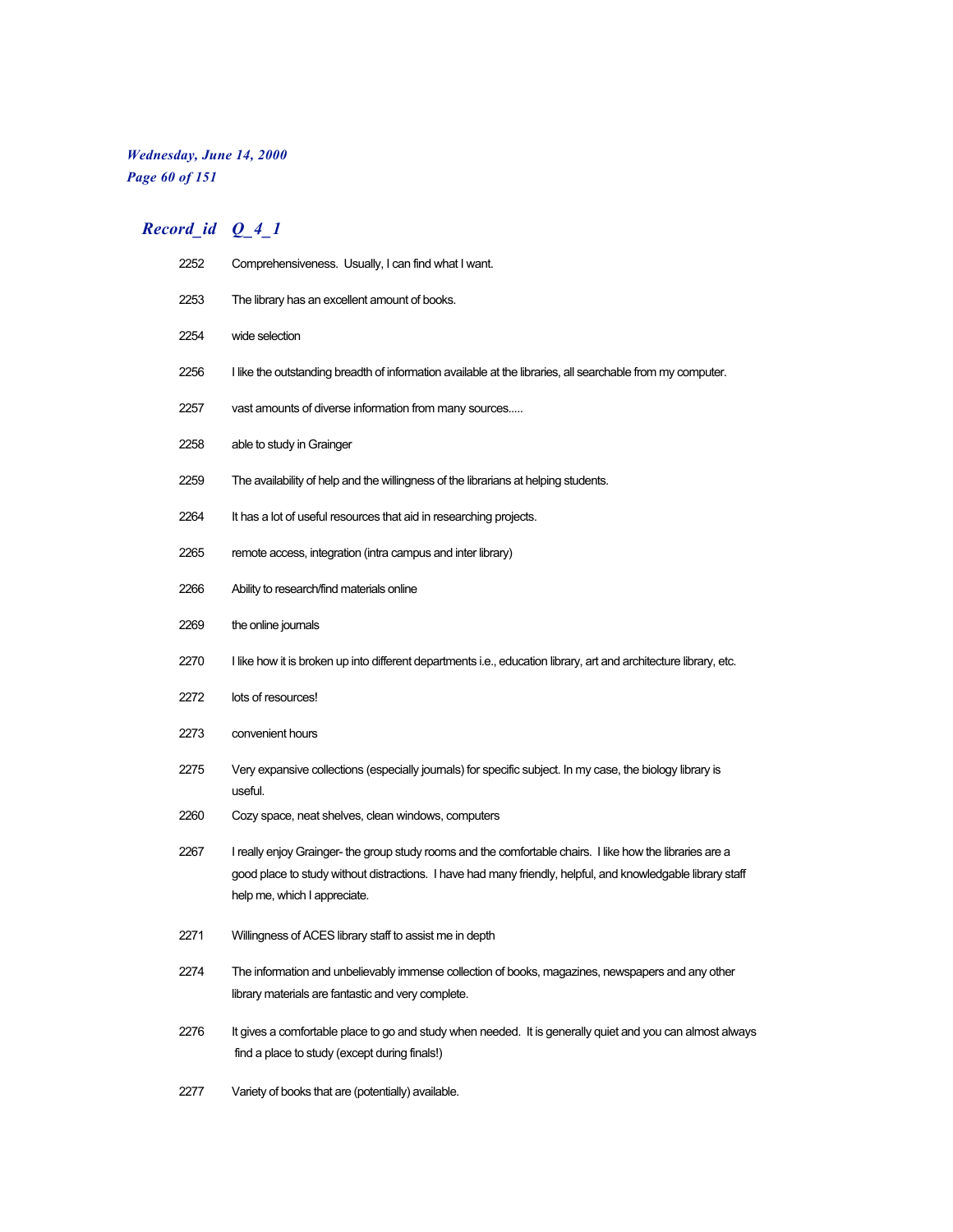| 2278 | There is always help there and there are many usefull resources                                                                                     |
|------|-----------------------------------------------------------------------------------------------------------------------------------------------------|
| 2279 | There is a lot of material available.                                                                                                               |
| 2280 | I like how expansive the collections are. I also like how easily you are able to get a book from another<br>school.                                 |
| 2281 | The fact that it's got the materials you need most of the time                                                                                      |
| 2285 | I like the fact that I can usually find what I need at the library and that the staff will try to help me if I<br>cannot find the materials I need. |
| 2286 | the outdoor coutyard is beautiful                                                                                                                   |
| 2287 | Can find the materials easily.                                                                                                                      |

### *Wednesday, June 14, 2000 Page 61 of 151*

| 2288 | I like the fact that there is a library at Vet Med that provides materials specific to our program and<br>provides a place to study and eat lunch. |
|------|----------------------------------------------------------------------------------------------------------------------------------------------------|
| 2290 | Good place to study.                                                                                                                               |
| 2291 | it's wide variety of sources                                                                                                                       |
| 2292 | the enormous amount of materials available students                                                                                                |
| 2293 | Not so small.                                                                                                                                      |
| 2294 | The incredible selection of materials is very useful. I don't ever worry about whether or not we'll have a<br>book.                                |
| 2289 | The facilities such as Grainger engineering library are well-kept, and provide an environment conducive to<br>learning.                            |
| 2295 | Sport discus                                                                                                                                       |
| 2296 | I do like the fact that you can get articles online in full text.                                                                                  |
| 2298 | Plenty of documents are available for research purposes.                                                                                           |
| 2300 | Convenient location, good collection of books and journals that I need for classes. Also good hours.                                               |
| 2301 | I like the fact that it is open late and that there is so much access to academic journals online.                                                 |
| 2302 | Great system! Lots of very helpful people! Law librarians have been particularly helpful with finding odd<br>sources.                              |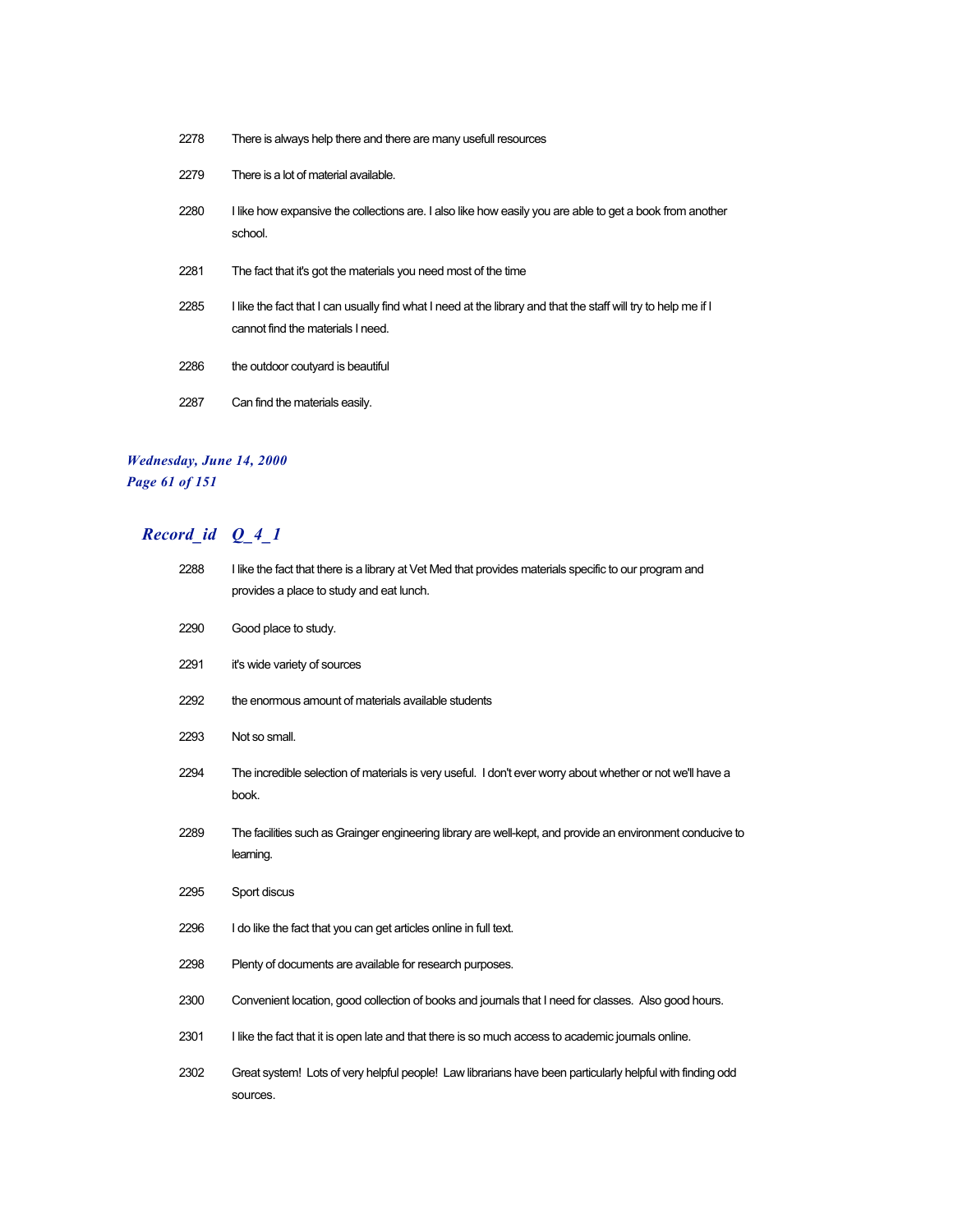- 2306 It seems to hold a lot of information; keeping a large variety of materials.
- 2307 I like the vast collection of about any subject one could be interested in. Also, the convenience of obtaining materials is a nice benefit for a non-academic staff member like myself. Last, the ability to obtain materials from other libraries is a plus.
- 2308 collection
- 2310 a place to study
- 2314 The variety of study environments and resources. For example group study rooms and individual study cubes and computer, web, search engine resources.
- 2315 I enjoy the wide range of books provided in the undergraduate library and those of particular subject-oriented books within the specific libraries in the Graduate Library. I also like how there are many online resources that can be accessed by a home computer that facilitates going to the library, especialy if one lives far away.
- 2316 convenient hours of operation (u-grad)
- 2318 I like the fact that the library is one of the largest in the country and that it has a large collection of books that some university libraries don't have.
- 2323 There is an extremely large selection of books, and the web interface to the catalog is very useful.
- 2330 Gives me a quiet place to study
- 2332 The staff and search tools are highly effective.
- 2333 Our collection is vast and great.
- 2335 Soft chairs in Beckman

# *Wednesday, June 14, 2000*

### *Page 62 of 151*

### *Record\_id Q\_4\_1*

2337 The many libraries to choose from, the abundance of resources (once you figure out how to find them), and the quiet areas and talking areas. 2328 The IEEE machine in Grainger is a phenomenally useful reference. Please continue to acquire the latest CD cartridges. It has been by far the single most useful resource for me. 2329 The people are very friendly and helpful. However, when looking for the browsing room after a computer search told me that a particular book was located there, I was sent to a couple different areas of the Undergrad Library before finally being sent to the Union. If the staff is unsure about the answer to a question, they should be able to immediately ask for help instead of guessing.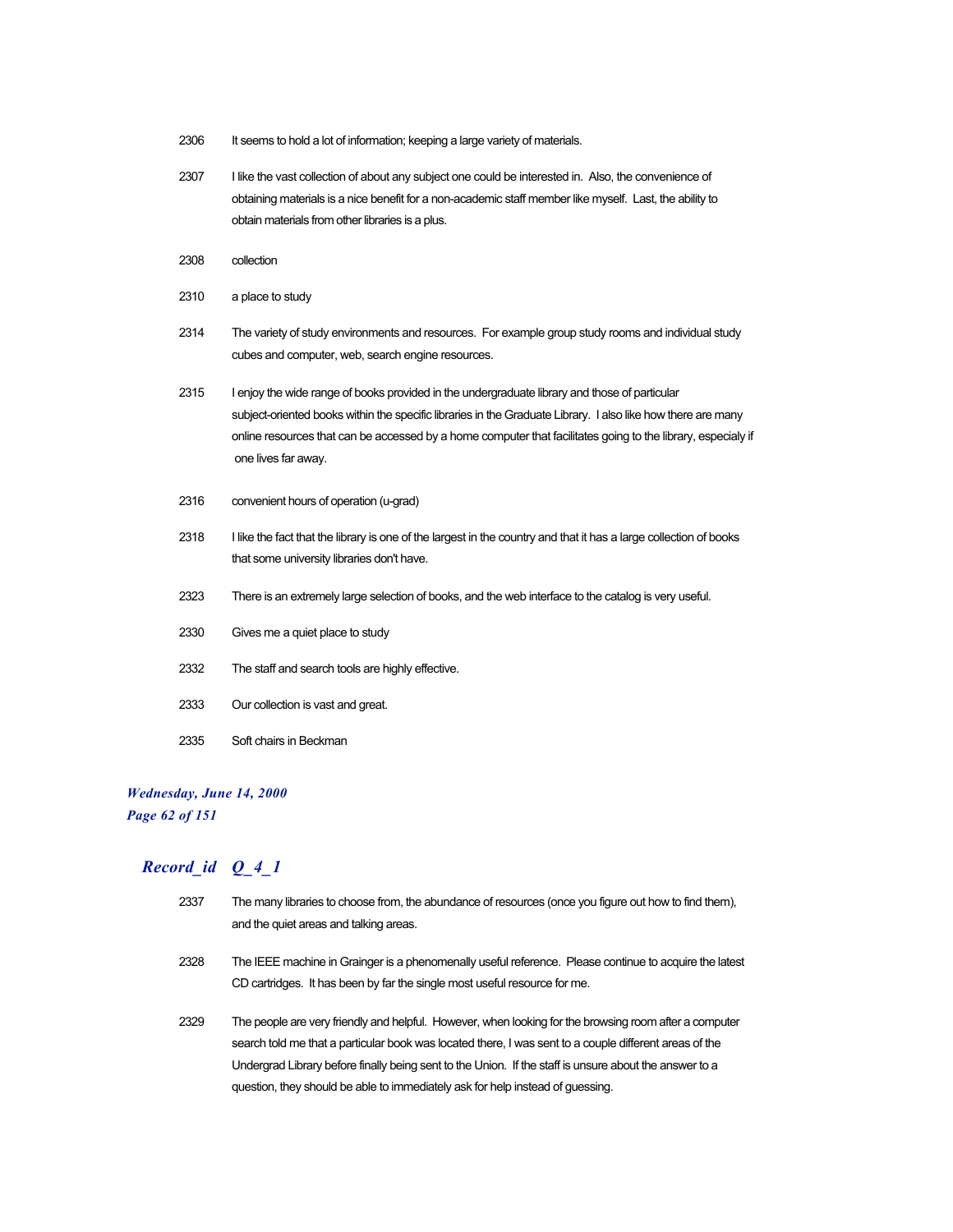- 2338 Grainger is a very building
- 2341 desk staff are usually helpful and i like being able to research from home.
- 2342 I like the fact that things are nice and categorized for making it easy to locate items
- 2343 I like that it is open 25 hours during finals. i wish it was open later on fridays and saturdays.
- 2344 it has many resources
- 2346 There is a large amount of information available to the students.
- 2348 The journals--hopefully the library's budget for new journal acquisitions will be kept up!
- 2349 selection
- 2350 the amounts of information i can get in a relatively easy way.
- 2351 Very clean and big.
- 2354 Easy to locate items; sufficient length of time to keep items; availability of course reserve materials.
- 2357 The easy accessibility to materials, if the university has them, and the friendly and helpful advice of the librarians.
- 2358 on line full text is very convenient, but need better improvement to user friendly.
- 2359 Grainger computer labs are good.
- 2360 I like the fact that I have access to so much info, I rarely cannot find articles or books. I think what I like most are the departmental libraries, mostly because of the convenience.
- 2361 It's fine, a place to sit, but I don't usually use the library
- 2364 i have no trouble finding sources for my papers because there are so many books and journals available
- 2369 It is easy to access and the staff always seems to be readily available when needed.
- 2371 there are a lot of resources available for the picking.
- 2362 Rich materials such as books, journals and magazines.
- 2363 Accessibility to a variety of materials on many subject, and the ease in which these materials can be found through computer research.
- 2365 I like that it is in a convenient location. It is right on the quad so that in between classes i can always go there to study or get on a computer to do some work or print up some class notes.
- 2367 I like that there is always someone around to help me. In addition, I have taken out several books over the semester and the amount of books and the tome limit to which I have to use them are great.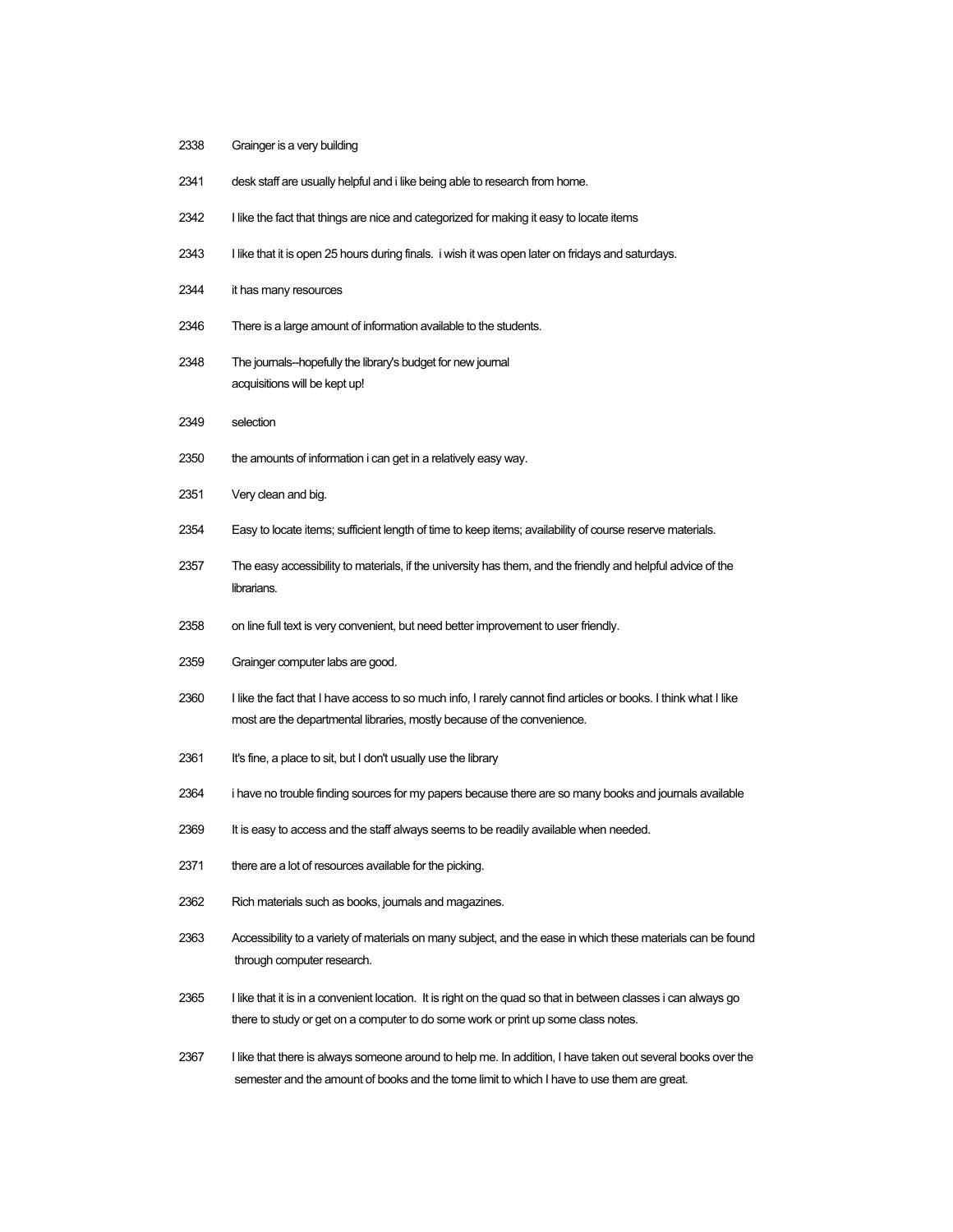### *Wednesday, June 14, 2000 Page 63 of 151*

| 2370 | They're at good locationson the bus routes, so they easy to get to. Te collection of books is nice and I'm<br>very satisfied when I find a lot of books as references when writing papers. The staff is very nice. I<br>especially like the vending machines in the undergrad.                                                                                                                                                                |
|------|-----------------------------------------------------------------------------------------------------------------------------------------------------------------------------------------------------------------------------------------------------------------------------------------------------------------------------------------------------------------------------------------------------------------------------------------------|
| 2372 | I like the atmosphere at the library. It is a comfortable place to study.                                                                                                                                                                                                                                                                                                                                                                     |
| 2373 | it's very diverse                                                                                                                                                                                                                                                                                                                                                                                                                             |
| 2374 | wide selection of books                                                                                                                                                                                                                                                                                                                                                                                                                       |
| 2376 | Ability to search for most documents online.                                                                                                                                                                                                                                                                                                                                                                                                  |
| 2377 | the hours are "workable"                                                                                                                                                                                                                                                                                                                                                                                                                      |
| 2379 | existence of departmental library (Physics) nad a decent collection of books                                                                                                                                                                                                                                                                                                                                                                  |
| 2380 | I love the variety of sources available and the convenience of searching (and even holding) some of those<br>materials through telnet or the Internet.                                                                                                                                                                                                                                                                                        |
| 2381 | The staff in the main stacks and the departmental libraries are superb, they are kind and helpful. If it were<br>not to my two departmental library staff and the staff in reference I would not be able to find any journal.                                                                                                                                                                                                                 |
| 2382 | Very good places to study.                                                                                                                                                                                                                                                                                                                                                                                                                    |
| 2383 | I use Grainger Engineering Library on a daily basis. I am more than satisfied with its location, the variety<br>of work spaces within the library, and the number of workstations. I can conveniently stop by the library<br>for an hour when I have a break in classes. There are designated areas that help for quiet studying<br>versus group studying and different work spaces, catering to those who prefer a study carol over a table. |
| 2385 | In previous semesters when I was on campus (I am away from Urbana for this semester), most of the<br>papers/journal articles I would look for were easily found in nearby library branch (Mathematics or<br>Grainger).                                                                                                                                                                                                                        |
| 2389 | Inclusiveness of collection                                                                                                                                                                                                                                                                                                                                                                                                                   |
| 2384 | The online catalog was easy to use after taking the prep course in using the system. Librarians have been<br>readily available to assist me for a research project. I like being notified when books have come in and<br>being able to pick them up at a convenient library.                                                                                                                                                                  |
| 2387 | the fact that you can check the library collections form home through the computer.                                                                                                                                                                                                                                                                                                                                                           |
| 2390 | The collection. Thus far in my research I have found the University of Illinois to have the best quality<br>collection.                                                                                                                                                                                                                                                                                                                       |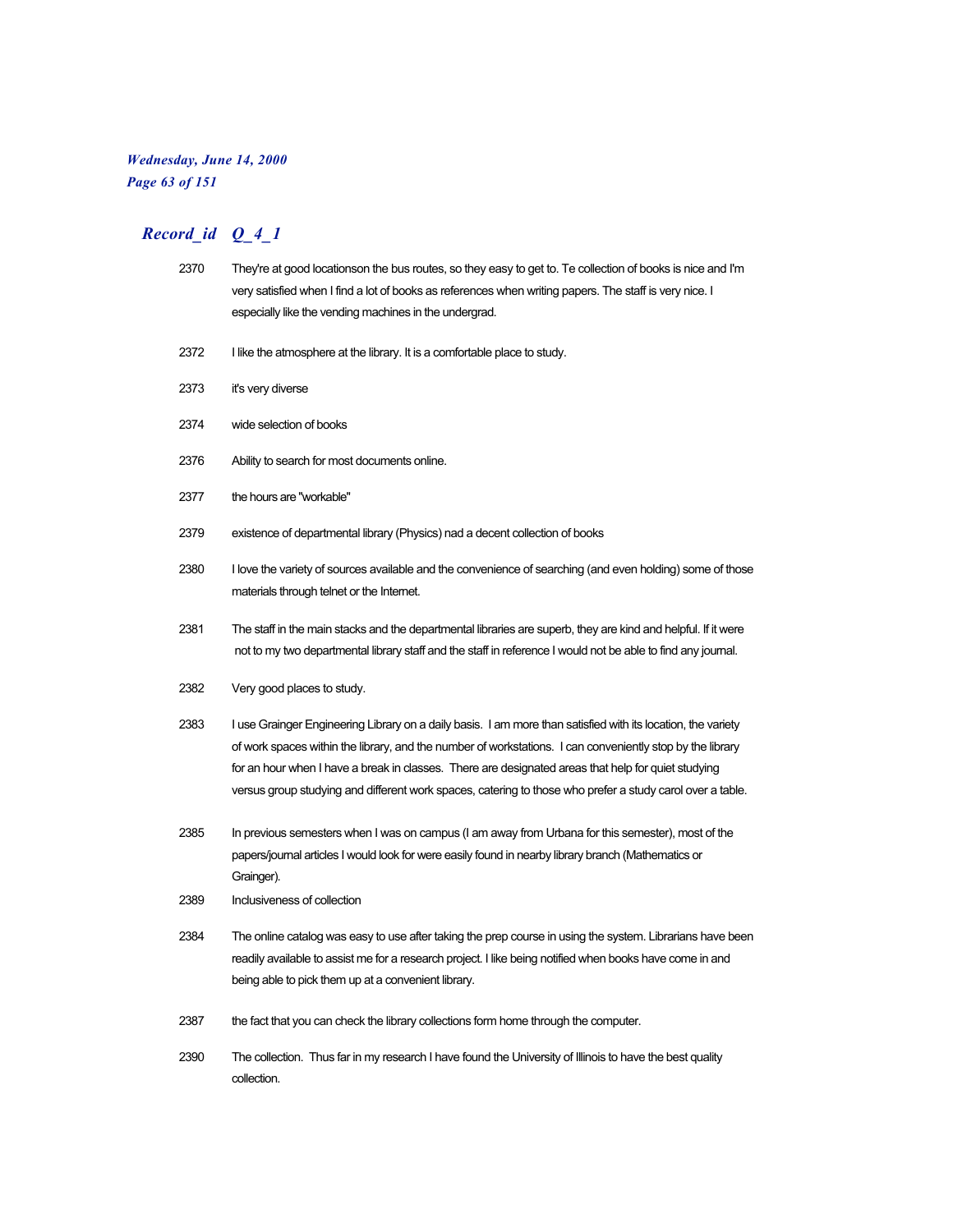| 2393 | The librarians are always very helpful and it's a much better place to do homework compared to the<br>distractions of the dorm.                                                                                                                                                            |
|------|--------------------------------------------------------------------------------------------------------------------------------------------------------------------------------------------------------------------------------------------------------------------------------------------|
| 2394 | The hours that they are open is the biggest thing. It is hard to study in my room and it is easier to be able<br>to study there, have resources and use computers if needed. It is a close and convenient place to meet<br>with groups because it is near campus and it has a lot of room. |
| 2395 | excellent collections<br>delivery of books to offices<br>online access                                                                                                                                                                                                                     |
| 2396 | it's expansive, knowlegable staff                                                                                                                                                                                                                                                          |
| 2401 | <b>Study Carrels</b>                                                                                                                                                                                                                                                                       |
| 2403 | Selection                                                                                                                                                                                                                                                                                  |
| 2404 | Journals online and computer labs                                                                                                                                                                                                                                                          |

### *Wednesday, June 14, 2000 Page 64 of 151*

| 2405 | The wide range of material available.                                                                    |
|------|----------------------------------------------------------------------------------------------------------|
| 2406 | Overall, good collection of journals in psychology.                                                      |
| 2407 | Grainger is a nice beautiful building. I like being able to use the web to find books and articles       |
| 2408 | <b>Print Journal Collection</b>                                                                          |
| 2409 | Electronic journals                                                                                      |
| 2410 | quantity of material.                                                                                    |
| 2411 | It is very extensive                                                                                     |
| 2412 | Helpful staff.                                                                                           |
| 2413 | variety of collections.<br>library hours.                                                                |
| 2414 | huge collection.<br>extremely helpful staff in reference/info desk.                                      |
| 2415 | The resources                                                                                            |
| 2418 | I like the people who work there because most of the time they are just students like me so I can relate |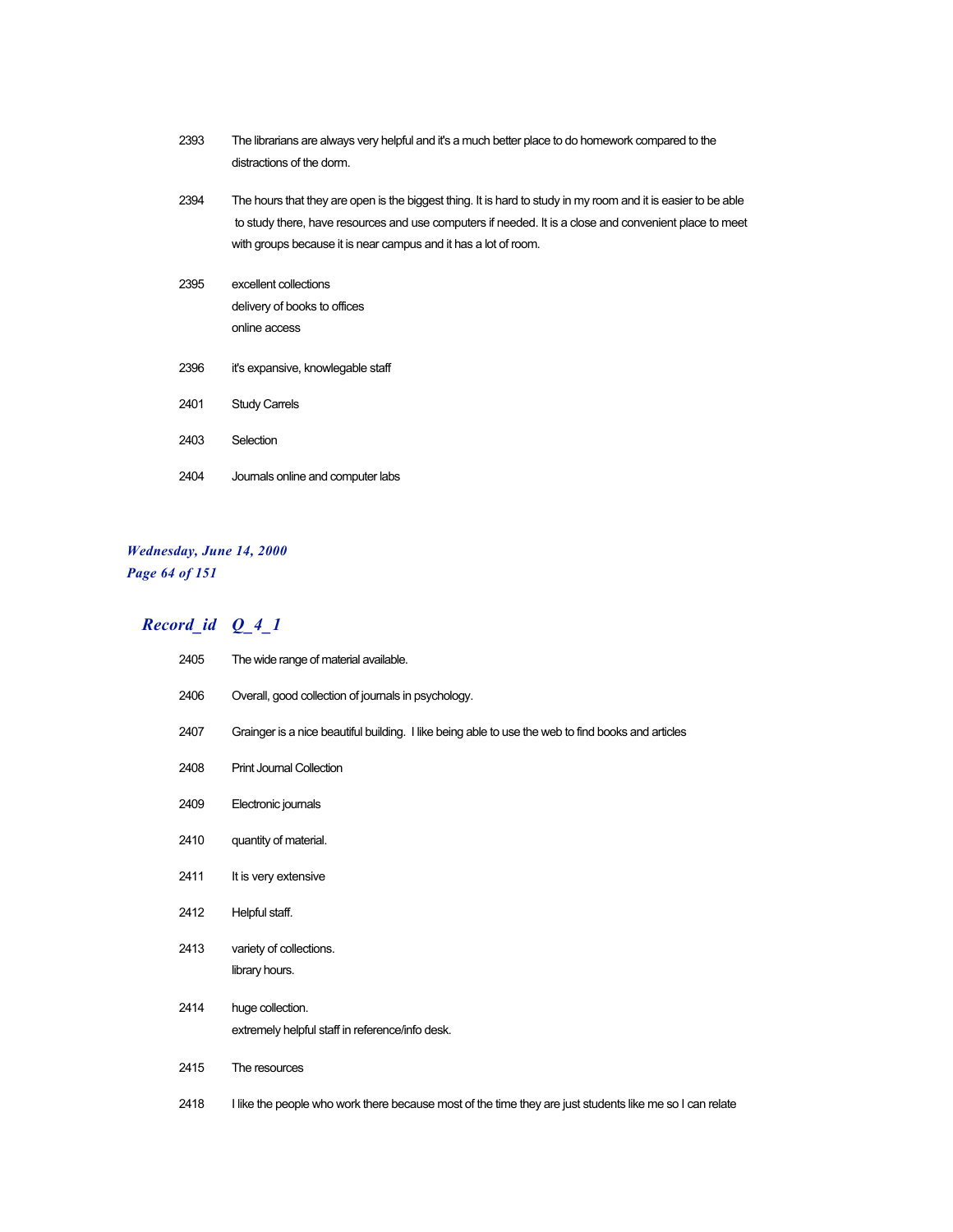with them better. And also they are very friendly and helpful.

- 2419 For most anything, if you want it... it's there somewhere.
- 2422 The Law Library is gorgeous and has a great study atmospherre.
- 2421 Has a pretty big selection of resources.
- 2423 I absolutely LOVE how very helpful and friendly the staff has always been, and how quickly and responsibly they address my questions.
- 2429 I like that the computer can tell you whether or not the book need is available and where. I also like that you can access databases from personal computer. The libraries, in general are easy to navigate once introduced to by staff or map.
- 2430 The online resources!
- 2432 I like our huge collection of books.
- 2433 huge conllections and length of loan period
- 2434 vast amount of resources available...can almost always find information that I need
- 2435 delivery of articles not on campus
- 2436 I like how it has became such an interactive tool and so automated from all area inside and outside the libraries.
- 2438 I like the accessibility of resources and how easy it is to find them
- 2439 The library has many sources available for me on my subjects. I have to use many journal articles for my classes, and I can always find one right away. They are very organized. They also provide a good study atmosphere.
- 2440 Access to so much relevant material.

### *Wednesday, June 14, 2000 Page 65 of 151*

| 2441 | The UI Library Webpage.                         |
|------|-------------------------------------------------|
| 2442 | The staff is very helpful in finding resources. |
| 2443 | the information online is adequate.             |
| 2447 | Very large collection of books and materials    |
| 2448 | The amount of information available             |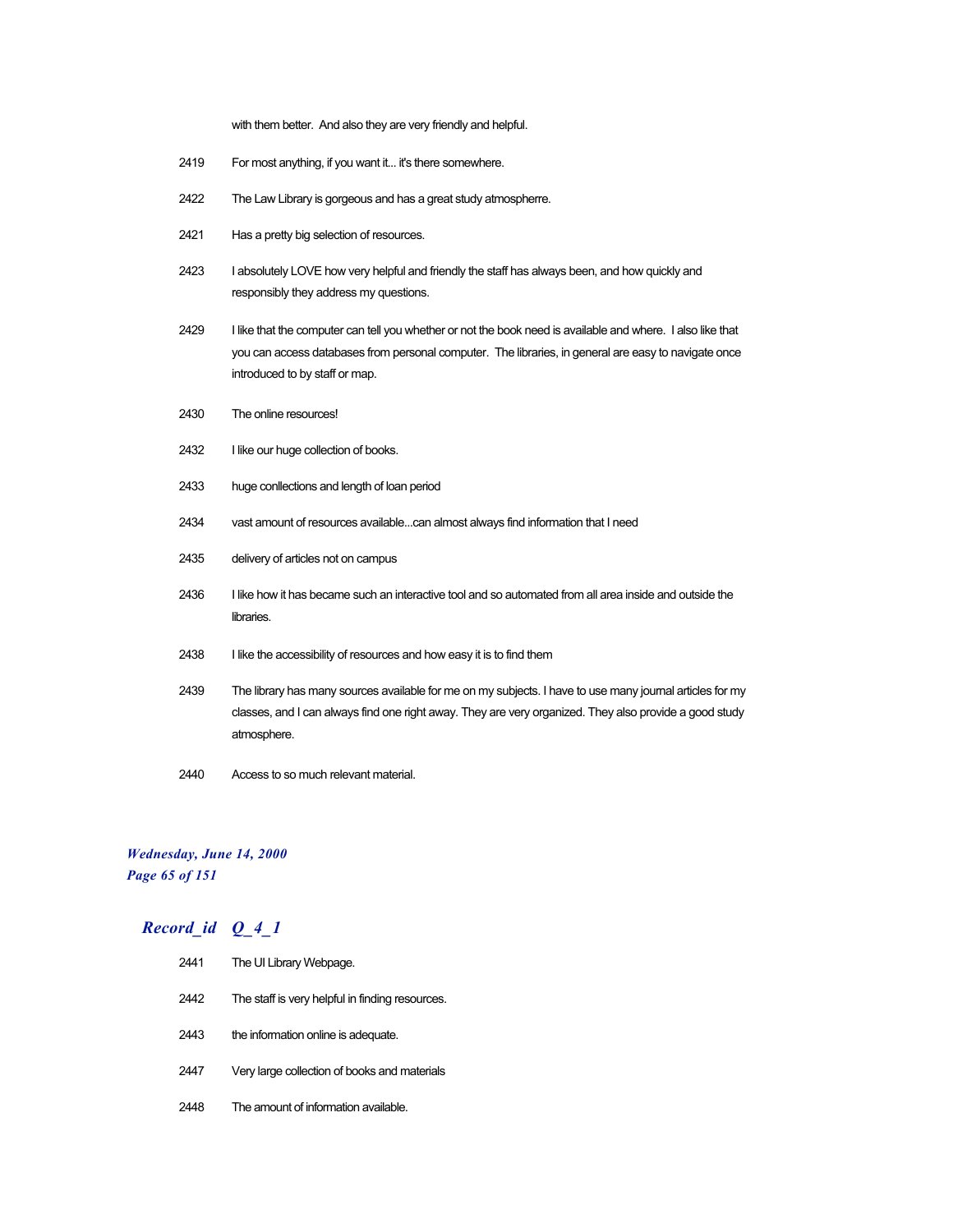- 2449 Helpful staff. Online resources. Large selection of books on reserve.
- 2450 It's usually easy and fairly convenient to use and to find materials.
- 2452 it is open very often there is plenty of sources people help you in your research
- 2444 I love the main stacks which I get to explore with my stacks pass, I really lvoe the collection in general because of both its breadth and depth. Illinet Online is a great help in searching for materials and I'm glad the Web form is accessing more of the catalogue (but I still use telnet). I also like how I can call or use the computer to renew books.
- 2446 I can reserve and renew books from my home computer and have new books delivered promptly to a nearby library. I can have whole articles e-mailed to my student account and avoid taking a trip to a library.
- 2451 Excellent journal collections in most of the libraries.
- 2454 i like the amount of books that are available. it is also fairly easy to get help on topics. the hours are pretty nice too.
- 2455 There is such a wide selection of resources.
- 2457 The Vet Med Library is so great. I never thought a library could be so thorough and complete. It has everything we as vet students could ever want as a resource. Great Job!!! No complaints from this vet student! The staff is FXCFLL FNT!!!
- 2458 The extensive print materials available and the remote availability of services.
- 2459 The amount of materials there is amazing, making reasearh a lot easier. The staff is always very friendly and willing to help.
- 2460 The online full-text journals are an excellent resource saves everyone a lot of legwork. I wish there were more journals online, and it would also be helpful to have full-text articles online from issues prior to 1996.
- 2461 There is a very good collection of specialised academic material and it is placed conveniently close to the teaching rooms and offices.
- 2463 availability-right on the quad-can go to it in between classes and use the computer
- 2468 study areas
- 2469 The promptness of a book being at the stacks after it is requested. It really saves the user time from having to go from library to library, and it only takes about a minute to get the books once one goes to the stacks to pick up the book.
- 2470 What I like most about the library is the wide selection of books, newspapers, and magazines. You are able to find almost any book under the sun. This point is especially important to me since I spend much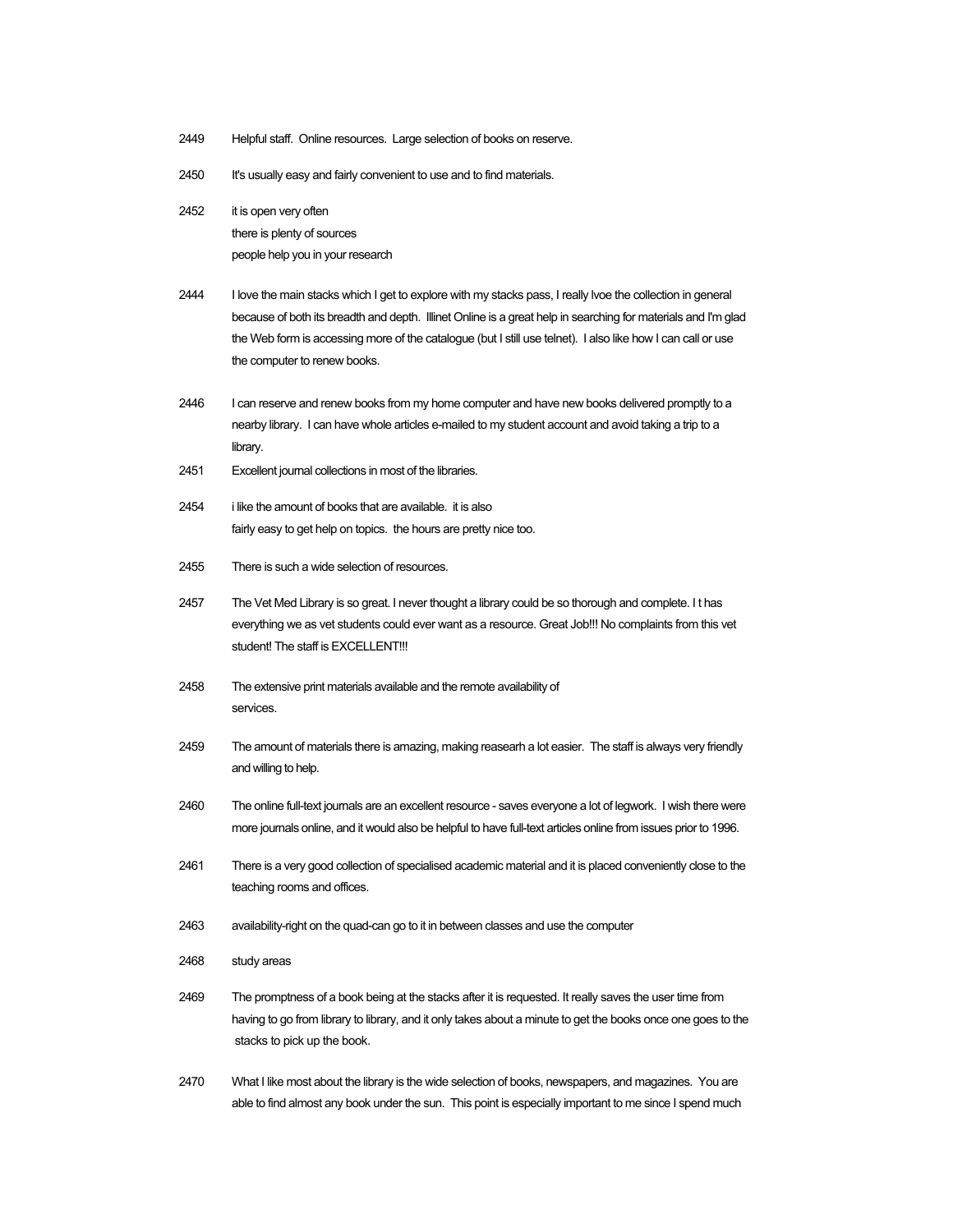time researching in the library because of my majors. The library staff is also quite helpful and understanding. They are always around to help you when you need it.

### *Wednesday, June 14, 2000 Page 66 of 151*

| 2472 | The long hours from which I could study late at night.                                                                                                                                                                                                                                  |
|------|-----------------------------------------------------------------------------------------------------------------------------------------------------------------------------------------------------------------------------------------------------------------------------------------|
| 2474 | Our Beckman librarian is most helpful. She always handles our requests in an expediant manner, and is<br>very courteous.                                                                                                                                                                |
| 2475 | access, volume, service                                                                                                                                                                                                                                                                 |
| 2476 | big, lots of materials aailable, friendly environment                                                                                                                                                                                                                                   |
| 2478 | The extensive copies of materials available.                                                                                                                                                                                                                                            |
| 2481 | It is a very comfortable study environment with few distractions                                                                                                                                                                                                                        |
| 2473 | Size and scope of journal collection                                                                                                                                                                                                                                                    |
| 2482 | Staff assistance in Icoating materials off campus<br>Interlibrary loan exceptional                                                                                                                                                                                                      |
| 2486 | huge collection but need to improve journals and make sure that people won't bring drinks and food into the<br>library!!!!!                                                                                                                                                             |
| 2487 | The location of both chemistry and biology libraries and the fact that whatever I cannot find in one I can<br>find in the other just by going online.                                                                                                                                   |
| 2489 | The staff is very helpful and is able to answer most of the questions that have been presented to them.<br>The resources available are also very helpful.                                                                                                                               |
| 2490 | selection                                                                                                                                                                                                                                                                               |
| 2491 | I like Grainger because it is quiet and very condusive to studying.                                                                                                                                                                                                                     |
| 2492 | The thing that is most impressive about our library system is the shear size. We have books on anything<br>and everything that you can think of. When my teachers give me a crazy paper to write I know I can still<br>probably find 20 books on the topic no matter how obscure it is. |
| 2494 | good variety of books                                                                                                                                                                                                                                                                   |
| 2495 | I like the ability to access online journals, downloading the pdf files and printing them from my computer - I<br>don't have to spend a lot of time walking across campus to photocopy a paper I need (unless it is several                                                             |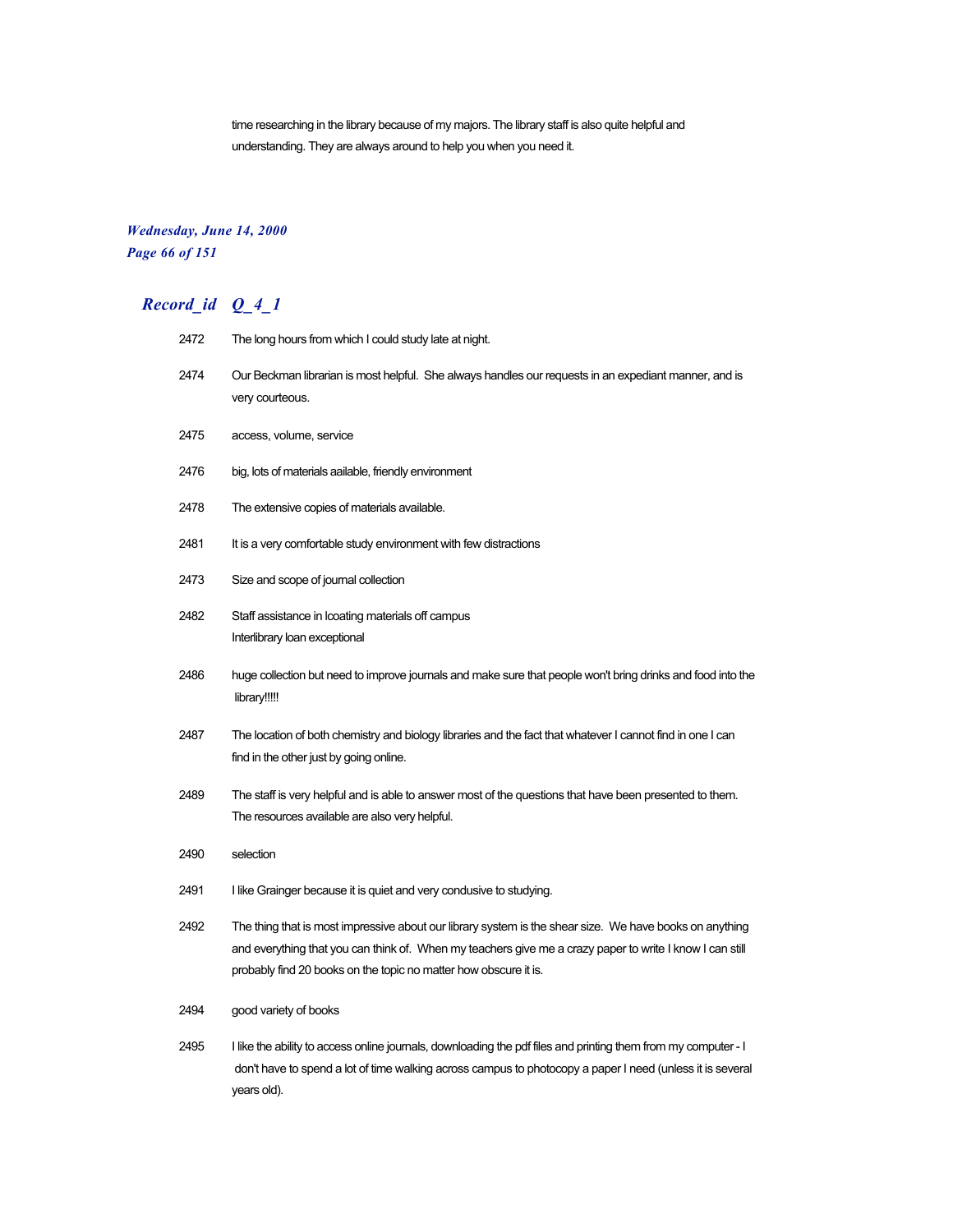- Everything is there you just have a hard time finding it.
- 2497 I like the quietness of Grainger which gives me the ability to study in a positive environment
- The resources for finding research materials.
- study areas, computers
- the possibility of getting just about any resource I can't think to requesst
- THe amount of sources in the library and the ability to easily attain them
- I like how one can go to any library and get general information.
- The online help is very beneficial, I would be lost on some of my projects without it. it is a great place to start research
- There are lots of resources.
- 2509 In many ways I like UI library: Collection, staff, services and, etc.

### *Wednesday, June 14, 2000 Page 67 of 151*

### *Record\_id Q\_4\_1*

 location and size We can find materials using the internet and borrow books from other libraries easily. provides a place of comfort and peacfulness EVERYTHING is here somewhere lots of books The library staff is extremely helpful and friendly. Very easy to find waht you need quickly. The size - I can ALMOST always find what I am looking for. The massive collections. I was borrowing material from this library for three years before I needed for a book that this library did not own. It's an awesome resource, and the most valuable asset the school has. Classes and professors were frequently just busywork--my true education came when I was reading alone in the library. good study enviornment The library has begun to fuocus more on on-line scientific journals which have full text accessibility.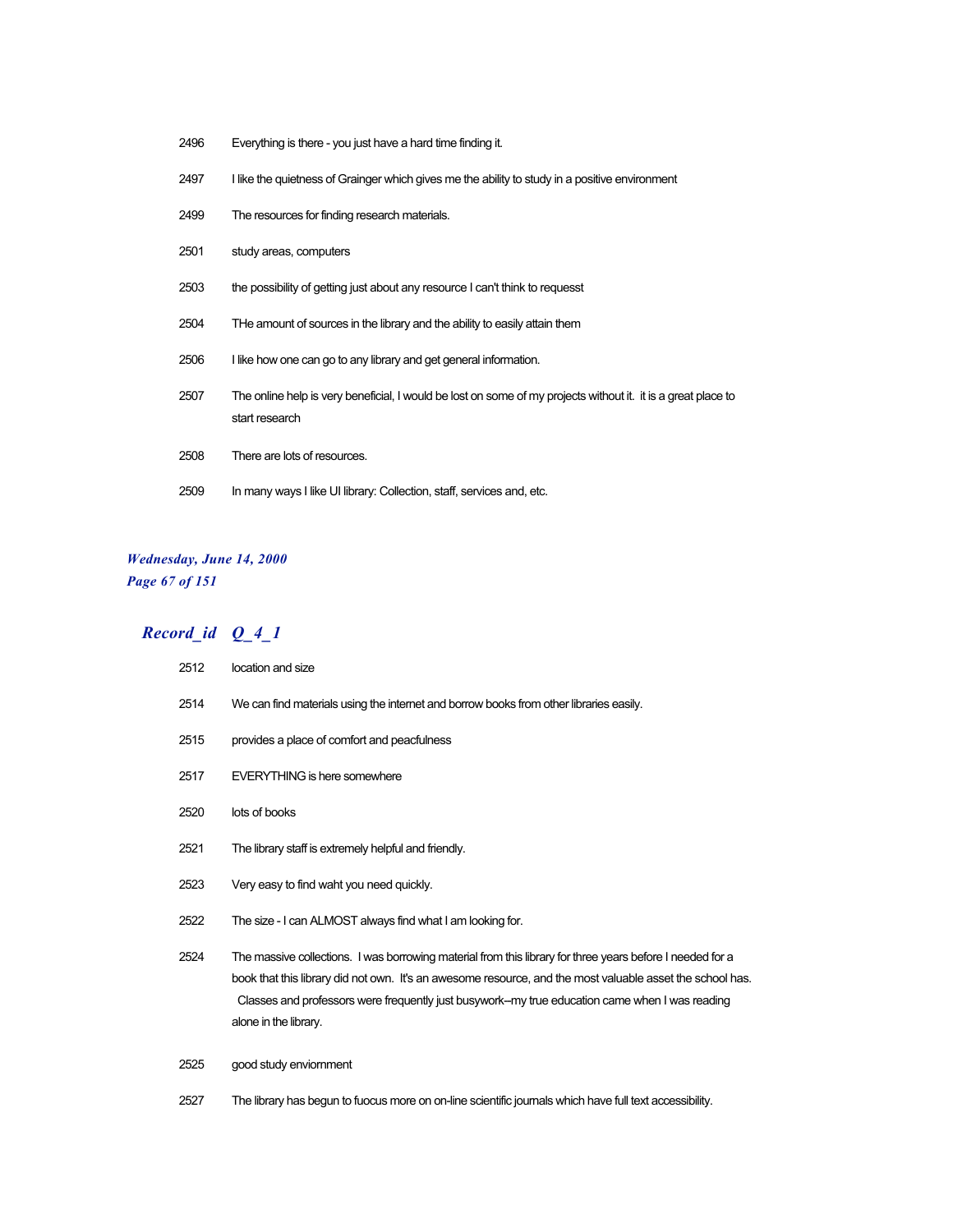| 2528 | I like Grainger's study area because it is clean and very nice with everything you need in each cubicle.             |
|------|----------------------------------------------------------------------------------------------------------------------|
| 2529 | the number of books                                                                                                  |
| 2531 | Wide subject coverage, and good depository of gov't documents.                                                       |
| 2533 | THere are many different options one has for studying,a group environment or a single study<br>environment.          |
| 2534 | ability to access so many books                                                                                      |
| 2535 | I like how the Undergraduate library has so many study carrels. There is a variety of places where one<br>can study. |
| 2537 | the books                                                                                                            |
| 2538 | big and comprehensive, making the effort to go online                                                                |
| 2540 | Very easy to locate resources through the online system                                                              |
| 2544 | There are so many libraries! It's nice to know we have so many resources available to us.                            |
| 2549 | Huge selection of materials available to students.                                                                   |
| 2550 | The librarians seem very knowledgable and have helped me find important research materials many times.               |
| 2552 | Everything I could possibly want is on campus somewhere.                                                             |
| 2554 | friendly, helpful, librarians                                                                                        |
| 2557 | large print holdings                                                                                                 |
| 2559 | The private study areas at the undergraduate library.                                                                |
| 2563 | Accessability to a number of items.                                                                                  |

*Wednesday, June 14, 2000 Page 68 of 151*

| 2565 | A large variety of possible references.                                                                                                                            |
|------|--------------------------------------------------------------------------------------------------------------------------------------------------------------------|
| 2551 | There are plenty of library resources to do a paper or research any topic under the sun. The reference<br>people who are there to help are extremely helpful also. |
| 2553 | The great quantity of varying materials makes researching much easier.<br>I love the actual main library building. It provides a wonderful atmosphere to work in.  |
| 2555 | Sattelite libraries for individual departments with excellent collections.                                                                                         |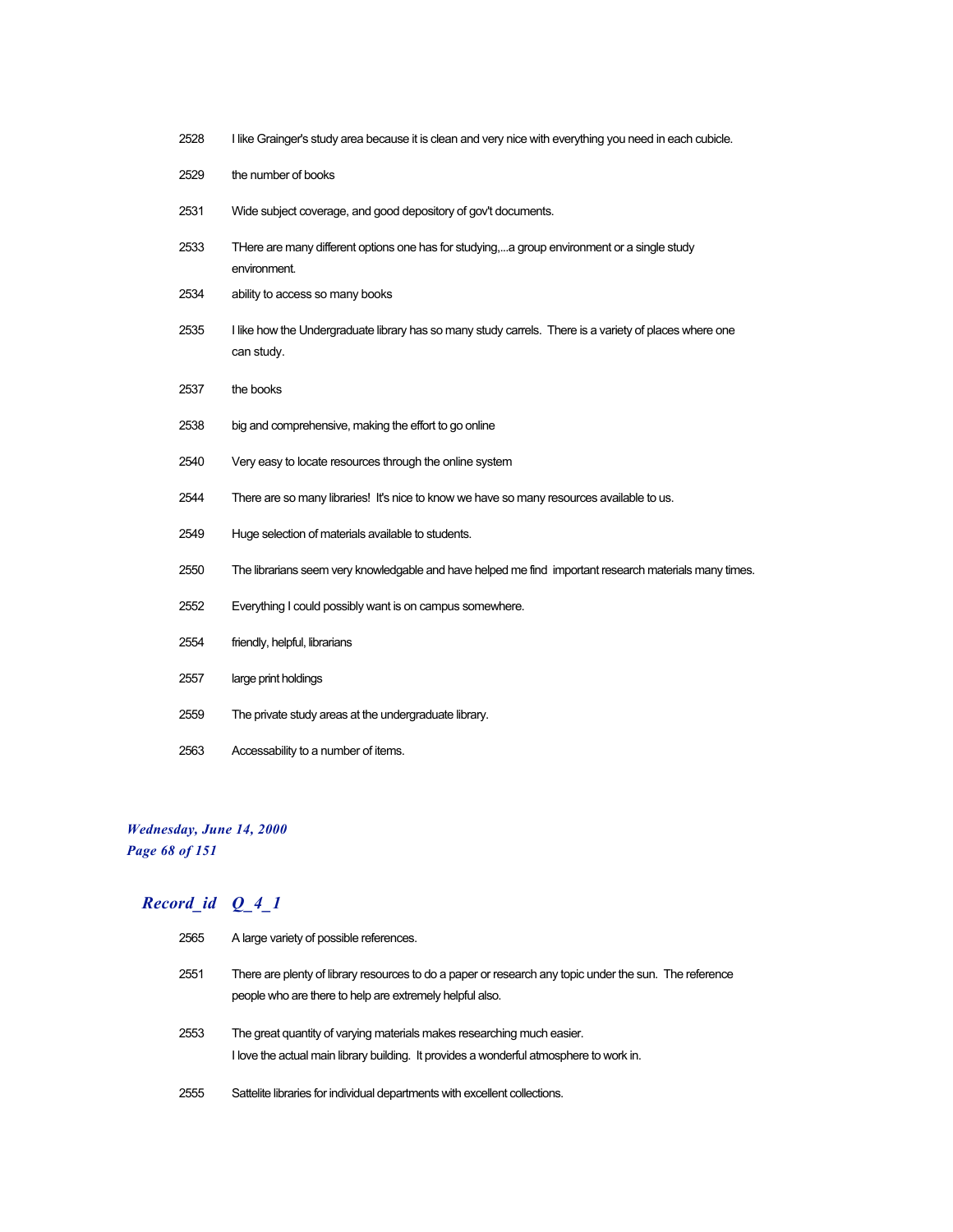- 2556 The library that I have most used, Grainger, is always very conducive to studying. It also has great places to meet for group projects and is in general, just a great library.
- 2561 the best part of the library is that I have access to any article or book that i have identified in my database search. Not once in the last 8 mnths has something not been available (if it was not there in the network they got it from wherever it was available). that is fantastic. makes research easier.
- 2562 Easy use of the online catalog, complete collection, some library staff are very helpful (some are not), easy to locate the desired materials, convenient study space (especially at Grainger).
- 2566 Most of the librarians I have dealt with are very helpful and knowledgeable. I have also been pleasantly surprised at how much information we have readily accessible.
- 2567 It great collection (but unfortuntely this is not being adequately kept up).
- 2568 the vast amount of resources
- 2569 plenty of resources
- 2572 The broadness of the libraries collection
- 2573 I like that it is convenient and there are so many books to chose from. Also, the reference desk people are extremely helpful
- 2575 Extent of the information available
- 2576 the ease to find articles and the delivery service.
- 2579 The number of books is excellent.
- 2581 Comfortable reading areas
- 2578 Interlibrary loan and department office deilvery services.
- 2582 I have always been able to find everything that I need. There has only been one time when I NEEDED a book that was already checked out. Fotunately I was able to drive to Illinios Wesleyan to check it out with my UofI i.d. I greatly appreciate the depth of our catalogue and the interlibrary loans.
- 2584 It is so large you are bound to find something to help you with your research. There are also journals that are pretty old so you can almost use those now as primary documents when writing about issues in the twentieth century.
- 2586 Studying areas are good.
- 2588 The thing that I like most about the UofI library has to be the friendliness of the librarians!
- 2589 The lower level that is kept extremly quite at all hours.
- 2590 Collections and people who work in them.
- 2591 Has all the books i need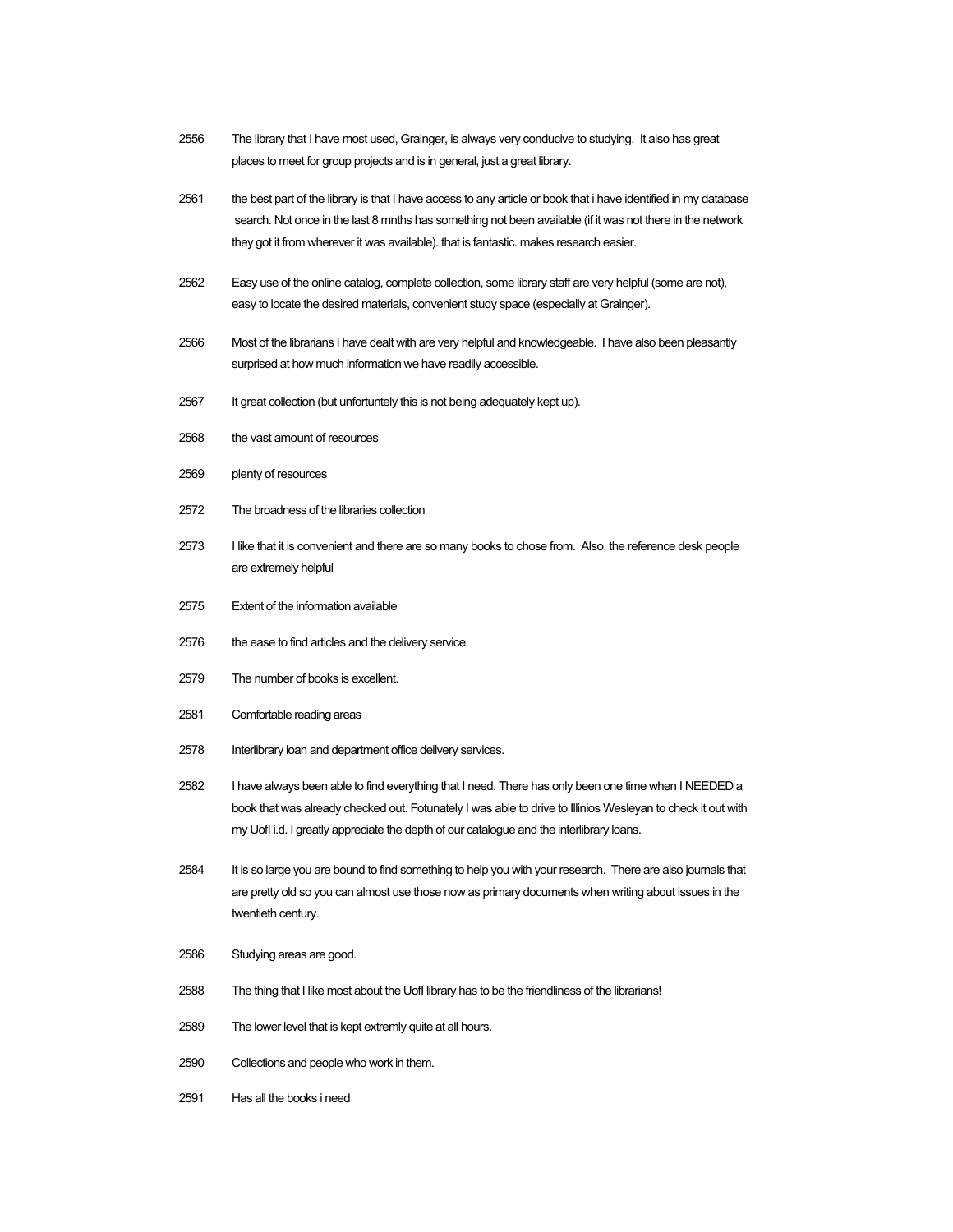### *Wednesday, June 14, 2000 Page 69 of 151*

## *Record\_id Q\_4\_1*

| 2592 | There is a vast slection of materials                                                                                                                                                                                                                                                                       |
|------|-------------------------------------------------------------------------------------------------------------------------------------------------------------------------------------------------------------------------------------------------------------------------------------------------------------|
| 2593 | There are a variety of resources to fulfill every need.                                                                                                                                                                                                                                                     |
| 2595 | there are so many books, hard NOT to find a book you need.                                                                                                                                                                                                                                                  |
| 2596 | The library's impressive book & journal collections, including the Rare Book room. The ability to have<br>materials sent to departmental mailboxes.                                                                                                                                                         |
| 2597 | The library staff are courteous and a wonderful help!                                                                                                                                                                                                                                                       |
| 2598 | The staff is very helpful, the hours are convenient, and the libraries are very organized.                                                                                                                                                                                                                  |
| 2599 | The helpful library staff and ease of finding materials.                                                                                                                                                                                                                                                    |
| 2601 | It has just about everythingso there really isn't much to complain about.                                                                                                                                                                                                                                   |
| 2602 | The wide variety of books and journals, and the timely of interlibrary loan of those the library doesn't have.                                                                                                                                                                                              |
| 2604 | Delivery of campus materials and ability to request materials on-line                                                                                                                                                                                                                                       |
| 2606 | The overall thouroghness of the library system as a whole is very complete. I like the fact that there is<br>not one main library, but a series of them. That way, the materials I am most interested in, which are<br>usually in one subject grouping, are housed in one place close to my part of campus. |
| 2609 | It is a good place to study                                                                                                                                                                                                                                                                                 |
| 2610 | Good place to study                                                                                                                                                                                                                                                                                         |
| 2611 | Collections and services                                                                                                                                                                                                                                                                                    |
| 2613 | the reserve system                                                                                                                                                                                                                                                                                          |
| 2617 | nice and kind librarians                                                                                                                                                                                                                                                                                    |
| 2618 | its comprensive collection                                                                                                                                                                                                                                                                                  |
| 2619 | The amount of material that is available.                                                                                                                                                                                                                                                                   |
| 2616 | the availability of the resources and the ability to obtain other resources if they are not available here.                                                                                                                                                                                                 |
| 2622 | I love the study carrels. They really give me a place to get away!                                                                                                                                                                                                                                          |
|      |                                                                                                                                                                                                                                                                                                             |

Very good about helping us get the materials we need even when the Illinois library does not have it.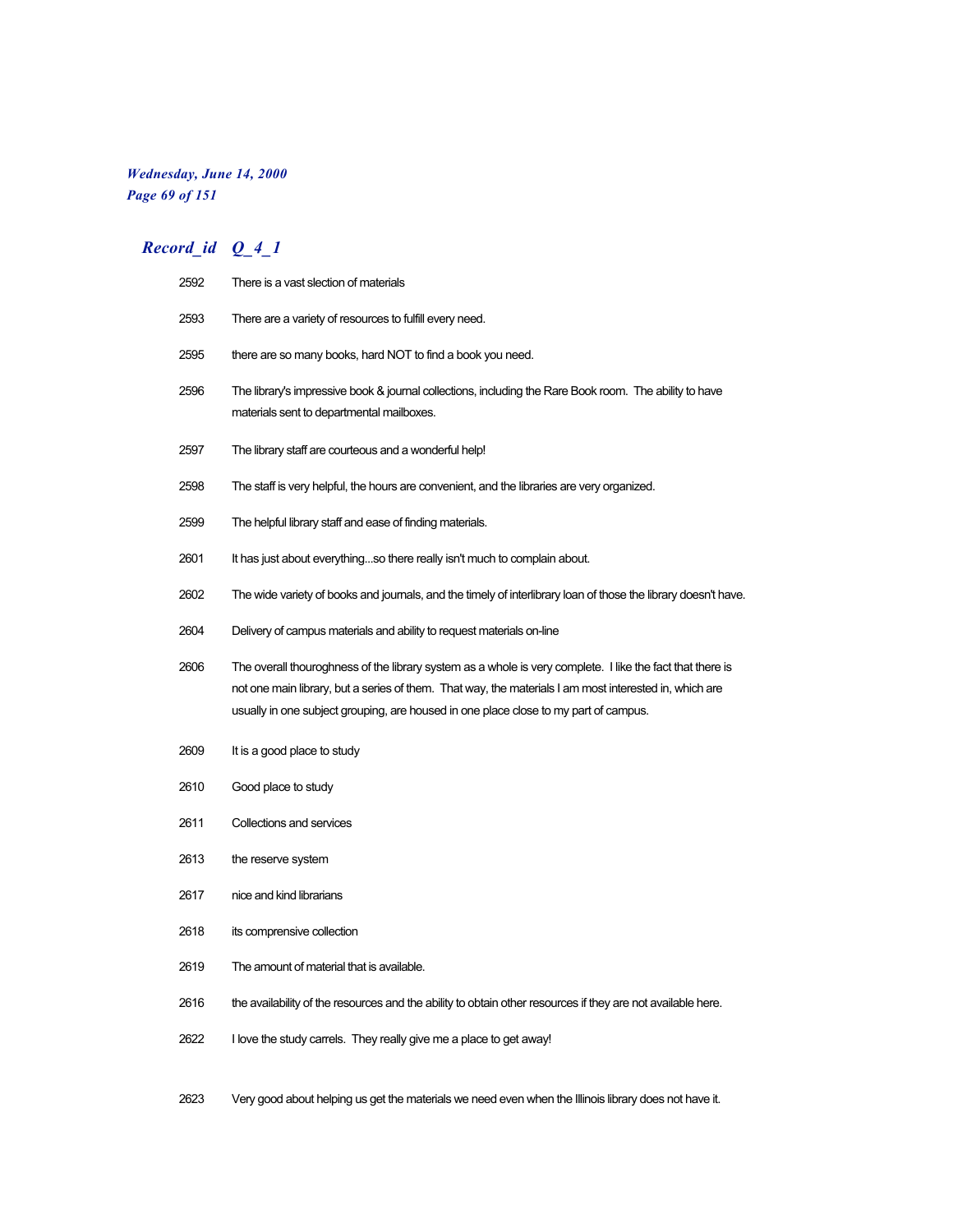- I like the availablity of material and the assistance provided by the staff.
- The library is very complex and covers a very broad range of materials over a broad rage of topics.
- Number of materials available and getting books/magazines/journals from other schools
- I almost always can find what I need.
- Many of the journals that I need are usually available.
- 2633 It is a quiet place to get away from my drunkass roommates so I can study.
- I enjoy going to the Library knowing that it is a quiet place where I can accomplish lots of my work. I love the large tables, because it gives me lots of room to work.

### *Wednesday, June 14, 2000 Page 70 of 151*

| 2635 | I was usually able to find the materials i needed and use the computers efficiently no matter how stoned<br>and how drunk i was.                                                                                                                 |
|------|--------------------------------------------------------------------------------------------------------------------------------------------------------------------------------------------------------------------------------------------------|
| 2636 | I like the fact that there is a place somewhere that you can go and have silence to study.                                                                                                                                                       |
| 2637 | makes researching easy and quick through illinet online and other web services                                                                                                                                                                   |
| 2640 | Remote, on-line access to the catalog and journals.                                                                                                                                                                                              |
| 2641 | I am most pleased with the online interaction availability of the library, especially for the journal databases.                                                                                                                                 |
| 2642 | The most comprehensive collection I have ever had access to. It was, in the mid 1970's, a truly great<br>library. It still beats Northwestern University's and Indiana University's hands down.                                                  |
| 2643 | I feel that the reference help at the Education library is excellent. They are always willing to help me find<br>material and will spend any amount of time helping me until I find what I am looking for or I decide to give<br>up for the day. |
| 2644 | Study areas are good in Grainger                                                                                                                                                                                                                 |
| 2645 | ease                                                                                                                                                                                                                                             |
| 2647 | It's somewhat wide selection.                                                                                                                                                                                                                    |
| 2646 | The locations                                                                                                                                                                                                                                    |
| 2648 | It has just about every journal in print (in the sciences at least).                                                                                                                                                                             |
| 2650 | Being able to search, order and renew books on the computer is extremely convenient. The staff is very<br>helpful and generally pleasant.                                                                                                        |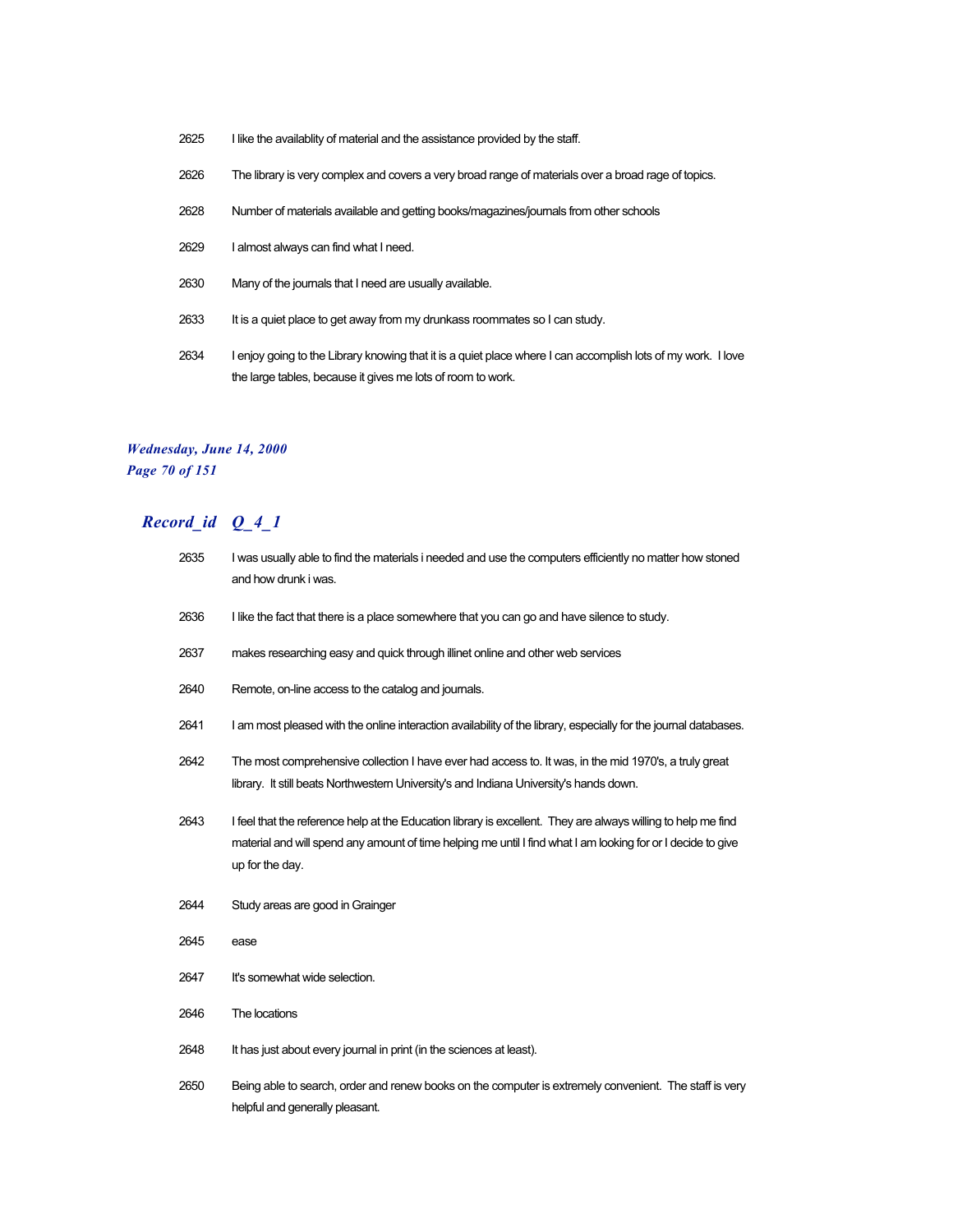- I love the chairs on the top floor of grainger. Grainger is great in almost every way.
- It has a lot of sources
- The convenience of the online services, and the convenience of library locations.
- It has an excellent variety of contents
- Grainger Library is my favorite because it is quiet and a good place to study during the day. I like the access to the computers there and they have all the nessesary material I would need.
- Whenever I needed something, I always got it. If I didn't know how to get it, someone on staff helped me.
- 2661 It's big and has a lot.
- The huge amount of materials available.
- The fact that it is open until 1am, on most nights.
- 2665 1. Collection of Russian books, novels, literature 2. Plenty of on-line services and reference sources
- I like the long hours.
- The staff available to help is the best part of the library. They were always willing to help and very kind in additional to being very knowledgeable.
- 2668 I like the professional atmosphere and cozy environments of Grainger
- Good web site design. Extensive print collection.

### *Wednesday, June 14, 2000 Page 71 of 151*

| 2674 | the great sellection of books.                                                                                                            |
|------|-------------------------------------------------------------------------------------------------------------------------------------------|
| 2676 | The voluminous collections. The Self-Help section in Undergrad library. Late hours are good although<br>Sunday mornings could be earlier. |
| 2677 | kind people working there.                                                                                                                |
| 2678 | The Grainger building has plenty of room for group and individual study.                                                                  |
| 2681 | can use it almost anytime i need to, online and otherwise.                                                                                |
| 2673 | I can find most everything I need (but it has taken me years to figure out how to do it on my own.)                                       |
| 2675 | I can only comment on Grainger Library                                                                                                    |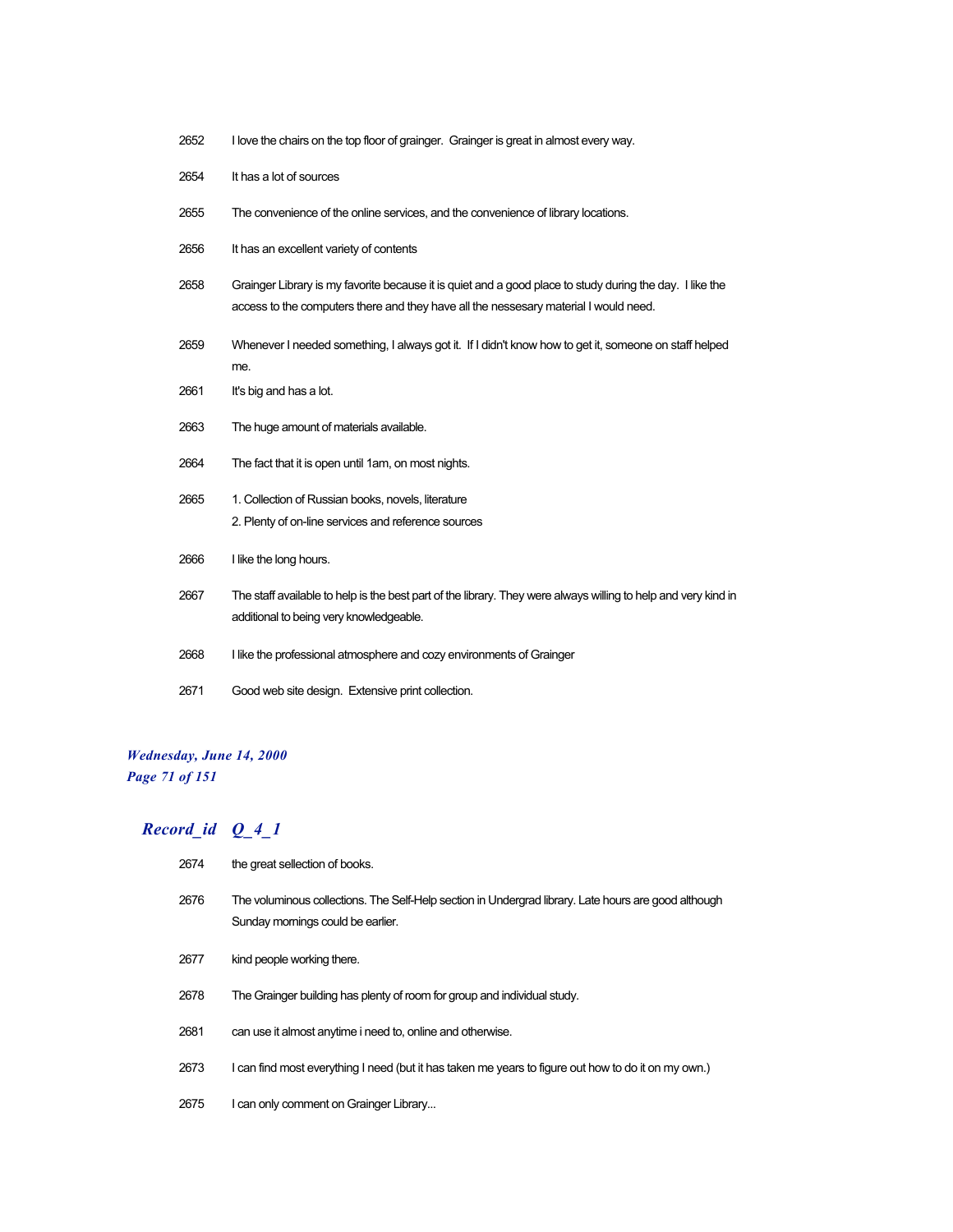|      | Pretty good collections.                                                                                                                                                                                               |
|------|------------------------------------------------------------------------------------------------------------------------------------------------------------------------------------------------------------------------|
|      | Database of shelved books is kept current (books listed as shelved are shelved).                                                                                                                                       |
|      | Overall a good study environment, both for written and computer assignments.                                                                                                                                           |
| 2679 | Everything I could ever what is right there. I'm always surprised when I search for something obscure and<br>it's actually there.                                                                                      |
| 2680 | easiy accessable, open long hours and it's nice to have the 24 hour thing going during finals, lighting is<br>great-keeps me awake!                                                                                    |
| 2686 | It has a large collection of books, journals and government documnets.                                                                                                                                                 |
| 2688 | Location.                                                                                                                                                                                                              |
| 2689 | I like the locations of the libraries and the quiet environments. It is nice to be able to go and get work<br>done, and the hours are pretty convenient. The atmosphere of the building at the Undergrad is very nice. |
| 2691 | wide collection of periodicals                                                                                                                                                                                         |
| 2692 | Lots of books                                                                                                                                                                                                          |
| 2693 | <b>Fascinating Collection</b>                                                                                                                                                                                          |
| 2694 | they can find the book that you want                                                                                                                                                                                   |
| 2695 | open most of the time and variety of materials offered                                                                                                                                                                 |
| 2697 | Lots of information for students to use to find research on papers and other things                                                                                                                                    |
| 2698 | Readiness of employees to help.                                                                                                                                                                                        |
| 2699 | Has an excellent selection of foreign monographs.                                                                                                                                                                      |
| 2700 | helpfulness of employees                                                                                                                                                                                               |
| 2703 | The environment is good. It provides a nice quality study area with resources available when you need it.<br>Love the programs that the library offers and staff generally seems very friendly and helpful.            |
| 2704 | Large amounts of information available.                                                                                                                                                                                |
| 2706 | Can check out books for a very long time                                                                                                                                                                               |
| 2708 | I love the web access to find books and articles. I like being able to figure out which libraries I need to go<br>to and what material the libraries have without having to be in the library                          |
| 2710 | the large collection of material related to my area of study, help to obtain material through interlibrary<br>loans, helpful library staff                                                                             |

*Wednesday, June 14, 2000 Page 72 of 151*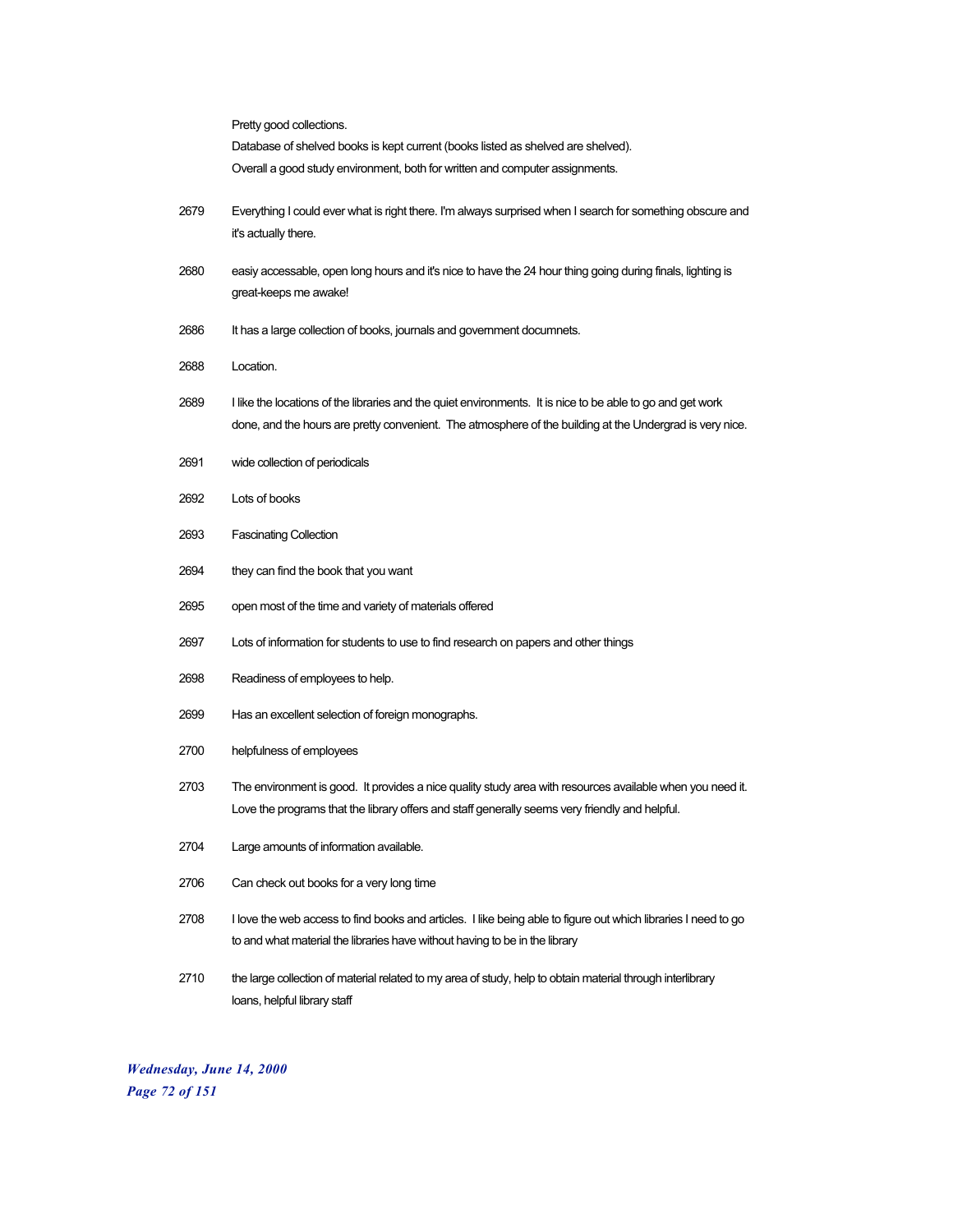## *Record\_id Q\_4\_1*

| 2712 | It's open all the time.                                                                                                                                      |
|------|--------------------------------------------------------------------------------------------------------------------------------------------------------------|
| 2715 | There is a vast supply of material on every subject.                                                                                                         |
| 2716 | That I have a capability of using the library without every having to go to the library.                                                                     |
| 2717 | it's the biggest and best kept                                                                                                                               |
| 2719 | Staff is willing to help out and most of the time very helpfull. I aslo like the fact that there is lot of<br>material available to the students             |
| 2721 | The large print holdings, book, newspaper, periodical and mss.                                                                                               |
| 2722 | The staff is the most helpful. I've never had a bad experience with a staff member.                                                                          |
| 2713 | I like the environment of the Grainger library, because people are there to learn and not fool around and<br>ruin it for others.                             |
| 2714 | I like the environment of the Grainger library, because people are there to learn and not fool around and<br>ruin it for others.                             |
| 2724 | The accesibility to so much info.                                                                                                                            |
| 2725 | 1 - the number and cleanliness of personal study spaces<br>2 - safety inside librariries (security personnel are prevelant)<br>3 - number of books available |
| 2726 | The education library has many great resources for teachers to be to use in lesson planning.                                                                 |
| 2727 | The library's staff go out of their way to assist patrons. The collection is top notch. The availability of<br>online databases is also wonderful.           |
| 2728 | The number and variety of resources is tremendous.                                                                                                           |
| 2729 | Staff and collections                                                                                                                                        |
| 2730 | large collection                                                                                                                                             |
| 2731 | You can find just about anything that you need - there is a huge variety of sources and places to find<br>information.                                       |
| 2732 | The Interlibrarian Loan staff and their level of efficiency is outstanding. I find the library hours quite<br>generous.                                      |
| 2733 | The vast amount of material on every subject and the ease of finding things within the library are the<br>libraries strong points.                           |
|      |                                                                                                                                                              |

2734 Complete Collection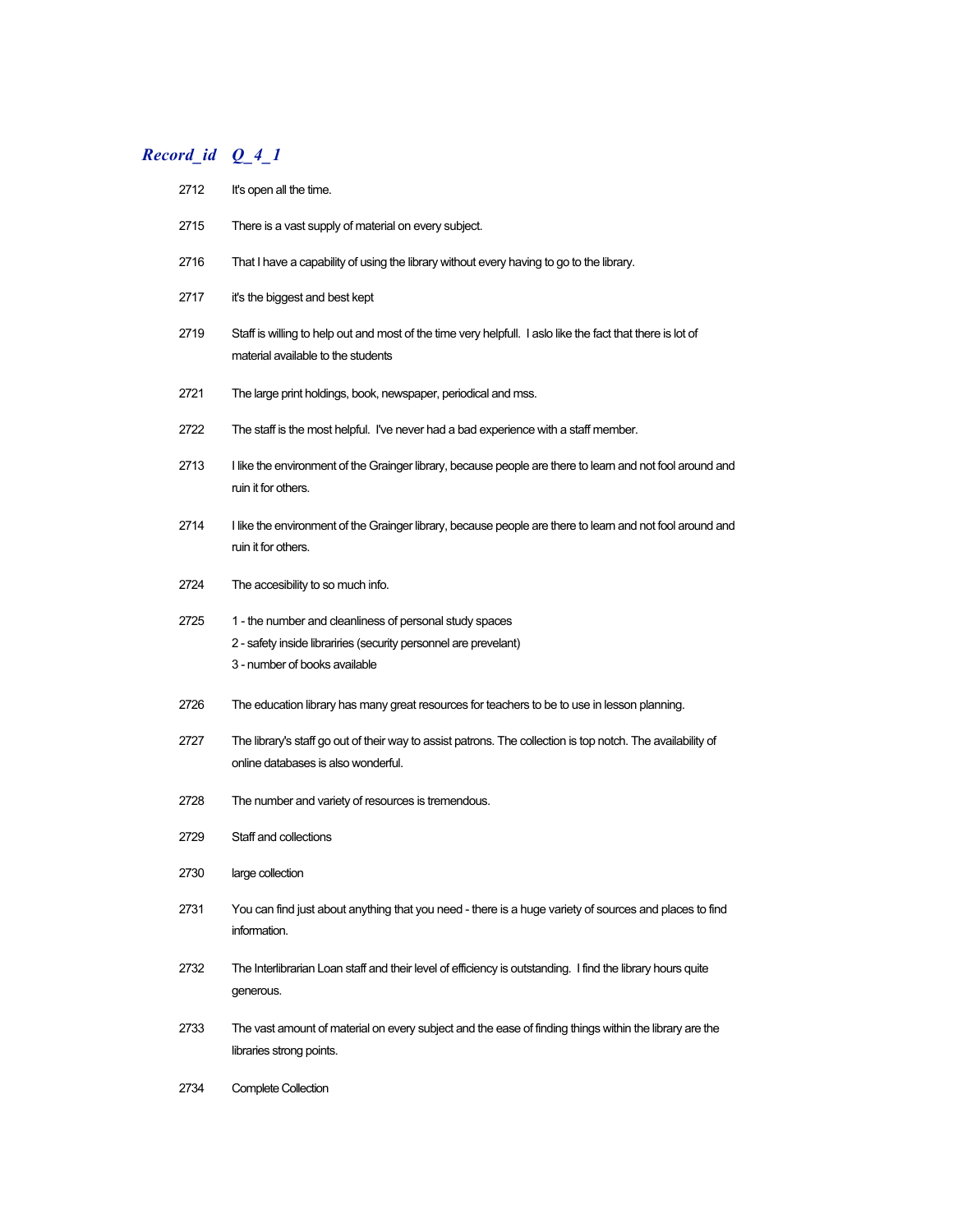- 2738 I like going to stocks and look for the book I want to read. When I am searching for the article in the juornal that is not available in the labrary I want to get the copy from other libraries as fast as possible.Some experiments cannot be delayed or canceled because sudden need for the information cannot be recieved on time.
- 2739 Inter-library searches and loans
- 2740 Lots of stuff online. The music library in particular is awesome. Whatever journal or periodical I could possibly imagine using is on file there. Very extensive, very useful.
- 2741 The peace!

### *Wednesday, June 14, 2000 Page 73 of 151*

| 2742 | From my contact, the professional staff are GREAT. The student staff on the whole stink rotten socks.<br>Journal collection is very good.           |
|------|-----------------------------------------------------------------------------------------------------------------------------------------------------|
| 2743 | It is a quiet place to work.                                                                                                                        |
| 2745 | Being able to study there.                                                                                                                          |
| 2746 | It is big.                                                                                                                                          |
| 2748 | I definitely like the location of the undergraduate library the best.                                                                               |
| 2744 | The sheer volume of information ensures that I will be able to find what I am looking for.                                                          |
| 2749 | People are very willing to help.                                                                                                                    |
| 2750 | There is much information and the friendliness of a few of the librarians at Grainger; who are willing to help<br>find what you need.               |
| 2752 | There is a large selection of materials if you know where to look.                                                                                  |
| 2754 | I love being able to get more than 75% of the journals I read online.                                                                               |
| 2756 | the vast materials and resources available                                                                                                          |
| 2757 | Doing searches and having material delivered to my office.                                                                                          |
| 2759 | I think Grainger Library has a very conducive study environment. I love studying there because it is quite,<br>I feel safe, and I accomplish a lot. |
| 2760 | Delivery of materials to campus offices                                                                                                             |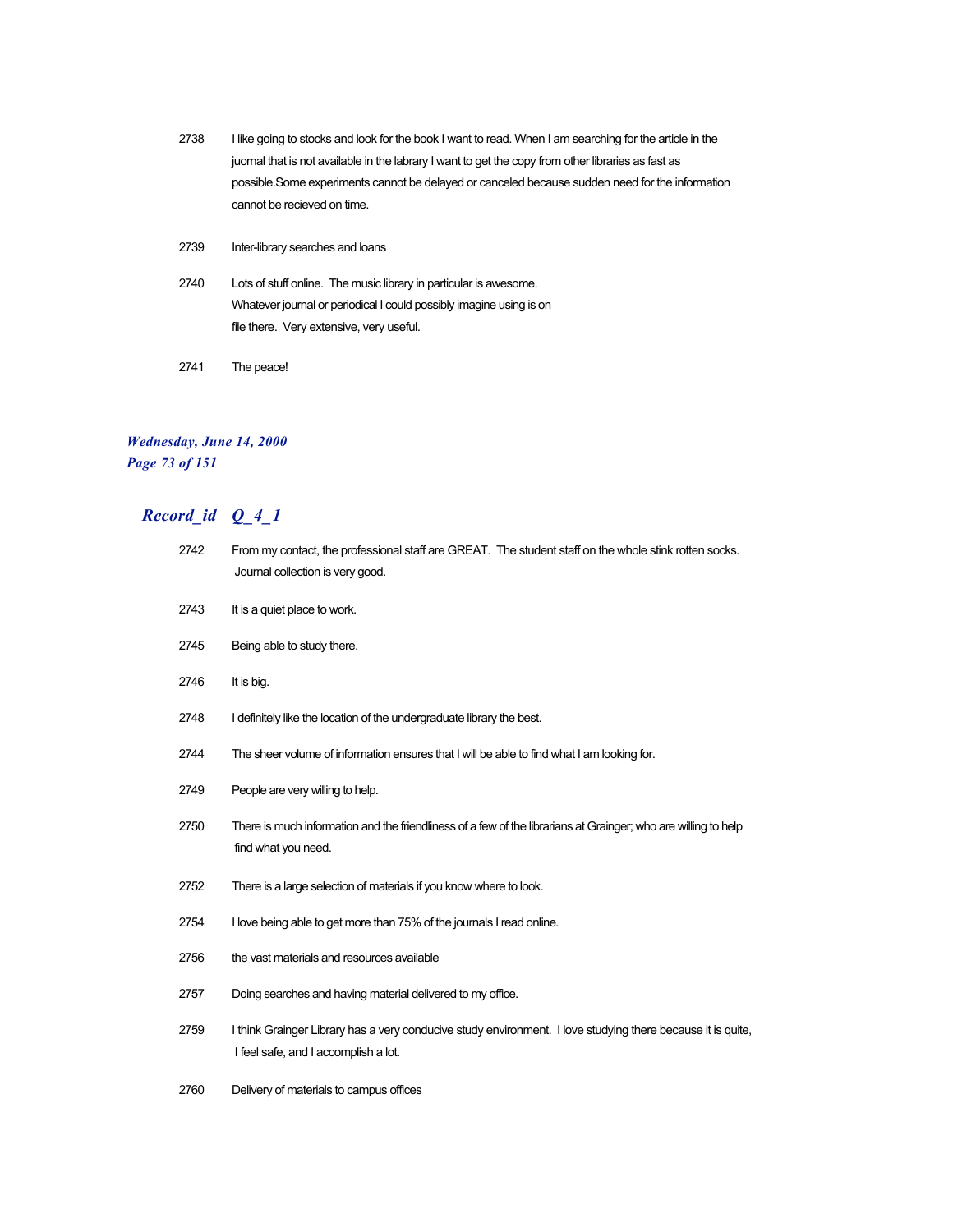- how all the libraries are conected as one unit
- The collections are updated and well mantain. You can find practically everything you need easily and quickly.
- 2764 there are a lot of books and people normally help you find them
- Easy access to information, good location, helpful people, good hours.
- Extansive materials.
- Large selection of books.
- The new illinet system makes it easier to find materials.
- convenient
- There are so many libraries to choose from, therefore there is so much information available. The librarians are very knowledgeable. You can get just about any journal article that has ever been published. Also, all the libraries are making more material available in electronic format.
- The size of the collection is great.
- the online catalog and databases
- can access from my room
- The amount of material available
- electronic search

### *Wednesday, June 14, 2000 Page 74 of 151*

### *Record\_id Q\_4\_1*

 lots of books I like that I can search for books/materials online, reserve them online and choose their pick-up location. Delivery of materials to my office 2786 i have found the helpers at the education & social science library to be wonderful! The amount of resources and their accessability 2790 the great amounts of resources it has. n\a i like how material is available for research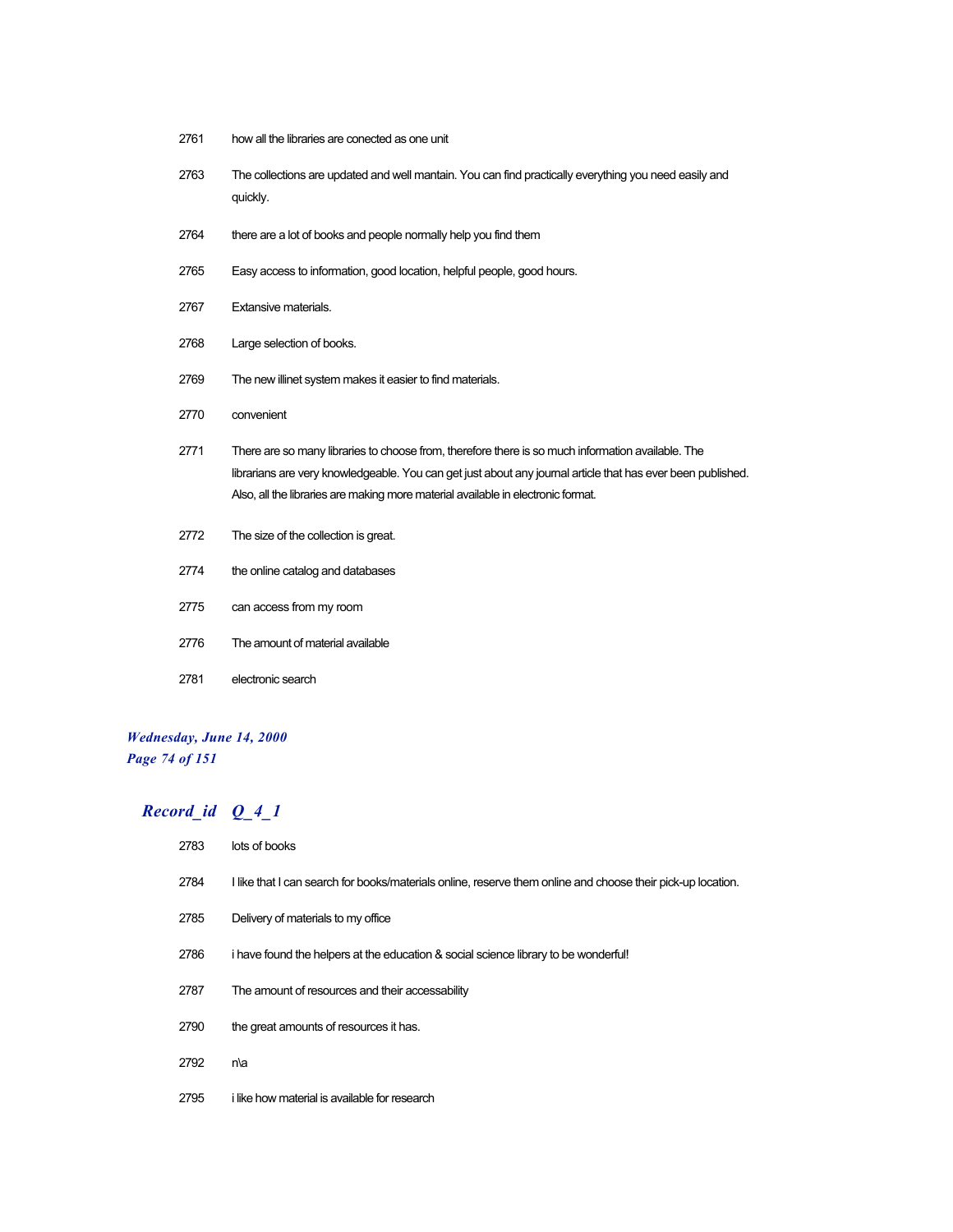- 2796 that there are libries for different majors
- 2797 It is a great place to meet for group projects
- 2799 an enormous amount of information, it is impossible to not find information on a topic. I like that you can access it through your home computer.
- 2803 The departmental librarys are very good.
- 2804 It has a variety of informational books to choose from. It is also a great place to study.
- 2805 It is one of the most expansive libraries that I know of.
- 2806 It has a lot of information
- 2811 I like the fact that the whole bottom floor of the undergraduate library is dedicated to quite studying.
- 2813 Great collection of "subject-specific" books and journals in Mathematics.
- 2814 I am most satisfied with the ability of staff to help and answer questions.
- 2817 Acces from my home computer.
- 2819 very easy to find what you are looking for. Librarians very friendly and helpful
- 2820 the ability to get most of any resources needed.
- 2822 lots of info to choose from
- 2825 Finding collections in web interface
- 2826 Provides a quiet environment for me to study.
- 2828 I love the ability to access many articles in journals and magazines over the web from my dorm room.
- 2830 The on-line services. Thank you!
- 2831 I like having a place to study that is quite, well lite and is condusive to studying. i think Granger does the best job. Its design is the best to promote all qualities.
- 2834 The state of the collection with regard to holdings is extremely highly respectable in comparison to other public libraries.
- 2835 The librarians are always more than willing to help with anything.

### *Wednesday, June 14, 2000 Page 75 of 151*

### *Record\_id Q\_4\_1*

2836 The stacks are wonderful...so many unique books!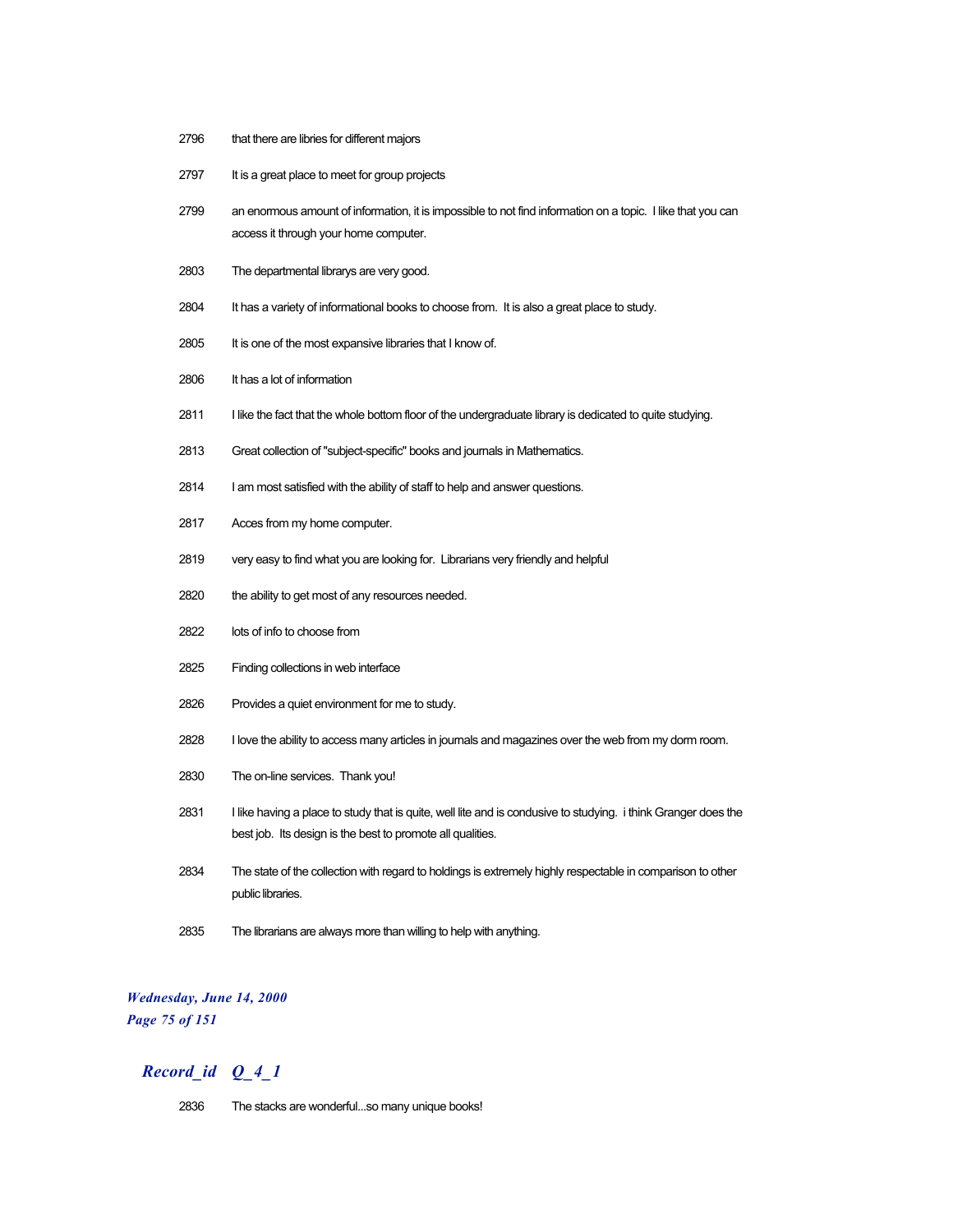- I love the fact that I am able to get full-text documents online. This makes writing research papers much easier.
- The amount of materials available.
- very helpful staff and your collection is very thorough
- There are tons of books on every subject imaginable.
- 2844 the variety
- convienent access to resources
- There are plenty of libraries where I can study.
- Great collection of reference materials.
- 2849 clean and quiet place.
- magazines
- The system is, for the most part, convenient and extensive.
- online part. If we can subscribe more E-journals, better.
- Quality and quantity of library collection (chemistry). Access to web editions of journals (very important).
- I like the convenience of it.
- There are most often people there to help you learn about the system or to find documents that you need, easier.
- comfortable study areas
- Pretty large colletion of materials, books, journals, etc..
- 2859 I like the online computer catalogs. The ability to find full text articles for research papers is great. Also, the ability to e-mail the documents so you can retrieve them anywhere is great.
- The array of journals available
- Grainger.
- The Undergraduate Library is in a good location.
- I like the way the uper and lower levels of the undergrad are separated for group and individual study. i also like the way there are sufficient numbers of PC's and MACS.
- Like I stated above, I really enjoy the ability to access the catalog from my personal computer. It is also extremely efficient to access my account as well. In general, the library is extremely accessible which is one of the most important concerns.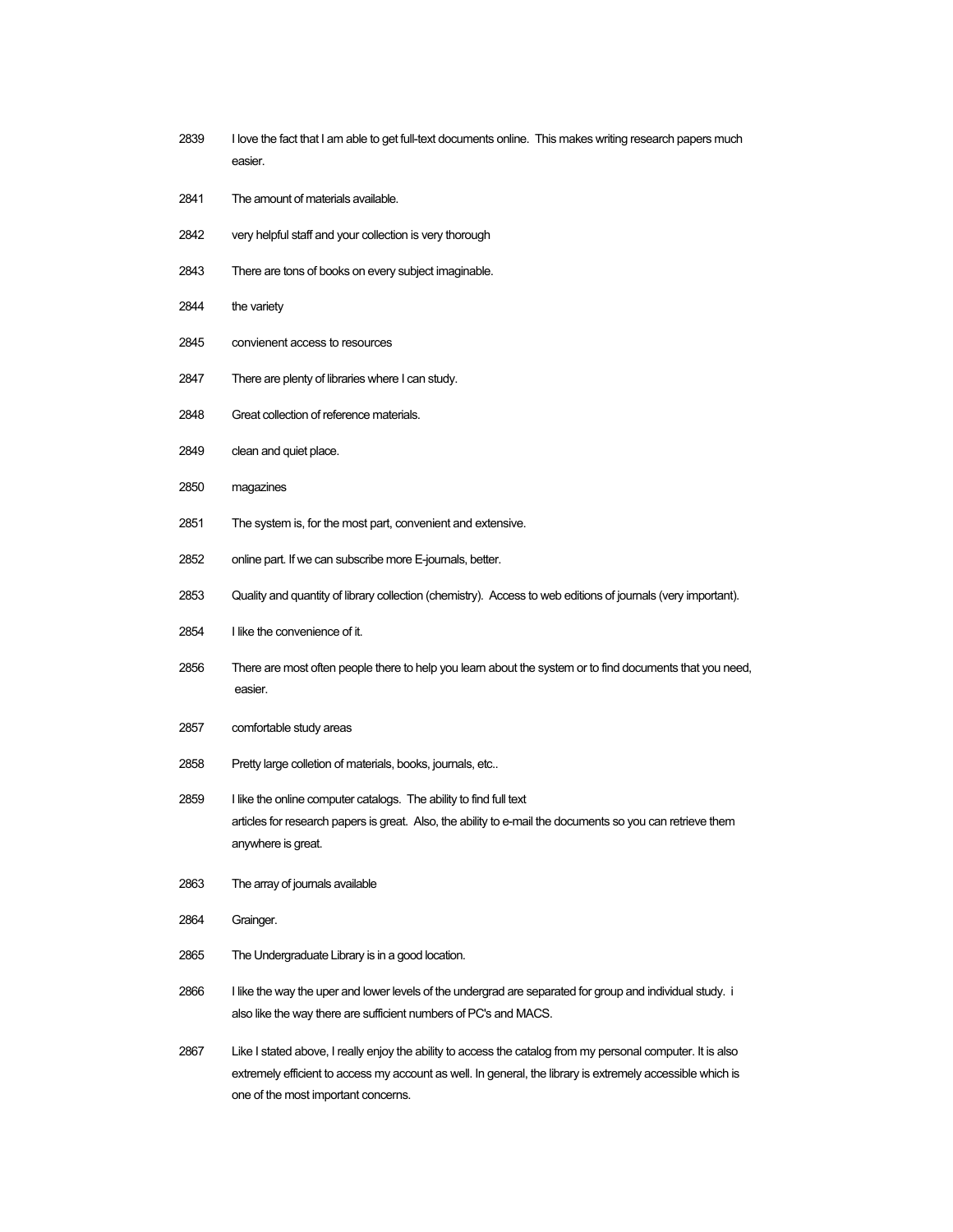- I like the environment. There are open study areas and then the quiet area downstairs (in the Undergrad). The library has been a good study place for me.
- The librarians at the Education and Social Science Library are pretty helpful.

### *Wednesday, June 14, 2000 Page 76 of 151*

| 2873 | Unless it is a very busy night, and students are loud and unwilling to leave the computers, it is a VERY<br>wonderful library, and I am very proud to come to a school with such quality.                                                               |
|------|---------------------------------------------------------------------------------------------------------------------------------------------------------------------------------------------------------------------------------------------------------|
| 2874 | Most libraries are open quite late.                                                                                                                                                                                                                     |
| 2876 | the amount of information at our fingertips                                                                                                                                                                                                             |
| 2877 | none                                                                                                                                                                                                                                                    |
| 2879 | There are libraries for each college.                                                                                                                                                                                                                   |
| 2880 | It has hours so that anyone with any schedule can make it there.                                                                                                                                                                                        |
| 2882 | I like being able to get a large portion of the information I need from the Stacks, because I have a pass<br>and can just go in and find the stuff myself--it's more convenient than having to walk all over campus to<br>find what you're looking for. |
| 2884 | <i>i</i> like the variety of different libraries.                                                                                                                                                                                                       |
| 2885 | It has a nice atmosphere.                                                                                                                                                                                                                               |
| 2886 | I much more often use magazines, journals, and newspapers, and there is an exhaustive collection. It's a<br>very good source for finding information on any topic.                                                                                      |
| 2888 | I like that there are many study areas whether you are alone or with a group.                                                                                                                                                                           |
| 2889 | breadth of knowledge, attempts at online dissemination of resource materials                                                                                                                                                                            |
| 2891 | availability of internet access and study rooms                                                                                                                                                                                                         |
| 2892 | Office delivery of materials and availability of materials online                                                                                                                                                                                       |
| 2893 | the people at reserves desk                                                                                                                                                                                                                             |
| 2894 | The ability to search books and search and obtain magazine article full texts online                                                                                                                                                                    |
| 2895 | good selection of journals, good hours                                                                                                                                                                                                                  |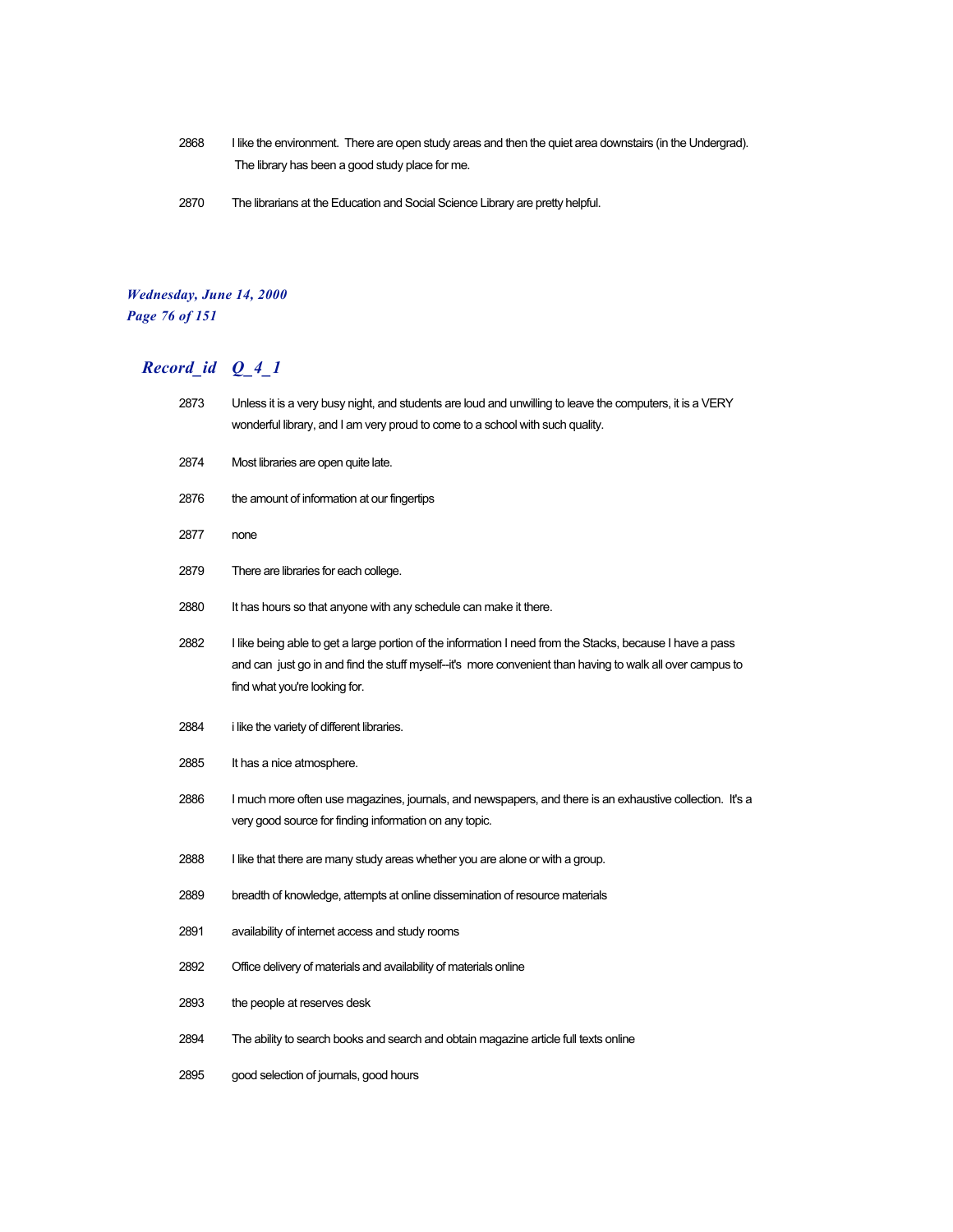- 2896 I think that most of the people are rather friendly and knowledgable.
- 2898 The various locations and proximity to all areas of campus.
- 2899 very well run
- 2901 Convenient, easy to use.
- 2902 Peggy Remert, the reference librarian at ALS library. She is wonderful when I have needed assistance in finding something. She is the best reference librarian of any I have met in the entire U of I library system.
- 2904 I really enjoyed my trips to the Illinois part of the library...the special collections room...it was really helpful to find local sources for my history 298 project...and the librarians were very friendly and helpful....Dan Monroe is great!
- 2905 its so big
- 2907 There are a lot of resources available to students.
- 2911 It's extensive.
- 2914 I can usually find what I'm looking for pretty easy. It would help, though, to have more training on how to use different parts of hte library gateway.

#### *Wednesday, June 14, 2000 Page 77 of 151*

- 2915 I really appreciate the convenience of the web page. I use it a lot. It's very helpful for finding on-line full text sources. I use it to see if a particular item is available on campus and it saves me a lot of trips to different libraries.
- 2918 study rooms
- 2919 Convenient location, librarian assistance
- 2921 The variety and availability of sources
- 2922 Every time that I have needed help, the qualified employees (reference librarians, not student check out people) have been more than knowledgeable and EXTREMELY helpful, regardless of the stupidity of my question. I was never treated as inferior and was given complete attention. Also, the number of resources and their availability is the best around.
- 2926 I lke that the hours are convenient for the students. They know that students are up til all hours of the night a dn that tht library can be a place to sp[end most of that time.
- 2928 Applied Life Studies has a great library and the staff there are wonderful. The head librarian is great and is always on top of situations and ask us what she can do to help us.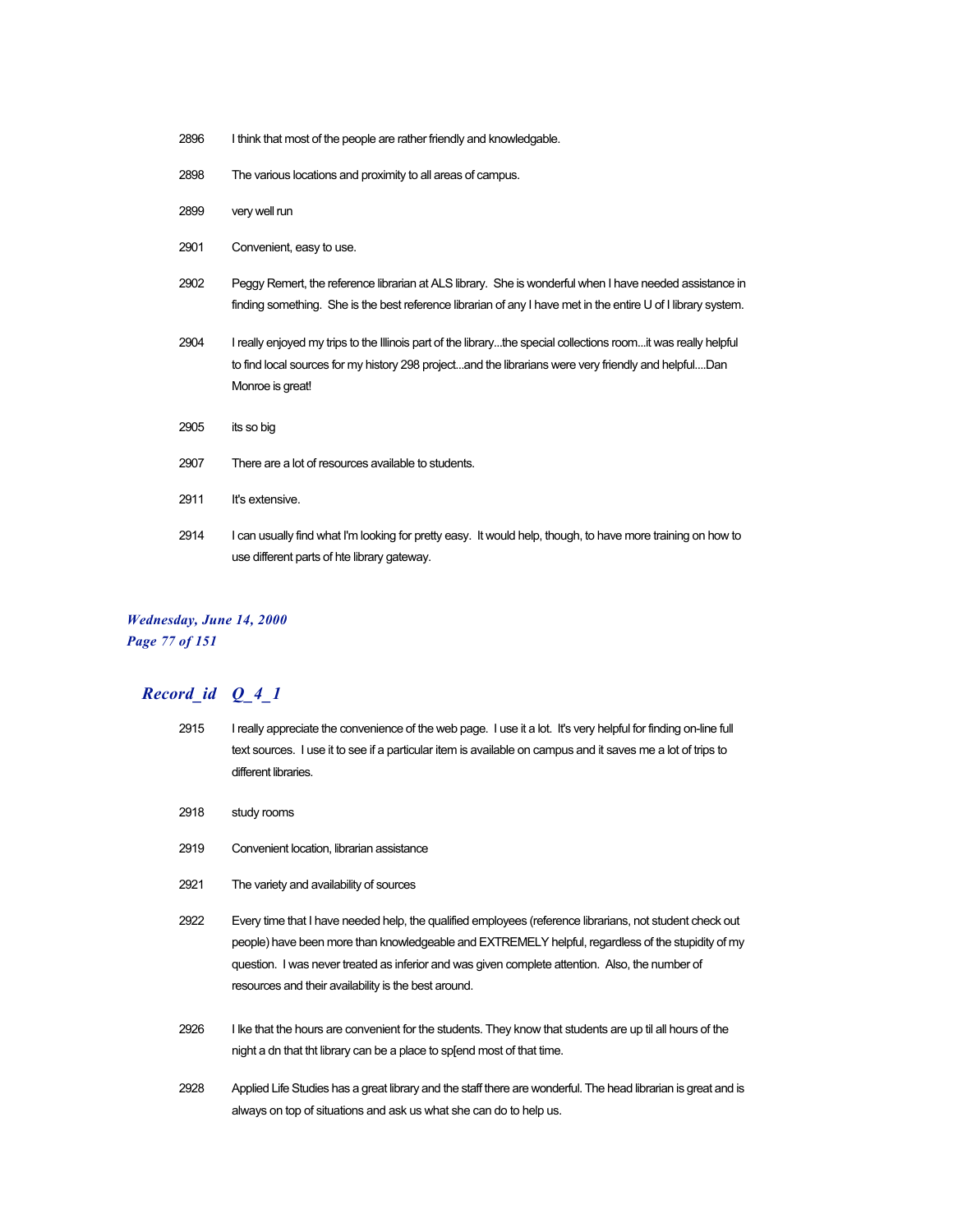#### 2930 Late hours

- 2931 Wide selection of material
- 2933 Whatever I've needed, if the library didn't have it, they were able to order it for me from elsewhere.
- 2934 I like the Variety of recordings in the Music Library, the collections of books, and literature
- 2935 i am always able to find what i'm looking for. . . if for whatever reason i am having difficulty finding an item, the librarians are always ready and able to help. they often times lead me to new sources i never would have noticed otherwise
- 2929 The Physics Dept. library, for me is a repository of detailed knowledge & information. I currently have easy access to what I need, and it is a joy for me to use it. The library personnel are extremely helpful to me when I ask for help in locating what I am searching for. I deeply appreciate this. On occasion, I have needed access in the middle of night to get at a book or a particular journal article. Because I have a key to this library, its been a life-saver for me in those circumstances. The 24-hr/365 day per year accessibility to this library has been of immense help to me at these times.
- 2932 Since materials are spread throughout many libraries, most of which are in different campus buildings, I appreciate the fact that I can look up where the materials are before leaving my dorm.
- 2938 There is a plethora of information available, all more or less immediately accessible, in any topic that you could ever think of, it is very easy to locate and recover, and the staff is courteous and helpful.
- 2939 The great availability of printed material.
- 2943 ppl who talks about their night before... (ie. parties, bars)
- 2946 The library obviously has one of the largest collections in the country. I can find virtually everything I need here.
- 2947 The help I recieve from the employees
- 2948 Everything is organized.
- 2950 Great size and scope of the stacks collections, ready access to stacks, skilled assistance available in many departmental libraries, easy borrowing access to other Illinois libraries, superb inter-library loan system, physical plant on 2nd floor (main circ and ref rooms) which is spacious and elegant and helps one think and breathe.

*Wednesday, June 14, 2000 Page 78 of 151*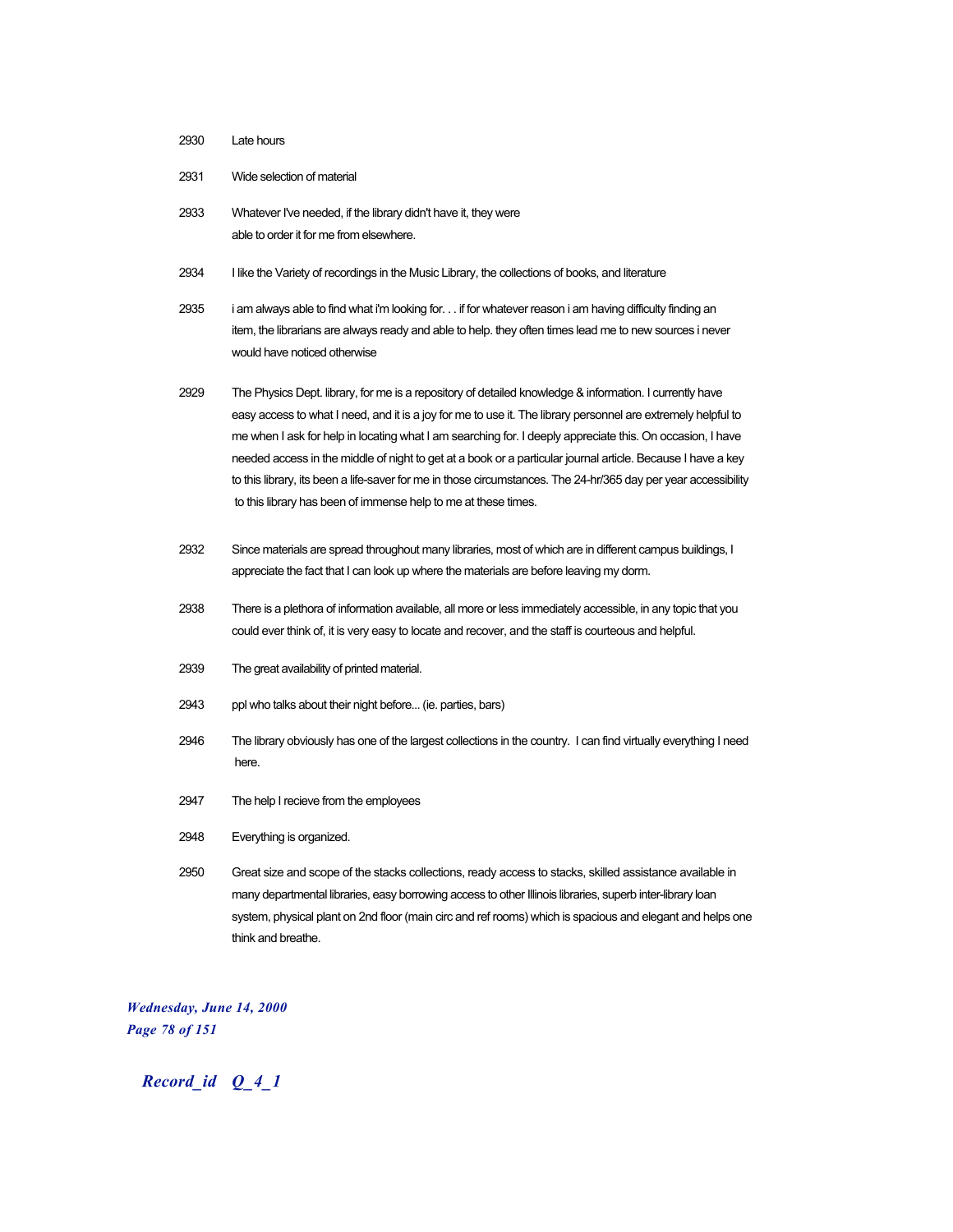- 2951 I like the copy services for material thar is not owned by UIUC.
- Book and journal collections
- I appreciate the quality and quantity of the resources at the local libraries.
- Goood place to study
- its has many resources
- The ability to get work done in a quiet atmosphere.
- Helpful staff
- The University of Illinois Library is very large and you can find just about anything you need.
- Online resource and full-text documents
- computer referencing--easily able to see if the book you need is in and where it is at
- The extensive amount of information available online is very helpful. I am able to work from the comfort of my room thanks to the online material.
- Convenient locations, hours. Great collections.
- They are open when I want to study, and I like that I can research materials at the library without actually being there.
- Very large and has lots of resources and is readily available to all students.
- very extensive
- the workers are almost always very helpful.
- There are enough full-time librarians on hand to help me with questions which may arise.
- 2979 I am pleased with the vast selection of print materials, especially on very specific topics.
- I like that there is a lot of material for all of the different majors. THere is always something you can use.
- i'm generally satisfied with the ease of locating materials...i do wish that there were easier access to dissertations from other schools though.
- The collection at the UIUC library is phenomenal, and I hope that the University continues to maintain a high quality book, journal, and newspaper collection.

I love the fact that I can have books sent to my departmental office.

- staff help
- there is staff to help
- The librians are very helpful.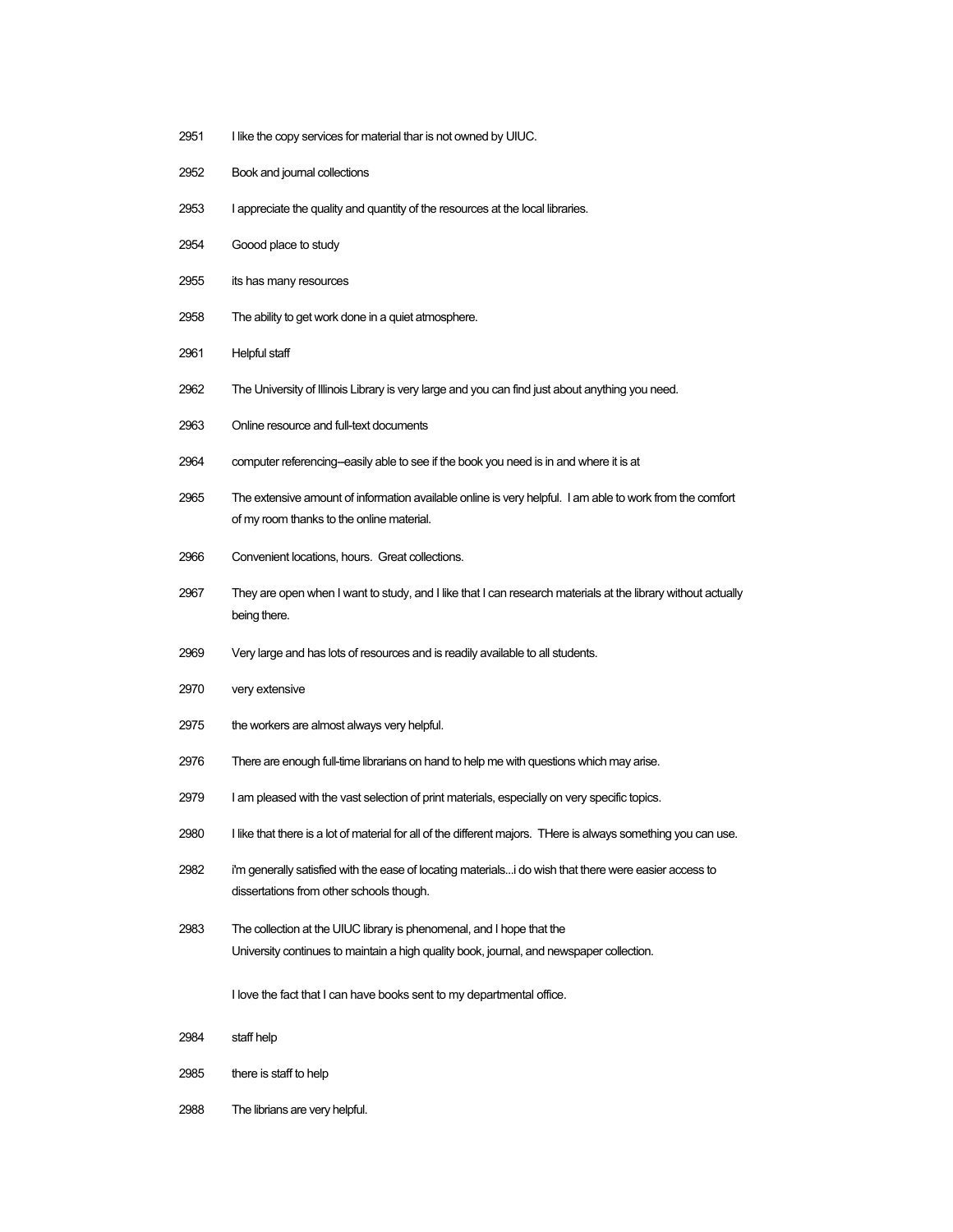- 2989 The vast array of materials offered for research
- 2991 It has an overwhelming amount of resources for any student to utilize.
- 2995 It has basically everything available you could ever need.

### *Wednesday, June 14, 2000 Page 79 of 151*

| 2996 | I like the fact that library stays open pretty late and that when I am unsure of how to use something I am<br>not afraid to ask the librarian because they are all usually very friendly.                                                                                          |
|------|------------------------------------------------------------------------------------------------------------------------------------------------------------------------------------------------------------------------------------------------------------------------------------|
| 2999 | Lots of available items, very well maintained, with good<br>inter-library systems when necessary. I also like being<br>able to return books to any library in the system, without<br>having to shelpp to the original library. Overall, I'm very happy<br>with the library system. |
| 3002 | Full text online articles are very useful and provide up to date information.                                                                                                                                                                                                      |
| 3004 | Locations.                                                                                                                                                                                                                                                                         |
| 3005 | A quiet place to study.                                                                                                                                                                                                                                                            |
| 3006 | the scope of its collection and resources                                                                                                                                                                                                                                          |
| 3007 | accessibility                                                                                                                                                                                                                                                                      |
| 3008 | The environment                                                                                                                                                                                                                                                                    |
| 3009 | ammount of resourses                                                                                                                                                                                                                                                               |
| 3001 | I have found that the variety of resources and materials that are offered by this university usually meet or<br>exceed my expectations in terms of number of materials availible and/or the physical quality of the<br>material.                                                   |
| 3012 | I like the hours.                                                                                                                                                                                                                                                                  |
| 3013 | People are very helpful and knowledgable                                                                                                                                                                                                                                           |
| 3014 | I have generally been able to find most, if not all of the materials I am looking for, both old and new.                                                                                                                                                                           |
| 3015 | I'm happy we have so many different libraries. I like the different locations and chance for so much<br>information.                                                                                                                                                               |
| 3016 | Its underground!                                                                                                                                                                                                                                                                   |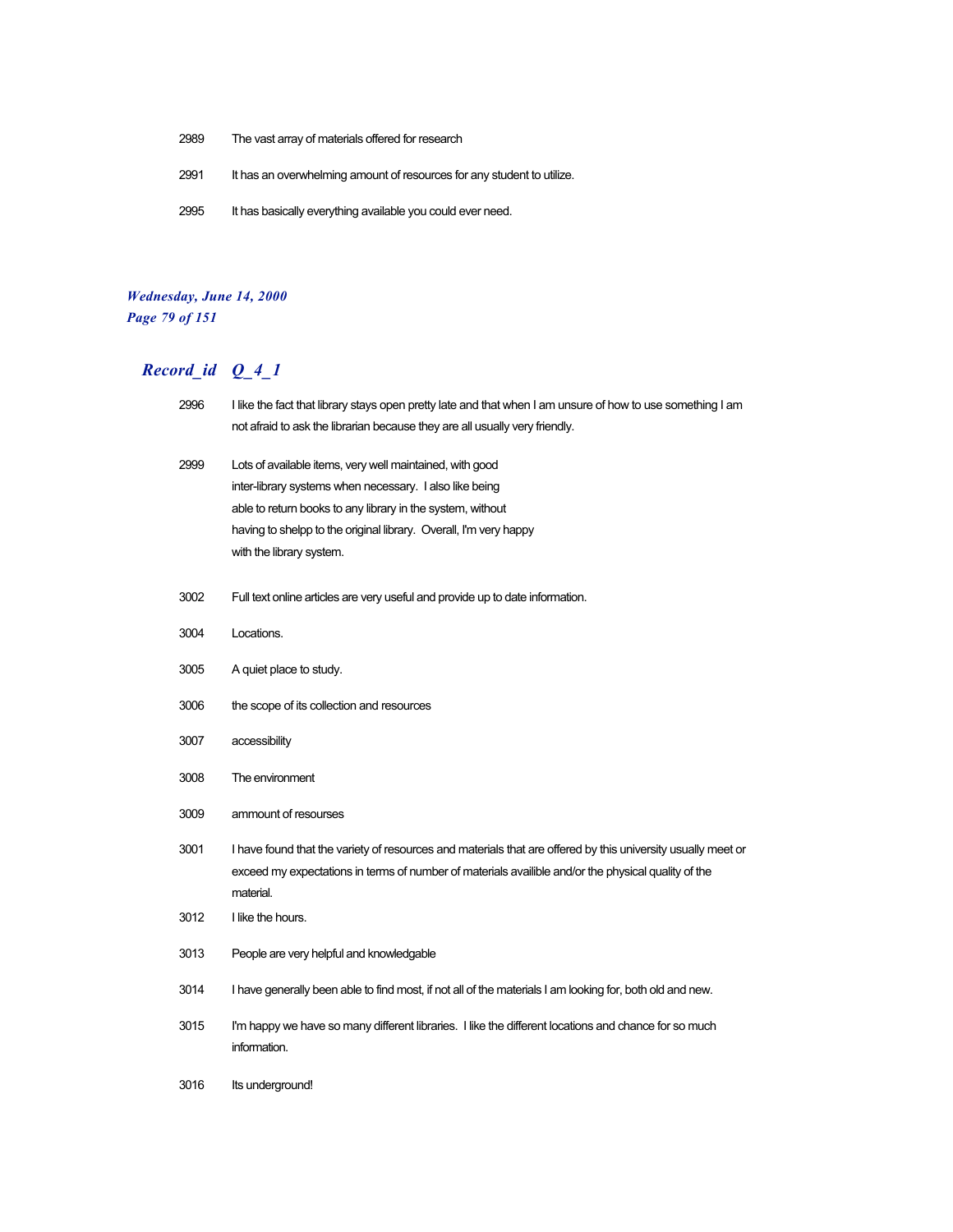- 3017 Internet access
- 3018 I like the large number of sources, and the ease with thich one can access them if one has a graduate library pass.
- 3019 I love the stacks, because there's a mysticism and romanticism about wandering around in them, and it's just fun. Plus, there any book I can possibly imagine can be found in them.
- 3020 I have always found the exact book I wanted, and when I couldn't find it, the librarians were more than willing to help me (one from the Education library even went to the basement to get a book for me). The amount of materials amazes me, as does the complex system, which has seemed simple. The librarians have been very helpful. Overall, I love going to the library, and have visited many.
- 3022 Large collection. Usually friendly and knowledgeable help, though once in a great while someone is unfriendly and/ or unknowledgeable.
- 3024 It is in a convenient location
- 3025 The reference librarians in the education and social science library are phenomenal. They are friendly, WELL-INFORMED, and always trying help in any way they can!!!! They have helped me on many occassions.
- 3026 THe atmosphere; the je-ne-sais-quoi
- 3028 it has a large selection

### *Wednesday, June 14, 2000 Page 80 of 151*

| 3030 | It's hours are convienient and I recieve help about micritche quickly and courteously                                        |
|------|------------------------------------------------------------------------------------------------------------------------------|
| 3032 | I can usually find enough information on a research topic with no problems.                                                  |
| 3033 | I am able to request any materials either by online catalog or by interlibrary loan in my office.                            |
| 3034 | nothing                                                                                                                      |
| 3035 | Most important are full text resources available through your home computer and that the UIUC has a<br>large library system. |
| 3038 | plenty of resources                                                                                                          |
| 3039 | I like that the items are pretty accurately shelved. It makes the finding process of books much easier.                      |
| 3040 | quiet place to study                                                                                                         |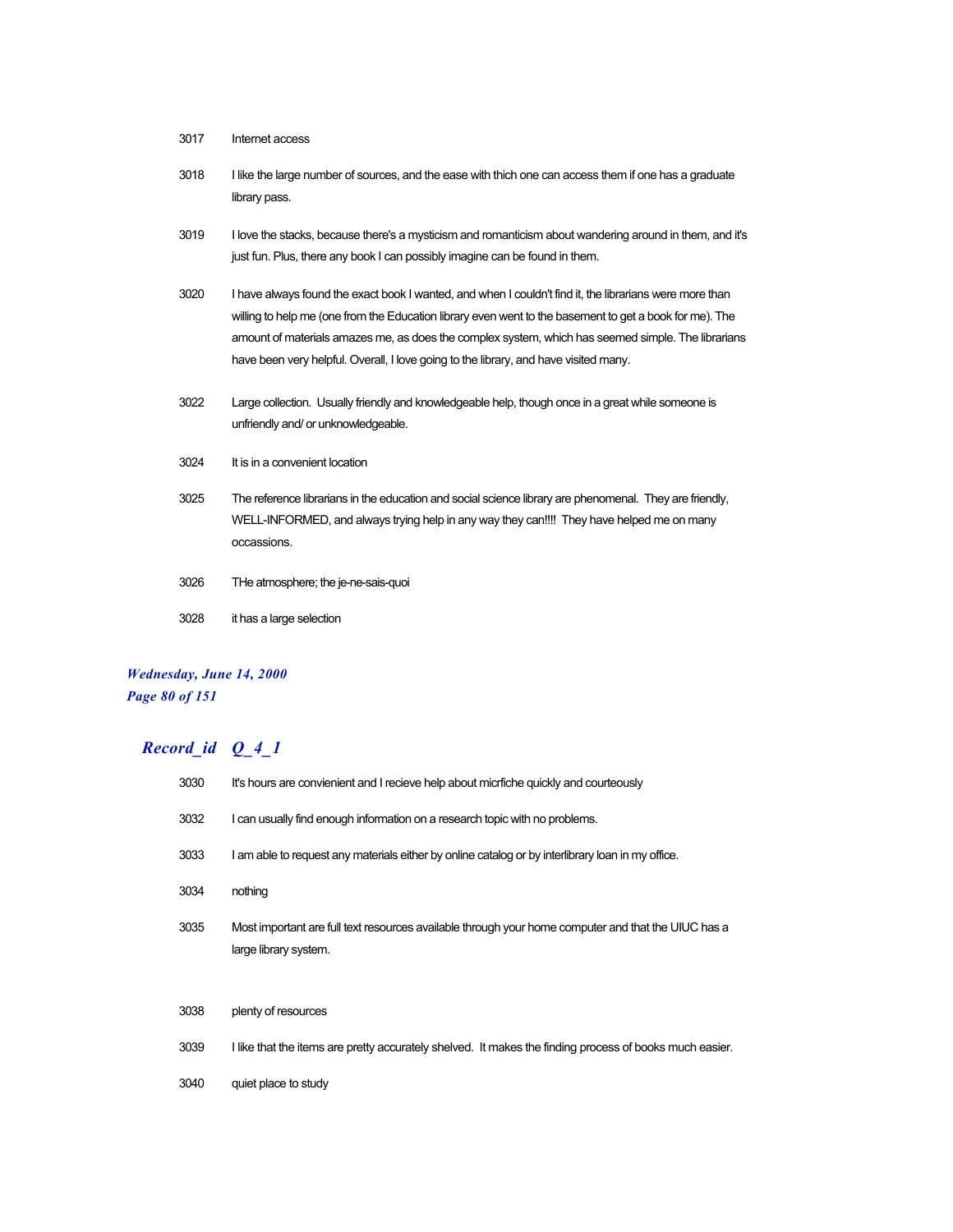- I am proud of our 9 million volume collection. The UI Library is a great educational asset to out students.
- good hours.
- University of Illinois Library is renown for its huge array of research materials and sources. It is good to know that if you are looking for information on any subject, the library here will definitely have something about it.
- The amount of resources that it has.
- excellent amount of books and references, but more web based info would be helpful.
- i like the fact that many infornmation are online now!
- It's almost impossible to find a subject that you can't research in our library system. I even wrote 11 page paper on Batman based on my research here.
- I can always find what I need--there is usually too much to sort through.
- There is usually at least one copy of the publication I'm looking for at the moment.
- The people there are usually very helpful when I need to find sources, and the atmosphere is quiet and productive to studying.
- Abundance and proximity of libraries on campus.
- Every encounter I have had with a librarian has been helpful. The amount of materials is a very good part of the library.
- Magazine collection
- Grainger and the law libraries are excellent places to study
- It is a very good environment to study.
- The wealth of information availible
- breadth and depth of collection and relative ease of finding things and relative ease of obtaing materials via inter-library loan
- I like going to Grainger to study I think the fourth floor is the best place to study on campus.
- The convenience--resources are at your fingertips.

### *Wednesday, June 14, 2000 Page 81 of 151*

### *Record\_id Q\_4\_1*

The large, physical collection of periodicals.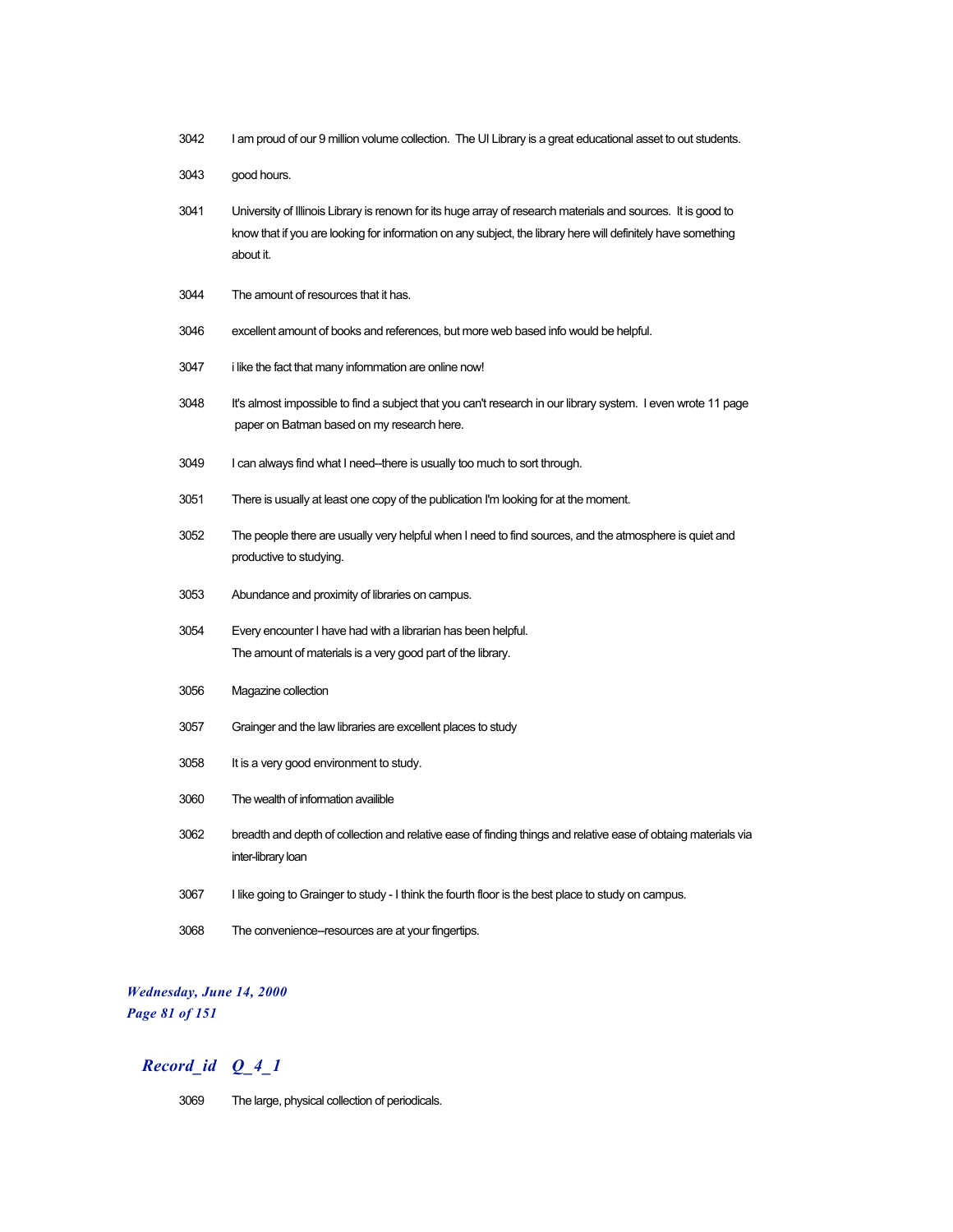- I like the areas for individual study and that it is a quiet place to study.
- There is a lot of good computer access. Also, you have your two largest libraries--Graigner and the Ungrad--on almost completely opposite sides of campus.
- It's a really large resource that can be very helpful.
- size of collection
- The size and organization.
- The library is large enough that you could generally find a source that fits your needs.
- The print collections are very extensive and comprehensive. Also, the hours for the library are very reasonable, as well as loan time.
- The Biology Library has real strengths in my twin areas of research (entomology and neuroscience). The Biology Library staff have moved aggressively to acquire electronic journals that I need for research and teaching. The Biology staff are knowledgeable and helpful. Almost all of the journals I need are in my departmental library (I am a fan of decentralization).
- Librarians, especially in bio are very eager to help.
- patience and helpfulness of employees. The bulk of my experience has been with the Architecture library and the Map library. Employees at both have gone out of their way to be helpful.
- I like the fact that there are many different libraries throughout campus. This improves my chances of finding the books I need.
- It is online!!!
- Has decent hours, provides quiet study areas
- studying environment in Grainger Library
- it is conveniently located near the quad...i don't have to walk too far to get to the library in between my classes...
- the amount of books in it
- good place to study and find some beginning research
- the size and the number of matertials provided by the university
- Plenty of books.
- The library is located in a convienent place, and when you are looking for a book, article, etc., you generally are able to find it
- It's so large
- Wide range of libraries that are separated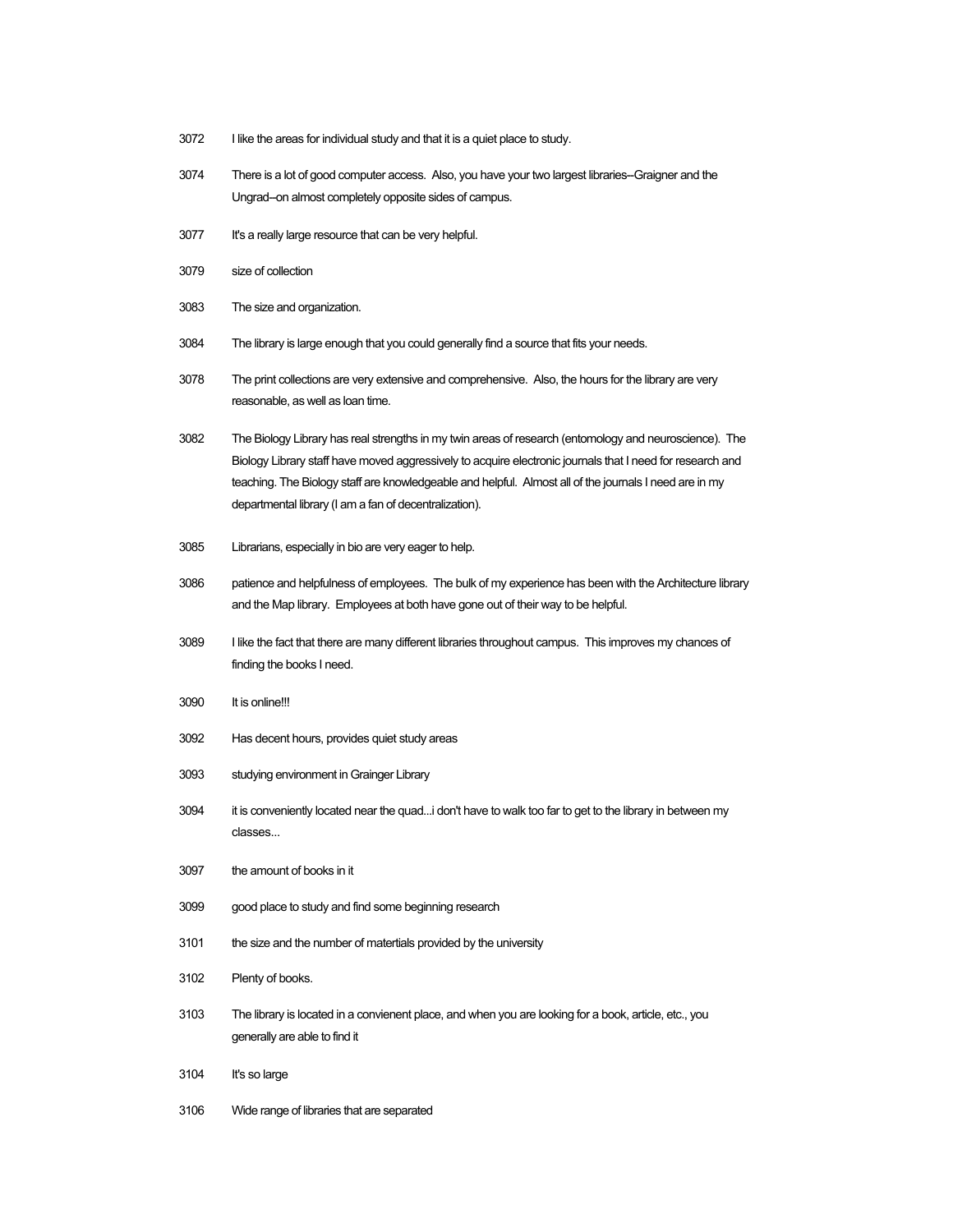- I really like the website computers.
- Everything is easy to find and is always cataloged appropriately.
- private areas to study...seems the only place I can really concentrate there

#### *Wednesday, June 14, 2000 Page 82 of 151*

## *Record\_id Q\_4\_1*

 The University of Illinois' library is very versitile and easy to use. I like the fact that it is not hard to find what I need in a reasonable amount of time. I feel that the employees of the library are always very courteous, as well. I like the fact that there are so many libraries, and they're all good. The ALS library has almost all I ever need, and I've always gotten what I needed within a reasonable amount of time. What I appreciate the most about the library is the ability to obtain full text articles off the over the internet. 3118 I like that you can find almost any jouranl you need here on campus. wide variety The vast array of materials I like that there are so many resources available and people have been very willing to help. Through the library you can borrow books from other libraries I like the amount of material and the atmosphere the libraries give. The U of I has an incredible collection of academic journals. I am always able to find the journal articles, or able to access them quickly. Computer assistance has been very helpful so far. The webpage and the ease of getting news articles over the net here in my own dorm room Amazing amounts of collections!! convenient location, complete resources amount of info! that i can download full text journal articles from the web I like the friendly people that work at the Help Me desk =)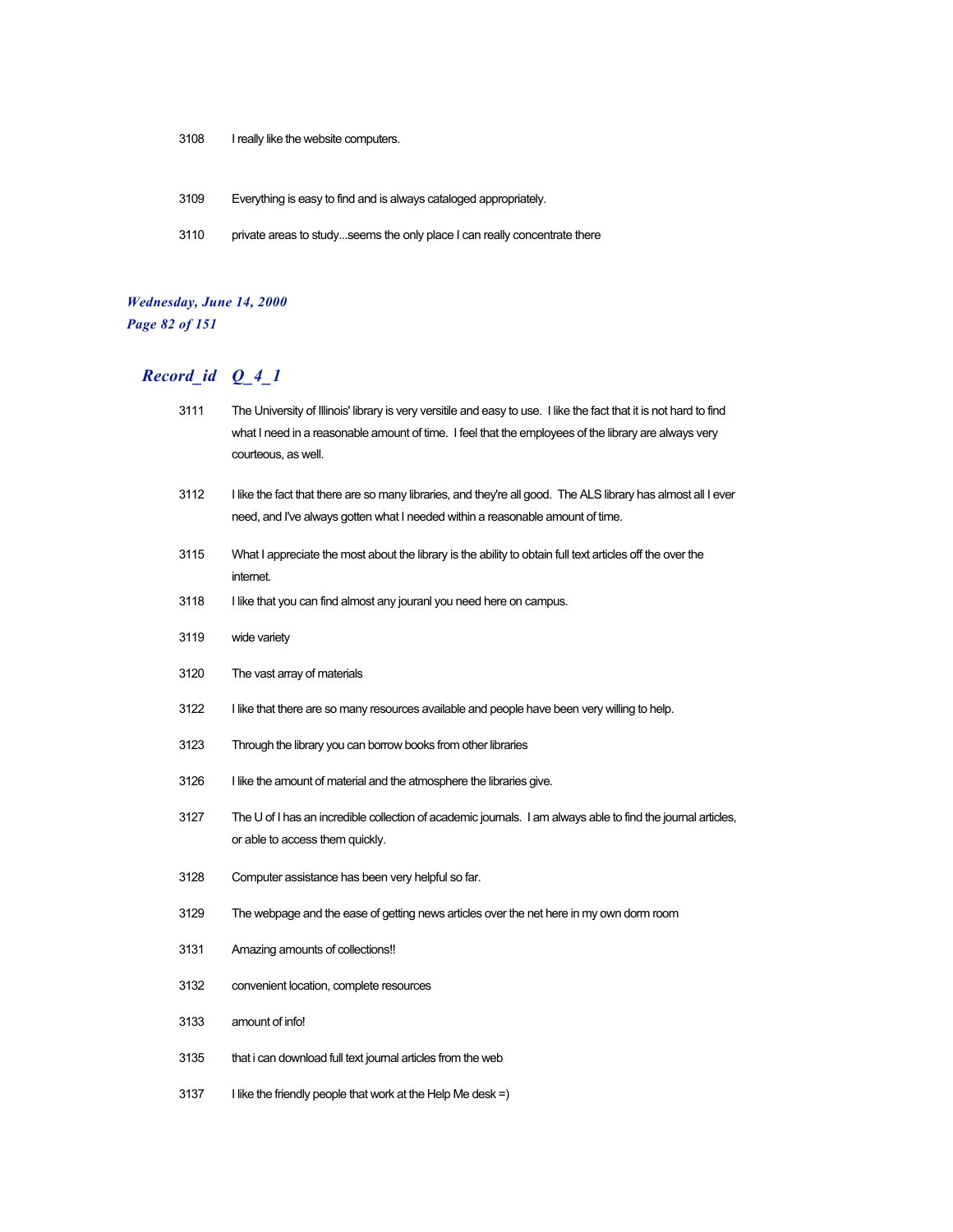- 3138 the collection of materials is incredible, and the online searching system is very useful and helpful. grainger library is amazing, perfectly maintained at an enviroment that is conducive to studying.
- 3139 It has EVERYTHING!!!
- 3144 The Undergraduate Library has two levels, one quiet and one for group study.
- 3146 Now that I've graduated and moved on, I've really come to appreciate the amazing resources the library had. So many volumes!! Coordinating it all cannot be easy. Everyone was helpful when I had questions. Using a copy card for the copy machines was a definite plus.
- 3148 There are many libraries to choose from and search through.
- 3149 The library has so much for students.
- 3151 It is a good place to study and the undergrad. library is in a convenient spot.
- 3154 I like being able to access library information from my home computer.
- 3155 I like the quiet atmosphere that i get in the library and can not in my dorm room. I know there is always a place to get much of my studying and course work completed.
- 3157 Accessibility of and variety of materials.

#### *Wednesday, June 14, 2000 Page 83 of 151*

| 3159 | There are people there to help you if you have any problems                                                                        |
|------|------------------------------------------------------------------------------------------------------------------------------------|
| 3163 | The large collection of scientific journals available                                                                              |
| 3167 | Most materials are available when needed. Also, very easy to find.                                                                 |
| 3169 | The staff is very helpful and will not hesitate to provide assistance in any way.                                                  |
| 3171 | It is in a good location, and it seems like you can always find some sort of info on the topic that you are<br>looking for.        |
| 3174 | I love the online databases. I actually very rarely have go to a library to get the information that I need.                       |
| 3176 | There are so many ways to find the material that you are looking for that it is easy to find information on<br>basically anything. |
| 3178 | It all seems to be there if you have the time to find it                                                                           |
| 3179 | they are big, real big<br>and there are lots of books for people such as myself                                                    |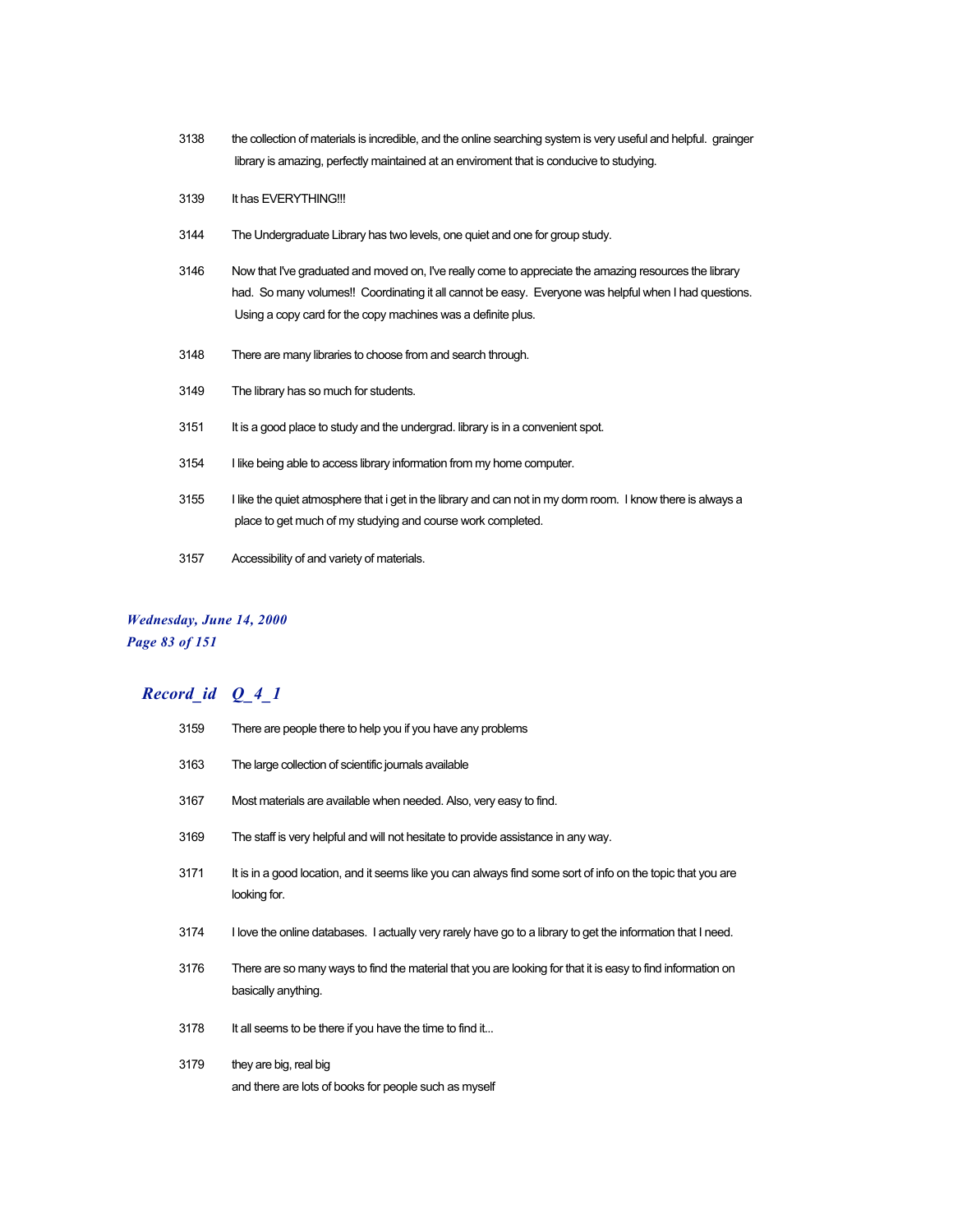- 3180 I like the noise level the most.
- The best thing about the library is the full text online databases of the periodicals,that helps on so much of my homework when its raining or freezing out and I can't make it to the the library
- gateway.com
- extremely resourceful
- online catalog
- the quiet studious atmosphere.
- It's convenience. It is also easy to use.
- I appreciate the libraries that are specific to the different areas of study (education library, english library, etc.)
- I like Grainger's group study room, and the atmosphere at Grainger. It has the best study environment of all the libraries on campus I have visited.
- the vast amount of library material available for student use
- There are many many resources. I also appreciated the really attentive and helpful research assistance I recieved.
- The availability of materials is wonderful.
- Lots of resorces that are easily accessable.
- availability of electronic journals
- large collections, ability to access from home, nuber of different libraries, interlibrary loan, long loan time
- amount of materials
- The enormous amount of books and journals etc.
- I love Grainger. I live two blocks away and it's a great place to study.

#### *Wednesday, June 14, 2000 Page 84 of 151*

| 3211 | The fact that the UIUC library system is one of the largest available is a plus.              |
|------|-----------------------------------------------------------------------------------------------|
| 3212 | The full-text article databases accessible over the Internet are my favorite library service. |
| 3213 | The abundance of libraries.                                                                   |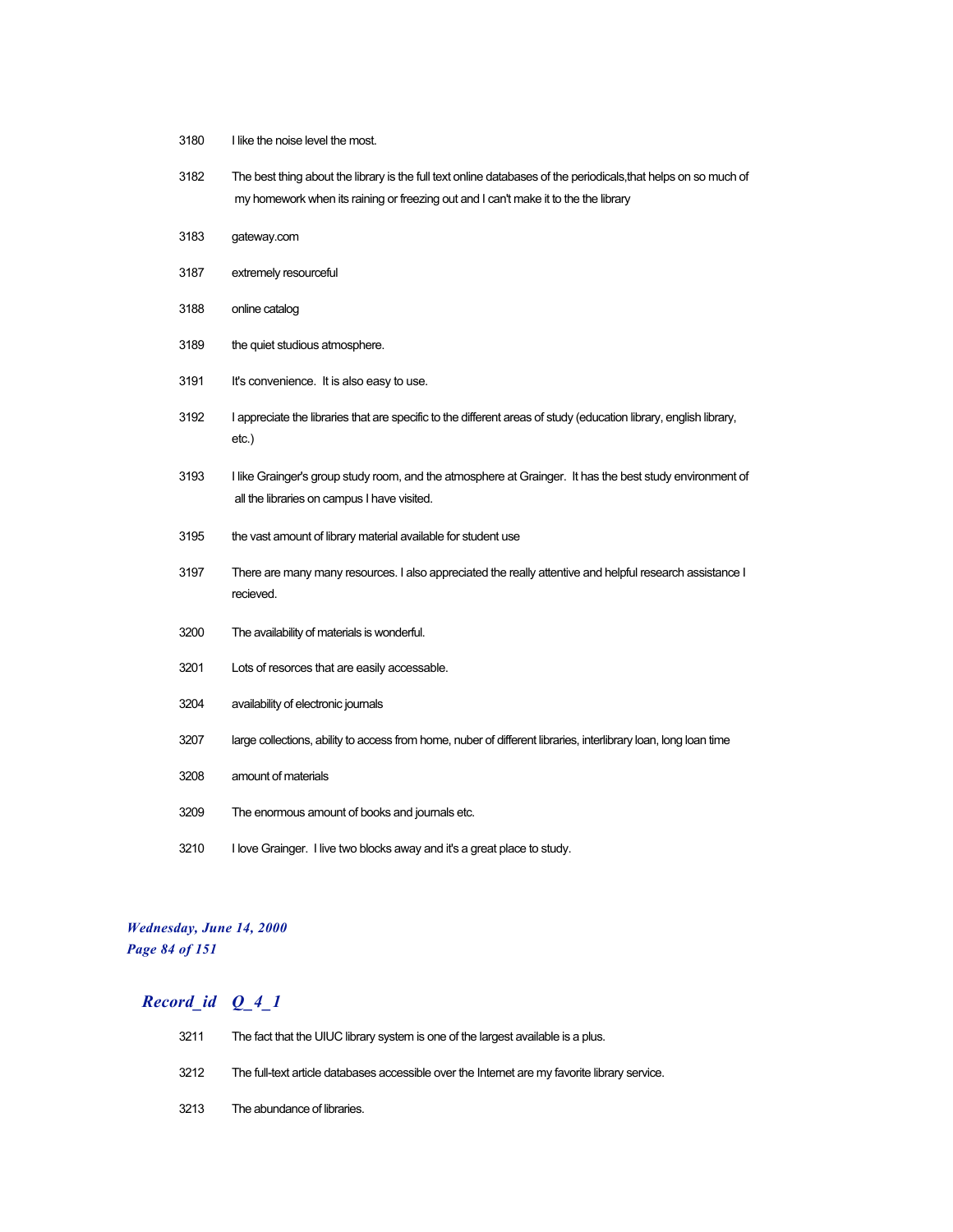- 3216 the vast array of sources available
- Journal articles that provide text electronicly
- The wide variety of material.
- Study environment
- Very many choices as to where to go and availability of resources.
- people are very helpful, there are extensive collections, easy to learn where to go, stacks pass helps a lot
- The vast array of books and easy access to other Big Ten collections.
- 3226 I am most pleased with the good service and the full-text articles available online.
- can find materials on most subjects, very easily accesible through internet, good help when needed
- There are plenty of books on just about every subject.
- the computers
- I can always access a computer when necessary.
- The stacks are wonderful (once you know how to use them), they contain such an extensive collection.
- The large collection, great hours, and nice study areas.
- library hours and the books promptly reshelved. also lots of books and journals.
- Speed and qulity of the staff.
- A lot of information on all subjects
- There is a wide variety of resources.
- There is a lot of information available.
- Knowledgable staff and plenty of resources/materials
- I like that I can have access to the library on the computer.
- Great collections. Good study areas. Great search system.
- easily accessable location from my department
- I like the quiet study rooms in the undergraduate library.
- amount of books and articles
- Wide selection of materials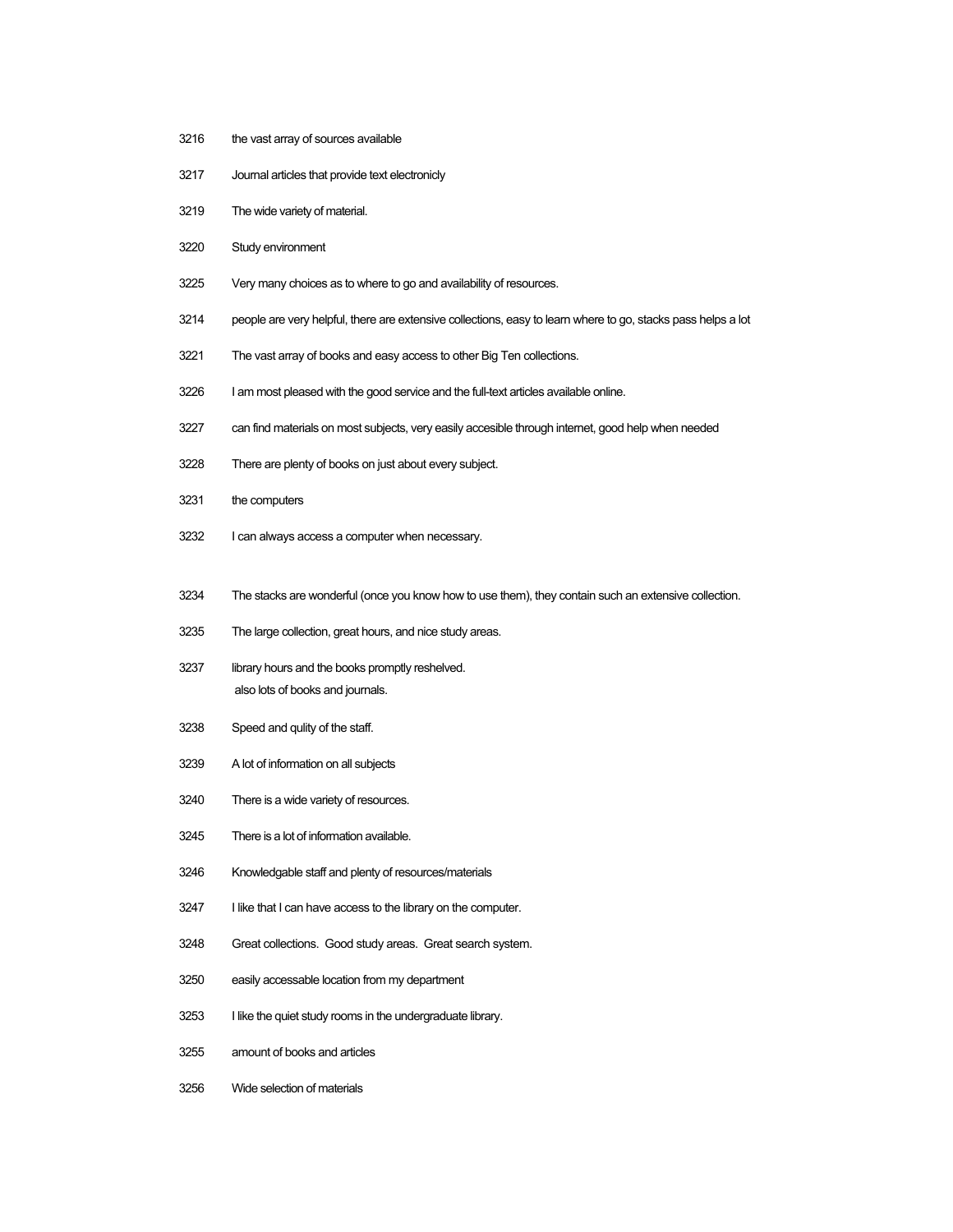## *Wednesday, June 14, 2000 Page 85 of 151*

| 3257 | I like having a little library in the res halls. It has all the major newspapers and magazines.                                                                                                                  |
|------|------------------------------------------------------------------------------------------------------------------------------------------------------------------------------------------------------------------|
| 3258 | Quiet study area. Lots of magazine resources.                                                                                                                                                                    |
| 3259 | The collection is very impressive.                                                                                                                                                                               |
| 3260 | the helpful staff i always get my questions answered accurately and quickly                                                                                                                                      |
| 3262 | ability to get lots of information with moderate ease. Ability to check out many materials for extended<br>periods of time was very useful as well                                                               |
| 3263 | there is alot of material available                                                                                                                                                                              |
| 3264 |                                                                                                                                                                                                                  |
| 3265 | I always know that I will have no problem finding enough resources for my current paper or project. There<br>is such an abundant amount of information available.                                                |
| 3266 | it has everything                                                                                                                                                                                                |
| 3269 | The Web site is very helpful.                                                                                                                                                                                    |
| 3270 | Very accessible and lot of selection to choose from.                                                                                                                                                             |
| 3271 | It's Big                                                                                                                                                                                                         |
| 3272 | It's nice to have the journals in alphabetical order at the Biology library - easy to find. Email list of daily<br>journals very helpful. Would be nice to have more available online but good work in progress. |
| 3273 | I like that there are articles that I can get at home on my own computer because it makes things easier<br>for me to do research. I also like the individual study sections of the library.                      |
| 3275 | experienced librarians are used to help finding materilas. they are expert and really nice.                                                                                                                      |
| 3276 | Grainger is a nice, clean place that creates a good atmosphere.                                                                                                                                                  |
| 3277 | Plenty of tables and study areas and practically anything you need as far as journals and such they either<br>nave or can get tor you                                                                            |
| 3281 | immensity                                                                                                                                                                                                        |
| 3282 | It's ability to retrieve info from outside sources.                                                                                                                                                              |
| 3283 | Amount of resources available                                                                                                                                                                                    |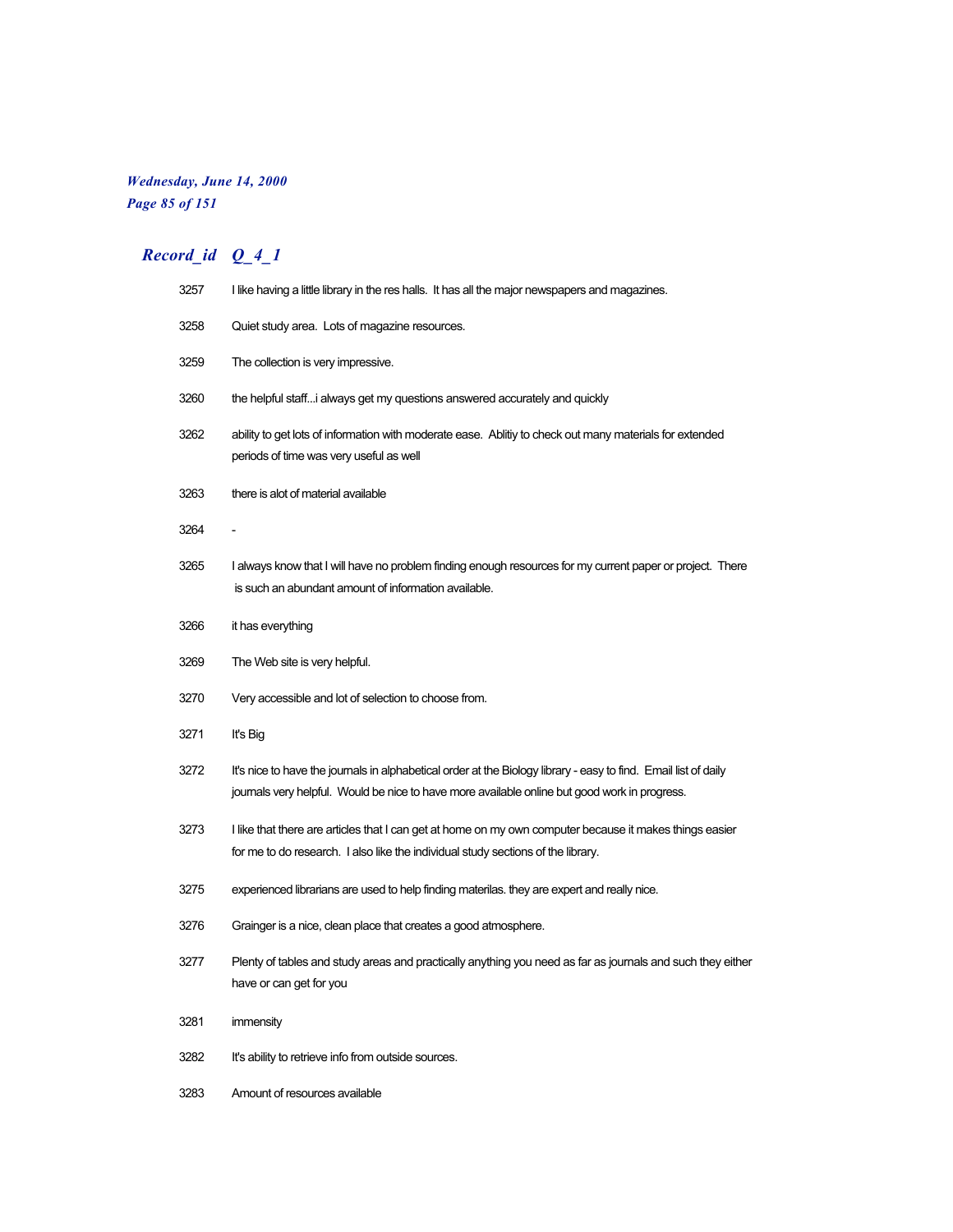- 3286 The avaliability of study areas and the various locations throughout the campus. Also, Grainger's got nice couches as well as two EWS sites which I frequent the most.
- 3288 Varitey of places and atmospheres to study in.
- 3289 1. collection
	- 2. Advance (remote) acquisition system.
	- 3. Timings
	- 5. Enviornment
- 3291 Number of collections
- 3292 Good hours, good collection of old books, staff very friendly
- 3294 The volume of material available in a reasonably short amount of time and searching. Knowledgeable staff has always impressed me except in the area of computer knowledge.

#### *Wednesday, June 14, 2000 Page 86 of 151*

| 3298 | extensive book resourses<br>availble government documents such as United Nations materials                                                                                         |
|------|------------------------------------------------------------------------------------------------------------------------------------------------------------------------------------|
| 3301 | Having a quiet place to study or a place to meet with groups                                                                                                                       |
| 3302 | it is a very convenient place to study and acquire research materials.                                                                                                             |
| 3304 | Most of all, I believe that the library system provides a good amount of useful and accurate recourses.                                                                            |
| 3305 | I like the variety of different liberies offered on campus. I feel safe in the library.                                                                                            |
| 3306 | I think the collection is excellent. IF you need to find anything, you can. I also like how a lot of resources<br>are on-line. It's very convienent.                               |
|      |                                                                                                                                                                                    |
| 3308 | brings together a larger university                                                                                                                                                |
| 3309 | The hours are convenient and there is a huge number of sources                                                                                                                     |
| 3312 | I like the fact that the main library is accessible through the undergraduate library. It makes a trip to the<br>library much more convenient and less time consuming.             |
| 3313 | Apparently Illinois has one of the best library in the nation. Nice to know that I can get a book if I need it.<br>There are more ways to get this resources <i>i.e.</i> internet. |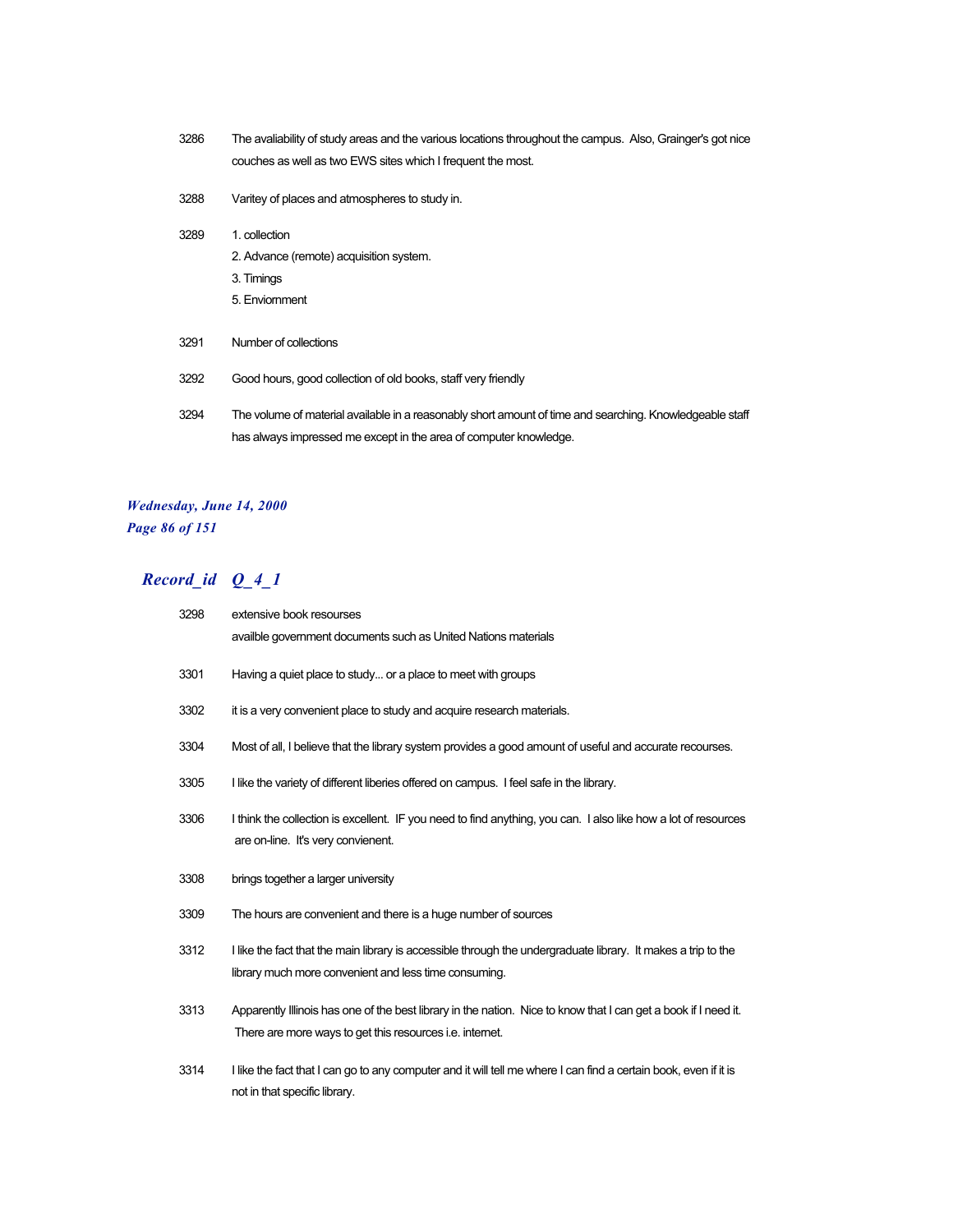- the library is open when i need it
- They have extensive sources.
- The size and specificity of specific college libraries.
- There is so much information contained in the University libraries- about almost any subject you can come up with.
- 3315 The hours (it is wonderful that the undergrad is open till 1) i have been there till closing many nights.
- The availability of information
- Materials easily accessible.
- The amount of resources available, and ease of ordering them from another library if needed
- The goal to be the biggest public library among Universities.
- i like how the first level of the undergrad is for groups and you can talk there, and how the lower level remains quiet.
- The people in the Education Library.
- workers are generally very friendly and willing to help with any questions.
- Anything I need is always there. I really like the rare book room. I think it's one of the best kept secrets here at this University.
- I really like the variety of resources
- I like how there are so many different locations...there is always one to use
- I like the large collection of books and journals and helpful staff.

#### *Wednesday, June 14, 2000 Page 87 of 151*

| 3335 | Generally, the staff and the help that is provided during library hours. The library hours are just perfect.                                                                              |
|------|-------------------------------------------------------------------------------------------------------------------------------------------------------------------------------------------|
| 3336 | Easy access to internet sources<br>Reserve shelves are helpful                                                                                                                            |
| 3337 | The web article searches especially those with full text.                                                                                                                                 |
| 3338 | I think without a doubt the best thing about the library system is the amount of materials. I have had to<br>have been looking for very obscure items to not find them in the collection. |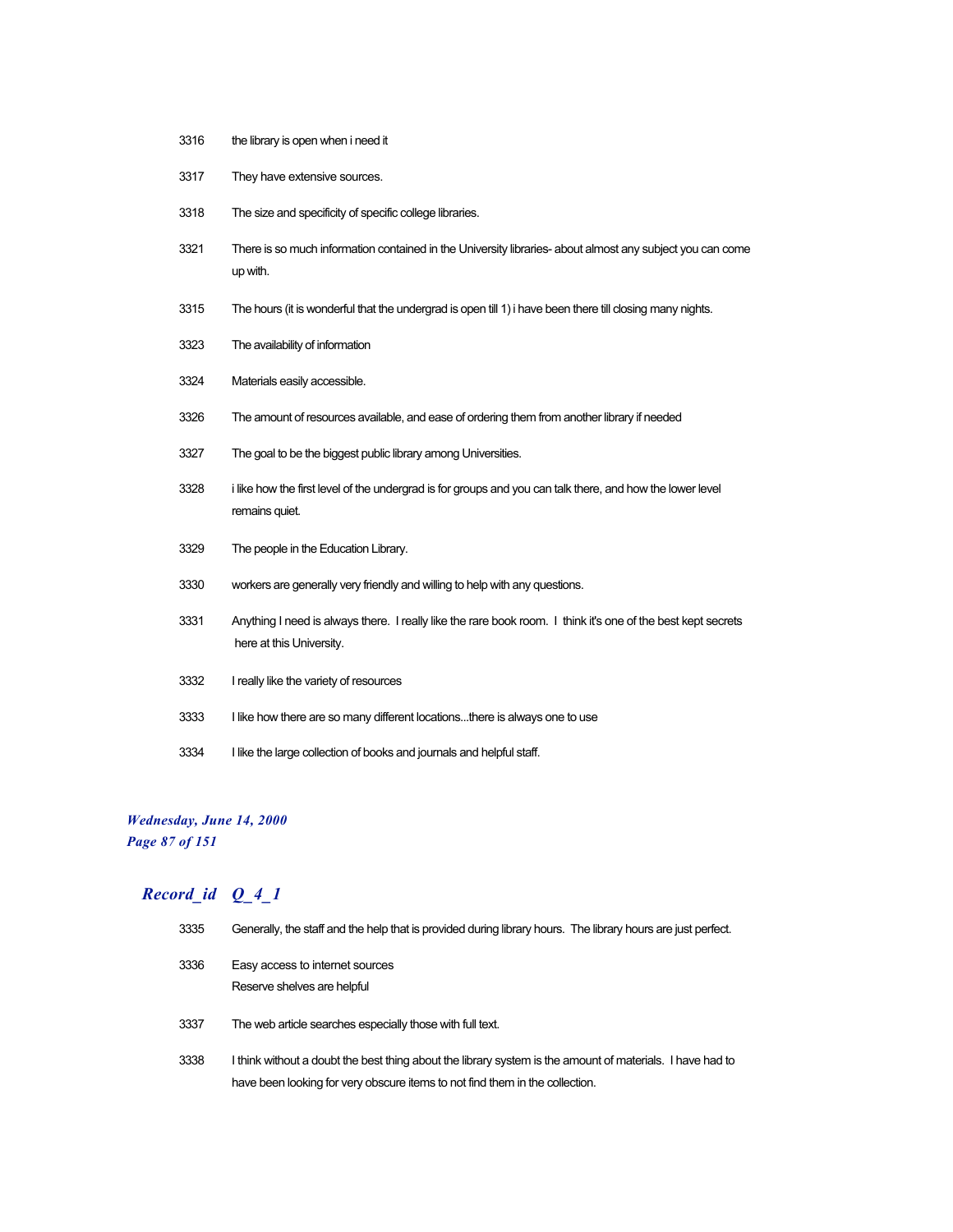- the helpful people
- Well-informed librarians
- I like the fact that it's very organized and nice.
- the extensiveness
- Large newspaper selection
- extensive collections
- Once you know how to use the library's computers it is always easy to use and is very accesible.
- The large collection and the variety of the materials are a great asset of the library.
- their collections are very well put together. They have an array of resources to choose from
- Electronic materials
- I like the fact that almost any book you could want is in our library., and if it isn't in our library, ordering it is simple.
- The size of the collection, the ability to have materials delivered through campus mail, the ability to search the catalog and find out information about the library itself from home.
- Interlibrary loan
- I like the online catalog. I like to be in my own room and find books that the library has and put them on hold. That is very convenient for me.
- There are so many libraries with so many books, journals, etc. There is always a source of information, even if something is not available.
- I like the fact that there are tables and cubicals
- especially in Ricker, very wide variety in collection, especially journals
- cleanliness, friendly environment, quiet. wonderful.
- the group study rooms in grainger
- 3366 the amount of information that is in the library system
- i don't know
- I like the study areas in the undergrad library and the fact that we have so many individual libraries on a large variety of topics...for example: the commerce library, the asian librar...etc
- accessibility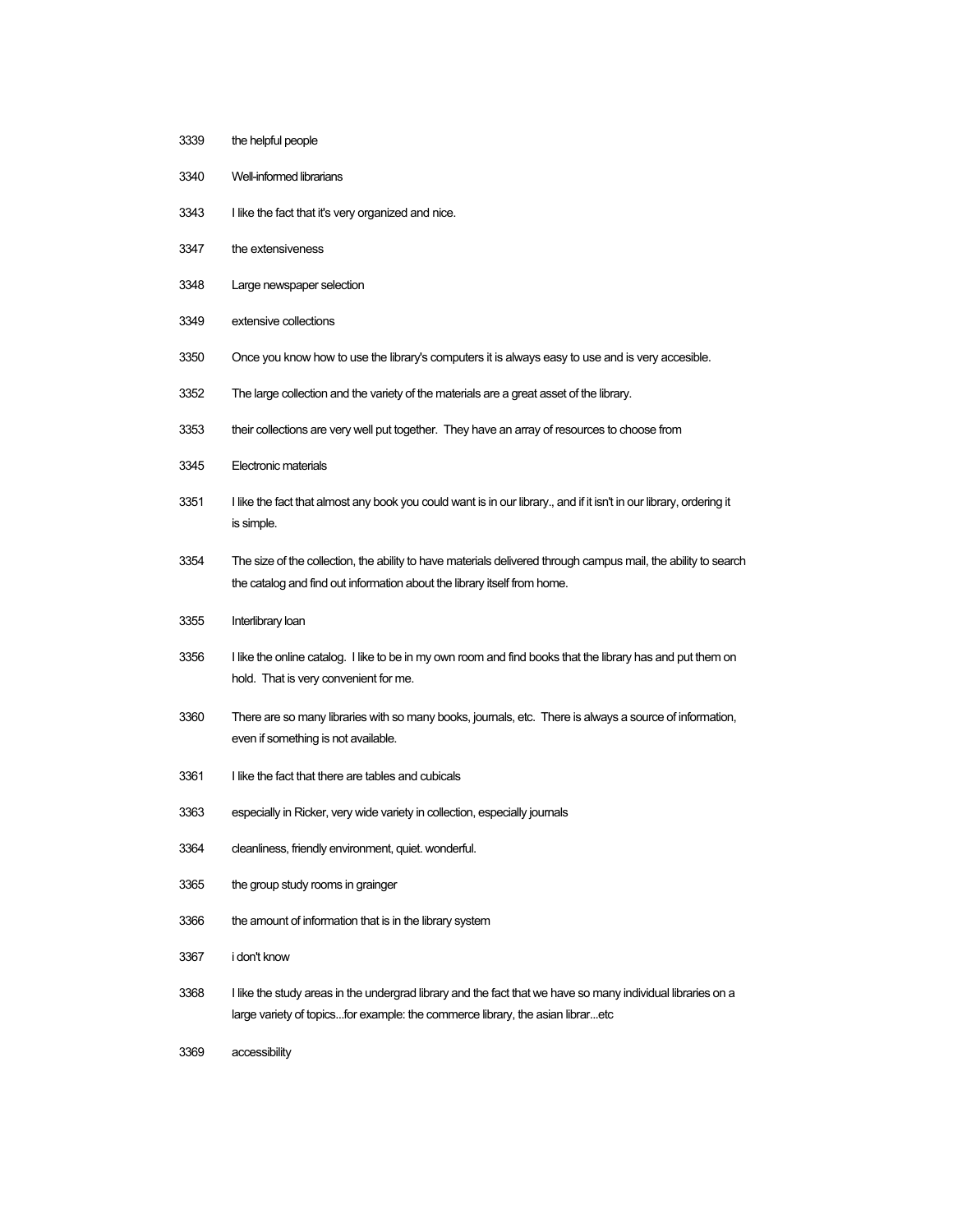## *Wednesday, June 14, 2000 Page 88 of 151*

# *Record\_id Q\_4\_1*

| 3371 | I'VE NEVER HAD A BOOK OR SOURCE THAT I NEEDED THAT WASN'T ON THIS CAMPUS<br>(GOOD SUPPLY).                                                                                      |
|------|---------------------------------------------------------------------------------------------------------------------------------------------------------------------------------|
| 3372 | Rich collection and availability of inter-library loan                                                                                                                          |
| 3373 | the question board in the bottom of the undergrad library.                                                                                                                      |
| 3375 | The sheer volume of material available is incredible. I find the staff members to be particularly helpful and<br>curteous.                                                      |
| 3376 | accessibility, the amount of time the libraries are open.                                                                                                                       |
| 3378 | The librarians are always totally willing to help and seem to really want to make the whole experience more<br>fruitful.                                                        |
| 3380 | Help is easely avalible                                                                                                                                                         |
| 3381 | Grainger has a nice study environment that helps me complete my work.                                                                                                           |
| 3382 | availability of a plethora of journals                                                                                                                                          |
| 3383 | <b>Science-Fiction Fantansy Books</b><br><b>Christian Books</b>                                                                                                                 |
| 3386 | Abundance of resources. On-line capabilities.                                                                                                                                   |
| 3392 | Resources are really good                                                                                                                                                       |
| 3393 | Staff are friendly and knowledgeable                                                                                                                                            |
| 3395 | staff is helpful                                                                                                                                                                |
| 3400 | The staff has always been helpful when I have had questions.                                                                                                                    |
| 3394 | I like that almost any journal I need is on campus, and if it isn't, I can order a photocopy of the article<br>online and have it delivered to my office within a couple weeks. |
| 3402 | Increased electronic access to materials                                                                                                                                        |
| 3405 | Its huge and complete. Also like the electronic access.                                                                                                                         |
| 3407 | the extensiveness                                                                                                                                                               |

Useful tool in studies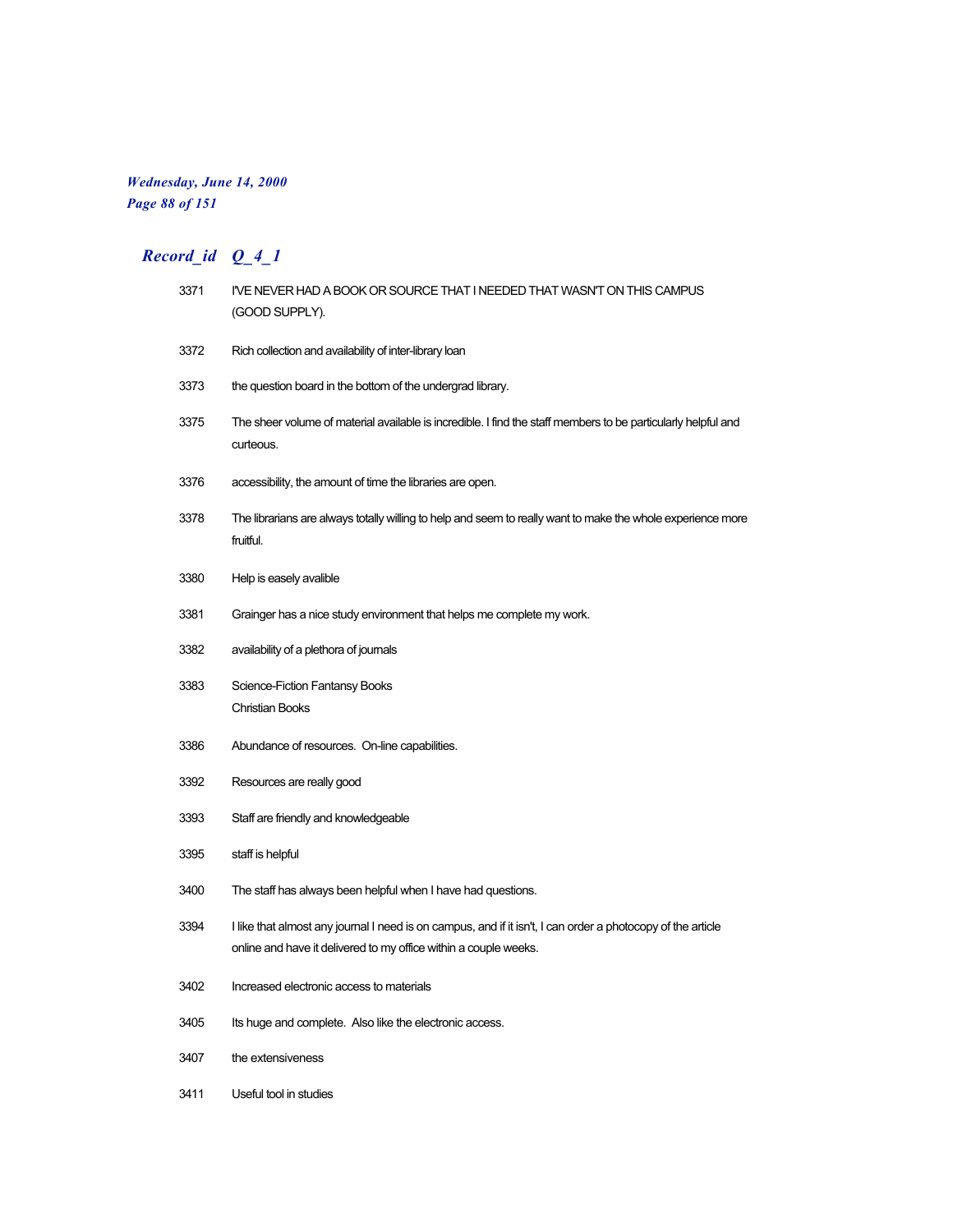- The electronic searching and borrowing system as well as the ability to access journals online.
- I like the ability to go to different libraries to find material
- The ease of obtaining what information you need
- That you will ship books to an office for convenience. The people in the music library are knowledgeable in this area to help find materials quickly.
- 3417 I use library materials for recreational reading. The Browsing room is great, I use it almost daily.

Your displays in the main library are always iteresting.

- All of the different libraries on campus and the selection of material found in them.
- Acces on the web and the campus delivery of materials.

#### *Wednesday, June 14, 2000 Page 89 of 151*

| 3423 | Smaller subject-specific libraries are easier to use, calmer, and quiter than a single large library (although<br>the stacks area in the main library is plenty quiet for working. It is especially helpful to have several years<br>of recent and relevant journals available in one place. |
|------|----------------------------------------------------------------------------------------------------------------------------------------------------------------------------------------------------------------------------------------------------------------------------------------------|
| 3429 | Having library materials delivered to my campus mail box. This is extremely convenient.                                                                                                                                                                                                      |
| 3430 | I like to be able to order books and have them delivered to my office and also I use telnet as a reference<br>for textbooks.                                                                                                                                                                 |
| 3433 | All the areas to study                                                                                                                                                                                                                                                                       |
| 3435 | lots of information is available                                                                                                                                                                                                                                                             |
| 3445 | I like being able to find a great majority of the materials that I am looking for.                                                                                                                                                                                                           |
| 3446 | the wide variety of sources provided to students                                                                                                                                                                                                                                             |
| 3447 | the collection of printed music                                                                                                                                                                                                                                                              |
| 3448 | I can get any material I want guickly and with a minimum of hassle.                                                                                                                                                                                                                          |
| 3452 | Delivery of books to work location                                                                                                                                                                                                                                                           |
| 3453 | Convenient location                                                                                                                                                                                                                                                                          |
| 3455 | Good collection                                                                                                                                                                                                                                                                              |
| 3456 | girls                                                                                                                                                                                                                                                                                        |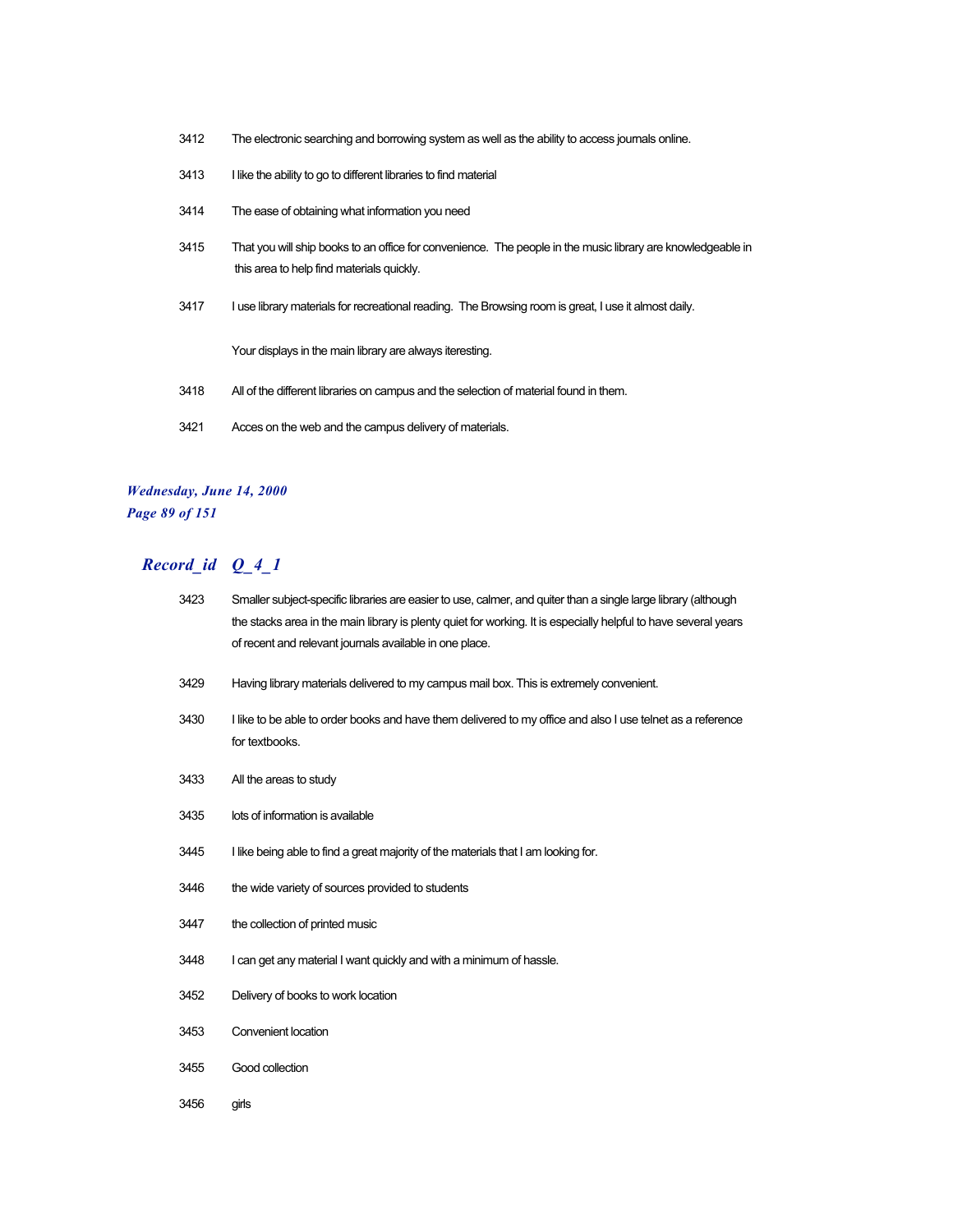- 3458 Internet interfacing
- 3459 The sheer numer of items it has is impressive. Sometimes I'll do a search and come up with some obscure journal article, and I'll be pleasantly surprised when the library has it. Also, the librarians are pleasant, especially the lady in the ALS library.
- 3464 The size of its print collection.
- 3467 I like the location.
- 3473 The large selection of books on any one topic.
- 3477 unknown
- 3480 There are many resouces to find information as the university has many journals and magazines available.
- 3482 The high volume of material
- 3485 What I like the most is the selection of new materials.
- 3461 the librarians are usually very helpful and friendly
- 3474 A most outstanding system. Having compiled annual bibliographies for an international organization for 22 years, and having responded to the need for assistance from colleagues all over the world...in over 28 countries.....I have been disappointed (in the sense of not being able to obtain an obscure issue....old journal article, for instance)...only about 0.5% of the time. An excellent record, considering the obscure titles I have requested. This is truly a testatment to the breadth of UIUC library system holdings.....and also the effectiveness and efficiency of the loan systems available here! Bravo to this system; may it continue to improve and serve the needs of the UIUC and C-U communities Illinois' learing institutions, and the world!
- 3483 The librarians, the abiltity to reserve class materials, the on-line data available by CD-ROM, ability to order materials online and have themmailed to my office (although it doesn't work very well)

#### *Wednesday, June 14, 2000 Page 90 of 151*

| 3487 | I appreciate the ability to charge out books online and have them delivered.                                                                                                                                     |
|------|------------------------------------------------------------------------------------------------------------------------------------------------------------------------------------------------------------------|
| 3488 | I like many things about the library, including the many journals,<br>on-line bibliographic indexes, and personal service.                                                                                       |
| 3491 | I just began a job here and the staff has been most helpful. They took the time to provide an informal<br>orientation of the library.                                                                            |
| 3492 | I am not your best customer. I have only had contact with the library 3 times in last 2 years, however,<br>each time, I was assisted by courteous, sincere people, who took my need seriously and directed me to |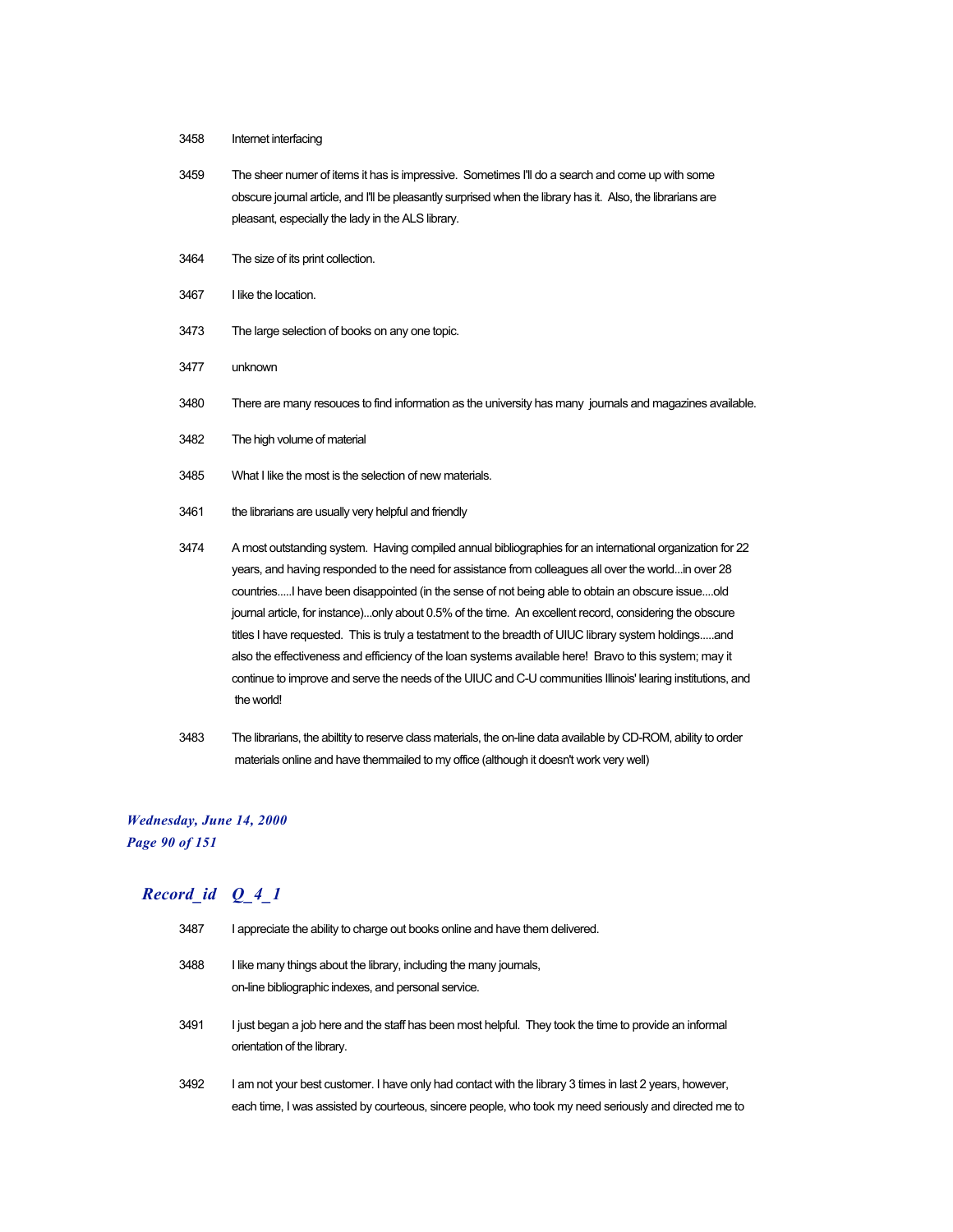the correct resource the FIRST time. I think that is impressive and important. Thank You!

- The size, the individual study carrels, the Education library has a number of journals to use!
- Staff always friendly and willing to help
- The vast amount of material available to patrons.
- comprehensive, convenient, relatively good service
- The ability to have books delivered to my office.
- Its extensive collection we have an amazing number of resources available.
- The variety of resources available.
- Most journals that I am interested in are somewhere in the libraries.
- Easy access to materials- people are always ready to help me when I cannot find something.
- web searches
- Vast print collection, availability of books and journals
- convenience
- The vase number of collections and the ability to access them in different ways.
- I like that I can access things from my home computer.
- clean facilities, helpful staff
- amount of materials available is wonderful
- it usually has what i need
- 3519 the librarian at the browsing room is very helpful and friendly. i also appreciate the choice of books chosen by the library for display in the browsing room.
- I LOVE the option to have library print materials delivered to my mailbox, although as a staff member with academic interests I find it annoying that my check out time is only a month, while grads/faculty have 16 weeks. I also very much like using World Cat and other online bibliographic resources.
- The stacks at the main library are an incredible resource. Please continue to allow undergraduate honors students to have access to them, as this is an invaluable resource.
- I like that the selection is huge! And, the fact that as staff, I have access to all library materials, that I can have these materials delivered to my office and return them to the location that is most convenient to me.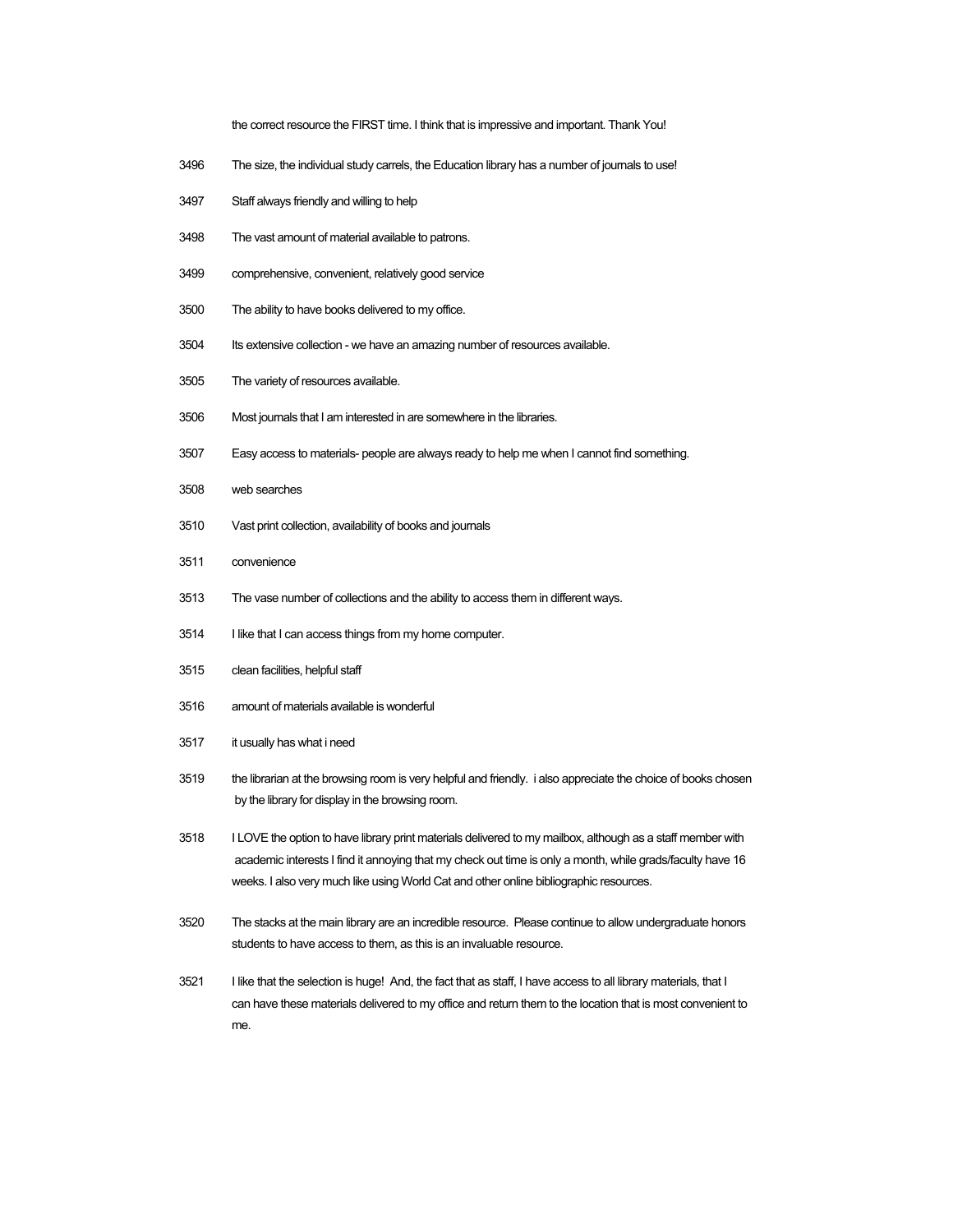### *Wednesday, June 14, 2000 Page 91 of 151*

| 3522 | I use several different libraries: Chemistry, Biology, Vet-Med, Physics, Mathematics and Engineering, due<br>to interdisciplinary nature of my work. I wish these resources were not scattered. I like document<br>delivery service the way it was implemented in the Physics Library best |
|------|--------------------------------------------------------------------------------------------------------------------------------------------------------------------------------------------------------------------------------------------------------------------------------------------|
|      | I use several other libraries for cultural enrichment. Both facets are very important for me.                                                                                                                                                                                              |
| 3523 | The large collection of books and journals.                                                                                                                                                                                                                                                |
| 3524 | I can find practically averithing I need. Especially the on-line journals make literature search easy and fast.                                                                                                                                                                            |
| 3525 | The diversity of the collection.                                                                                                                                                                                                                                                           |
| 3526 | Breadth and depth of collection.                                                                                                                                                                                                                                                           |
| 3527 | The large number of items in its collection.                                                                                                                                                                                                                                               |
| 3528 | The staff has always been very pleasant and is very knowledgeable I think they are the best part! I<br>also think the web page is very nice and useful.                                                                                                                                    |
|      | Thank you for the survey. Overall, I think the library does a good job and has exceeded my expectations.                                                                                                                                                                                   |
|      | RLSMITH@STUDENTS.UIUC.EDU                                                                                                                                                                                                                                                                  |
| 3530 | The variety of materials available                                                                                                                                                                                                                                                         |
| 3533 | That I can get almost any book I need on demand. That the library staff has been most helpful in dealing<br>with the deficiencies of its computer catalog.                                                                                                                                 |
| 3538 | Vet Med Library Staff is very helpful. Reference books is growing. It is a pleasure to use the Vet Med<br>library.                                                                                                                                                                         |

- 3539 Large collection of materials.
- 3541 Scope.
- 3543 It's location
- 3547 The shelving system is great. I never saw moving shelving before for libraries. I am very impressed with the small sound-proof rooms at Grainger.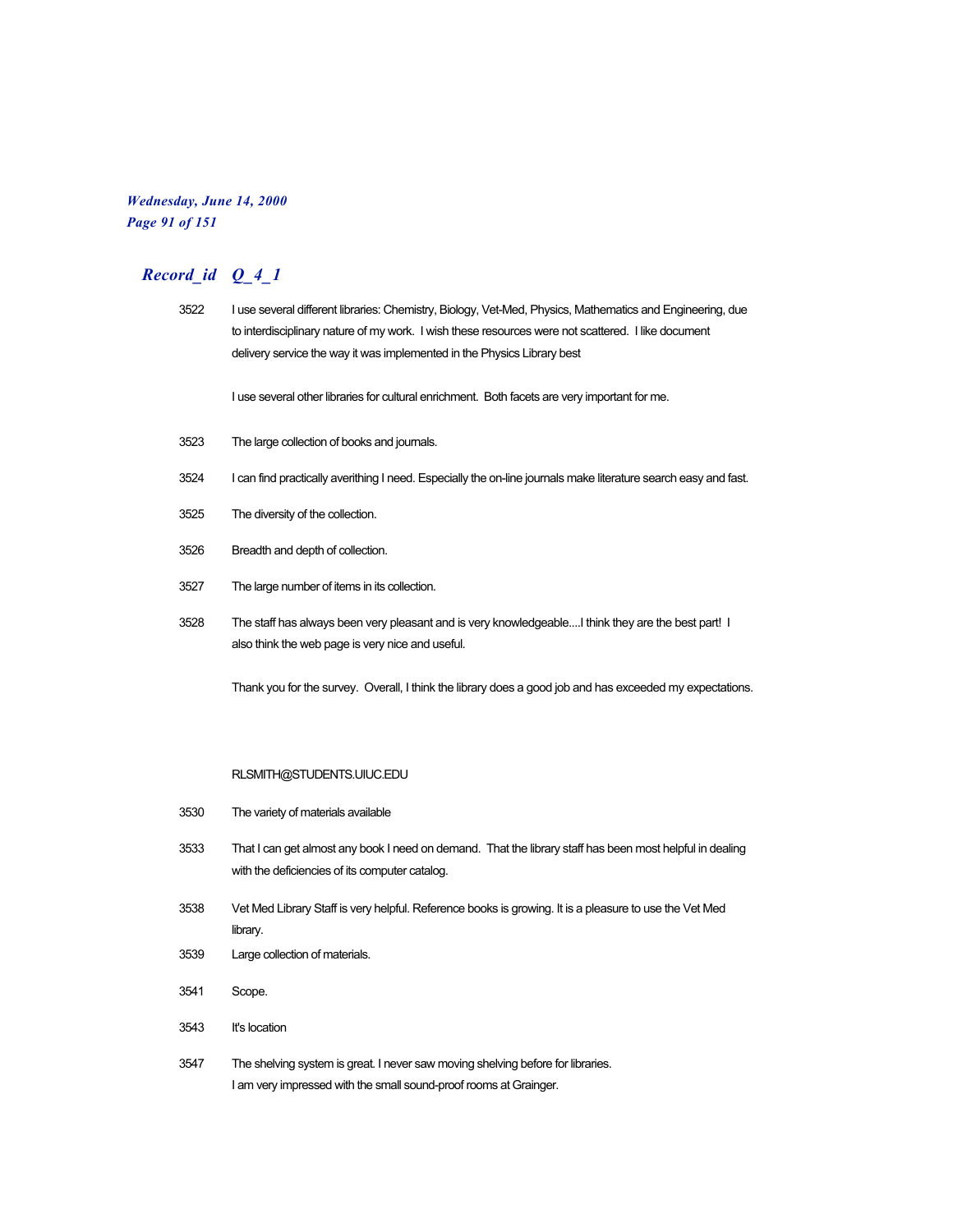- Distributed libraries across the campus
- Its huge.
- Comprehensive coverage--including the ability to obtain material from affiliated libraries
- Normally find what I am looking for, if it is subscribed. And once when I needed something quick, I got an article not on the campus in the matter of hours.
- The variety and quantity of the materials is exelent and the online catalog is a wonderful tool.
- The selection of materials is one of the best in the nation, and if an item is not available it can be obtained through the loan department.
- On line order!
- Telnet/Web search capability
- I can request my books online, because Library is quite a distance from where I work, and I am unable to physically walk the distance.
- Ability to utilize electronic services for individuals who do not live on or near campus.

#### *Wednesday, June 14, 2000 Page 92 of 151*

| 3569 | Locations are convenient.                                                                                                                                          |
|------|--------------------------------------------------------------------------------------------------------------------------------------------------------------------|
| 3570 | good system                                                                                                                                                        |
| 3571 | Reference Librarians, when they are good they are very, very good and when they are bad they are horrid!<br>They need a uniform attitude of education and service. |
| 3573 | On-line system; quantity of materials; access to resources at other university libraries.                                                                          |
| 3574 | The personnel. They always seem very interested in helping.                                                                                                        |
| 3575 | interlibrary loan                                                                                                                                                  |
| 3576 | It is huge and has almost everything you could ever want                                                                                                           |
| 3577 | Have a very good collection of books and journals                                                                                                                  |
| 3578 | Books delivered to your office                                                                                                                                     |
| 3580 | The collections are very complete. I am very impressed with how helpful and resourceful librarians are!                                                            |
| 3582 | CS majors like myself have little use for Books, Magazines, etc. found in libraries. We use mostly<br>group/study rooms and computers.                             |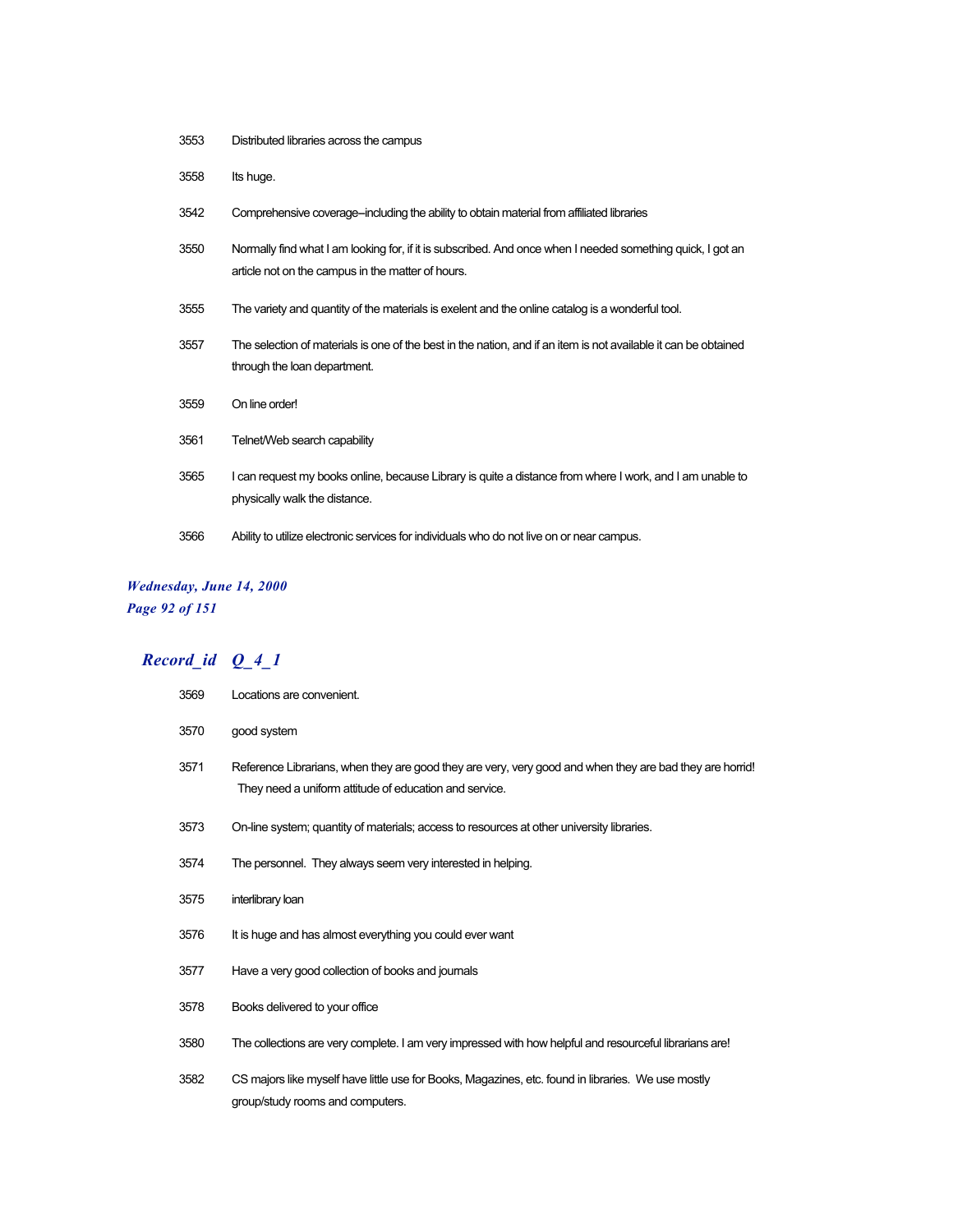- 3583 It is convenient for me to use. I use the Grainger library for relaxing during my lunch hour. It has a very relaxed, comfortable atmosphere.
- 3586 the different areas of the library that can be used for studying, the computers available at Grainger, and the ease of finding books at the undergrad
- 3587 I use the interlibrary loan option more than anything else and its very easy to use!
- 3588 Staff willing to help with both online and on site questions.
- 3589 Many resources available. Also like using originals and primary resources, and they have many aging orginals. And the librarians are SO helpful.
- 3590 The ability to order books and have them delivered to my office.
- 3591 The people are good.
- 3593 The large quantity of materials available and the ability to have them delivered to my desk at work.
- 3594 As a music person, I am pleased with the music library collection of materials, and I would like to see the library continue to add computers for access to library materials on-line in the Music Library itself. There are times when I cannot gain access when all terminals are busy.
- 3595 vast wealth of information
- 3596 as little as I use the library, I have been very happy with its print collection and have always been able to find the books I am looking for.
- 3597 using article indices on the web
- 3598 Quality/scope of collections
- 3599 Size, lots of journals/magazines I found in online databases the library had
- 3602 The huge selection of materials available.
- 3603 The atmosphere and the collections, plus the knowledgeable staff.

#### *Wednesday, June 14, 2000 Page 93 of 151*

| 3605 | helpful personnel, great collection of books published up to 1970s                               |
|------|--------------------------------------------------------------------------------------------------|
| 3606 | The collection is pretty good. There's always room for improvement, but what we do have is good. |
| 3608 | The library has a wonderful collection of books and other resources.                             |
| 3616 | Quality of collection and accessibility to it.                                                   |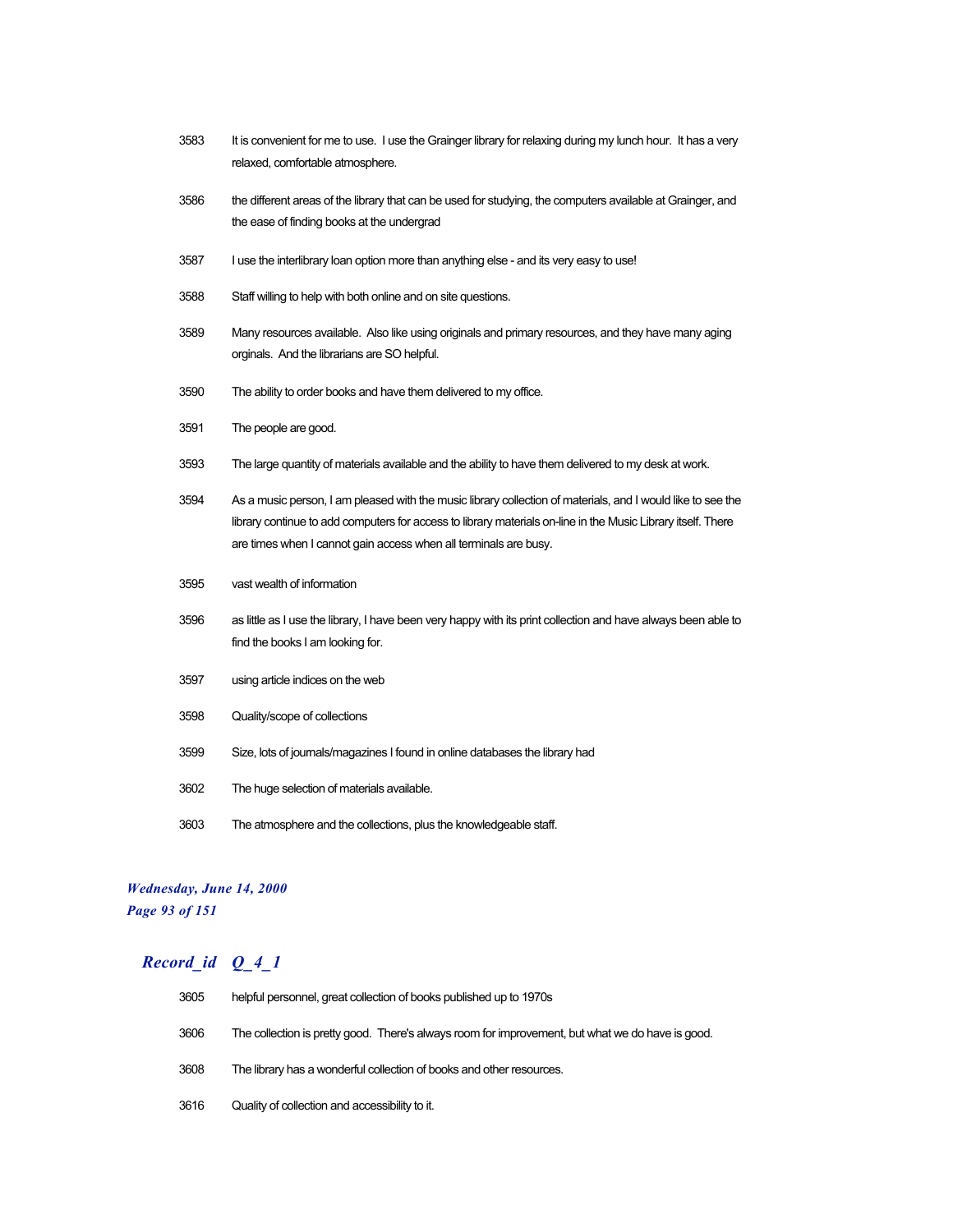- Amazing collection.
- A librarian visits my area twice a month.
- The ability to do searches online and get the materials I need delivered to me without having to go to the library.
- availability, expertise and courtesy of librarians large number of resources and reference materials ability to borrow from other university libraries
- I like being able to request almost any book I need from ILLINET.
- Its reputation tells me it is excellent.
- computerized access
- Available materials
- Several locations. Accessible to students, faculty and especially staff.
- I can find what I am looking for. Assistance is available to identify material relevant to my searches.
- I have always found the people in the Reference Library to be helpful. They find the answers and are very pleasant to work with.
- I like the variety of items available at our library. I know that I can find something on just about anything.
- The online searches for U of I library materials.
- I've used many research libaries in the US and abroad -- some of them pretty fancy (I'm at Princeton U. right now) but the U of Ill. is still tops in terms of its collection, accessibility and qualified and helpful libarians. This is a major if not THE major attraction to be in the humanities at the University.
- I mostly look for printed books in the stacks. Impressed with wide variety of selection of books by authors. Library staff respond quickly to requests and often make additional suggestions based on my needs. Facilities are clean and shelves are orderly.
- Total resources avaiable, and decentralized locations.
- There are a lot of resources available to students, either at the library or through library loans. The webpage is also very helpful.
- The overall collection of materials.
- Our library is one of the largest academic libraries in the country, so it's reassuring to realize that (hopefully) many of the items one needs for research can be found here, with minimal off-campus/ILL borrowing.
- breadth of the collection
- Broad range of materials available.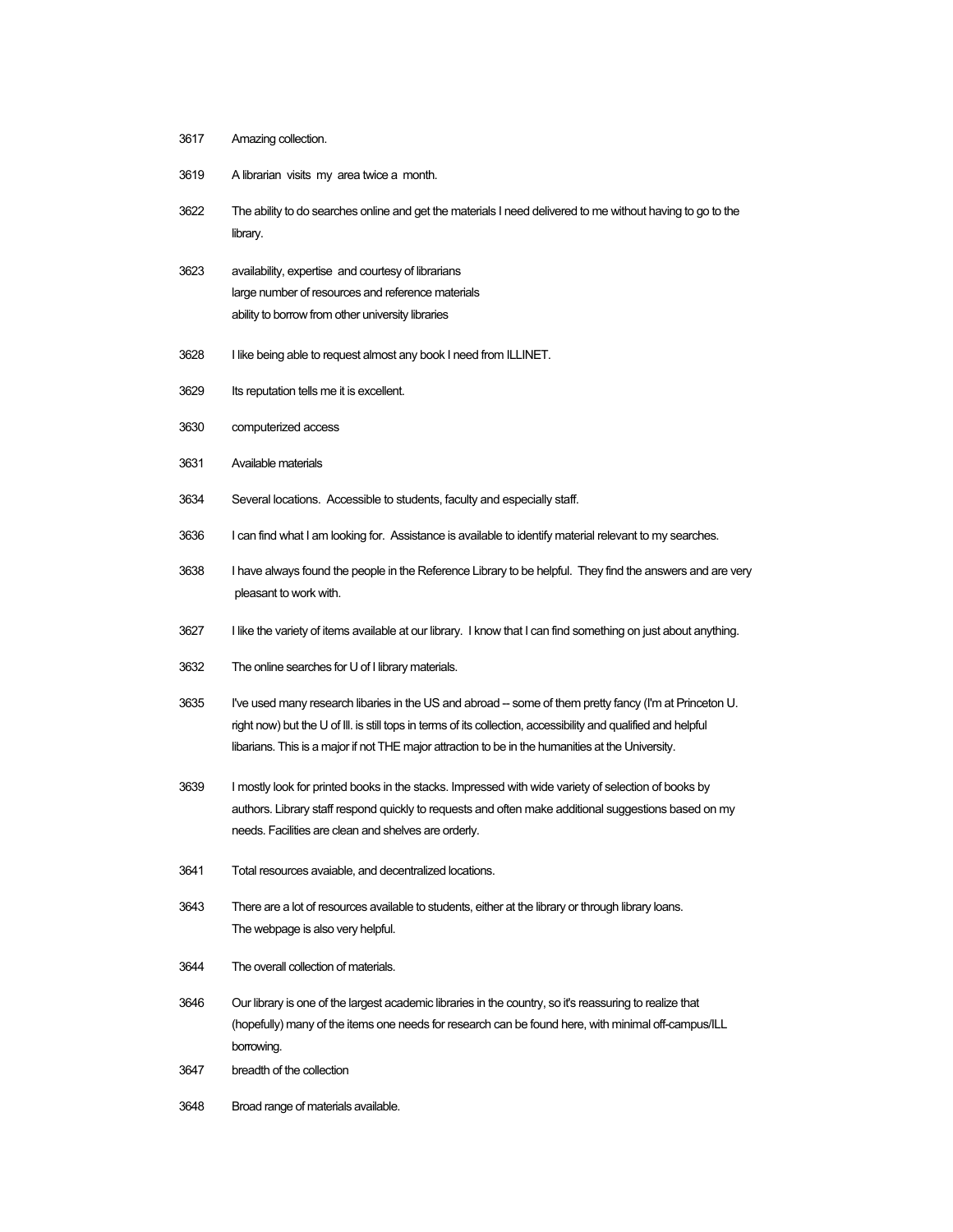Quantity of materials available.

3652 Online capabilities: search, request, mail, renew

## *Wednesday, June 14, 2000 Page 94 of 151*

| 3653 | Good representation of journals in my field (print copies). Staff (I have dealth mostly with the Biology<br>library and the WCES library) is very helpful--almost always able to find what I need or help me get it<br>off-campus.                                                                                                                                                               |
|------|--------------------------------------------------------------------------------------------------------------------------------------------------------------------------------------------------------------------------------------------------------------------------------------------------------------------------------------------------------------------------------------------------|
| 3655 | I enjoy the fact that there are locations of the library all over campus. It makes things very convenient.                                                                                                                                                                                                                                                                                       |
| 3656 | Seems like a pretty top-flight organization. I'm not a heavy library user, but thus far, it's been there for me<br>when I needed it.                                                                                                                                                                                                                                                             |
| 3657 | The remarkable breadth of its collections.                                                                                                                                                                                                                                                                                                                                                       |
| 3658 | Veriety of services available.                                                                                                                                                                                                                                                                                                                                                                   |
| 3660 | Its big collections, gateway and online catalog.                                                                                                                                                                                                                                                                                                                                                 |
| 3663 | Access through the internet to find materials, etc.                                                                                                                                                                                                                                                                                                                                              |
| 3664 | Easy to find the things I need                                                                                                                                                                                                                                                                                                                                                                   |
| 3665 | If it is not readily available, the librarians will do their best to fid it for you.                                                                                                                                                                                                                                                                                                             |
| 3650 | Lights on Study carouls at Grainger (good lighting is very important), efficiency of getting journals in every<br>library with the exception of the main library, the ability to use the web page to find and e-mail journal<br>articles with out having to go to the library, the securtiy guard that walks around at Grainger, magazine<br>collection and comfortable chairs at the undergrad. |
| 3667 | I am very pleased with the selection of materials available.                                                                                                                                                                                                                                                                                                                                     |
| 3668 | Large database and connection to Internet database is very helpful as well. Indexes help finding material<br>relatively easy. Internet database is clear and easy to handle. Good source of information can be found<br>this way.                                                                                                                                                                |
| 3669 | There is a large variety and diversity of materials and facilities have improved considerably in recent years.                                                                                                                                                                                                                                                                                   |
| 3670 | lots of resources                                                                                                                                                                                                                                                                                                                                                                                |
| 3671 | I think Grainger Library is a wonderful place to study. The atmoshpere is right, and all the resources an<br>engineer would need are right there.                                                                                                                                                                                                                                                |
| 3672 | -the LIS departmental librarians are wonderful, very helpful and knowledgable<br>-ability to check out/renew materials online                                                                                                                                                                                                                                                                    |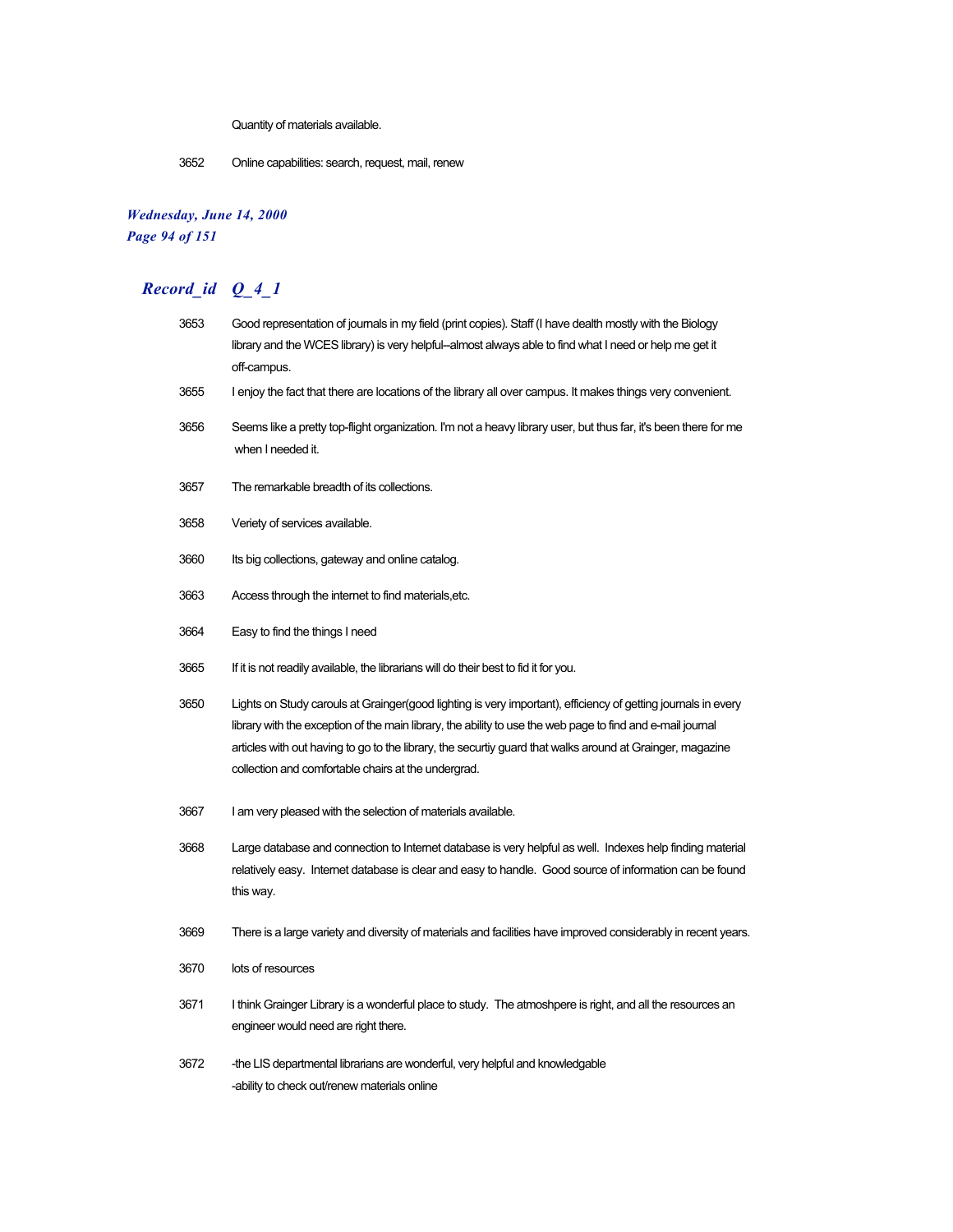| 3674 | Great location and people working there. |
|------|------------------------------------------|
|------|------------------------------------------|

| 3675 | Extraordinary collection of materials. Plus, easy access to materials not found at U of I. Overall,<br>everything you could want in a university library. |
|------|-----------------------------------------------------------------------------------------------------------------------------------------------------------|
| 3676 | Wide variety of materials.                                                                                                                                |
| 3677 | Comprehensive collection                                                                                                                                  |
| 3679 | The library system is huge and can get just about any book/journal regardless of publisher or date of issue.                                              |
| 3680 | The ability to get full-text document (journal<br>publications on my office computer.                                                                     |
| 3681 | Being able to borrow books from other big ten libraries is a great service.                                                                               |
| 3682 | the web interface; the ability to search and checkout materials online; the ability to look up my borrowing<br>record online.                             |
| 3684 | Quiet place to study.                                                                                                                                     |

## *Wednesday, June 14, 2000 Page 95 of 151*

# *Record\_id Q\_4\_1*

| 3687 | Online research.                                                                                                                                                                                                                                                                   |
|------|------------------------------------------------------------------------------------------------------------------------------------------------------------------------------------------------------------------------------------------------------------------------------------|
| 3689 | The large number of resources available.                                                                                                                                                                                                                                           |
| 3694 | the music library                                                                                                                                                                                                                                                                  |
| 3683 | -Efficient staff<br>-Well versed with location of the books/journals<br>-Good discussion areas                                                                                                                                                                                     |
| 3691 | The main and undergrad libraries are very close to my workplace. There is a very good selection of<br>magazines in the undergrad library and newspapers in the main library - a nice way to spend a lunch hour,<br>especially in the summer when it's too hot to do anything else. |
| 3692 | access to search applications, e.g. Ovid's Current contents;                                                                                                                                                                                                                       |
|      | access to full text of articles of scientific journals electronically through the web                                                                                                                                                                                              |
|      | hours opened (long) and accessibility of copying devices                                                                                                                                                                                                                           |

access to web based dictionaries and thesauri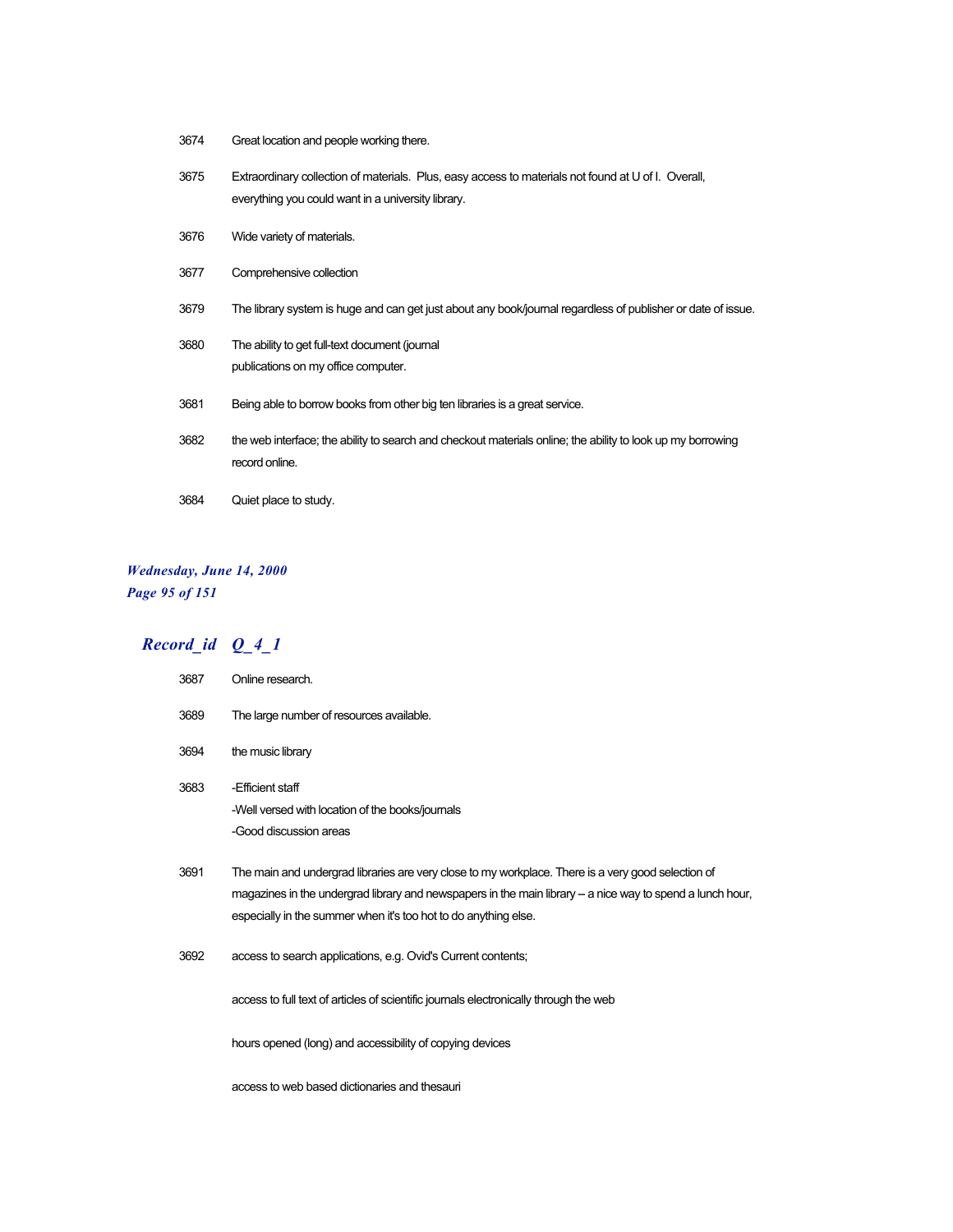- 3693 I really like Grainger Library. I understand why non-engineering students like to come to our library. It is clean and has separate areas for group and individual study.
- 3696 Lot of materials
- 3697 Extensive, up-to-date collections and easy accessiblity to them and outside UIUC libraries, with assistance as needed from a knowledgeable, friendly, competent staff. The UIUC library shines. It is a great asset to the university.
- 3698 The library I use most, Grainger is well staffed, open reasonable hours and provides a good study environment.
- 3701 I like the fact that you are making more and more things available on the web.
- 3703 Selection
- 3704 The range of the collection. The ease of calling the telephone center and being able to get books located and mailed to my office. The long periods of the loans.
- 3705 The availability of many resources, different fields and topics.
- 3707 The size and service are second to none. I was shocked when I discovered I could check out a book online and have it delivered to my office shortly thereafter. Truly a researcher's dream.
- 3708 Help from the Reference Desk/Librarian
- 3709 Many different libraries in which to find information.
- 3711 campus mail cababilities and vast interlibrary loan capabilities.
- 3712 I like the music library very much...........they are very helpful, always providing everything I need
- 3714 I like the feeling that I will most likely find the resourse I need in the UIUC libraries.
- 3715 The ability to find and photo copy articles easily.
- 3716 It is big, comprehensive and useful
- 3719 Variety of Journal holdings and ILL>

#### *Wednesday, June 14, 2000 Page 96 of 151*

- 3721 Extensive collection
- 3724 OUR LIBRARY HAS THE MOST WONDERFUL SELECTION OF ARTICLES ANYWHERE!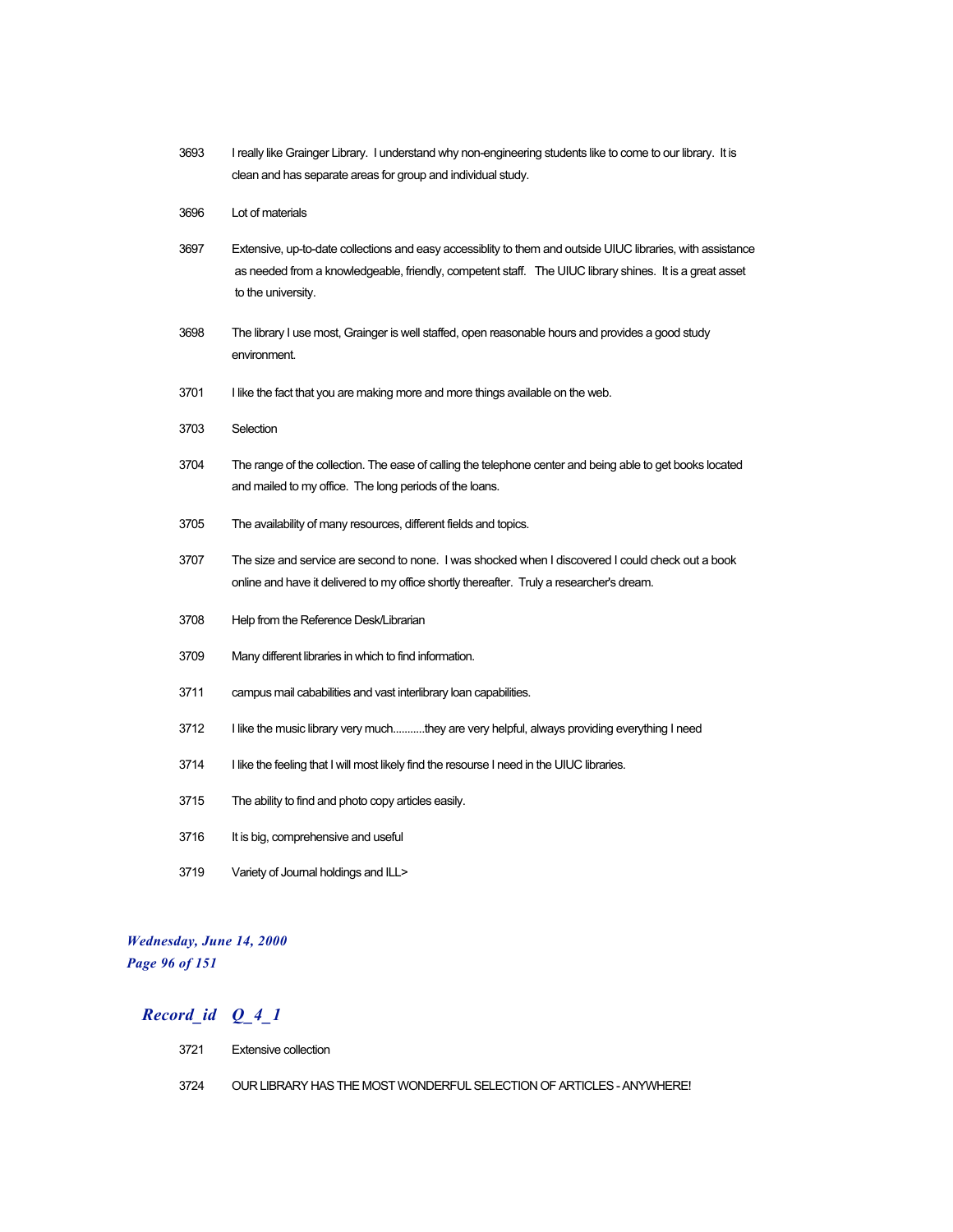- the librarians are very knowledgeable and very helpful
- Mary Beth Allen of the ALS Library is extremely helpful and supportive. The library staff quickly and appropriately responded to needs of my department when it was determined that additional funds needed to support the collections in the areas of interest to our discipline.
- 3722 I use the music library a lot and what I like most about it is the fact that I can always get a listening (CD, tape or LP) cubicle if I need one. There are plenty for everyone!
- I like how much is offered to the students here.
- 3730 I like knowing that the library has, or can get, anything I need in a timely manner.
- The departmental nature of the libraries is helpful and convenient.
- Most liked: The prompt delivery service for articles not found on campus.

Greg in the physics library does a wonderful job getting me the articles I need within 24 hours typically.

- Personnel and their friendly response to questions.
- Great place to get studying accomplished.
- We take pride in the size of the collection, which is important.
- On-line catalog
- Personal help in the music library
- The depth and scope of the library. I have never had a search where I couldn't find SOMETHING about the subject under review.
- Although the library has been dropping journal subscriptions faster than Bill Clinton drops his pants, it still maintains a very good selection compared to other universities.
- The size and variety of the collection
- Online full-text journals
- huge volume
- A nice place to study
- Large number of engineering and physics journals that can be found on-line.
- 

The Undergrad is a good place to study and most resources that are needed for any type of assignment are there.

 Generally, what I need is in the library. When it is not, it is either unavailable because it's been checked out, or it's a not very good source I have to read but isn't really worth our owning, so I am happy to get it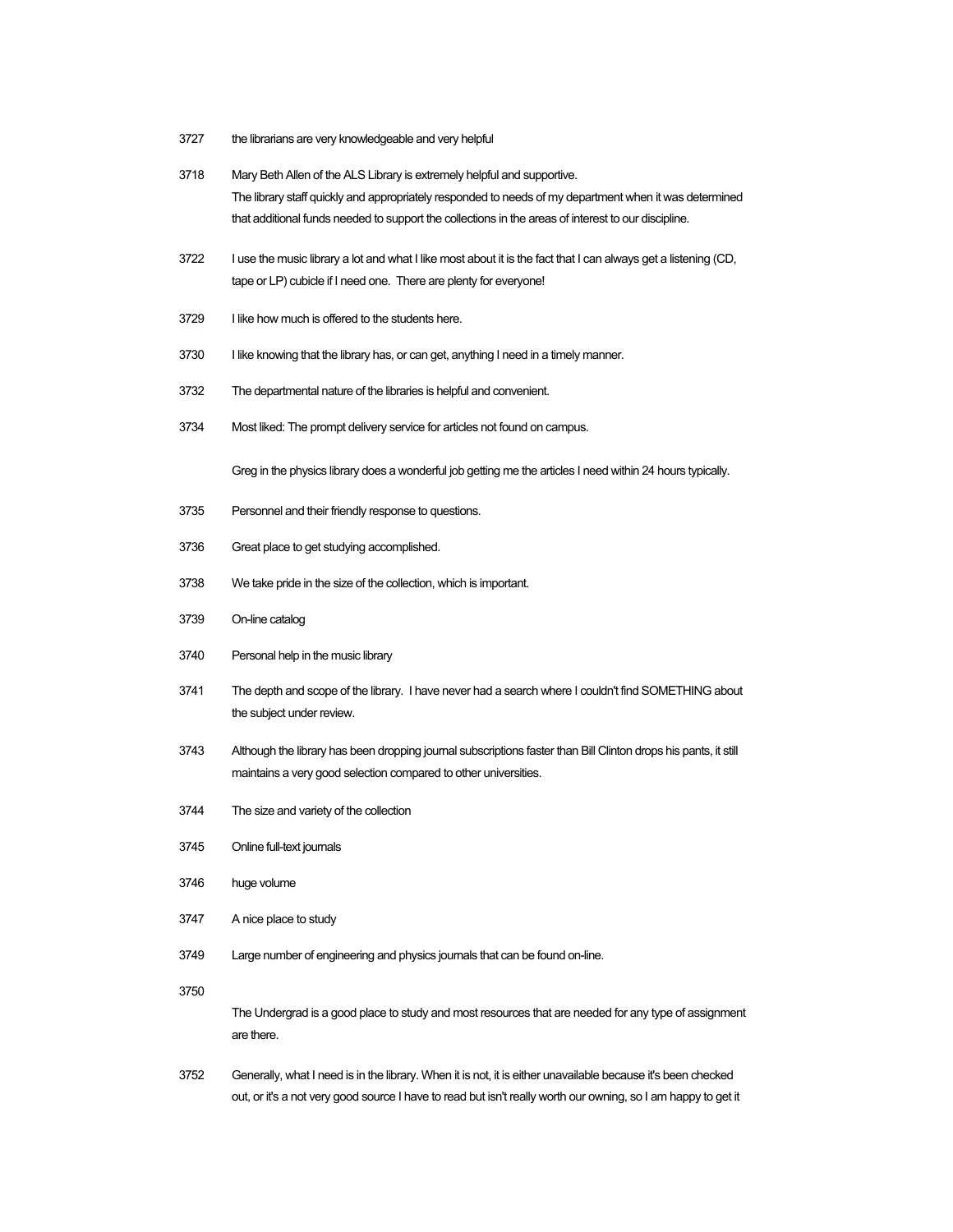from another library. In short, it's a really good collection.

- 3758 Vast number of resources available
- 3759 The large collection of journals and books. Thanks for giving honors students access to the Stacks.

#### *Wednesday, June 14, 2000 Page 97 of 151*

- 3761 Ease of location. Willingness of staff to give help and to assist students 3755 I love coming to Grainger between classes and hvaing a place to check my email and do some homework at an EWS, but then I also have the opportunity to start some homework in a cubicle, or work on a group project in the group rooms.
	- 3757 It's hours of operation and the specialty libraries.
	- 3760 Large and comprehensive collection of books, journals, etc.
	- 3763 Extensive collection (within the Chemistry Library)
	- 3764 I use extensively and greatly appreciate the electronic journals.
	- 3766 Collection of journals.
	- 3767 Large volume of material
	- 3769 The system, as a whole, is extremely well run. The staff are generally very well trained, and helpful. The collections are fantastic.
	- 3771 The extent of the online full text journals available.
	- 3772 I think it is a good idea that one can search for items on my own with the use of computers without the help of a staff person.
	- 3773 I like that fact that the library has so much to offer.
	- 3774 When I'm in the Undergraduate Library, I feel like an actual college student.
	- 3776 Amount of material available
	- 3777 Good Hours, Good Service,
	- 3778 I like the electronic resources. You don't have to leave your home to find resources for any topic. Convenience is the key.
	- 3782 Willingness of our departmental librarian to consult with us about our needs for acquiring the Social Work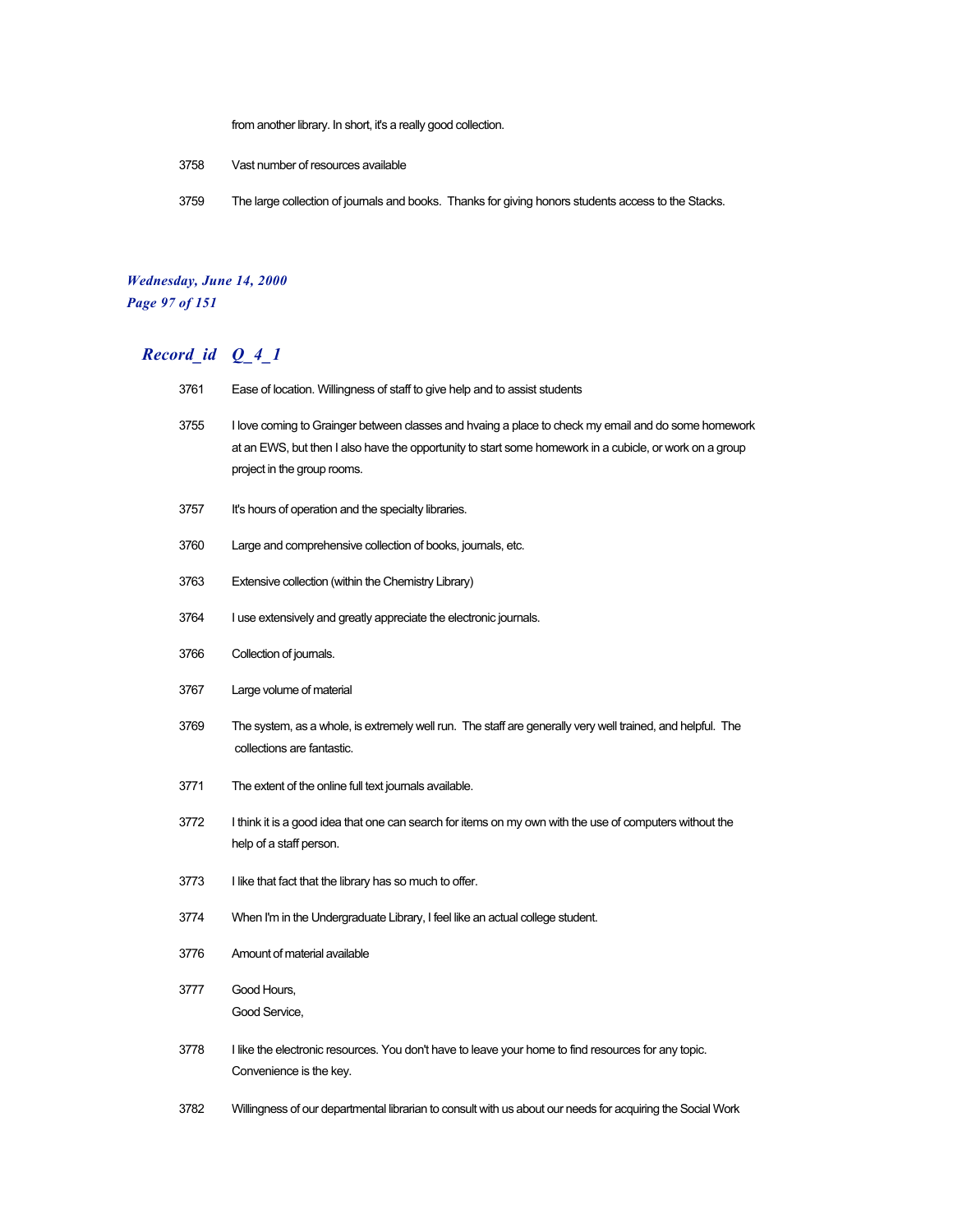Abstracts Index and upgrading the quality and quantity of our serials collection.

- Ability to search and order books online for delivery to my office.
- The ability to request materials (including from other Universities) through the Web interface.
- Very large and accessible collection. And THANK YOU for subscribing to the LEXIS-NEXIS system!
- I like the atmosphere.
- 3788 I have been to many university libraries, and ours is by far one of teh best...it really has a lot to offer.
- The collections
- 3794 I like that I can access the library online from my room, so that I know if they have what I'm looking for.
- Hours, Resources, Cubicles/ Tables to study.
- I like how I can get good assitance if I need help on finding journals, magazines, and books online. And just the willingness to help me when I come to them for help.
- remote access

#### *Wednesday, June 14, 2000 Page 98 of 151*

| 3798 | THe library has a wonderful collection. I loke being able o get any book or journal I want for either UI or<br>another library through interlibrary loan.                                                                               |
|------|-----------------------------------------------------------------------------------------------------------------------------------------------------------------------------------------------------------------------------------------|
| 3799 | I like the ability to do a good portion of my research without necessarily having to go to the library. I<br>understand that it is no other option at times, but when I want something quick, I can find a full text article<br>online. |
| 3800 | The Grainger Library is excellent. The collection in my field is reasonably complete.                                                                                                                                                   |
| 3801 | The extensive amount of materials kept and organized is quite impressive.                                                                                                                                                               |
| 3802 | Size of collection (esp. older materials); books delivered<br>to my office.                                                                                                                                                             |
| 3803 | The Commerce librarians are excellent.                                                                                                                                                                                                  |
| 3804 | Lots of info in one space                                                                                                                                                                                                               |
| 3806 | Staff is usually competent and polite. It's a great collection.                                                                                                                                                                         |
| 3808 | That it is large and has a considerable collection                                                                                                                                                                                      |
| 3809 | The extent to which it's collection is fully accessible via an integrated web interface                                                                                                                                                 |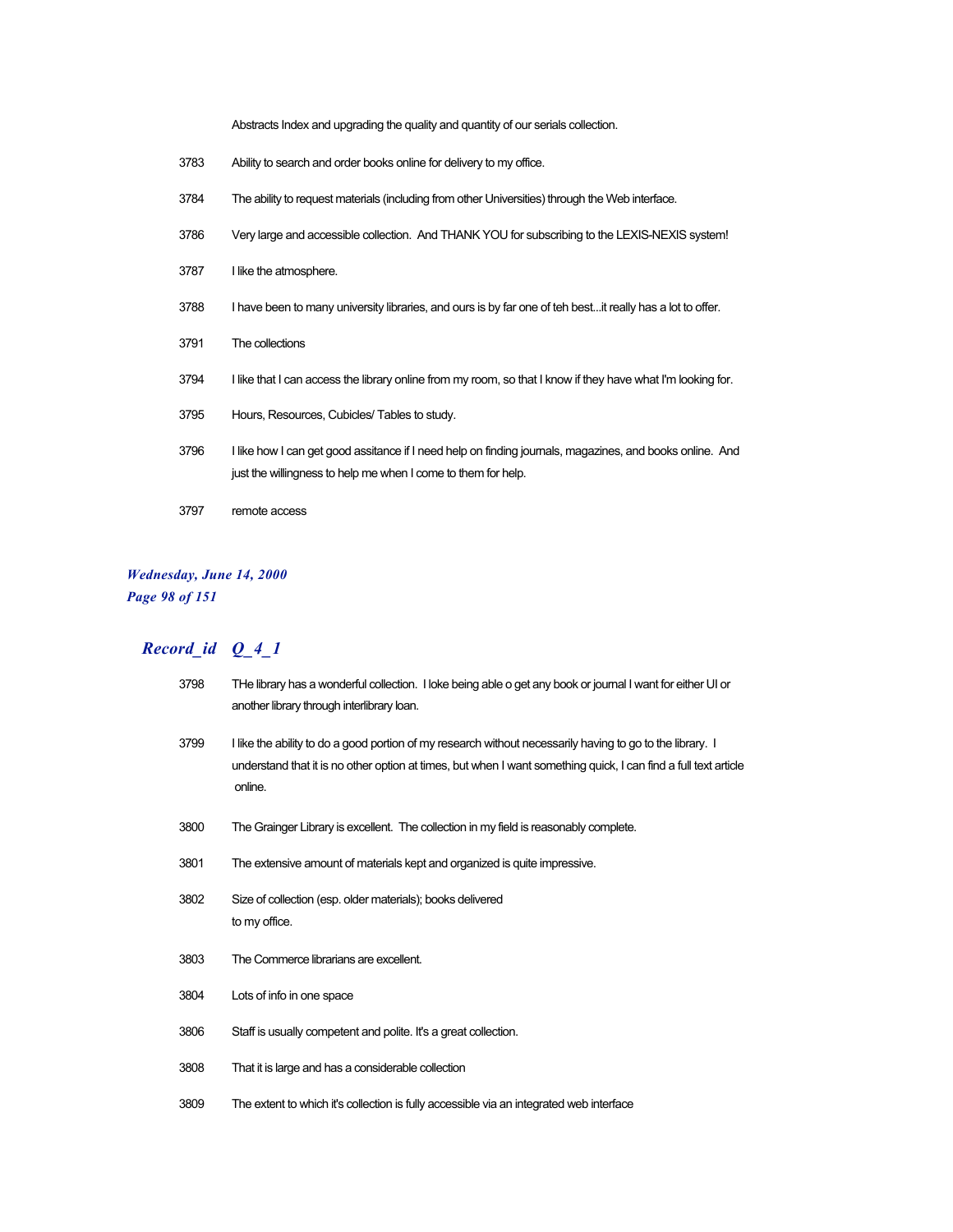- 3810 I love to get "lost" in the library & this library has enough in it that I am easily able to do that.
- 3811 Friendly service and knowledgeabe help personnel
- 3812 You're really trying to make the online interface better -- this is good.
- 3813 The convenience of getting books delivered to my department rather than having to go across campus to get them.
- 3815 Direct access to materials. Quiet study space.
- 3818 Extensive collection
- 3819 I don't know, I've never used it.
- 3820 study rooms, online catalog
- 3822 The smell of musty paper in the bookstacks...
- 3824 Very Good
- 3825 There is an extensive collection and much of it is available on the Web.
- 3821 It is convenient and resourceful. They are designed to assist you in workinging. I am very appreciative of our libraries.
- 3826 The extent of collections, Grainger library is a delightful building to visit and work in.
- 3830 Separate college libraries by subject
- 3831 Health Sciences library staff is very helpful and friendly. I also like the increasing access to e-journals - this has saved me a lot of time and frustruation that was previously experience in going to sepearate libraries to search for related materials - only to find the journal was missing or sent to the bindery. Also like the photocopying service provided for articles not available on campus.
- 3833 For the most part, librarians are knowledgeable and helpful in finding information.

#### *Wednesday, June 14, 2000 Page 99 of 151*

| 3834 | That is is close by and provides such a variety of information                                            |
|------|-----------------------------------------------------------------------------------------------------------|
| 3835 | Finding materials on the web and having them conviently delivered to the Vet Med library                  |
| 3838 | The best library on campus is Grainger. I use it mostly to study but the facilities are well kept and the |
|      | atmosphere to study is maintained orderly. Only if all the libraries on campus were this modern.          |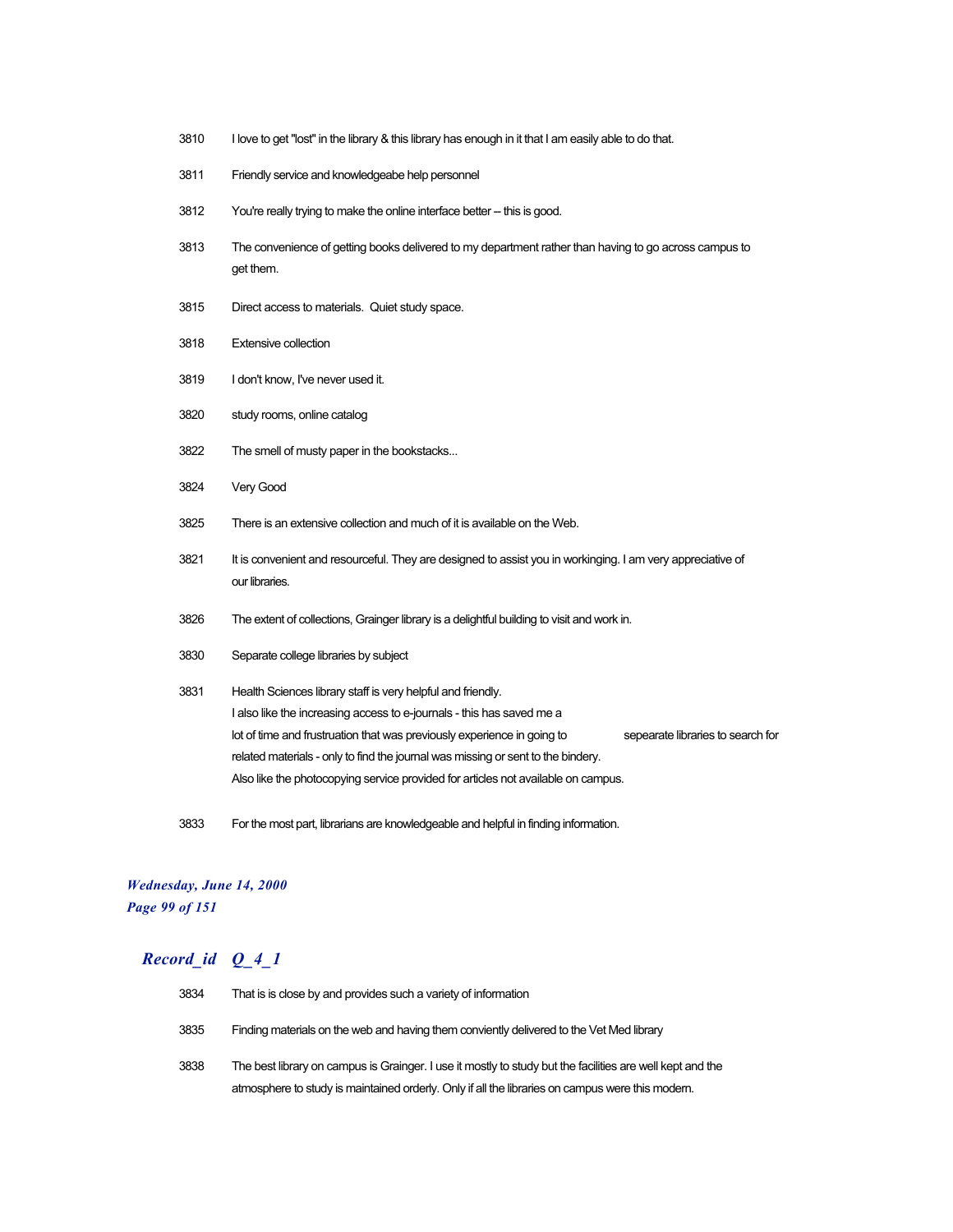| 3839 | The wide variety of journal articles. I have been pleasantly surprized to need and actualy find articles in<br>what I have considered obscure journals. I have never been to a school that has journals like Acta<br>Crystallogr., sect. C: Cryst. Commun. or Bull. Chem. Soc. Jpn.                                                                                                                           |
|------|---------------------------------------------------------------------------------------------------------------------------------------------------------------------------------------------------------------------------------------------------------------------------------------------------------------------------------------------------------------------------------------------------------------|
| 3840 | I appreciate the availability of study facilities. It is also nice that the lower level of the undergraduate<br>library is quiet study area.                                                                                                                                                                                                                                                                  |
| 3841 | There are many resources available for students to use. It is clean and well kept as well.                                                                                                                                                                                                                                                                                                                    |
| 3842 | good place to study                                                                                                                                                                                                                                                                                                                                                                                           |
| 3843 | The library that I normally used was a quite place to read and study. The staff that I came into contact<br>with were always helpful and courteous.                                                                                                                                                                                                                                                           |
| 3845 | The amount of materials available is unbelievably great!                                                                                                                                                                                                                                                                                                                                                      |
| 3847 | Searching and checking out books from my office desktop.                                                                                                                                                                                                                                                                                                                                                      |
| 3848 | The Selection.                                                                                                                                                                                                                                                                                                                                                                                                |
| 3849 | I enjoy going to the library to study. I do this more often than gonig there to research a topic for a class.<br>It provides a quiet well lighted area that is apt to studying.                                                                                                                                                                                                                               |
| 3850 | Amount of information available.                                                                                                                                                                                                                                                                                                                                                                              |
| 3852 | Librarians are helpful in finding information most of the time                                                                                                                                                                                                                                                                                                                                                |
| 3856 | ability of staff to find almost anything I have asked for                                                                                                                                                                                                                                                                                                                                                     |
| 3857 | Fair amount of journals. Availability of copiers to charge to lab accounts.                                                                                                                                                                                                                                                                                                                                   |
| 3862 | I like the fact that I can go to a specific library and find a lot of information regarding one particular<br>subject. the library is so large, but it makes it smaller to have the different departmental libraries.                                                                                                                                                                                         |
| 3853 | The Rare Book Collections; the collections of papers of writers, artists, and the emmense amount of<br>books available. I spent 2-1/2 years as an undergraduate student in the English and Rhetoric<br>Departments, graduating May 13, 1984, and my big problem when over in the English graduate library was<br>not spending all day in the Library reading books or taking out just 5-6 instead of a dozen. |
| 3864 | I like most the study carrels.                                                                                                                                                                                                                                                                                                                                                                                |
| 3865 | Powerful web search capabilities and easily find the material if available                                                                                                                                                                                                                                                                                                                                    |
| 3869 | Being able to order books online                                                                                                                                                                                                                                                                                                                                                                              |
| 3870 | -Extensive book holdings<br>-Ability to borrow easily from other libraries                                                                                                                                                                                                                                                                                                                                    |
| 3872 | Its relaxed atmosphere and the varied areas for reading.                                                                                                                                                                                                                                                                                                                                                      |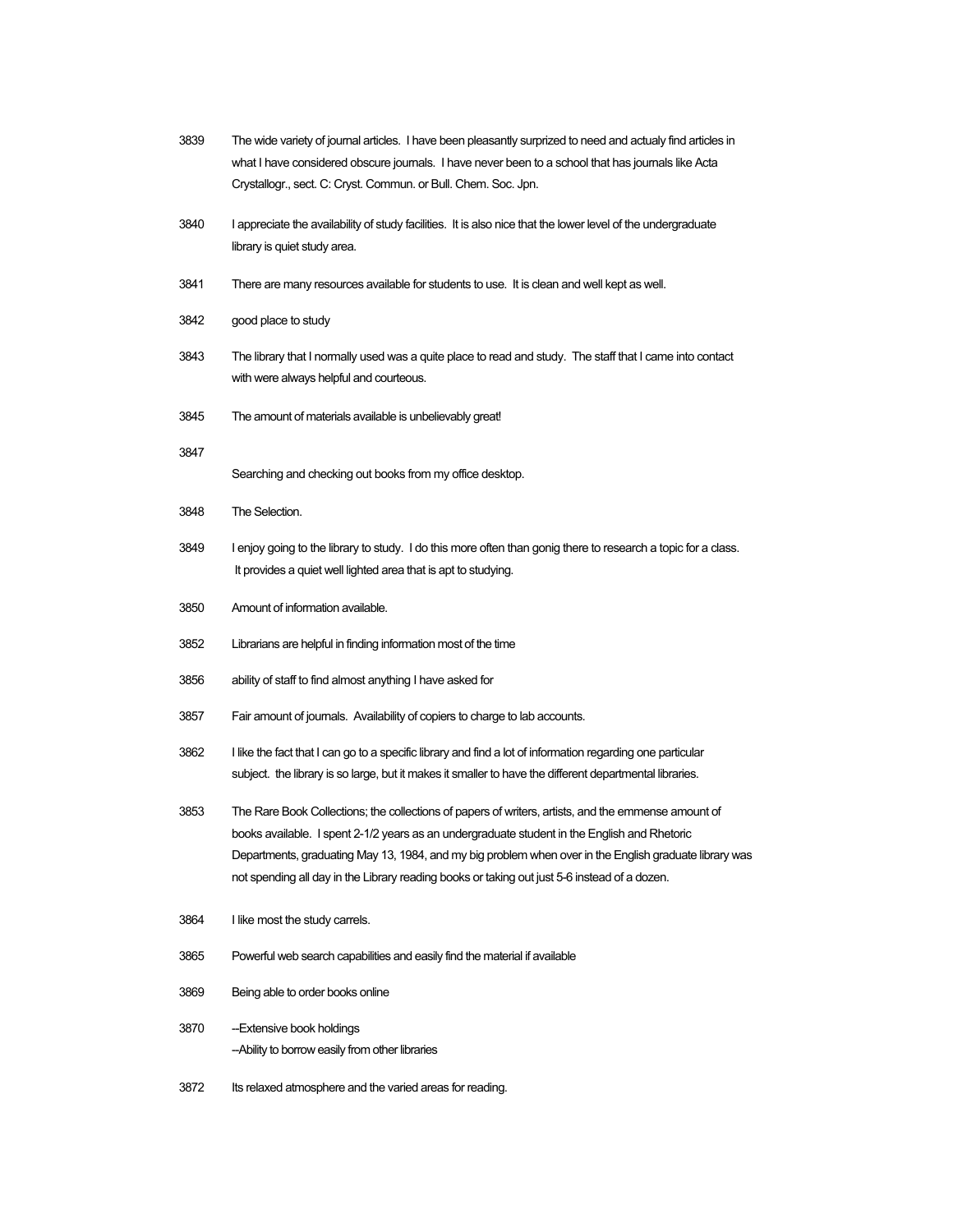- Nice physical facilities, good research staff
- It's so big and got so much stuff.

## *Wednesday, June 14, 2000 Page 100 of 151*

| 3877 | The journals offered online are of great use and are much appreciated                                                                                                                       |
|------|---------------------------------------------------------------------------------------------------------------------------------------------------------------------------------------------|
| 3878 | Very convenient hours and an environment well fit for studying, whether I want complete silence or just<br>quietness.                                                                       |
| 3880 | Access to such a large collection of wide scope. Access to specialized libraries in different departments.                                                                                  |
| 3882 | I am most satisfied that library services are prompt.                                                                                                                                       |
| 3884 | Size, scope, resources and capabilities                                                                                                                                                     |
| 3885 | Thre breadth of the collections. Internet access to borrower information and the catalog.                                                                                                   |
| 3888 | it's a great libray; extensive collections; easy inter-libary loan systems is pretty timely; knowledgeable<br>expert libarians in subject areas are generally extremely helpful; great job! |
| 3891 | The ability to reserve books online from my dorm room.                                                                                                                                      |
| 3893 | It has a large collection of books and materials.                                                                                                                                           |
| 3894 | Just the number of resources available is fantastic. I have only recently started using the library (I'm<br>taking EIU classes.), but the assistance I have received is satisfactory.       |
| 3895 | I appreciate the fact that the librarians are generally helpful in finding materials, even if the material is in a<br>different library.                                                    |
| 3896 | Willingness to purchase anything you don't have if it is requested.                                                                                                                         |
| 3899 | There is a wide variety of sources to chose from and most of the librarians are willing to help you find the<br>sources that will help you the most.                                        |
| 3900 | There are so many different resources to choose from that I can always find everything that i need and I<br>know that if it's not in the library, then it probably doesn't exist.           |
| 3904 | The size of the collection--almost everything I want can be found.                                                                                                                          |
| 3907 | I like Grainger Library's atmostphere for studying, both individually and in the group study rooms.                                                                                         |
| 3908 | Being able to order materials and have them arrive in my office without having to physically track them<br>down to check them out.                                                          |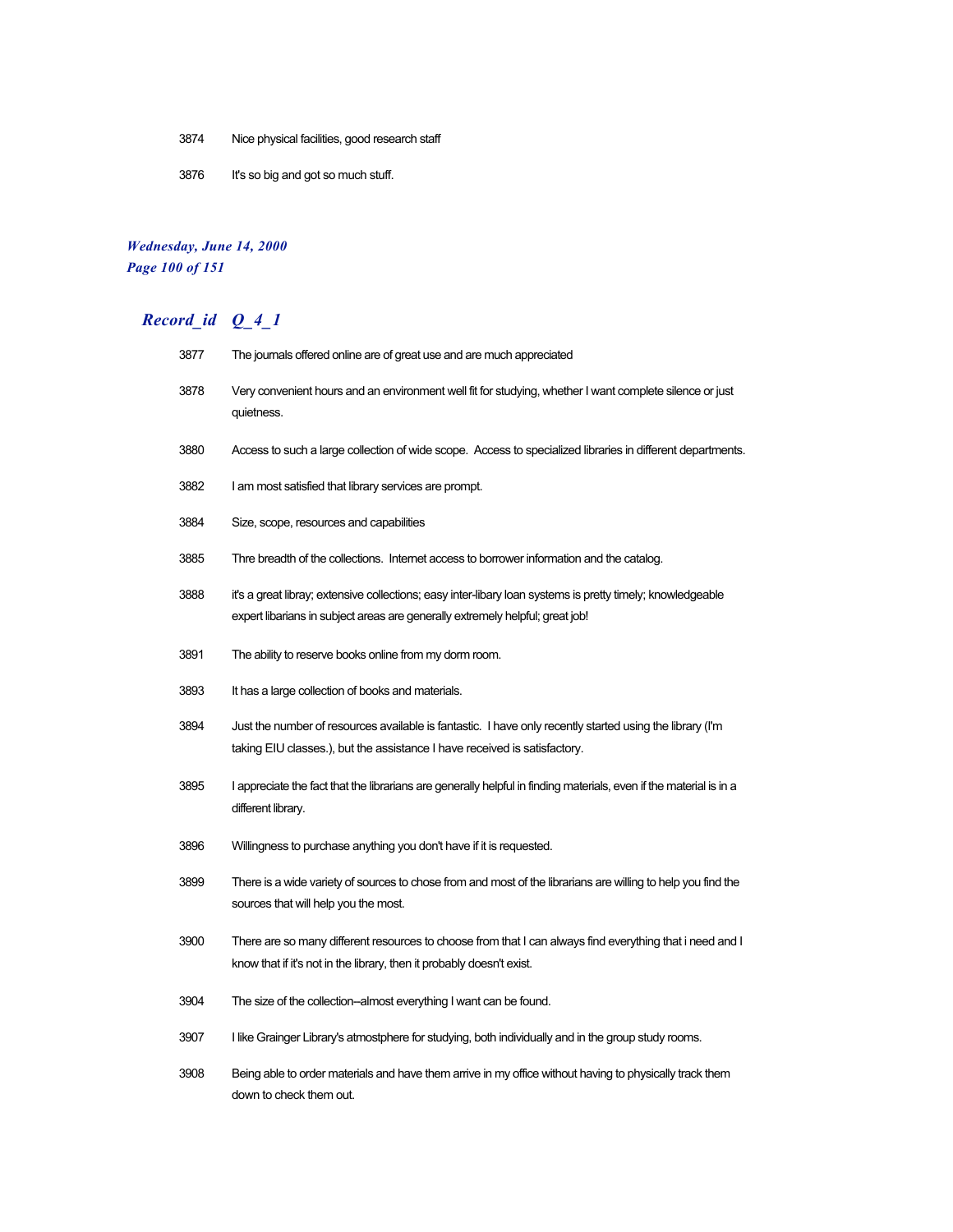- 3905 The wealth of resources available to me as a students here.
- 3906 That there are web based searches that save me some time searching at the library-I can do that at home on my lap top and use my own printer instead.
- 3909 Convenience; size of collection
- 3910 Extensive well-organized collection of journals, very generous library hours, and very helpful staff.
- 3911 i like volune of info i can get my hands on. we have a first rate library i love it
- 3913 Can do a lot or work remotely via internet.
- 3915 It has so many wonderful materials.
- 3917 Ease of returning books to any library. Vast and varied collection of print material Interlibrary loan facility
- 3918 The library staff is very helpful.

#### *Wednesday, June 14, 2000 Page 101 of 151*

| 3920 | Huge collection                                                                                                                                                                                                                                                                   |
|------|-----------------------------------------------------------------------------------------------------------------------------------------------------------------------------------------------------------------------------------------------------------------------------------|
| 3922 | I like that I can find the materials I need efficiently. I like that the librarians are willing to help you find the<br>materials you need.                                                                                                                                       |
| 3924 | Warm service and workers that know what they are doing most of the time.                                                                                                                                                                                                          |
| 3925 | Comprehensive collections of books and journals.                                                                                                                                                                                                                                  |
| 3926 | I like the fact that you can get journal articles on line from your home and email them to yourself.                                                                                                                                                                              |
| 3928 | delivering of books and the fact that you can return books at any library                                                                                                                                                                                                         |
| 3931 | I love never being able to find the books that I need. I love that half the time when I do find the book I<br>need, it is so outdated that it does me no good. I have stopped doing research here because the<br>University of Illinois makes it impossible to use the libraries. |
| 3932 | The amount of resources                                                                                                                                                                                                                                                           |
| 3933 | I like being able to access the library homepage from my computer and being able to get full text articles<br>online.                                                                                                                                                             |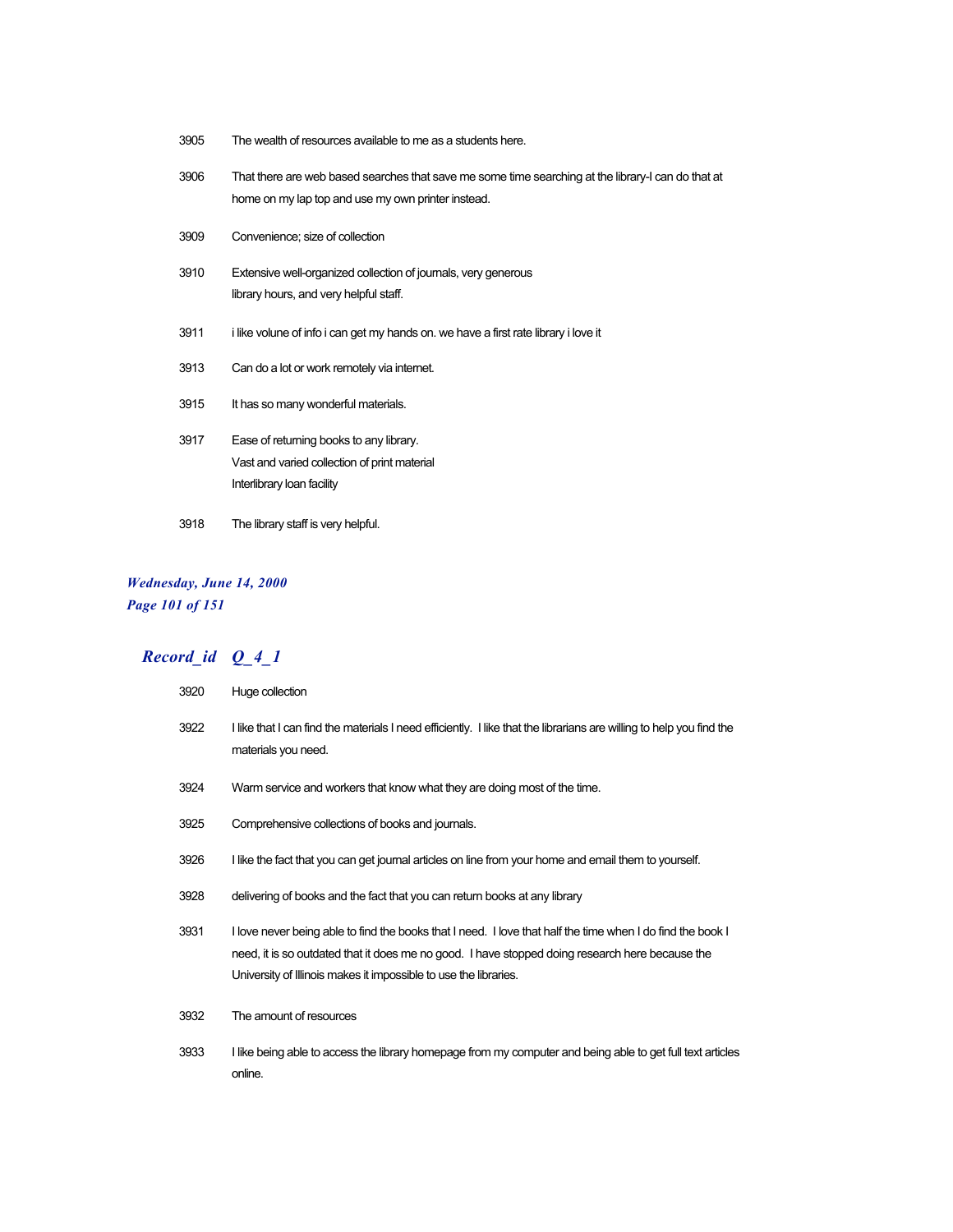- The actual size of teh library. There was always to go, and the setting was always pleasant
- Comfortable, nice place to study
- the variety and availability
- Online catelog and full text retrieval.
- (none)
- I am usually able to get what I need when I need it.
- on-line requests and renewals
- I like the size of the collection and the people who work in the libraries. It is very important that the people are nice and helpful. I would say, overall, the people are great.
- Good assistant from library staff. There're also a lot of materials available. Always update.
- the large collections and the ability to get to them quickly. also the ability to get a reference, particularly journal artilces, from another library
- Its large collection/access to a large number of materials
- i like the wide range of materials available
- Service from the library personal is great. They are really helpful especially the Commerce West Library personal must have a golden medal in the service issue.
- Being able to retrieve full text journal articles from the library databases online in my home.
- Very resourceful
- Materials available that cover a wide range of subject matter
- very large collection
- The staff, the concentration of so many research resources in one spot and the ability to conduct on-line searches from home.

#### *Wednesday, June 14, 2000 Page 102 of 151*

- I suppose the best part about the Library system here is that no metter where you are on campus, you can go study at a library that is close to you. I also never had problems checking out books.
- Having access 24/7 to my departmental library.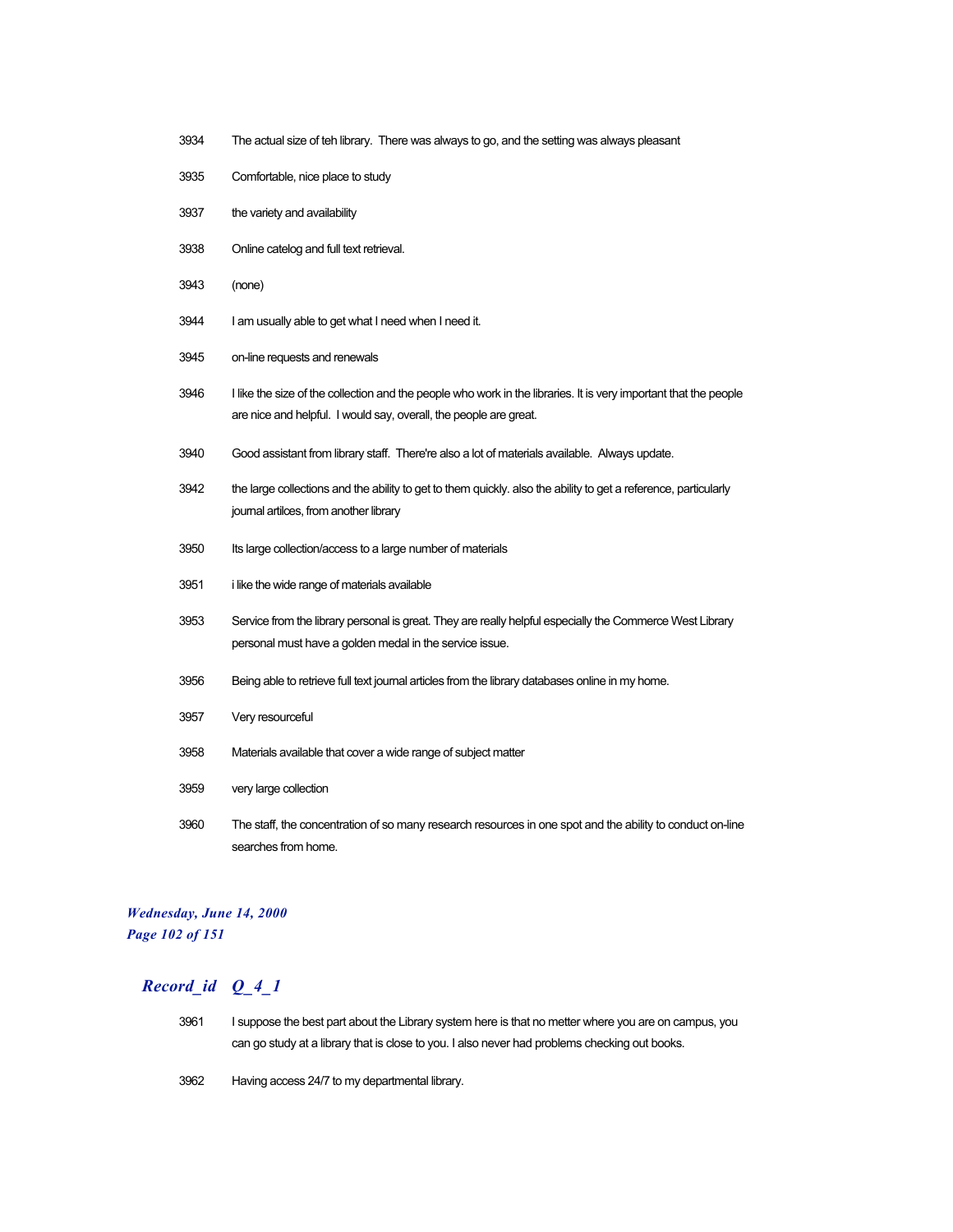- Print Resources
- extensive, comprehensive, easy to use
- it's convenient for me. there is a lot of information that i can find
- Very Convenient
- 3967 The library is very neat and clean. and it has a lot of books and refrences that I can use
- I like studying at the library and I think that I have had a fairly easy time finding materials at the library.
- Has informatin on just about any topic I need or may ever want.
- You're wide selection at the media center.
- The ablility to access a variety of resources.
- I believe that the University of Illinois Library is very helpful in each specialized field. The library system is vast and very accessible for all students. The libraruans are also very considerate and helpful.
- The libraries are very clean and provide an atmosphere very conducive to work.The wide variety of electronic journals are very helpful and convenient for remote access.
- Online journals.
- Librarians (especially in Education library) are very helpful
- Library assistantsare very nice.
- Can usually find something close to what you need
- almost everything you'll ever need is available
- There are a lot of journals available
- The quantity of materials available and the organization of the library. It is relatively easy to find materials and generally, most items I need I can find or can order from other libraries.
- Almost always has what i am looking for.
- Quiet, good study environment
- I like the hours and the helpful staff the most
- There is a wide variety of books and magazines to choose from when doing research for a project.
- Very complete selections.
- the ability to check out materials via the web, and having them delivered to me.
- It is very easy to get around in and learn about once you are familiar to the system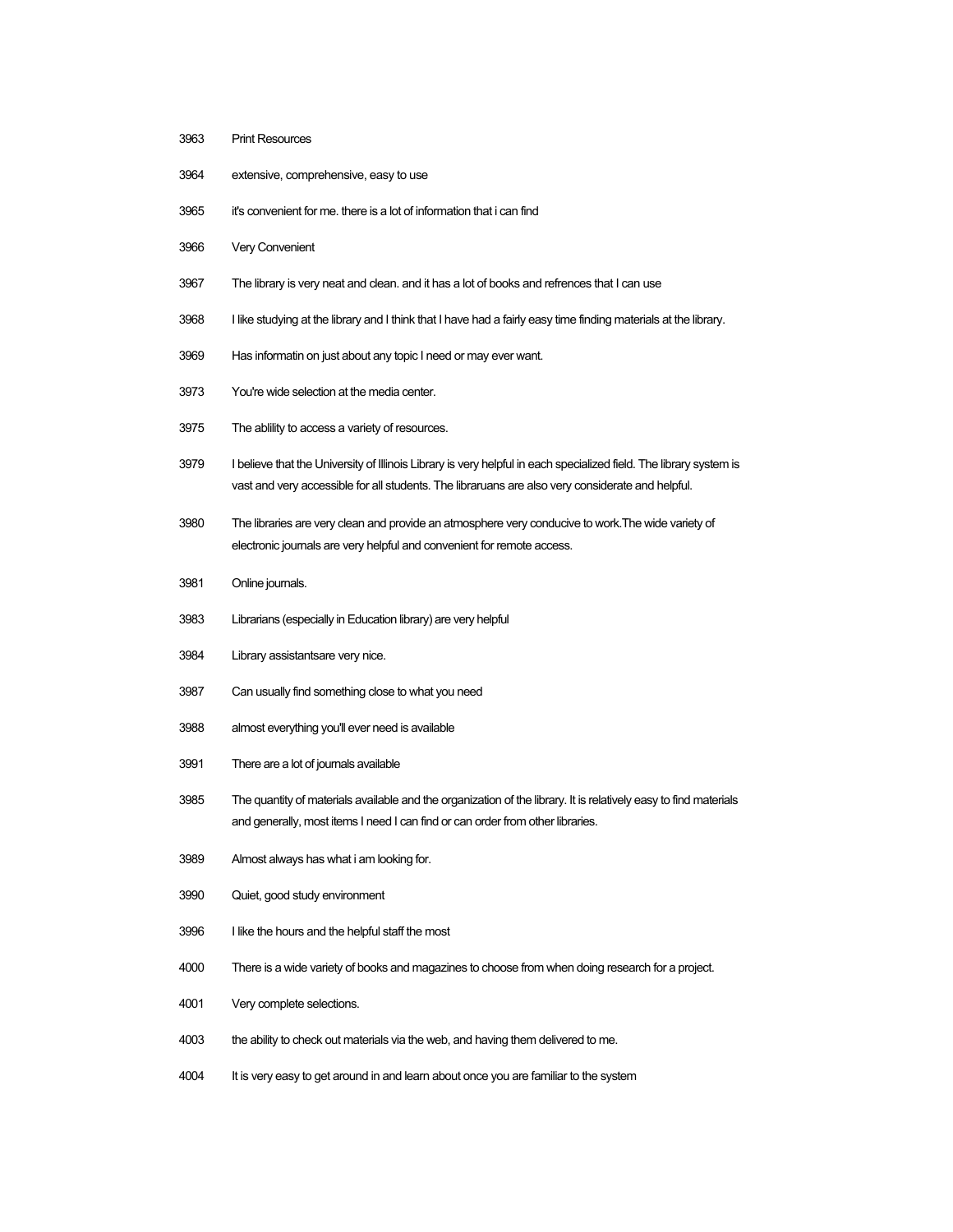- 4006 Extensiveness of the collection, staff response, meeting my library needs in 99% of all instances.
- 4007 Providing a great service to students, faculty, and staff

#### *Wednesday, June 14, 2000 Page 103 of 151*

| 4008 | I appreciate the amount of information available to us students.                                                                                                                                                                                                                                                           |
|------|----------------------------------------------------------------------------------------------------------------------------------------------------------------------------------------------------------------------------------------------------------------------------------------------------------------------------|
| 4012 | On-line search for materials                                                                                                                                                                                                                                                                                               |
| 4013 | Web-based search engines.                                                                                                                                                                                                                                                                                                  |
| 4014 | There are so many places to go, depending on what type of studying you would like to do (group,<br>individual). The differemt departamental libraries are extremely helpful.                                                                                                                                               |
| 4015 | Great collection of print materials, covering wide range of subjects. Generally helpful (or at least<br>well-intentioned) staff, and generally pleasant facility.                                                                                                                                                          |
| 4017 | Overall, staff have been pleasant and helpful.                                                                                                                                                                                                                                                                             |
| 4020 | That you at least have most of the materials I need there.                                                                                                                                                                                                                                                                 |
| 4022 | verry good collection<br>good infrastructure<br>convenient opening hours<br>nice and helpfull library staff                                                                                                                                                                                                                |
| 4026 | A/V selection                                                                                                                                                                                                                                                                                                              |
| 4027 | huge collections and easy to access. Librarians are very friendly and willing to help.                                                                                                                                                                                                                                     |
| 4023 | The large number of journals that are available, especially in the Eng. library, and the increasing number<br>that provides full-text articles online.                                                                                                                                                                     |
| 4024 | The vast amount of materials that the library contains. I have never not been able to find what I am<br>looking for. I like the departmental approach as well. It helps to make the huge collection always<br>availiable, but at the same time the basic things I need are quickly accessible at the departmental library. |
| 4025 | There is a huge amount of information available to you and you can access information from any campus<br>library from a single library computer, for the most part.                                                                                                                                                        |
| 4029 | My favorite thing about it is the size-I can almost always find sources that are revelant to what I need.                                                                                                                                                                                                                  |
| 4030 | I like the number of resources and the different types as well as the quite conducive atmosphere.                                                                                                                                                                                                                          |
| 4031 | Staff and resources are diverse and knowledgeable/accurate. Usually, hours are convenient for my                                                                                                                                                                                                                           |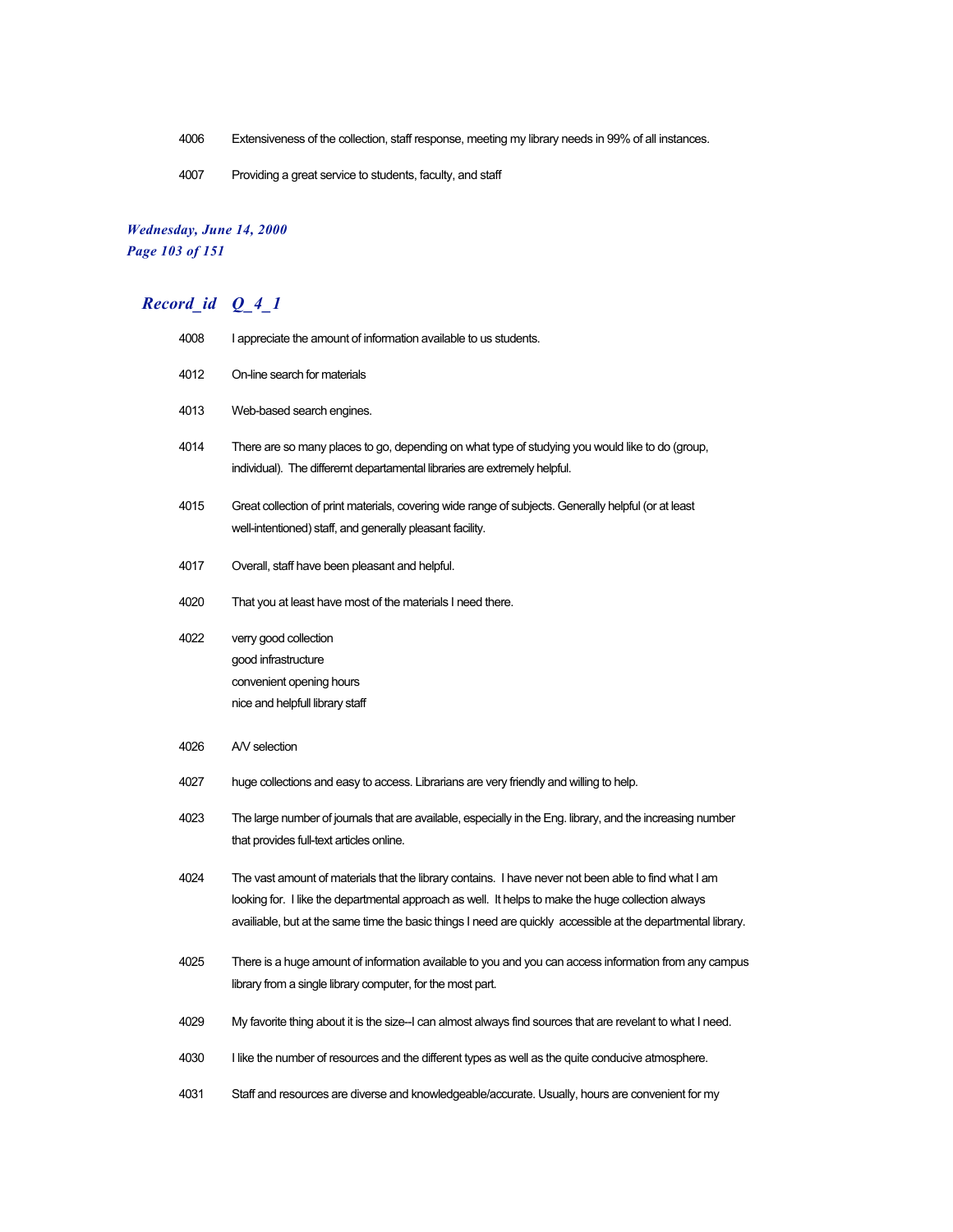purposes. I often need evening/late night access to stacks.

- 4032 It is usually easy to find materials, and if it isn't, there is always someone there to help
- Overall high quality of holdings.
- Size of collection and accessability. Good database access.
- getting books from all over illinois delivered to my office
- 4036 the ample opportunities it provides to study in between classes
- 4038 I like the atmosphere in Grainger, you can do group work, or you can study indivdually
- I love the Architecture of the Grainger Engineering Library. I also like the atmosphere of study that you can feel at the Grainger and Central Library.
- accessibility of journals and books
- The size and scope of the holdings. (Most of my library useage comes from personal projects, mostly of a historical nature.)

#### *Wednesday, June 14, 2000 Page 104 of 151*

| 4045 | Location.                                                                                                                                                                     |
|------|-------------------------------------------------------------------------------------------------------------------------------------------------------------------------------|
| 4046 | I like the fact the Education library workers are very nice and supportive and help the students at all times.<br>The students needs in the Education Library always go first |
| 4048 | special collections, area studies collections                                                                                                                                 |
| 4049 | The staff was always willing to help and explain where materials were located.                                                                                                |
| 4051 | I most like the size and variety available in the collection                                                                                                                  |
| 4052 | I like the chem library                                                                                                                                                       |
| 4055 | I really like the library collection - it is amazingly varied and deep.                                                                                                       |
| 4058 | The closeness it is to my dorm                                                                                                                                                |
| 4059 | It's quiet                                                                                                                                                                    |
| 4060 | The library personel that always help me.                                                                                                                                     |
| 4063 | Being electomic                                                                                                                                                               |
| 4065 | extensive collections                                                                                                                                                         |
|      |                                                                                                                                                                               |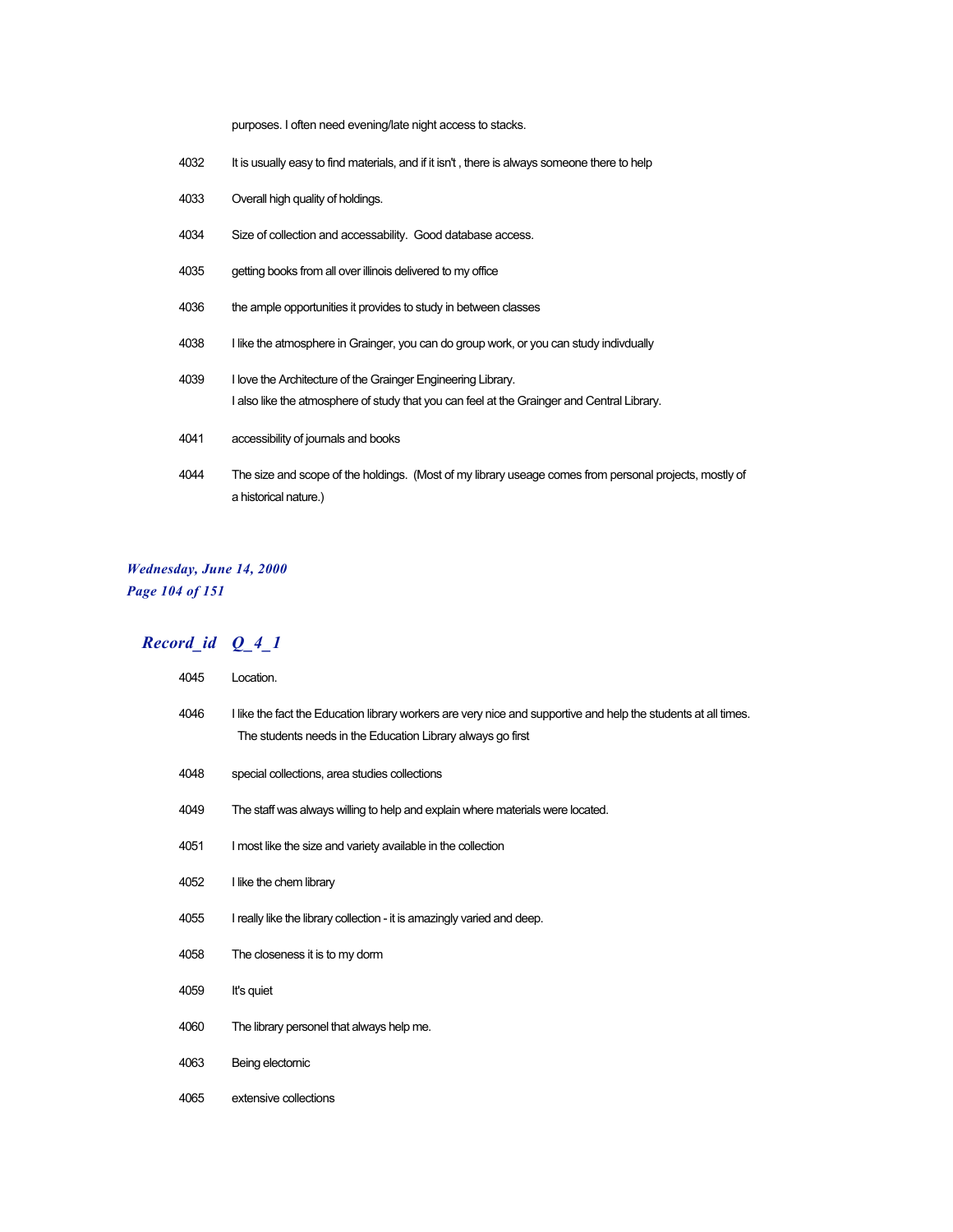- 4067 The access to such a broad range of material, both in house and via library loan. This library is one of the many reasons I choose to remain in this community. I feel very lucky to be able to take advantage of such a wonderful facility. I used the library much more duing my graduate school days, for this reason I know where things are in many of the libraries and prefer to go and look through the shelves even today. I really do't have an interest in the online service.
- 4069 I use the Class Reserve list books at Grainger the most. I like to be able to get those quickly and easily. I also like the study areas in Grainger.
- 4070 It's Convenient for students.
- 4071 Large collection; I can usually find the exact resources I need.
- 4072 Convient location and great study/research atmosphere
- 4073 I like being able to use the stacks myself because it is more convenient for me than waiting to have someone get something for me. I also think the number of holdings are impressive.
- 4074 the amount of materials is staggering--its seems that somewhere I can always find what I'm looking for. The libraries are also generally very clean and not very cluttered-I think that is important to look inviting and organized.
- 4075 it is a nice place to find info and study.
- 4076 There were many resources available covering topics that were relevant to me and my school work.
- 4077 knowledgable and pleasant staff members
- 4078 The resources available are the best!
- 4079 There is a lot of information available, and the hours are great.
- 4081 Large number of resources available.
- 4082 Large collection/electronic journal subscriptions

#### *Wednesday, June 14, 2000 Page 105 of 151*

- 4083 Having a department library is ESSENTIAL.
- 4086 There is alwyas someone to greet and help me when I enter any library. The librarians are also very knowledgeable about the library and the items that are there. The library is very user-friendly. Having the webpage and the online databases makes researching very convenient and simple. Finally, the overall quality of the resources is very, very good. I've found every book ot journal that I was looking for in any one of our libraries.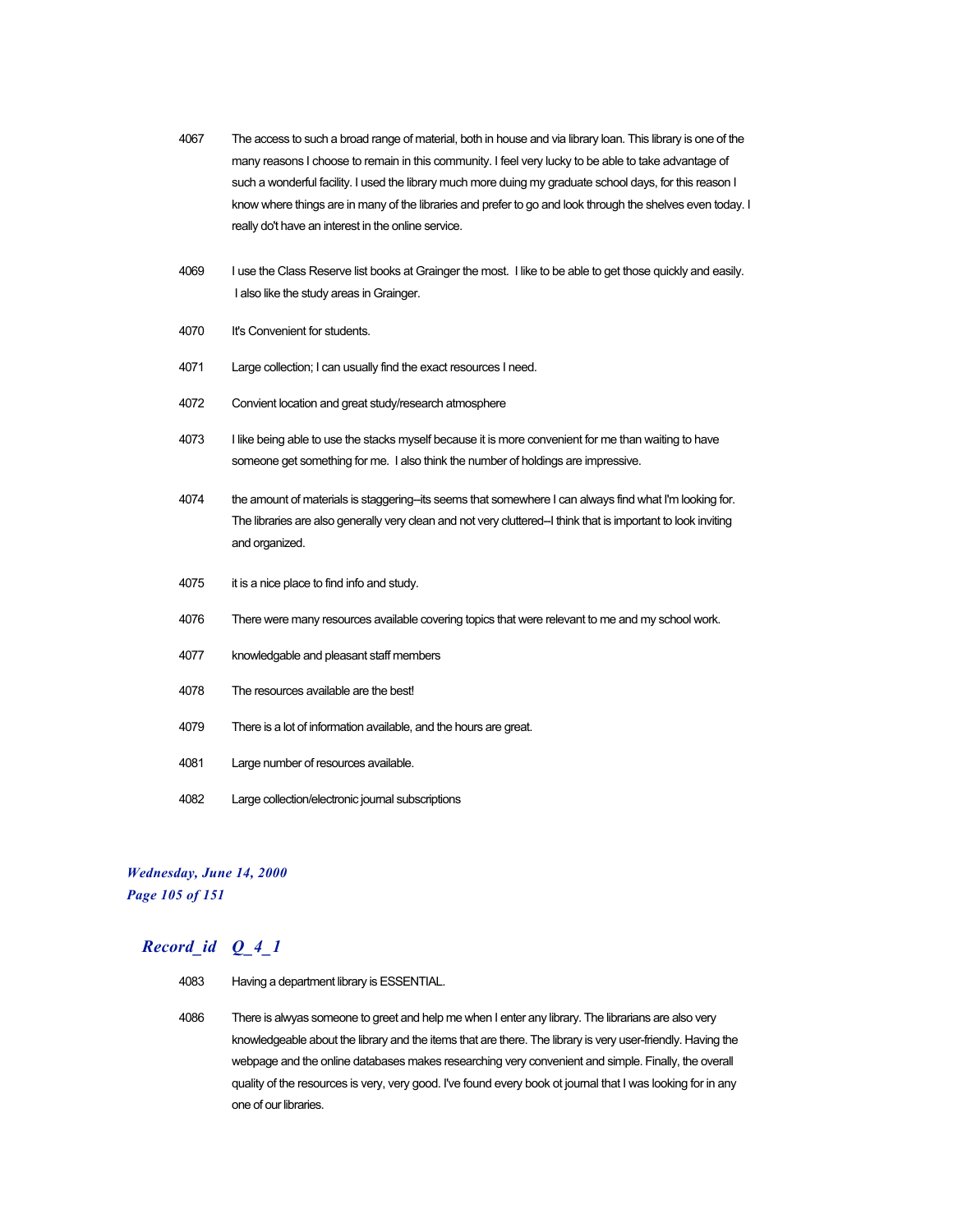- 4089 Having a Printing Services branch in the Undergrad that is oipen until midnight during the week.
- 4091 I like the ability to meet there and have study groups as well as get together with a group for a project. It is convienent to view tapes, etc. that are assigned for a class right there at the library. The use of materials and quality of them provided is pretty good. I am able to get in and out of the library if I need to in a short period of time.
- 4092 large amounts of materials available
- 4093 There are many of them and they are pretty convenient to use.
- 4095 Availability of materials and assistance.
- 4098 I like the ability to look up books through telnet.
- 4099 web resources, recent journal shelves
- 4103 The study rooms at Grainger. Also the computers and the staffs ability to help me look up information on-line
- 4104 I took both the online card catalog and the article classes. They were great. They helped a lot.
- 4105 amount of material
- 4107 very large collection of materials, the interlibrary loan system is great
- 4096 The search capabilities and the computer networking available.
- 4100 I think it is a good place to find my research and get help from librarians on research and projects, even papers. Also the computers are convienient.
- 4102 I've been able to obtain almost all reference needed for my research, either directly or through IRRC
- 4106 The Education library, which is the only one that I use, has most of the journals that I need. They are really specific to my studies.
- 4108 One of my primary considerations in choosing the U of I was the reputation of the library system. Overall, I have not been disappointed. I'm particularly impressed with online journal and catalog search capabilities.
- 4110 There is always ample information on a topic.
- 4111 wide variety of resources knowledgable resource staff in the Education library
- 4112 It's sheer size -- which of course is a blessing and a curse of sorts.
- 4113 I like the easy accessablity of the materials.
- 4115 1)Reserves for class, but please post online. 2) The Full-text documents. 3) residence hall libraries 4) cd rentals, please upgrade collection and make ordering cd's easier and notify us when they come in.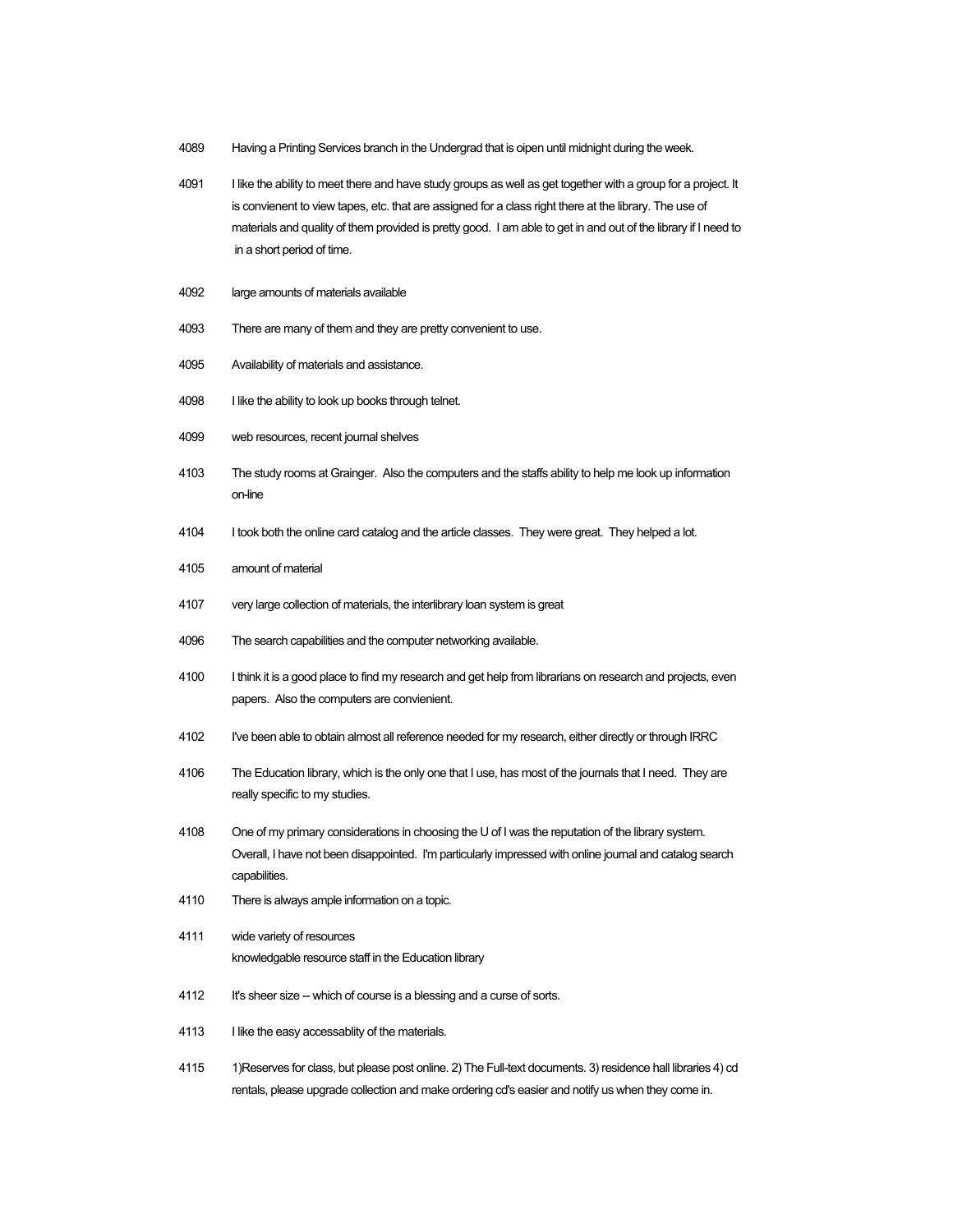- 4116 I most like the hours of operation for all of the libraries. They are all very convenient.
- there's a lot of libraries

#### *Wednesday, June 14, 2000 Page 106 of 151*

# *Record\_id Q\_4\_1*

| 4118 | The group study rooms and individual study places                                                                                                                                                                                                                                                                                                            |
|------|--------------------------------------------------------------------------------------------------------------------------------------------------------------------------------------------------------------------------------------------------------------------------------------------------------------------------------------------------------------|
| 4119 | The vast collection of books available.                                                                                                                                                                                                                                                                                                                      |
| 4121 | The personnel are so helpful                                                                                                                                                                                                                                                                                                                                 |
| 4123 | Online fulltext articles                                                                                                                                                                                                                                                                                                                                     |
| 4124 | I like being able to search for books over the telnet interface. I like using the web better though(but I am<br>not sure if it is available for book searches)                                                                                                                                                                                               |
| 4125 | weekday hours                                                                                                                                                                                                                                                                                                                                                |
| 4126 | I enjoy the wealth of resources that the library has to offer. The collection of books are wonderful. I can<br>do research and pleasure reading and 9 times out of 10 I can find the books on the UIUC campus                                                                                                                                                |
| 4127 | Most material is in-house                                                                                                                                                                                                                                                                                                                                    |
| 4128 | The amount of publications & books that are accessable.                                                                                                                                                                                                                                                                                                      |
| 4131 | Online databases                                                                                                                                                                                                                                                                                                                                             |
| 4134 | I like the broadness of the collection of material that is avaiable to the students.                                                                                                                                                                                                                                                                         |
| 4136 | Being able to access full text journals from a web page.                                                                                                                                                                                                                                                                                                     |
| 4139 | The staff are usually very helpful and knowledgable about their work                                                                                                                                                                                                                                                                                         |
| 4129 | Easy of use, plus I am (almost) always able to locate the item I need, or requet it throuhg the interlibrary<br>loan service. Also take advantage of and enjoy the special collections, such as the historical chemistry<br>references now on display, script collection, etc. Library staff is outstanding at both the Main Library and<br>dept. locations. |
| 4132 | Location of graduate and undergraduate library.                                                                                                                                                                                                                                                                                                              |
| 4137 | <b>Extensive holdings</b>                                                                                                                                                                                                                                                                                                                                    |
| 4143 | Lots of books.                                                                                                                                                                                                                                                                                                                                               |
| 4144 | I like all the things the library offers to students, and it will be better once the University is able to make                                                                                                                                                                                                                                              |

things more available over the web.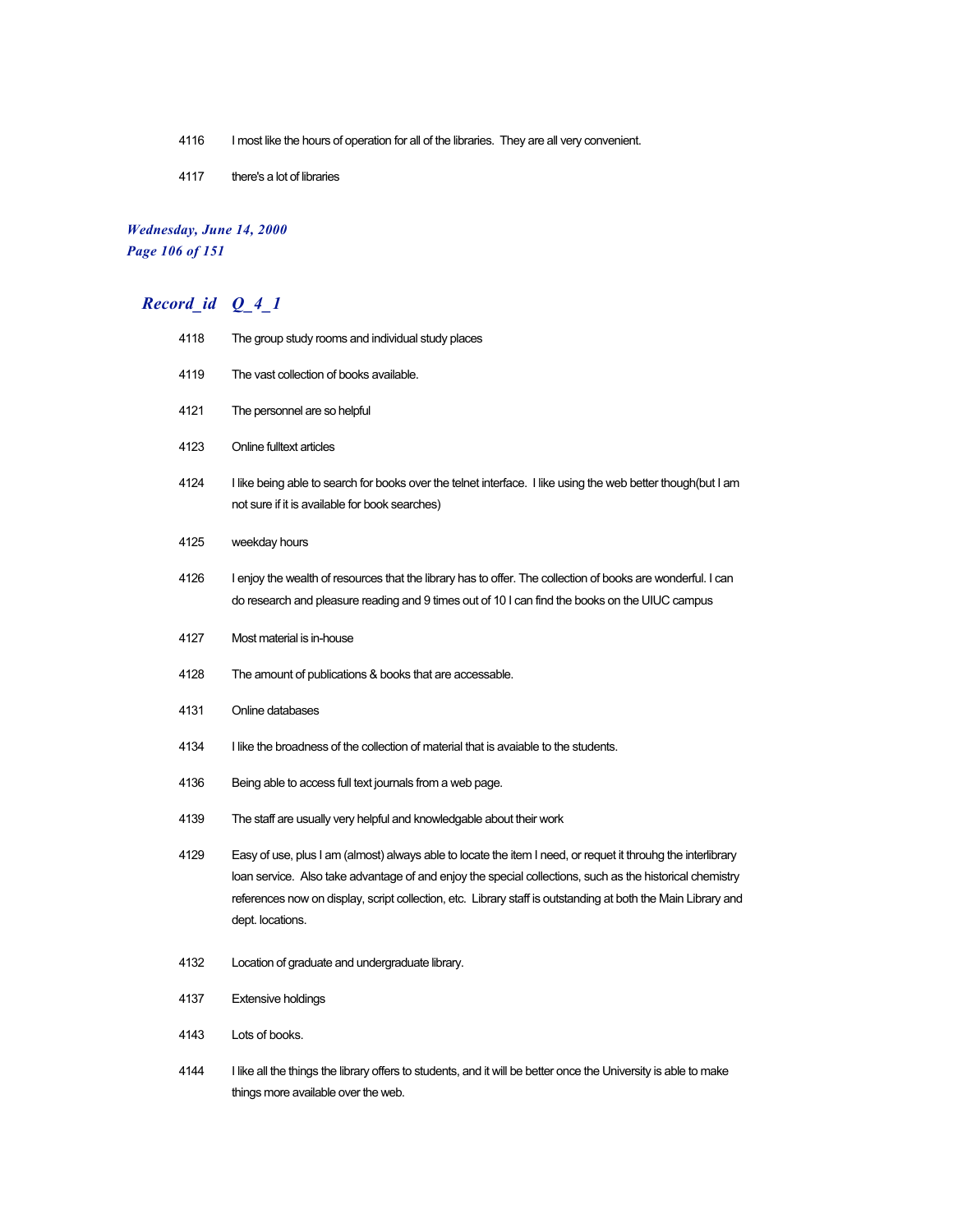- 4145 vast array of books on my topic which is very narrow- Gateway article databases- lots of very nice people (only a few rude ones here and there) but mostly people are friendly- I think user instruction is really the key- Ive learned so much about the library that I would never have known were it not for working here- i see lots of phds out there who dont have a clue about how to search and make the most of the collection
- 4150 As a staff member who lives out of town, I like that it is there and available for my use. I am an avid reader, and have just enjoyed having the opportunity to use the U of I Library.
- 4151 number of volumes (journals and books)
- 4155 I like that the undergrad and main library are connected...it makes it easier to go from library to library.
- 4156 the breadth of resources.
- 4157 The large collection of materials, and access to materials that we don't have here.
- 4158 The huge selection of resources.
- 4160 The depth of the collection and ready, prompt access to information.

#### *Wednesday, June 14, 2000 Page 107 of 151*

| 4161 | I am very happy about the campus mail delivery of library books. I also like having the department library<br>in my building.                                                                                                              |
|------|--------------------------------------------------------------------------------------------------------------------------------------------------------------------------------------------------------------------------------------------|
| 4163 | The large size of the print collection, the large number of journals, and the expertise of the staff (esp.<br>reference).                                                                                                                  |
| 4165 | Efficient assistants, good collection of materials, renewal by phone.                                                                                                                                                                      |
| 4167 | I like the different subject libraries.                                                                                                                                                                                                    |
| 4168 | Can get most anything I need if I am persistent. Our people seem to be there to help and will find<br>answers if they don't know.                                                                                                          |
| 4169 | The libraries have good hours during the week and have a vast collection of materials and if we don't have<br>them more than likely another library in the IICSO system has the book.                                                      |
| 4172 | accessibility                                                                                                                                                                                                                              |
| 4173 | I like that the librarians always seem eager to help. I have never had a bad experience and have found<br>them to be more than helpful whenever I need assistance.<br>Also, I think the atmosphere is very sophisticated and knowledgable. |
| 4166 | I like to be able to go to Grainger even though I am not an engineer because the atomoshere there is                                                                                                                                       |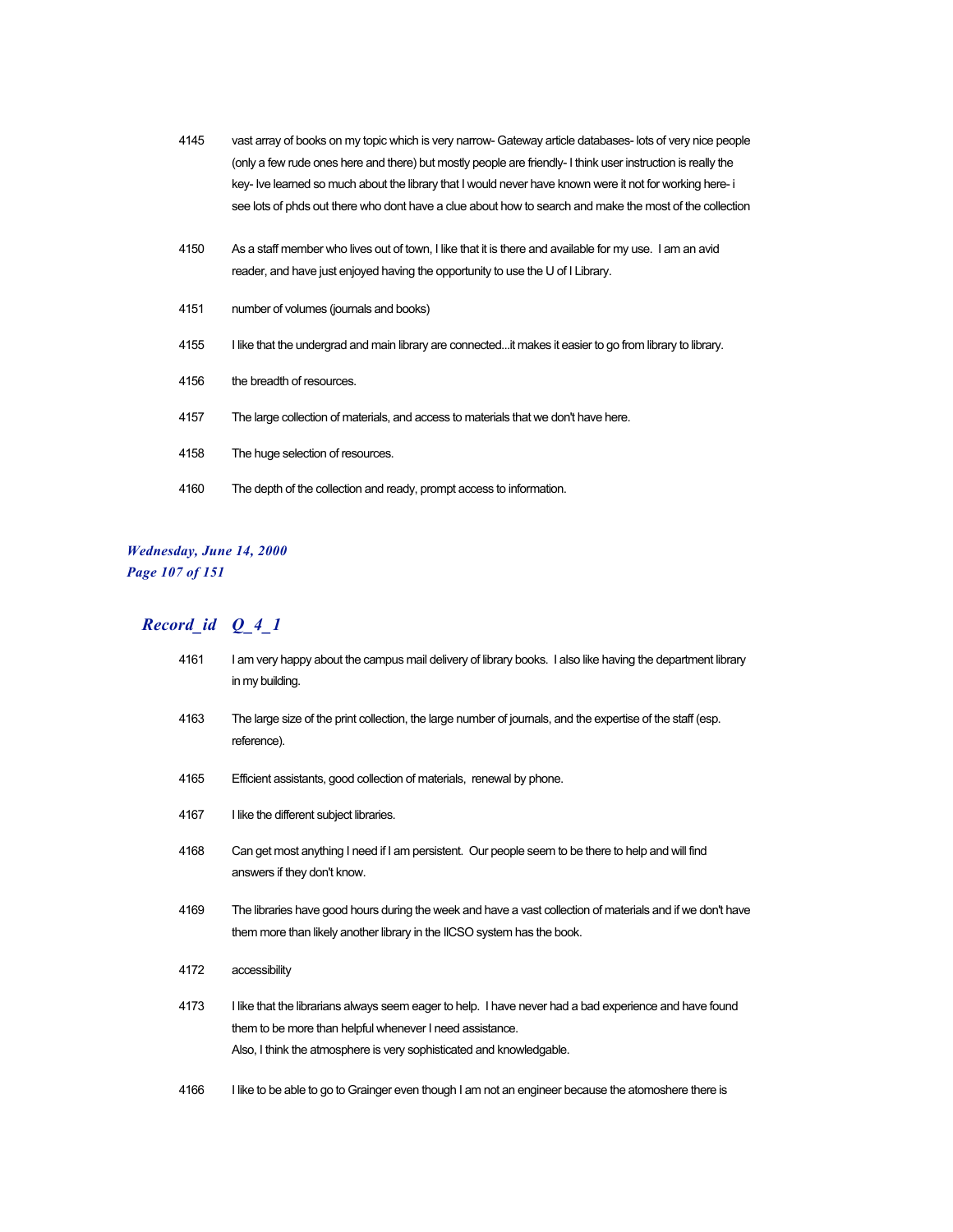much nicer and bigger than the Undergraduate Library.

- 4174 amount of information available
- 4175 Large variety and helpful employees.
- 4176 There is a wealth of materials available if you know where to look.
- 4177 The shear number of volumes and journals as well as their organization
- 4178 the access to a wide variety of materials.
- 4180 convenience and plenty of books in different field.
- 4181 vrey important to get access to computers for me. need areas for group and individual study sessions. good hours during finals. helps out.
- 4184 i love the great access we have to a variety of resources. also, the staff is mostly friendly and knowledgeable.
- 4185 Once you find your information, there is a lot of it!
- 4186 engineering library is an excellent place to study.--excellent atmosphere.--furthermore, computer access is great there
- 4189 I like the subject specific satellites. I have 24 hour access to my the materias I use and need the most, which is very important to me.
- 4190 The size of the library is unparalleled in almost all of academia. It's good to know that if "it's" out there, then the library probably has it.
- 4191 The departmental libraries are absolutely crucial to my research and teaching. I regularly bring undergraduate and graduate students to 425 library and the Rare Book Room. I have a high number of gradaute contacts (MA and PhD diss) in art history and these students have been enormously helped about the language-side of their projects by the extremely competent staff in 425 library. Our departmental libraries are a hold-over from a past system which should be maintained and ditinguish our unversity library from many others. Because of Modern Languages and Linguitics Librar and it's excellent staff, I and all of my students can work more efficiently and accurately.
- 4195 The fact that you can acess articles from your personal computer and the help from staff

#### *Wednesday, June 14, 2000 Page 108 of 151*

### *Record\_id Q\_4\_1*

4196 The convenience of finding materials or having them sent here, also the many hours of operation provide a place for studying.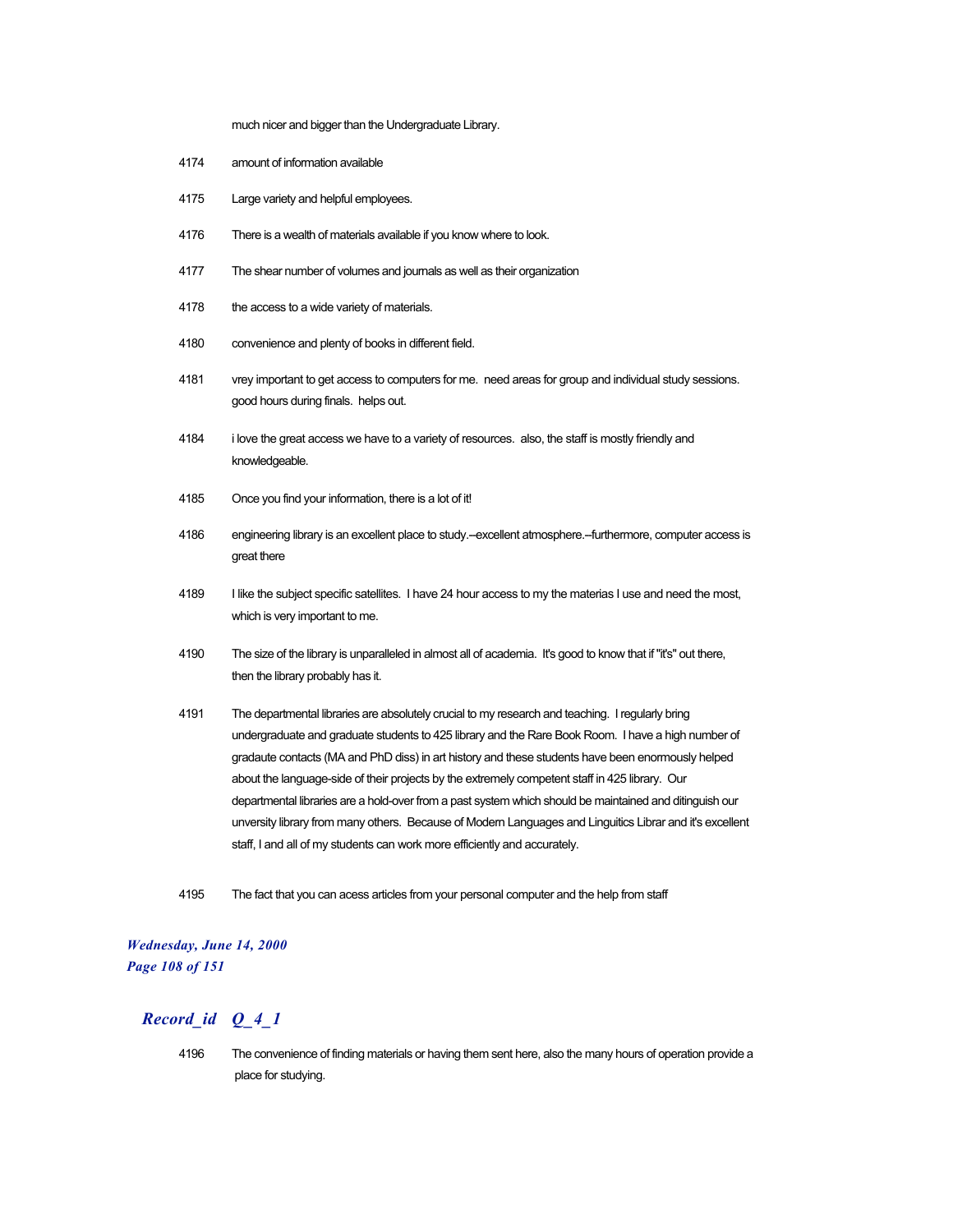- large collections
- all of the resources that are available to us students
- I enjoy the sheer depth of the collection. Once you figure out how to work the search engines, you can find info on just about any topic.
- 4205 I like most the improvments that have been made to the computerized library index compaired to what it was like when it was first implemented.
- Even the most obscure book can be found.
- Th vast amount of information available
- Delivery to the office. Able to obtain books from other campus
- It has many resources and it is a good place to study.
- 4206 I am doing research work. I often go to university libary to find the book and journal. sometimes I request materials on computer. our library give me a lot of help. I most like the service is look up the articles on computer.
- 4218 I like that there are a large number of resources in the department libraries!
- when i leave to go to graduate school out east, i will sorely miss the grainer engineering library. it certainly has been an extremely valuable resource and study environment for me and many others.
- The rare book room is very hands on.
- The vastness of the collection
- Able to research materials from remote locations.
- Great collection available to be sent to my office from all libraries on campus.
- Using the on-line catalog to find and reserve library materials. Also, having materials delivered to campus office address! GREAT!
- They have a fairly large selection at the departmental libraries.
- Easiness and versatility on library use.
- The comprehensive collection is great, especially journals.
- The massive collection of journals and books, librarian assistance, electronically available information.
- The Library Consultants are extremely helpful in the Undergrad. Also, it is great that students can go to the Writer's Workshop.
- There are so many different types of resources available.
- FRIENDLY STAFF AT EDU LIBRARY -- ALWAYS WILLING TO HELP AND DO EXTRA WORK TO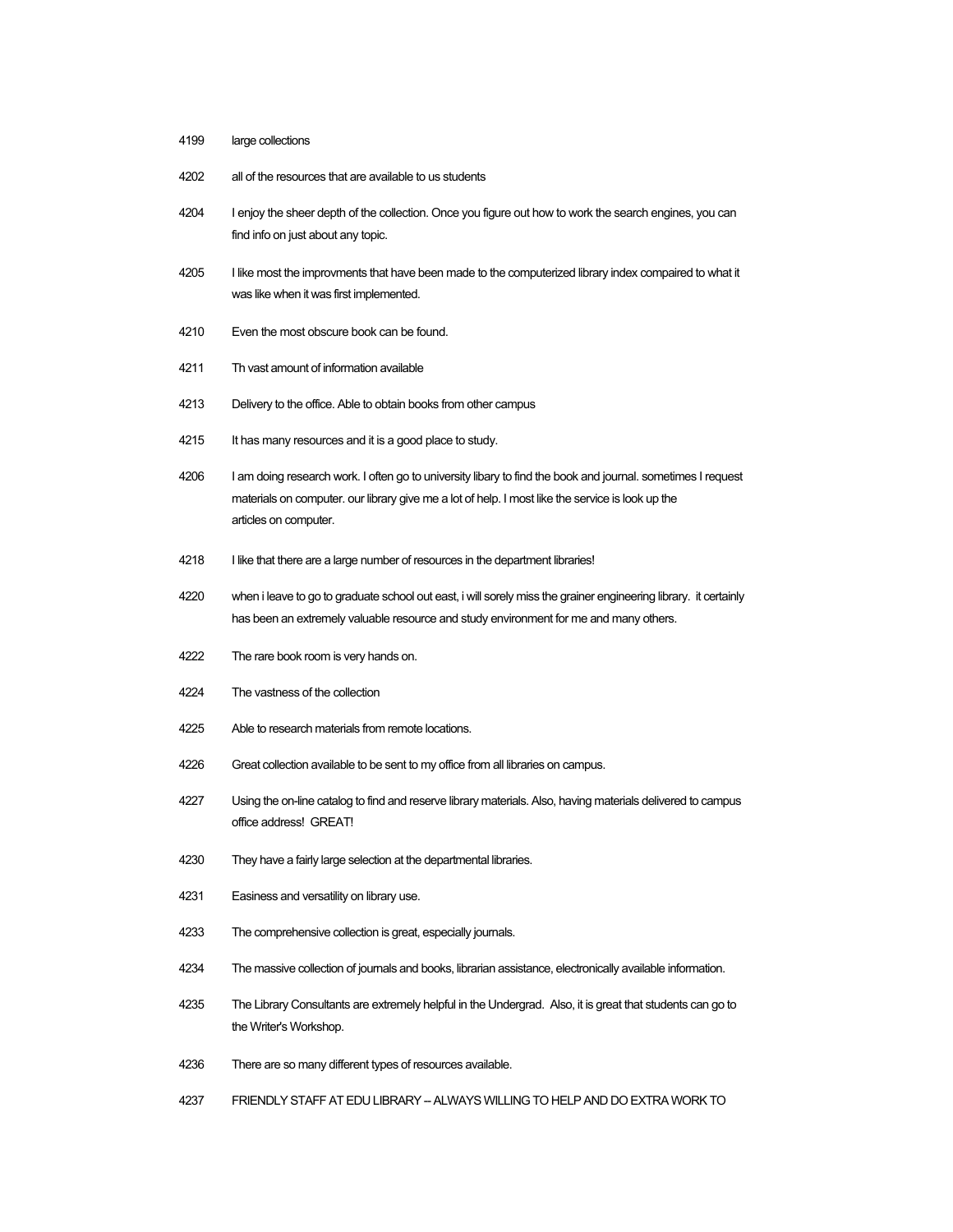#### HELP YOU FIND WHAT YOU ARE LOOKING FOR.

- 4239 So big, so many books, makes referencing easy
- 4240 Good collection
- 4241 I like that the University has a wide variety of collections to choose from.

# *Wednesday, June 14, 2000 Page 109 of 151*

| 4242 | collection                                                                                                                                                                                                            |
|------|-----------------------------------------------------------------------------------------------------------------------------------------------------------------------------------------------------------------------|
| 4243 | I really find the telnet search very helpful. I would love it if it gave full-text articles over the internet.<br>Other than that it is great.                                                                        |
| 4244 | Depth of materials available                                                                                                                                                                                          |
| 4245 | The online catalog allows rather comprehensive searching, and it is easy and convenient to order materials<br>at other libraries.                                                                                     |
| 4248 | The convenience of being able to order materials, including books and photocopied articles through<br>interlibrary loan, from my office or homw<br>computer.                                                          |
| 4250 | internet accesss-very useful and easy to use                                                                                                                                                                          |
| 4251 | Being able to email the documents to myself.                                                                                                                                                                          |
| 4253 | It is a safe, quiet place to study. The libraries also have such a large collection of materials that are<br>extremely useful.                                                                                        |
| 4254 | Well-kept facility and wide selection, especially on specific topics.                                                                                                                                                 |
| 4255 | I like the variety and availbility of all the materials at the library.                                                                                                                                               |
| 4256 | Location is convenient                                                                                                                                                                                                |
| 4257 | Services                                                                                                                                                                                                              |
| 4258 | I've found that materials are often conveniently arranged by subject in the general and departmental<br>libraries; several times I've found useful material in a general area that didn't appear on my telnet search. |
| 4259 | Knowing that if I need a book I'm likely to find that the library at least owns it, even if I can't acquire it<br>easily or promptly.                                                                                 |
| 4263 | The chemistry library has a lot of what I need.                                                                                                                                                                       |
| 4264 | I really liked certain savvy and helpful librarians in the Commerce library. I am amazed by the amount of                                                                                                             |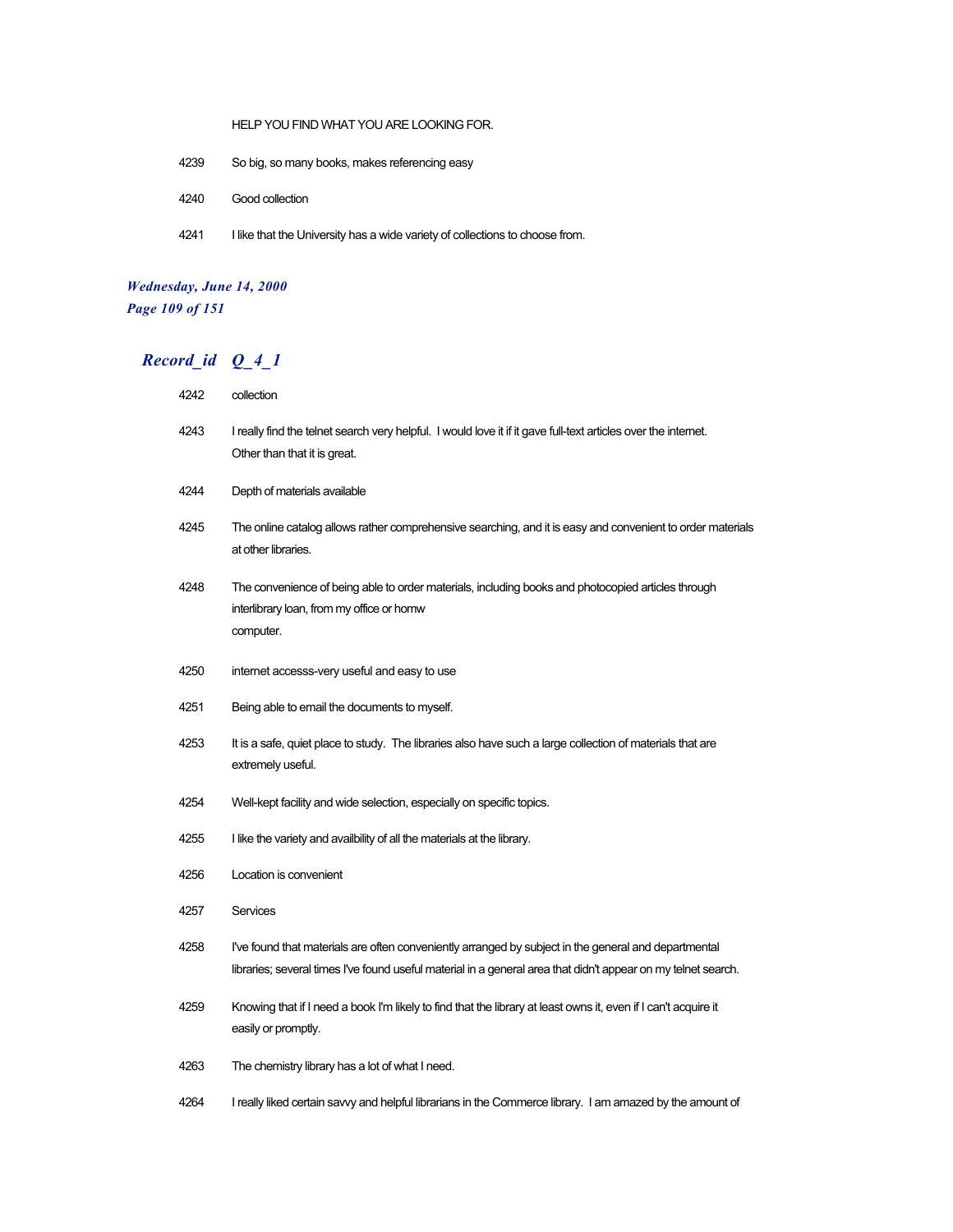information in the library. Sometimes it is very difficult tofind information but I would not know how to improve it. I like the addition of graphic services, very convenient, especially transparencies.

- it is very big and more collection
- 4266 I like being able to go early in the morning to study. I also like that the staff are pretty friendly and willing to help, particularly in the Education Library.
- The quantity of information available to me. I also like knowing that our university is ranked in the top 5 university libraries -- I feel confident that the material that I need will be located quickly.
- 4269 there is a lot a material that is available to use. many different methods to search for materials.
- I love Grainger. It is a very comfortable study enviroment. I get all of my work done there. The best part is the group study rooms. But,we really need more of them.
- The amount of material that is available.
- wide array of materials
- Grainger Library has many facilities that are perfect for engineering majors.
- There are a huge amount of materials that i can find most sources for my papers and reports.

### *Wednesday, June 14, 2000 Page 110 of 151*

| 4275 | We do have a lot of references.                                                                                  |
|------|------------------------------------------------------------------------------------------------------------------|
| 4278 | You can find anything at one of the libraries.                                                                   |
| 4279 | Overall system is just so big.                                                                                   |
| 4280 | The collection is incredible.                                                                                    |
| 4281 | Internet service and interlibrary-loan                                                                           |
| 4284 | The University library system is very vast and quite complete. It almost always has the items that I<br>require. |
| 4287 | The university has a very large collection, which is very helpful.                                               |
| 4288 | quiet studying                                                                                                   |
| 4292 | The library hours are very convenient.                                                                           |
| 4294 | there are lots of individual study areas.                                                                        |
| 4297 | operating hours, space to work on research                                                                       |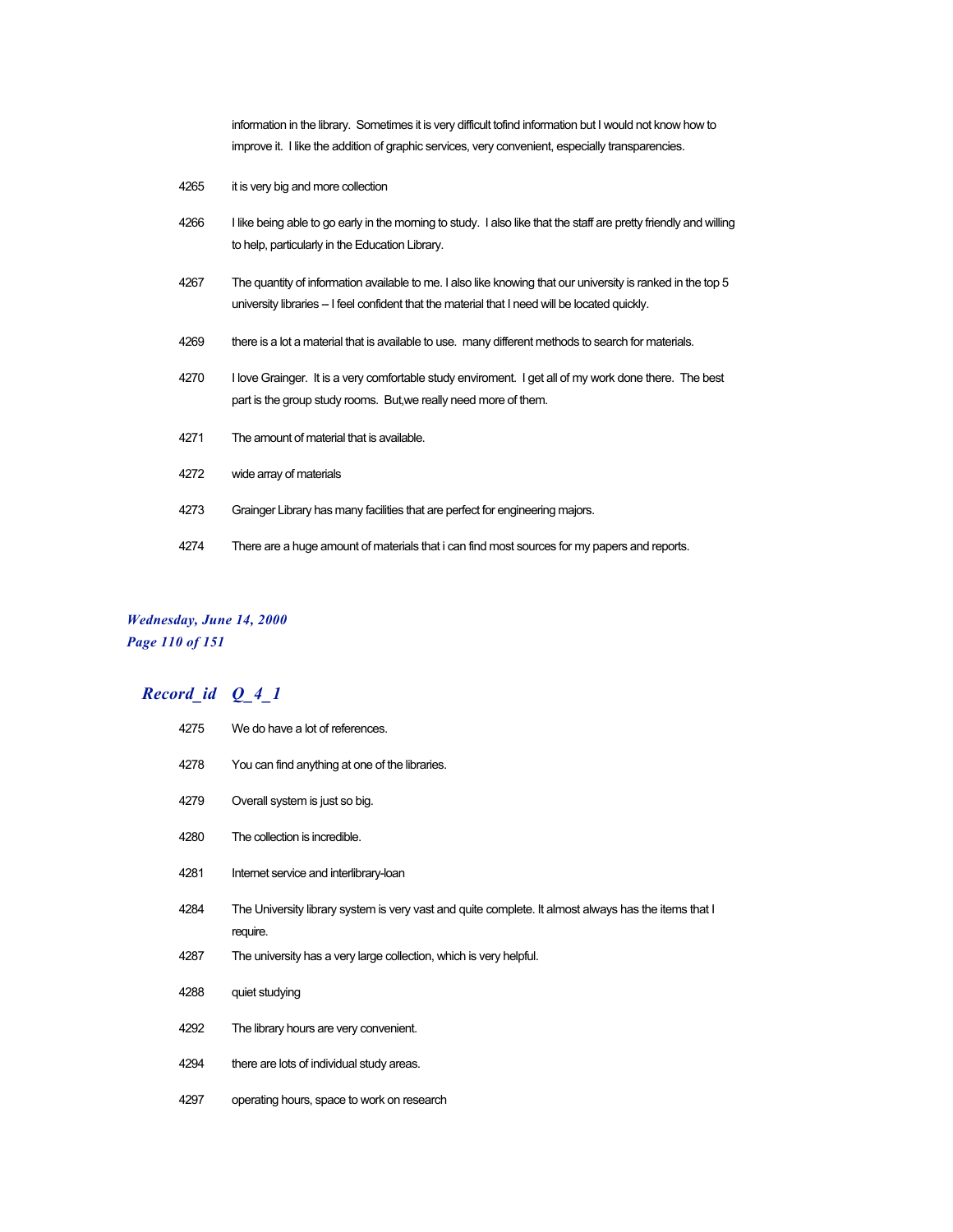- 4282 I think the hours are pretty good, I like that it is open late, especially departmental libraries. I also like that it is 24 hrs. during finals week.
- 4289 collection is vast, and that is helpful. staff is well versed and knowledgeable. they are friendly as well. interlibrary loan is a great service, too.
- 4293 It is very convienent that most of the material I use and need is online and available electronically. Maintaining and adding new material here is most important to me.
- 4299 That I can have materials delivered from any library to one close to me.
- 4302 computer availability
- 4303 The selection within the library system is quite extensive.
- 4304 Size of the collection: It is Huge!
- 4305 THe English Library contained helpful information and the texts and sources were excellent. The help was wonderful.
- 4306 The staff was very friendly and helpful especially in the specific studies libraries-(agriculture, education, commerce).
- 4307 i appreciate full-text journal articles that i can access through my home computer
- 4308 Definitely the helpful assistance and frienfliness of librarians.
- 4310 The reference librarians are great. Always very helpful and polite. I can get any reference I want. If UIUC doesn't have it, they can get it through interlibrary loan. Our librarians at Beckman send me new references using search criteria I developed with them. I can use IBIS to find references, and I can directly download them into EndNote. This is a god send. Finally, I can order copies of references I find through the Beckman library. This is how I get most of my references, and it saves me an incredible amount of time. I feel extremely lucky to have this service offered to me (& paid for by our granting agency).
- 4311 the internet service
- 4312 I like having the electronic journals.

### *Wednesday, June 14, 2000 Page 111 of 151*

## *Record\_id Q\_4\_1*

4313 I like the fact that it is so big and spread out. I very rarely had to order out for a book or journal because the U of I library always had the ones i wanted.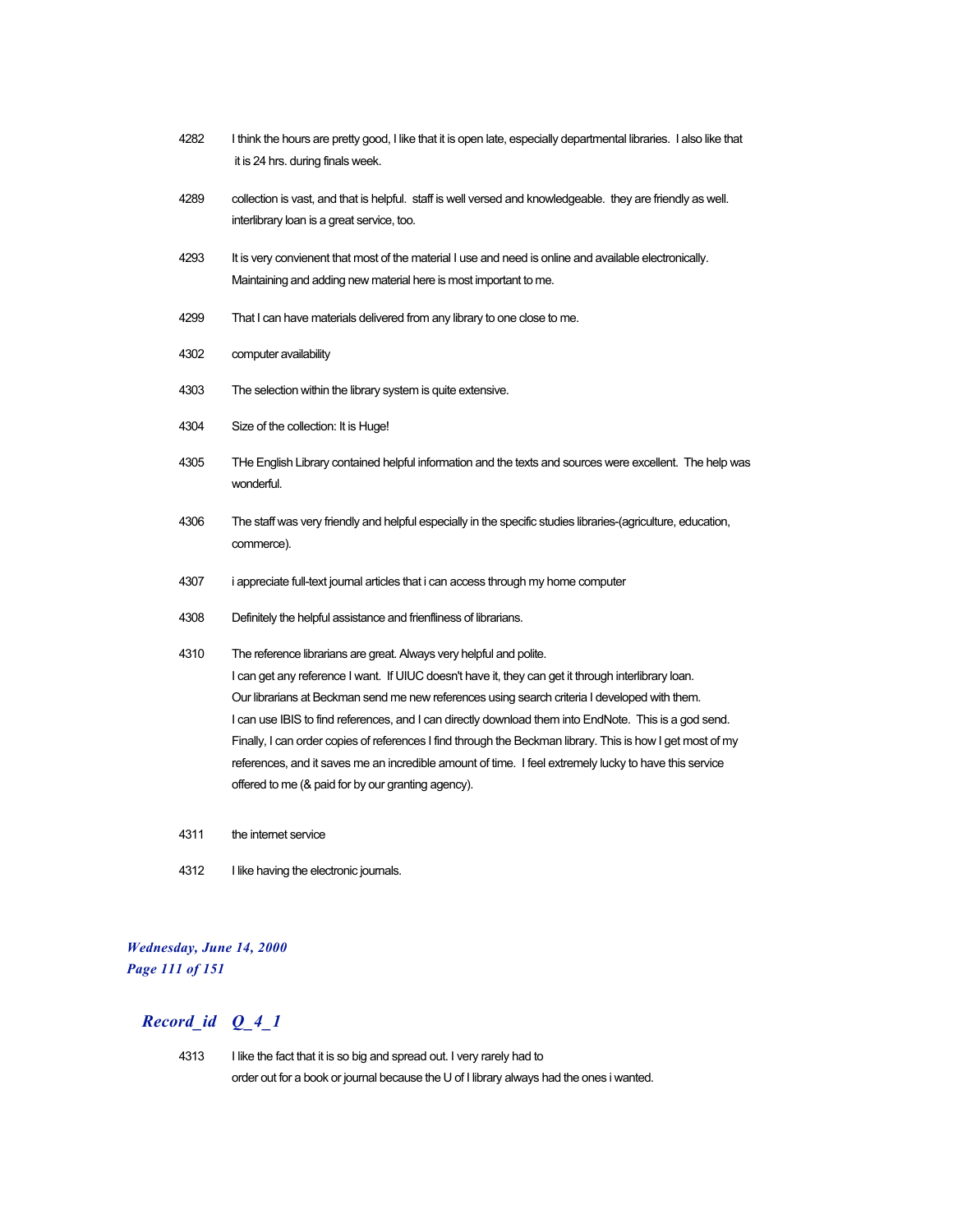- 4315 I like the selection and the various resources available for research.
- The e-journals on the web are very nice.
- quiet area and noisy areas, you can choose how to study
- The selection--I usually find a lot of information about whatever I am researching.
- General Atmosphere
- I like the fact that Cds could be ordered for a student at any time and that there seems to be an effort to keep the libraries clean and usable.
- We have one of the best library systems in the nation and I have found it extremely helpful. Keep up the good work.
- Lots of resources.
- Libraries provide a very good and quiet study environment.
- It's huge and the people that offer their expertise are extremely intelligent and helpful.
- the quiet atmosphere
- 4331 I like the Stacks. very helpful
- I think that there is plenty of room. I rarely think that the libraries are too crowded.
- its close to campus
- 4334 Its fairly quiet and offers a good study environment when I need it.
- Good collection in house and ability to get stuff from other Libraries in the area and big 10 pretty quickly.
- The ability to go into the stacks. Sometimes I want to view like subjects and its easier for me that way.
- 4338 It's in the community I live in.
- All the different libraries.
- The friendly help, and the assortment of references.
- 4342 It is a vast wealth of information on innumerable topics.
- Increasing amount of on-line resources.
- The library's collection of books and journals relating to psychology is excellent--almost anything I need I can find on campus.
- Easy to find what I'm looking for, whether in person or via interenet. Quiet environment makes it easy to study.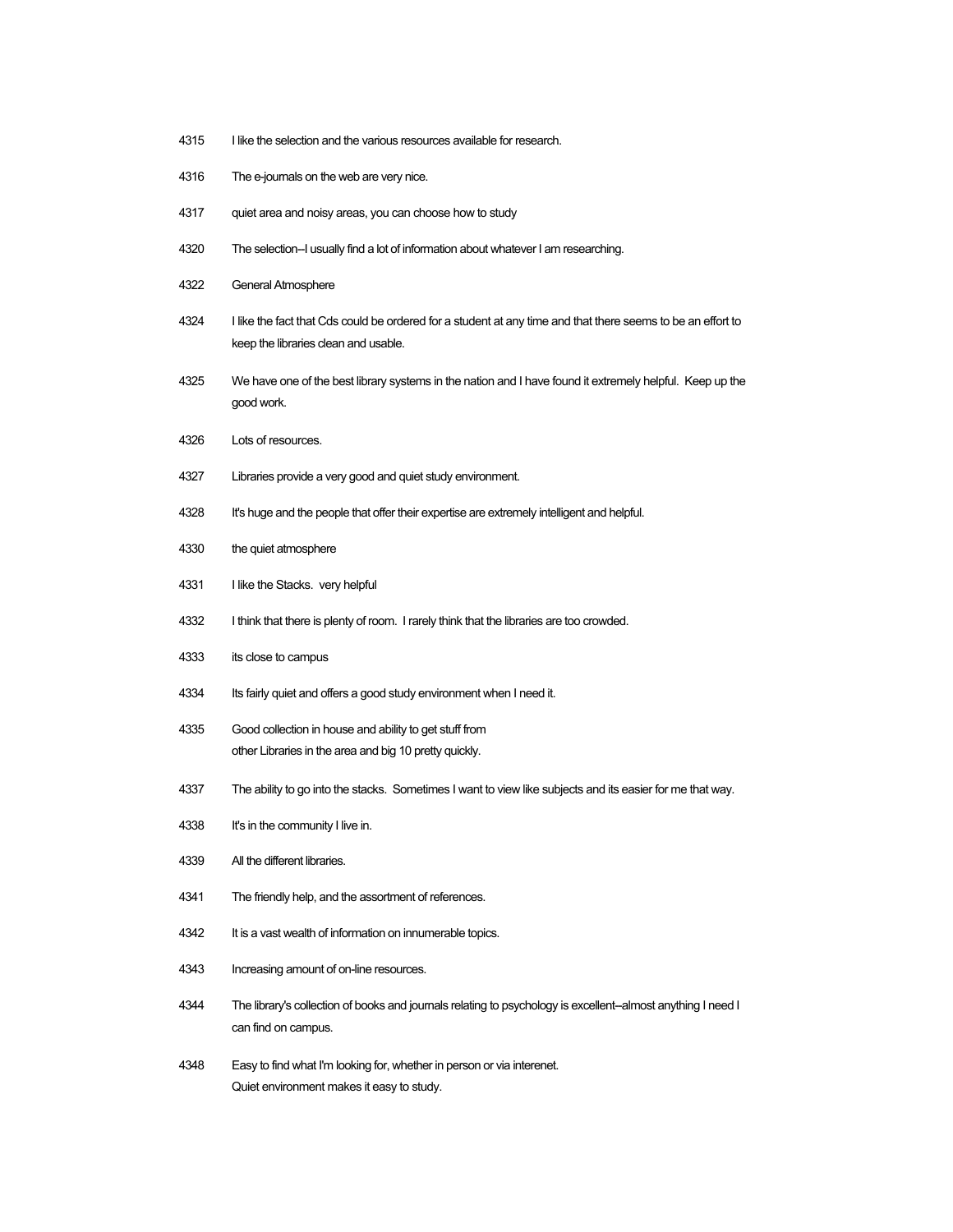- 4351 Its wonderful staff.
- 4352 I like the specialized libraries.
- 4353 its all good

#### *Wednesday, June 14, 2000 Page 112 of 151*

### *Record\_id Q\_4\_1*

- 4356 The quality and the uantity of study space.
- 4357 Obviously I like the way we have so many resources available to us. Anything I could possible want as a resource is available to me with minimal effort. This library system is convenient and user friendly. The people at the help desk are always willing to help out and are extremely knowledgable. I am extremely grateful for the library I have available to me.
- 4358 It has a lot of material for research, etc.
- 4359 The online journals are very convenient, though it would be even nicer to have Science and Nature online with PDF file formats accessible to everyone at the university.

Having many libraries around the campus is nice.

- 4361 The plethora of information and resources is great!
- 4362 the ese of using it on-line, being able to order library materials and have them delivered.
- 4365 Completeness of collections and on-line services.
- 4368 the rare books room
- 4370 vastness of materials available
- 4372 Lots of books and selections for any subject
- 4373 The late hours and computer availability.
- 4374 It is very easy to get books once you find out where they are. the people who get the books from the stacks are very prompt.
- 4377 I like the availability of the periodicals section. I am always able to find the journals that I need in a short amount of time.
- 4378 being able to access online
- 4379 I really like the Engineering Library because it is comfortable and has lots of meeting rooms. I've found everything that I've ever wanted.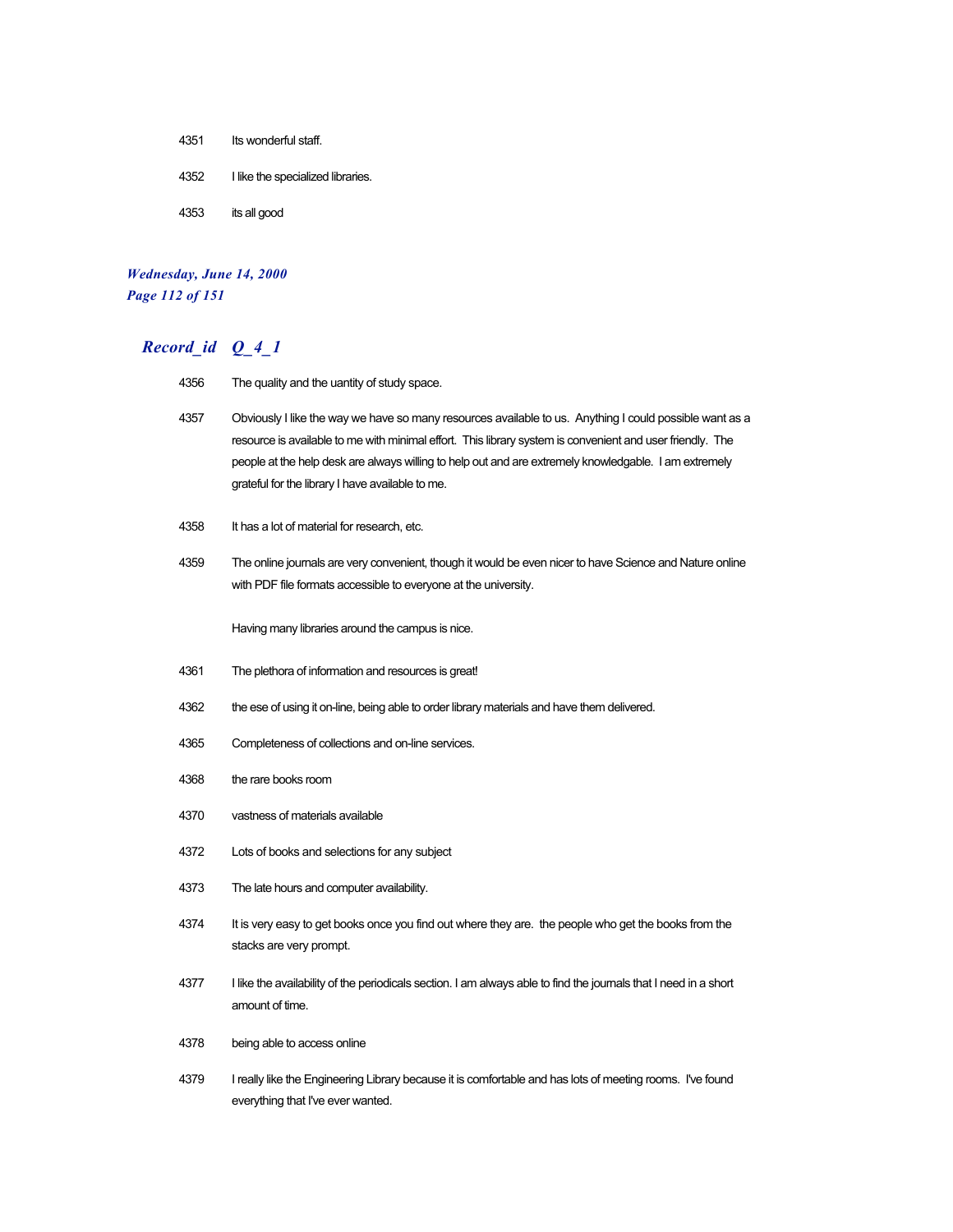- 4381 I like the fact that we have so many resources available in our libraries. I think that it is really great that I can find out practically anything about anything I want to know.
- 4382 The amount of total information available
- 4384 The search in the computer is quick and easy.
- 4385 The wide-ranging collections in various departmental libraries.
- 4386 Web access, delivery of material to mailboxes.
- 4388 Ability to access articles online
- 4389 the variety of libraries and their locale-I usually don't use the library materials, rather i go to study and it's nice to have large tables with bright lighting available so that I can study hours upon end, if need be. Grainger's absolutely the best place to study, especially for a huge exam, because of its proximity to where I live and its hours. The applied life sciences library is a little-used library that's wonderful to do studying and web quizzes in between classes.
- 4391 full text articles on line
- 4392 I would like to see more quality copiers available in the library -especially in the stacks. more copiers should be able toreduce/enlarge and duplex.

### *Wednesday, June 14, 2000 Page 113 of 151*

| 4394 | Convenient location.                                                                                      |
|------|-----------------------------------------------------------------------------------------------------------|
| 4395 | The ability to find materials, check my account, and renew material online from my own home.              |
| 4396 | selection                                                                                                 |
| 4397 | It offers a reliable meeting place for group projects.                                                    |
| 4400 | There's a lot of them.                                                                                    |
| 4401 | i like that we can use the libraries when we need them - they have flexiable hours that help us out a lot |
| 4402 | Length of loan period and fairness of fines, campus delivery of material to offices                       |
| 4403 | They are all very neat and it is fairly easy to find what you are looking for.                            |
| 4404 | The amount and quality of available resources and the easy access to them.                                |
| 4406 | I like how I can access journals online in my room.                                                       |
| 4407 | quiet place to study                                                                                      |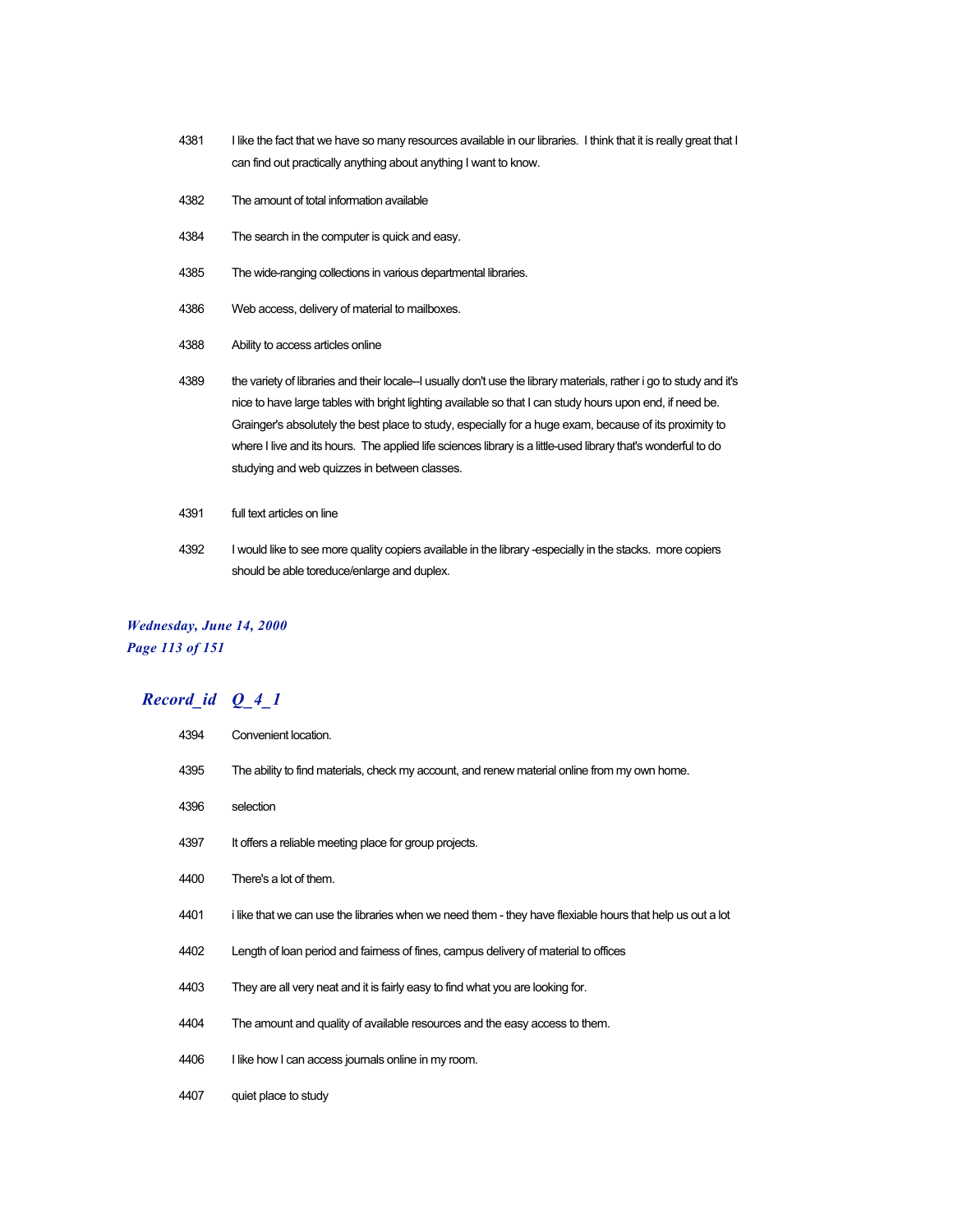- 4408 I like the library hours especially during finals. I also like the study carrels.
- 4409 it is pretty helpful to find sources
- 4410 There is tons of information and there are always people to help me find what i am looking for.
- 4411 Wonderful journal collection.
- 4413 enough room to get things done in peace.
- 4414 The access to trade journals.
- 4415 Overall, the library is ran quite nicely. I worked at the graduate library for a year and I think that the jobs that those people have are very hard and when you hear people complain about the service, you no longer sympathise with them because you have seen behind the scenes and no one on the outside can begin to imagine all that goes into keeping the library running. I think they are doing almost the best that they can do.
- 4419 i think grainger is the best library mainly because of the study rooms upstairs. they allow an area to group together and talk.
- 4420 Great place to study. Can find information on anything you need quickly.
- 4421 I like the size and how the library has pretty much what I need.
- 4423 The online database search.
- 4424 I enjoyed access to the main library stacks as a perk from being a Chancellor's Scholar. Having access to the stacks was instrumental in finding resources for several different projects and papers throughout college. Often, when searching for a specific volume, I would notice adjacent materials which were applicable to my project or paper.
- 4425 The collection is vast, and anything the library doesn't have, they can get.

*Wednesday, June 14, 2000 Page 114 of 151*

### *Record\_id Q\_4\_1*

4426 1. The size of the collection!!! 2. The fact that so many of the books are available at any given time. The other major university libraries I've used a lot are Berkeley's and UCLA's. Berkeley's collection is officially very good but the library is so overused that it is difficult to actually see the materials. Here, the materials can usually be seen very soon if not immediately. 3. Smart librarians.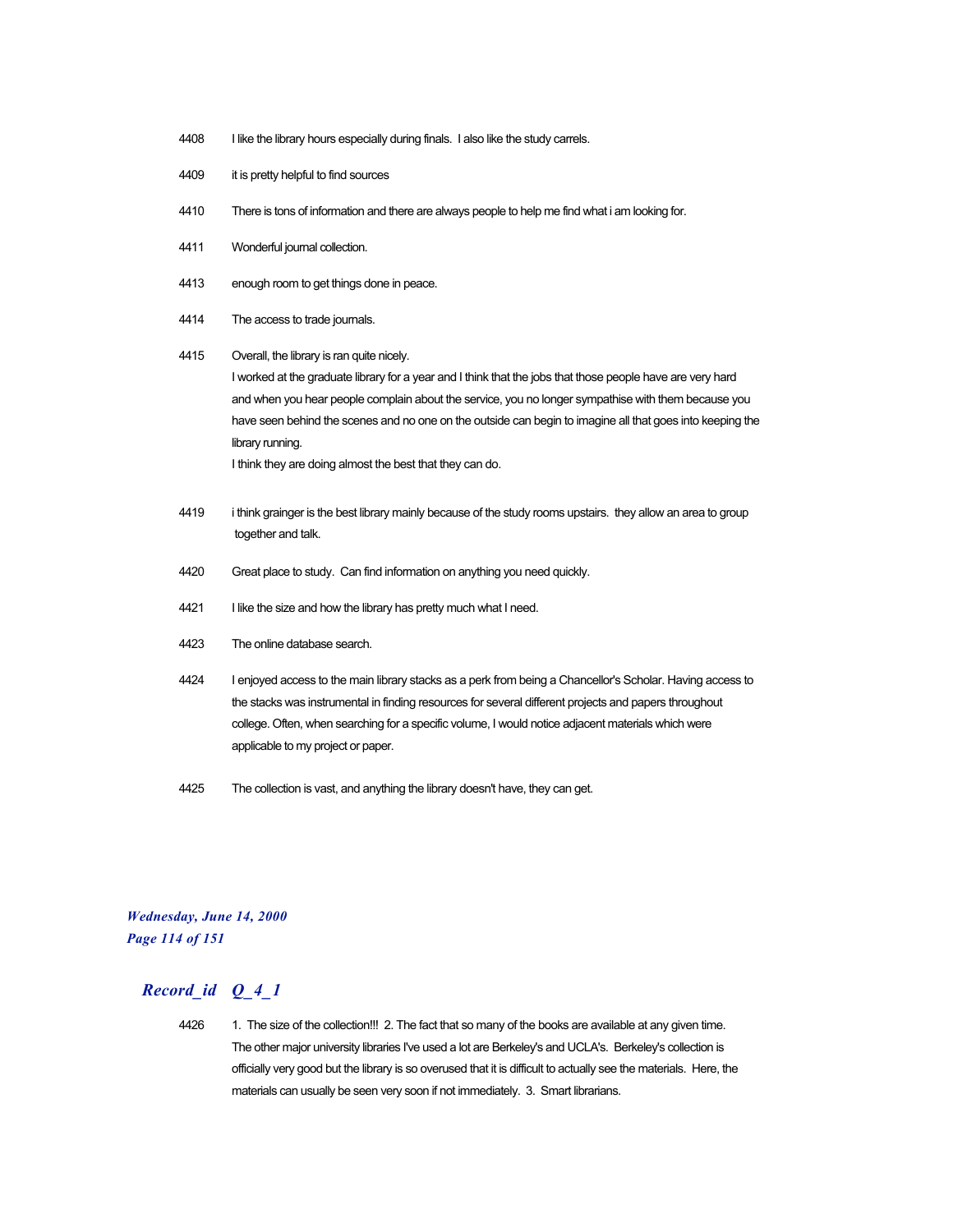- 4. Building very pretty 5. Computers good.
- good computer access
- The long hours (especially near the end of the semester) are extremely helpful- sometimes things just take longer than expected.
- There are many books available for whatever topic I need to address. Being an elementary education major, I especially like the Special Collections room and the textbooks available for checkout.
- Extensive collection of volumes.
- I really like the workshops available to students addressing how to usie databases and do searches.
- I like the quiet, safe environment. I also appreciate the very helpful staff at the libraries.
- help from librarian
- easy access.
- I like the availibility of items within the library. It provides much information and I can usually find anything piece of information that I need.
- Knowledgeable staff, expansive collection, accessible information through department libraries, internet, Inter-library loan, and the Stacks.
- large collection of materials excellent online catalog
- The large selection of services offered.
- accessability online
- wide range of material available in chemistry library
- fluent materials
- Grainger is an amazingly comfortable place to work, to study, and to do research. It is a model for a University library.
- lots of room to study individually or in a group

also, i really like the fact that the 3rd floor is quiet, while the 2nd allows talking.

- The staff at the music library is great! They know most of their patrons by name and go out of their way to help people.
- Quiet study areas
- The online full-text periodicals.
- The diversity of the collections and the many beautiful libraries!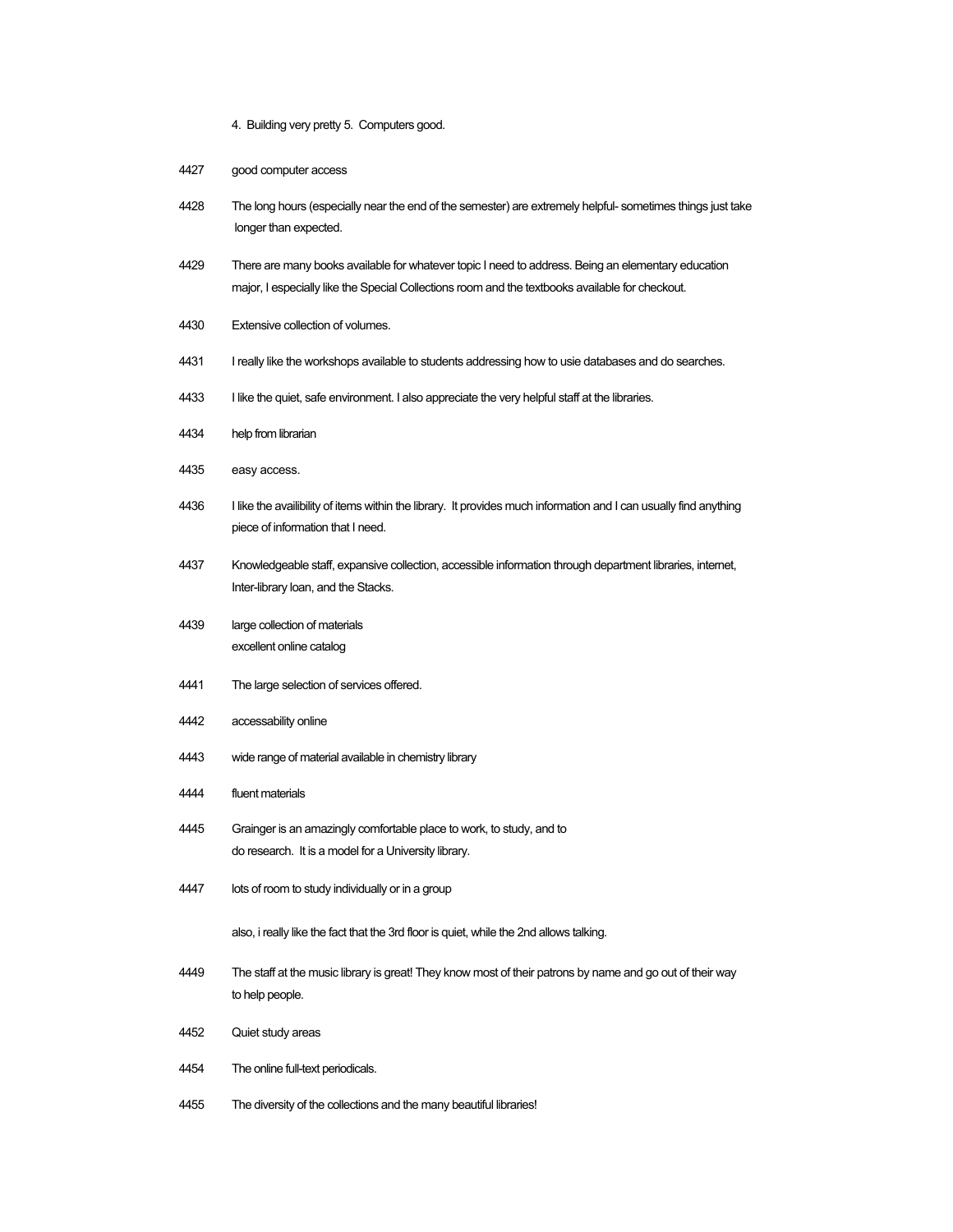- 4456 hours during finals week
- 4457 many helpful librarians
- 4459 The expertise of the staff (Margaret Chapman, in particular!)

# *Wednesday, June 14, 2000 Page 115 of 151*

| 4460 | The ability to get most of the information from the Internet.                                                                                                                                                                                               |
|------|-------------------------------------------------------------------------------------------------------------------------------------------------------------------------------------------------------------------------------------------------------------|
| 4461 | The hours are convient and the group meeting areas work well                                                                                                                                                                                                |
| 4463 | We need more the group meeting rooms<br>More internet hookups should be available                                                                                                                                                                           |
| 4466 | I really like the departamental libraries. It helps direct me in the right area and decreases the time and<br>area on which I must look for materials.                                                                                                      |
| 4467 | I like to study in the Reference Library. It is usually pretty quiet up there.                                                                                                                                                                              |
| 4469 | The number of available libraries-proximity to classes.<br>Resourses available<br>Grainger RULES! Rock on!                                                                                                                                                  |
| 4470 | The librarians were very friendly and helpful.                                                                                                                                                                                                              |
| 4472 | can use comuter from my room                                                                                                                                                                                                                                |
| 4473 | I like the fact that the library is open late hours. Sometimes the dorms can get too loud. At the library,<br>you can find quietness and a good place to study. There are also vending machines in the undergrad hall<br>for people who need a quick break. |
| 4475 | It has many individual places to study, but should provide more group rooms. Staff is very helpful and<br>courtious, but the chief librarian could be more pleasant.                                                                                        |
| 4476 | THE IMMNESE COLLECTION                                                                                                                                                                                                                                      |
| 4477 | I like being able to access articles over the Web, from my dorm.                                                                                                                                                                                            |
| 4479 | The online periodical databases.                                                                                                                                                                                                                            |
| 4480 | Helpful librarians. Ease of interlibrary loans.                                                                                                                                                                                                             |
| 4482 | There are plenty of computers.                                                                                                                                                                                                                              |
| 4483 | Web designs, availibility of the web resources                                                                                                                                                                                                              |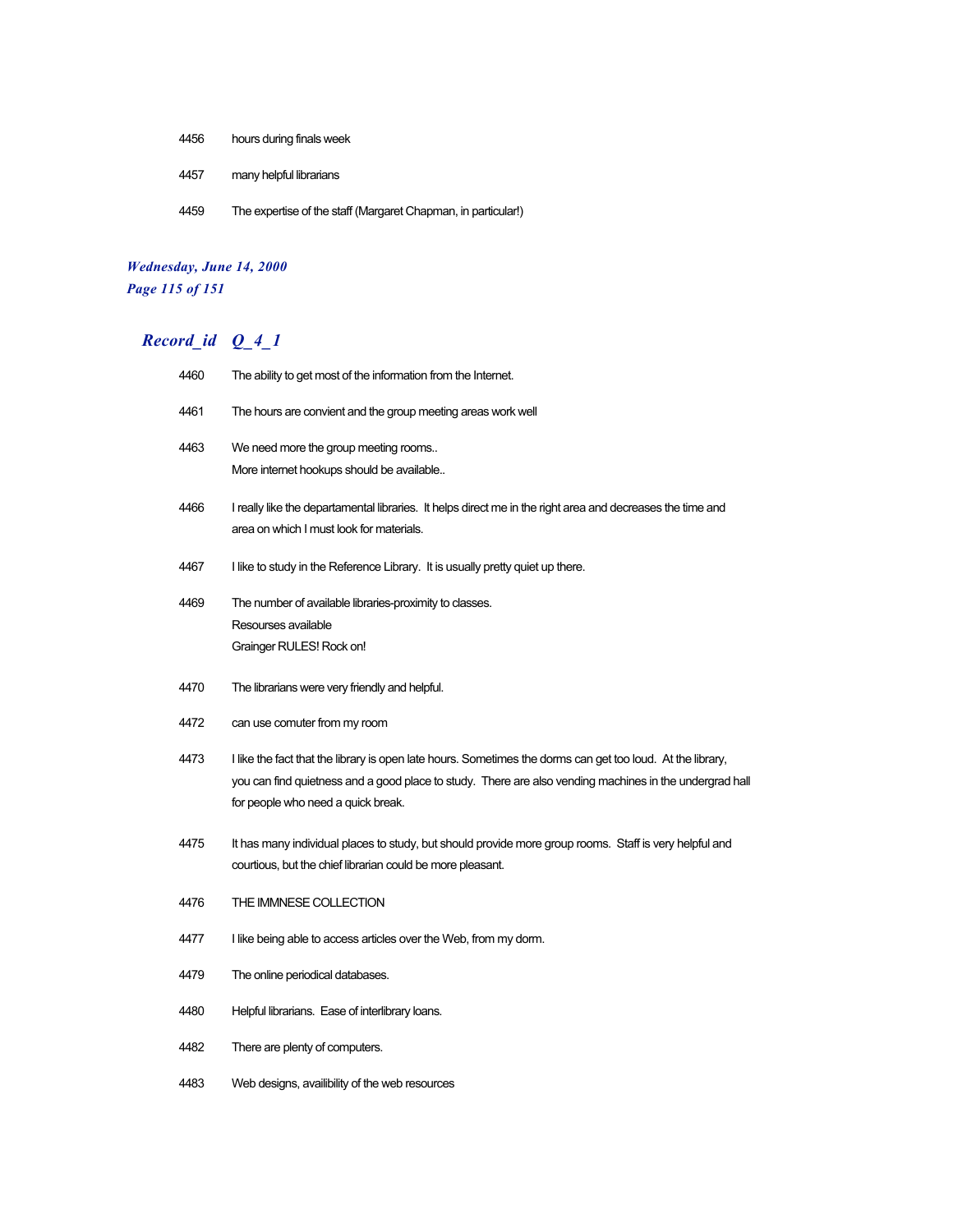| 4484 |                                                                                                                                                                                                                                                                                                    |
|------|----------------------------------------------------------------------------------------------------------------------------------------------------------------------------------------------------------------------------------------------------------------------------------------------------|
|      | I like the excellent and fast service to get articles or books from other journals not available in this library.                                                                                                                                                                                  |
| 4485 | The librarians who are very willing to help you out.                                                                                                                                                                                                                                               |
| 4486 | Online access to articles                                                                                                                                                                                                                                                                          |
| 4487 | The librarians in the Education Library are excellent and go out of their way to help me! They are kind and<br>friendly. I also feel fortunate to have access to any type of material I need, and if materials have been<br>checked out, the interlibrary loan system is convenient and excellent. |
| 4488 | The Webpage is very convenient considering it can be accessed from any ccso site. I usually con do my<br>resaerch in a couple of hours instead of days.                                                                                                                                            |
| 4490 | Grainger                                                                                                                                                                                                                                                                                           |
| 4491 | They have a ton of information and if you try, you can usually find it.                                                                                                                                                                                                                            |
| 4495 | quiet study areas                                                                                                                                                                                                                                                                                  |
| 4496 | Grainger is quiet and a good study area                                                                                                                                                                                                                                                            |
| 4497 | The online catalog that displays what library a book is in.                                                                                                                                                                                                                                        |

### *Wednesday, June 14, 2000*

*Page 116 of 151*

| 4500 | The University of Illinois is home of one of the largest groups of libraries in the country. There isn't<br>anything that these libraries don't have or can't get, which makes everything easier and very helpful when<br>doing research. |
|------|-------------------------------------------------------------------------------------------------------------------------------------------------------------------------------------------------------------------------------------------|
| 4501 | The ability to log into resources over the internet. Online research is faster and more convenient,<br>especially when it is from a reliable source.                                                                                      |
| 4502 | many different resources available                                                                                                                                                                                                        |
| 4503 | I'm glad the library has access to many resources.                                                                                                                                                                                        |
| 4504 | Extensive resources, hours.                                                                                                                                                                                                               |
| 4505 | closeness and convenience to where i live                                                                                                                                                                                                 |
| 4507 | I think the G.A.'s are awesome, especially at the Undergrad. I like that you can ask them any question<br>and they will do whatever they can to get you an answer.                                                                        |
| 4508 | full text electronic journals                                                                                                                                                                                                             |
| 4509 | The reference librarians on staff in the libraries.                                                                                                                                                                                       |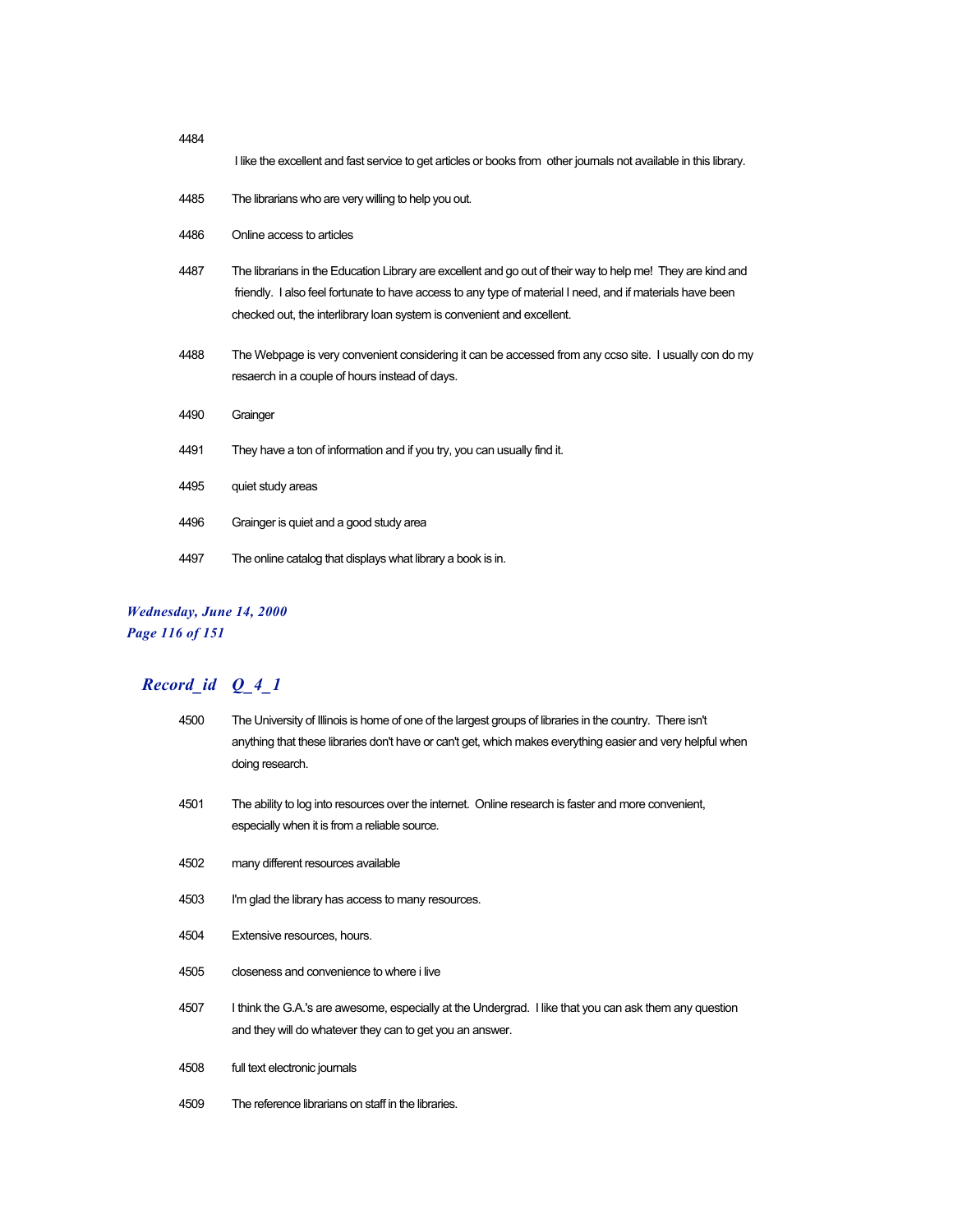- I like the fact that there is so many different resources,
- I feel like the library has just about anything I need... (It's just a matter of finding it!)
- The sheer size.
- The amount of information available.
- I love studying in Grainger because of the quiet and clean atmosphere.
- 4518 I like that the library has such a vast supply of resources.
- selection and variety of resources
- I like knowing that we have one of the biggest library systems in the nation. and also I have found the online cataloge VERY useful!
- Web Interface
- It gets the job done
- N/A
- Open many hours
- Up to date materials
- The library has a huge and complete collection...it is a safe and productive environment.
- I like that it is underground and safe from tornadoes
- I like the fact that there is a wide range of books on the shelves and rarely ever have to use an interlibrary loan.
- The library offers a lot of help in every area needed. It is easily accessable.
- It is a great place to study as well as find numerous and various types of sources
- There is a great deal of information available to me.

### *Wednesday, June 14, 2000 Page 117 of 151*

| 4537 | I like that there is a wide array of resources available and that every college has their own library of        |
|------|-----------------------------------------------------------------------------------------------------------------|
|      | pertinent materials to the majors within it. It helps for accessible and relevant material for those particular |
|      | students.                                                                                                       |
| 4539 | the large amount of titles available                                                                            |
| 4540 | collections are pretty good, and it is very easy to get access to them.                                         |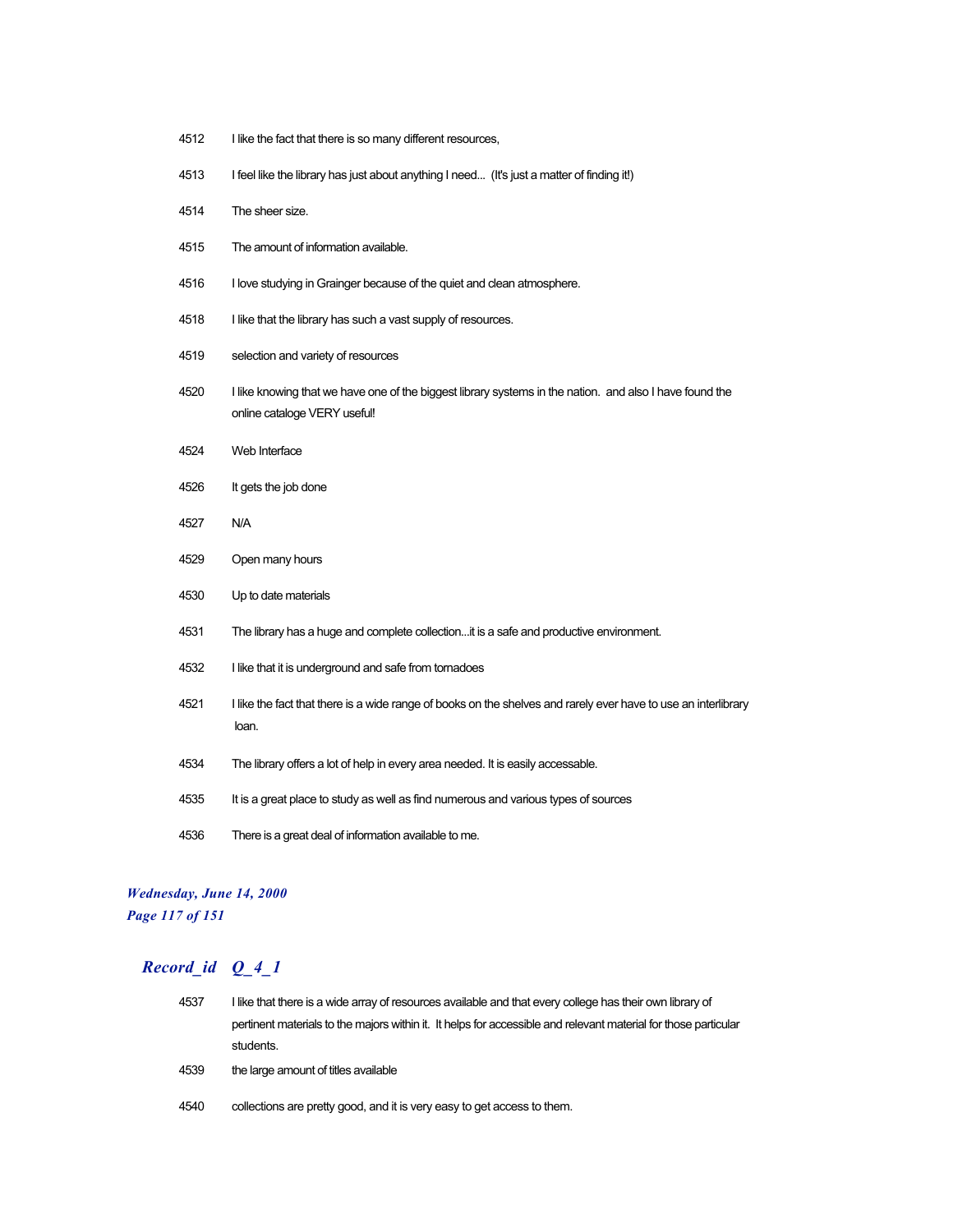- The wonderful depth and breadth of the collection. It is one of the treasures of this university and should be protected, and continually built upon. There is no doubt that it is the finest library collection outside the east coast.
- Hours and location
- All the libraries, esp. Grainger, were neat and well-organized. There were so many resources available..
- Grainger is a great place to study. The computer research engines like Lexis Nexis are phenominal when searching for information.
- Full-text documents
- I have so many options open to me when I go in the Library. In the Residence Halls, I like the idea of being able to check out C.D's.
- The help and environment.
- I love the large selection of books.
- i think the libraries are pretty good, i don't use the research materials as much as others may, but i think they are sufficient for most needs, i also like that there are study rooms/group rooms in some libraries for the group work.
- getting information through the computers, such as journals, and sending them to my e-mail account.
- Good place to study. Librarians helpful.
- I like that there are many options of places to study and the individual cubicals are quiet. I also like Wilson's database to search for journal entries online.
- The quietness, i can study very easily and efficiently.
- I like that the library is divided into a quiet area and a group study area making it a convenient place to both study quietly and hold group discussions.
- a lot of well-rounded information
- The depth of the collection in practically all subject areas.
- its a good place to study
- The quality of the material avalible.
- The size of the library and the vast collection of books.
- I like that you are guaranteed to get just about any book that you would like and if they don't have it in the extensive library collection, they will tell you where you can get it.
- Electronic access
- The library is quite extensive and there is a ton of material to use.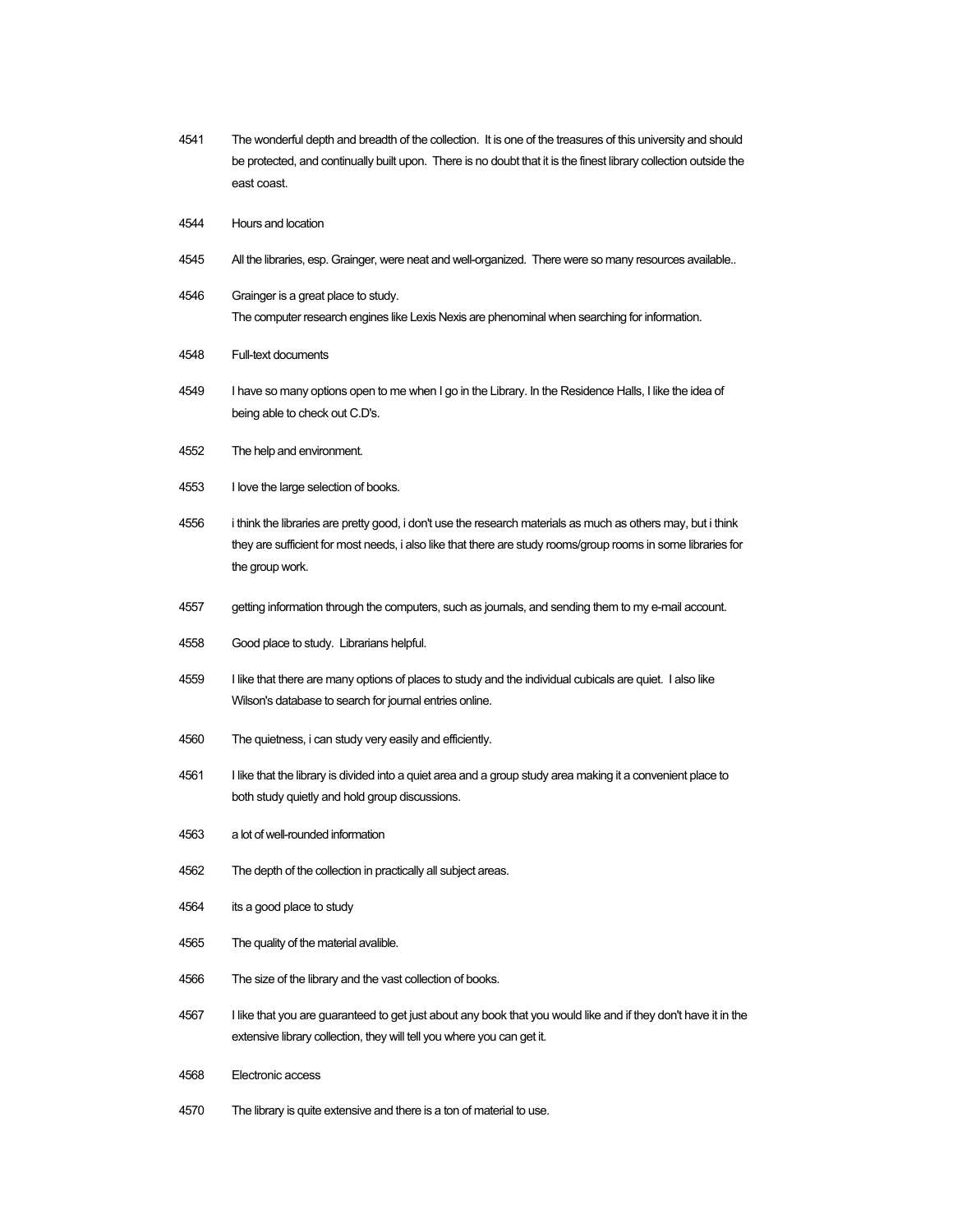4571 I like that the library has a wealth of resources.

### *Wednesday, June 14, 2000 Page 118 of 151*

# *Record\_id Q\_4\_1*

| 4573 | There is a great wealth of information available and it is relatively easy to find.                                                                                                                                                                                                       |
|------|-------------------------------------------------------------------------------------------------------------------------------------------------------------------------------------------------------------------------------------------------------------------------------------------|
| 4574 | I like that fact that the library is open so late.                                                                                                                                                                                                                                        |
| 4575 | It's very close and has a lot of info. seperated in different categories and libraries                                                                                                                                                                                                    |
| 4576 | Range of books                                                                                                                                                                                                                                                                            |
| 4581 | The only library I frequently visit is Grainger, and I love the atmosphere. Also, I like being able to obtain<br>articles online - it makes research a lot easier.                                                                                                                        |
| 4582 | I like that the library has rare books.                                                                                                                                                                                                                                                   |
| 4584 | I like the opportunity to be able to study in a quiet place. I use grainger alot just for studying. I am also<br>impressed with the large selection of library resources (books, mags,).<br>I have never had a problem with finding enough resources for papers.                          |
| 4585 | Staff are generally knowledgable and helpful.                                                                                                                                                                                                                                             |
| 4586 | I like being able to think of the library as a place to go study. It is a good environment in which to go and<br>get some work done. There is normally enough space available to be able to sit down at most times.                                                                       |
| 4588 | Really enjoy grainger engineering library because of its comfort, lighting, and quietness.                                                                                                                                                                                                |
| 4589 | Nothing                                                                                                                                                                                                                                                                                   |
| 4594 | I LOVE the grainger facility. Great space, design. Easy to find books in stacks.                                                                                                                                                                                                          |
| 4595 | Materials available to the students and librarian assistance                                                                                                                                                                                                                              |
| 4596 | Its huge and has pretty much everything I need. When it doesn't have what I need, it can usually get the<br>material for me.                                                                                                                                                              |
| 4601 | the full text online articles                                                                                                                                                                                                                                                             |
| 4602 | There are so many different locations and many different ways to get materials.                                                                                                                                                                                                           |
| 4590 | I most like being able to print computer sources and bill them to my student account. I never have cash<br>and that is a really convenient feature that I've only found at the Undergraduate Library. I don't understand<br>why I can't have that option from from every campus computer. |

4597 I like how the U of I library provides all different types of reference materials including the older and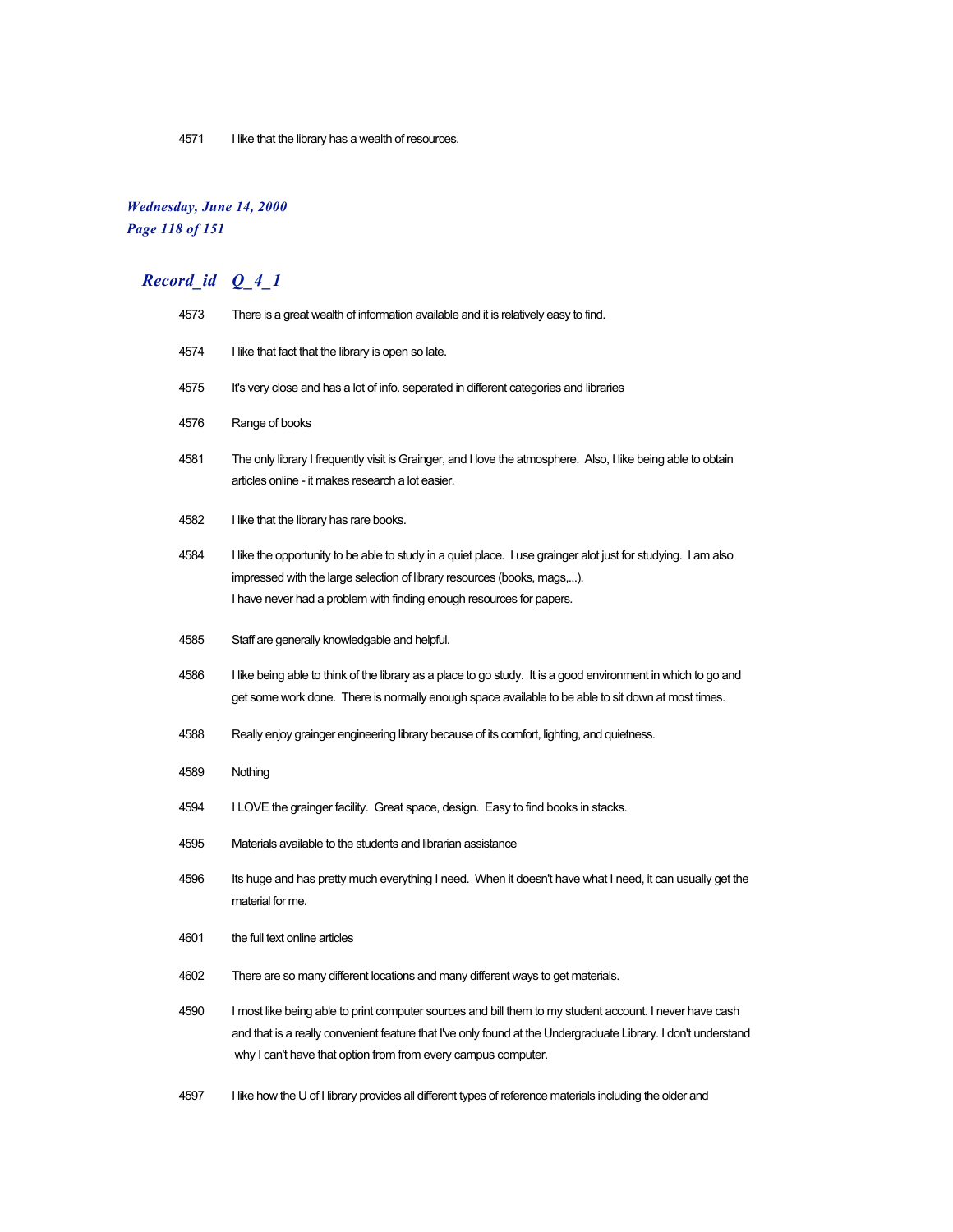perhaps now outdated ones. This is very helpful to the researcher.

- 4604 The amount of time I may check out a book. Thank you.
- 4605 At age 47, I stated working on my Masters Degree after a 25 year absence from school. I felt like an alien in the research libraries, but the librarians helped me a lot. They showed me how to use the on-line programs to do searches. They also helped me locate materials and even gave me suggestions for parking. They were great!
- 4606 Amount of materials available
- 4607 availability of many many books- if not from uiuc, then somewhere else.
- 4608 The U of I Library has such a great collection of books, journals, etc. Whenever I have had a problem or a question there has always been someone who was able to help me.
- 4609 I find the libraries are very helpful in my research for my classroom assignments. I've also done some personal research and found the libraries to be very helpful.
- 4610 availability and ease of requesting books.

### *Wednesday, June 14, 2000 Page 119 of 151*

| 4613 | The library was great for the one need I had. The book I needed was available and they librarian made the<br>information available to me. |
|------|-------------------------------------------------------------------------------------------------------------------------------------------|
| 4614 | I really appreciate the extensive collection of journals within the Library - especially in the ALS Library.                              |
| 4615 | Availability of titles in Grainger Engineering Library                                                                                    |
| 4616 | The fact that you can access and reserve books online as well as have them delivered via campus mail to<br>the office.                    |
| 4617 | That you can get full text articles sent to your uiuc e-mail account.                                                                     |
| 4618 | Huge amount of books and resources. I will miss them greatly when I<br>graduate.                                                          |
| 4622 | Free access to full text of journal articles from the convenience of my office computer.                                                  |
| 4623 | good, varied collection                                                                                                                   |
| 4625 | The ability to request books from other libraries online                                                                                  |
| 4626 | Excellent access to online journals that I read.                                                                                          |
| 4627 | Quiet.                                                                                                                                    |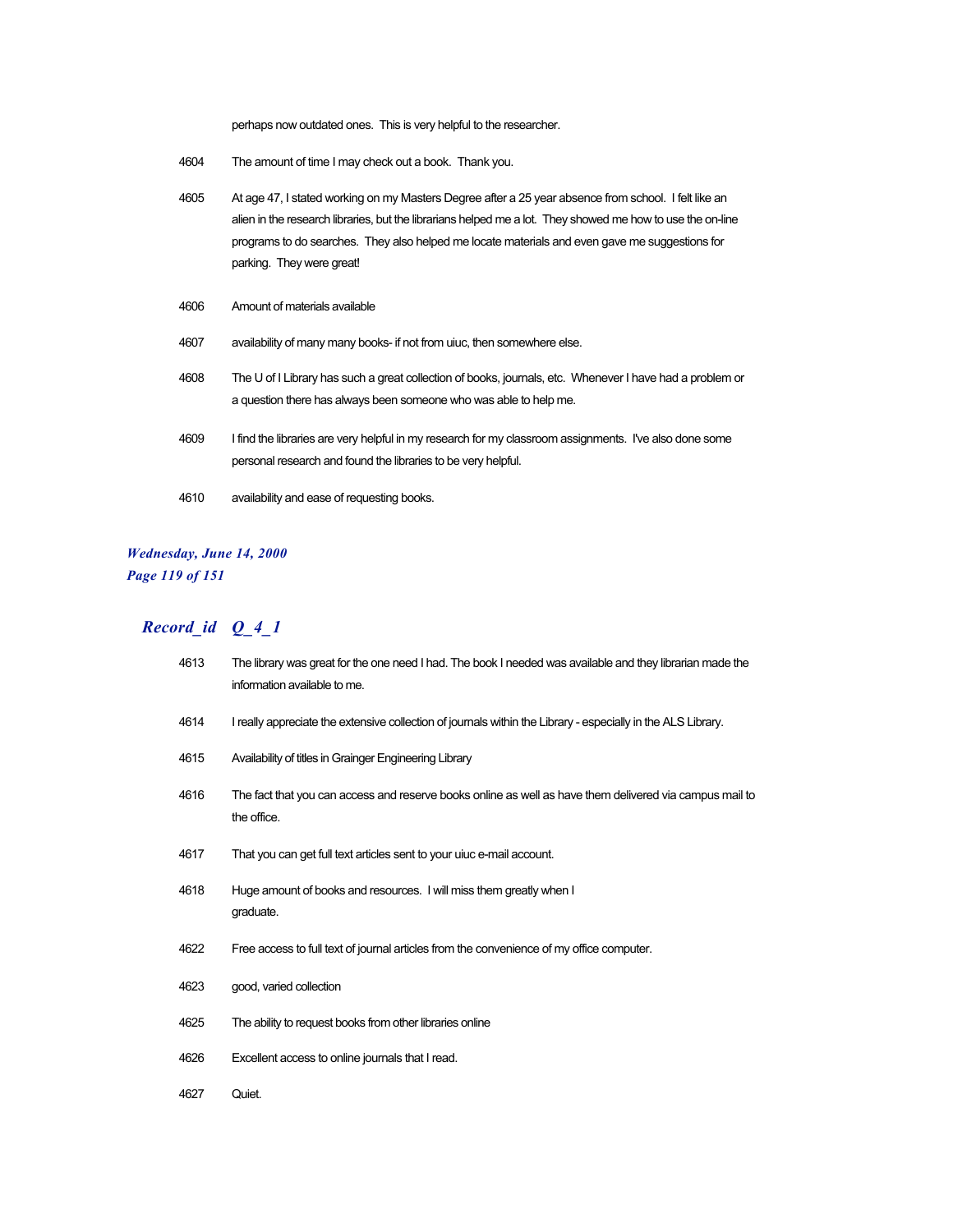- 4630 I love the group study rooms on the fourth floor of Grainger. They're awesome.
- 4631 I like the online catalog best
- 4633 There always seems to be a computer available to use
- 4634 I like the quality and quantity of materials available both in print and microfilm.
- 4635 I like the large number of subject-specific libraries (Education Library, Map and Geography, etc.).
- 4636 Ease of use
- 4645 I can find virtually any book/paper I am looking for.
- 4629 It's huge collection and the ability to easily obtain books from other libraries. This is truly a first-class library. The university should provide more funding for the library so that, among other things, the remodeling of the main libary can finally be completed.
- 4637 They do seem to have a large holding of various titles, in my field.
- 4639 Interloan system and free campus delivery.Can renew books over the phone and check account
- 4646 It has materials not available in most libraries. It is very complete, although collections have slipped in recent years. Still, it remains a high-quality library and we are lucky to have it.
- 4647 I like the availability of a huge collection of excellent books that can be taken out on-line and delivered to my office with fairly long loan periods.
- 4649 I can reserve the books on-line, then have them delivered to my office.

### *Wednesday, June 14, 2000 Page 120 of 151*

### *Record\_id Q\_4\_1*

4651 Having been a public library employee, holding three different positions, and having attended 9 different universities and colleges over the years, I feel the attitude of the staff is THE most important factor in a library. And, the U of I fares well in this regard. Often when I use the library I am searching for obscure information. Frequently, I seek some assitance from the staff. Unlike many public libraries I have used, and unlike other university libraries I have frequented, I find the staff friendly, knowledgeable, helpful, and perhaps most important, honest if they are unfamiliar with a topic or unable to provide the needed assistance. I have always been made to feel welcome, that helping me with my requests were important to the staff member, and no matter how busy they may be, my interruption was not placing a burden on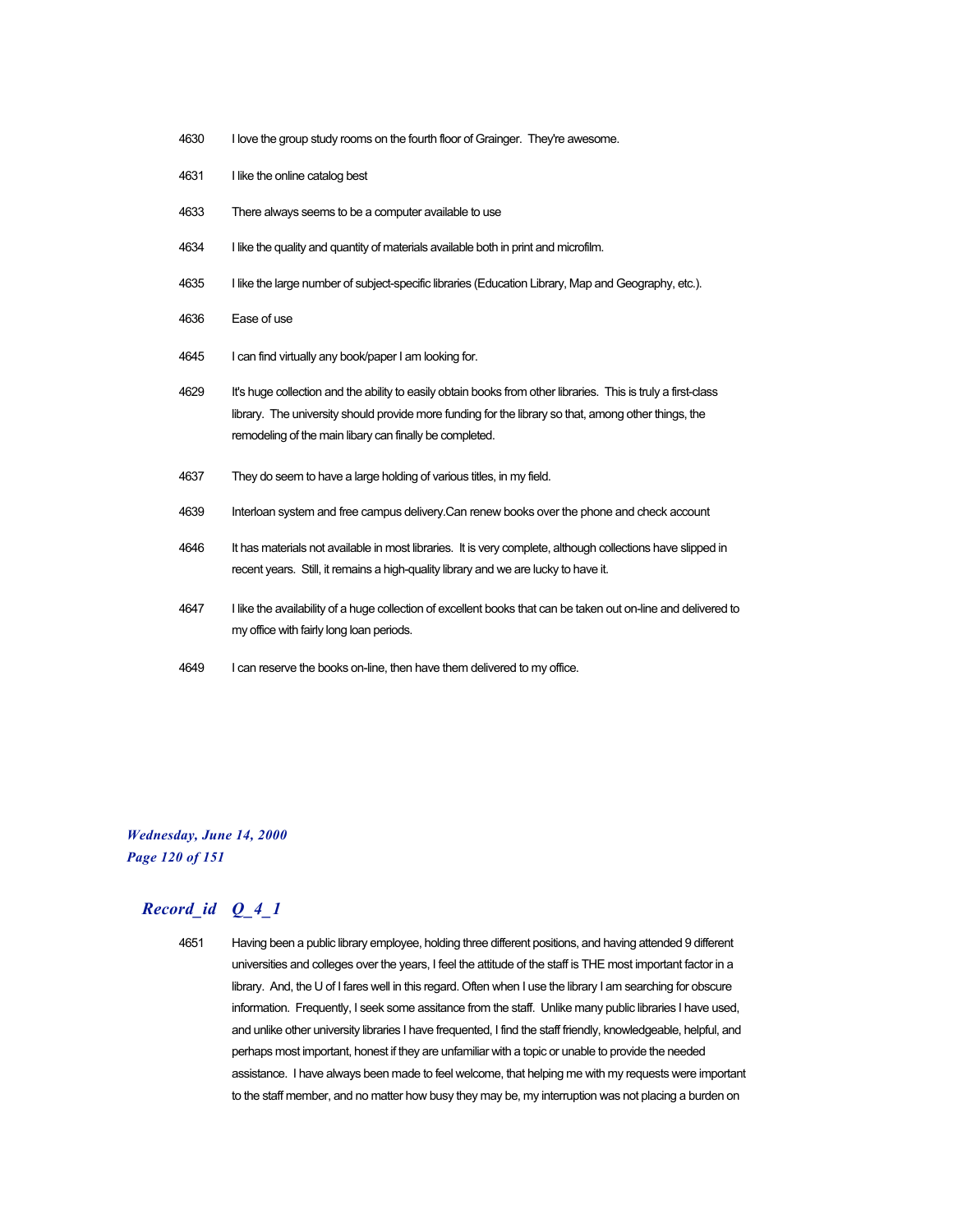| ٧<br>×<br>۰.<br>M. |  |
|--------------------|--|

- Internet connections and individual desks.
- Atmosphere
- Good place to do work.
- it is a great place to go inbetwwen classes when you want to get some work done, and you don't want to go to the Union
- Depth of resources available.
- I can keep books checked out for awhile.
- It's in a convenient location.
- Mailing articles from other locations is EXTREMELY helpful
- There is such a good variety of resources and I'll always be able to find what I need.
- I like the fact that there is so much information available if you can find it.
- Great collection and knowledgable staff
- Excellent staff. Always very helpful and friendly, as well as knowledgeable.
- 4679 It is one of the biggest library facilities in the United States.
- The size of the collection is wonderful... and the easy access to other ILCSO library collections
- All
- Usually quiet place to work
- Since I work at a remote location, I like being able to locate and request materials by computer. I can usually get what I need through the U of I collection or through inter-library loan.
- large collections
- it is peaceful
- 4687 It's really big. Awesomely huge... I can't wait for the new ACES library to be finished!
- Excellent breadth and depth in the collections, and knowledgeable librarians to help find things. Also, the IEEE CD-ROM/web article index (Grainger Library) is wonderful.
- online web-interface search engine
- The amount of materials availble.
- Access to many magazines and journals related to the electric utility industry.
- I like that it is relatively easy to obtain materials for research at the main library.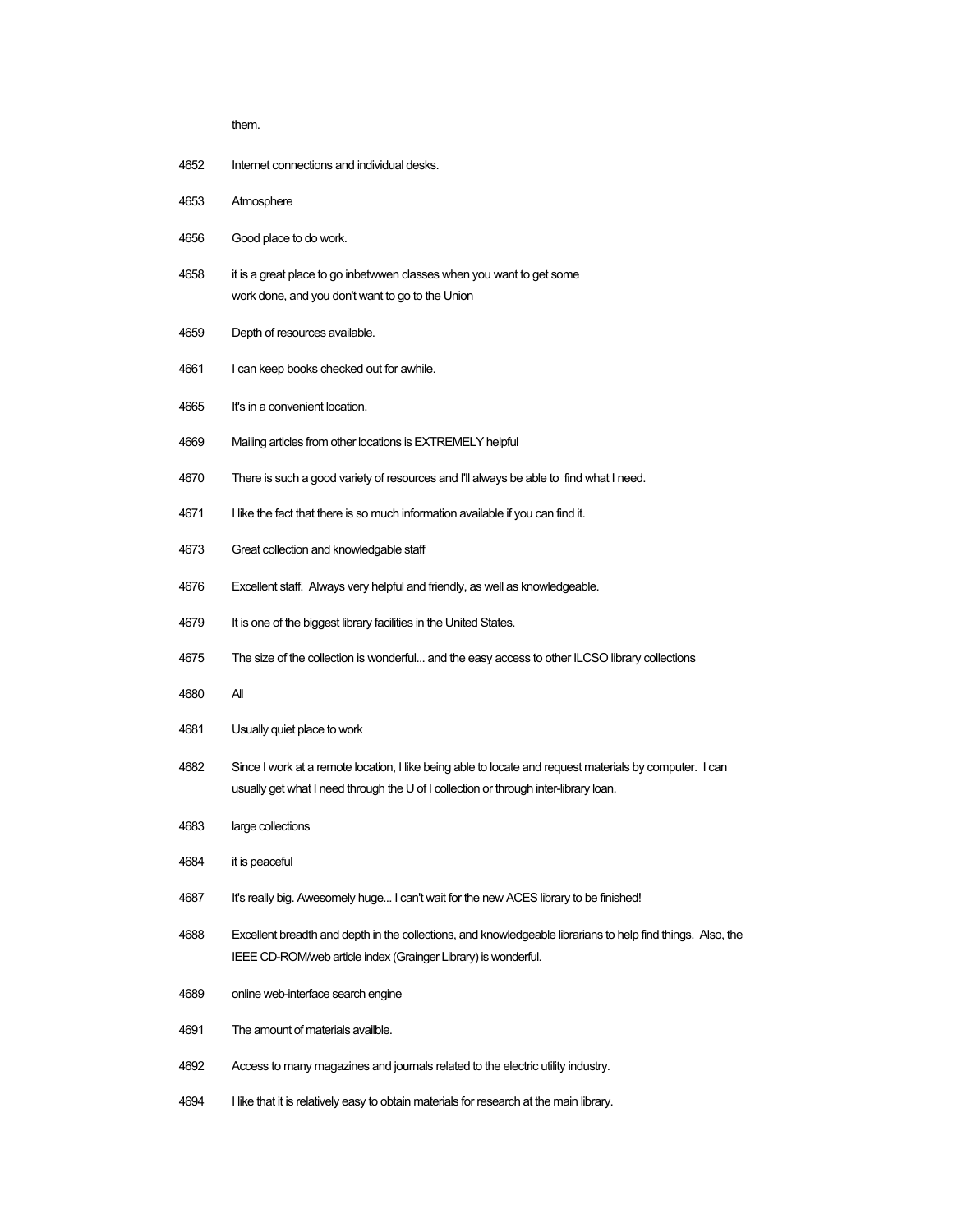# *Wednesday, June 14, 2000 Page 121 of 151*

| 4695 | It is a safe place and it has many materials.                                                                                                                                                                                                         |
|------|-------------------------------------------------------------------------------------------------------------------------------------------------------------------------------------------------------------------------------------------------------|
| 4697 | i can always find stuff that i can use for my work. lots of books. friendly staff.                                                                                                                                                                    |
| 4699 | I really appreciate the dedicated and helpful staff. They make it much easier and more pleasurable to use<br>the library.                                                                                                                             |
| 4701 | Web access/searches.                                                                                                                                                                                                                                  |
| 4702 | The on-line services                                                                                                                                                                                                                                  |
| 4704 | It's holdings are fabulous! The librarians and other staff are helpful!                                                                                                                                                                               |
| 4705 | the avaliablity of materials                                                                                                                                                                                                                          |
| 4706 | The staff is friendlt and it is a nice, safe environment to study.                                                                                                                                                                                    |
| 4707 | The hours, and the amount of computers                                                                                                                                                                                                                |
| 4710 | Vast resources                                                                                                                                                                                                                                        |
| 4716 | good for study                                                                                                                                                                                                                                        |
| 4718 | <b>Computer Access</b>                                                                                                                                                                                                                                |
| 4720 | Helpful, knowledgeable staff; online searching of libraries and other resources                                                                                                                                                                       |
| 4708 | online searches which have yielded correct results/easy access materials, study facilities, ability to search<br>collections remotely, knowledgeable staff                                                                                            |
| 4721 | I have been able to find what I need for my studies and have had a pleasant experience with the reserve<br>desk, both as a student and as a TA.                                                                                                       |
| 4722 | It was extremely easy to locate journal articles from home using the web page. The libraries were also<br>great places to study. The study rooms in Grainger with dry erase boards are wonderful. The collection<br>of materials could not be better. |
| 4723 | on campus                                                                                                                                                                                                                                             |
| 4724 | The amount of materials available, and the multiple locations in which to study and find materials.                                                                                                                                                   |
| 4726 | CONVENIENT ACCESS TO LIBRARIES AND CONVENIENT HOURS OF OPERATION.                                                                                                                                                                                     |
| 4731 | I like the vastness. The number of libraries on campus is very convenient, although sometimes the<br>smaller ones can be difficult to locate.                                                                                                         |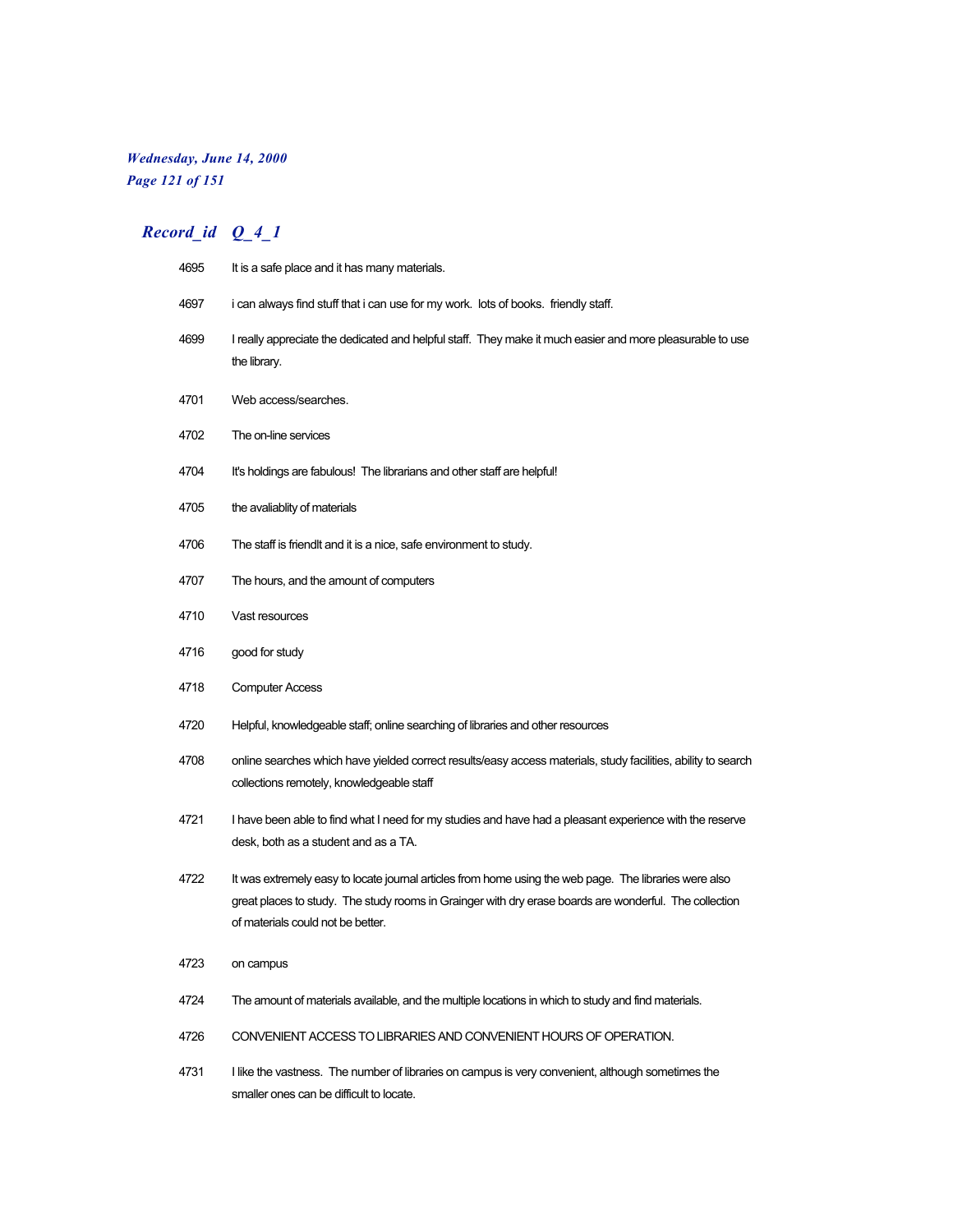- electronic journals
- Large collection
- large selection and friendly/ helpful staff
- The ability to find materials online, like the expanded acedemic index.
- 4738 It has a great number of things to offer, and considering how large it is it runs rather smoothly.
- Collection completeness
- I am usually pressed for time when I go to the library and I have always been able to get in and out in a timely manner. This is because of staff at the library and my slowly growing more knowledgeable about where what is!

### *Wednesday, June 14, 2000 Page 122 of 151*

| 4743 | Professionalism and knowledge of the library staff.                                                                                  |
|------|--------------------------------------------------------------------------------------------------------------------------------------|
| 4744 | The collection is enormous.                                                                                                          |
| 4745 | Being able to search at home, then just pick up materials.                                                                           |
| 4746 | I like the fact that you can pretyt much find any info in at least one of the libraries.                                             |
| 4747 | Huge collection.                                                                                                                     |
| 4748 | The incredible amount of resources.                                                                                                  |
| 4749 | depth                                                                                                                                |
| 4750 | it is big                                                                                                                            |
| 4751 | Being able to order book and have them sent to my office                                                                             |
| 4753 | I like the friendly help, and the usage of the computers.                                                                            |
| 4756 | departmental libraries are close. reference staff is helpful                                                                         |
| 4757 | The ability to access material quickly is very beneficial, as well as the vast range of material available.                          |
| 4758 | The availability of an amazing variety and depth of items, plus the possibility of getting other items from<br>off-campus libraries. |
| 4759 | Their book collections. UIUC has one of the biggest libraries in the country.                                                        |
| 4760 | The internet access to library holdings.                                                                                             |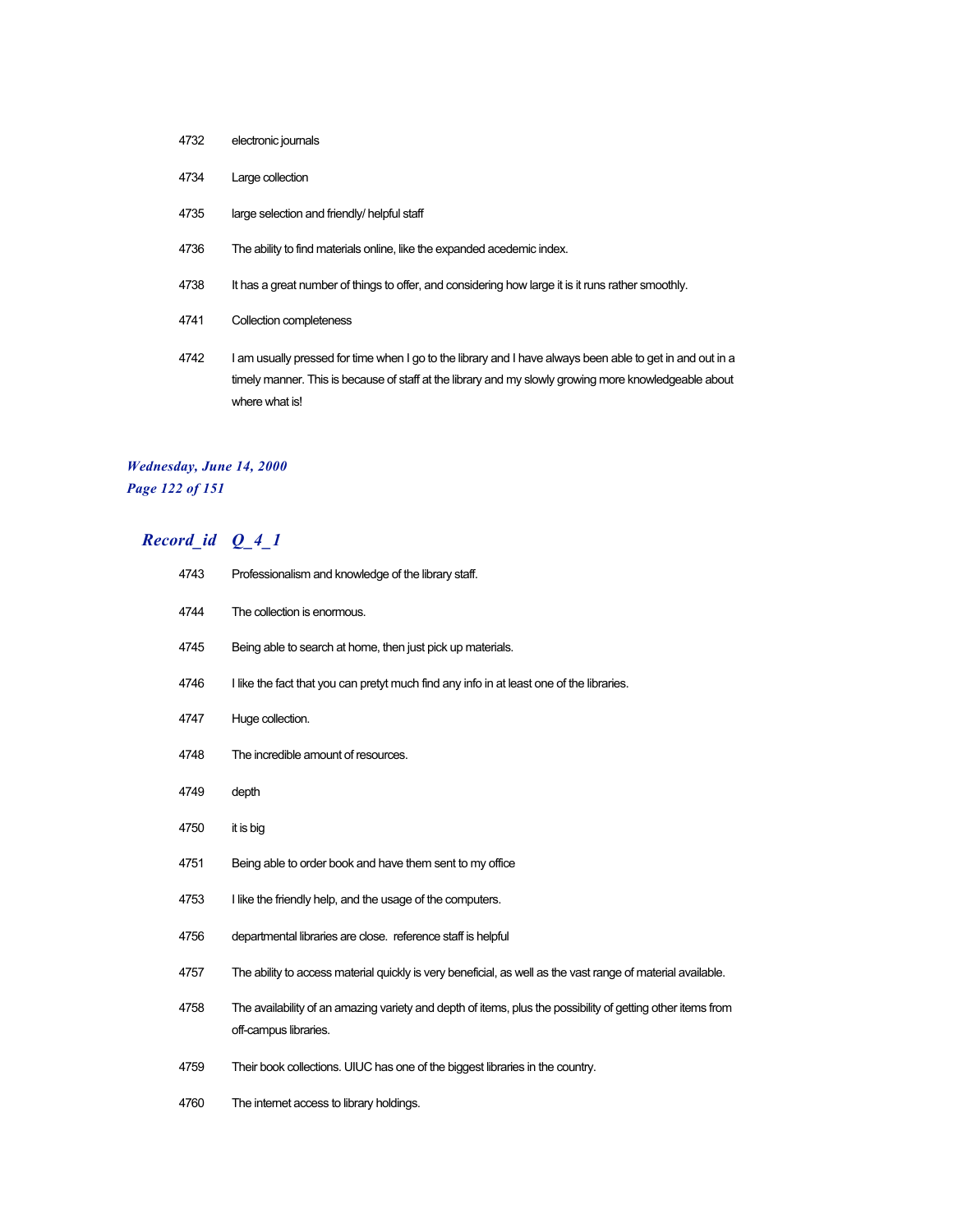- Having access to databases & the Online catalog from home or work through the Internet.
- The delivery service and online catalog.
- On-line chemistry journals and the selection of journals
- location
- variety of books availablt across a wide span of time
- The LARGE amount of AMTERIALS available when they are needed.
- web page
- The electornic databases
- Millions of books!
- study areas are quiet
- huge
- The extent of the collection is impressive, and the ability to get what little is not on campus through inter-library loan is very helpful. also, not having to leave the office to look at online journals, or to have library material delivered.
- The vast amount of resources available.
- Grainger is very nice

### *Wednesday, June 14, 2000 Page 123 of 151*

| 4782 | That the UIUC library system has more than one copy of a given publication.                                                                                                                                        |
|------|--------------------------------------------------------------------------------------------------------------------------------------------------------------------------------------------------------------------|
| 4784 | Vast array of articles on practically every relevant subject, most libraries are very safe, the libraries are<br>kept clean, librarians are mostly nice and very helpful, most are a good and quiet place to study |
| 4785 | I like how the librians are helpful and even look up stuff for you. I also like how they are flexable with letting<br>you borrow a reference book for a couple of hours to scan it in else where.                  |
| 4786 | I like the quiet atmosphere                                                                                                                                                                                        |
| 4787 | Lots of space to study, and helpful staff.                                                                                                                                                                         |
| 4790 | Computers and empolyees                                                                                                                                                                                            |
| 4791 | Amount of materials.                                                                                                                                                                                               |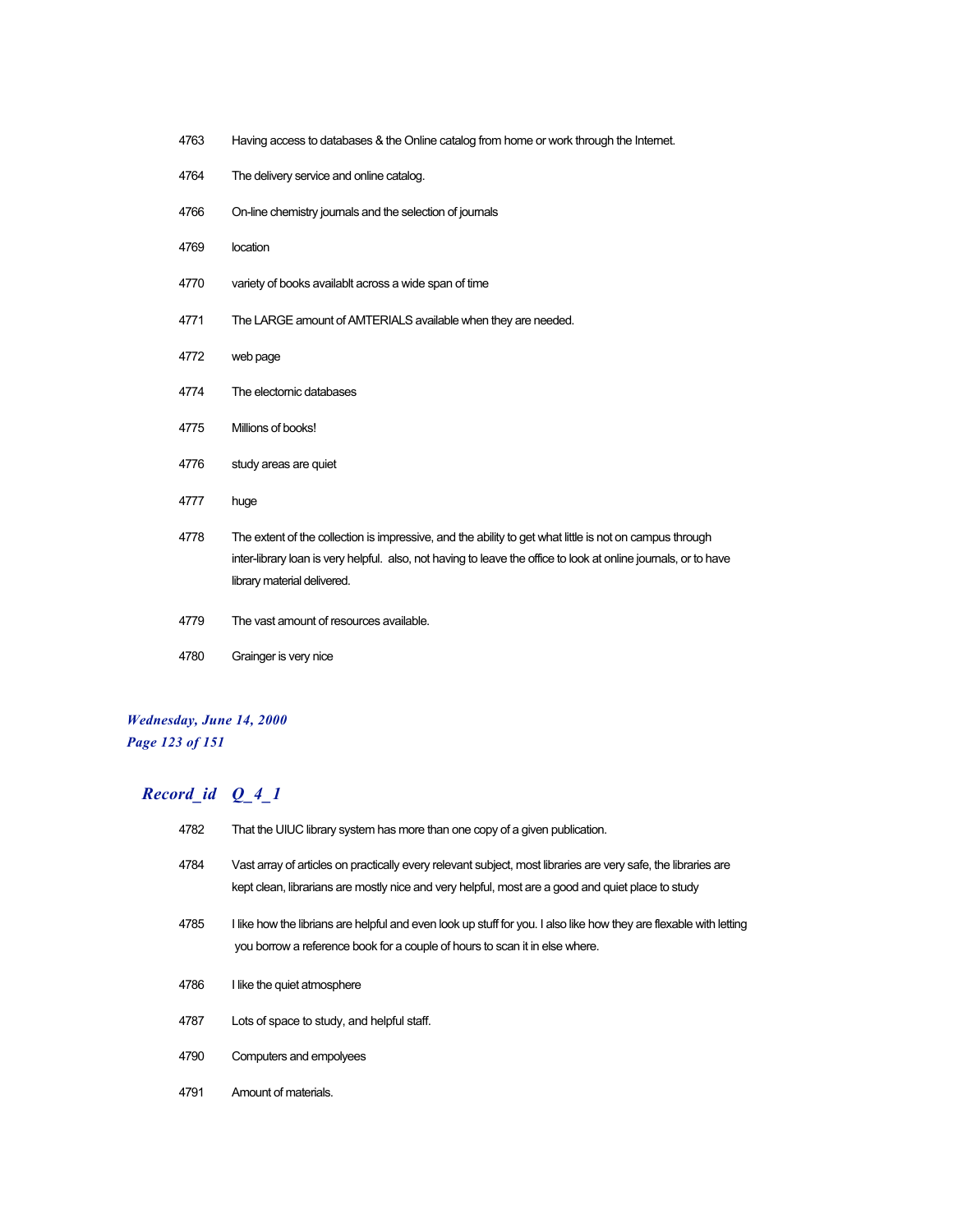- 4792 Access is unlimited to everything you cab find whatever you want with a lot of help whenever you need
- 4794 There are so many selections of books.
- 4796 extensive collection
- 4798 I like the environment Grainger provides for people who want to study whether it be in groups, individually, or on the computer
- 4801 The abundance of material.
- 4788 The librarians and helpers have all been polite, friendly and helpful which I found especially helpful this year when I took alot of classes outside my major.
- 4799 --the size of the holdings and the range of formats (e.g., print, microfiche, video, electronic journals, e.g)
	- -the online catalogue
	- -interlibrary loan service
	- -carrels in the stacks
	- --the marvelous staff in the reference room and documents library
	- -the 16 week borrowing period with telphone renewal
	- --some of the electronic data bases, such as World News service, which makes searches of foreign news sources much easier
	- -- the abilty to download articles from electronic data bases
	- -the printing services center now in the undergrad
	- -the newspaper collection
- 4800 The large variety of books, journals, etc.
- 4803 The availability of the web resources.
- 4804 Illinet Online. I can search anytime and from anywhere I want. The interface is easy to use and provide useful information.
- 4805 There are quite a lot of resources. (It would be nice if there were more that were appropriate to what students are being asked to do - such as presentations. Would there be a way to have visual aids, posters, etc. available for checkout? I know that this would be really great for a lot of classes.)
- 4806 Large collection of material
- 4807 have most everything I need in print. The staff is usually very helpful. Obtaining print materials from the stacks is never difficult.
- 4809 There does seem to be an incredible wealth of material. Library staff always seems willing to help when neccessary.
- 4810 seperating quiet floor and group study floor

#### *Wednesday, June 14, 2000*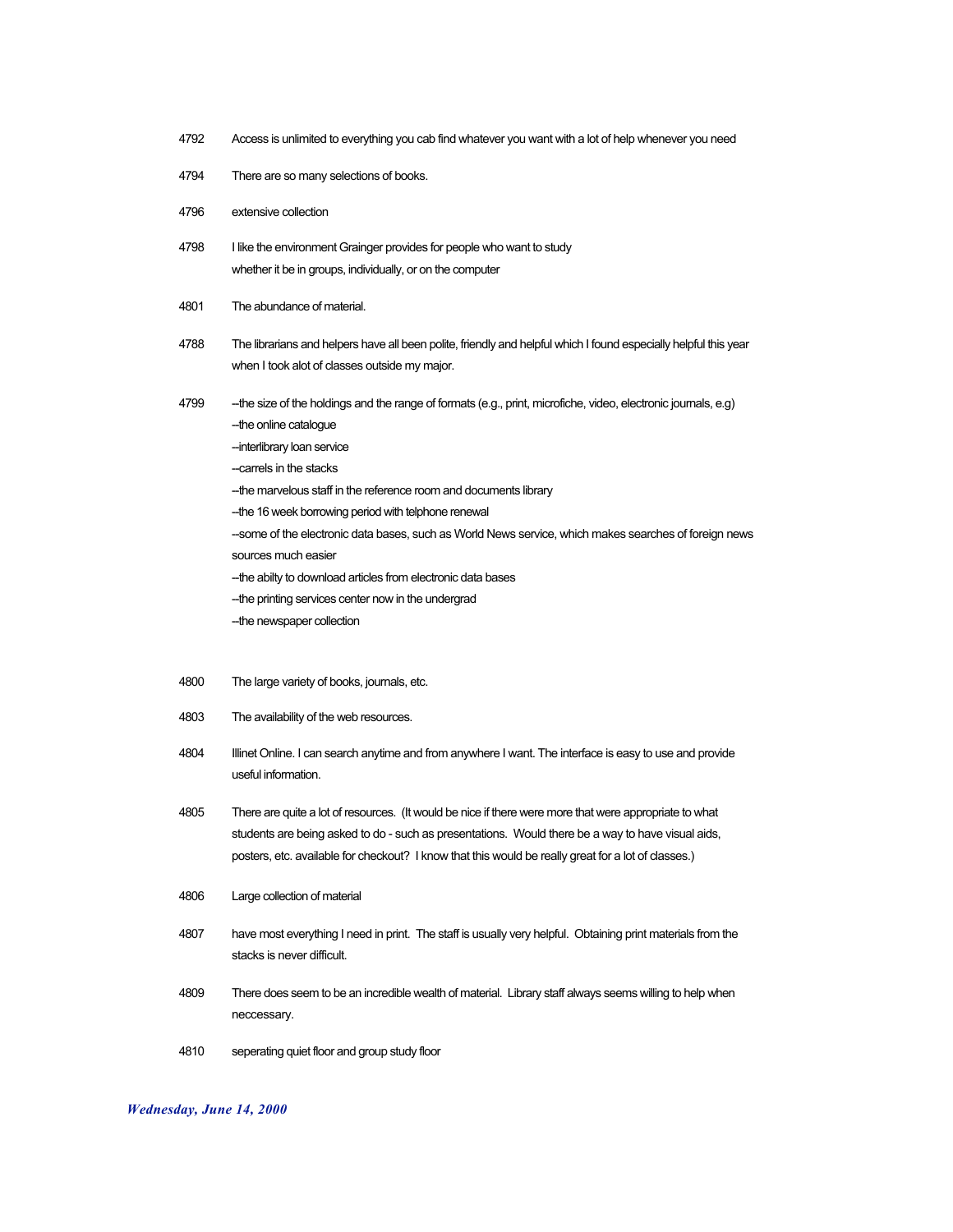### *Page 124 of 151*

# *Record\_id Q\_4\_1*

| 4813 | The collection at the chemistry library is awesome.                                                                                                                                                                                   |
|------|---------------------------------------------------------------------------------------------------------------------------------------------------------------------------------------------------------------------------------------|
| 4815 | The collections, especially in the Rare Book Room.                                                                                                                                                                                    |
| 4816 | Very large and easy to access                                                                                                                                                                                                         |
| 4819 | convinient, easy to access by web                                                                                                                                                                                                     |
| 4821 | easy access and friendly, sometime helpful staff                                                                                                                                                                                      |
| 4822 | i like how late it stays open, the local of the library, as well as the amount of information available on a<br>wide range of topics                                                                                                  |
| 4823 | I almost exclusively use the law library. I like the fact that it stays open late.                                                                                                                                                    |
| 4824 | The librarians are very helpful. The library is very complicated. When                                                                                                                                                                |
|      | I have needed to do research, they were very helpful.                                                                                                                                                                                 |
| 4825 | They are in good locations on campus. There are many libraries to go to also.                                                                                                                                                         |
| 4826 | books                                                                                                                                                                                                                                 |
| 4831 | large collection of books and journals                                                                                                                                                                                                |
| 4833 | There are tons of resources and you can most definitely find plenty of what you are looking for.                                                                                                                                      |
| 4827 | I like most that the librarians are polite nad can help you with the electronic services. They also know how<br>to find materials for any class and if they don't know a question then they find someone who does know<br>the answer. |
| 4828 | Good access to print materials both on site and through inter-institutional borrowing; staff that respects<br>low-maintenance patrons; plentiful access to electronic resources.                                                      |
| 4829 | Access to article databases and other web resources from my home. I could not have done my work<br>without this access. Breadth of collection.                                                                                        |
| 4830 | The access to full text online journals.                                                                                                                                                                                              |
| 4832 | The most that I like about University of Illinois Library is Grainger Library b/c it is more up to date than<br>any other library and it is a pleasure studying in such a beautiful library.                                          |
| 4836 | The extent of collections                                                                                                                                                                                                             |
| 4837 | Very large collections, helpful assistance every time I have needed it.                                                                                                                                                               |
| 4842 | I can get almost any library material from anywhere.                                                                                                                                                                                  |
|      |                                                                                                                                                                                                                                       |

4843 Has one of the best Slavic collections in the US. Great resource!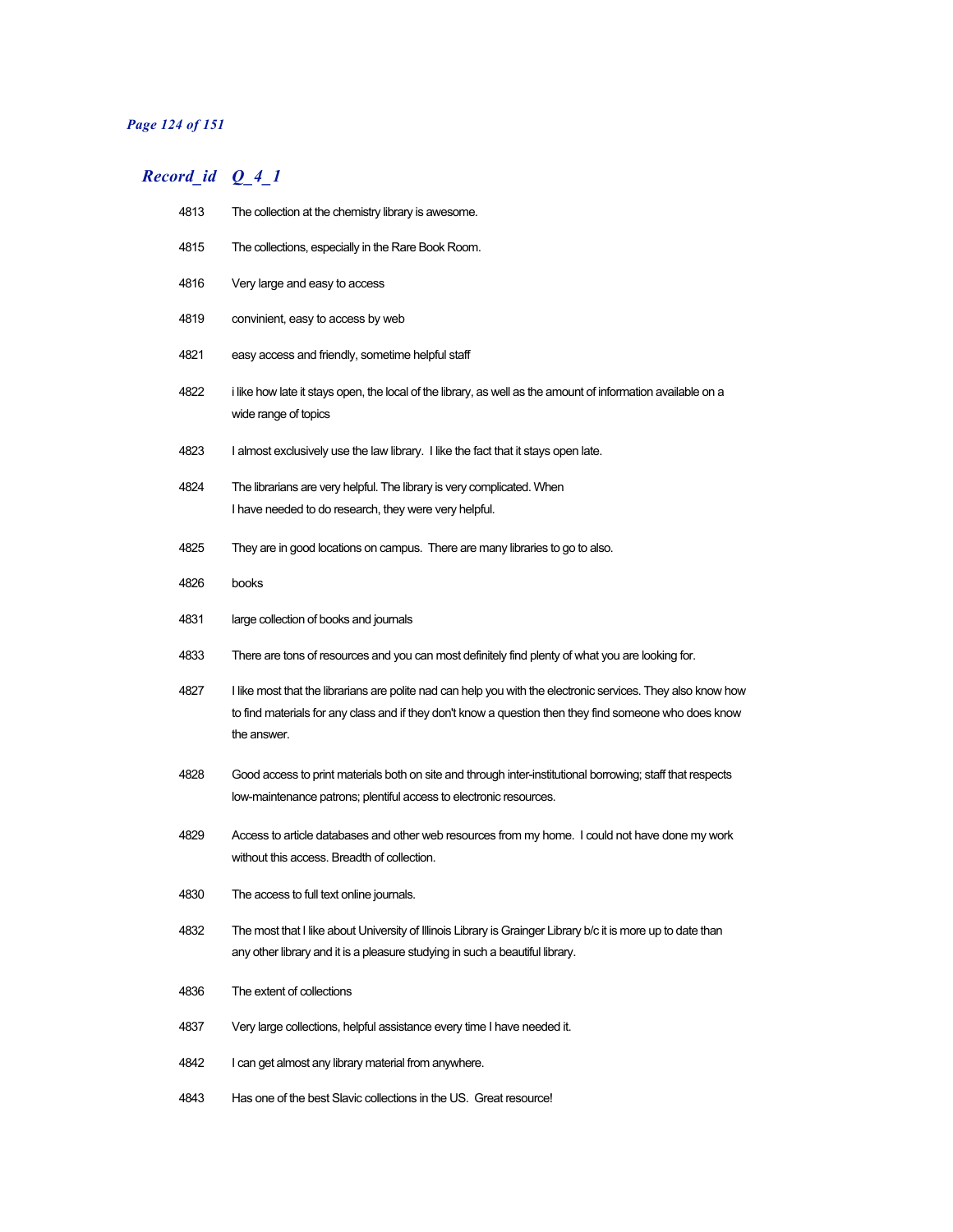- 4845 study
- 4846 The selection and the resources available to find something needed.
- 4850 Wide selection, but a bit outdated. The librarians are both knowledgable and easy to work with for the most part. There are a couple of grumpy unapproachable people, but I have been 'burned' and know to avoid them. Clearly, for the most part, the libraires are well stocked and vast. Moreover, most of the staff will bend over backwards to help you! (Especially the graduate students)
- 4851 The people are usually very personable and willing to assist.
- 4854 Education Library and collection is very good. Has alot of different journal articles.

### *Wednesday, June 14, 2000 Page 125 of 151*

| 4855 | Accesibility via the web.                                                                                                                                                                                                                      |
|------|------------------------------------------------------------------------------------------------------------------------------------------------------------------------------------------------------------------------------------------------|
| 4856 | Vast selection and interlibrary cooperation                                                                                                                                                                                                    |
| 4863 | It has most of the articles you are looking for or you can get them in full text and e-mail them to yourself                                                                                                                                   |
| 4864 | The Vast selection of materials                                                                                                                                                                                                                |
| 4865 | full text on-line is great.                                                                                                                                                                                                                    |
| 4867 | Computer access and delivery of books to my office.                                                                                                                                                                                            |
| 4857 | Having an online catalog makes it so much easier to find a book that I need, and to know if the book is<br>available or not. It saves me more time that way than to go to the library and find out that a book that I<br>need is not available |
| 4868 | I has many resources.                                                                                                                                                                                                                          |
| 4869 | The online catalog and course reserves save a lot of time. I can look at them from home instead of<br>having to come back to campus.                                                                                                           |
| 4870 | Good hours and service.                                                                                                                                                                                                                        |
| 4871 | The people in the ACES Library are VERY helpful.                                                                                                                                                                                               |
| 4872 | lots of books, not always in the best condition.<br>More money should be invested to preserve the rare editions.                                                                                                                               |
| 4873 | The completeness of the collection--I can find just about any journal. I appreciate even more the access<br>through the web to many journals, so I can download pre-prints right from my computer in my office.                                |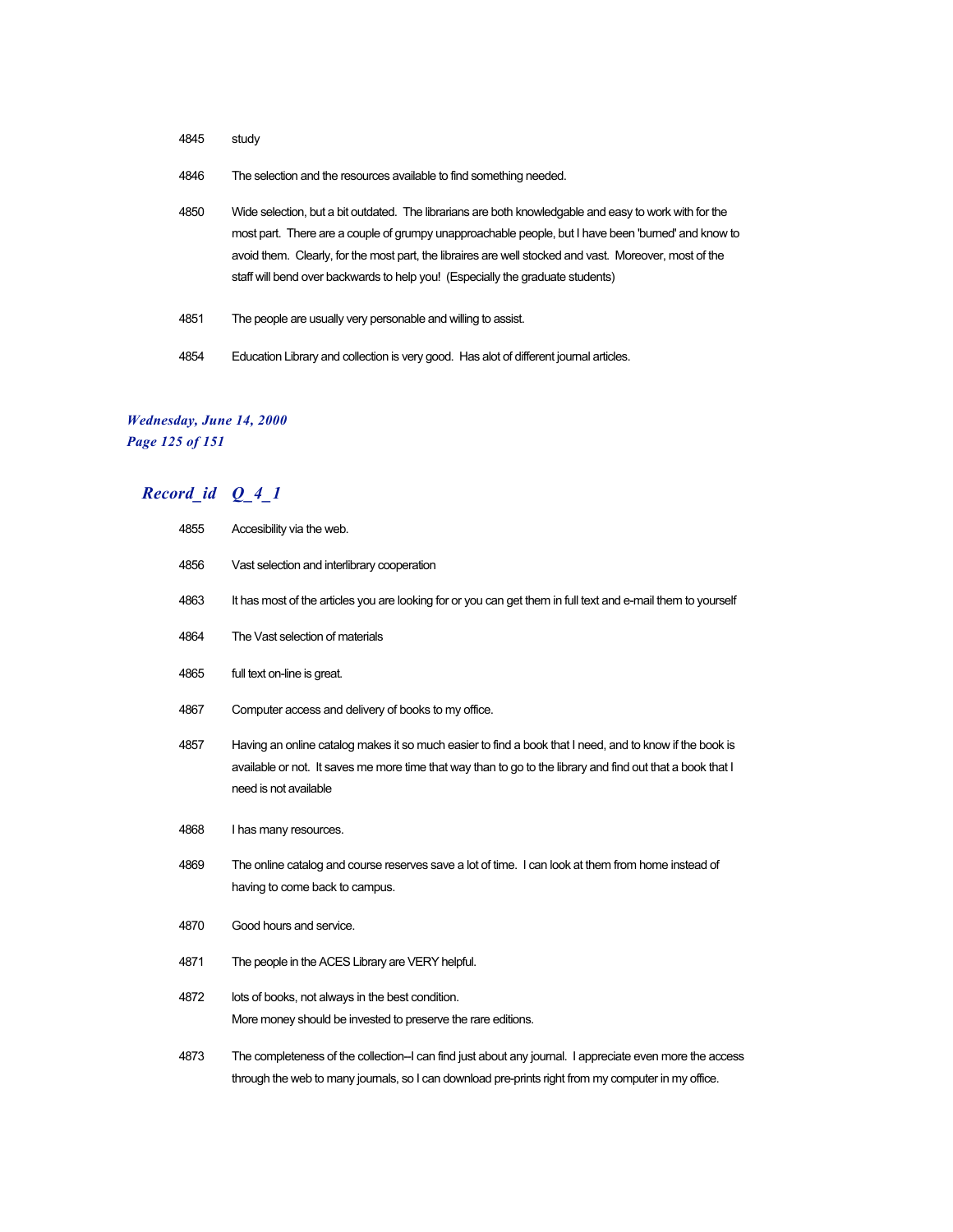| 4877 | I like the research assistance the most. They are always very resourceful and help get me started.                                                                         |
|------|----------------------------------------------------------------------------------------------------------------------------------------------------------------------------|
| 4878 | I like the research assistance the most. They are always very resourceful and help get me started.                                                                         |
| 4879 | how telnet tells whether or not the book is there and also which library it is located                                                                                     |
| 4881 | There is a lot of information available and quite simple to retrieve.                                                                                                      |
| 4883 | Very comprehensive, there are so many libraries, you will be able to find something that you need<br>somewhere.                                                            |
| 4884 | I am fairly satisfied with the amount of journals available in the Bio<br>library                                                                                          |
| 4886 | that i can access many other libraries for materials and how easy it is to renew books                                                                                     |
| 4887 | The people who work here are friendly and willing to help. the only problem is that it is sometimes hard to<br>find the help needed.                                       |
| 4888 | I love how quiet the study floor is. I can get a lot of studying done there. And I like how late the<br>undergraduate library is open, though it could be a little longer. |
| 4890 | The large collection in the Main Library Stacks; the number of science and engineering journals at<br>Grainger; the electronic catalogues                                  |
| 4892 | on-line access to journals                                                                                                                                                 |
| 4893 | There are a lot of different resources available                                                                                                                           |
| 4894 | The interlibrary loans allow me to get almost any book I've ever looked for.                                                                                               |

# *Wednesday, June 14, 2000 Page 126 of 151*

| 4895 | Very easy to use                                                                                                    |
|------|---------------------------------------------------------------------------------------------------------------------|
| 4896 | The librarians are always helpful and willing to go the extra mile to help you find out about a topic.              |
| 4897 | Good selesciton                                                                                                     |
| 4898 | Overall access to materials.                                                                                        |
| 4900 | There are many good places to study. Breaking the collection down by subject-specific libraries is very<br>helpful. |
| 4901 | Large volumes of resources.                                                                                         |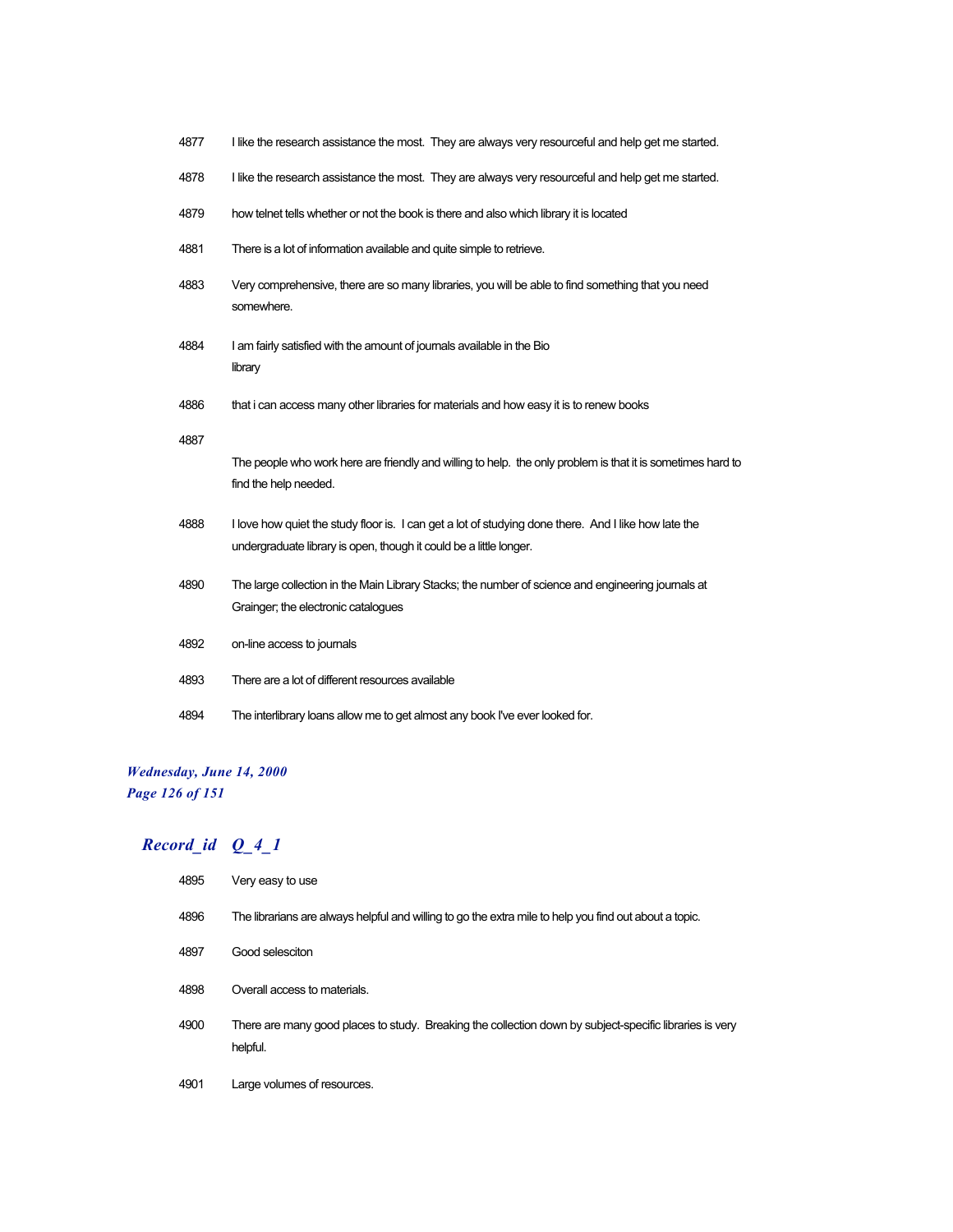- 4904 Generally staff are friendly and helpful. Telnet is pretty simple and easy for me to use.
- 4905 amount of resources
- 4899 I like the electronic databases that search for journal and magazine articles. I also really appreciate the late night hours, since I used to have to work late and I needed the library to be open after I got off of work. I like the internet services.
- 4902 The U of I library does have a lot to offer the students here. I'm sometimes overwhelmed by the size of it, but the amount of material compiled here is outstanding. I guess what I like most is the availability of almost any text I have ever needed.
- 4907 accessable through the internet
- 4909 they are conveniently located, and i can find material call numbers online at home, which may save me a trip to either the undergrad or to the wrong library.
- 4910 It has many resources.
- 4911 the selection is great
- 4912 Being able to access library information and texts without having to actually physically go to the library.
- 4914 Lives up to it's billing as one of the best in the world.
- 4915 The library reference assisstants are excellent. Always helpful and most of the time know what they are doing. I also think telnet book request feature where you can request books from other campus libraries or other libraries in state is excellent and efficient.
- 4918 good selection
- 4919 Books delivered to my office. Requesting books online from other libraries. Grainer Engineering Library.
- 4920 The breath and depth of its collection and access to electronic resources.
- 4921 the staff is very friendly, personable, informed and helpful. Also, the library offers a very wide range of services that I am grateful for.
- 4922 Interlibrary loan system very efficient!
- 4923 We almost always have most texts that I need. I rarely have to use interlibrary loan.
- 4925 You have almost everything I need or want to use. If you don't have it, you help me find it quickly.
- 4927 the departmental libraries i have used have had books i have never seen before and will probably never seen again.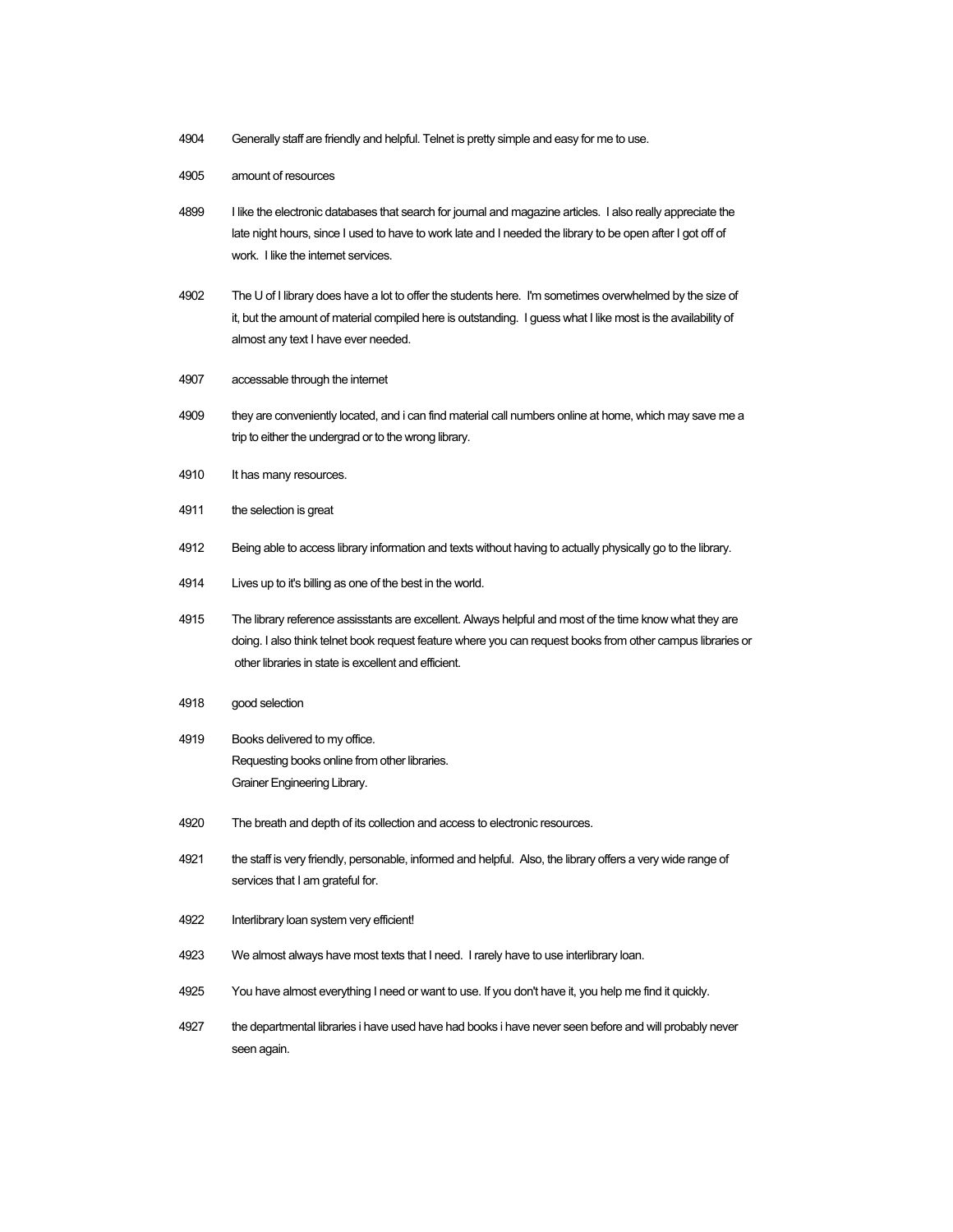# *Wednesday, June 14, 2000 Page 127 of 151*

| 4929 | I have always been able to find as much informaiton on a topic as I need.                                                                           |
|------|-----------------------------------------------------------------------------------------------------------------------------------------------------|
| 4937 | It has a good location on campus and a lot of resources to utilize.                                                                                 |
| 4939 | help at the stacks                                                                                                                                  |
| 4940 | The variety of libraries throughout the campus.                                                                                                     |
| 4941 | The hours are very convenient. Almost any time I would need the library, it is open and accessible.                                                 |
| 4933 | I love just being to walk around and browsing the collections. We are so lucky to have such a vast array of<br>knowledge to soak up.                |
| 4942 | I like the amount of material that you have at the library. I think it is more than suitable for a university<br>library.                           |
| 4943 | lots of material, access to stack collections and other collections, partnership w/other universities                                               |
| 4944 | have such and asortment of books and information avaliable to us                                                                                    |
| 4945 | Grainger hours.                                                                                                                                     |
| 4946 | Books are arranged by subject area. Also the amount of resources is overwhelming!                                                                   |
| 4947 | borrowing system                                                                                                                                    |
| 4948 | The selection is quite huge. I also like that the library is a safe and quite place where most people respect<br>other people.                      |
| 4951 | I love the wide variety of selections.                                                                                                              |
| 4952 | I like its comprehensiveness. There are a lot of resources                                                                                          |
| 4956 | How much they seem to care about what students think. I had this impression many months before this<br>survey was known to me                       |
| 4957 | There is a quiet area and a group area to satisfy most library users. Also, I found the librarians in almost<br>all libraries very competent.       |
| 4959 | The things that I like most about the library is the help that I get from the people who are supposed to<br>help students. They are really helpful. |
| 4960 | electronic searches                                                                                                                                 |
| 4961 | The University Library is extremely large, so you can more than likely find the book/journal you need.                                              |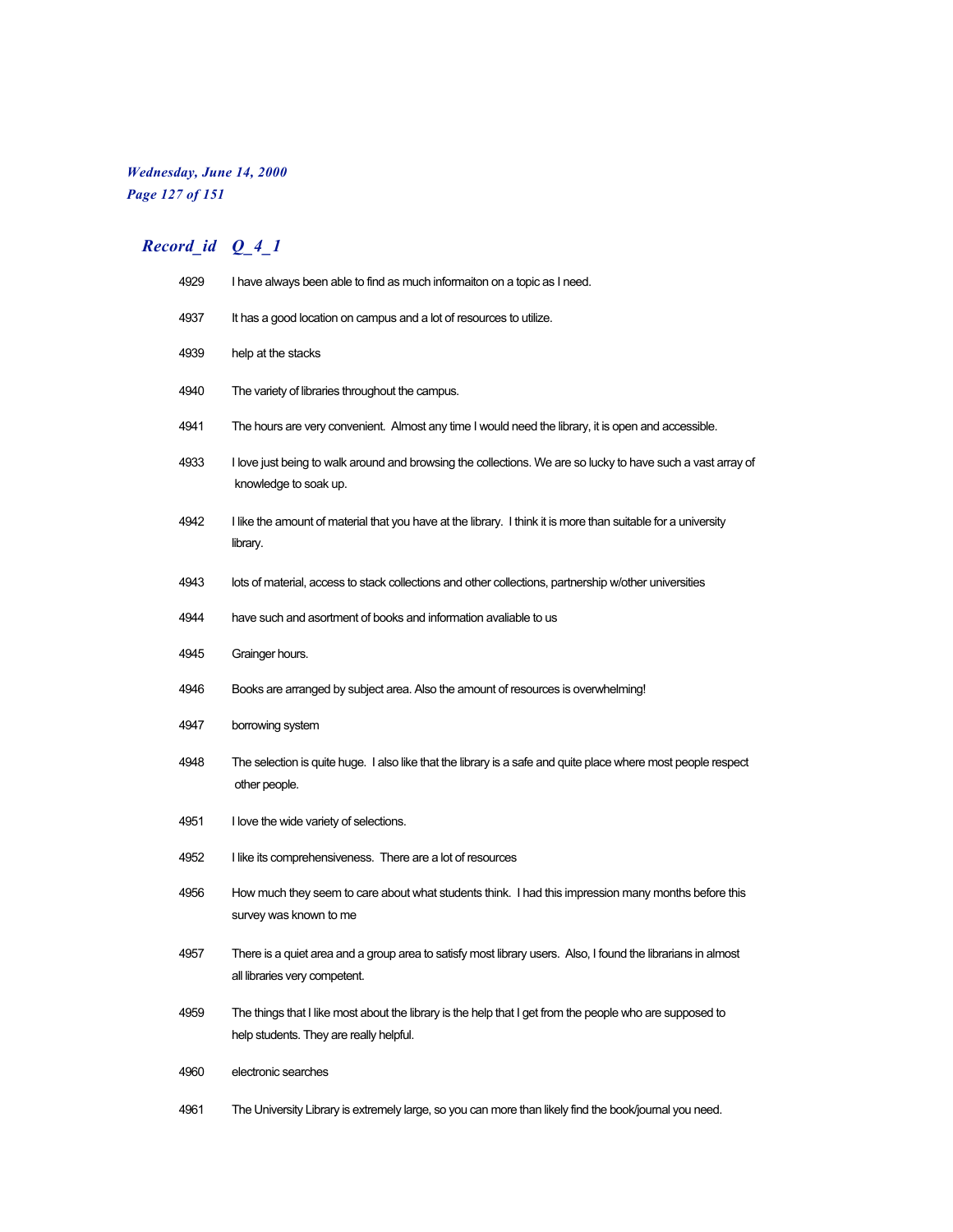- Tons of journals!!! U of I has a great collection.
- There are many libraries you can go to. I also appreciate the quiteness of the libraries.
- The wealth of information contained in the numerous volumes.
- The library system is extensive and usually somewhere I can find a book or journal I need. Journals are especially easy to find.
- I like Grainger's top floor. I like the study areas and the computers. Please do not move the computers when construction is done on Engineering Hall!
- What I like most about the UIUC library system is the great diversity of the departmental libraries as well as the online library system.
- The number of computers and individual study areas

### *Wednesday, June 14, 2000 Page 128 of 151*

| 4974 | The U of I libraries are a wonderful resource for staff, students, and community. I like the vast<br>collections of all resources.                                                  |
|------|-------------------------------------------------------------------------------------------------------------------------------------------------------------------------------------|
| 4977 | access to a lot of indepth material, even for undergrads                                                                                                                            |
| 4970 | There's a bunch of them. This way you can always be asured a quiet place to go study. Plus, I seem to<br>get a lot more work when I go there. Undergrad question board is cool too. |
| 4981 | The Grainger Library is set up beautifully and the environment is very conducive to studying.                                                                                       |
| 4982 | The Amount of resources you can find                                                                                                                                                |
| 4984 | I think it is a great resource. With so many different libraries you are bound to find what you need if you<br>just look hard enough.                                               |
| 4987 | Wide Selection/Availability                                                                                                                                                         |
| 4988 | The amount of resouces and the availability of those resources.                                                                                                                     |
| 4989 | Vast collection of reference materials and journal publications                                                                                                                     |
| 4991 | The large collections and access to academic journals are important in doing research, and aid in finding<br>relevant information.                                                  |
| 4992 | i can borrow cd's.                                                                                                                                                                  |
| 4993 | being able to request books on illinet                                                                                                                                              |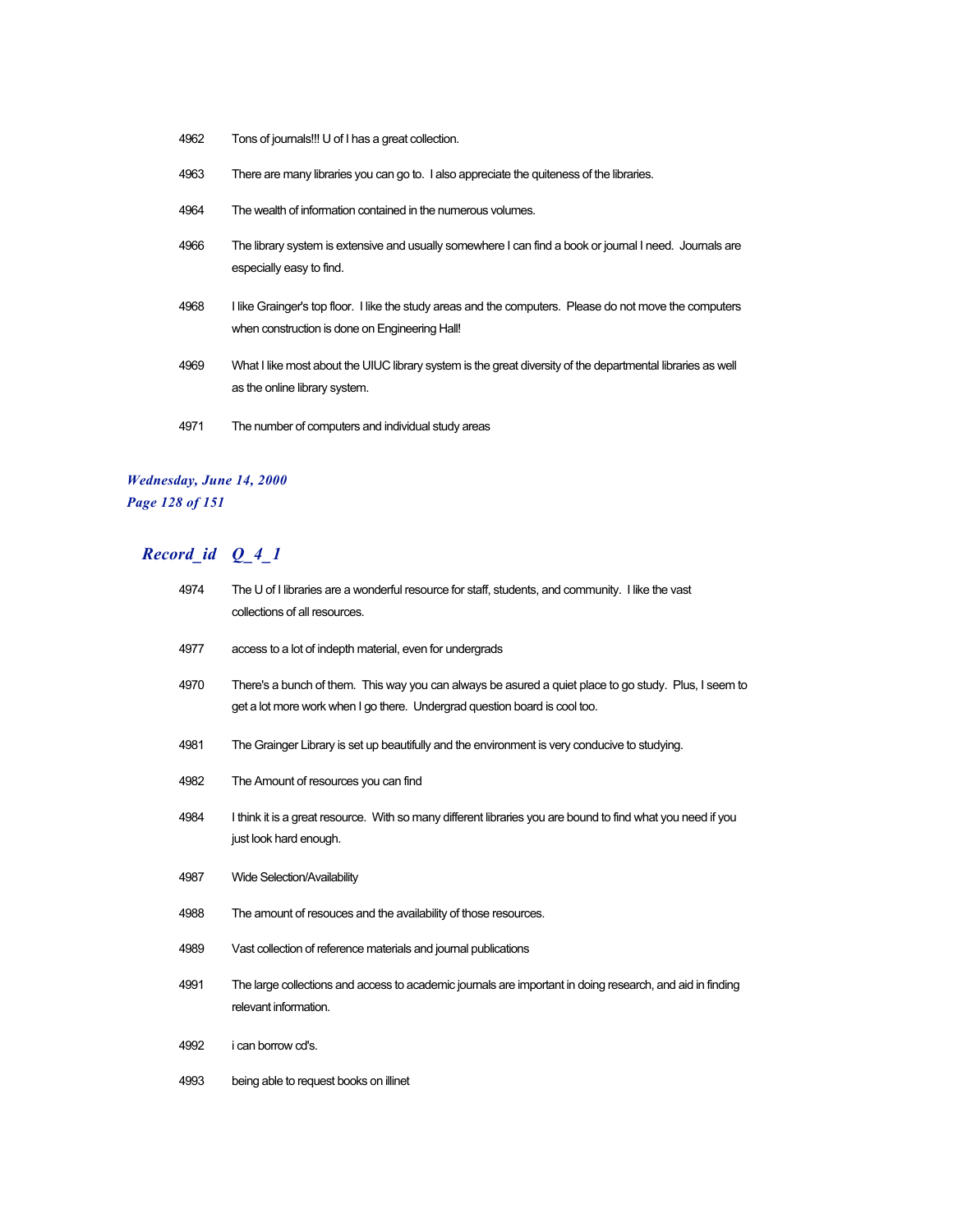- The library has an enormous amount of resources available.
- I like that things are relativly easy to find and the fact we can tap into other libraries beyond the U of I. I always find the libraries (with the exception of the Undergrad) clean and a nice atmosphere.
- 4997 It is convenient and has a wealth of quality information. Very rarely have I left the library without finding the information that I needed.
- 4999 Interlibrary loan and #2, campus office delivery system and #3 The collections, the sheer size of it.
- The impressive variety of departmental libraries.
- There is a wide variety of resources available for the students.
- The sheer size is fantastic.
- It is THE library. :)
- online computer access!
- Access that can be obtained from your home
- The large collection is the best part of the library.
- Great collection
- It's convenient and has an immense collection of materials.
- I really like the full text articles that I can find from my computer at home.
- Accessability to staff.
- I enjoy the Reference Librarians. always helpful and courteous.

#### *Wednesday, June 14, 2000*

*Page 129 of 151*

| 5030 | large selection of books<br>can find stuff online                                                                                                                                                                |
|------|------------------------------------------------------------------------------------------------------------------------------------------------------------------------------------------------------------------|
| 5032 | Access to any Scientific Journal that I have ever needed.                                                                                                                                                        |
| 5013 | The Biology library has a great web page with links to electronic journals. Always updated and the was the<br>best by far.<br>The online access my account is nice but needs to cover more than just UIUC items. |
| 5014 | I love being able to search on-line, then have my selection delievered to the office. I also like the ability to<br>renew by phone.                                                                              |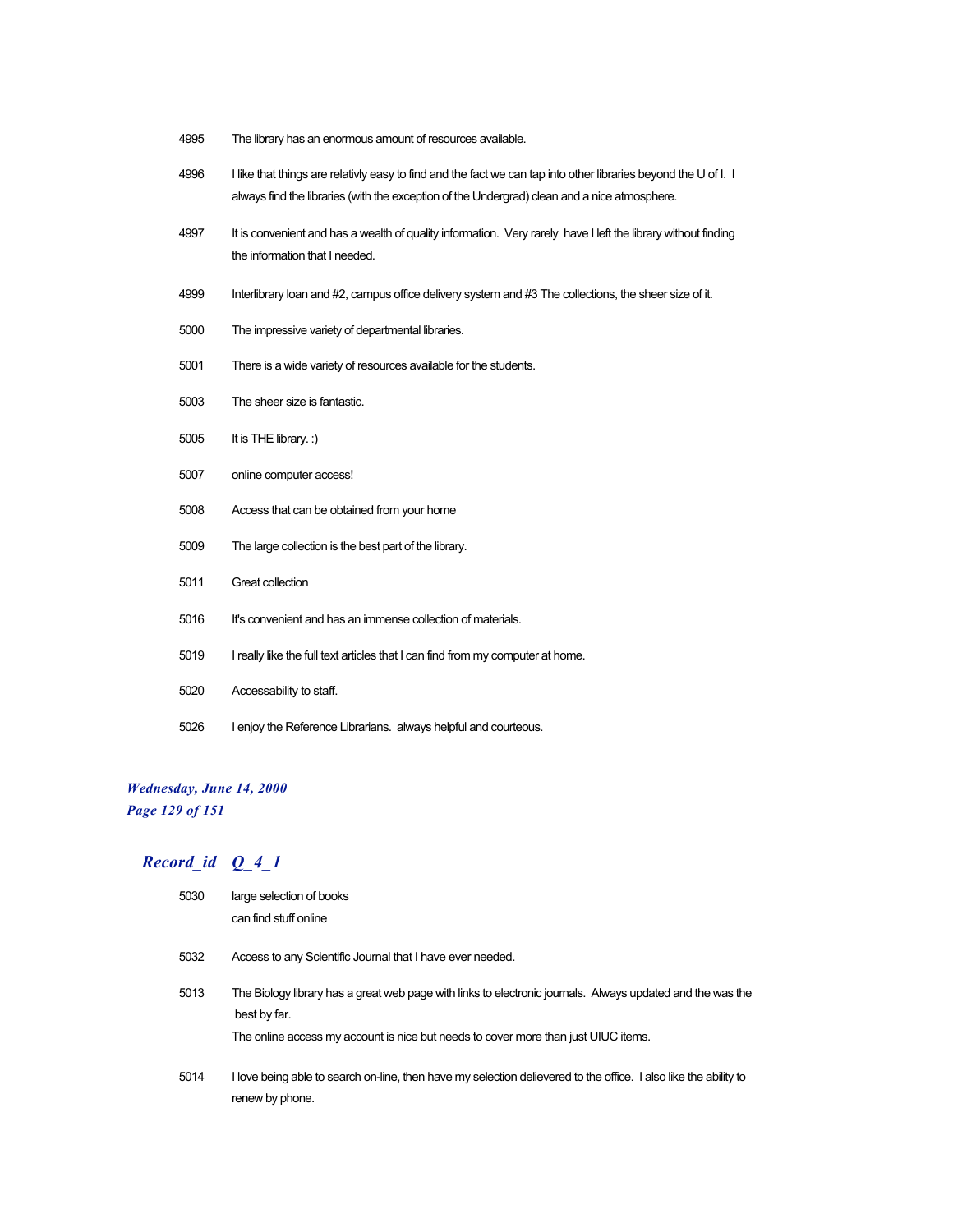- What I liked most about the libraries is that whatever info you could ever need is there, its only a matter of finding it.
- I use the undergrad most of the time and there is plenty of room. I also like the fact that one level is quiet and the other is for group work.
- The Geology library has a superb collection. I hope it continues to subscribe to as many journals as are received at present, although several journals I would like access to have been stopped in the last two years. I would also commend the staff who are generally very helpful and knowledgeable
- The resources are there and are extremely thorough
- It seems like a good place to study and I'm glad that finding materials via the internet is an option.
- the reference desk of the library is extremely helpful, mostly through the telephone and e-mail reference answers available.
- I used the web interface for other databases a lot. I liked how I was able to find and access these articles through the U of I website.
- I especially appreciate the easy access to a wide range of library materials.
- Quick and easy to find materials you need
- The hours are very convient and the library provides go sources. Also they are very good at retrieving books from other librares.
- The librarians are kind and helpful.
- Available materials
- I like the plethora of information available!
- The size and extent of the collection is almost unparalleled.
- I really like that the U of I Library is so big. If I can't find a book at the Undergrad, it is highly possible that it will be at one of the other library branches. Things seem to be very well-organized, and I have never had a problem finding enough information for research papers.
- The use of e-mail to reserve and renew material and the Campus Mail delivery.
- 5062 It is big and there is alot of area to study, with a group or alone. There are alot of computers, and seldomly do I have to wait a long time to use one.
- I like the bottom floor, the quiet study floor with all the cubicles. It is a good place to go for quiet studying with minimal distractions.
- The wonderful, friendly librarians and their help with finding sources!!!!!
- very useful in general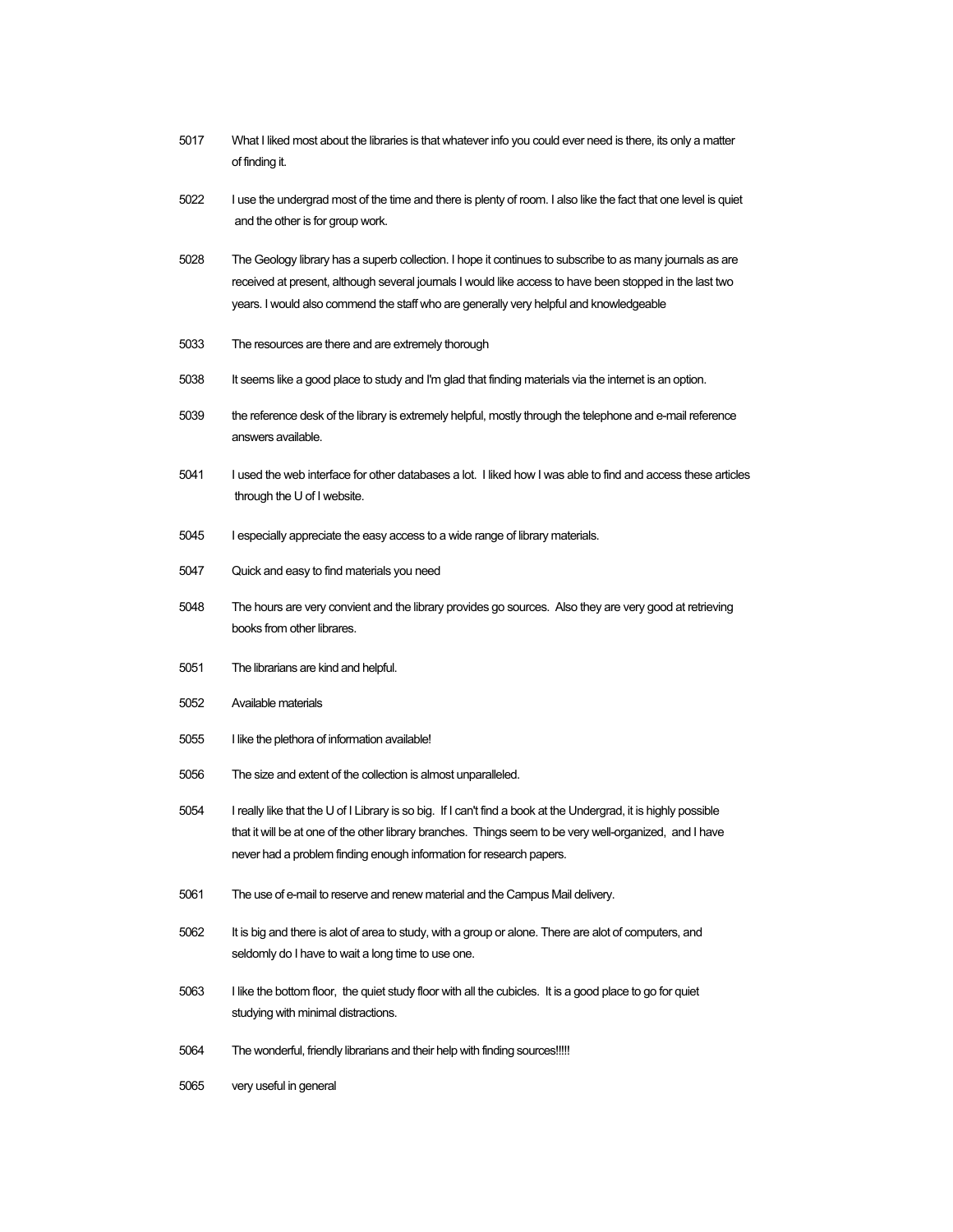# *Wednesday, June 14, 2000 Page 130 of 151*

| 5067 | It's huge. There is always something to be found that I can use.                                                                                                                |
|------|---------------------------------------------------------------------------------------------------------------------------------------------------------------------------------|
| 5070 | Convience                                                                                                                                                                       |
| 5072 | A large collection of books.                                                                                                                                                    |
| 5074 | many individual places to study                                                                                                                                                 |
| 5075 | The hours are good as the library is open most of the time. Also, if there's a book you need, you can<br>usually find it at the U of I Library or request it from a nearby one. |
| 5077 | Clean, spacious, quiet, computers, interaction with fellow students                                                                                                             |
| 5078 | In 150 words or less? Grainger.                                                                                                                                                 |
| 5079 | THe atosphere                                                                                                                                                                   |
| 5080 | The amount of resources available.                                                                                                                                              |
| 5081 | The hours of operation is very convienent.                                                                                                                                      |
| 5082 | The range of books                                                                                                                                                              |
| 5085 | large collection of books available, either directly or indirectly                                                                                                              |
| 5086 | The collection of journals for research purposes                                                                                                                                |
| 5088 | The library is a good place to study with a group of people for upcoming exams.                                                                                                 |
| 5090 | Ability to access journal articles via internet                                                                                                                                 |
| 5092 | I like the availability of materials                                                                                                                                            |
| 5094 | I like the conveniant hours, friendly staff and the availabity of older books at the Undergrad.                                                                                 |
| 5095 | I like the study areas in the basement of the library and the CCSO site in the library.                                                                                         |
| 5099 | Physics Library in my own building. Also, freedom as a graduate<br>student to browse the main stacks                                                                            |
| 5100 | The library system is fairly straight forward and easy to use.                                                                                                                  |
| 5102 | It has a huge collection - so it is usually possible to find what you are looking for.                                                                                          |
| 5104 | The commerce library has most journals I am interested in.                                                                                                                      |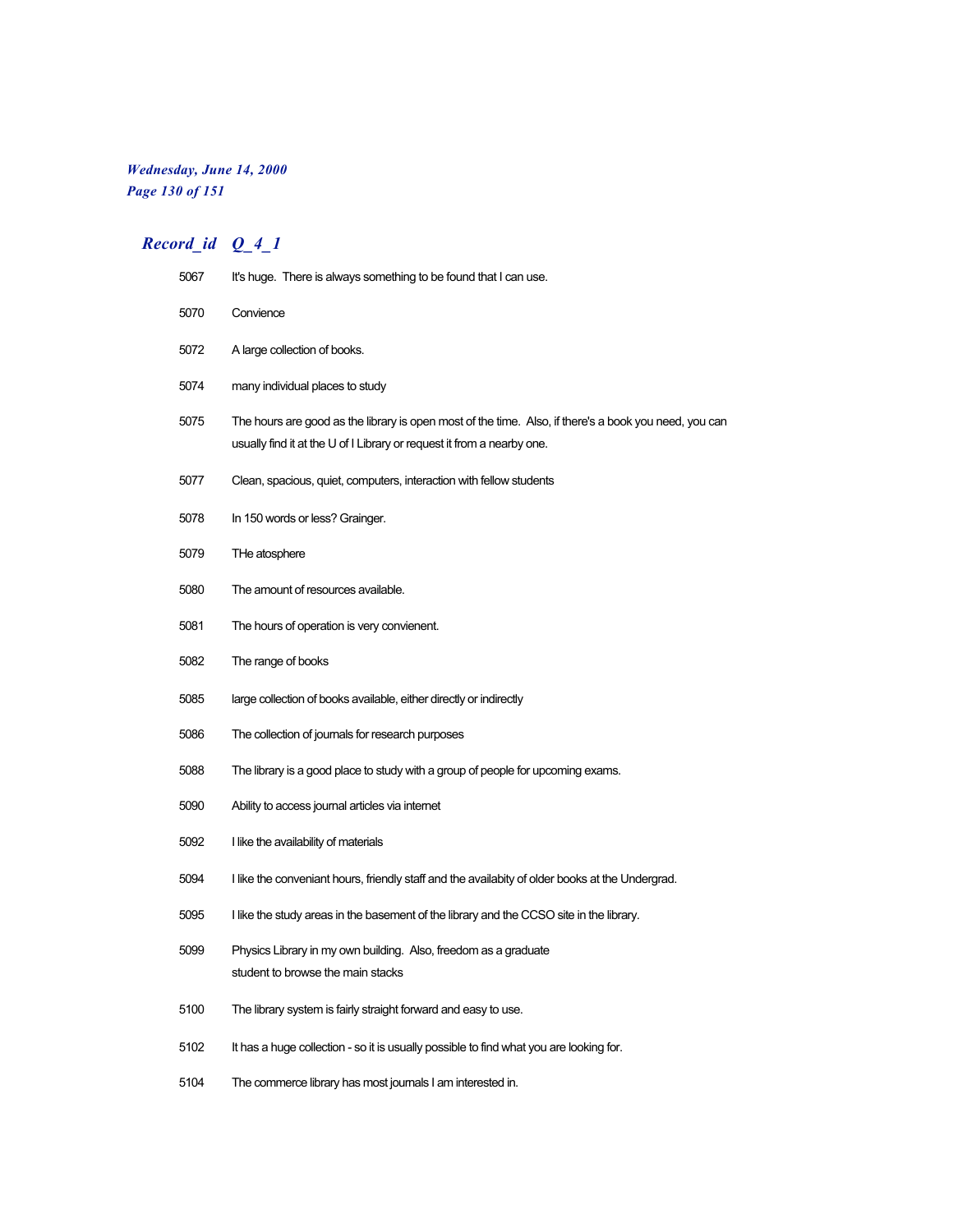- 5105 Large collections, easily accessible, good online service (I can renew and request online-very nice).
- 5107 The variety of the resources Friendly staff
- 5108 Have access to so many different libraries and types of resoucrcs
- 5103 Requesting the material online and getting it delivered at office mail box.
- 5109 the size, location
- 5110 The ease of access toan extremely large varied collection of books.
- 5111 The vast amount of resources available for use

### *Wednesday, June 14, 2000 Page 131 of 151*

| 5112 | Everything is here. There hasn't been a single item that I was looking for that wasn't located somewhere<br>on campus. There amount of available resources is incredible. |
|------|---------------------------------------------------------------------------------------------------------------------------------------------------------------------------|
| 5113 | locations and hours of operation                                                                                                                                          |
| 5115 | Wide variety of books.                                                                                                                                                    |
| 5117 | Very personable and helpful staff in all areas.                                                                                                                           |
| 5118 | The collections are quite good in terms of my need.                                                                                                                       |
| 5119 |                                                                                                                                                                           |
|      | the friendly people and how easy it is to understand                                                                                                                      |
|      | after a quick trainign session                                                                                                                                            |
|      | also i love being able to bill myself for printing                                                                                                                        |
| 5120 | I LIKE MOST ABOUT THE LIBRARY ITS ACCESIBILITY TO CAMPUS. ALSO THE FACT THAT IT                                                                                           |
|      | HAS A WEBSITE THAT IS EASILY ACCESED THROUGH HOME PERSONAL COMPUTERS IS                                                                                                   |
|      | EXCELLENT. IT GIVES ME AN OPPORTUNITY TO SEARCH AND FINE EXACTLY WHAT I WANT.                                                                                             |

- AND WHERE IT IS ON CAMPUS, AND THEN LEAVE THE COMFORT OF MY OWN HOME TO GO AND GET IT. i ALSO LIKE THE FACT THAT IT PUBLISHES MATERTIALS FULL STATUS, (CIRCULATING/ NON-CIRCULATING, ON LOAN, IN THE MUSIC LIBRARY, AT ANOTHER UNIVERSITY AND ETC.)
- 5123 I like that the library accommidates people who need quiet areas to study and those who need noise. I also like the number of people that are at the library to help, even late at night.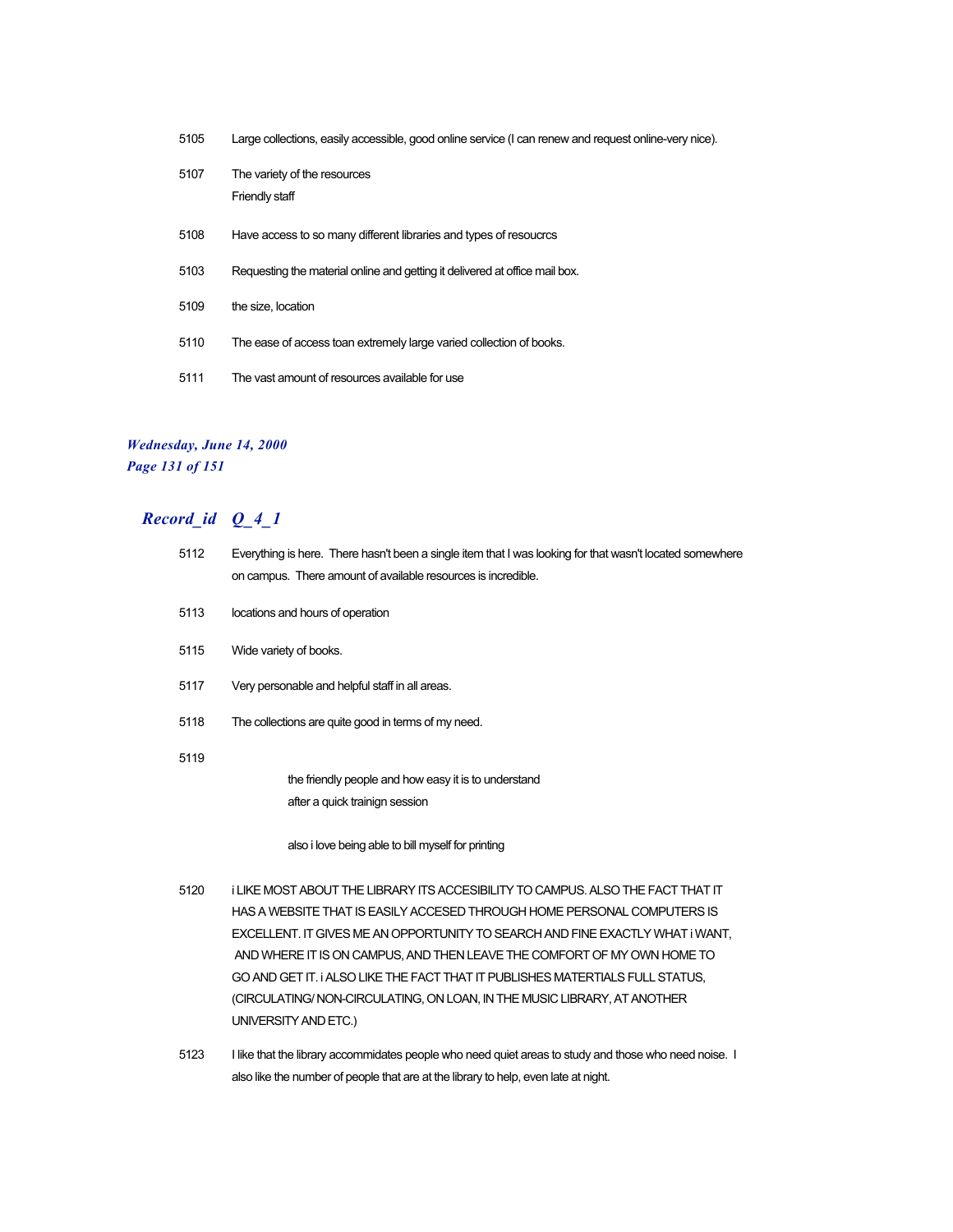- 5124 i like the fact that we can use the library for any time of study and that there are always plenty of desks available to do so.
- 5125 The up to date information that can be found.
- 5126 the vast amount of journals and books. the staff is very helpful and informed.
- 5127 I like the sheer number of libraries the university has and the wide array of available materials we have. Also, the availability of computers and online resources makes locating boooks/journals simple and fairly time-efficient.
- 5128 It has a great collection of materials, I realize that it is one of the best libraries anywhere.
- 5132 Easy access to most journals and books.
- 5133 It has a lot of resources.
- 5134 Considering its size, the library is relatively easy to navigate. Updated electronic information catalogueing really helps to make this possible. When it becomes difficult however, there is normally a person to help.
- 5135 lots of books. more books than i have ever seen.
- 5137 The Graduate Stacks. It is sad that not all students have access to them as I have found them to be an invaluable resource.
- 5138 1. The excellent collection of physics books/journals. 2. The ability, as a graduate student, to use the library when it is closed. 3. The online journal selection.
- 5139 The materials available ( and access to other libraries) and the assistance offered by most of the employees in various libraries and on the phone
- 5140 A wide variety of information and it is within walking distance of my work place.
- 5143 The convenience and ease of checking out books.

### *Wednesday, June 14, 2000 Page 132 of 151*

# *Record\_id Q\_4\_1*

5145 I love the entire system! I realize how spoiled I am to have so many wonderful libraries and their journals at my fingertips.

What I like the most though is on-line access to databases and especially on-line journal articles in their entirety. It's nice to print what you need on your own high-quality printer where you are working.

5146 hugeness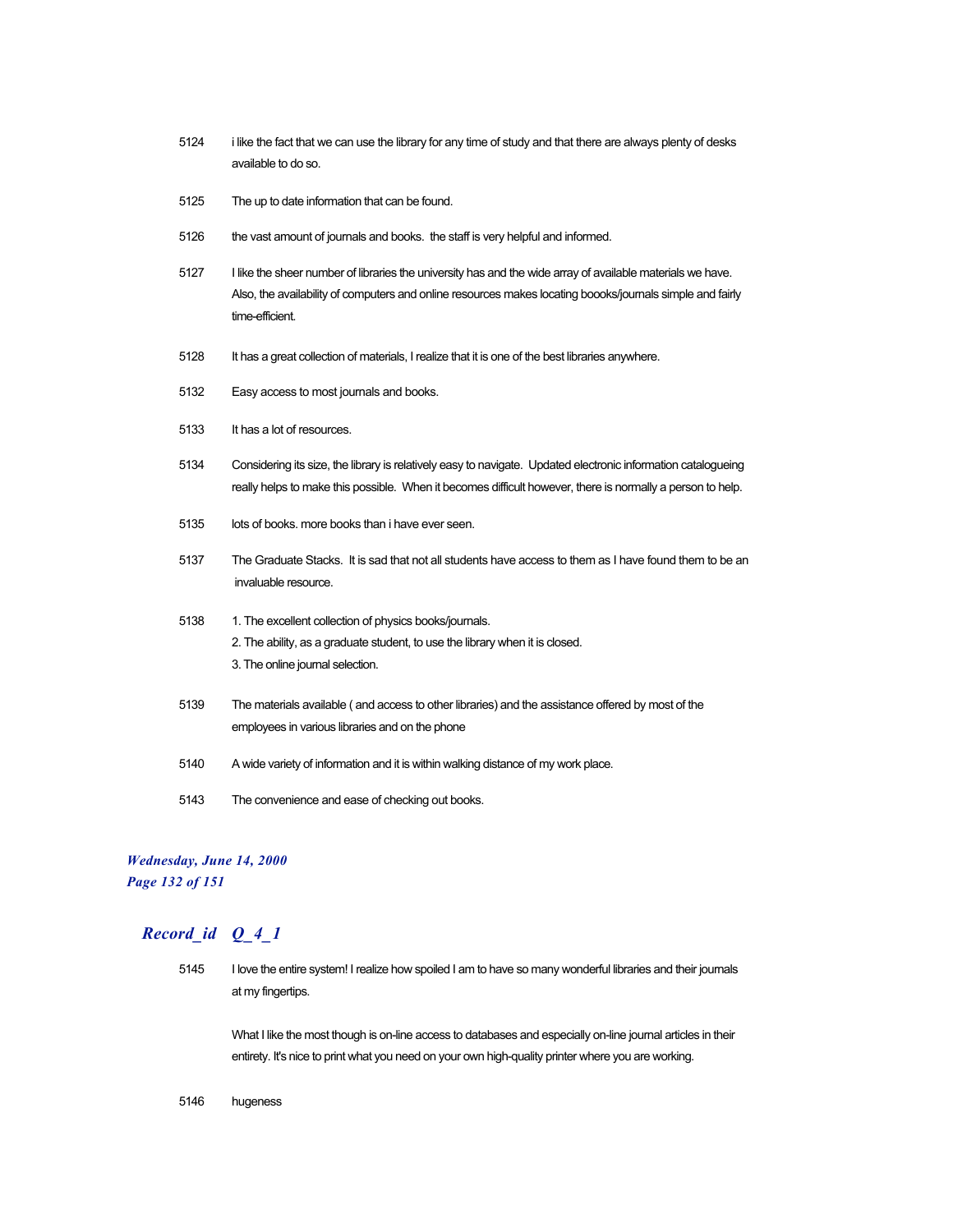| 5147 | The libraries provide an efficient and compact method to locate many journal articles.                                                                   |
|------|----------------------------------------------------------------------------------------------------------------------------------------------------------|
| 5148 | the fact that we have many different libraries accessable to everyone. also that the locaction of the library<br>is right on campus.                     |
| 5149 | I like that I can locate the materials I need over the internet before I actually come to the library.                                                   |
| 5150 | I mainly use the library for internet use and for individual study. I think that the library provides good<br>resources for both of these.               |
| 5153 | Largeness of the collection                                                                                                                              |
| 5154 | Large Collection, and handy once you learn how to use it. Only took me 2 1/2 years to find my way<br>around                                              |
| 5155 | its size                                                                                                                                                 |
| 5156 | I think the Undergrad is a good place to study, there are lots of people to help find what you need and it is<br>comfortable and safe.                   |
| 5157 | I like the Undergraduate because it has so many resources in one convenient location. The place is<br>awesome.                                           |
| 5158 | Good Locations and easy to access.                                                                                                                       |
| 5159 | The broad selection                                                                                                                                      |
| 5167 | Electronic journals                                                                                                                                      |
| 5168 | I like the fact that the library's collections are so large.                                                                                             |
| 5169 | grainger is very new and high tech. the amount of computers is good along with the study environment.                                                    |
| 5170 | you can study there quietly or do research fairly easy, the staff is very nice and does their job well                                                   |
| 5171 | <b>Group Study Rooms</b>                                                                                                                                 |
| 5165 | The ability to get any information I need that's class-related. The amount of material, and the knowledge<br>of the department librarians, is impecable. |
| 5172 | Ease of navigation. I know where everything is because the staff can immediately refer me to the<br>appropriate location.                                |
| 5173 | The amount of endless resources, plus it is very nice looking.                                                                                           |
| 5174 | size                                                                                                                                                     |
| 5175 | Amount of resources available                                                                                                                            |
| 5176 | the availability of resources on the computer                                                                                                            |

that there are a lot of different libraries through out the campus.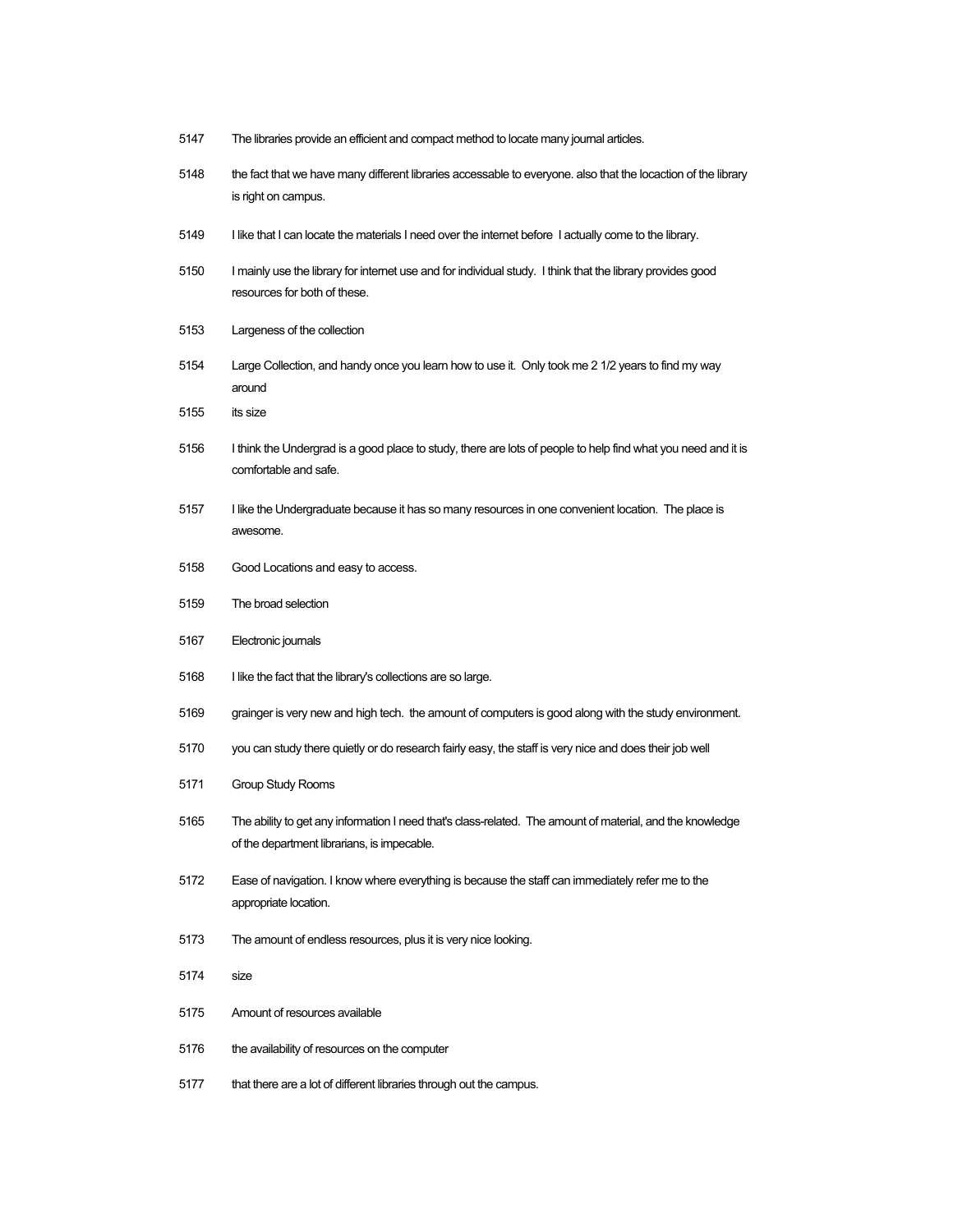The extensive collection of books and journals. Also, the full-text online journals.

### *Wednesday, June 14, 2000 Page 133 of 151*

| 5180 | the books, the atmosphere                                                                                                                                                                                                                                                                   |
|------|---------------------------------------------------------------------------------------------------------------------------------------------------------------------------------------------------------------------------------------------------------------------------------------------|
| 5181 | Access and ease of use, plus it is comprehensive, a vast mass of knowledge at my finger tips                                                                                                                                                                                                |
| 5182 | LARGE                                                                                                                                                                                                                                                                                       |
| 5184 | The number of computers that are open to use for searching a topic.                                                                                                                                                                                                                         |
| 5186 | i like being able to access the catalog online                                                                                                                                                                                                                                              |
| 5188 | Very accessible and service is good                                                                                                                                                                                                                                                         |
| 5189 | How extensive the collection of books and journals is, how efficient the service is                                                                                                                                                                                                         |
| 5191 | The quiet study area of the undergraduate library is nice, the stacks there are well-lit, it's carpeted, it's<br>conveniently located, and it's open whenever I need to go there.<br>I also like the customized home pages for each library, the incredible selection of databases, and the |
|      | strong holdings of print and full-text electronic (Expanded Academic Index) journal articles in the library.                                                                                                                                                                                |
| 5192 | The vast collections which the library holds, and the ease of finding and requesting most books. I will<br>definitely miss the wonderful library resources when I move away.                                                                                                                |
| 5193 | I have always been able to find good resources for my coursework as undergrad and grad even if what I<br>went for was checked out or missing, I left with another valuable resource that I found on a topic or by an<br>author.                                                             |
| 5195 | I like the fact that it is very quiet.                                                                                                                                                                                                                                                      |
| 5197 | The staff is very friendly and willing to help, especially the older workers.                                                                                                                                                                                                               |
| 5198 | Quantity and quality of material available here or thru loan                                                                                                                                                                                                                                |
| 5199 | The libraries are diverse. You can go to a specific library if you wish to study in a very quite atmosphere or<br>you can go to a different library if you wish to meet with a group and discuss things.                                                                                    |
| 5203 | The amount of books and magazines.                                                                                                                                                                                                                                                          |
| 5204 | Cleanliness, prompt assistance                                                                                                                                                                                                                                                              |
| 5206 | during finals--open 24 hrs. should extend regular hrs to at least 2am.                                                                                                                                                                                                                      |
| 5208 | good selection                                                                                                                                                                                                                                                                              |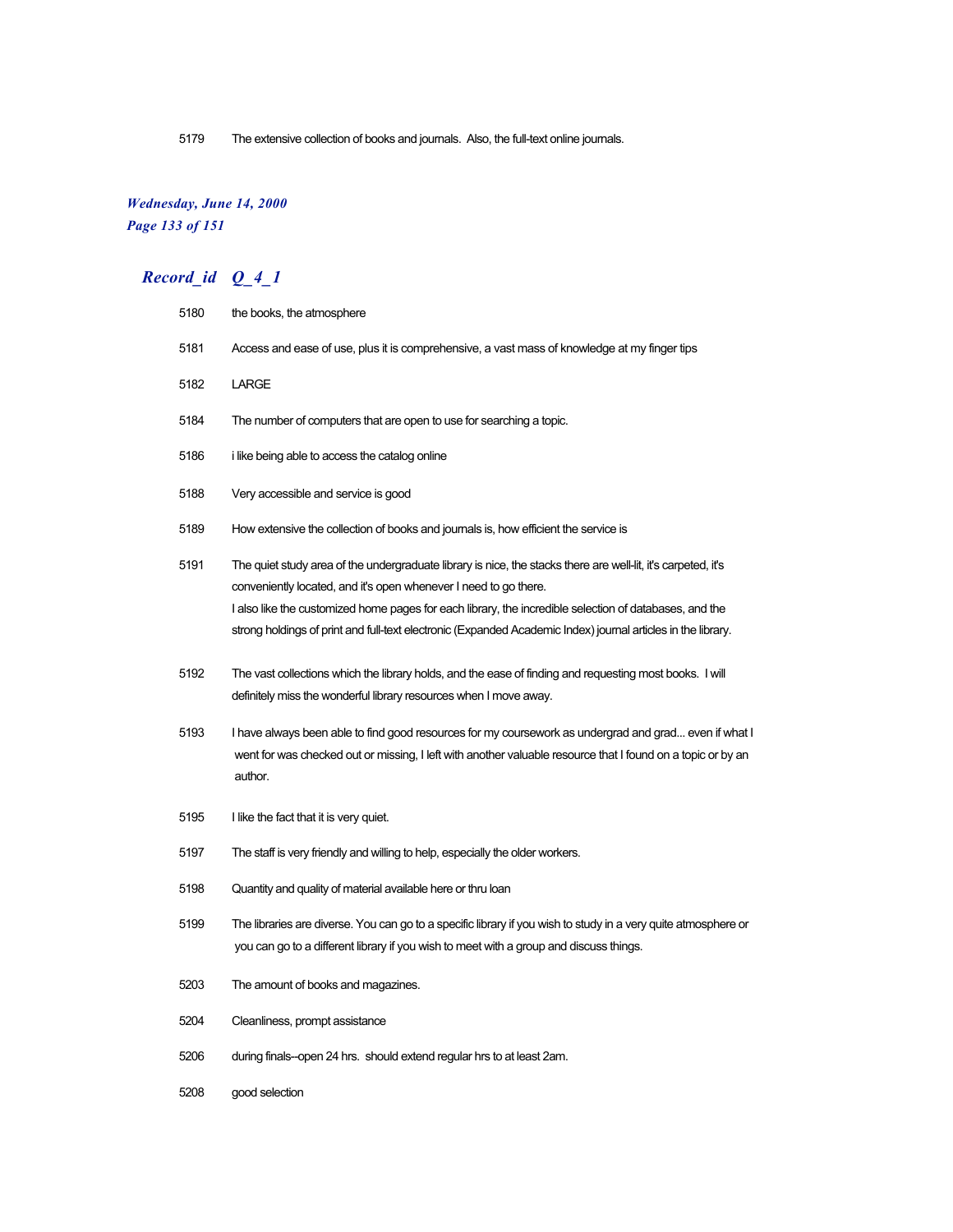- can find most anything you need
- The reference librianins are very helpful and well versed on a variety of subjects.
- atmosphere. Very clean and organized
- The vast amount of resources
- The depth and breadth of the collection.
- use of internet technology
- you are great! doing a good job just need some tweeking...
- The librarians are helpful and nice.
- Sheer number of materials.

### *Wednesday, June 14, 2000 Page 134 of 151*

| 5226 | Vast array of resources.                                                                                                                                                                                                   |
|------|----------------------------------------------------------------------------------------------------------------------------------------------------------------------------------------------------------------------------|
| 5227 | The wide selection of materials                                                                                                                                                                                            |
| 5228 | The large selection of academic journals and periodicals                                                                                                                                                                   |
| 5229 | The noise-free environment                                                                                                                                                                                                 |
| 5231 | variety                                                                                                                                                                                                                    |
| 5232 | I like that there is so much room to study at tables or in a cubby by yourself.                                                                                                                                            |
| 5234 | Grainger is a wonderful study environment                                                                                                                                                                                  |
| 5237 | usually have what i am looking for                                                                                                                                                                                         |
| 5238 | There are so many books we can use.                                                                                                                                                                                        |
| 5240 | THe map and geography library has USGS topographic maps for the whole United States. These maps<br>are very useful. The library workers there are very knowledgable of the collection and can help me find<br>what I need, |
| 5241 | The interlibrary loan system.                                                                                                                                                                                              |
| 5242 | I like the multitude of books it has on a vast variety of topics.                                                                                                                                                          |
| 5243 | Very large base of collections and information potential.                                                                                                                                                                  |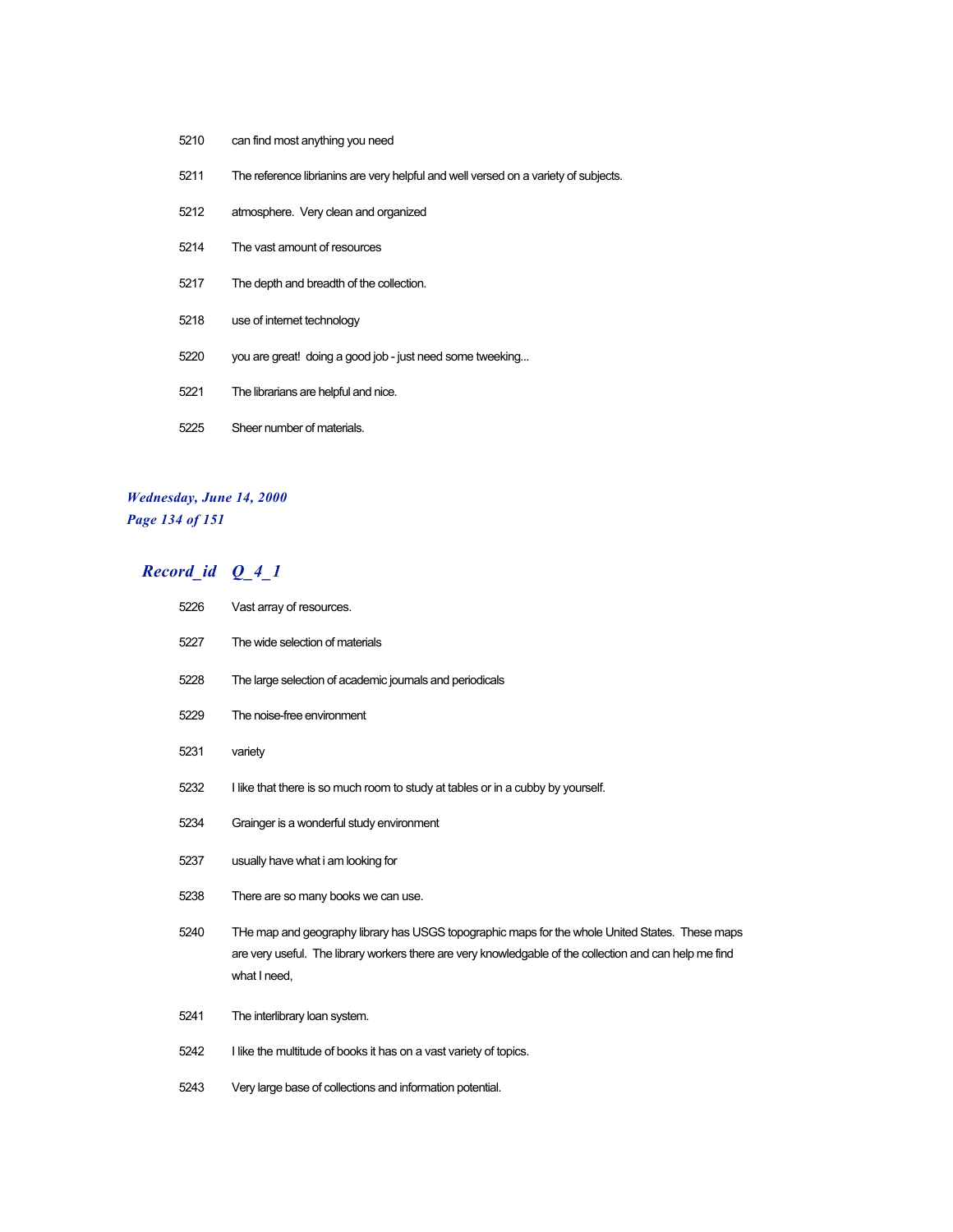- 5244 I know the information is available for my use. Sometimes it's difficult to get all the material from just one place (because of all the different libraries), however, I love the large collection and recourses available.
- 5245 The library is easily accessable
- 5246 the internet access and telnet from your own computer helps me the most
- 5248 The size and depth of the collection.
- 5250 It contains many volumes of resources.
- 5255 Has available a vast amount of resources and materials.
- 5256 Easy access to wide variety of material
- 5257 close proximity to work, ease of use
- 5260 The amount of material available for review.
- 5261 -- good hours --accessibility of on-line resources
- 5249 There are many different libraries that are specific to certain subjects which makes things easier to find. Also, the variety of services, from the computer lab, video viewing, and printing services.
- 5251 I feel as though virtually any book I can think of or need can somehow be found by through the library system. I like the fact that wherever the book is, be it on campus or not, it will be sent to a convenient location where I can pick it up. Also, this year I have found all staff to be exceedingly nice, patient, and helpful. They always go out of their way to offer me individual assistance, which is very important to me.
- 5262 The vast collections.
- 5263 There is always information on almost any subject avalible.

#### *Wednesday, June 14, 2000*

*Page 135 of 151*

| 5264 | The amount of resources available. Even if all the material that I am looking for cannot be found I can<br>obtain it.                                    |
|------|----------------------------------------------------------------------------------------------------------------------------------------------------------|
| 5265 | Diversity of reference available                                                                                                                         |
| 5266 | l believe we have one of the largest collection of books and other materialsit is wonderful that we have<br>access to so many books and other materials. |
| 5268 | What I like most about the University of Illinois Library is Internet access.                                                                            |
| 5269 | Can find books and such from any library.                                                                                                                |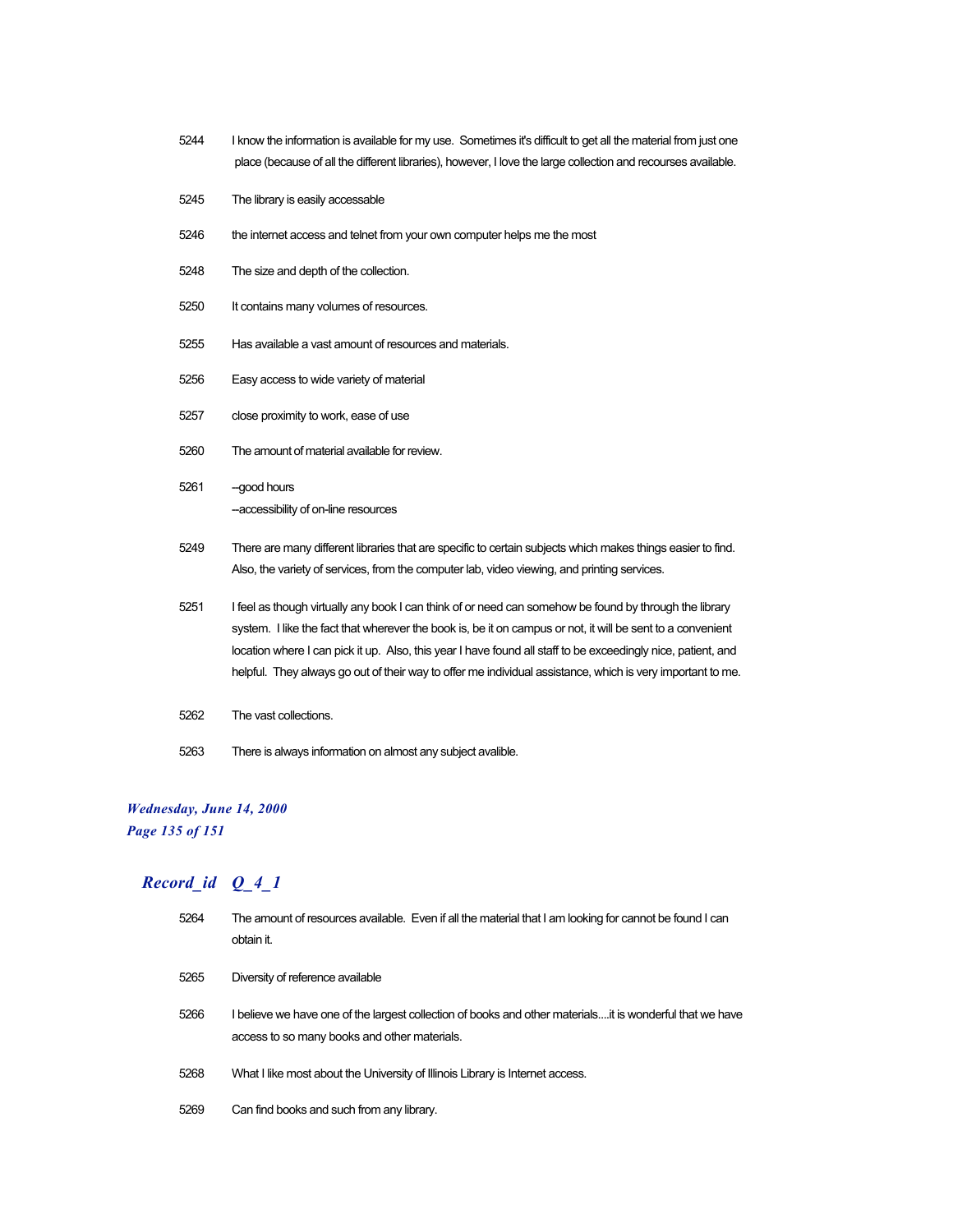- 5271 That there are so many items available.
- 5272 Good place to study.
- 5273 Many materials
- 5274 The wealth of information available and the computer access organization.
- 5275 I love how large this library is. It is a fantastic feeling ot know that I have this large a collection for my academic use.
- 5277 Being able to accesss full text documents from a search and then e-mailing them to my account to be read and printed out later.
- 5279 extensive selection
- 5280 Ton of computer facilities.
- 5281 \* online access
	- \* online check out and renewal of materials; delivery to campus offices
	- \* Online full text documents
	- \* staff has been very helpful both over the phone and in person
	- \* web interface
	- \* article data bases online
- 5282 Helpful staff. Very good.
- 5283 online access
- 5285 Full-text resources, fast response time in delivering material to remote useres
- 5286 The collection is very complete. I can often find books, no matter how esoteric.
- 5287 very expansive yet easy to use for the most part
- 5288 The library has a large selection of books that are available as well as other resources and that makes it easier for students to do research because they don't have to go all over the place looking for a book they need only to find out there isn't a copy in the state. Overall the U of I has a great library, keep up the good work.
- 5289 I love the hugeness. Is is so easy to just lose yourself among the stacks and let your worries melt away in the silence. I find the library a comforting place.
- 5292 they are pretty much everywhere...so no matter where you are there is a library nearby where you can go study.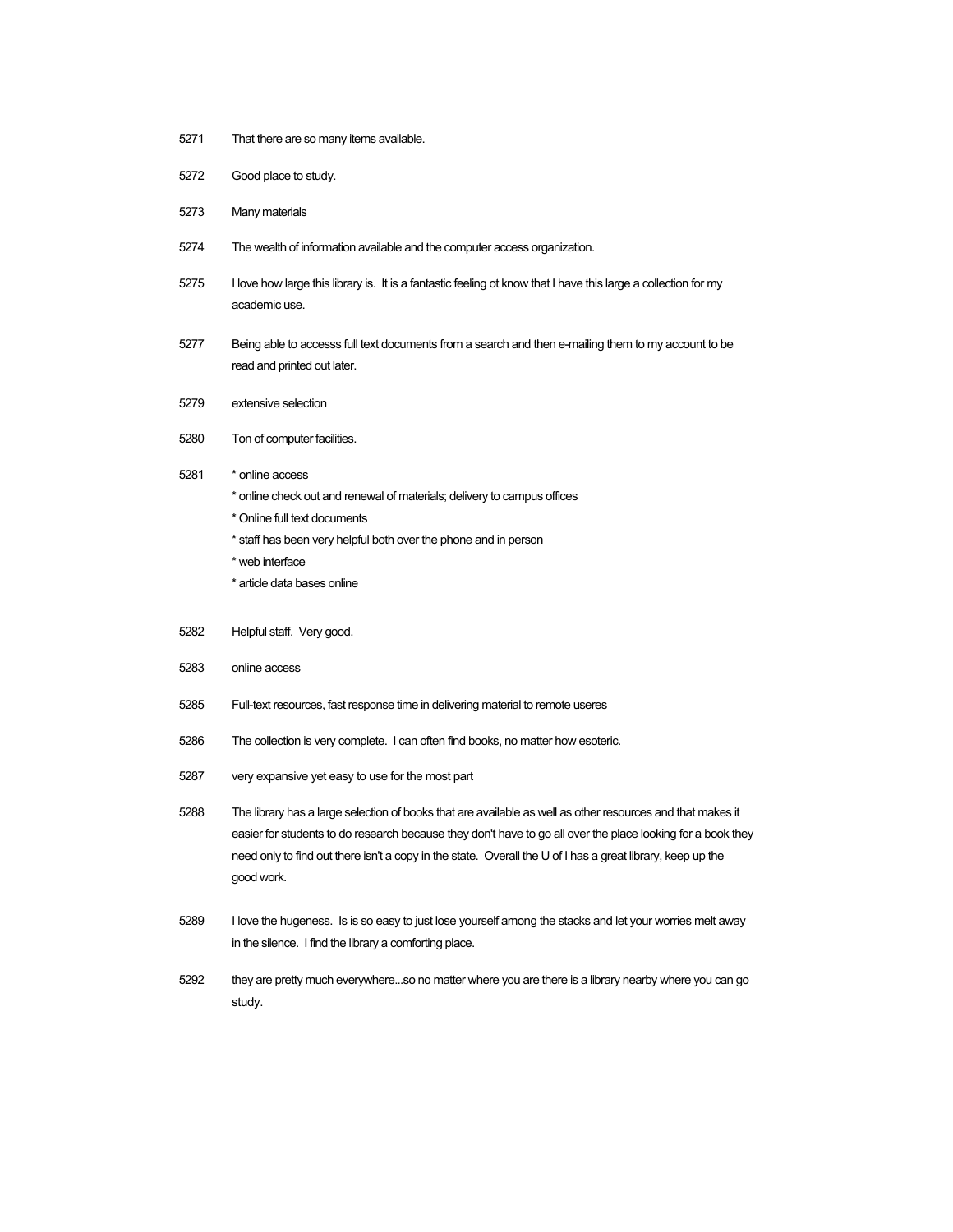#### *Wednesday, June 14, 2000 Page 136 of 151*

- 5294 The depth and breadth of the collection is outstanding. Even when I can't find something here, I can usually get it through interlibrary loan in a matter of days. I particularly like the ability to locate a book in another library on campus and have it delivered to a location of my choice. Also, the professional staff have always been willing to bend over backwards and go the extra mile to help me locate an item. Kudos to them for a job well executed.
- 5295 The copy machines.
- 5298 well organized. easy to find books. long checkout periods.
- 5299 Ricker Library has a good concentration of the sources that I need for my major of Art History. The librarians always are helpful if I have any questions or problems.
- 5300 Once I get there I can always obtain what I came for. I may have to ask a librarian's help because the on-line catalogue is so messed up with instructions, networks, links and details. I go in and get the section Dewey number from a librarian and go look for materials. The librarians have always been very helpful--this is from a 35 year perspective.
- 5301 have helpful libraries and people who can help you if you have a computer problem
- 5302 Great print collections, mail requests, long loan periods for grads, and expert reference assistance mark UI's library as substantially excellent. And three cheers for the University's subscription to "Early English Texts On-line"!
- 5303 Plenty of resources to choose from.
- 5304 Librarians are courteous. Services are readily available.
- 5305 It has most of the material I need, or if not here people are glad to help find it. I don't think they've ever failed to fine something. The staff at INHS library are very helpful.
- 5306 Multiple libraries available for specific subjects/departments/disciplines.
- 5307 Extensive collection.
- 5311 I like that the first floor is not totally quiet so groups can get together, but there should be more rooms to sit in for groups to work. I also like that there is so much information to choose from.
- 5313 Even though I seldom use the library, I like knowing that there are many resources available there if the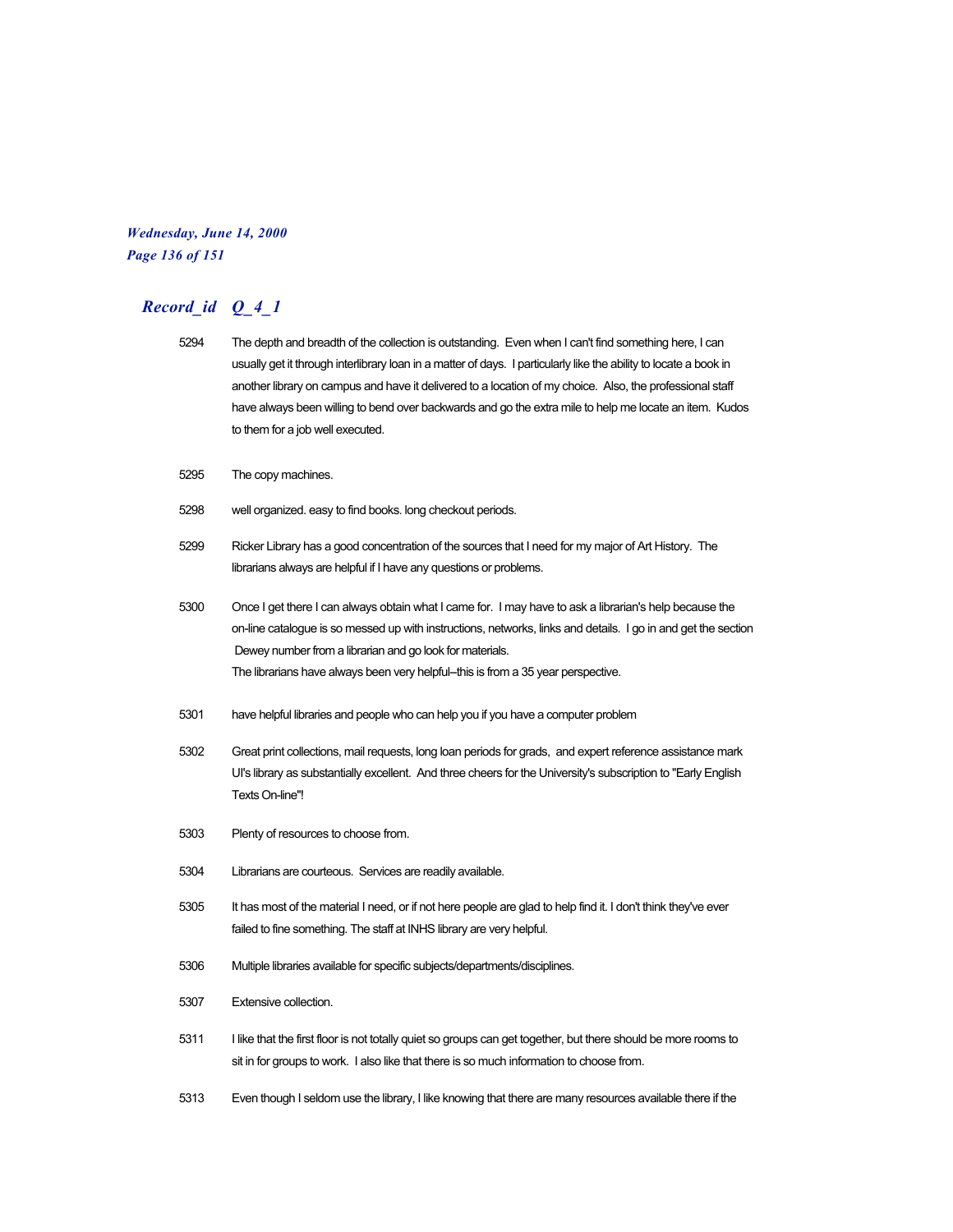need arises.

- 5315 On line catalogue. So many books and resources.
- 5318 Great collections, friendly staff
- 5319 the large amount of resources available
- 5326 Quiet and well lit.
- 5330
- 5331 Extensive collection of books and journals
- 5308 This is an excellent library system, and I really like nearly everything about it. The collections are generally excellent, so I do not have to order journal articles from other libraries, but can usually get them immediately. And if there are articles or other resources which are unavailable here, it is very easy to get them sent to me.
- 5309 I most like the fact that the librarians are helpful and knowledgable when answering my questions and if they do not know the answer they try to accomadate me the best they can.

#### *Wednesday, June 14, 2000 Page 137 of 151*

- 5321 Both the huge range of books, publications and documents available throughout the University Library system and the caliber and character of dedicated and knowledgeable staff which have been assembled here, make this one of the world's premiere library systems.
- 5324 I like the possibility of retrieving desired library materials relatively conveniently. I like the artistic decor of the building design and the exhibits which library staff create for educational purposes.
- 5328 The strength of the print collections, although this is weakening steadily. How long can we continue to tell prospective faculty members and graduate students that our library ranks after Harvard and Princeton and Yale? My vote is to put funds into collection development. I am continually impressed by the high quality of service provided to me by library staff. Tom Kilton goes out of his way to support faculty research by responding to book order requests. He also meets with new faculty and introduces the collections in MDX to new graduate students in French.
- 5329 Large collection, easily accesibly.
- 5332 the great diversity of avail books and the unlimited amount of books one can take out
- 5333 Interlibraray loan is very reliable and fast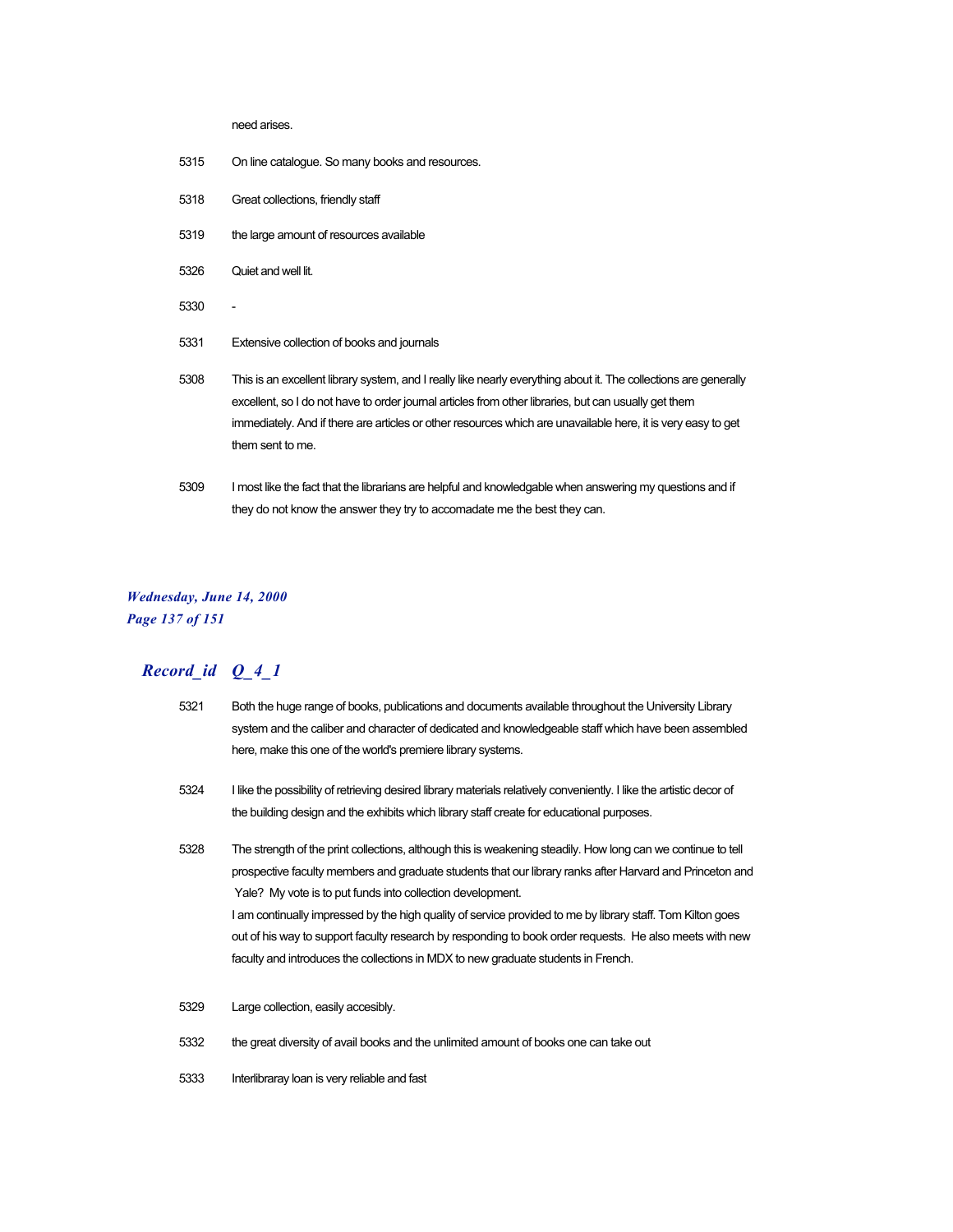- Collection,organization
- You can get anything imaginable that you need. The resources are outstanding.
- The extensive collection of material
- The help that is available at the library especially when I am confused.
- The bottom level of the undergrad it's where I do my best studying.
- Quiet atmosphere for study and research.
- Can get whatever research you need.
- That you can order books online and have them sent somewhere closer to where you are.
- The knowledgable library service staff is an excellent source for "starting" on research.
- The knowledgable library service staff is an excellent source for "starting" on research.
- its quite and a somewhat social place to study.
- the accesibility to books, media, and the abundancce of materials.
- I always (alsmost) get the publications I need for study/research
- I can find basically any book on any topic that I want.
- the ga's are helful
- 

#### Its impressive dimensions

- space provided for individual studying, on-line data bases, journals, friendly helpful personnel
- Being able to get a stacks pass and get my own books quickly and efficiently.
- The size and variety of the collection
- The size and variety of the collection

#### *Wednesday, June 14, 2000 Page 138 of 151*

- 5367 Lots of resources -- usually have what I need.
- Being able to access all kinds of information through computers and the Internet. I like being able to collect all kinds of different information in one sitting without having to run all over campus to the different libraries to get my research.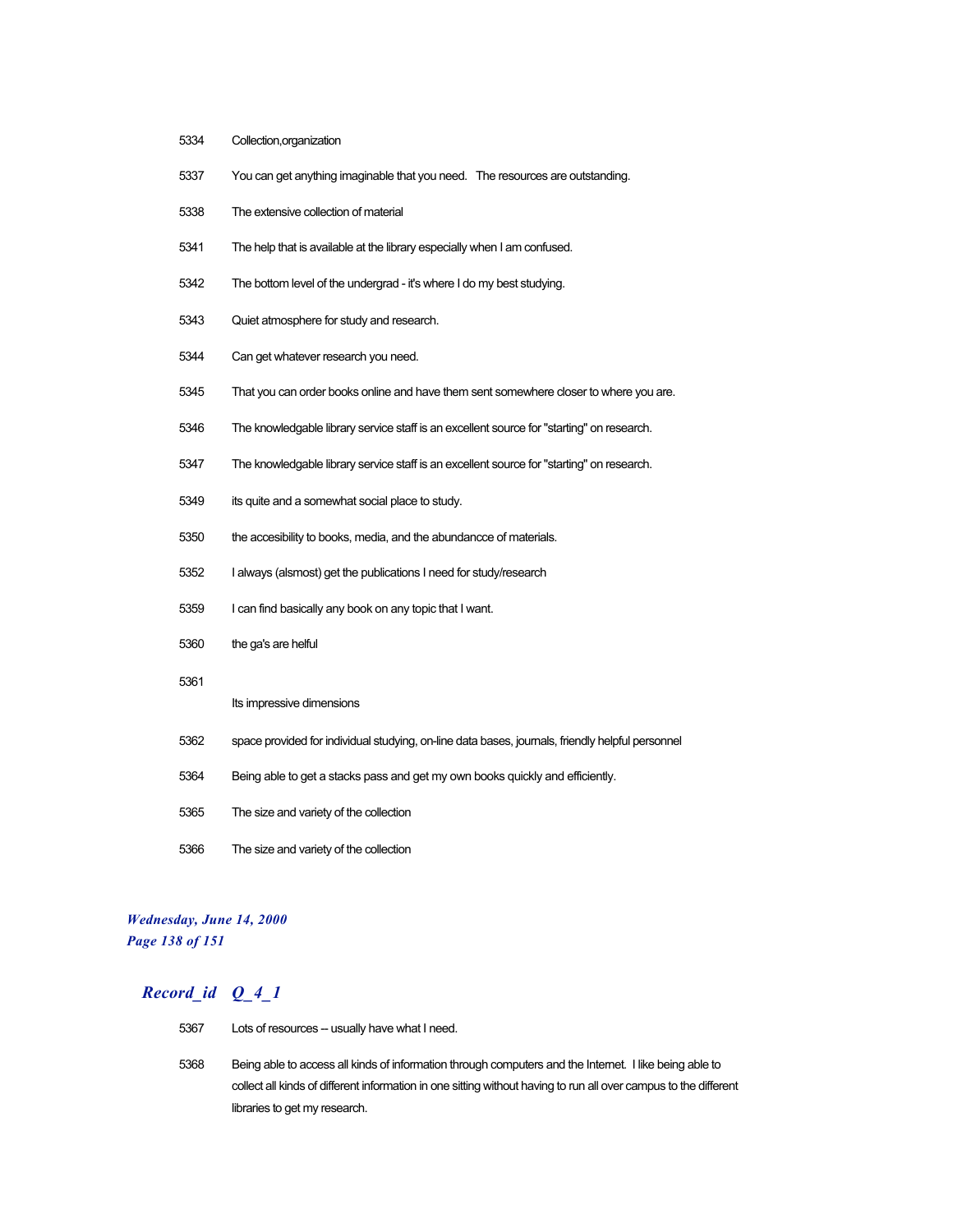- The library staff is very friendly.
- The online catalog system via the web version is very nice. Much better than the telenet version.
- We should make more libraries like Grainger. THe undergraduate library is the most used for group projects and individual study, yet it is in the worst shape for those activiites.
- its size
- 5380 It is a great place to study (Grainger Library). The environment is condusive to learning and there are computer resources.
- the wealth of information available here and the friendly staff
- U of I Library system has almost anything you could possibly want from a library. If they do not have it, they can usually get it. They make all resources accessible. The rare books collection is also very interesting. They still value hard copies of things, even though the world is going online.
- The vast collections of books and audio material.
- I like having multiple libraries in which to go on campus. There is almost always a library close to my classes. Also, departmental libraries are good for more specific information and help.
- The breadth of its resources.
- convenient and effcient.
- Most of the libraries I use are in close proximity to my office.
- quite environment to study
- The variety and abundance of material that can be found!
- Lots of resources
- THE AMOUNT OF MATERIAL PRESENT (BOOKS, articles, etc)
- Library Collections
- 5401 I like the fact that I have access to many different resources.
- Ahhh
- good location and open at the right time.
- The collections are outstanding. Almost everything I need is on campus, and what's not here can be ordered easily from other network libraries. Although I sometimes wish that newer books would be ordered/added to the collection more quickly (much of my own research involves recent titles), overall the collection is far superior to any college library that I've used in the past.
- SIZE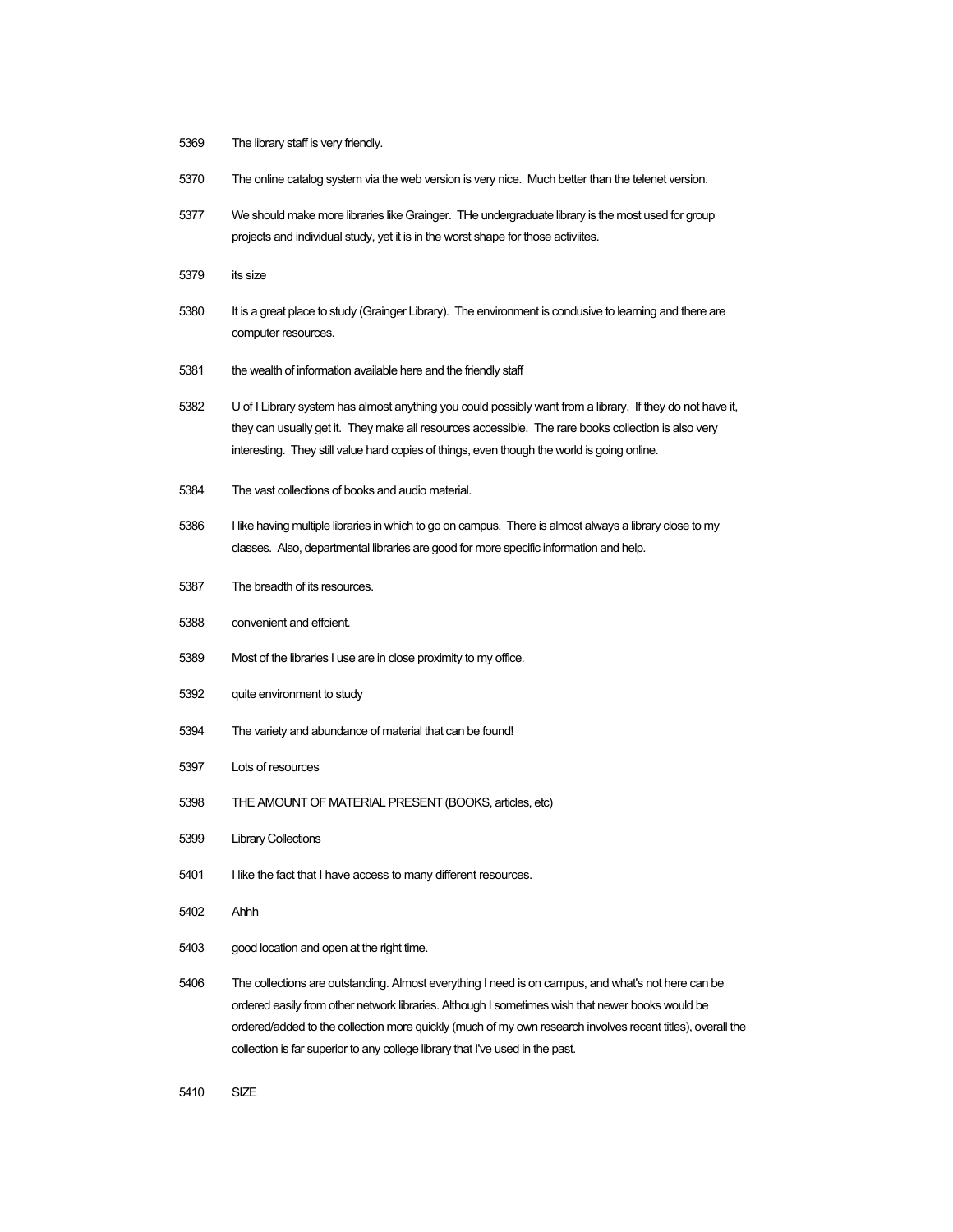- 5414 Excellent remote access.
- 5415 Ample materials.

## *Wednesday, June 14, 2000 Page 139 of 151*

# *Record\_id Q\_4\_1*

| 5416 | being able to log onto computers and check my e-mail quickly. The computer labs tend to have most of<br>the software i need and i am able to use it quickly. the only thing is that the people who work for ccso can                                                                                         |
|------|--------------------------------------------------------------------------------------------------------------------------------------------------------------------------------------------------------------------------------------------------------------------------------------------------------------|
|      | never help me with computer related problems. Most often they have no idea what to do either.                                                                                                                                                                                                                |
| 5418 | Lots of materials, on everything. Good help if librarian available.                                                                                                                                                                                                                                          |
| 5419 | # of books and materials we have                                                                                                                                                                                                                                                                             |
| 5420 | The holdings of the library - and the ability to access other library holdings- is very impressive. I've never<br>had trouble finding the book or journal I need.                                                                                                                                            |
| 5423 | It is realitively easy to access infromation                                                                                                                                                                                                                                                                 |
| 5424 | The personnel. I have always been helped very well by all personnel. That is very important.                                                                                                                                                                                                                 |
| 5425 | The hours are great and the people are extremely nice except for a choice grad assistant in the chemistry<br>library named Steven. Apparently he also works at Grainger and he is not well liked there either. Fire<br>him A girl in the chemistry library is very nice and helpful. Karla Combs is awesome. |
| 5426 | It is very convenient and provides a quiet study area and many resources are made readily avalible.                                                                                                                                                                                                          |
| 5427 | Expansive and useful print collection                                                                                                                                                                                                                                                                        |
| 5428 | The librarians and library assistants are very curtious knowledgable and helpful                                                                                                                                                                                                                             |
| 5431 | That one can access articles from my room or computer lab and how easily it is to use those full text<br>databases.                                                                                                                                                                                          |
| 5432 | I love the variety. Every library is in a different building<br>with a different atmosphere. I like choosing a new library in<br>which to study each week. I love the newspaper library and the<br>children's library.                                                                                       |
| 5435 | It is a quiet place where I can get away from the noise around the dorms to study more efficiently with<br>fewer distractions.                                                                                                                                                                               |
| 5430 | Excellent collection-though it could be better-especially in your Spanish collection.                                                                                                                                                                                                                        |

5436 what a great collection.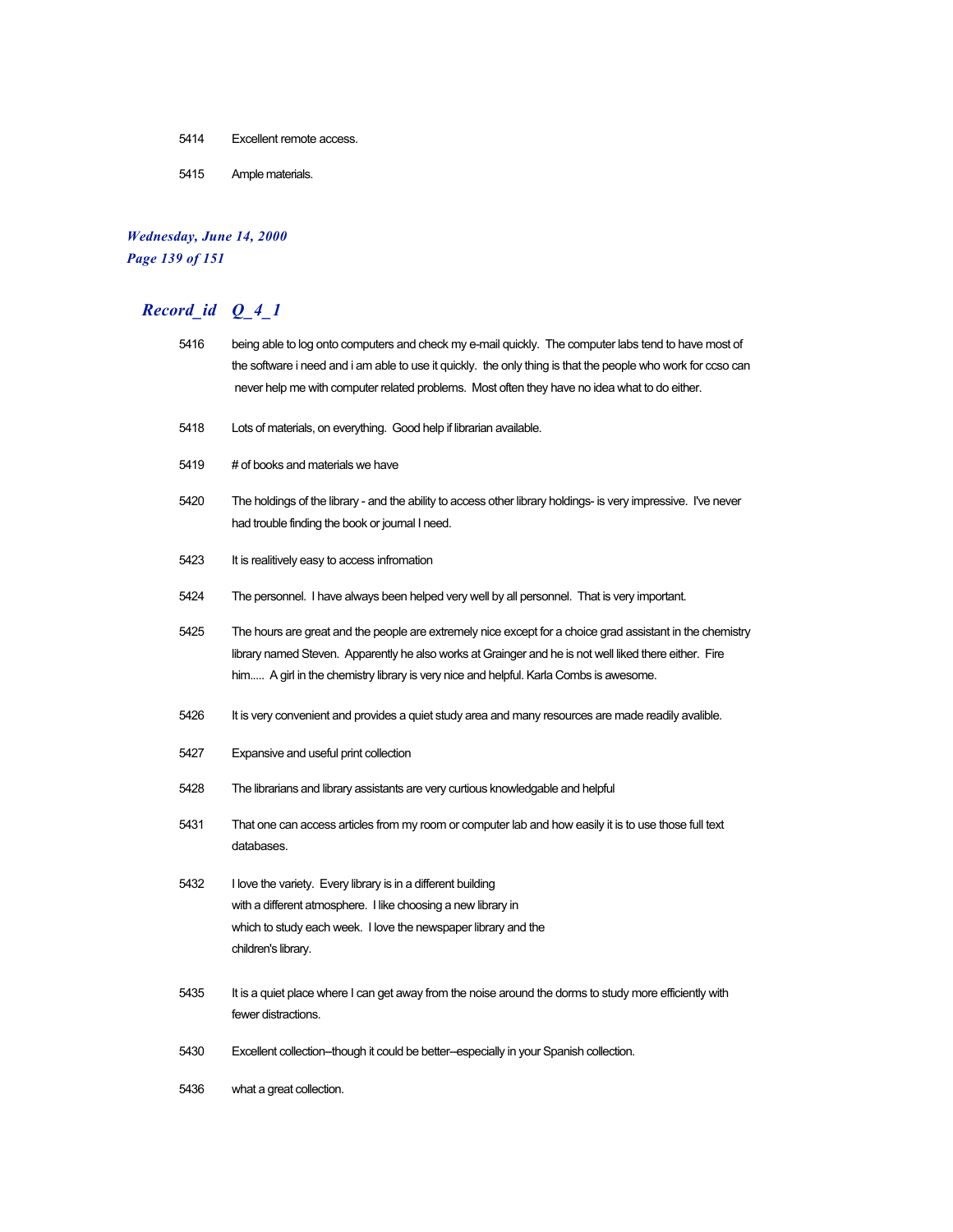- 5437 It is well organized.
- 5438 I really like the online access to conduct searches and also to retrieve articles (from online journals). The online journals can save a lot of travel time to different libraries! Plus it offers instant gratification!

I also really like having a traveling librarian from the Health Sciences library.

- 5439 the amount of resources available
- 5440 Many different libraries with vast resources
- 5441 Large yet not hard to find your way around
- 5443 The library is inviting to use, there's always someone there ready to answer your question with friendly service.
- 5444 I like the size and breadth of the overall collection.
- 5445 the variety of the collection.
- 5446 Online catalog

### *Wednesday, June 14, 2000 Page 140 of 151*

| 5447 | Very complete collection                                                                                                                                                                                                                                                |
|------|-------------------------------------------------------------------------------------------------------------------------------------------------------------------------------------------------------------------------------------------------------------------------|
| 5448 | I like the high-quality and quantity of resources.                                                                                                                                                                                                                      |
| 5449 | There is an ample of information about topics including books and computer articles.                                                                                                                                                                                    |
| 5450 | I like being able to order materials to be delivered to offices--would it be possible for us to return the<br>padded envelopes through campus mail?                                                                                                                     |
|      | I also like the number of full-text documents that are available online (ERIC, Wilson Select)--would like to<br>see more of these.                                                                                                                                      |
| 5451 | They have almost every book I've wanted.                                                                                                                                                                                                                                |
| 5454 | UIUC library system is fast and easy to use. The staff is also very friendly. At CPLA, when I was doing<br>research the librarian along w/ the rest of the staff that day all went out of their way to help me find<br>material. They were extremly nice and quick too. |
| 5455 | Incorporation of the world wide web for searching library materials.<br>Late hours of the undergraduate library.<br>Large and various number of printed materials.                                                                                                      |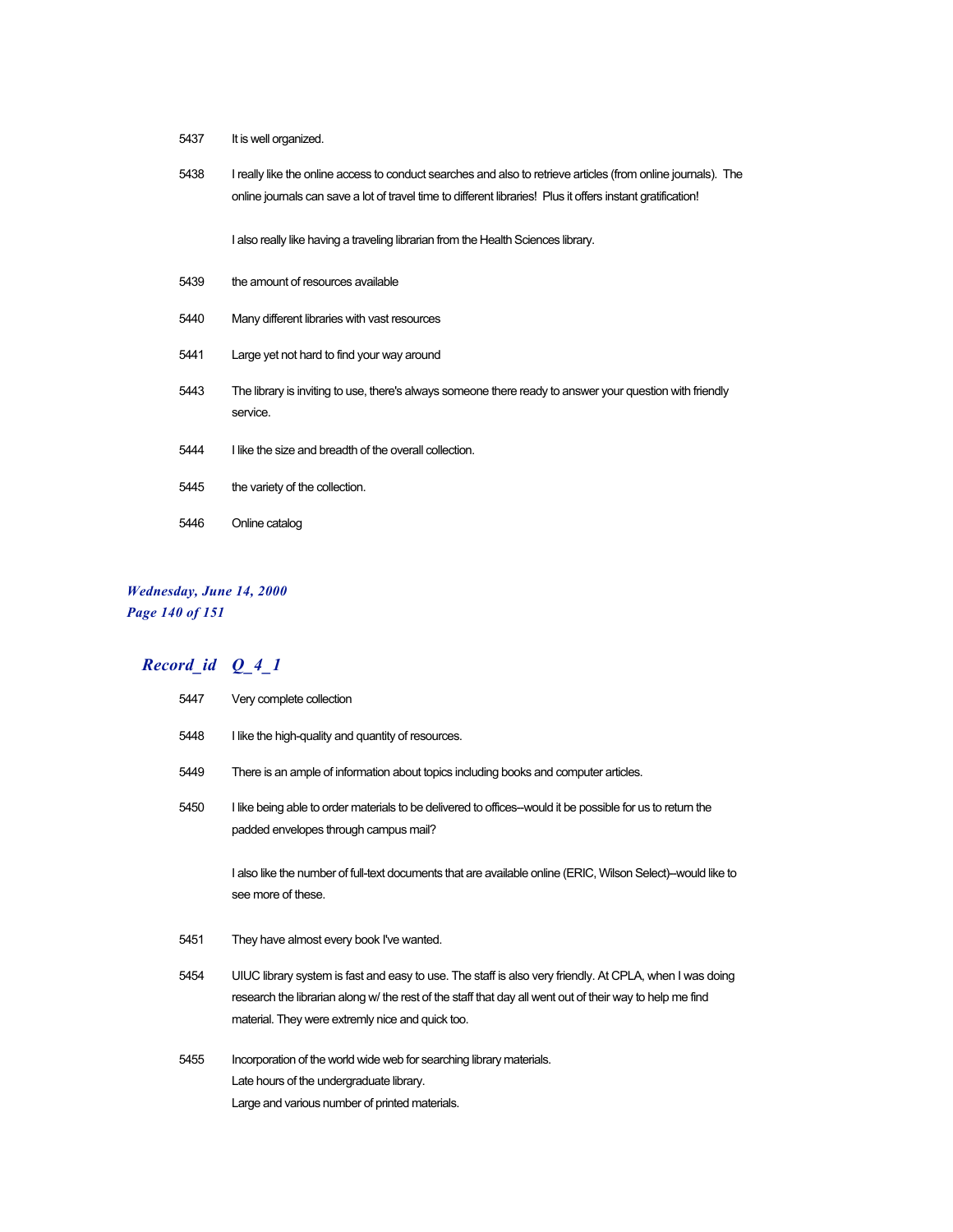- 5456 Excellent librarians at Natural History Survey
- 5457 It has a lot of information and someone is always patient enough to sit and sort through it all with me.
- 5461 Extensive book and journal collection.
- 5459 online journals--so i seldom have to go to the library and deal with incompetent workers
- 5460 I love the music librarians. They are the most kind and helpful people I have ever encountered in my life. They have a wealth of info, and will stop on a dime to answer any question, no matter what level. I cannot tell the number of times I've heard them answer questions from a "Joe-off-the-street" in the same respectful and helpful way that they would speak to tenured faculty. They are the uberlibrarians
- 5463 It is open during good hours and everthing is easy to find.
- 5469 availability of a vast number of resources
- 5470 I like most about the interlibrary loan program. I can keep the books I need for virtually as long as I need to.
- 5471 Extensive Collection
- 5472 It's extensive and well-stocked with old and current books.
- 5475 I usually go to the library for a quite place to study, and I enjoy the areas provided.
- 5476 Carry almost everything.
- 5478 The collection is vast and rich with information.
- 5479 The great number of book collections
- 5480 it is open late . . . although i'd prefer it to be open 24 hours. i usually study at night (past one) and it would be nice to have a place to go other than DENNY'S. but i like the fact that it is open 24 hours during finals week.
- 5481 The resources at the University of Illinois Library are incredible. I really appreciate the vast collection and helpful staff members at the library.
- 5483 The study rooms and carrolls.

#### *Wednesday, June 14, 2000 Page 141 of 151*

| 5484 | Good collections, especially journals                                                                       |
|------|-------------------------------------------------------------------------------------------------------------|
| 5485 | I have frequently used Grainger engineering library. It is very clean and nice to study. I couldn't satisfy |
|      | with it more.                                                                                               |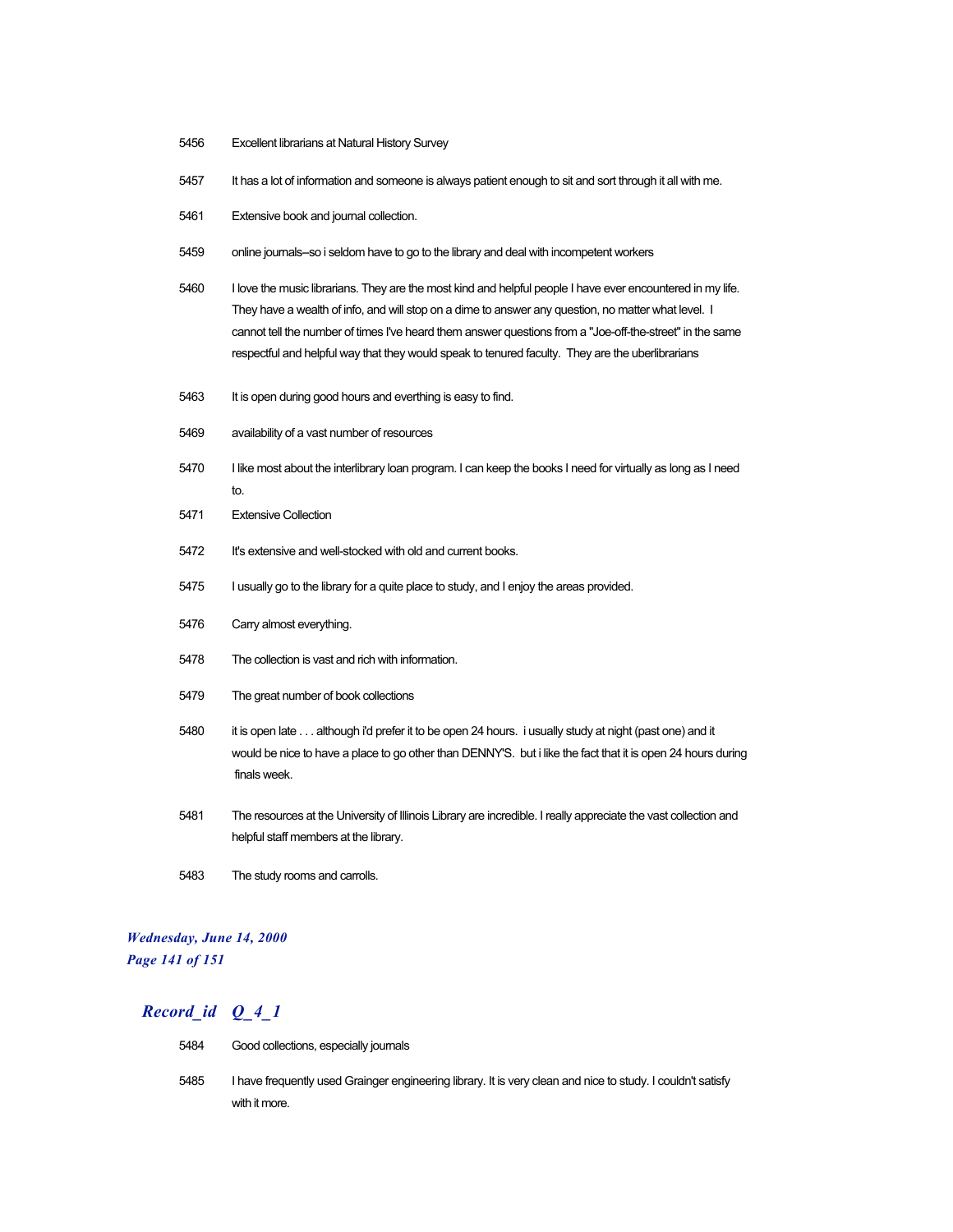- Has a wide range of jounals
- multiple locations
- More collection of books and journals
- Materials are usually easy to access and available where they should be.
- study environment
- The sources available
- I have had great experiences with the staff. I have only interacted with non student employees and they really seem to enjoy helping with internet searches or giving you direction as to how to better find resources.
- I enjoy the convinience of being able to look up information and print it our right away. The librarians are always more than willing to help students.
- it has air conditioning and it is an environment in which you can easily do your work
- I am very pleased with the hours of operation of the Grainger Engineering Library. I am also pleased with the number of group study rooms.
- The number of resources available and the online services. I wouldn't ever fear not being able to obtain a resource, and the staff seems knowledgeable and helpful.
- quiet place to study
- excellent range of resources
- i like that the undergraduate library is open 24 hours during finals week.
- The people working there know what I'm looking for and how to help me find it, even when the UofI does not have what I am looking for.
- delivery material to my office
- organization. the chem library is very structured, has TONS of journals and they are easy to find. Good Job!!!
- I like the departmental libraries.
- the option of interlibrary loan and document delivery
- helpful atmosphere of students and staff
- Interlibrary loan
- The staff is so friendly and so helpful.
- good electronic filing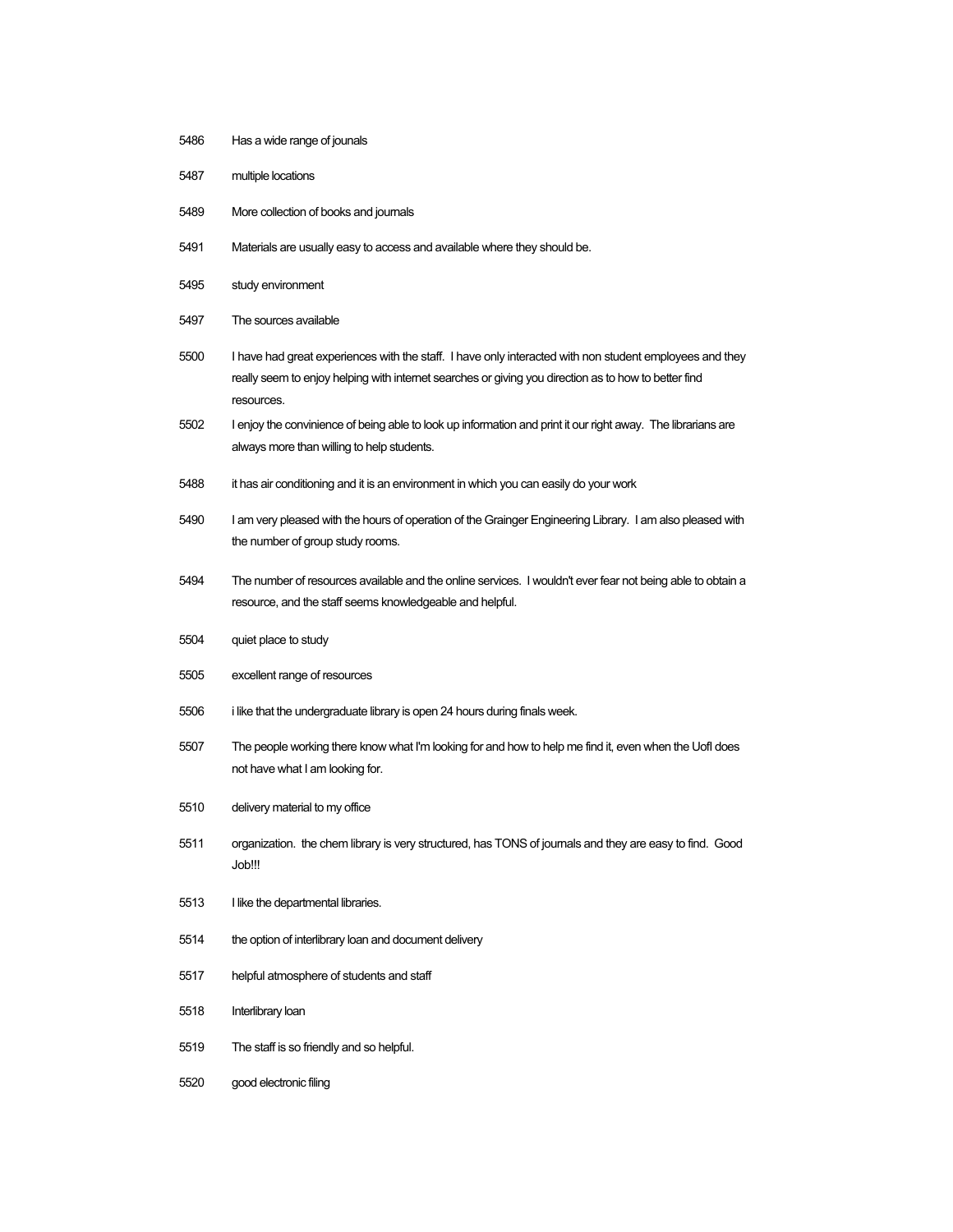- the staff
- i find it very satisfactory that there is a place to go where i can study.

### *Wednesday, June 14, 2000 Page 142 of 151*

| 5524 | I can almost always find the material that I need here at the U of I library.                                                       |
|------|-------------------------------------------------------------------------------------------------------------------------------------|
| 5527 | The quality and extent of the library collections and the fact that it is so easy to access other library's<br>collections as well. |
| 5529 | i like the availability of all kinds of material, and it usually fairly easy to find what i need.                                   |
| 5531 | Helpful librarian assistnace media counter, reference sections.                                                                     |
| 5532 | Extremely large collection                                                                                                          |
| 5533 | I can concentrate to study here rather than I do in my appartment                                                                   |
| 5537 | well-organized computer searching system                                                                                            |
| 5530 | Study carrolls are nice and well lighted at Grainger library.                                                                       |
| 5536 | Its volumous collection, and the seeming attempt made in the past several years to hire cuter librarians.                           |
| 5538 | Inter library loans<br>Most operations web enabled                                                                                  |
| 5540 | The library provides a very comfortable atmosphere for studying; even during extended stays.                                        |
| 5541 | Item availablity over using the computer.                                                                                           |
| 5542 | Being able to access articles from home and being able to do my literature searches at home.                                        |
| 5544 | It is generally quiet enough to study effectively.                                                                                  |
| 5545 | internet services                                                                                                                   |
| 5546 | i think it is a good atmosphere to study and get work done.                                                                         |
| 5547 | Staff have been generally very helpful and courteous, and I appreciate that.                                                        |
| 5549 | Has everything.                                                                                                                     |
| 5550 | Granger                                                                                                                             |
| 5551 | large quantity of material                                                                                                          |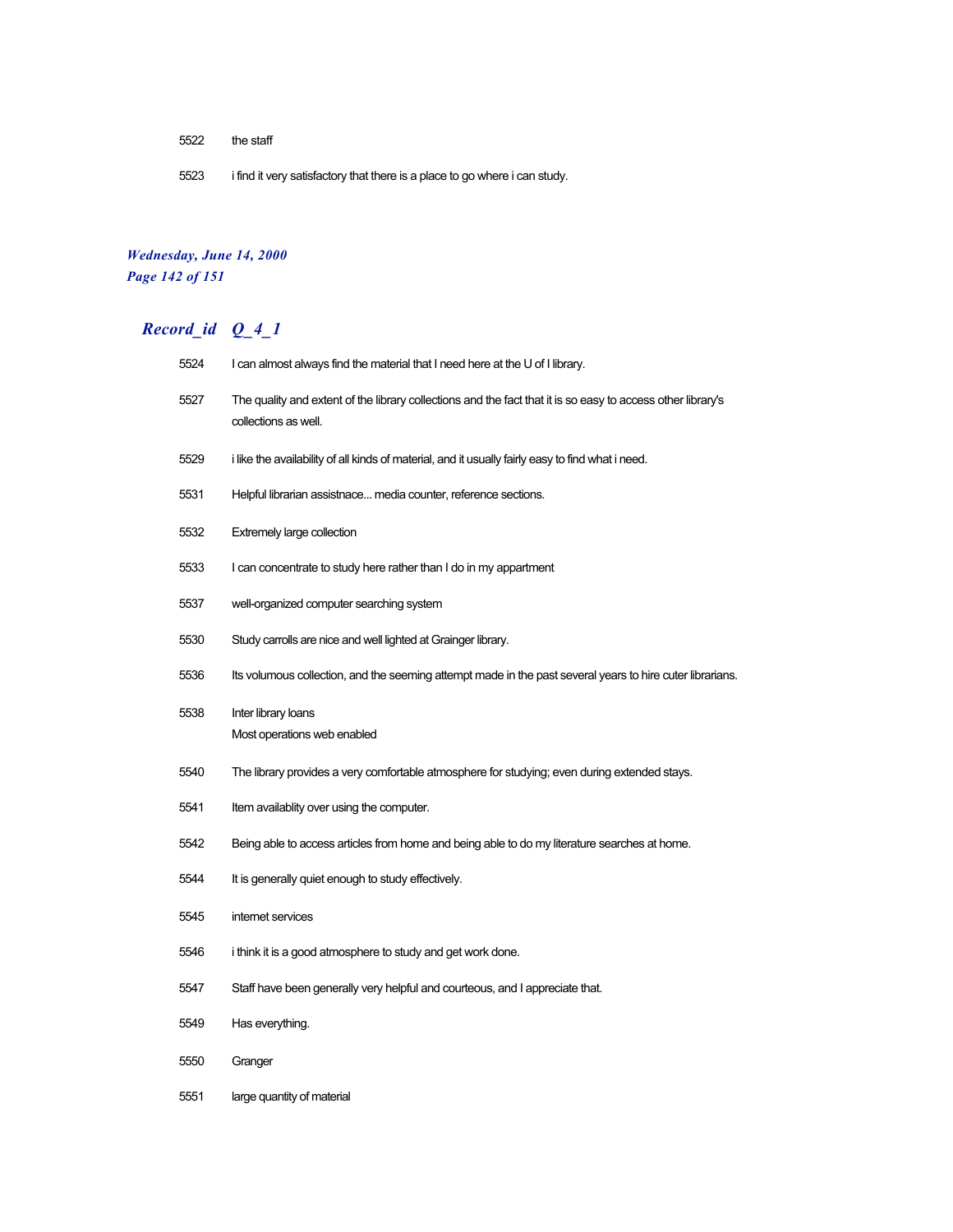- 5552 A variaty of sources in different libraries
- 5553 There is a wide selection.
- 5558 Convenient hours, quiet, overall pretty helpful staff, large collection...
- 5561 Grainger Library is the most usefull. I feel more rooms should be set aside for use such as those on the 4th floor there. Internet connections are also an increasing priority due to laptop usage.
- 5563 I like the selection of materials.
- 5564 lots of choices and easy to find once you start looking in the right area. able to check out things with our ICard and then renew them over the phone!
- 5566 I liked how each school had it's own library with the collections in it.
- 5567 You can usually find what kind of material you need
- 5569 the large volume of information and relatively easy access to it

#### *Wednesday, June 14, 2000 Page 143 of 151*

| 5571 | -Huge collection                       |
|------|----------------------------------------|
|      | -Most resources available immediately  |
|      | -A few very helpful library assistants |
|      | -Generous book charge period.          |

- 5573 I definitely think the electronic resources are tremendous, both in terms of number of terminals as well as the electronic information available.
- 5577 The workshops to learn how to use the computer programs.
- 5578 There are different areas in the library a person can study if they prefer to study in a noisy or quiet area.
- 5579 Convenient location, current journals, courteous staff, good study space availability.
- 5581 Location to Vet Med...late hours during finals
- 5582 With such a huge collection, SOMETHING about everything I have reseached has been available.
- 5583 The access to such a large collection, I can almost always be assured that there is adequate material available for my needs
- 5587 I like the fact that I can find materials for every topic that I can think of. The library is a plethora of resouces and this is very beneficial to students.
- 5589 collections are large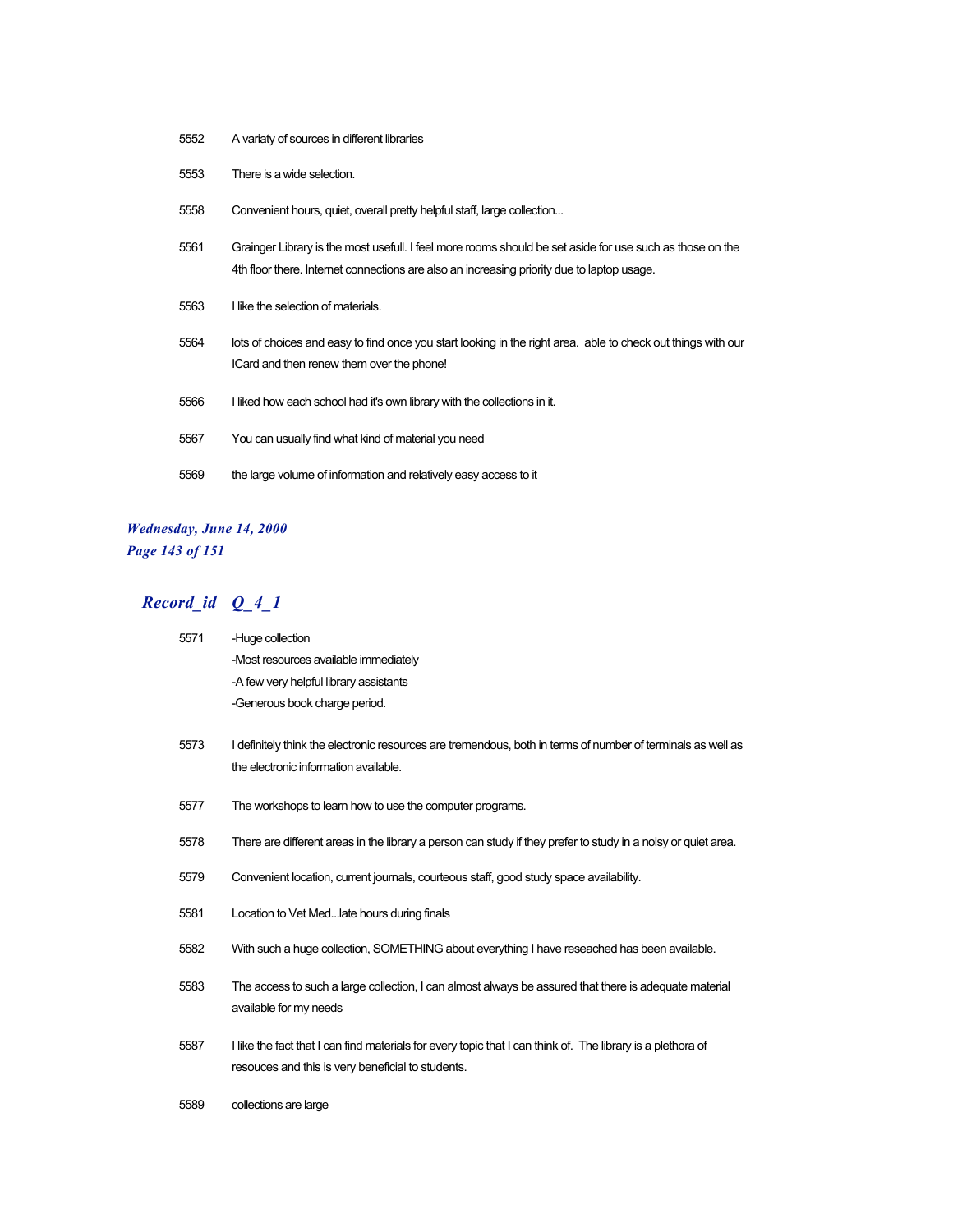| 5590 | Wealth of reference materials                                                                                                                                                            |
|------|------------------------------------------------------------------------------------------------------------------------------------------------------------------------------------------|
| 5591 | the distance it is from most of my classes and from my house.                                                                                                                            |
| 5592 | 1. The staff at the Labor & Industrial Relations Library<br>2. Delivery of books requested on-line<br>3. Ease of inter-library loan                                                      |
|      |                                                                                                                                                                                          |
| 5594 | The libraries on this campus are very comprehensive - a big plus for me, a very detailed oriented person.                                                                                |
| 5595 | I like the number of available journals. I like being able to have materials sent to my office.                                                                                          |
| 5596 | lots of stuff                                                                                                                                                                            |
| 5597 | the reference assistants are always so nice and helpful                                                                                                                                  |
| 5598 | I think that the library is organized well, which makes it very easy to search for materials and retrieve<br>them quickly and efficiently.                                               |
| 5601 | the uiuc library possesses so many materials that you can always find something that you are looking for.                                                                                |
| 5603 | its location                                                                                                                                                                             |
| 5605 | Online resources.                                                                                                                                                                        |
| 5606 | I am pleased with the increased access to materials on the web as well as the diversity of information still<br>available physically.                                                    |
| 5607 | The variety of resources available to students.                                                                                                                                          |
| 5608 | I have ALWAYS received quick and courteous assistance from library workers. On a large campus where<br>it is easy to get lost in the crowd, I appreciate this service-oriented approach! |
| 5609 | The 4th floor of Grainger is an excellent place to do individual, computer, and group studying for engineers,<br>its great.                                                              |

# *Wednesday, June 14, 2000 Page 144 of 151*

| 5612 | I like the variety of volumes and the availability of obscure titles.                                           |
|------|-----------------------------------------------------------------------------------------------------------------|
| 5613 | Vast avaiability of resources, media, books, internet, etc.                                                     |
| 5615 | The ability to congregate with friends and study.                                                               |
| 5616 | As far as material, the architecture library, which I visit the most, has good collection of relevant material. |
| 5619 | lots of books                                                                                                   |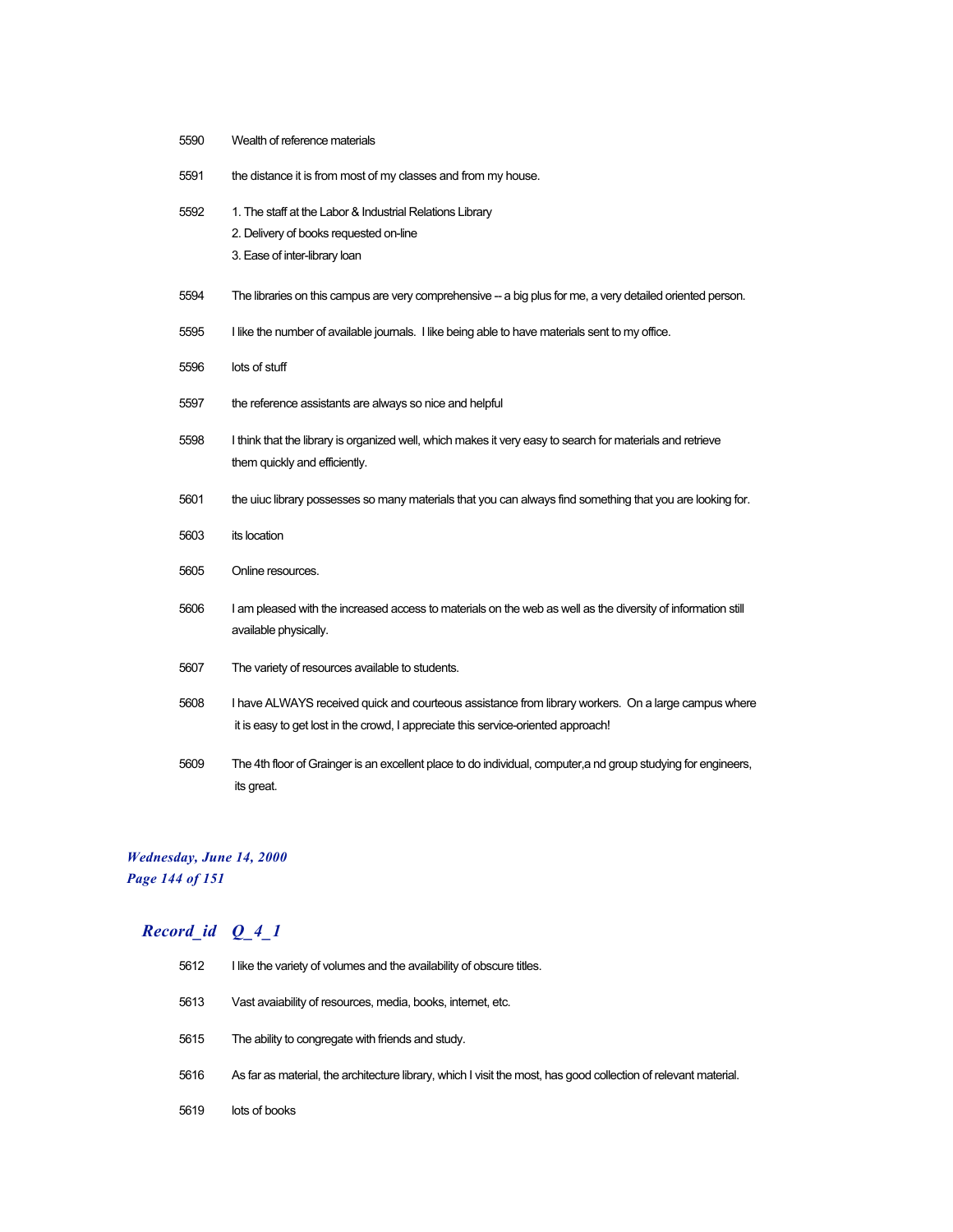- 5621 I really like the University of Illinois library because it carries such a big collection of articles, books and journals on every topic out there. If the student is willing to spend the time and effort they have all the resources available for them. You are never short of references.
- 5622 It provides a nice place to study away from where the students live.
- 5623 I hope the library can supply a littlte more recent materials such as textbooks.
- 5624 I most often use the ALS library, and I have found the collection of journals in this library to be very helpful and useful.
- 5625 The availability of all the resources and the help the employees offer.
- 5626 Ease of access
- 5627 The staff at both the Informational Undergraduate and graduate desks are not only very patient and courteous, but they are also very helpful. They should be commended for their great efforts and patience with students.
- 5628 I like the quiet environment in the commerce library.
- 5631 Media Center and oppurtinity to watch video films.
- 5632 The hours are good, and the people are helpful.
- 5633 I think the online library is extremely beneficial.
- 5634

1) the comprehensiveness of the collection

- 2) the web based search facilities
- 5636 The reference staff at the Education library is FANTASTIC. They are so patient and willing to help. They stay with something long after I would have given up and usually are able to help me.
- 5637 Easy, convenient access to a very large collection of materials (through use of internet)
- 5641 individual study space
- 5642 There's so many of them, if there's material you need, you'll be able to find it. Also, the staff is friendly, helpful and to the point. A well run operation, all in all.
- 5644 Excellent collection of material on mathematics, both journals and books.
- 5645 The hours, especially when finals come, and it is open all night, which is beneficial to many students such as myself who find it is much less crowded and noisy then and am able to study more effectively then. the regular hours usually can provide this as well. i also like the split levels in the Undergrad with the upstairs for group projects and downstairs for alone quiet work, so they are left undisturbed.
- 5646 I like that it is relatively simple to find the materials that i need to use. ALl that one has to do is put in some simple effort and the rest is done for you. I like the hours that the library is open because it is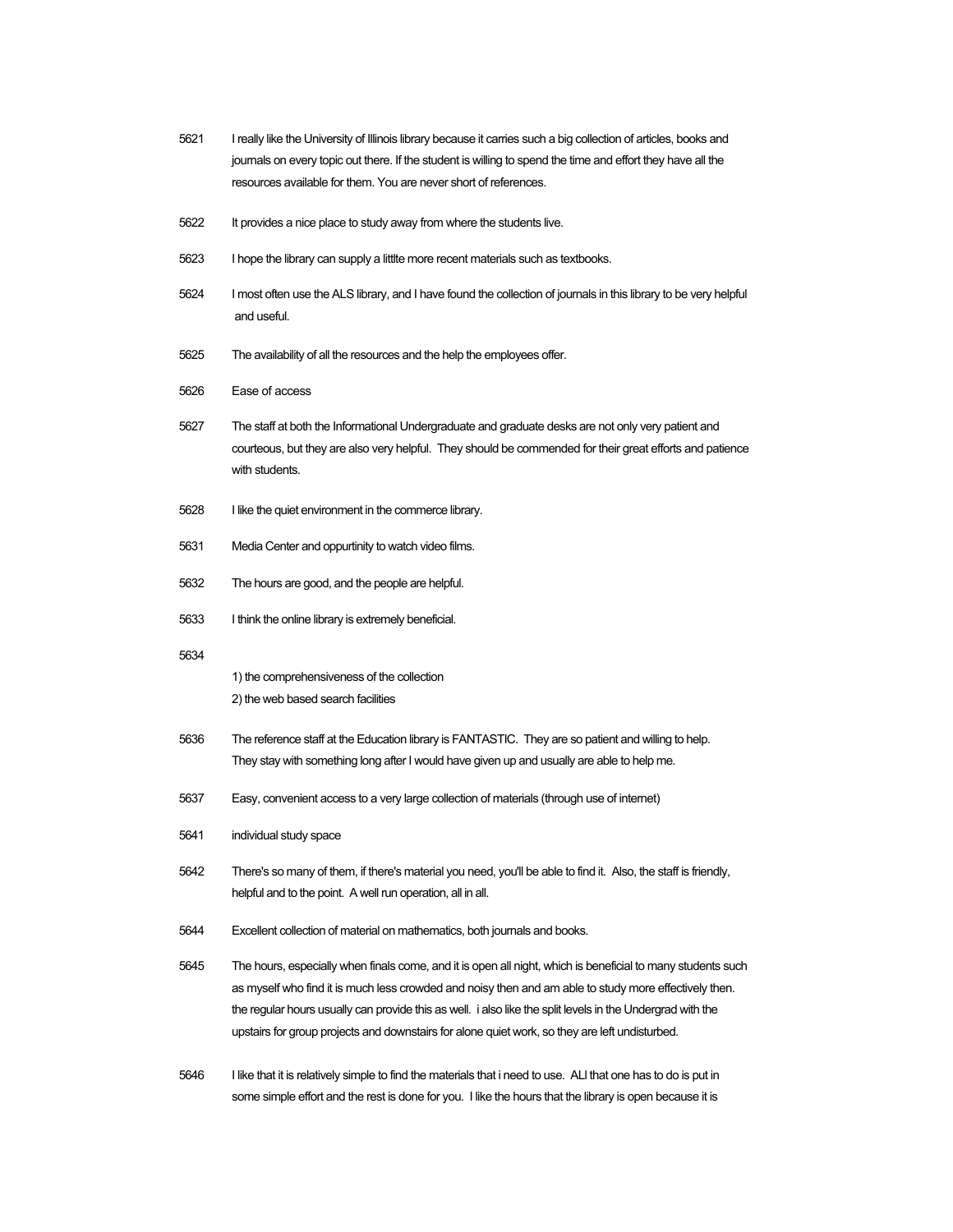convenient for my studying habits. I like that I can obtain help from people working at the library, although they tend to be very rude.

# *Wednesday, June 14, 2000 Page 145 of 151*

| 5647 | The information I need is quite accessible and mostly easy to find. The librarians were very helpful.                                                                                                                                                  |
|------|--------------------------------------------------------------------------------------------------------------------------------------------------------------------------------------------------------------------------------------------------------|
| 5648 | Access to so much information without the need for interlibrary loan most of the time.                                                                                                                                                                 |
| 5649 | What I like most about the University of Illinois Library is the fact that is the largest public university<br>library, which allows me to have a plethora of information. The many different libraries that exist make it<br>easy to find infomation. |
| 5651 |                                                                                                                                                                                                                                                        |
|      | 1) the comprehensiveness of the collection<br>2) the web based search facilities                                                                                                                                                                       |
| 5652 | The sheer volume of the materials that the library owns is phenomenal. I really like the residence hall<br>library too. The CD collection is great.                                                                                                    |
| 5655 | I like that you can get journal articles right off of the computer. This allows us to access journals not<br>available at the U of I. Also, I like that there are a wide variety of resources available.                                               |
| 5656 | There are a lot of great places to study. I like the smaller libraries such as the geology and the biology.                                                                                                                                            |
| 5657 | Lots of journals collections that is easily accesible.                                                                                                                                                                                                 |
| 5659 | The friendly and helpfull stuff, the long opening hours.                                                                                                                                                                                               |
| 5660 | I really like the ability to search for library material online.                                                                                                                                                                                       |
| 5661 | the extensiveness of materials                                                                                                                                                                                                                         |
| 5662 | convient location<br>accessable to everyone not just limited to university students<br>kind and patient library worksgood job                                                                                                                          |
| 5663 | The choice of collections.                                                                                                                                                                                                                             |
| 5664 | wealth of information and lots of books, newspaper articles, and infomation on the web.                                                                                                                                                                |
| 5665 | Easy to find what I needUsually doesn't take long.                                                                                                                                                                                                     |
| 5666 | Easily accessible over the internet                                                                                                                                                                                                                    |
| 5667 | size<br>variety of materials and resources                                                                                                                                                                                                             |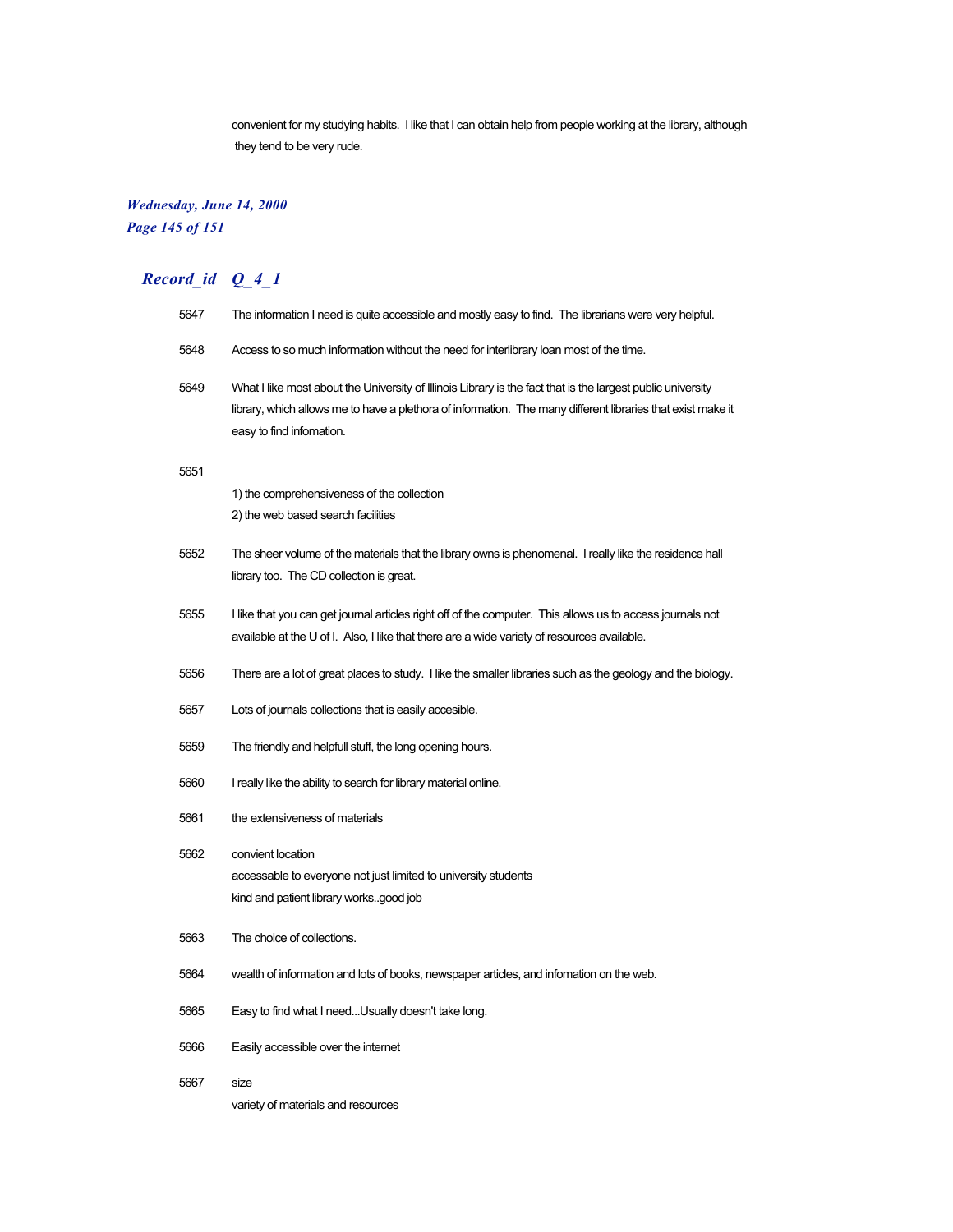- Availability of carrel (individual study room) and services to find, request and deliver books.
- The reference librarians try to be very helpful. Sometimes they're more successful than others, but at least they try and they act like they care--which is more than can be said of many services on campus.

Also, the length of loan periods is more than adequate for most resources--although bumping up the 2-hr limit for non-circulating periodical to 4-hrs doesn't seem unreasonable to me.

- inter-library loan service and departmental libraries
- Great collection. Good service.
- I like the opportunity to work remotely.
- The Undergrad and Grainger are good places to study.
- I like that there are various libraries on campus to utilize the materials the University provides.

### *Wednesday, June 14, 2000 Page 146 of 151*

| 5678 | There are a wide variety of journals avaliablehowever, the "depth" of the journal selection in each field is<br>sometimes lacking. I appreciate the priviedges of graduate students - access to the stacks!        |
|------|--------------------------------------------------------------------------------------------------------------------------------------------------------------------------------------------------------------------|
| 5679 | the books                                                                                                                                                                                                          |
| 5680 | Comfortable chairs.                                                                                                                                                                                                |
| 5682 | I like the convenient hours that the library is open. I also like the fact that you can find your resources<br>on-line, then reserve it electronically and pick it p when you are ready.                           |
| 5684 | There are so much books and other information available in our libraries. The open hours are super good<br>and with friendly staff that always are helpful.                                                        |
| 5685 | The staff is ususally very willing to help with any problems or searches.                                                                                                                                          |
| 5686 | Web access and electronic journals.                                                                                                                                                                                |
| 5688 | Accessibility: Computer and building hours, locations, and sizes                                                                                                                                                   |
| 5689 | What a huge collection they have or have access to.                                                                                                                                                                |
| 5690 | There is a wide variety of resources available to use. I can find most anything that I need.                                                                                                                       |
| 5691 | Lots of materials, easily accessible. Website (telnet) is easy to use and easy to request inter-library loan<br>materials. Also, the article photocopy service from other campuses is GREAT!! Overall, I think the |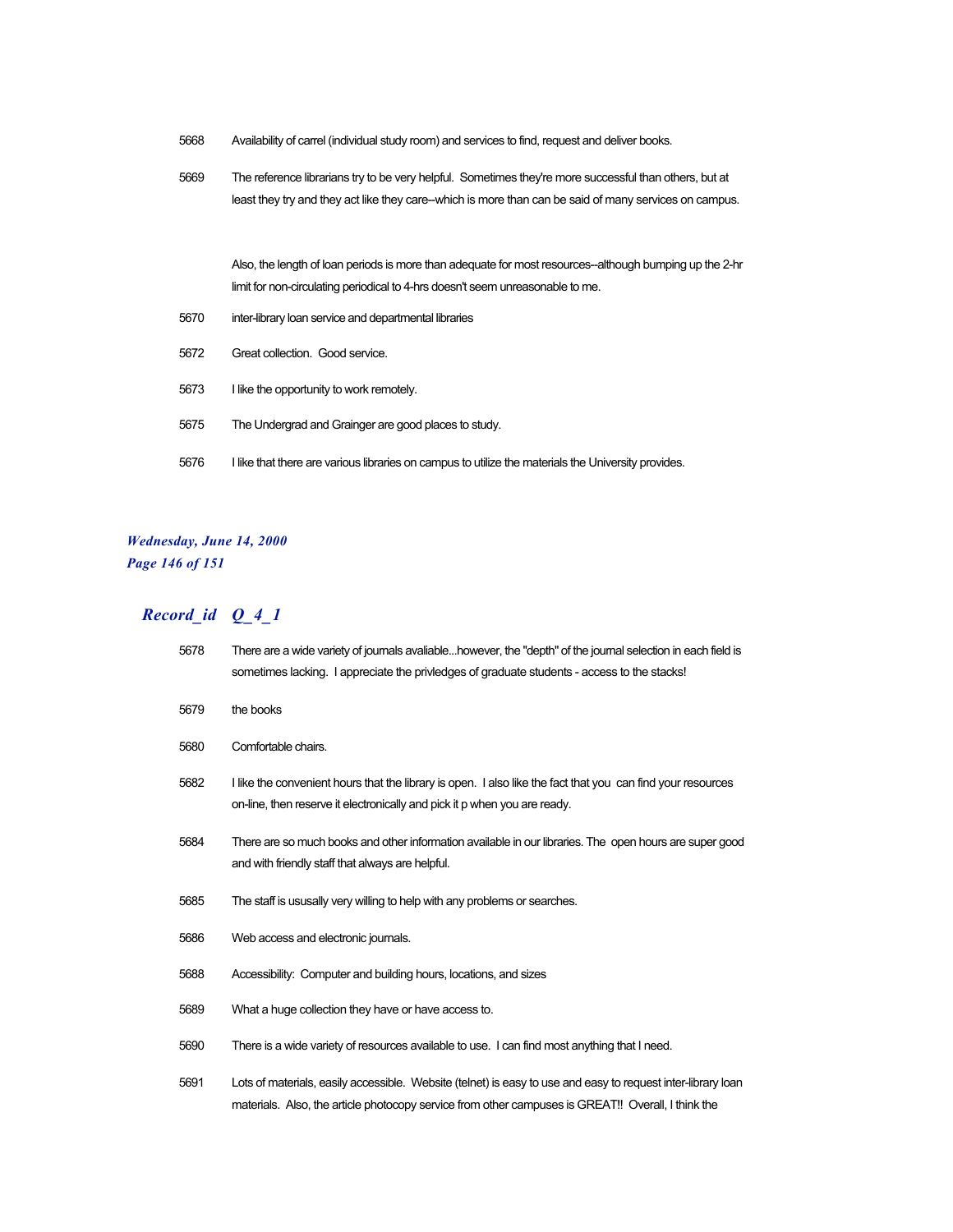library staff are very good.

- 5692 Lots of materials, and I really like being able to access materials online.
- 5693 Everytime I havr needed assistance, the librarians have been more than helpful. Also, there is so much information within the libraries that you can never be without valuable resources for the use of projects and papers.
- 5694 It's big and it's here.
- 5696 It is very easy to find where materials are located and if they are available. There are a great deal of resources
- 5698 The size of the library and the variety that it provides.
- 5700 That I can search for things on-line from my room.
- 5701 In general I think the ability/ease interacting with the library as a staff member is excellent.
- 5705 The enormous amount of material in all areas.
- 5697 I appreciate the large collection to which I have access and I enjoy the ability to have items delivered to my mailbox. Many of the items I request are from other campuses and it is great that I still have access to them. Though, it tends to take a long time for them to get here.
- 5699 I am most impressed with the library during finals week because of the 24 hour policy.
- 5703 A good place to study!!
- 5704 The sheer amount of materials avaliable.
- 5706 a quiet place to study usually
- 5707 our library has a very convenient systems. many many books.

#### *Wednesday, June 14, 2000 Page 147 of 151*

| 5708 | I like the subject specific area and subject specialist librarian for Library and Information Science. The<br>service and collection are outstanding for distance students. |
|------|-----------------------------------------------------------------------------------------------------------------------------------------------------------------------------|
| 5710 | The amount of materials available. Rarely is there something (article, book, journal) that I need and<br>cannot find here at the University of Illinois Library.            |
| 5711 | The accesability on the internet to make resoursing articles easier from the convenience of student's<br>homes.                                                             |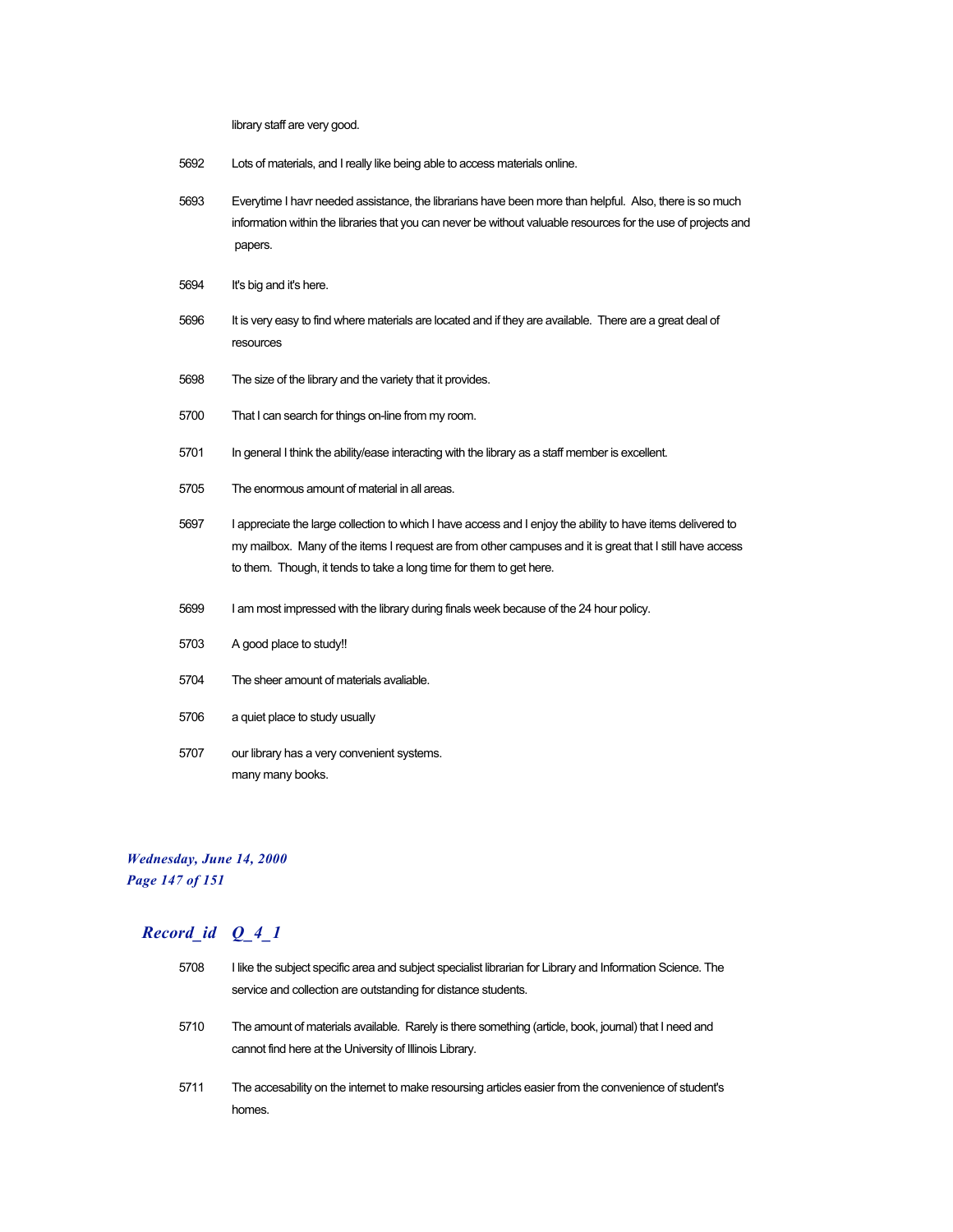- Every book I want is here
- the immense amount of material contained within the system is amazing. this allows for people to find most of their needed materials right here on campus.
- Group study rooms
- The librarians are very helpful!
- Selection of materials.
- The huge amount of material we have available.
- There is a large variety of resources available.
- I like the people who work in the libraries and their excellent service. Everyone is knowlegeable about a variety of topics. They really help out.
- i like that people are helpful.
- Grainger is awesome!
- Proximity to classes
- friendly and well-informed librarian
- tons of books and information system
- Usually have the materials I need.
- full text articles available online
- large collections
- the large collections of different subject materials.
- 5736 I like the OVID search program. It's easy to use, easy to teach my students to use and generally gives good results.
- lots of resources
- good places to study
- selection; databases; remote Internet access
- personal study area & computers
- Friendly, knowledgeable music librarians
- Growing number of online journals
- Everyone is so helpful and courteous.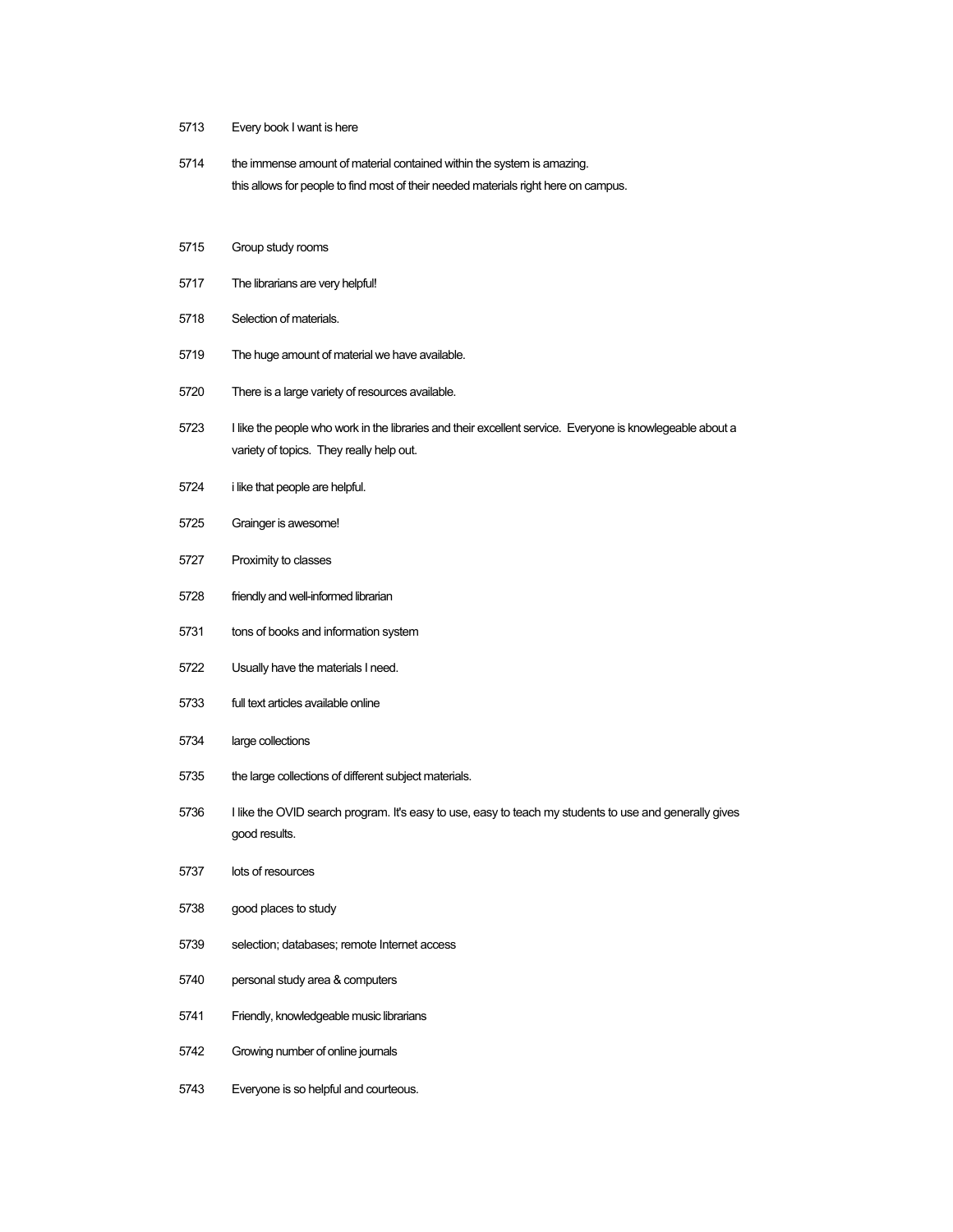# *Wednesday, June 14, 2000 Page 148 of 151*

| 5744 | Usually has what I am looking for or I am able to obtain what I am needing from another library.                                                                                                                               |
|------|--------------------------------------------------------------------------------------------------------------------------------------------------------------------------------------------------------------------------------|
| 5745 | access to large volume and selection here on campus and other libraries                                                                                                                                                        |
| 5746 | I WAS USUALLY ABLE TO FIND WHAT I WAS LOOKING FOR. GENERALLY, THE LIBRARY<br>STAFF WAS READILY ACCESSIBLE AND KNOWLEDGEABLE.                                                                                                   |
| 5747 | It's extensive, and what they don't have, they're more than willing to help you find and retrieve. The staff<br>(esp. at the Main Library) is extremely helpful and friendly. I'm glad they're putting things on the internet. |
| 5749 | hours<br>materials                                                                                                                                                                                                             |
| 5750 | The library has a very nice appearance.                                                                                                                                                                                        |
| 5751 | I like the amount of resources that are available. You would not find that at many Universities.                                                                                                                               |
| 5752 | Fairly broad collection, good use of web, good access to copiers                                                                                                                                                               |
| 5753 | How I can find most everything that i need.                                                                                                                                                                                    |
| 5754 | I think Mary Beth does and EXCELLENT job in the ALS library.<br>She is helpful, fast, efficient, informed, etc.                                                                                                                |
| 5755 | great # of materials available and like the online access idea                                                                                                                                                                 |
| 5756 | That it is very big and it has everything that I need.                                                                                                                                                                         |
| 5758 | Having infotrac available from the library homepage in order to find full-text journal articles without having to<br>go to the library in the interest of time                                                                 |
| 5760 | It has everyhting I need and is basically easy to find                                                                                                                                                                         |
| 5762 | Helpful staff, tons of resources                                                                                                                                                                                               |
| 5763 | It has a large collection. I feel I can get any book or journal I want-the Univ. usually has very up to date<br>copies of journals.                                                                                            |
| 5767 | I like that there are so many libraries on campus.                                                                                                                                                                             |
| 5769 | There are several libraries, and they have a huge amount of reference material.                                                                                                                                                |
| 5761 | The wealth of information available to me, helpful and knowledgable staff and wonderful online resources<br>that promote ease of use.                                                                                          |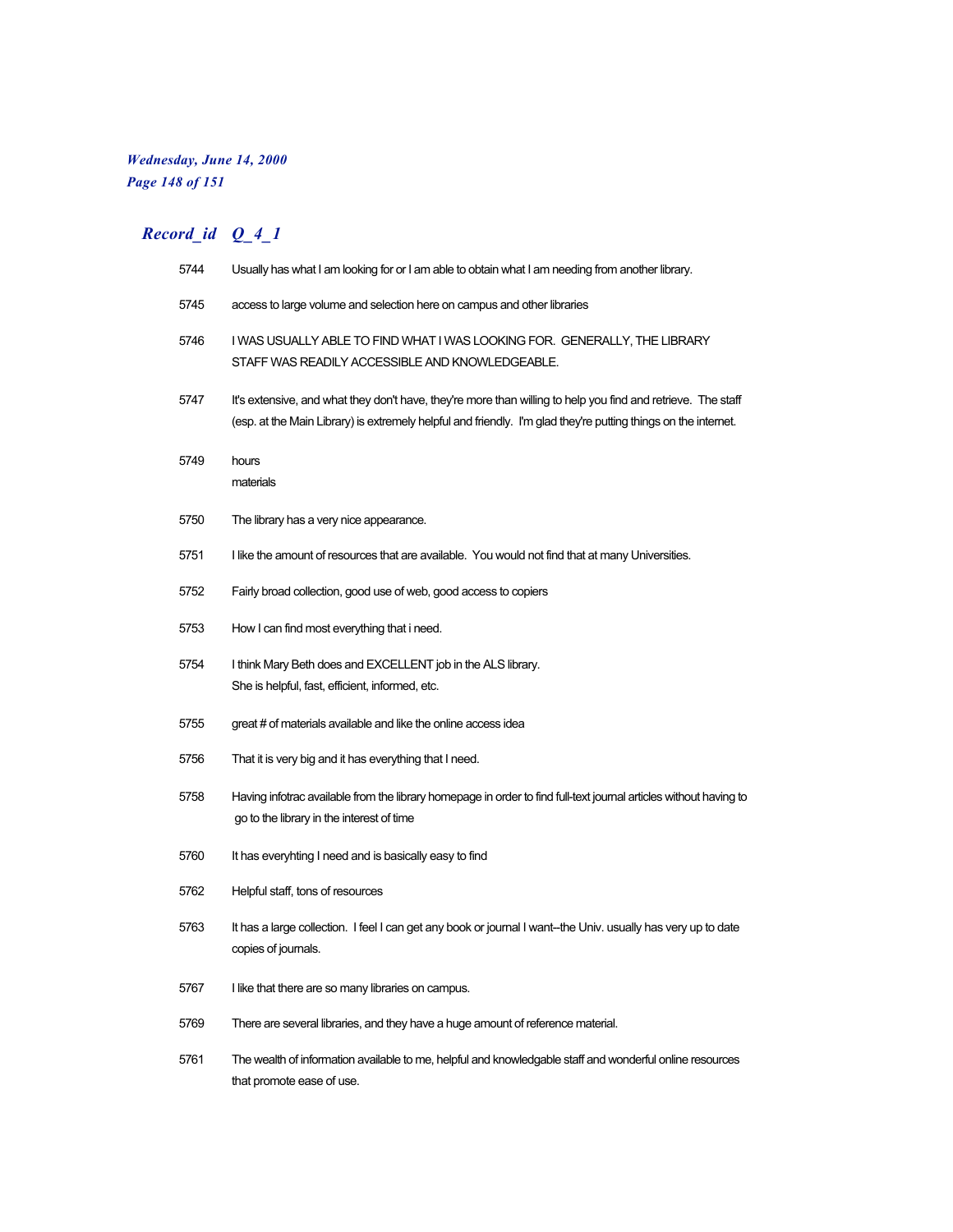- I like the fact that i could chose practically any topic and find extensive material on it
- its convienience to my office and the selection on materials. I especilly like choosing which library to pick up my library books.
- There are a lot of different types of resources all in one place, which is great because papers/projects usually require more than one type of source. It saves a lot of time if you don't have to run around to different buildings.
- the quick access to resources needed to do research in some of my classes.
- I love grainger because it is a good place to study. All the areas are comfortable, have nice seating and make studying a bit more bearable than studying in your dorm room.
- The helpfulness of the staff
- Ability to request books online, and go pick them up wherever you want to.

#### *Wednesday, June 14, 2000 Page 149 of 151*

| 5773 | circulation system is prompt.                                                                                                                                                                                                                                                       |
|------|-------------------------------------------------------------------------------------------------------------------------------------------------------------------------------------------------------------------------------------------------------------------------------------|
| 5774 | Most of the scientific journals are available in full text electronically which is essential for those of us who<br>research after library hours.                                                                                                                                   |
| 5776 | It's huge and rather friendly.                                                                                                                                                                                                                                                      |
| 5777 | I like the availability of computers and the user-friendly aspect of ILLINET. The searches are quick and<br>accurate and let you know the exact status of books which is very convenient and efficient.                                                                             |
| 5778 | Library collection is very good.                                                                                                                                                                                                                                                    |
| 5782 | The Undergrad is divided into talking and quiet floors. This is really important and helpful.                                                                                                                                                                                       |
| 5783 | The ease of information over the internet.                                                                                                                                                                                                                                          |
| 5784 | I like that it has an online catalog.                                                                                                                                                                                                                                               |
| 5785 | friendly staff, rich collection                                                                                                                                                                                                                                                     |
| 5786 | I like the fact that most everything can be done on the internet in terms of searching for materials. I don't<br>care much for sitting around the library looking for things. I feel more comfortable doing it in the comforts<br>of my own home so that is very much a good thing. |
| 5789 | It is so big and there is information about almost anything, and the staff is very helpful.                                                                                                                                                                                         |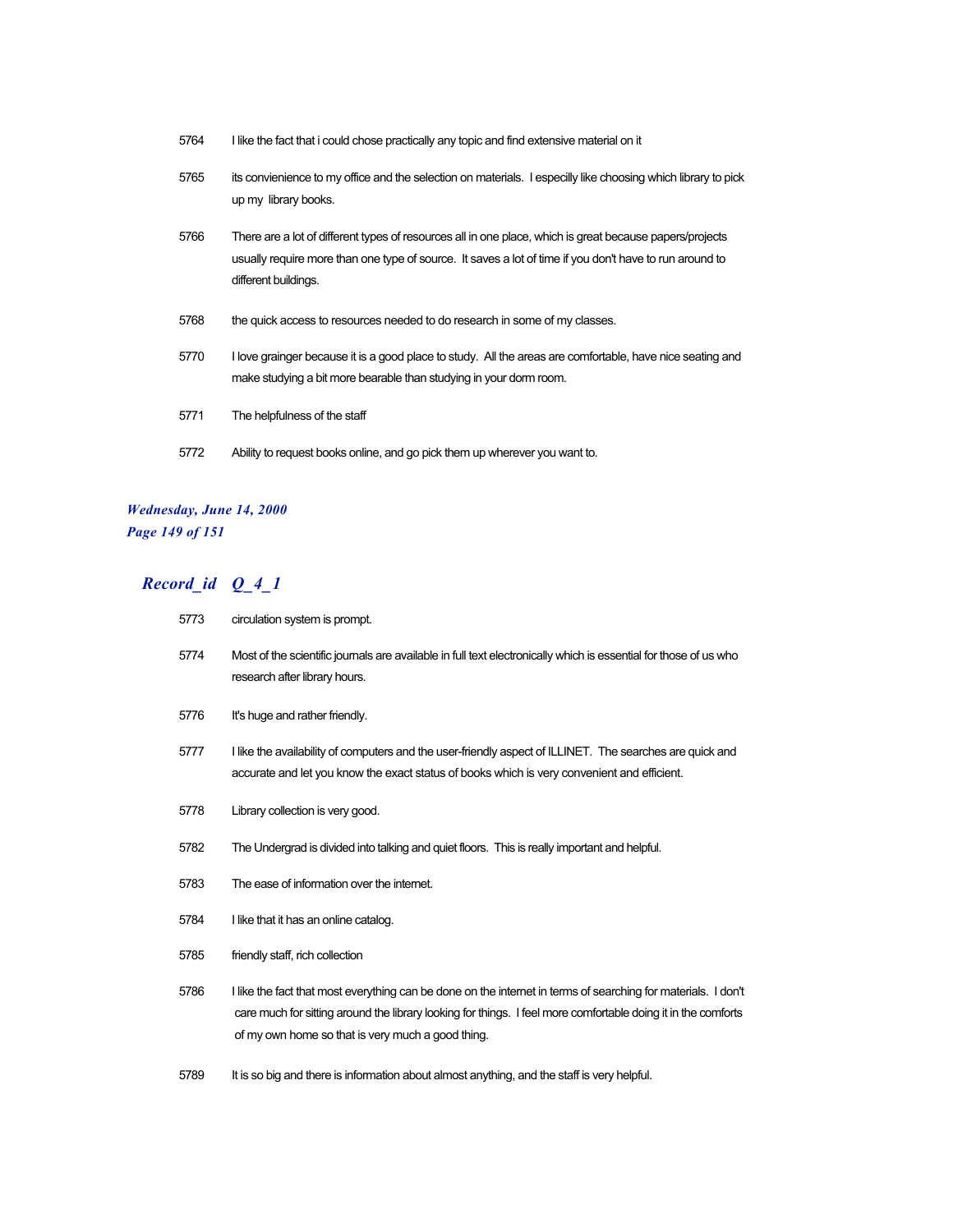- Convenience. Relevance of holdings.
- 5798 1. the atmosphere of the undergraduate library
- I like the fact that I feel fairly comfortable in the library I use the most (education library).
- The helpfullness of reference librarians!
- Electronic Journals
- The seperate, smaller libraries with books relative to those fields.
- I really like it that the library is open 24 hours during finals, and i feel that one library should be open 24 hours all of the time at least sun through thurs
- The abundance of the materials held throughout the libraries.
- Anything you need, somehow you can get your hands on it.
- the vast collection of items
- Most of the material I use in my field are in the library, so I am pleased with the journals and books that I am able to check out.
- I can order a book online and have it come to me in campus mail or pick it up at library.
- Grainger is a very astetically pleasing place to study.
- The atmosphere seems very nice, comforting and there are a lot of resources out there that can be used. i feel the libraries are well equiped.
- Full text e-journals. I found very useful the Biology library collections.
- everything you want it available

#### *Wednesday, June 14, 2000*

*Page 150 of 151*

| 5814 | Generally, I can find most research journals and books that I find through literature searches. Also,<br>requests for new purchases were handled well, and very professionally. |
|------|---------------------------------------------------------------------------------------------------------------------------------------------------------------------------------|
| 5816 | Clean, quiet, awesome engineering reference                                                                                                                                     |
| 5817 | the group study rooms at grainger                                                                                                                                               |
| 5818 | The resources are incredible; I am able to find what I need with ease.                                                                                                          |